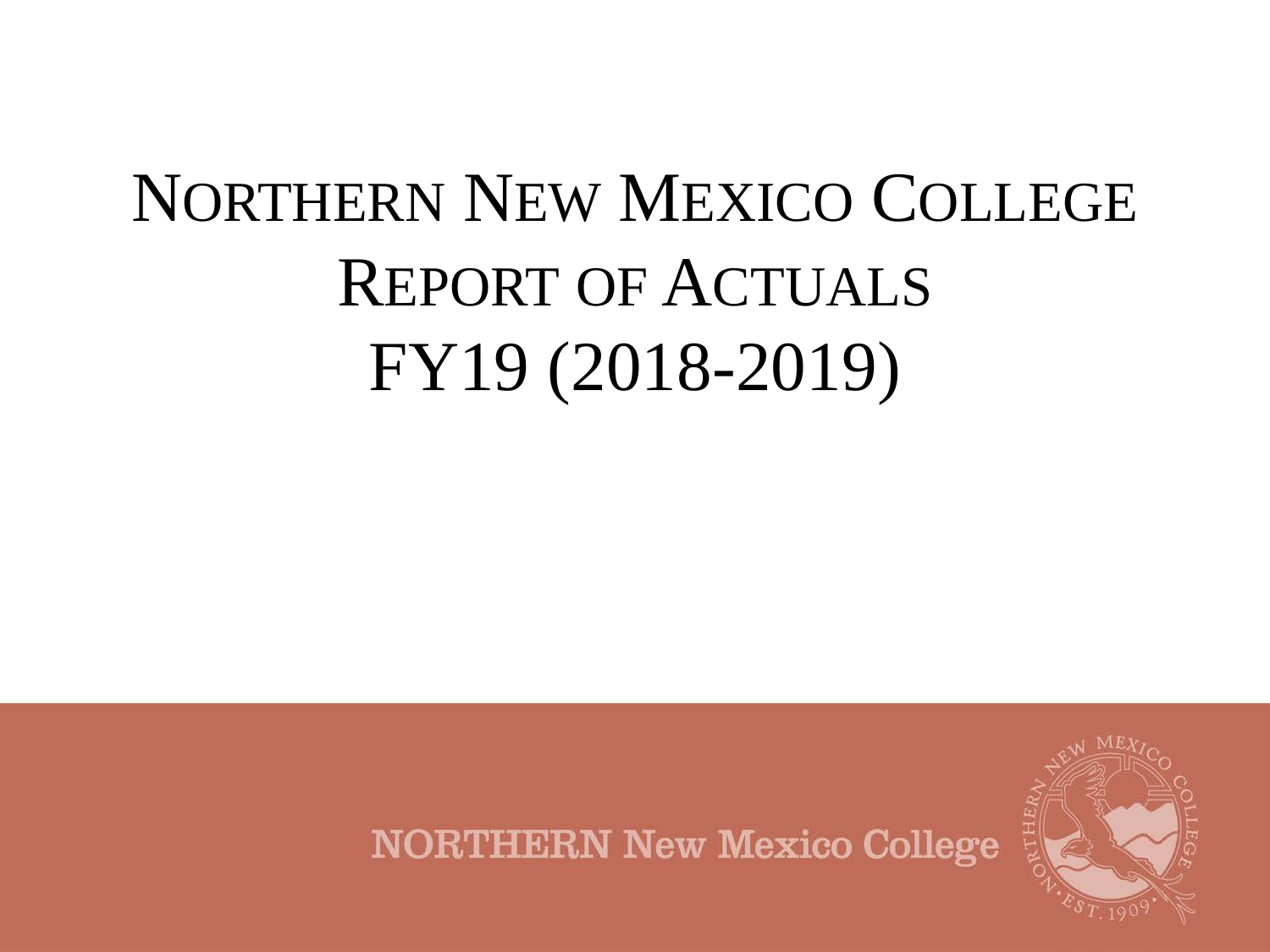# **NORTHERN NEW MEXICO COLLEGE REPORT OF ACTUALS FY 2019**

# **TABLE OF CONTENTS**

- Exhibit 1 Summary of Current Funds and Plant Funds
- Exhibit 1A Detail of Transfers
- Exhibit 2 Summary of Instruction and General (I & G)
- Exhibit 3 Student Tuition and Miscellaneous Fees (I & G)
- Exhibit 4 Government Appropriations (I & G)
- Exhibit 5 Government Grants and Contracts (I & G)
- Exhibit 6 Private Gifts, Grants and Contracts (I & G)
- Exhibit 7 Endowment, Land and Permanent Fund Income (I & G)
- Exhibit 8 Sales and Services of Educational Activities (I & G)
- Exhibit 9 Other Sources of Revenue (I & G)
- Exhibit 10 Expenditures for Instruction (I & G)
- Exhibit 11 Expenditures for Academic Support (I & G)
- Exhibit 12 Expenditures for Student Services (I & G)
- Exhibit 13 Expenditures for Institutional Support (I & G)
- Exhibit 14 Expenditures for Operation and Maintenance of Plant (I & G)
- Exhibit 15 Student Social and Cultural Activities
- Exhibit 16 Research
- Exhibit 17 Public Service
- Exhibit 18 Internal Service Department
- Exhibit 19 Student Aid, Grants and Stipends
- Exhibit 20 Auxiliary Enterprises
- Exhibit 21 Intercollegiate Athletics
- Exhibit I Capital Outlay
- Exhibit II Renewals and Replacements
- Exhibit a Summary of Current Funds Revenue by Source
- Exhibit b Summary of Salaries in All Current Funds
- Exhibit c Proposed Salary Increases
- Exhibit d Tuition and Required Fees
- Exhibit e Salaries of Principal Officers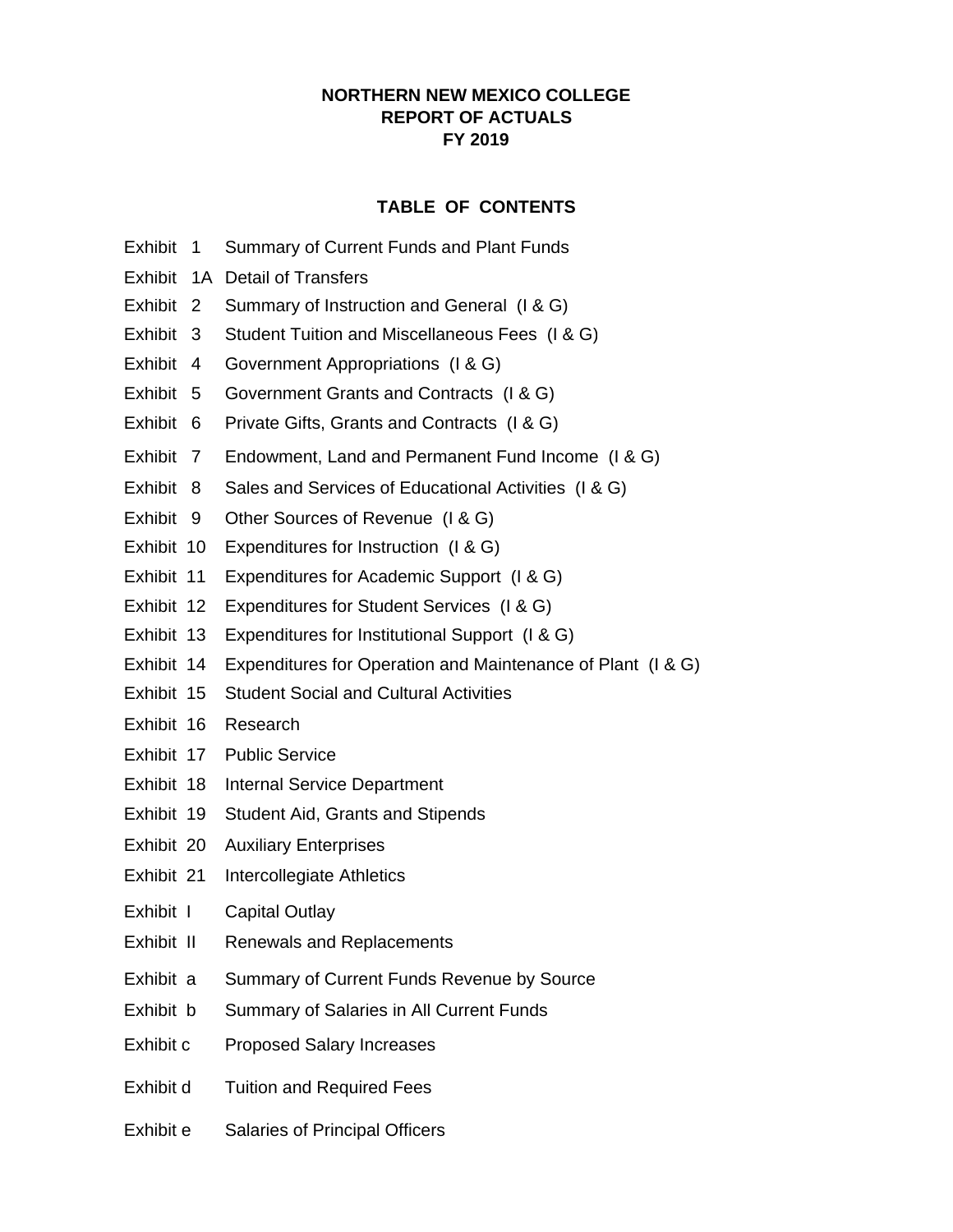# **NORTHERN NEW MEXICO COLLEGE EXHIBIT 1\_SUMMARY OF CURRENT FUNDS AND PLANT FUNDS**

|                                 |                                    |                  | Unrestricted         | <b>Original FY19 Budget</b> | <b>Restricted</b>        |      | Final FY19 Budget (Estimated)<br><b>Unrestricted</b> |      | <b>Restricted</b>        |            | <b>FY19 Unaudited Actuals</b><br><b>Unrestricted</b> |      | <b>Restricted</b> |
|---------------------------------|------------------------------------|------------------|----------------------|-----------------------------|--------------------------|------|------------------------------------------------------|------|--------------------------|------------|------------------------------------------------------|------|-------------------|
|                                 |                                    |                  | <b>FTE</b><br>Amount | <b>FTE</b>                  | Amount                   | FTE. | Amount                                               | FTE. | Amount                   | <b>FTE</b> | Amount                                               | FTE. | Amount            |
| <b>REVENUES</b>                 |                                    |                  |                      |                             |                          |      |                                                      |      |                          |            |                                                      |      |                   |
|                                 | Instruction and General            | Exh <sub>2</sub> | 13,539,094           |                             | 2,236,957                |      | 13,979,857                                           |      | 3,317,763                |            | 14,047,560                                           |      | 2,226,127         |
|                                 | <b>Student Social and Cultural</b> | <b>Exh 15</b>    | 72,864               |                             |                          |      | 97,984                                               |      |                          |            | 91,013                                               |      |                   |
|                                 | Research                           | <b>Exh 16</b>    |                      |                             |                          |      |                                                      |      | 8,000                    |            |                                                      |      | 8,447             |
|                                 | <b>Public Service</b>              | <b>Exh 17</b>    | 544,094              |                             | 22,211                   |      | 458,206                                              |      | 12,197                   |            | 449,737                                              |      | 12,197            |
|                                 | Internal Service Dept.             | Exh 18           | 457,100              |                             |                          |      | 466,837                                              |      |                          |            | 487,439                                              |      |                   |
|                                 | <b>Student Financial Aid</b>       | <b>Exh 19</b>    |                      |                             | 4,354,086                |      |                                                      |      | 5,030,981                |            |                                                      |      | 4,564,832         |
|                                 | <b>Auxiliary Enterprises</b>       | Exh 20           | 675,896              |                             |                          |      | 605,171                                              |      |                          |            | 515,855                                              |      |                   |
|                                 | Intercollegiate Athletics          | <b>Exh 21</b>    | 506,025              |                             |                          |      | 511,312                                              |      | $\overline{\phantom{a}}$ |            | 515,367                                              |      |                   |
| <b>Subtotal Current Funds</b>   |                                    |                  | 15,795,073           |                             | 6,613,254                |      | 16,119,367                                           |      | 8,368,941                |            | 16,106,971                                           |      | 6,811,604         |
|                                 | Capital Outlay                     | Exh I            | 1,050,679            |                             |                          |      | 1,017,090                                            |      |                          |            | 952,539                                              |      |                   |
|                                 | Renewals & Replacements            | Exh II           |                      |                             |                          |      |                                                      |      |                          |            |                                                      |      |                   |
| <b>Subtotal Plant Funds</b>     |                                    |                  | 1,050,679            |                             | $\sim$                   |      | 1,017,090                                            |      | $\overline{a}$           |            | 952,539                                              |      |                   |
| <b>TOTAL REVENUES</b>           |                                    |                  | 16,845,752           |                             | 6,613,254                |      | 17,136,457                                           |      | 8,368,941                |            | 17,059,510                                           |      | 6,811,604         |
| <b>BEGINNING BALANCES</b>       |                                    |                  |                      |                             |                          |      |                                                      |      |                          |            |                                                      |      |                   |
|                                 | Instruction and General            | Exh <sub>2</sub> | 1,574,867            |                             |                          |      | 1,908,369                                            |      |                          |            | 1,908,369                                            |      |                   |
|                                 | <b>Student Social and Cultural</b> | <b>Exh 15</b>    |                      |                             |                          |      | 3,086                                                |      |                          |            | 3,086                                                |      |                   |
|                                 | Research                           | Exh 16           |                      |                             |                          |      |                                                      |      |                          |            |                                                      |      |                   |
|                                 | <b>Public Service</b>              | <b>Exh 17</b>    | 112,598              |                             |                          |      | 115,345                                              |      |                          |            | 115,345                                              |      |                   |
|                                 | Internal Service Dept.             | Exh 18           |                      |                             |                          |      |                                                      |      |                          |            |                                                      |      |                   |
|                                 | <b>Student Financial Aid</b>       | Exh 19           |                      |                             |                          |      |                                                      |      |                          |            |                                                      |      |                   |
|                                 | <b>Auxiliary Enterprises</b>       | Exh 20           | 18,862               |                             |                          |      | 71,900                                               |      |                          |            | 74,202                                               |      |                   |
|                                 | Intercollegiate Athletics          | <b>Exh 21</b>    |                      |                             |                          |      |                                                      |      |                          |            |                                                      |      |                   |
| <b>Subtotal Current Funds</b>   |                                    |                  | 1,706,327            |                             |                          |      | 2,098,700                                            |      | $\overline{\phantom{a}}$ |            | 2,101,002                                            |      |                   |
|                                 | Capital Outlay                     | Exh I            |                      |                             |                          |      |                                                      |      |                          |            |                                                      |      |                   |
|                                 | Renewals & Replacements            | Exh II           |                      |                             |                          |      |                                                      |      |                          |            |                                                      |      |                   |
| <b>Subtotal Plant Funds</b>     |                                    |                  |                      |                             | $\overline{\phantom{a}}$ |      | $\sim$                                               |      | $\overline{\phantom{a}}$ |            | $\sim$                                               |      |                   |
| <b>TOTAL BEGINNING BALANCES</b> |                                    |                  | 1,706,327            |                             | $\overline{\phantom{a}}$ |      | 2.098.700                                            |      | $\blacksquare$           |            | 2.101.002                                            |      |                   |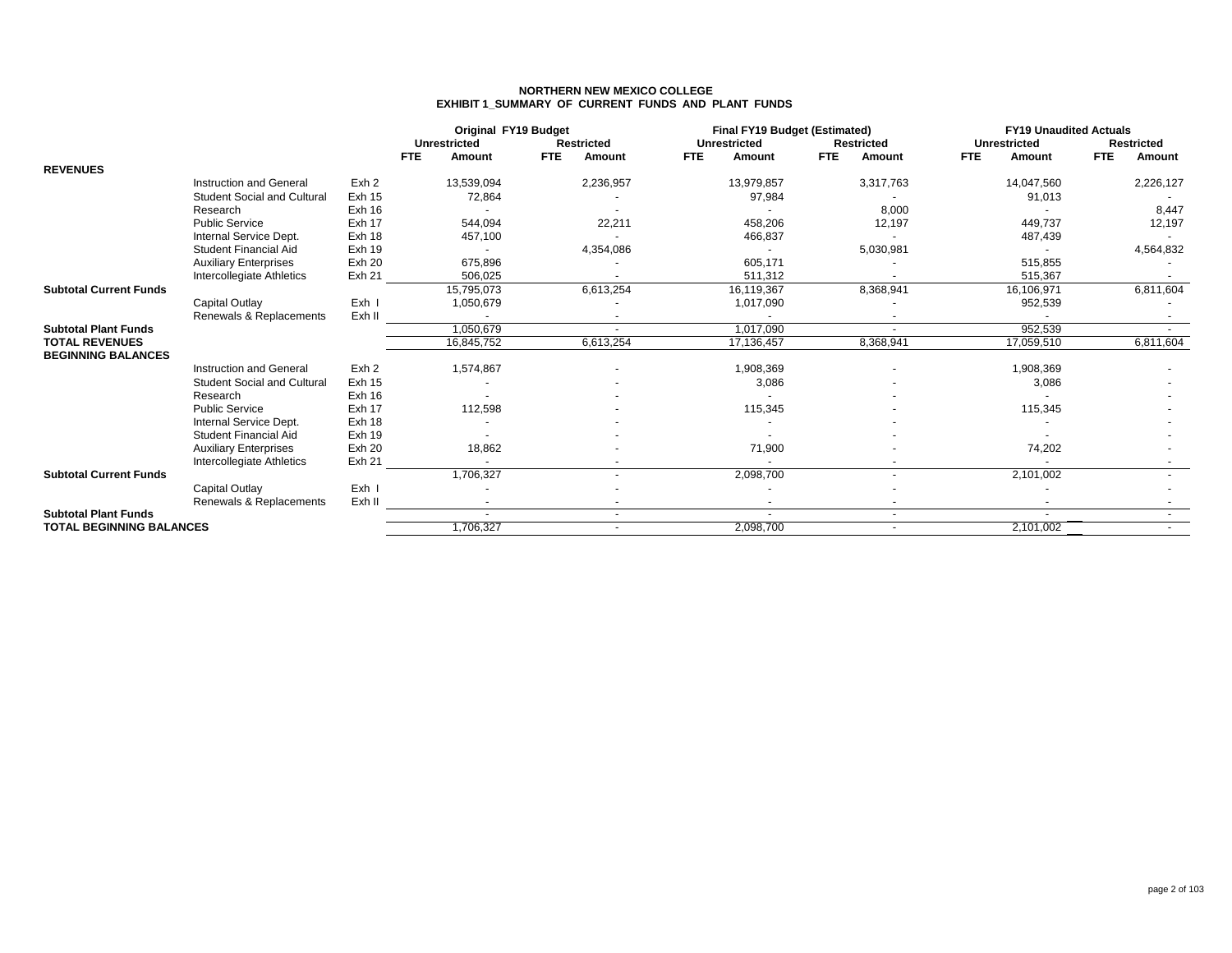#### **NORTHERN NEW MEXICO COLLEGEEXHIBIT 1\_SUMMARY OF CURRENT FUNDS AND PLANT FUNDS**

|                               |                                    |                  | <b>Original FY19 Budget</b><br>Unrestricted<br><b>FTE</b><br>Amount |                          |                          | <b>Restricted</b> |                | <b>Final FY19 Budget (Estimated)</b><br><b>Unrestricted</b> |                          | <b>Restricted</b> |            | <b>FY19 Unaudited Actuals</b><br><b>Unrestricted</b> |                          | <b>Restricted</b> |
|-------------------------------|------------------------------------|------------------|---------------------------------------------------------------------|--------------------------|--------------------------|-------------------|----------------|-------------------------------------------------------------|--------------------------|-------------------|------------|------------------------------------------------------|--------------------------|-------------------|
|                               |                                    |                  |                                                                     |                          | <b>FTE</b>               | Amount            | <b>FTE</b>     | Amount                                                      | <b>FTE</b>               | Amount            | <b>FTE</b> | Amount                                               | <b>FTE</b>               | Amount            |
| <b>AVAILABLE</b>              |                                    |                  |                                                                     |                          |                          |                   |                |                                                             |                          |                   |            |                                                      |                          |                   |
|                               | Instruction and General            | Exh <sub>2</sub> |                                                                     | 15,113,961               |                          | 2,236,957         |                | 15,888,226                                                  |                          | 3,317,763         |            | 15,955,929                                           |                          | 2,226,127         |
|                               | <b>Student Social and Cultural</b> | <b>Exh 15</b>    |                                                                     | 72,864                   |                          |                   |                | 101,070                                                     |                          |                   |            | 94,099                                               |                          |                   |
|                               | Research                           | <b>Exh 16</b>    |                                                                     |                          |                          |                   |                |                                                             |                          | 8,000             |            |                                                      |                          | 8,447             |
|                               | <b>Public Service</b>              | Exh 17           |                                                                     | 656,692                  |                          | 22,211            |                | 573,551                                                     |                          | 12,197            |            | 565,082                                              |                          | 12,197            |
|                               | Internal Service Dept.             | Exh 18           |                                                                     | 457,100                  |                          |                   |                | 466,837                                                     |                          |                   |            | 487,439                                              |                          |                   |
|                               | <b>Student Financial Aid</b>       | <b>Exh 19</b>    |                                                                     |                          |                          | 4,354,086         |                |                                                             |                          | 5,030,981         |            |                                                      |                          | 4,564,832         |
|                               | <b>Auxiliary Enterprises</b>       | <b>Exh 20</b>    |                                                                     | 694,758                  |                          |                   |                | 677,071                                                     |                          |                   |            | 590,057                                              |                          |                   |
|                               | Intercollegiate Athletics          | Exh 21           |                                                                     | 506,025                  |                          |                   |                | 511,312                                                     |                          |                   |            | 515,367                                              |                          |                   |
| <b>Subtotal Current Funds</b> |                                    |                  |                                                                     | 17,501,400               |                          | 6,613,254         |                | 18,218,067                                                  |                          | 8,368,941         |            | 18,207,973                                           |                          | 6,811,604         |
|                               | Capital Outlay                     | Exh I            |                                                                     | 1,050,679                |                          |                   |                | 1,017,090                                                   |                          |                   |            | 952,539                                              |                          |                   |
|                               | Renewals & Replacements            | Exh II           |                                                                     |                          |                          |                   |                |                                                             |                          |                   |            |                                                      |                          |                   |
| <b>Subtotal Plant Funds</b>   |                                    |                  |                                                                     | 1,050,679                |                          |                   |                | 1,017,090                                                   |                          |                   |            | 952,539                                              |                          |                   |
| <b>TOTAL AVAILABLE</b>        |                                    |                  |                                                                     | 18,552,079               |                          | 6,613,254         |                | 19,235,157                                                  |                          | 8,368,941         |            | 19,160,512                                           |                          | 6,811,604         |
| <b>EXPENDITURES</b>           |                                    |                  |                                                                     |                          |                          |                   |                |                                                             |                          |                   |            |                                                      |                          |                   |
|                               | Instruction and General            | Exh 10           | 164.04                                                              | 14, 152, 263             | 14.81                    | 2,139,338         | 164.04         | 13,716,604                                                  | 14.75                    | 3,083,074         | 165.04     | 13,410,173                                           | 14.75                    | 2,068,878         |
|                               | <b>Student Social and Cultural</b> | <b>Exh 15</b>    | 1.00                                                                | 87,864                   | $\overline{\phantom{a}}$ |                   | 1.00           | 97,984                                                      | $\overline{\phantom{a}}$ |                   | 1.00       | 94,383                                               | $\overline{\phantom{a}}$ |                   |
|                               | Research                           | <b>Exh 16</b>    | $\overline{\phantom{a}}$                                            | $\overline{\phantom{a}}$ | $\overline{\phantom{a}}$ |                   | $\blacksquare$ | $\overline{\phantom{a}}$                                    | $\overline{\phantom{a}}$ | 8,000             | $\sim$     |                                                      |                          | 5,927             |
|                               | <b>Public Service</b>              | Exh 17           | 4.30                                                                | 568,899                  | $\overline{\phantom{a}}$ | 22,211            | 3.30           | 483,011                                                     | $\overline{\phantom{a}}$ | 12,197            | 3.30       | 447,570                                              |                          | 15,250            |
|                               | Internal Service Dept.             | Exh 18           | 8.75                                                                | 169.739                  |                          |                   | 8.75           | 181.602                                                     | $\overline{\phantom{a}}$ | 9.130             | 8.75       | (80,681)                                             | $\overline{\phantom{a}}$ | 1,395             |
|                               | <b>Student Financial Aid</b>       | <b>Exh 19</b>    |                                                                     | 170.000                  | $\overline{\phantom{a}}$ | 4.384.146         |                | 182,277                                                     | $\overline{\phantom{a}}$ | 5,061,041         |            | 181,556                                              | $\overline{\phantom{a}}$ | 4,594,892         |
|                               | <b>Auxiliary Enterprises</b>       | <b>Exh 20</b>    | 5.50                                                                | 823,869                  |                          |                   | 5.50           | 787,760                                                     |                          | 10,630            | 5.50       | 760,073                                              |                          | 3,035             |
|                               | Intercollegiate Athletics          | <b>Exh 21</b>    | 5.00                                                                | 506,025                  |                          |                   | 4.50           | 485.694                                                     |                          | 9,130             | 4.50       | 548,701                                              |                          | 7,125             |
| <b>Subtotal Current Funds</b> |                                    |                  | 188.59                                                              | 16,478,659               | 14.81                    | 6,545,695         | 187.09         | 15,934,932                                                  | 14.75                    | 8,193,202         | 188.09     | 15,361,775                                           | 14.75                    | 6,696,501         |
|                               | Capital Outlay                     | Exh I            | $\overline{\phantom{a}}$                                            | 1,050,679                | $\sim$                   |                   |                | 1,017,090                                                   |                          |                   |            | 952,539                                              |                          |                   |
|                               | Renewals & Replacements            | Exh II           |                                                                     | 230,000                  | $\overline{\phantom{a}}$ |                   |                | 230,000                                                     | $\overline{\phantom{a}}$ |                   |            | 173,734                                              |                          |                   |
| <b>Subtotal Plant Funds</b>   |                                    |                  |                                                                     | 1,280,679                | $\sim$                   |                   | . .            | 1,247,090                                                   | $\sim$                   |                   |            | 1,126,273                                            | $\sim$                   |                   |
| <b>TOTAL EXPENDITURES</b>     |                                    |                  | 188.59                                                              | 17,759,338               | 14.81                    | 6,545,695         | 187.09         | 17,182,022                                                  | 14.75                    | 8,193,203         | 188.09     | 16,488,048                                           | 14.75                    | 6,696,501         |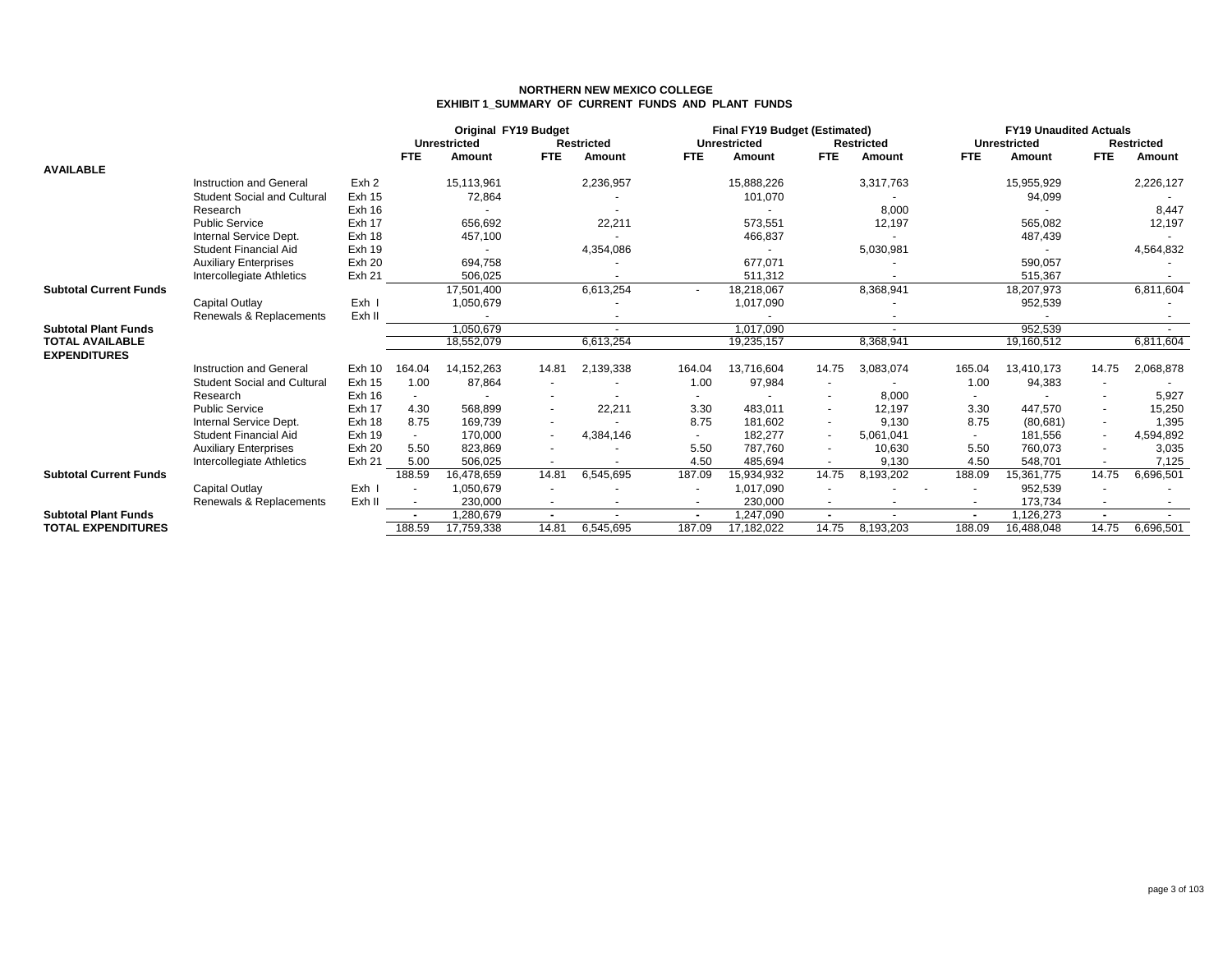#### **NORTHERN NEW MEXICO COLLEGEEXHIBIT 1\_SUMMARY OF CURRENT FUNDS AND PLANT FUNDS**

|                                                |                                    |                  | Original FY19 Budget<br><b>Unrestricted</b><br><b>FTE</b><br>Amount | <b>Restricted</b><br><b>FTE</b><br>Amount | <b>Final FY19 Budget (Estimated)</b><br><b>Unrestricted</b><br>FTE.<br>Amount | <b>Restricted</b><br>FTE.<br>Amount | <b>FY19 Unaudited Actuals</b><br><b>Unrestricted</b><br>FTE.<br>Amount | <b>Restricted</b><br><b>FTE</b><br>Amount |
|------------------------------------------------|------------------------------------|------------------|---------------------------------------------------------------------|-------------------------------------------|-------------------------------------------------------------------------------|-------------------------------------|------------------------------------------------------------------------|-------------------------------------------|
| <b>NET TRANSFERS IN(OUT)</b>                   |                                    |                  |                                                                     |                                           |                                                                               |                                     |                                                                        |                                           |
|                                                | Instruction and General            | Exh <sub>2</sub> | (239, 276)                                                          | (97, 619)                                 | (174, 376)                                                                    | (205, 798)                          | (158, 827)                                                             | (162, 146)                                |
|                                                | <b>Student Social and Cultural</b> | <b>Exh 15</b>    | 15,000                                                              |                                           |                                                                               |                                     | 284                                                                    |                                           |
|                                                | Research                           | Exh 16           |                                                                     |                                           |                                                                               |                                     |                                                                        |                                           |
|                                                | <b>Public Service</b>              | <b>Exh 17</b>    | 24,805                                                              |                                           | 24,805                                                                        |                                     | 18,510                                                                 | 3,053                                     |
|                                                | Internal Service Dept.             | Exh 18           | (287, 361)                                                          |                                           | (285, 235)                                                                    |                                     | (568, 120)                                                             | 1,395                                     |
|                                                | <b>Student Financial Aid</b>       | <b>Exh 19</b>    | 170,000                                                             | 30,060                                    | 182,277                                                                       | 30,060                              | 181,556                                                                | 30,060                                    |
|                                                | <b>Auxiliary Enterprises</b>       | <b>Exh 20</b>    | 154,391                                                             |                                           | 198,267                                                                       |                                     | 202,049                                                                | 3,035                                     |
|                                                | Intercollegiate Athletics          | <b>Exh 21</b>    |                                                                     |                                           |                                                                               |                                     | 33,335                                                                 | 7,125                                     |
| <b>Subtotal Current Funds</b>                  |                                    |                  | (162, 441)                                                          | (67, 559)                                 | (54, 262)                                                                     | (175, 738)                          | (291, 213)                                                             | (117, 479)                                |
|                                                | Capital Outlay                     | $Exh$ I          |                                                                     |                                           |                                                                               |                                     |                                                                        |                                           |
|                                                | Renewals & Replacements            | Exh II           | 230,000                                                             |                                           | 230,000                                                                       |                                     | 173,734                                                                |                                           |
| <b>Subtotal Plant Funds</b>                    |                                    |                  | 230,000                                                             |                                           | 230,000                                                                       |                                     | 173,734                                                                |                                           |
| <b>NET TRANSFERS</b><br><b>ENDING BALANCES</b> |                                    |                  | 67,559                                                              | (67, 559)                                 | 175,738                                                                       | (175, 738)                          | (117, 478)                                                             | (117, 479)                                |
|                                                | <b>Instruction and General</b>     | <b>Exh 10</b>    | 722,422                                                             |                                           | 1,997,246                                                                     | 28,891                              | 2,386,930                                                              | (4,897)                                   |
|                                                | <b>Student Social and Cultural</b> | <b>Exh 15</b>    |                                                                     |                                           | 3,086                                                                         |                                     | (0)                                                                    |                                           |
|                                                | Research                           | Exh 16           |                                                                     |                                           |                                                                               |                                     |                                                                        | 2,520                                     |
|                                                | <b>Public Service</b>              | <b>Exh 17</b>    | 112,598                                                             |                                           | 115,345                                                                       |                                     | 136,023                                                                |                                           |
|                                                | Internal Service Dept.             | Exh 18           |                                                                     |                                           |                                                                               | (9, 130)                            | (0)                                                                    |                                           |
|                                                | <b>Student Financial Aid</b>       | <b>Exh 19</b>    |                                                                     |                                           |                                                                               |                                     |                                                                        |                                           |
|                                                | <b>Auxiliary Enterprises</b>       | <b>Exh 20</b>    | 25,280                                                              |                                           | 87,578                                                                        | (10, 630)                           | 32,033                                                                 |                                           |
|                                                | Intercollegiate Athletics          | <b>Exh 21</b>    |                                                                     |                                           | 25,618                                                                        | (9, 130)                            |                                                                        |                                           |
| <b>Subtotal Current Funds</b>                  |                                    |                  | 860,300                                                             |                                           | 2,228,873                                                                     |                                     | 2,554,985                                                              | (2, 377)                                  |
|                                                | Capital Outlay                     | Exh              |                                                                     |                                           |                                                                               |                                     |                                                                        |                                           |
|                                                | Renewals & Replacements            | Exh II           |                                                                     |                                           |                                                                               |                                     |                                                                        |                                           |
| <b>Subtotal Plant Funds</b>                    |                                    |                  |                                                                     | $\overline{a}$                            | $\sim$                                                                        | $\overline{\phantom{a}}$            |                                                                        |                                           |
| <b>TOTAL ENDING BALANCES</b>                   |                                    |                  | 860.297                                                             |                                           | 2,228,873                                                                     |                                     | 2,554,985                                                              | (2, 377)                                  |
| TOTAL EXPENDITURES, TRANSFERS                  | <b>&amp; ENDING BALANCE</b>        |                  | 18,552,076                                                          | 6,613,254                                 | 19,235,157                                                                    | 8,368,941                           | 19,160,511                                                             | 6,811,604                                 |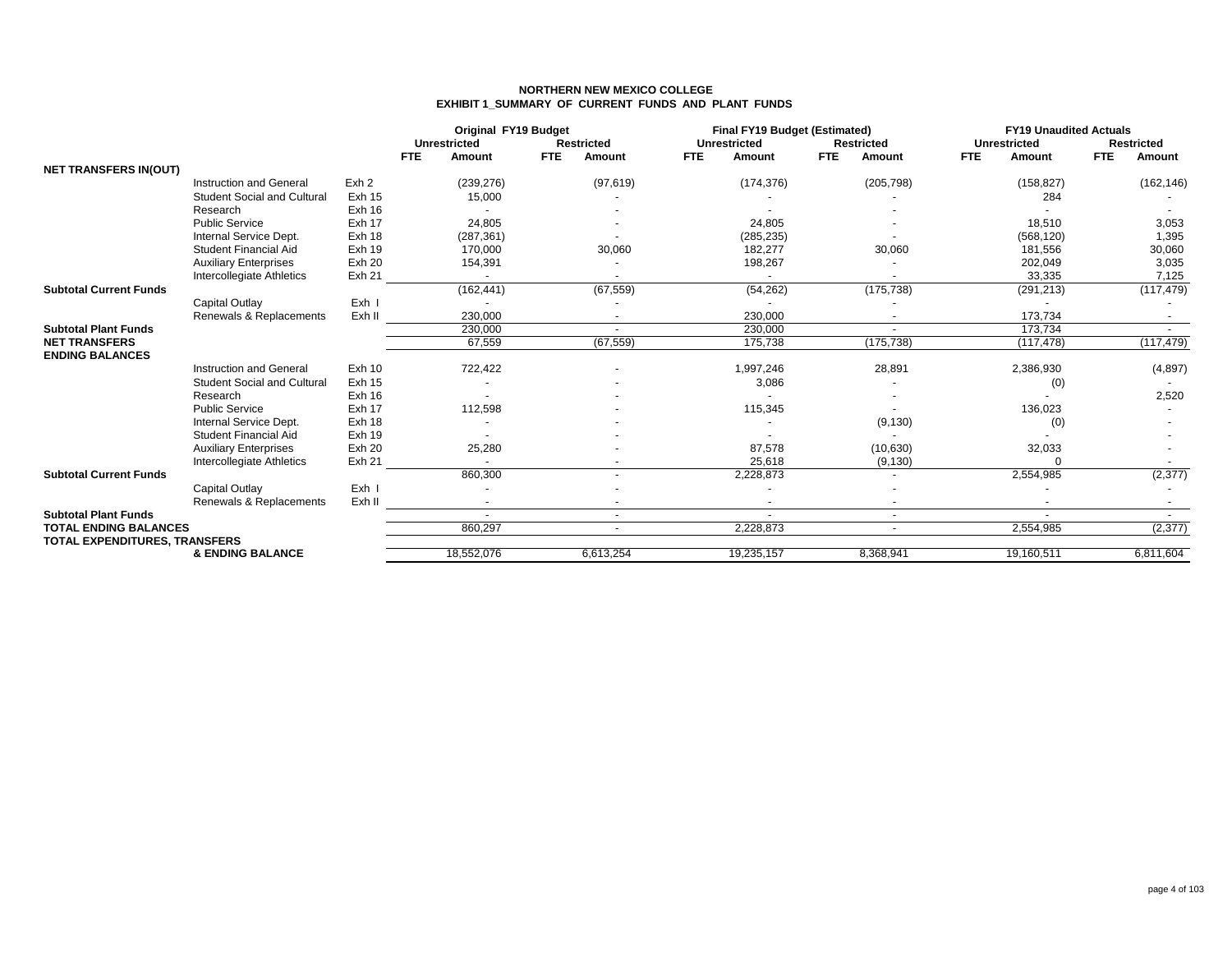## **NORTHERN NEW MEXICO COLLEGE EXHIBIT 1A\_DETAIL OF I&G TRANSFERS**

|                                    |               |                          | <b>Original FY19 Budget</b> |                          | Final FY19 Budget (Estimated) |                          | <b>FY19 Unaudited Actuals</b> |
|------------------------------------|---------------|--------------------------|-----------------------------|--------------------------|-------------------------------|--------------------------|-------------------------------|
|                                    |               | <b>Unrestricted</b>      | Restricted                  | <b>Unrestricted</b>      | <b>Restricted</b>             | <b>Unrestricted</b>      | <b>Restricted</b>             |
|                                    |               | <b>FTE</b><br>Amount     | <b>FTE</b><br>Amount        | <b>FTE</b><br>Amount     | <b>FTE</b><br>Amount          | <b>FTE</b><br>Amount     | <b>FTE</b><br>Amount          |
| <b>TRANSFERS IN</b>                |               |                          |                             |                          |                               |                          |                               |
| Instruction and General            | Ex2           | 746,155                  | 68,310                      | 847,687                  | 68,809                        | 680,467                  | 46,765                        |
| <b>Student Social and Cultural</b> | <b>Exh 15</b> | 15,000                   |                             | 16,000                   |                               | 7,800                    |                               |
| Research                           | Exh 16        | $\blacksquare$           |                             | $\blacksquare$           |                               |                          |                               |
| <b>Public Service</b>              | Exh 17        | 24,805                   |                             | 24,805                   |                               | 18,510                   | 3,053                         |
| Internal Service Dept.             | Exh 18        | 169,739                  |                             | 171,865                  |                               | 97,348                   | 1,395                         |
| Student Financial Aid              | <b>Exh 19</b> | 170,000                  | 30,060                      | 182,277                  | 30,060                        | 181,556                  | 30,060                        |
| <b>Auxiliary Enterprises</b>       | Exh 20        | 154,391                  |                             | 198,267                  |                               | 202,049                  | 3,035                         |
| Intercollegiate Athletics          | Exh 21        | $\overline{\phantom{a}}$ |                             |                          |                               | 33,335                   | 7,125                         |
| <b>Subtotal Current Funds</b>      |               | 1,280,090                | 98,370                      | 1,440,901                | 98,869                        | 1,221,066                | 91,432                        |
| Capital Outlay                     | Exh I         | $\overline{\phantom{a}}$ |                             |                          |                               |                          |                               |
| Renewals & Replacements            | Exh II        | 230,000                  |                             | 230,000                  |                               | 173,734                  |                               |
| <b>Subtotal Plant Funds</b>        |               | 230,000                  | $\overline{\phantom{a}}$    | 230,000                  | $\blacksquare$                | 173,734                  |                               |
| TOTAL TRANSFERS IN                 |               | 1,510,090                | 98,370                      | 1,670,901                | 98,869                        | 1,394,800                | 91,432                        |
| <b>TRANSFERS OUT</b>               |               |                          |                             |                          |                               |                          |                               |
| <b>Instruction and General</b>     | Ex2           | (985, 431)               | (165, 929)                  | (1,022,063)              | (274, 607)                    | (839, 294)               | (208, 911)                    |
| <b>Student Social and Cultural</b> | <b>Exh 15</b> |                          |                             | (16,000)                 |                               | (7, 516)                 |                               |
| Research                           | <b>Exh 16</b> |                          |                             |                          |                               |                          |                               |
| <b>Public Service</b>              | Exh 17        |                          |                             |                          |                               |                          |                               |
| Internal Service Dept.             | <b>Exh 18</b> | (457, 100)               |                             | (457, 100)               |                               | (665, 469)               |                               |
| Student Financial Aid              | Exh 19        |                          |                             |                          |                               |                          |                               |
| <b>Auxiliary Enterprises</b>       | <b>Exh 20</b> |                          |                             |                          |                               |                          |                               |
| Intercollegiate Athletics          | Exh 21        |                          |                             |                          |                               |                          |                               |
| <b>Subtotal Current Funds</b>      |               | (1,442,531)              | (165, 929)                  | (1,495,163)              | (274, 607)                    | (1,512,279)              | (208, 911)                    |
| Capital Outlay                     | Exh I         |                          |                             |                          |                               |                          |                               |
| Renewals & Replacements            | Exh II        | $\overline{\phantom{a}}$ |                             |                          |                               |                          |                               |
| <b>Subtotal Plant Funds</b>        |               | $\overline{\phantom{a}}$ | $\overline{\phantom{a}}$    | $\overline{\phantom{a}}$ | $\overline{\phantom{a}}$      | $\overline{\phantom{a}}$ | $\sim$                        |
| <b>TOTAL TRANSFERS OUT</b>         |               | (1,442,531)              | (165, 929)                  | (1, 495, 163)            | (274, 607)                    | (1,512,279)              | (208, 911)                    |
| <b>NET TRANSFERS (Totals only)</b> |               | 67,559                   | (67, 559)                   | 175,738                  | (175, 738)                    | (117, 479)               | (117, 479)                    |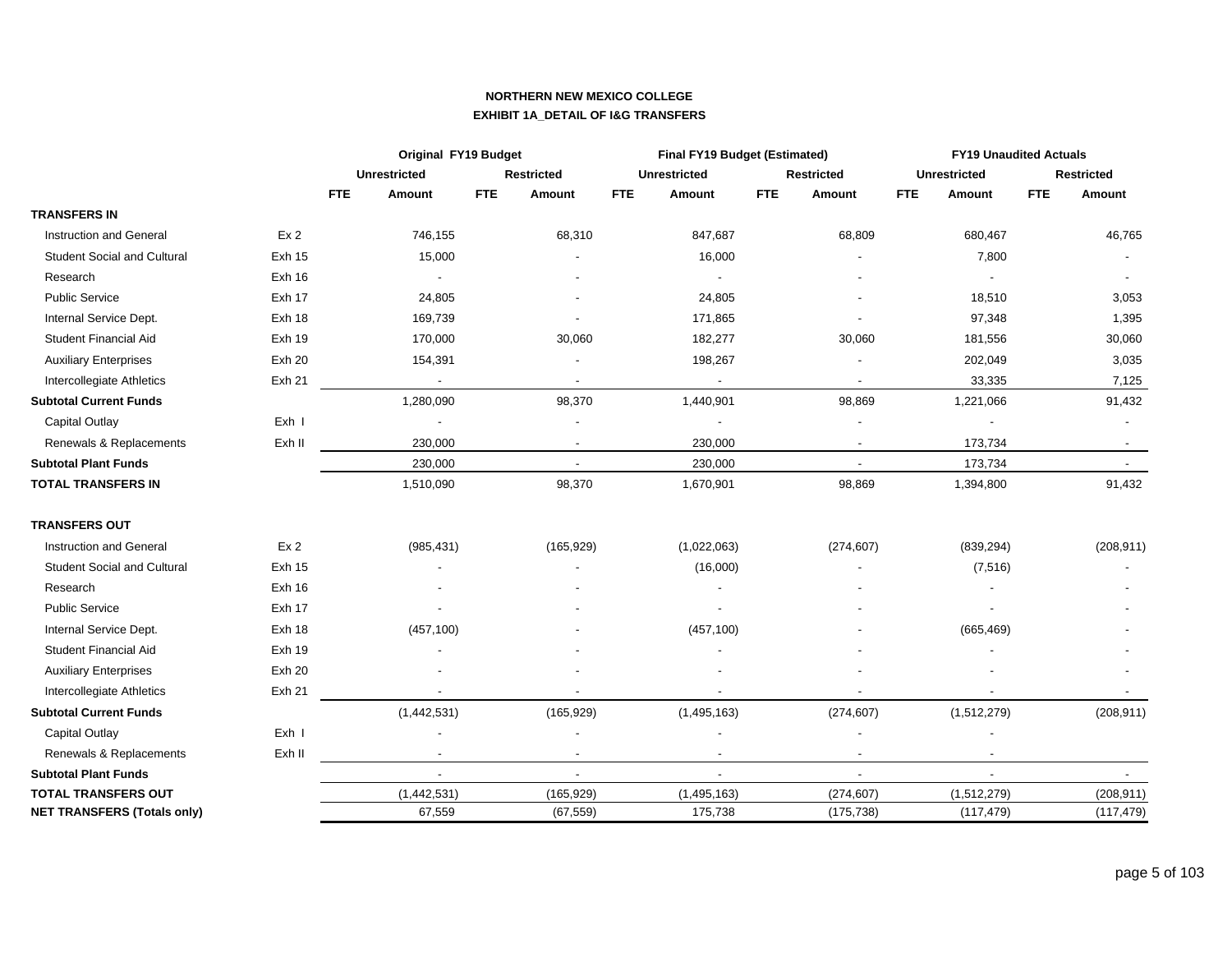# **NORTHERN NEW MEXICO COLLEGE EXHIBIT 1A\_DETAIL OF I&G TRANSFERS**

|                                    |               |                     | <b>Original FY19 Budget</b> |            |                          |            | Final FY19 Budget (Estimated) |            |                          |            | <b>FY19 Unaudited Actuals</b> |            |                          |
|------------------------------------|---------------|---------------------|-----------------------------|------------|--------------------------|------------|-------------------------------|------------|--------------------------|------------|-------------------------------|------------|--------------------------|
|                                    |               | <b>Unrestricted</b> |                             |            | <b>Restricted</b>        |            | <b>Unrestricted</b>           |            | <b>Restricted</b>        |            | <b>Unrestricted</b>           |            | <b>Restricted</b>        |
|                                    |               | <b>FTE</b>          | Amount                      | <b>FTE</b> | Amount                   | <b>FTE</b> | Amount                        | <b>FTE</b> | Amount                   | <b>FTE</b> | Amount                        | <b>FTE</b> | Amount                   |
| <b>NET TRANSFERS (by Exhibit)</b>  |               |                     |                             |            |                          |            |                               |            |                          |            |                               |            |                          |
| Instruction and General            | Ex2           |                     | (239, 276)                  |            | (97, 619)                |            | (174, 376)                    |            | (205, 798)               |            | (158, 827)                    |            | (162, 146)               |
| <b>Student Social and Cultural</b> | Exh 15        |                     | 15,000                      |            | $\overline{\phantom{a}}$ |            | $\overline{\phantom{a}}$      |            | ٠                        |            | 284                           |            | $\overline{\phantom{a}}$ |
| Research                           | Exh 16        |                     | $\overline{\phantom{a}}$    |            | $\overline{\phantom{a}}$ |            |                               |            | $\overline{\phantom{a}}$ |            | $\overline{\phantom{a}}$      |            |                          |
| <b>Public Service</b>              | <b>Exh 17</b> |                     | 24,805                      |            |                          |            | 24,805                        |            | $\overline{\phantom{a}}$ |            | 18,510                        |            | 3,053                    |
| Internal Service Dept.             | Exh 18        |                     | (287, 361)                  |            |                          |            | (285, 235)                    |            |                          |            | (568, 120)                    |            | 1,395                    |
| Student Financial Aid              | Exh 19        |                     | 170,000                     |            | 30,060                   |            | 182,277                       |            | 30,060                   |            | 181,556                       |            | 30,060                   |
| <b>Auxiliary Enterprises</b>       | Exh 20        |                     | 154,391                     |            | $\overline{\phantom{a}}$ |            | 198,267                       |            | ۰                        |            | 202,049                       |            | 3,035                    |
| Intercollegiate Athletics          | Exh 21        |                     | $\overline{\phantom{a}}$    |            | $\overline{\phantom{a}}$ |            | $\overline{\phantom{a}}$      |            | ٠                        |            | 33,335                        |            | 7,125                    |
| <b>Subtotal Current Funds</b>      |               |                     | (162, 441)                  |            | (67, 559)                |            | (54, 262)                     |            | (175, 738)               |            | (291, 213)                    |            | (117, 479)               |
| Capital Outlay                     | Exh I         |                     | $\overline{\phantom{a}}$    |            |                          |            |                               |            | ٠                        |            |                               |            | $\overline{\phantom{a}}$ |
| Renewals & Replacements            | Exh II        |                     | 230,000                     |            | $\overline{\phantom{a}}$ |            | 230,000                       |            | ٠                        |            | 173,734                       |            | $\overline{\phantom{a}}$ |
| <b>Subtotal Plant Funds</b>        |               |                     | 230,000                     |            |                          |            | 230,000                       |            |                          |            | 173,734                       |            |                          |
| <b>NET TRANSFERS (Total)</b>       |               |                     | 67,559                      |            | (67, 559)                |            | 175,738                       |            | (175, 738)               |            | (117, 479)                    |            | (117, 479)               |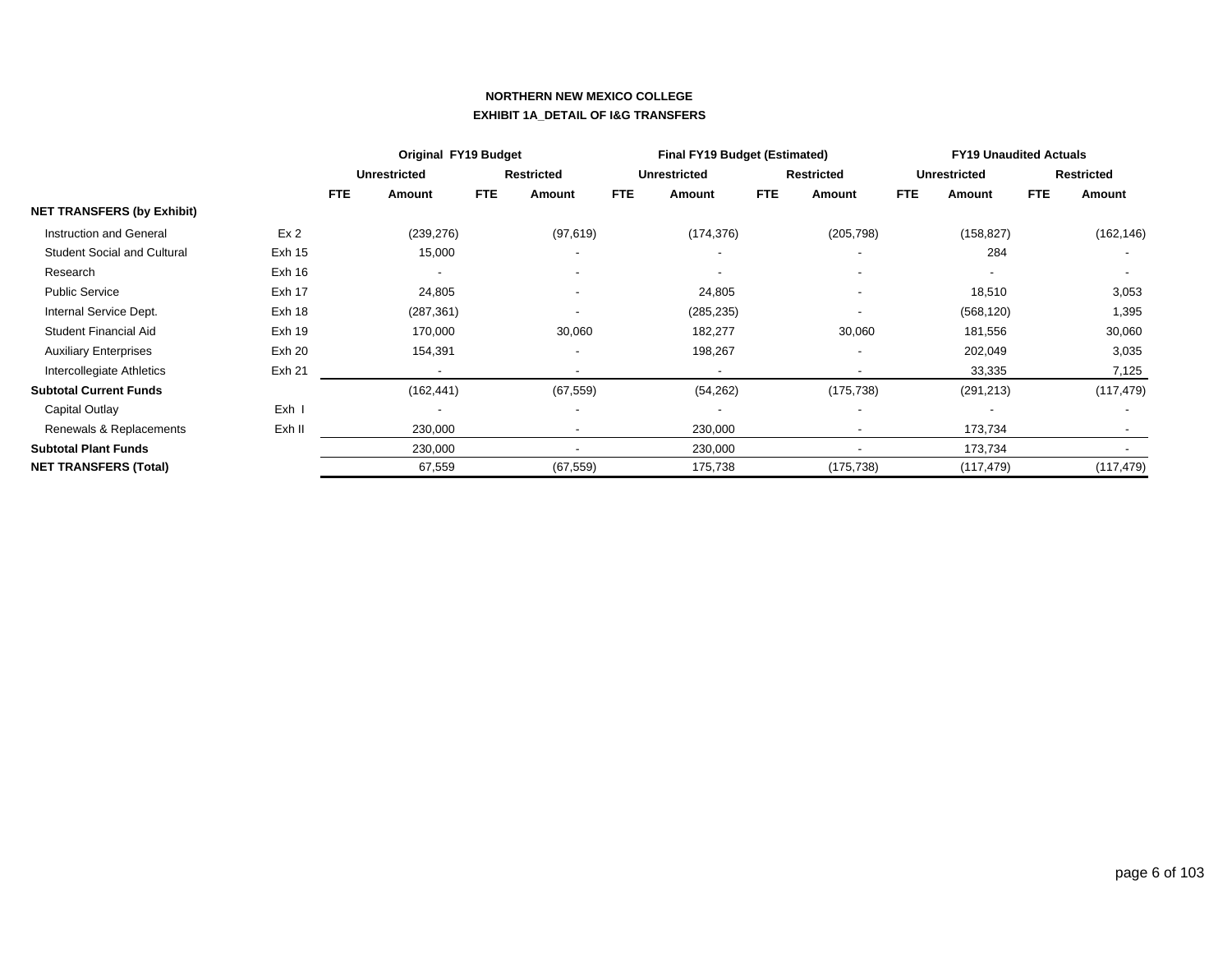#### **NORTHERN NEW MEXICO COLLEGEEXHIBIT 2\_SUMMARY OF INSTRUCTION AND GENERAL**

|                                       |                  |            | <b>Original FY19 Budget</b><br><b>Unrestricted</b> |                | <b>Restricted</b> |            | <b>Final FY19 Budget (Estimated)</b><br><b>Unrestricted</b> |                          | <b>Restricted</b> |            | <b>FY19 Unaudited Actuals</b><br><b>Unrestricted</b> |            | <b>Restricted</b> |
|---------------------------------------|------------------|------------|----------------------------------------------------|----------------|-------------------|------------|-------------------------------------------------------------|--------------------------|-------------------|------------|------------------------------------------------------|------------|-------------------|
|                                       |                  | <b>FTE</b> | Amount                                             | <b>FTE</b>     | Amount            | <b>FTE</b> | Amount                                                      | <b>FTE</b>               | Amount            | <b>FTE</b> | Amount                                               | <b>FTE</b> | Amount            |
| <b>REVENUE:</b>                       |                  |            |                                                    |                |                   |            |                                                             |                          |                   |            |                                                      |            |                   |
| <b>Tuition and Fees</b>               | Exh <sub>3</sub> |            | 3,177,219                                          |                |                   |            | 3,478,956                                                   |                          |                   |            | 3,543,415                                            |            |                   |
| <b>Federal Gov't Appropriations</b>   | Exh 4            |            |                                                    |                |                   |            |                                                             |                          |                   |            |                                                      |            |                   |
| <b>State Gov't Appropriations</b>     | Exh <sub>4</sub> |            | 10,132,700                                         |                |                   |            | 10,132,700                                                  |                          |                   |            | 10,132,700                                           |            |                   |
| <b>Local Gov't Appropriations</b>     | Exh 4            |            |                                                    |                |                   |            |                                                             |                          |                   |            |                                                      |            |                   |
| <b>Federal Gov't Grants/Contracts</b> | Exh <sub>5</sub> |            | 3,075                                              |                | 2,003,343         |            | 22,863                                                      |                          | 2,806,539         |            |                                                      |            | 1,903,548         |
| <b>State Gov't Grants/Contracts</b>   | Exh <sub>5</sub> |            |                                                    |                | 225,614           |            |                                                             |                          | 249,222           |            |                                                      |            | 232,855           |
| Local Gov't Grants/Contracts          | Exh <sub>5</sub> |            |                                                    |                |                   |            |                                                             |                          | 25,708            |            |                                                      |            |                   |
| Private Gifts/Grants/Contracts        | Exh <sub>6</sub> |            |                                                    |                | 8,000             |            |                                                             |                          | 236,294           |            |                                                      |            | 89,725            |
| Endowment/Land/Perm Fund              | Exh <sub>7</sub> |            | 163,525                                            |                |                   |            | 225,000                                                     |                          |                   |            | 223,368                                              |            |                   |
| <b>Sales and Services</b>             | Exh 8            |            | 2,000                                              |                |                   |            | 2,500                                                       |                          |                   |            | 2,059                                                |            |                   |
| <b>Other Sources</b>                  | Exh 9            |            | 60,575                                             |                |                   |            | 117,838                                                     |                          |                   |            | 146,018                                              |            |                   |
| <b>TOTAL REVENUE</b>                  |                  |            | 13,539,094                                         |                | 2,236,957         |            | 13,979,857                                                  |                          | 3,317,763         |            | 14,047,560                                           |            | 2,226,127         |
| <b>BEGINNING BALANCE</b>              |                  |            | 1,574,867                                          |                |                   |            | 1,908,369                                                   |                          |                   |            | 1,908,369                                            |            |                   |
| <b>TOTAL AVAILABLE</b>                |                  |            | 15,113,961                                         |                | 2,236,957         |            | 15,888,226                                                  |                          | 3,317,763         |            | 15,955,929                                           |            | 2,226,127         |
| <b>EXPENDITURES:</b>                  |                  |            |                                                    |                |                   |            |                                                             |                          |                   |            |                                                      |            |                   |
| Instruction                           | <b>Exh 10</b>    | 73.88      | 5.391.796                                          | 9.30           | 1.245.107         | 73.88      | 5.137.912                                                   | 8.88                     | 1,661,512         | 73.88      | 5.215.649                                            | 8.88       | 1,085,914         |
| Academic Support                      | <b>Exh 11</b>    | 16.13      | 1,327,538                                          | 0.01           | 1,181             | 16.13      | 1,235,006                                                   | 0.01                     | 1,343             | 16.13      | 1,194,714                                            | 0.01       | 10,213            |
| <b>Student Services</b>               | <b>Exh 12</b>    | 16.74      | 1.277.966                                          | 5.50           | 893,050           | 16.74      | 1,339,609                                                   | 5.86                     | 1,407,402         | 17.74      | 1,200,635                                            | 5.86       | 965,471           |
| <b>Institutional Support</b>          | <b>Exh 13</b>    | 35.54      | 4,204,204                                          | $\sim$         |                   | 35.54      | 4,051,090                                                   | $\overline{\phantom{a}}$ | 4,675             | 35.54      | 3,871,555                                            | $\sim$     | 2,258             |
| Oper & Maint of Plant                 | <b>Exh 14</b>    | 21.75      | 1,950,759                                          | $\blacksquare$ |                   | 21.75      | 1,952,986                                                   |                          | 8,142             | 21.75      | 1,927,620                                            |            | 5,022             |
| <b>TOTAL EXPENDITURES</b>             |                  | 164.04     | 14, 152, 263                                       | 14.81          | 2,139,338         | 164.04     | 13,716,604                                                  | 14.75                    | 3,083,074         | 165.04     | 13,410,173                                           | 14.75      | 2,068,878         |
| <b>TRANSFERS</b>                      |                  |            |                                                    |                |                   |            |                                                             |                          |                   |            |                                                      |            |                   |
| Transfers In                          |                  |            | 746,155                                            |                | 68,310            |            | 847,687                                                     |                          | 68,809            |            | 680,467                                              |            | 46,765            |
| Transfers (Out)                       |                  |            | (985, 431)                                         |                | (165, 929)        |            | (1,022,063)                                                 |                          | (274, 607)        |            | (839, 294)                                           |            | (208, 911)        |
| <b>TOTAL TRANSFERS</b>                |                  |            | (239, 276)                                         |                | (97,619)          |            | (174, 376)                                                  |                          | (205, 798)        |            | (158, 827)                                           |            | (162, 146)        |
| <b>ENDING BALANCE</b>                 |                  |            | 722,422                                            |                | $\blacksquare$    |            | 1,997,246                                                   |                          | 28,891            |            | 2,386,930                                            |            | (4,897)           |
| TOTAL EXPENDITURES, TRANSFERS         |                  |            |                                                    |                |                   |            |                                                             |                          |                   |            |                                                      |            |                   |
| <b>&amp; ENDING BALANCE</b>           |                  |            | 15,113,961                                         |                | 2,236,957         |            | 15,888,226                                                  |                          | 3,317,763         |            | 15,955,929                                           |            | 2,226,127         |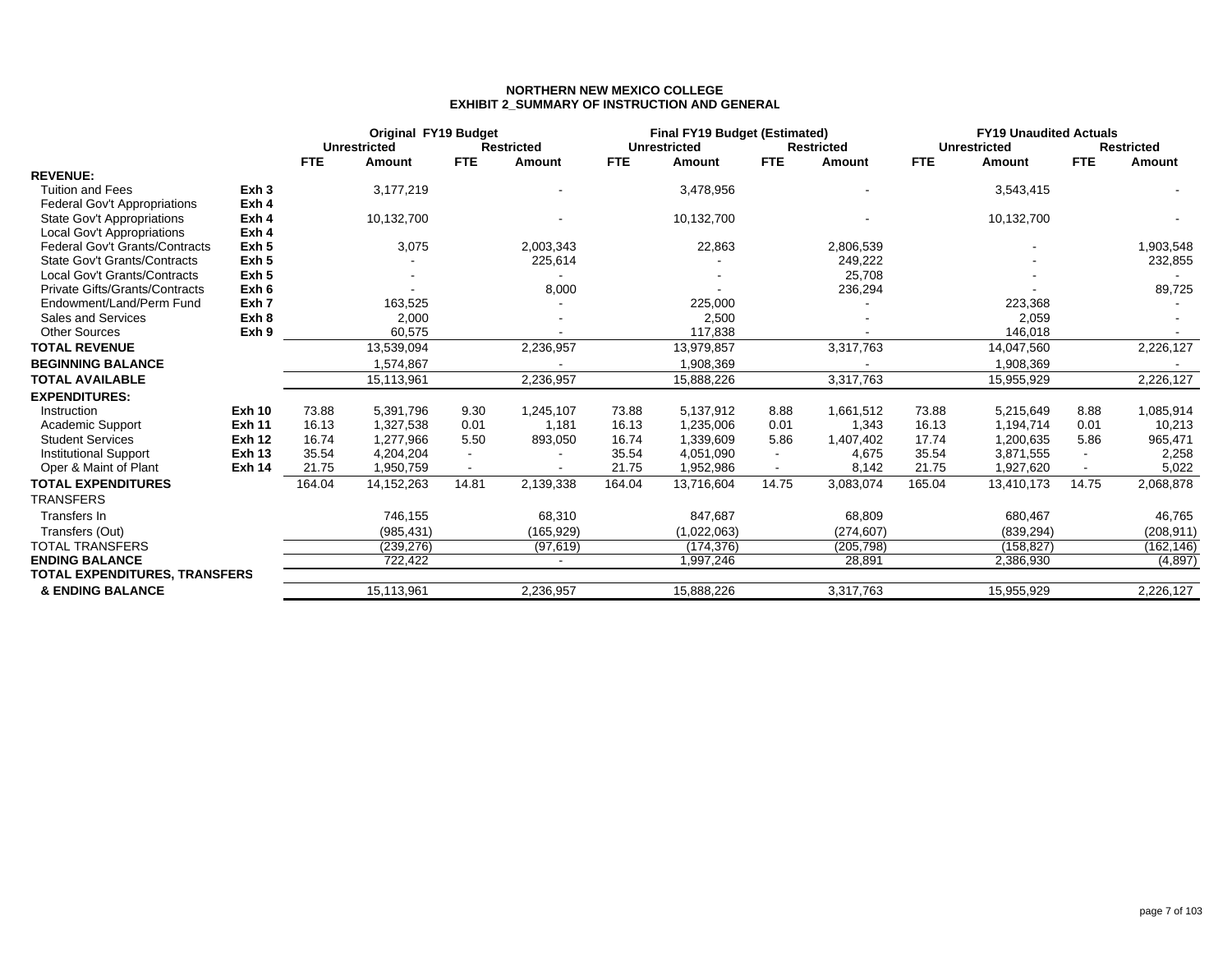# **NORTHERN NEW MEXICO COLLEGEEXHIBIT 3\_TUITION AND FEES for I&G**

|                               |                             | <b>Original FY19 Budget</b> | <b>Final FY19 Budget (Estimated)</b> |                       | <b>FY19 Unaudited Actuals</b> |                   |
|-------------------------------|-----------------------------|-----------------------------|--------------------------------------|-----------------------|-------------------------------|-------------------|
|                               | <b>Unrestricted</b>         | <b>Restricted</b>           | <b>Unrestricted</b>                  | <b>Restricted</b>     | <b>Unrestricted</b>           | <b>Restricted</b> |
|                               | <b>FTE</b><br><b>Amount</b> | <b>FTE Amount FTE</b>       | Amount                               | <b>FTE Amount FTE</b> | Amount                        | <b>FTE</b> Amount |
| <b>TUITION AND FEES</b>       |                             |                             |                                      |                       |                               |                   |
| <b>Tuition and Fees</b>       | 3,177,219                   |                             | 3,478,956                            |                       | 3,543,415                     |                   |
| <b>TOTAL TUITION AND FEES</b> | 3,177,219                   |                             | 3,478,956                            |                       | 3,543,415                     |                   |
| Revenue Type                  |                             |                             |                                      |                       |                               |                   |
| <b>Tuition Resident</b>       | 2,278,074                   |                             | 2,283,280                            |                       | 2,349,614                     |                   |
| <b>Tuition Non-Resident</b>   | 72,753                      |                             | 109,159                              | $\blacksquare$        | 95,808                        |                   |
| Fees                          | 826,392                     |                             | 1,086,007                            |                       | 1,097,993                     |                   |
| <b>Other Revenue</b>          |                             |                             | 510                                  |                       |                               |                   |
| <b>Total Revenue</b>          | 3,177,219                   |                             | 3,478,956                            |                       | 3,543,415                     |                   |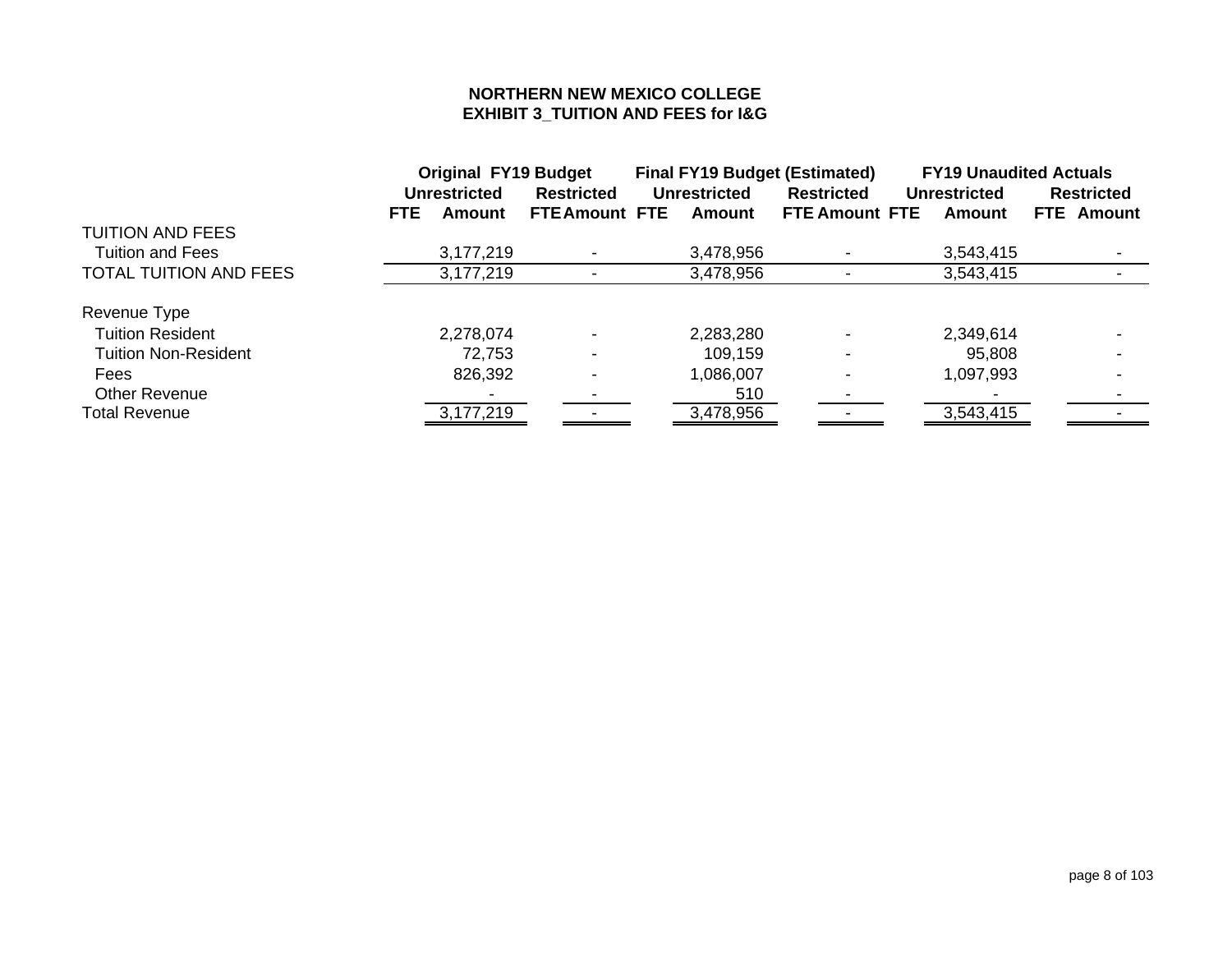# **Northern New Mexico College EXHIBIT 4\_GOVERNMENT APPROPRIATIONS for I&G**

|                             |            |              | <b>Original FY19 Budget</b> |                   | <b>Final FY19 Budget (Estimated)</b> |                     |            |                   | <b>FY19 Unaudited Actuals</b> |              |  |                   |
|-----------------------------|------------|--------------|-----------------------------|-------------------|--------------------------------------|---------------------|------------|-------------------|-------------------------------|--------------|--|-------------------|
|                             |            | Unrestricted |                             | <b>Restricted</b> |                                      | <b>Unrestricted</b> |            | <b>Restricted</b> |                               | Unrestricted |  | <b>Restricted</b> |
|                             | <b>FTE</b> | Amount       | FTE.                        | Amount            | <b>FTE</b>                           | Amount              | <b>FTE</b> | Amount            | <b>FTE</b>                    | Amount       |  | <b>FTE</b> Amount |
| <b>FEDERAL</b>              |            |              |                             |                   |                                      |                     |            |                   |                               |              |  |                   |
| <b>STATE</b>                |            |              |                             |                   |                                      |                     |            |                   |                               |              |  |                   |
| Instruction and General     |            | 9,899,700    |                             |                   |                                      | 9,899,700           |            |                   |                               | 9,899,700    |  |                   |
| <b>Hold Harmless</b>        |            |              |                             |                   |                                      |                     |            |                   |                               |              |  |                   |
| <b>Nursing Enhancement</b>  |            | 233,000      |                             |                   |                                      | 233,000             |            |                   |                               | 233,000      |  |                   |
| <b>Total State</b>          |            | 10,132,700   |                             |                   |                                      | 10.132.700          |            |                   |                               | 10,132,700   |  |                   |
| <b>LOCAL</b>                |            |              |                             |                   |                                      |                     |            |                   |                               |              |  |                   |
| <b>TOTAL APPROPRIATIONS</b> |            | 10,132,700   |                             |                   |                                      | 10.132.700          |            |                   |                               | 10.132.700   |  |                   |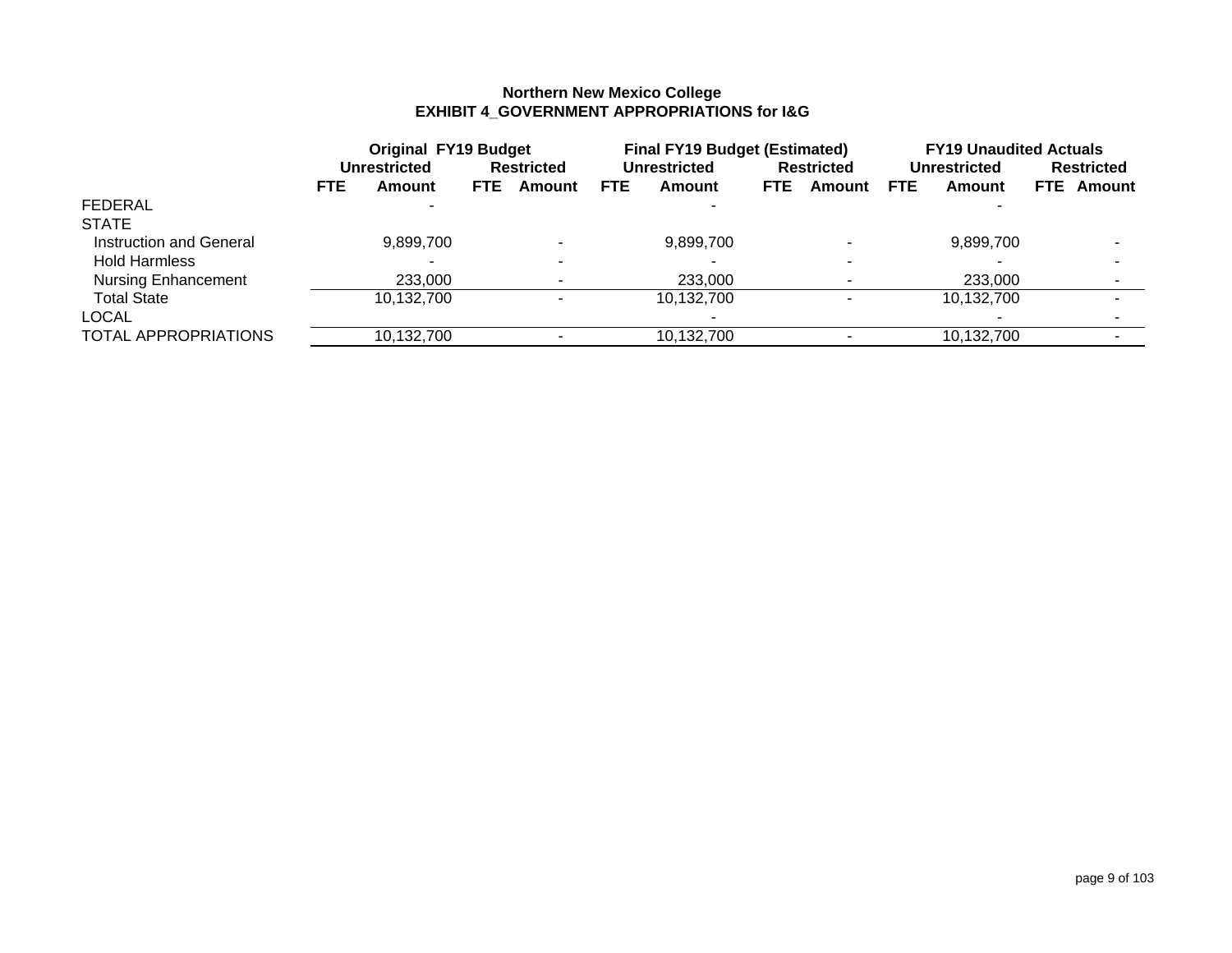# **NORTHERN NEW MEXICO COLLEGE EXHIBIT 5\_GOVERNMENT GRANTS AND CONTRACTS for I&G**

|                                          |              | <b>Original FY19 Budget</b> |                   | <b>Final FY19 Budget (Estimated)</b> |                   |            | <b>FY19 Unaudited Actuals</b> |            |                   |
|------------------------------------------|--------------|-----------------------------|-------------------|--------------------------------------|-------------------|------------|-------------------------------|------------|-------------------|
|                                          | Unrestricted |                             | <b>Restricted</b> | <b>Unrestricted</b>                  | <b>Restricted</b> |            | Unrestricted                  |            | <b>Restricted</b> |
| FTE.                                     | Amount       | <b>FTE</b>                  | Amount            | FTE Amount FTE                       | Amount            | <b>FTE</b> | Amount                        | <b>FTE</b> | Amount            |
| <b>GOVERNMENT GRANTS &amp; CONTRACTS</b> |              |                             |                   |                                      |                   |            |                               |            |                   |
| Federal                                  | 3.075        |                             | 2,003,343         | 22,863                               | 2,806,539         |            |                               |            | 1,903,548         |
| <b>State</b>                             | $\sim$       |                             | 225.614           |                                      | 249.222           |            | $\overline{\phantom{0}}$      |            | 232.855           |
| Local/Other                              |              |                             |                   |                                      | 25,708            |            | $\overline{\phantom{0}}$      |            |                   |
| TOTAL GOVERNMENT GRANTS & CONTRACTS      | 3,075        |                             | 2,228,957         | 22,863                               | 3,081,469         |            | $\overline{\phantom{0}}$      |            | 2,136,403         |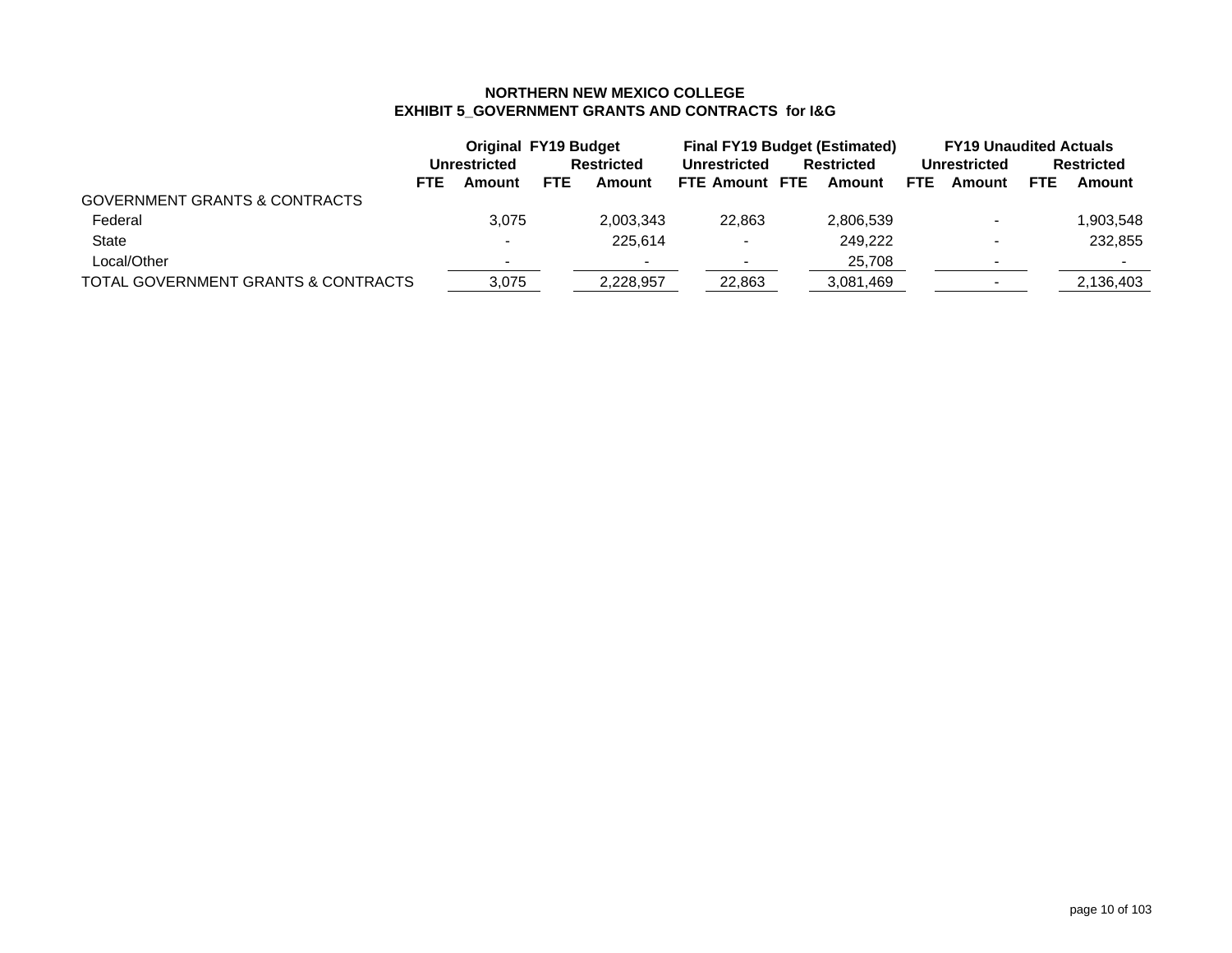# **NORTHERN NEW MEXICO COLLEGE EXHIBIT 6\_PRIVATE GIFTS, GRANTS AND CONTRACTS for I&G**

|                                           | <b>Original FY19 Budget</b> |                   |                          | <b>Final FY19 Budget (Estimated)</b> |                          | <b>FY19 Unaudited Actuals</b> |  |
|-------------------------------------------|-----------------------------|-------------------|--------------------------|--------------------------------------|--------------------------|-------------------------------|--|
|                                           | <b>Unrestricted</b>         | <b>Restricted</b> | Unrestricted             | <b>Restricted</b>                    | Unrestricted             | <b>Restricted</b>             |  |
|                                           | FTE Amount FTE              |                   | Amount FTE Amount FTE    | Amount                               |                          | FTE Amount FTE Amount         |  |
| PRIVATE GIFTS, GRANTS AND CONTRACTS       |                             |                   |                          |                                      |                          |                               |  |
| Private Gifts, Grants and Contracts       |                             | 8.000             | $\sim$                   | 236.294                              | $\blacksquare$           | 89,725                        |  |
| TOTAL PRIVATE GIFTS, GRANTS AND CONTRACTS |                             | 8.000             | $\overline{\phantom{0}}$ | 236.294                              | $\overline{\phantom{a}}$ | 89.725                        |  |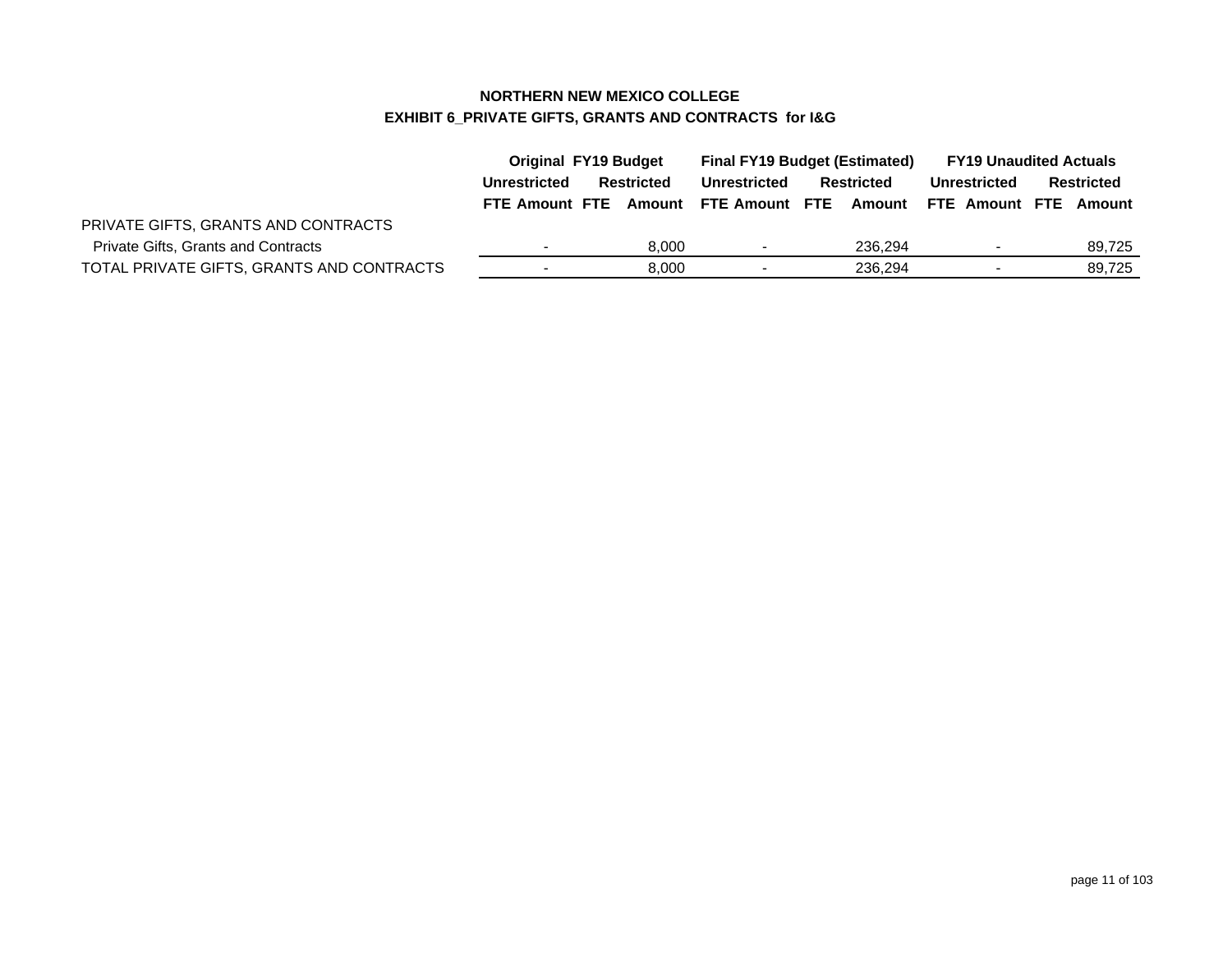# **NORTHERN NEW MEXICO COLLEGE EXHIBIT 7\_ENDOWMENT, LAND AND PERMANENT FUND INCOME for I&G**

|                         |            | <b>Original FY19 Budget</b> |                   | <b>Final FY19 Budget (Estimated)</b> |                     |                   |                     | <b>FY19 Unaudited Actuals</b> |            |                   |
|-------------------------|------------|-----------------------------|-------------------|--------------------------------------|---------------------|-------------------|---------------------|-------------------------------|------------|-------------------|
|                         |            | Unrestricted                | <b>Restricted</b> |                                      | <b>Unrestricted</b> | <b>Restricted</b> | <b>Unrestricted</b> |                               |            | <b>Restricted</b> |
|                         | <b>FTE</b> | Amount                      | <b>FTE Amount</b> | <b>FTE</b>                           | Amount              | <b>FTE Amount</b> | <b>FTE</b>          | Amount                        | <b>FTE</b> | Amount            |
| <b>ENDOWMENT</b>        |            |                             |                   |                                      |                     |                   |                     |                               |            |                   |
| Land/Permanent Fund     |            | 163,525                     | $\sim$            |                                      | 225,000             | ۰                 |                     | 223,368                       |            |                   |
| TOTAL ENDOWMENT, LAND   |            |                             |                   |                                      |                     |                   |                     |                               |            |                   |
| & PERMANENT FUND INCOME |            | 163,525                     | $\sim$            |                                      | 225,000             | $\blacksquare$    |                     | 223,368                       |            |                   |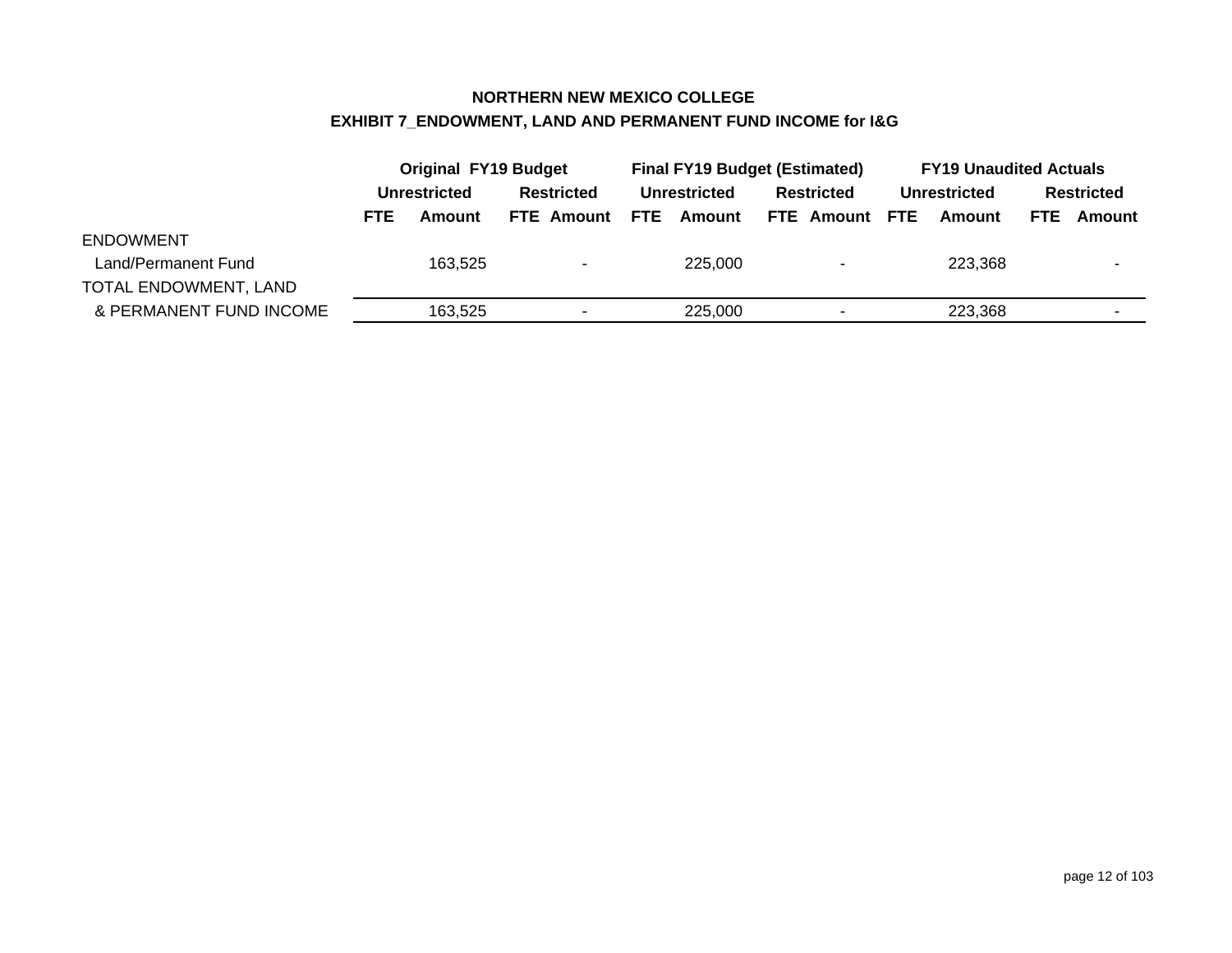# **NORTHERN NEW MEXICO COLLEGE EXHIBIT 8\_SALES AND SERVICES OF EDUCATIONAL ACTIVITIES for I&G**

|                                   |                              | <b>Original FY19 Budget</b> |       |                   | <b>Final FY19 Budget (Estimated)</b> |       |                   | <b>FY19 Unaudited Actuals</b> |                          |        |                          |
|-----------------------------------|------------------------------|-----------------------------|-------|-------------------|--------------------------------------|-------|-------------------|-------------------------------|--------------------------|--------|--------------------------|
|                                   |                              | <b>Unrestricted</b>         |       | <b>Restricted</b> | <b>Unrestricted</b>                  |       | <b>Restricted</b> | Unrestricted                  |                          |        | <b>Restricted</b>        |
|                                   | FTE Amount FTE<br>FTE Amount |                             |       | Amount            | FTE Amount FTE                       |       |                   | Amount                        | <b>FTE</b>               | Amount |                          |
| <b>SALES &amp; SERVICES</b>       |                              |                             |       |                   |                                      |       |                   |                               |                          |        |                          |
| <b>Sales and Services</b>         |                              | 2,000                       |       | ۰                 | 2.500                                |       |                   |                               | 2.059                    |        | $\overline{\phantom{a}}$ |
| <b>TOTAL SALES &amp; SERVICES</b> | 2,000<br>٠                   |                             | 2.500 |                   |                                      | 2,059 |                   |                               | $\overline{\phantom{0}}$ |        |                          |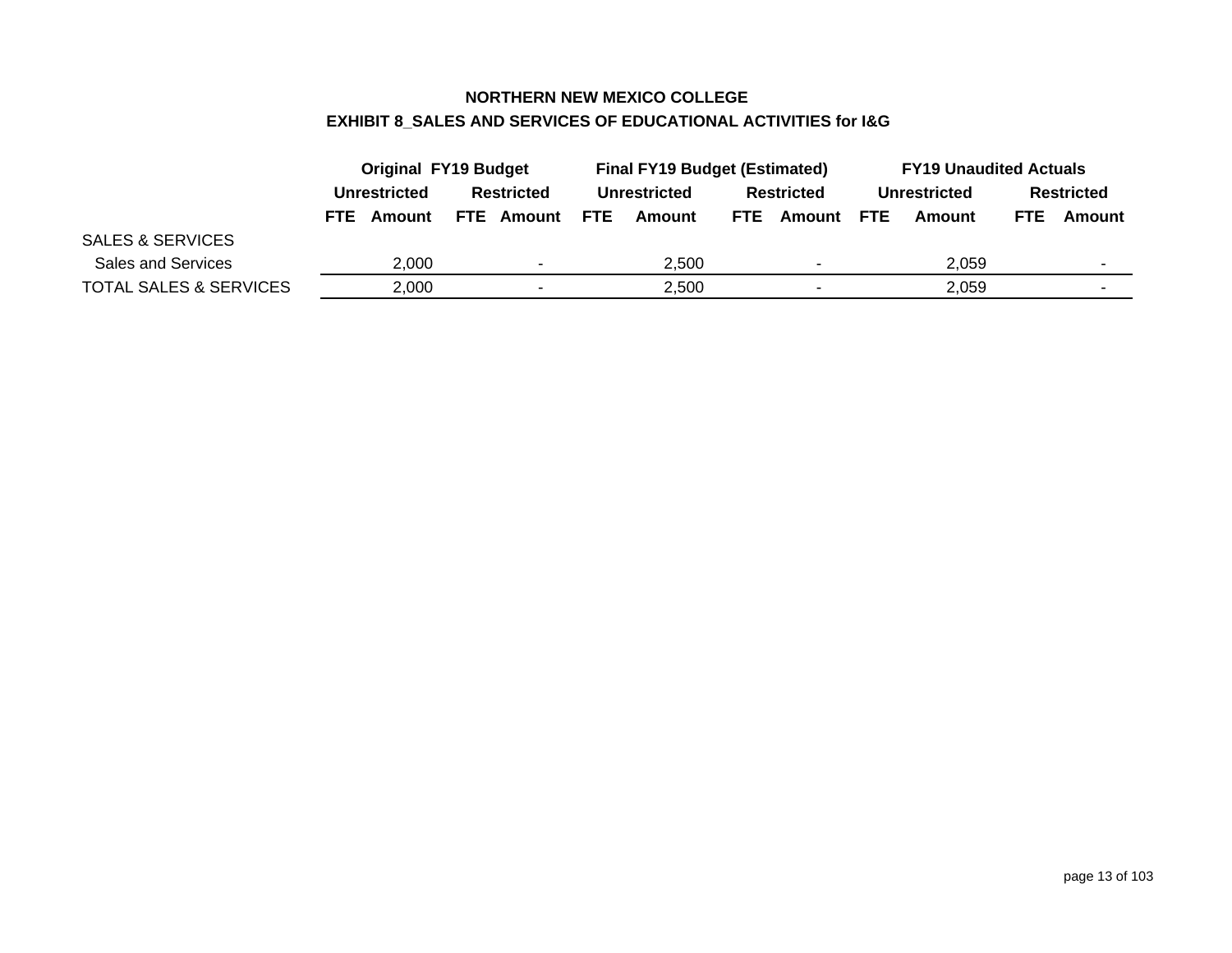# **Northern New Mexico College EXHIBIT 9\_OTHER SOURCES OF REVENUE for I & G**

|                            |                     | <b>Original FY19 Budget</b> |                     |         | <b>Final FY19 Budget (Estimated)</b> |                     | <b>FY19 Unaudited Actuals</b>    |
|----------------------------|---------------------|-----------------------------|---------------------|---------|--------------------------------------|---------------------|----------------------------------|
|                            | <b>Unrestricted</b> | <b>Restricted</b>           | <b>Unrestricted</b> |         | <b>Restricted</b>                    | <b>Unrestricted</b> | Restricted                       |
|                            | <b>FTE</b> Amount   | FTE Amount FTE Amount       |                     |         |                                      |                     | FTE Amount FTE Amount FTE Amount |
| <b>OTHER SOURCES</b>       |                     |                             |                     |         |                                      |                     |                                  |
| Other                      | 60,575              | $\overline{\phantom{a}}$    |                     | 117.838 | $\blacksquare$                       | 146,018             |                                  |
| <b>TOTAL OTHER SOURCES</b> | 60,575              | $\overline{\phantom{a}}$    |                     | 117,838 | $\sim$                               | 146,018             |                                  |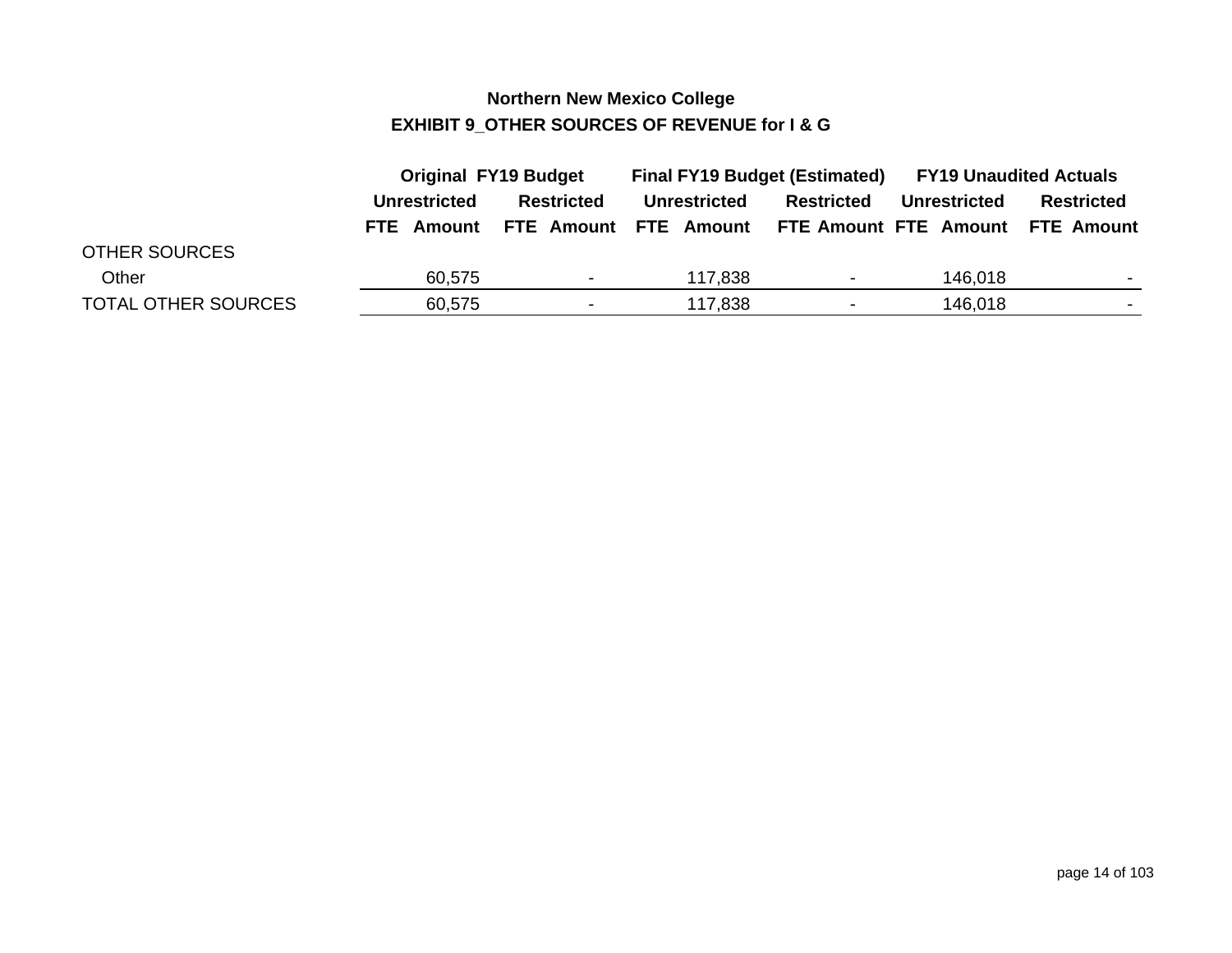# **NORTHERN NEW MEXICO COLLEGE EXHIBIT 10\_EXPENDITURES FOR INSTRUCTION**

|       |                                             |          |            | Original FY19 Budget     |        |                   |                | Final FY19 Budget (Estimated) |                          |            |                          | <b>FY19 Unaudited Actuals</b> |        |                   |
|-------|---------------------------------------------|----------|------------|--------------------------|--------|-------------------|----------------|-------------------------------|--------------------------|------------|--------------------------|-------------------------------|--------|-------------------|
|       |                                             |          |            | <b>Unrestricted</b>      |        | <b>Restricted</b> |                | <b>Unrestricted</b>           |                          | Restricted |                          | <b>Unrestricted</b>           |        | <b>Restricted</b> |
|       |                                             |          | <b>FTE</b> | Amount                   | FTE.   | Amount            | <b>FTE</b>     | Amount                        | FTE.                     | Amount     | <b>FTE</b>               | Amount                        | FTE.   | Amount            |
|       | <b>EXPENDITURES</b>                         |          |            |                          |        |                   |                |                               |                          |            |                          |                               |        |                   |
|       | Total by program                            |          |            |                          |        |                   |                |                               |                          |            |                          |                               |        |                   |
|       | General Academic Instruction                | 101      | 68.86      | 5,049,708                | 1.58   | 592,513           | 68.86          | 4,777,095                     | 1.16                     | 808,699    | 68.86                    | 4,903,466                     | 1.16   | 338,139           |
|       | Vocation-Technical Instruction              | 102      | 2.00       | 110,921                  | $\sim$ | 53,930            | 2.00           | 113,277                       | $\sim$                   | 107,267    | 2.00                     | 107,383                       | $\sim$ | 96,371            |
|       | Other                                       | 105      | 3.02       | 231,167                  | 7.72   | 598,663           | 3.02           | 247,540                       | 7.72                     | 745,546    | 3.02                     | 204,800                       | 7.72   | 651,403           |
|       | <b>TOTAL EXPENDITURES</b>                   |          | 73.88      | 5,391,796                | 9.30   | 1,245,107         | 73.88          | 5,137,912                     | 8.88                     | 1,661,512  | 73.88                    | 5,215,649                     | 8.88   | 1,085,914         |
|       |                                             |          |            |                          |        |                   |                |                               |                          |            |                          |                               |        |                   |
|       | Program 101                                 |          |            |                          |        |                   |                |                               |                          |            |                          |                               |        |                   |
| 11000 | VP of Finance and Admin                     | 1022     |            | (382, 152)               |        |                   |                | (373,999)                     |                          |            |                          | 3,959                         |        |                   |
| 11000 | <b>Risk Management</b>                      | 1035     | $\sim$     | $\sim$                   |        |                   | $\sim$         | (82, 601)                     | $\overline{a}$           |            |                          | $\blacksquare$                |        |                   |
| 11000 | <b>Provost Unallocated</b>                  | 1077     |            |                          |        |                   |                |                               |                          |            |                          |                               |        |                   |
| 11000 | Human Resources (Workens' Comp/Unemp. Comp) | 1088     |            |                          |        |                   |                |                               |                          |            |                          |                               |        |                   |
| 11000 | <b>Work Study</b>                           | 2011     | $\sim$     |                          |        |                   | $\blacksquare$ |                               | $\overline{\phantom{a}}$ | 12,659     | ÷                        |                               |        |                   |
| 11000 | Art                                         | 2052     | 2.82       | 209,530                  |        |                   | 2.82           | 241,749                       |                          | ÷.         | 2.82                     | 227,516                       |        |                   |
| 11000 | Film & Digital Media Arts                   | 2053     | 1.57       | 104,902                  |        |                   | 1.57           | 95,496                        |                          |            | 1.57                     | 88,008                        |        |                   |
| 11000 | Music                                       | 2054     | 1.43       | 110,574                  |        |                   | 1.43           | 21,393                        |                          |            | 1.43                     | 18,552                        |        |                   |
| 11000 | Language & Letters                          | 2111     | 7.58       | 512,342                  |        |                   | 7.58           | 562,248                       | ä,                       |            | 7.58                     | 541,725                       |        |                   |
| 11000 | <b>Tricker Literary Journal</b>             | 2114     | $\sim$     | 37                       |        |                   | $\sim$         |                               |                          |            | $\sim$                   |                               |        |                   |
| 11000 | Humanities & Social Science                 | 2131     | 7.81       | 545,526                  |        |                   | 7.81           | 548,707                       |                          |            | 7.81                     | 530,100                       |        |                   |
| 11000 | Health, Phys Ed & Recreation                | 2148     | 0.32       | 15,779                   |        |                   | 0.32           | 25,840                        | ÷.                       |            | 0.32                     | 20,840                        |        |                   |
| 11000 | Math & Physical Science                     | 2212     | 6.04       | 457,572                  |        |                   | 6.04           | 433,063                       |                          |            | 6.04                     | 457,465                       |        |                   |
| 11000 | Biology & Chemistry                         | 2263     | 6.47       | 534,248                  |        |                   | 6.47           | 551,136                       |                          |            | 6.47                     | 524,328                       |        |                   |
| 11000 | <b>Enviromental Science</b>                 | 2268     | 2.58       | 203,813                  |        |                   | 2.58           | 136,469                       | $\overline{a}$           |            | 2.58                     | 128,182                       |        |                   |
| 11000 | Engineering                                 | 2355     | 6.92       | 622,579                  |        |                   | 6.92           | 577,710                       |                          |            | 6.92                     | 546,573                       |        |                   |
| 11000 | <b>Heath Sciences</b>                       | 2421     | 0.70       | 45,677                   |        |                   | 0.70           | 24,523                        |                          |            | 0.70                     | 17,867                        |        |                   |
| 11000 | Nursing-Associates Degree                   | 2431     | 7.90       | 675,977                  |        |                   | 7.90           | 649,252                       |                          |            | 7.90                     | 599,247                       |        |                   |
| 11000 | <b>BS</b> in Nursing                        | 2432     | 1.00       | 97,098                   |        |                   | 1.00           | 92,383                        |                          |            | 1.00                     | 88,109                        |        |                   |
| 11000 | <b>Teacher Education</b>                    | 2511     | 4.65       | 375,432                  |        |                   | 4.65           | 362,459                       |                          |            | 4.65                     | 348,003                       |        |                   |
| 11000 | <b>Business Education</b>                   | 2571     | 5.85       | 483,230                  |        |                   | 5.85           | 440,230                       |                          |            | 5.85                     | 437,334                       |        |                   |
| 11000 | <b>Construction Trades</b>                  | 2616     | 0.54       | 37,811                   |        |                   | 0.54           | 7,294                         | $\overline{a}$           |            | 0.54                     | 4,749                         |        |                   |
| 11000 | <b>Canal Seis</b>                           | 4208     |            |                          |        |                   | $\sim$         | 11                            |                          |            |                          |                               |        |                   |
| 11011 | Nursing -Associates Degree                  | 2431     | 1.75       | 139,009                  |        |                   | 1.75           | 182,029                       |                          |            | 1.75                     | 141,153                       |        |                   |
| 11011 | <b>BS</b> in Nursing                        | 2432     | 1.20       | 88,243                   |        |                   | 1.20           | 78,627                        | $\overline{\phantom{a}}$ |            | 1.20                     | 44,327                        |        |                   |
| 11012 | Language & Letters                          | 2111     | $\sim$     | 214                      |        |                   | $\blacksquare$ | 214                           |                          |            |                          |                               |        |                   |
| 11012 |                                             | 2114     |            | 2.065                    |        |                   | ä,             | 1.497                         |                          |            | ÷.                       | 967                           |        |                   |
|       | <b>Trickster Literary Journal</b>           |          |            |                          |        |                   |                |                               |                          |            |                          | $\blacksquare$                |        |                   |
| 11012 | Humanities & Social Science                 | 2131     |            | 656                      |        |                   |                | 656                           |                          |            |                          |                               |        |                   |
| 11012 | Math & Physical Science                     | 2212     |            | 4,295                    |        |                   |                | 3,934                         |                          |            |                          | 1,674<br>×.                   |        |                   |
| 11012 | Biology & Chemistry                         | 2263     |            | 2,475                    |        |                   | ٠              | 1,363                         |                          |            |                          |                               |        |                   |
| 11012 | Engineering                                 | 2355     |            | 25,471                   |        |                   |                | 26,191                        |                          |            |                          | 17,133                        |        |                   |
| 11012 | Nursing - Associates Degree                 | 2431     |            | $\sim$                   |        |                   | ä,             | $\sim$                        |                          |            |                          | $\sim$                        |        |                   |
| 11012 | <b>Teacher Education</b>                    | 2511     |            | 750                      |        |                   |                | 750                           |                          |            |                          |                               |        |                   |
| 11012 | <b>Business Education</b>                   | 2571     | $\sim$     | 1,156                    |        |                   |                | 911                           |                          |            |                          |                               |        |                   |
| 11013 | <b>Continuing Education</b>                 | 2653     | 1.73       | 122,399                  |        |                   | 1.73           | 122,788                       |                          |            | 1.73                     | 109,941                       |        |                   |
| 11303 | Arts                                        | 2052/205 | $\sim$     |                          |        |                   | $\sim$         | 1,477.00                      |                          |            | ÷                        | 664.78                        |        |                   |
| 11303 | Math & Physical Science                     | 2212     |            |                          |        |                   |                | 907.00                        |                          |            |                          |                               |        |                   |
| 11303 | <b>Biology &amp; Chemistry</b>              | 2263     | $\sim$     | $\overline{\phantom{a}}$ |        |                   | ä,             | 8,401.00                      |                          |            | $\overline{\phantom{a}}$ | 2,075.00                      |        |                   |
| 11303 | <b>Enviromental Science</b>                 | 2268     |            |                          |        |                   |                | 8,401.00                      |                          |            |                          | 1,380.42                      |        |                   |
| 11303 | Engineering                                 | 2355     |            | 13,000                   |        |                   |                | 21,329                        |                          |            |                          | 1,380                         |        |                   |
| 11303 | Nursing - Associates Degree                 | 2431     |            |                          |        |                   |                |                               |                          |            |                          | $\overline{\phantom{a}}$      |        |                   |
| 11303 | Nursing - BS In Nursing                     | 2432     |            |                          |        |                   |                |                               |                          |            |                          |                               |        |                   |
| 11303 | <b>Business Education</b>                   | 2571     |            |                          |        |                   |                | 3,521.00                      |                          |            |                          |                               |        |                   |
| 11303 | Dean-College of Arts & Science              | 2833     |            |                          |        |                   |                | 736.00                        |                          |            |                          |                               |        |                   |
| 11303 | Dean-College of Arts & Science              | 3052     |            |                          |        |                   |                |                               |                          |            |                          | 212.67                        |        |                   |
| 40103 | Biology & Chemistry                         | 2263     |            |                          |        |                   |                |                               |                          |            |                          | $\blacksquare$                |        |                   |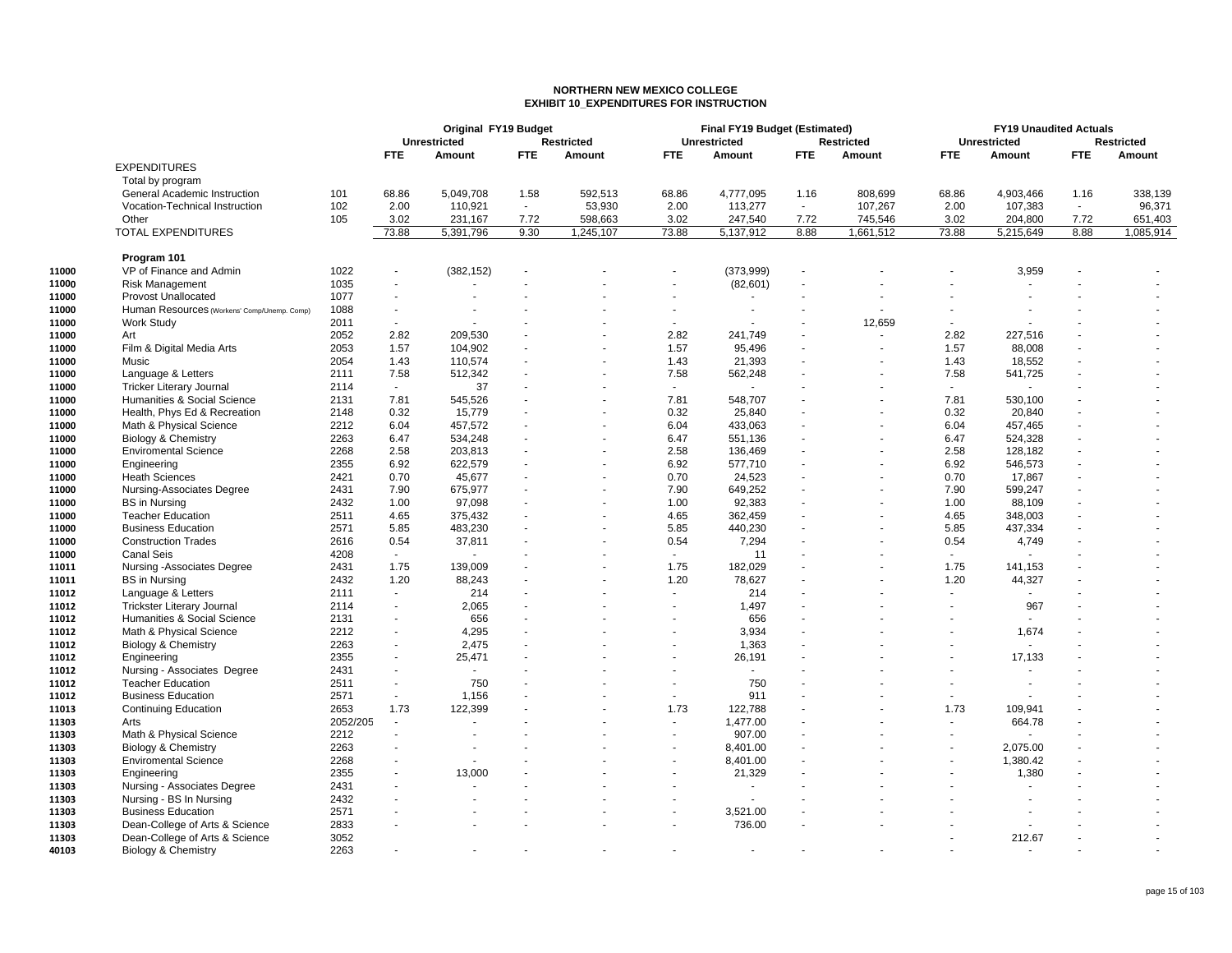#### **NORTHERN NEW MEXICO COLLEGEEXHIBIT 10\_EXPENDITURES FOR INSTRUCTION**

|                |                                             |      |                |                     | Original FY19 Budget |                   |                      | Final FY19 Budget (Estimated) |                          |                   |            | <b>FY19 Unaudited Actuals</b> |                          |                         |
|----------------|---------------------------------------------|------|----------------|---------------------|----------------------|-------------------|----------------------|-------------------------------|--------------------------|-------------------|------------|-------------------------------|--------------------------|-------------------------|
|                |                                             |      |                | <b>Unrestricted</b> |                      | <b>Restricted</b> |                      | <b>Unrestricted</b>           |                          | <b>Restricted</b> |            | <b>Unrestricted</b>           |                          | <b>Restricted</b>       |
|                |                                             |      | <b>FTE</b>     | Amount              | FTE                  | Amount            | <b>FTE</b>           | Amount                        | <b>FTE</b>               | Amount            | <b>FTE</b> | Amount                        | <b>FTE</b>               | Amount                  |
| 40104          | Engineering                                 | 2355 |                |                     | 0.04                 | 1,195             |                      |                               | 0.04                     | 2,752             |            |                               | 0.04                     | 2,749                   |
| 40106          | Math & Physical Science                     | 2212 |                |                     | $\sim$               | 23,169            |                      |                               | $\sim$                   | 20,270            |            |                               | $\sim$                   | 16,820                  |
| 40106          | Biology & Chemistry                         | 2263 |                |                     | 0.42                 | 19,988            |                      |                               | $\sim$                   | 20,554            |            |                               | $\sim$                   | 20,552                  |
| 40106          | Dean-College of Arts & Science              | 2833 |                |                     | 0.42                 | 19,278            |                      |                               | 0.42                     | 16,352            |            |                               | 0.42                     | 15,207                  |
| 40108          | Human Resources (Workens' Comp/Unemp. Comp) | 1088 |                |                     |                      |                   |                      |                               | $\overline{\phantom{a}}$ |                   |            |                               |                          |                         |
| 40108          | Engineering                                 | 2355 |                |                     |                      |                   |                      |                               |                          |                   |            |                               |                          | $\sim$                  |
| 40110          | <b>Enviromental Science</b>                 | 2268 |                |                     |                      | 12,500            |                      |                               |                          | 81,435            |            |                               | $\overline{\phantom{a}}$ | 25,787                  |
| 40111          | Biology & Chemistry                         | 2263 |                |                     |                      | 268,600           |                      |                               |                          | 137,322           |            |                               |                          | 61,792                  |
| 40112          | Human Resources (Workens' Comp/Unemp. Comp) | 1088 |                |                     |                      |                   |                      |                               |                          |                   |            |                               |                          |                         |
| 40112          | Engineering                                 | 2355 |                |                     | 0.33                 | 73,483            |                      |                               | 0.33                     | 67,342            |            |                               | 0.33                     | 36,441                  |
| 40113          | Human Resources (Workens' Comp/Unemp. Comp) | 1088 |                |                     |                      |                   |                      |                               | ÷.                       |                   |            |                               | $\sim$                   |                         |
| 40113          | Engineering                                 | 2355 |                |                     |                      | 64,469            |                      |                               |                          | 123,384           |            |                               | $\overline{\phantom{a}}$ | 61,775                  |
| 40114          | <b>Enviromental Science</b>                 | 2268 |                |                     |                      | 5,129             |                      |                               |                          | 3,115             |            |                               |                          | 1,542                   |
| 40115          | Human Resources (Workens' Comp/Unemp. Comp) | 1088 |                |                     |                      |                   |                      |                               |                          |                   |            |                               |                          |                         |
| 40115          | Biology & Chemistry                         | 2263 |                |                     |                      |                   |                      |                               |                          |                   |            |                               |                          |                         |
| 40116          | Engineering                                 | 2355 |                |                     | ÷.                   |                   |                      |                               | ÷                        |                   |            |                               | $\sim$                   |                         |
| 40117          | <b>Business Education</b>                   | 2571 |                |                     | 0.37                 | 59,723            |                      |                               | 0.37                     | 78,251            |            |                               | 0.37                     | 7,805                   |
| 40118          | Engineering                                 | 2355 |                |                     |                      | 16,979.00         |                      |                               | $\blacksquare$           | 33,737.00         |            |                               | $\blacksquare$           | 15,216.60               |
| 40119          | Math & Physical Science                     | 2212 |                |                     |                      |                   |                      |                               |                          | 2,000.00          |            |                               | $\sim$                   | 1,397.70                |
| 40120          | Engineering                                 | 2355 |                |                     |                      |                   |                      |                               |                          | 17,374.00         |            |                               |                          | 6,497.91                |
| 41118          | Math & Physical Science                     | 2212 |                |                     |                      |                   |                      |                               |                          |                   |            |                               |                          |                         |
| 41144          | Santa Fe Community College                  | 3450 |                |                     |                      |                   |                      |                               |                          |                   |            |                               |                          |                         |
| 41144          | Title V-UNM Taos                            | 3452 |                |                     |                      |                   |                      |                               |                          |                   |            |                               |                          |                         |
|                | VP for Advancement                          | 4201 |                |                     |                      |                   |                      |                               |                          |                   |            |                               |                          |                         |
| 41144          | Math & Physical Science                     | 2212 |                |                     |                      | 20,000            |                      |                               |                          |                   |            |                               |                          |                         |
| 41170          | Math & Physical Science                     | 2212 |                |                     |                      |                   |                      |                               |                          |                   |            |                               |                          |                         |
| 41211<br>41433 |                                             | 2263 |                |                     |                      |                   |                      |                               |                          |                   |            |                               |                          |                         |
|                | Biology & Chemistry<br>Engineering          | 2355 |                |                     |                      | 1,500             |                      |                               |                          |                   |            |                               |                          |                         |
| 41449          |                                             |      |                |                     |                      |                   |                      |                               |                          |                   |            |                               |                          |                         |
| 41455          | Biology & Chemistry                         | 2263 |                |                     |                      | 6,500             |                      |                               |                          | 7,412             |            |                               |                          | 6,907<br>$\overline{a}$ |
| 41457          | <b>Enviromental Science</b>                 | 2268 |                |                     |                      |                   |                      |                               |                          | 10,000            |            |                               |                          |                         |
| 41458          | <b>Enviromental Science</b>                 | 2268 |                |                     |                      |                   |                      |                               |                          | 3,577             |            |                               |                          |                         |
| 41459          | Film & digital Mdia Arts                    | 2053 |                |                     |                      |                   |                      |                               |                          | 13,796            |            |                               |                          | 7,921                   |
| 41460          | Engineering                                 | 2355 |                |                     |                      |                   |                      |                               |                          | 9,011             |            |                               |                          | 8,225                   |
| 41461          | Arts                                        | 2052 |                |                     |                      |                   |                      |                               |                          | 28,293            |            |                               | ÷.                       | 26,796                  |
| 41462          | Engineering                                 | 2355 |                |                     |                      |                   |                      |                               |                          | 3,863.00          |            |                               |                          | 1,102.80                |
| 41464          | <b>Enviromental Science</b>                 | 2268 |                |                     |                      |                   |                      |                               |                          | 116,200.00        |            |                               | $\sim$                   | 11,096.22               |
| 42519          | <b>Work Study</b>                           | 2011 |                |                     |                      |                   |                      |                               |                          |                   |            |                               | $\sim$                   | 2,508.74                |
|                | 101 Total                                   |      | 68.86          | 5,049,708           | 1.58                 | 592,513           | 68.86                | 4,777,095                     | 1.16                     | 808,699           | 68.86      | 4,903,465.76                  | 1.16                     | 338,139.15              |
|                |                                             |      |                |                     |                      |                   |                      |                               |                          |                   |            |                               |                          |                         |
|                | Program 102                                 |      |                |                     |                      |                   |                      |                               |                          |                   |            |                               |                          |                         |
| 11000          | Barbering & Cosmetology                     | 2602 | 2.00<br>$\sim$ | 110,921             |                      |                   | 2.00<br>$\mathbf{r}$ | 113,277                       |                          |                   | 2.00       | 105,891                       |                          |                         |
| 41191          | Arts                                        | 2052 |                | $\sim$              |                      |                   |                      | ٠                             | ÷,                       | 9,032.00          |            |                               |                          | 8,872.00                |
| 41193          | Film & Digital Media Arts                   | 2053 |                |                     |                      |                   |                      |                               |                          | 98,235.00         |            |                               | $\sim$                   | 87,499.22               |
| 41193          | Engineering                                 | 2355 |                |                     |                      | 36,712            |                      |                               |                          |                   |            |                               |                          |                         |
| 41193          | <b>Business Education</b>                   | 2571 |                |                     |                      | 17,218            |                      |                               |                          |                   |            | 1,492                         |                          |                         |
|                | 102 Total                                   |      | 2.00           | 110,921             | $\sim$               | 53,930            | 2.00                 | 113,277                       | $\sim$                   | 107,267           | 2.00       | 107,383                       | $\sim$                   | 96,371                  |
|                | Program 105                                 |      |                |                     |                      |                   |                      |                               |                          |                   |            |                               |                          |                         |
| 11000          | <b>Summer Session Instruction</b>           | 2722 | 2.02           | 122,153             | $\sim$               |                   | 2.02                 | 122,320                       | ÷,                       |                   | 2.02       | 87,708                        |                          |                         |
| 11000          | <b>Distance Education</b>                   | 2723 | 1.00           | 109,014             |                      |                   | 1.00                 | 121,226                       |                          |                   | 1.00       | 117,092                       |                          |                         |
| 11303/41101    | <b>High School Equivalency</b>              | 2725 |                |                     | 4.72                 | 407,640           |                      | 3,994                         | 4.72                     | 549,053           |            |                               | 4.72                     | 462,619                 |
| 41181          | <b>High School Equivalency</b>              | 2725 |                |                     | $\sim$               |                   |                      |                               | $\sim$                   |                   |            |                               | a.                       |                         |
| 41181          | <b>Adult Education</b>                      | 2811 |                | $\sim$              | 1.00                 | 67,960            |                      | ٠                             | 1.00                     | 81,235            |            |                               | 1.00                     | 73,890                  |
| 41211          | <b>Adult Education</b>                      | 2811 |                |                     | 2.00                 | 122,369           |                      |                               | 2.00                     | 114,350           |            |                               | 2.00                     | 114,894                 |
|                |                                             |      |                |                     |                      |                   |                      |                               |                          |                   |            |                               |                          |                         |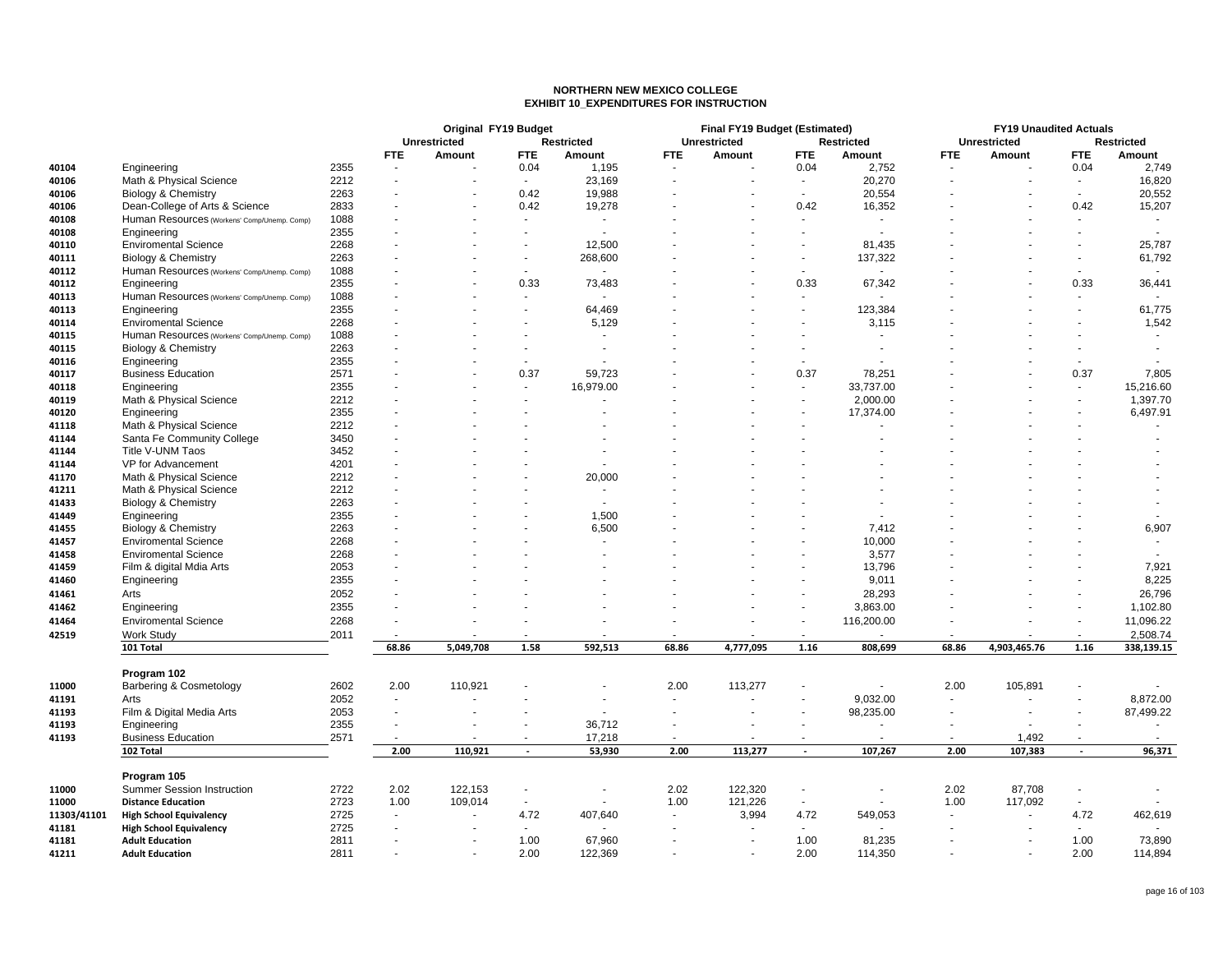#### **NORTHERN NEW MEXICO COLLEGEEXHIBIT 10\_EXPENDITURES FOR INSTRUCTION**

|       |                        |      |                      | <b>Original FY19 Budget</b> |      |                   |            | Final FY19 Budget (Estimated) |            |                   |      | <b>FY19 Unaudited Actuals</b> |            |                   |
|-------|------------------------|------|----------------------|-----------------------------|------|-------------------|------------|-------------------------------|------------|-------------------|------|-------------------------------|------------|-------------------|
|       |                        |      |                      | <b>Unrestricted</b>         |      | <b>Restricted</b> |            | <b>Unrestricted</b>           |            | <b>Restricted</b> |      | Unrestricted                  |            | <b>Restricted</b> |
|       |                        |      | <b>FTE</b><br>Amount |                             | FTE  | Amount            | <b>FTE</b> | Amount                        | <b>FTE</b> | Amount            | FTE  | Amount                        | <b>FTE</b> | Amount            |
| 41212 | <b>Adult Education</b> | 2811 |                      |                             |      | 694               |            | . .                           |            | 908               |      |                               |            |                   |
| 41223 | <b>Adult Education</b> | 2811 |                      |                             |      |                   |            |                               |            |                   |      |                               |            |                   |
|       | 105 Total              |      | 3.02                 | 231.167                     | 7.72 | 598.663           | 3.02       | 247.540                       | 7.72       | 745.546           | 3.02 | 204.800                       | 7.72       | 651.403           |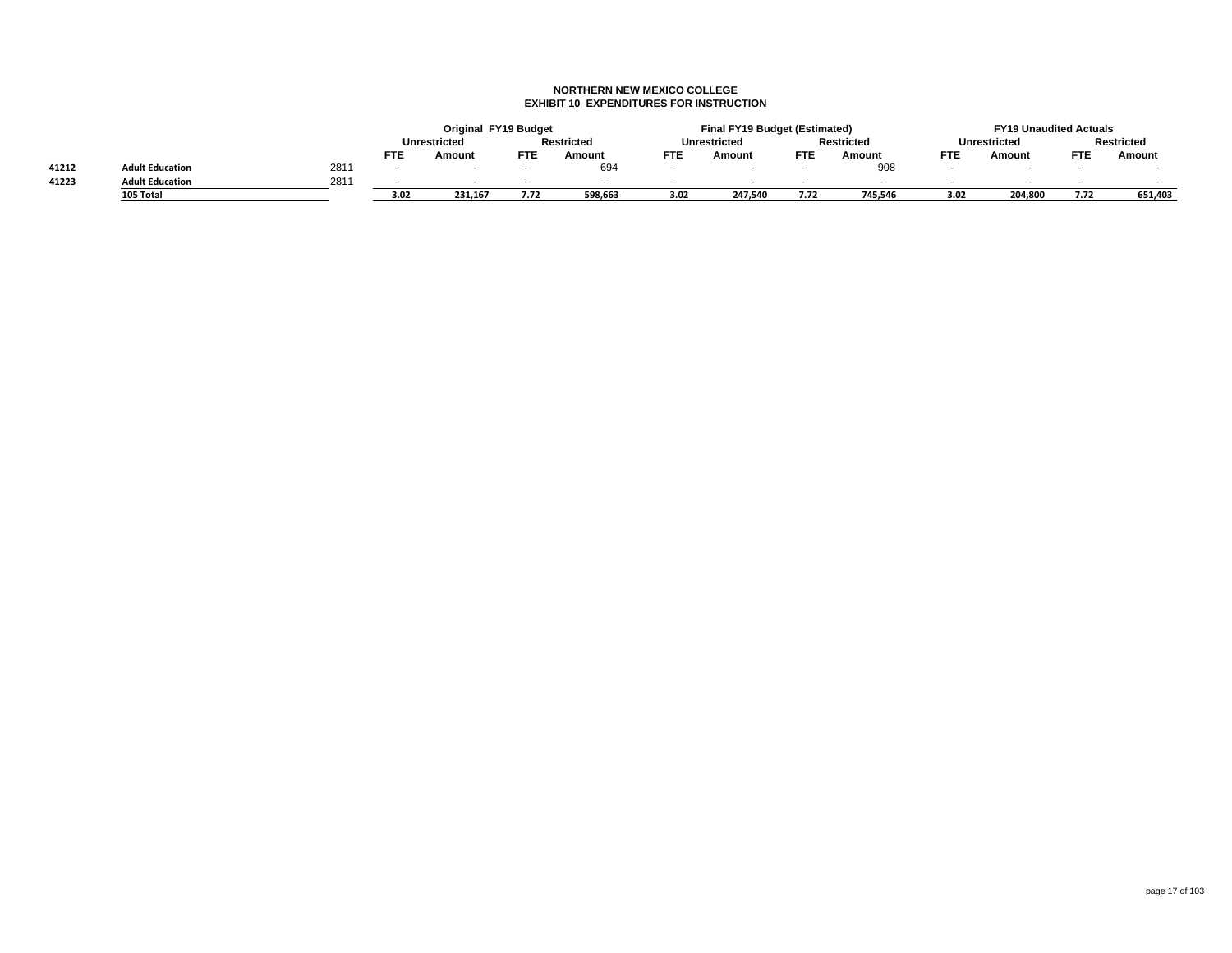|                                           |      |                | <b>Original FY19 Budget</b> |                |                            |                | Final FY19 Budget (Estimated) |                |                          |               | <b>FY19 Unaudited Actuals</b> |                |                             |
|-------------------------------------------|------|----------------|-----------------------------|----------------|----------------------------|----------------|-------------------------------|----------------|--------------------------|---------------|-------------------------------|----------------|-----------------------------|
|                                           |      |                | <b>Unrestricted</b>         |                | <b>Restricted</b>          |                | <b>Unrestricted</b>           |                | <b>Restricted</b>        |               | <b>Unrestricted</b>           |                | <b>Restricted</b>           |
|                                           |      | <b>FTE</b>     | Amount                      | <b>FTE</b>     | Amount                     | <b>FTE</b>     | Amount                        | <b>FTE</b>     | Amount                   | <b>FTE</b>    | Amount                        | <b>FTE</b>     | Amount                      |
| Compensation                              |      | 73.88          | 4,492,472.00                | 9.30           | 710,671.00                 | 73.88          | 4,143,271.64                  | 8.88           | 1,057,679.00             | 73.88         | 4,330,153.36                  | 8.88           | 685,421.56                  |
| Equipment                                 |      |                | 27,322.00                   | $\omega$       | 32,898.00                  | $\blacksquare$ | 72,782.64                     | $\omega$       | 173,963.00               | $\mathcal{L}$ | 56,825.56                     | $\sim$         | 188,262.74                  |
| Travel                                    |      | $\overline{a}$ | 15,400.00                   | $\sim$         | 59,985.00                  | $\mathbf{u}$   | 30,444.00                     | $\mathbf{u}$   | 89,499.00                | $\sim$        | 21,870.00                     | $\sim$         | 36,399.48                   |
| Other                                     |      |                | 856,602.00                  | $\sim$         | 441,552.00                 | $\sim$         | 891,414.00                    | $\sim$         | 340,371.00               | $\sim$        | 806,800.10                    | $\blacksquare$ | 175,829.89                  |
|                                           |      | 73.88          | 5,391,796                   | 9.30           | 1,245,107                  | 73.88          | 5,137,912                     | 8.88           | 1,661,512                | 73.88         | 5,215,649                     | 8.88           | 1,085,914                   |
|                                           |      |                |                             |                |                            |                |                               |                |                          |               |                               |                |                             |
| 11000 VP for Finance and Admin-Unalloca   | 1022 |                |                             |                |                            |                |                               |                |                          |               |                               |                |                             |
| Compensation                              |      |                | (382, 152)                  | $\sim$         |                            |                | (382, 152)                    |                |                          |               | 48                            |                |                             |
| Equipment                                 |      |                |                             |                |                            |                |                               |                |                          |               | ÷,                            |                |                             |
| Travel                                    |      |                |                             |                |                            |                |                               |                |                          |               |                               |                |                             |
| Other                                     |      |                |                             |                |                            |                | 8,153                         |                |                          |               | 3,912                         |                |                             |
| Total                                     |      |                | (382, 152)                  | $\blacksquare$ | $\overline{a}$             | $\blacksquare$ | (373,999)                     | $\sim$         | $\sim$                   | $\omega$      | 3,959                         | $\sim$         | $\mathbf{r}$                |
| 11000 Risk Management                     | 1035 |                |                             |                |                            |                |                               |                |                          |               |                               |                |                             |
| Compensation                              |      |                |                             |                |                            |                | (82, 601)                     |                |                          |               |                               |                |                             |
| Equipment                                 |      |                |                             |                |                            |                |                               |                |                          |               |                               |                |                             |
| Travel                                    |      |                |                             |                |                            |                | $\overline{a}$                |                |                          |               |                               |                |                             |
| Other                                     |      |                |                             |                |                            |                |                               |                |                          |               |                               |                |                             |
| Total                                     |      | $\sim$         | $\mathcal{L}$               | $\mathcal{L}$  | $\mathbf{r}$               | $\mathbf{u}$   | (82, 601)                     | $\sim$         | $\sim$                   | $\omega$      | $\sim$                        | $\sim$         | $\mathcal{L}_{\mathcal{A}}$ |
| 11000 VP for Finance and Admin-Unalloca   | 1077 |                |                             |                |                            |                |                               |                |                          |               |                               |                |                             |
| Compensation                              |      |                |                             |                |                            |                |                               |                |                          |               |                               |                |                             |
| Equipment                                 |      |                |                             |                |                            |                |                               |                |                          |               |                               |                |                             |
| Travel                                    |      |                |                             |                |                            |                |                               |                |                          |               |                               |                |                             |
| Other                                     |      |                |                             |                |                            |                |                               |                |                          |               |                               |                |                             |
| Total                                     |      | $\sim$         | $\sim$                      | $\blacksquare$ | $\sim$                     | $\sim$         | $\omega$                      | $\blacksquare$ | $\sim$                   | $\sim$        | $\sim$                        | $\sim$         | $\sim$                      |
| 11000 Human Resources (Workmen's Con 1088 |      |                |                             |                |                            |                |                               |                |                          |               |                               |                |                             |
| Compensation                              |      |                |                             |                |                            |                |                               |                |                          |               |                               |                |                             |
| Equipment                                 |      |                |                             |                |                            |                |                               |                |                          |               |                               |                |                             |
| Travel                                    |      |                |                             |                |                            |                |                               |                |                          |               |                               |                |                             |
| Other                                     |      |                |                             |                |                            |                |                               |                |                          |               |                               |                |                             |
| Total                                     |      | $\sim$         | $\mathbf{r}$                | $\blacksquare$ | $\blacksquare$             | $\blacksquare$ | $\overline{a}$                | $\mathbf{r}$   | $\sim$                   | $\omega$      | $\sim$                        | $\sim$         | $\sim$                      |
| 11000 Work Study                          | 2011 |                |                             |                |                            |                |                               |                |                          |               |                               |                |                             |
| Compensation                              |      |                |                             |                |                            |                |                               |                | 12,659                   |               |                               |                |                             |
| Equipment                                 |      |                |                             |                |                            |                |                               |                |                          |               |                               |                |                             |
| Travel                                    |      |                |                             |                |                            |                |                               |                | $\blacksquare$           |               |                               |                |                             |
|                                           |      |                |                             |                |                            |                |                               |                |                          |               | $\tilde{\phantom{a}}$         |                |                             |
| Other                                     |      |                | $\sim$                      |                | $\blacksquare$<br>$\omega$ |                | ÷,<br>$\omega$                |                | $\blacksquare$<br>12,659 |               | $\mathbb{Z}^2$                |                | $\sim$                      |
| Total                                     |      | $\sim$         |                             | $\blacksquare$ |                            | $\blacksquare$ |                               | $\blacksquare$ |                          | $\sim$        |                               | $\sim$         |                             |
| 11000 Arts                                | 2052 |                |                             |                |                            |                |                               |                |                          |               |                               |                |                             |
| Compensation                              |      | 2.82           | 173,140                     |                |                            | 2.82           | 205,703                       |                |                          | 2.82          | 192,143                       |                |                             |
| Equipment                                 |      |                | 500                         |                |                            |                | 5,746                         |                |                          |               | 4,779                         |                |                             |
| Travel                                    |      |                |                             |                |                            |                |                               |                |                          |               |                               |                |                             |
| Other                                     |      |                | 35,890                      |                |                            |                | 30,300                        |                |                          |               | 30,594                        |                |                             |
| Total                                     |      | 2.82           | 209,530                     |                | $\overline{a}$             | 2.82           | 241,749                       | $\overline{a}$ | $\overline{a}$           | 2.82          | 227,516                       |                |                             |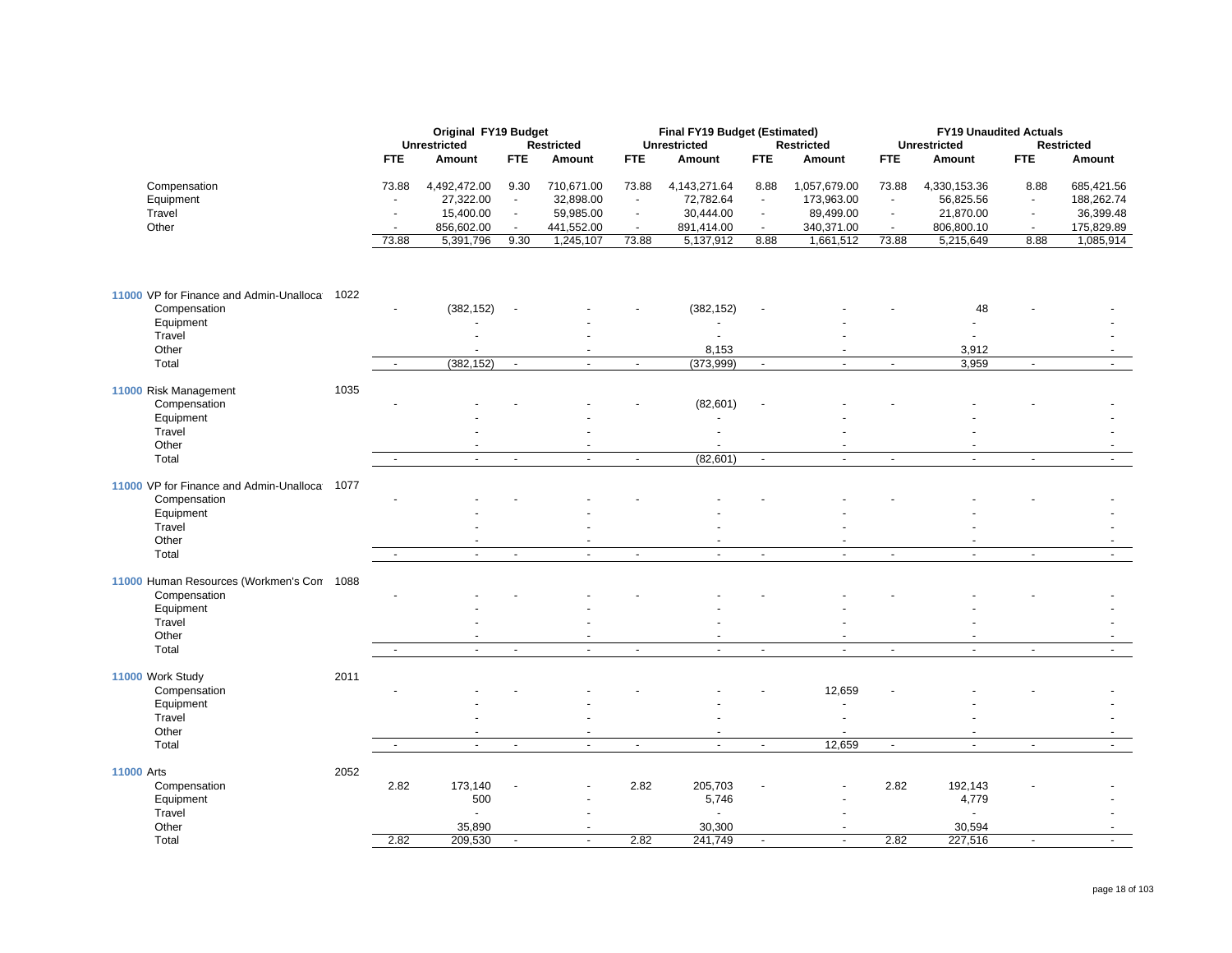|                                    |      |            | Original FY19 Budget     |                |                          |            | Final FY19 Budget (Estimated) |                          |                          |            | <b>FY19 Unaudited Actuals</b> |                |                   |
|------------------------------------|------|------------|--------------------------|----------------|--------------------------|------------|-------------------------------|--------------------------|--------------------------|------------|-------------------------------|----------------|-------------------|
|                                    |      |            | <b>Unrestricted</b>      |                | <b>Restricted</b>        |            | <b>Unrestricted</b>           |                          | <b>Restricted</b>        |            | <b>Unrestricted</b>           |                | <b>Restricted</b> |
|                                    |      | <b>FTE</b> | Amount                   | <b>FTE</b>     | Amount                   | <b>FTE</b> | Amount                        | <b>FTE</b>               | Amount                   | <b>FTE</b> | Amount                        | <b>FTE</b>     | Amount            |
| 11000 Film & Digital Media Arts    | 2053 |            |                          |                |                          |            |                               |                          |                          |            |                               |                |                   |
| Compensation                       |      | 1.57       | 90,209                   |                |                          | 1.57       | 80,803                        | $\sim$                   |                          | 1.57       | 73,348                        |                |                   |
| Equipment                          |      |            |                          |                |                          |            | $\sim$                        |                          |                          |            |                               |                |                   |
| Travel                             |      |            | ÷                        |                |                          |            | $\blacksquare$                |                          |                          |            | $\blacksquare$                |                |                   |
| Other                              |      |            | 14,693                   |                |                          |            | 14,693                        |                          |                          |            | 14,660                        |                |                   |
| Total                              |      | 1.57       | 104,902                  | $\blacksquare$ | $\omega$                 | 1.57       | 95,496                        | $\omega$                 | $\mathbf{r}$             | 1.57       | 88,008                        | $\mathbf{r}$   | $\overline{a}$    |
| <b>11000 Music</b>                 | 2054 |            |                          |                |                          |            |                               |                          |                          |            |                               |                |                   |
| Compensation                       |      | 1.43       | 91,845                   |                |                          | 1.43       | 2,285                         |                          |                          | 1.43       | 2,563                         |                |                   |
| Equipment                          |      |            |                          |                |                          |            | 2,252                         |                          |                          |            | 2,251                         |                |                   |
| Travel                             |      |            | 500                      |                |                          |            | 500                           |                          |                          |            |                               |                |                   |
| Other                              |      |            | 18,229                   |                |                          |            | 16,356                        |                          | $\overline{a}$           |            | 13,738                        |                |                   |
| Total                              |      | 1.43       | 110,574                  | $\blacksquare$ | $\blacksquare$           | 1.43       | 21,393                        | $\blacksquare$           | $\blacksquare$           | 1.43       | 18,552                        | $\blacksquare$ | $\sim$            |
|                                    |      |            |                          |                |                          |            |                               |                          |                          |            |                               |                |                   |
| 11000 Language & Letters           | 2111 |            |                          |                |                          |            |                               |                          |                          |            |                               |                |                   |
| Compensation                       |      | 7.58       | 444,871                  |                |                          | 7.58       | 495,377                       |                          |                          | 7.58       | 474,727                       |                |                   |
| Equipment                          |      |            |                          |                |                          |            | $\overline{a}$                |                          |                          |            |                               |                |                   |
| Travel                             |      |            | $\overline{\phantom{a}}$ |                |                          |            | $\sim$                        |                          |                          |            | ÷,                            |                |                   |
| Other                              |      |            | 67,471                   |                |                          |            | 66,871                        |                          |                          |            | 66,998                        |                |                   |
| Total                              |      | 7.58       | 512,342                  | $\blacksquare$ | $\omega$                 | 7.58       | 562,248                       | $\sim$                   | $\mathbf{r}$             | 7.58       | 541,725                       | $\blacksquare$ | $\Delta$          |
|                                    |      |            |                          |                |                          |            |                               |                          |                          |            |                               |                |                   |
| 11000 Tricker Literary Journal     | 2114 |            |                          |                |                          |            |                               |                          |                          |            |                               |                |                   |
| Compensation                       |      |            |                          |                |                          |            |                               |                          |                          |            |                               |                |                   |
| Equipment                          |      |            |                          |                |                          |            |                               |                          |                          |            |                               |                |                   |
| Travel                             |      |            |                          |                |                          |            |                               |                          |                          |            |                               |                |                   |
| Other                              |      |            | 37                       |                |                          |            | $\overline{\phantom{a}}$      |                          | $\overline{\phantom{a}}$ |            |                               |                |                   |
| Total                              |      |            | 37                       | $\sim$         |                          | $\sim$     | $\sim$                        | ä,                       |                          | $\sim$     | L.                            |                | $\mathbf{r}$      |
| 11000 Humanities & Social Science  | 2131 |            |                          |                |                          |            |                               |                          |                          |            |                               |                |                   |
| Compensation                       |      | 7.81       | 476,332                  |                |                          | 7.81       | 479,805                       |                          |                          | 7.81       | 461,225                       |                |                   |
| Equipment                          |      |            |                          |                |                          |            | $\mathbf{r}$                  |                          |                          |            |                               |                |                   |
| Travel                             |      |            |                          |                |                          |            |                               |                          |                          |            |                               |                |                   |
| Other                              |      |            | 69,194                   |                |                          |            |                               |                          |                          |            | 68,875                        |                |                   |
| Total                              |      | 7.81       | 545,526                  | $\blacksquare$ | $\blacksquare$           | 7.81       | 68,902<br>548,707             | $\blacksquare$           | $\blacksquare$           | 7.81       | 530,100                       | $\blacksquare$ | $\sim$            |
|                                    |      |            |                          |                |                          |            |                               |                          |                          |            |                               |                |                   |
| 11000 Health, Phys Ed & Recreation | 2148 |            |                          |                |                          |            |                               |                          |                          |            |                               |                |                   |
| Compensation                       |      | 0.32       | 10,464                   |                |                          | 0.32       | 20,525                        | $\sim$                   |                          | 0.32       | 15,953                        |                |                   |
| Equipment                          |      |            |                          |                |                          |            |                               |                          |                          |            | ä,                            |                |                   |
| Travel                             |      |            |                          |                |                          |            |                               |                          |                          |            |                               |                |                   |
| Other                              |      |            | 5,315                    |                | $\sim$                   |            | 5,315                         |                          |                          |            | 4,887                         |                |                   |
| Total                              |      | 0.32       | 15,779                   | $\omega$       | $\mathbf{r}$             | 0.32       | 25,840                        | $\omega$                 | $\mathbf{r}$             | 0.32       | 20,840                        | $\sim$         | $\sim$            |
|                                    |      |            |                          |                |                          |            |                               |                          |                          |            |                               |                |                   |
| 11000 Math & Physical Science      | 2212 |            |                          |                |                          |            |                               |                          |                          |            |                               |                |                   |
| Compensation                       |      | 6.04       | 404,145                  |                |                          | 6.04       | 379,636                       |                          |                          | 6.04       | 404,037                       |                |                   |
| Equipment                          |      |            | $\overline{a}$           |                |                          |            | $\blacksquare$                |                          |                          |            | ÷                             |                |                   |
| Travel                             |      |            | 450                      |                |                          |            |                               |                          |                          |            |                               |                |                   |
| Other                              |      |            | 52,977                   |                | $\overline{\phantom{a}}$ |            | 53,427                        |                          | $\overline{a}$           |            | 53,428                        |                |                   |
| Total                              |      | 6.04       | 457,572                  | $\blacksquare$ | $\Delta$                 | 6.04       | 433,063                       | $\overline{\phantom{a}}$ | $\sim$                   | 6.04       | 457,465                       | $\sim$         | $\sim$            |
| 11000 Biology & Chemistry          | 2263 |            |                          |                |                          |            |                               |                          |                          |            |                               |                |                   |
| Compensation                       |      | 6.47       | 455,138                  |                |                          | 6.47       | 471,826                       |                          |                          | 6.47       | 447,547                       |                |                   |
|                                    |      |            |                          |                |                          |            |                               |                          |                          |            |                               |                |                   |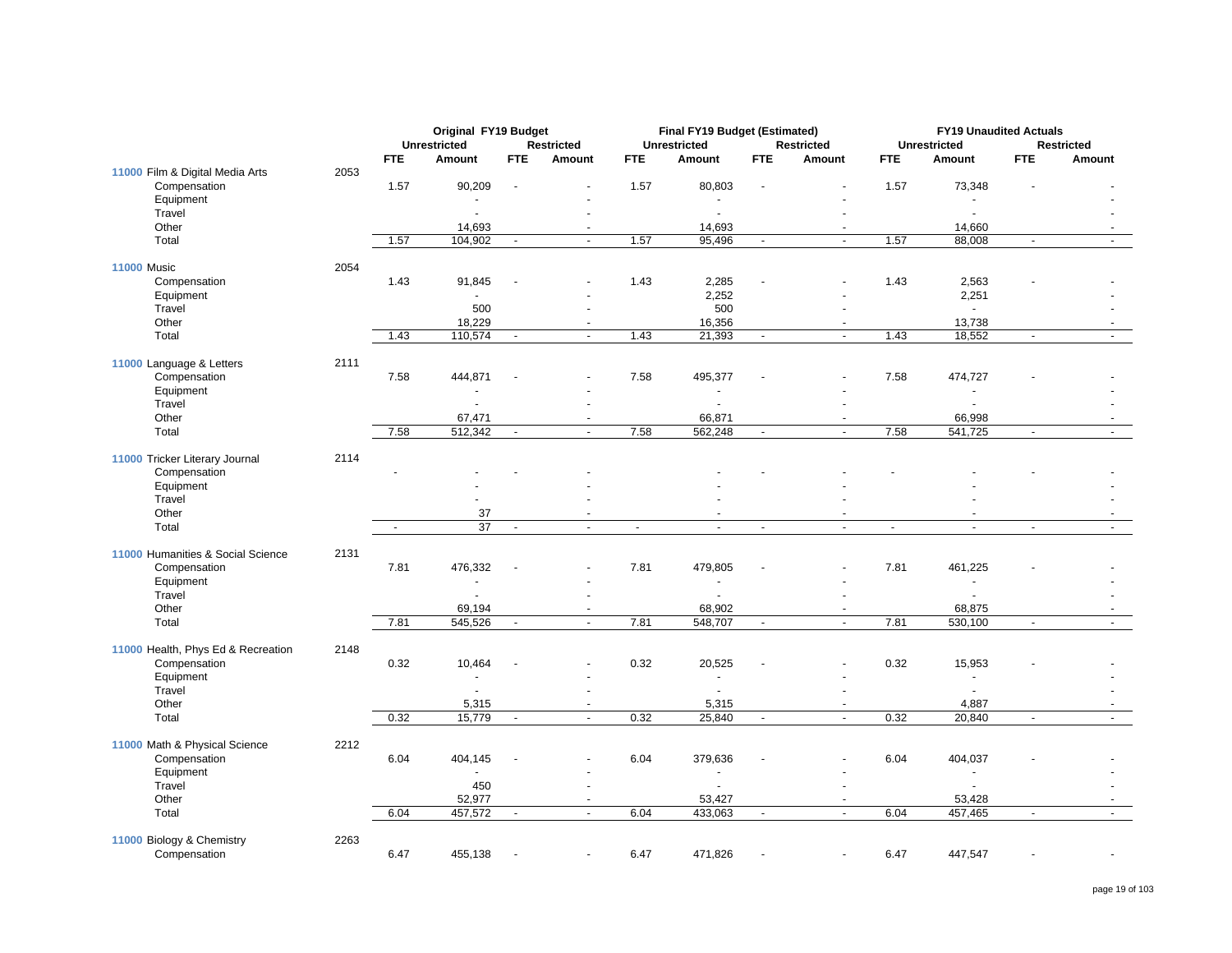|                                 |      |            | Original FY19 Budget |                |                          |            | <b>Final FY19 Budget (Estimated)</b> |                          |                          |            | <b>FY19 Unaudited Actuals</b> |                |                |
|---------------------------------|------|------------|----------------------|----------------|--------------------------|------------|--------------------------------------|--------------------------|--------------------------|------------|-------------------------------|----------------|----------------|
|                                 |      |            | <b>Unrestricted</b>  |                | Restricted               |            | <b>Unrestricted</b>                  |                          | <b>Restricted</b>        |            | <b>Unrestricted</b>           |                | Restricted     |
|                                 |      | <b>FTE</b> | Amount               | <b>FTE</b>     | Amount                   | <b>FTE</b> | Amount                               | <b>FTE</b>               | Amount                   | <b>FTE</b> | Amount                        | <b>FTE</b>     | Amount         |
| Equipment                       |      |            | 300                  |                |                          |            | 1,735                                |                          |                          |            | 1,634                         |                |                |
| Travel                          |      |            |                      |                |                          |            | 493                                  |                          |                          |            | 492                           |                |                |
| Other                           |      |            | 78,810               |                |                          |            | 77,082                               |                          |                          |            | 74,655                        |                |                |
| Total                           |      | 6.47       | 534,248              | $\blacksquare$ |                          | 6.47       | 551,136                              | $\blacksquare$           |                          | 6.47       | 524,328                       | $\omega$       |                |
|                                 |      |            |                      |                |                          |            |                                      |                          |                          |            |                               |                |                |
| 11000 Enviromental Science      | 2268 |            |                      |                |                          |            |                                      |                          |                          |            |                               |                |                |
| Compensation                    |      | 2.58       | 179,390              |                |                          | 2.58       | 105,816                              |                          |                          | 2.58       | 99,388                        |                |                |
| Equipment                       |      |            |                      |                |                          |            |                                      |                          |                          |            | $\overline{\phantom{a}}$      |                |                |
| Travel                          |      |            |                      |                |                          |            | 3,318                                |                          |                          |            | 2,229                         |                |                |
| Other                           |      |            | 24,423               |                |                          |            | 27,335                               |                          | $\overline{a}$           |            | 26,565                        |                |                |
| Total                           |      | 2.58       | 203,813              | $\blacksquare$ | $\sim$                   | 2.58       | 136,469                              | $\blacksquare$           | $\sim$                   | 2.58       | 128,182                       | $\blacksquare$ | $\Delta$       |
|                                 |      |            |                      |                |                          |            |                                      |                          |                          |            |                               |                |                |
| 11000 Engineering               | 2355 |            |                      |                |                          |            |                                      |                          |                          |            |                               |                |                |
| Compensation                    |      | 6.92       | 550,666              | $\sim$         |                          | 6.92       | 504,873                              | $\overline{\phantom{a}}$ |                          | 6.92       | 472,101                       |                |                |
| Equipment                       |      |            |                      |                |                          |            | 1,312                                |                          |                          |            | 1,312                         |                |                |
| Travel                          |      |            | 750                  |                |                          |            | 750                                  |                          |                          |            |                               |                |                |
| Other                           |      |            | 71,163               |                | $\overline{\phantom{a}}$ |            | 70,775                               |                          | $\blacksquare$           |            | 73,160                        |                |                |
| Total                           |      | 6.92       | 622,579              | $\blacksquare$ | $\blacksquare$           | 6.92       | 577,710                              | $\blacksquare$           | $\overline{\phantom{a}}$ | 6.92       | 546,573                       | ÷.             | $\mathbf{r}$   |
|                                 |      |            |                      |                |                          |            |                                      |                          |                          |            |                               |                |                |
| 11000 Heath Sciences            | 2421 |            |                      |                |                          |            |                                      |                          |                          |            |                               |                |                |
| Compensation                    |      | 0.70       | 36,271               |                |                          | 0.70       | 14,113                               |                          |                          | 0.70       | 10,219                        |                |                |
| Equipment                       |      |            |                      |                |                          |            |                                      |                          |                          |            | ÷,                            |                |                |
| Travel                          |      |            | ÷,                   |                |                          |            |                                      |                          |                          |            | ÷.                            |                |                |
| Other                           |      |            | 9,406                |                |                          |            | 10,410                               |                          |                          |            | 7,648                         |                |                |
| Total                           |      | 0.70       | 45,677               | $\blacksquare$ | $\omega$                 | 0.70       | 24,523                               | $\blacksquare$           | $\overline{a}$           | 0.70       | 17,867                        | ÷,             | $\blacksquare$ |
|                                 |      |            |                      |                |                          |            |                                      |                          |                          |            |                               |                |                |
| 11000 Nursing-Associates Degree | 2431 |            |                      |                |                          |            |                                      |                          |                          |            |                               |                |                |
| Compensation                    |      | 7.90       | 557,810              |                |                          | 7.90       | 527,746                              |                          |                          | 7.90       | 489,497                       |                |                |
| Equipment                       |      |            |                      |                |                          |            |                                      |                          |                          |            | 2,076                         |                |                |
| Travel                          |      |            | 2,000                |                |                          |            | 1,775                                |                          |                          |            | 2,827                         |                |                |
| Other                           |      |            | 116,167              |                |                          |            | 119,731                              |                          | $\overline{\phantom{a}}$ |            | 104,847                       |                |                |
| Total                           |      | 7.90       | 675,977              | $\blacksquare$ | $\sim$                   | 7.90       | 649,252                              | $\omega$                 | $\sim$                   | 7.90       | 599,247                       | $\sim$         | $\sim$         |
|                                 |      |            |                      |                |                          |            |                                      |                          |                          |            |                               |                |                |
| 11000 BS in Nursing             | 2432 |            |                      |                |                          |            |                                      |                          |                          |            |                               |                |                |
| Compensation                    |      | 1.00       | 94,488               |                |                          | 1.00       | 88,953                               |                          |                          | 1.00       | 87,324                        |                |                |
| Equipment                       |      |            |                      |                |                          |            |                                      |                          |                          |            |                               |                |                |
| Travel                          |      |            | 500                  |                |                          |            | 910                                  |                          | ä,                       |            | $\blacksquare$                |                |                |
| Other                           |      |            | 2,110                |                | $\overline{a}$           |            | 2,520                                |                          | $\overline{a}$           |            | 785                           |                |                |
| Total                           |      | 1.00       | 97,098               | $\blacksquare$ | $\blacksquare$           | 1.00       | 92,383                               | $\omega$                 | $\mathbf{r}$             | 1.00       | 88,109                        | $\omega$       | $\sim$         |
|                                 |      |            |                      |                |                          |            |                                      |                          |                          |            |                               |                |                |
| 11000 Teacher Education         | 2511 |            |                      |                |                          |            |                                      |                          |                          |            |                               |                |                |
| Compensation                    |      | 4.65       | 312,686              |                |                          | 4.65       | 297,529                              |                          |                          | 4.65       | 282,517                       |                |                |
| Equipment                       |      |            |                      |                |                          |            |                                      |                          |                          |            |                               |                |                |
| Travel                          |      |            | 800                  |                |                          |            | 3,626                                |                          |                          |            | 2,628                         |                |                |
| Other                           |      |            | 61,946               |                |                          |            | 61,304                               |                          |                          |            | 62,858                        |                |                |
| Total                           |      | 4.65       | 375,432              | $\blacksquare$ | $\sim$                   | 4.65       | 362,459                              | $\blacksquare$           | $\overline{\phantom{a}}$ | 4.65       | 348,003                       | $\blacksquare$ | $\blacksquare$ |
|                                 |      |            |                      |                |                          |            |                                      |                          |                          |            |                               |                |                |
| 11000 Business Education        | 2571 |            |                      |                |                          |            |                                      |                          |                          |            |                               |                |                |
| Compensation                    |      | 5.85       | 427,524              |                |                          | 5.85       | 384,536                              |                          |                          | 5.85       | 383,334                       |                |                |
| Equipment                       |      |            | 800                  |                |                          |            | 500                                  |                          |                          |            |                               |                |                |
| Travel                          |      |            | 1,900                |                |                          |            | 1,388                                |                          |                          |            | 231                           |                |                |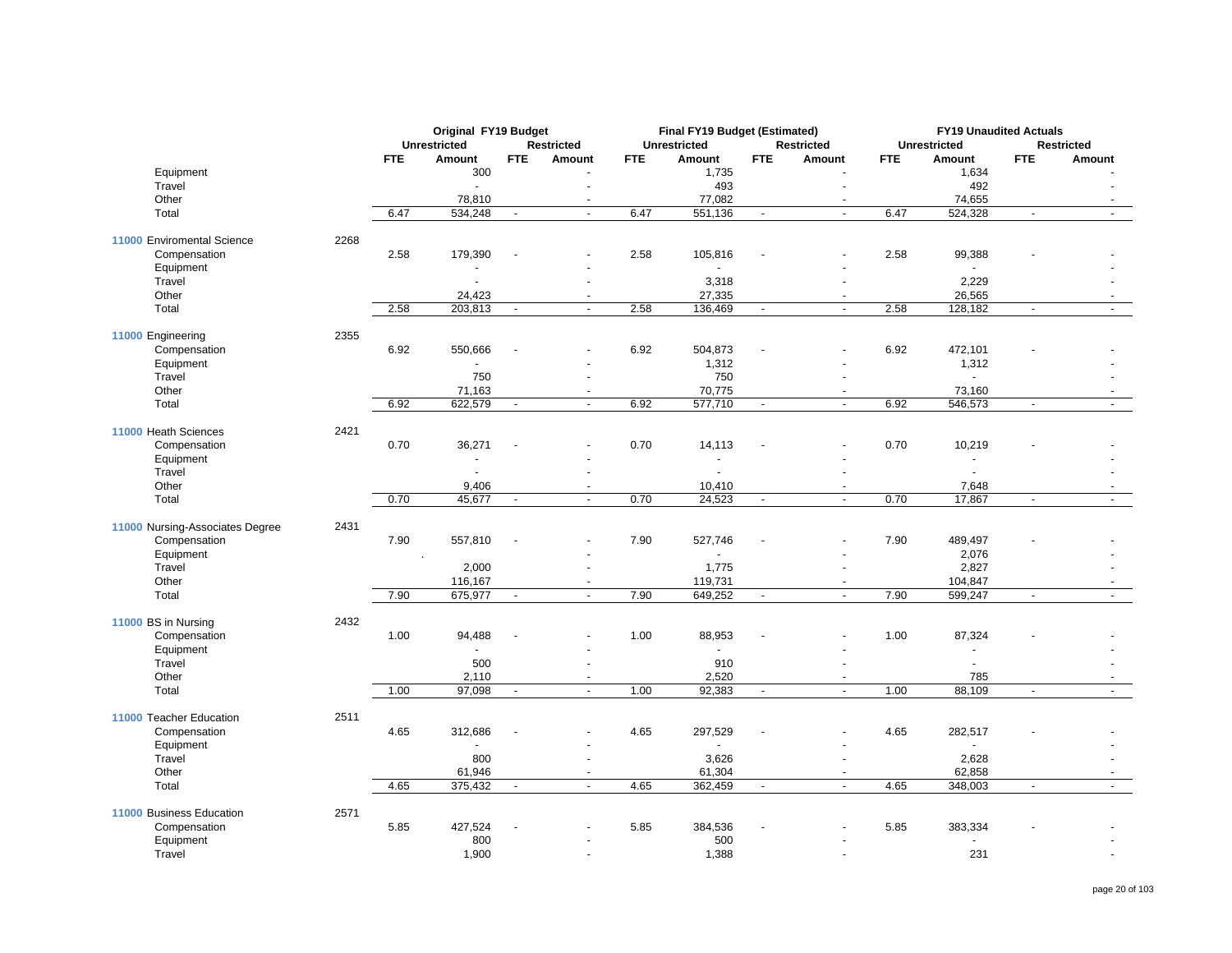|                                   |      |                          | Original FY19 Budget |                          |                          |                          | Final FY19 Budget (Estimated) |                          |                                    |                | <b>FY19 Unaudited Actuals</b> |                |                   |
|-----------------------------------|------|--------------------------|----------------------|--------------------------|--------------------------|--------------------------|-------------------------------|--------------------------|------------------------------------|----------------|-------------------------------|----------------|-------------------|
|                                   |      |                          | <b>Unrestricted</b>  |                          | <b>Restricted</b>        |                          | <b>Unrestricted</b>           |                          | <b>Restricted</b>                  |                | <b>Unrestricted</b>           |                | <b>Restricted</b> |
| Other                             |      | <b>FTE</b>               | Amount<br>53,006     | <b>FTE</b>               | Amount                   | <b>FTE</b>               | Amount<br>53,806              | <b>FTE</b>               | Amount                             | <b>FTE</b>     | Amount<br>53,769              | <b>FTE</b>     | Amount            |
| Total                             |      | 5.85                     | 483,230              | $\blacksquare$           | $\sim$                   | 5.85                     | 440,230                       | $\sim$                   | $\overline{\phantom{a}}$<br>$\sim$ | 5.85           | 437,334                       | $\sim$         | $\sim$            |
|                                   |      |                          |                      |                          |                          |                          |                               |                          |                                    |                |                               |                |                   |
| 11000 Construction Trades         | 2616 |                          |                      |                          |                          |                          |                               |                          |                                    |                |                               |                |                   |
| Compensation                      |      | 0.54                     | 22,517               |                          |                          | 0.54                     |                               |                          |                                    | 0.54           |                               |                |                   |
| Equipment                         |      |                          | 2,545                |                          |                          |                          | 2,545                         |                          |                                    |                |                               |                |                   |
| Travel                            |      |                          | $\overline{a}$       |                          |                          |                          | $\sim$                        |                          |                                    |                |                               |                |                   |
| Other                             |      |                          | 12,749               |                          |                          |                          | 4,749                         |                          | $\blacksquare$                     |                | 4,749                         |                |                   |
| Total                             |      | 0.54                     | 37,811               | $\bar{\phantom{a}}$      | $\omega$                 | 0.54                     | 7,294                         | $\blacksquare$           | $\mathbf{r}$                       | 0.54           | 4,749                         | ÷,             | $\mathbf{r}$      |
| 11000 Canal Seis                  | 4208 |                          |                      |                          |                          |                          |                               |                          |                                    |                |                               |                |                   |
| Compensation                      |      |                          |                      |                          |                          |                          | 11                            |                          |                                    |                |                               |                |                   |
| Equipment                         |      |                          |                      |                          |                          |                          |                               |                          |                                    |                |                               |                |                   |
| Travel                            |      |                          |                      |                          |                          |                          |                               |                          |                                    |                |                               |                |                   |
| Other                             |      |                          |                      |                          |                          |                          | $\sim$                        |                          |                                    |                |                               |                |                   |
| Total                             |      | $\blacksquare$           | $\blacksquare$       | $\blacksquare$           | $\blacksquare$           | $\blacksquare$           | 11                            | $\blacksquare$           | $\mathcal{L}_{\mathcal{A}}$        | $\blacksquare$ | $\sim$                        | $\blacksquare$ | $\blacksquare$    |
|                                   |      |                          |                      |                          |                          |                          |                               |                          |                                    |                |                               |                |                   |
| 11011 Nursing-Associates Degree   | 2431 |                          |                      |                          |                          |                          |                               |                          |                                    |                |                               |                |                   |
| Compensation                      |      | 1.75                     | 84,802               |                          |                          | 1.75                     | 70,543                        |                          |                                    | 1.75           | 50,412                        |                |                   |
| Equipment                         |      |                          | 20,727               |                          |                          |                          | 48,194                        |                          |                                    |                | 40,066                        |                |                   |
| Travel                            |      |                          |                      |                          |                          |                          | 4,387                         |                          |                                    |                | 2,652                         |                |                   |
| Other                             |      |                          | 33,480               |                          |                          |                          | 58,905                        |                          |                                    |                | 48,023                        |                |                   |
| Total                             |      | 1.75                     | 139,009              | $\blacksquare$           | $\sim$                   | 1.75                     | 182,029                       | $\sim$                   | ÷                                  | 1.75           | 141,153                       | $\omega$       | $\sim$            |
| 11011 Nursing-Associates Degree   | 2432 |                          |                      |                          |                          |                          |                               |                          |                                    |                |                               |                |                   |
| Compensation                      |      | 1.20                     | 75,643               |                          |                          | 1.20                     | 64,574                        |                          |                                    | 1.20           | 33,222                        |                |                   |
| Equipment                         |      |                          |                      |                          |                          |                          |                               |                          |                                    |                | $\sim$                        |                |                   |
| Travel                            |      |                          |                      |                          |                          |                          | 1,600                         |                          |                                    |                | 946                           |                |                   |
| Other                             |      |                          | 12,600               |                          | $\overline{\phantom{a}}$ |                          | 12,453                        |                          | $\blacksquare$                     |                | 10,159                        |                |                   |
| Total                             |      | 1.20                     | 88,243               | $\blacksquare$           | $\omega$                 | 1.20                     | 78,627                        | $\blacksquare$           | $\overline{a}$                     | 1.20           | 44,327                        | $\blacksquare$ |                   |
|                                   |      |                          |                      |                          |                          |                          |                               |                          |                                    |                |                               |                |                   |
| 11012 Language & Letters          | 2111 |                          |                      |                          |                          |                          |                               |                          |                                    |                |                               |                |                   |
| Compensation                      |      |                          |                      |                          |                          |                          |                               |                          |                                    |                |                               |                |                   |
| Equipment                         |      |                          |                      |                          |                          |                          |                               |                          |                                    |                |                               |                |                   |
| Travel                            |      |                          |                      |                          |                          |                          |                               |                          |                                    |                |                               |                |                   |
| Other                             |      |                          | 214                  |                          |                          |                          | 214                           |                          |                                    |                | $\mathbf{r}$                  |                |                   |
| Total                             |      | $\blacksquare$           | 214                  | $\overline{\phantom{a}}$ | $\omega$                 | $\blacksquare$           | 214                           | $\overline{\phantom{a}}$ | $\omega$                           | $\blacksquare$ |                               | $\blacksquare$ | $\omega$          |
| 11012 Tricker Literary Journal    | 2114 |                          |                      |                          |                          |                          |                               |                          |                                    |                |                               |                |                   |
| Compensation                      |      |                          |                      |                          |                          |                          |                               |                          |                                    |                |                               |                |                   |
| Equipment                         |      |                          |                      |                          |                          |                          |                               |                          |                                    |                |                               |                |                   |
| Travel                            |      |                          |                      |                          |                          |                          |                               |                          |                                    |                |                               |                |                   |
| Other                             |      |                          | 2,065                |                          |                          |                          | 1,497                         |                          |                                    |                | 967                           |                |                   |
| Total                             |      | $\sim$                   | 2,065                | $\blacksquare$           | $\sim$                   | $\sim$                   | 1,497                         | $\blacksquare$           | $\mathcal{L}$                      | $\mathbf{r}$   | 967                           | $\omega$       | $\sim$            |
|                                   |      |                          |                      |                          |                          |                          |                               |                          |                                    |                |                               |                |                   |
| 11012 Humanities & Social Science | 2131 |                          |                      |                          |                          |                          |                               |                          |                                    |                |                               |                |                   |
| Compensation                      |      |                          |                      |                          |                          |                          |                               |                          |                                    |                |                               |                |                   |
| Equipment                         |      |                          |                      |                          |                          |                          |                               |                          |                                    |                |                               |                |                   |
| Travel<br>Other                   |      |                          |                      |                          |                          |                          |                               |                          |                                    |                |                               |                |                   |
| Total                             |      | $\overline{\phantom{a}}$ | 656<br>656           | $\blacksquare$           |                          | $\overline{\phantom{a}}$ | 656<br>656                    | $\blacksquare$           | ÷,                                 | $\blacksquare$ |                               | $\blacksquare$ |                   |
|                                   |      |                          |                      |                          |                          |                          |                               |                          |                                    |                |                               |                |                   |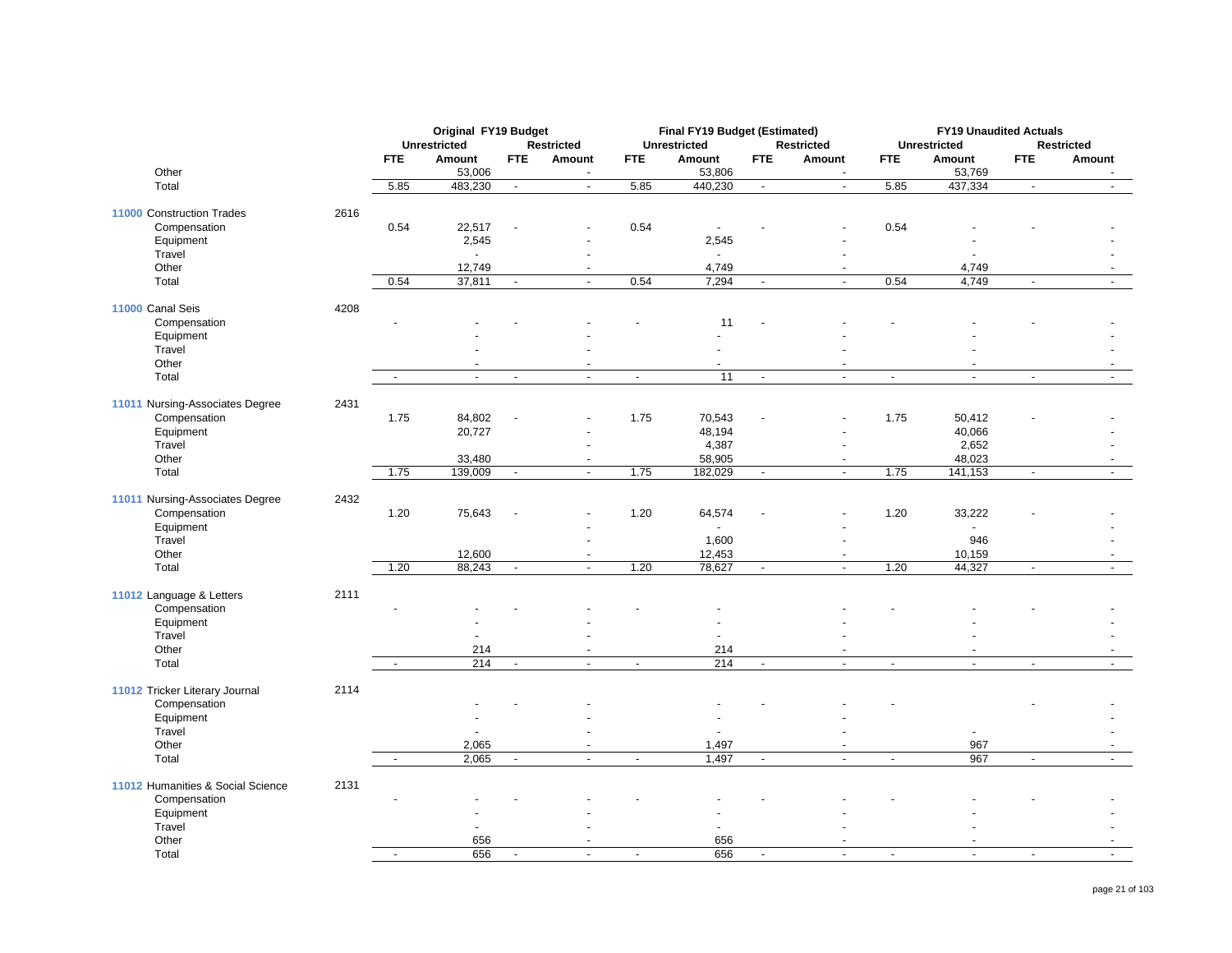| <b>Unrestricted</b><br>Restricted<br><b>Restricted</b><br><b>Unrestricted</b><br>Restricted<br><b>Unrestricted</b><br><b>FTE</b><br>Amount<br><b>FTE</b><br>Amount<br><b>FTE</b><br><b>FTE</b><br>Amount<br><b>FTE</b><br>Amount<br><b>FTE</b><br>Amount<br>Amount<br>2212<br>Compensation<br>320<br>÷,<br>$\blacksquare$<br>1,488<br>1,489<br>Equipment<br>300<br>Travel<br>$\blacksquare$<br>$\overline{\phantom{a}}$<br>3,995<br>187<br>Other<br>2,125<br>$\sim$<br>$\overline{\phantom{a}}$<br>4,295<br>3,934<br>1,674<br>Total<br>$\blacksquare$<br>$\sim$<br>$\sim$<br>$\blacksquare$<br>$\sim$<br>$\mathcal{L}_{\mathcal{A}}$<br>$\sim$<br>$\blacksquare$<br>$\sim$<br>11012 Biology & Chemistry<br>2263<br>Compensation<br>Equipment<br>1,075<br>Travel<br>63<br>1,400<br>1,300<br>Other<br>$\overline{\phantom{a}}$<br>$\overline{a}$<br>2,475<br>1,363<br>Total<br>$\blacksquare$<br>$\overline{\phantom{a}}$<br>$\omega$<br>$\blacksquare$<br>$\blacksquare$<br>$\overline{\phantom{a}}$<br>$\blacksquare$<br>$\blacksquare$<br>$\blacksquare$<br>$\blacksquare$<br>2355<br>11012 Engineering<br>6,998<br>Compensation<br>1,411<br>÷,<br>1,861<br>1,384<br>Equipment<br>Travel<br>7,000<br>7,539<br>5,867<br>18,471<br>9,794<br>8,470<br>Other<br>25,471<br>26,191<br>17,133<br>Total<br>$\blacksquare$<br>$\blacksquare$<br>$\blacksquare$<br>$\mathbf{r}$<br>$\omega$<br>$\blacksquare$<br>$\omega$ .<br>$\blacksquare$<br>$\bar{\phantom{a}}$<br>11012 Nursing-Associates Degree<br>2431<br>Compensation<br>Equipment<br>Travel<br>Other<br>Total<br>$\omega$<br>$\omega$<br>$\mathcal{L}_{\mathcal{A}}$<br>$\blacksquare$<br>$\blacksquare$<br>$\blacksquare$<br>$\blacksquare$<br>$\blacksquare$<br>$\sim$<br>$\blacksquare$<br>$\sim$<br>$\sim$<br>2511<br>11012 Teacher Education<br>Compensation<br>÷,<br>Equipment<br>Travel<br>÷<br>750<br>Other<br>750<br>750<br>750<br>Total<br>$\blacksquare$<br>$\sim$<br>$\blacksquare$<br>$\sim$<br>$\sim$<br>$\blacksquare$<br>÷,<br>$\blacksquare$<br>$\blacksquare$<br>$\sim$<br>11012 Business Education<br>2571<br>Compensation<br>Equipment<br>Travel<br>ä,<br>911<br>Other<br>1,156<br>$\overline{\phantom{a}}$<br>$\overline{\phantom{a}}$<br>$\overline{\phantom{a}}$<br>$\overline{\phantom{a}}$<br>911<br>1,156<br>Total<br>$\blacksquare$<br>$\blacksquare$<br>$\blacksquare$<br>$\omega$<br>L.<br>$\blacksquare$<br>$\sim$<br>$\sim$<br>$\blacksquare$<br>$\sim$<br>2653<br>Compensation<br>1.73<br>97,839<br>1.73<br>99,144<br>1.73<br>89,697<br>$\overline{a}$<br>3,200<br>Equipment<br>1,777<br>1,494<br>Travel<br>$\sim$<br>$\sim$<br>$\sim$<br>21,867<br>18,750<br>Other<br>21,360<br>$\overline{\phantom{a}}$<br>1.73<br>122,399<br>1.73<br>122,788<br>1.73<br>109,941<br>Total<br>$\blacksquare$<br>$\blacksquare$<br>$\blacksquare$<br>$\omega$<br>$\sim$<br>$\sim$ |                               |  | Original FY19 Budget |  | Final FY19 Budget (Estimated) |  | <b>FY19 Unaudited Actuals</b> |  |
|-----------------------------------------------------------------------------------------------------------------------------------------------------------------------------------------------------------------------------------------------------------------------------------------------------------------------------------------------------------------------------------------------------------------------------------------------------------------------------------------------------------------------------------------------------------------------------------------------------------------------------------------------------------------------------------------------------------------------------------------------------------------------------------------------------------------------------------------------------------------------------------------------------------------------------------------------------------------------------------------------------------------------------------------------------------------------------------------------------------------------------------------------------------------------------------------------------------------------------------------------------------------------------------------------------------------------------------------------------------------------------------------------------------------------------------------------------------------------------------------------------------------------------------------------------------------------------------------------------------------------------------------------------------------------------------------------------------------------------------------------------------------------------------------------------------------------------------------------------------------------------------------------------------------------------------------------------------------------------------------------------------------------------------------------------------------------------------------------------------------------------------------------------------------------------------------------------------------------------------------------------------------------------------------------------------------------------------------------------------------------------------------------------------------------------------------------------------------------------------------------------------------------------------------------------------------------------------------------------------------------------------------------------------------------------------------------------------------------------------------------------------------------------------------------------------------------------------------------------|-------------------------------|--|----------------------|--|-------------------------------|--|-------------------------------|--|
|                                                                                                                                                                                                                                                                                                                                                                                                                                                                                                                                                                                                                                                                                                                                                                                                                                                                                                                                                                                                                                                                                                                                                                                                                                                                                                                                                                                                                                                                                                                                                                                                                                                                                                                                                                                                                                                                                                                                                                                                                                                                                                                                                                                                                                                                                                                                                                                                                                                                                                                                                                                                                                                                                                                                                                                                                                                     |                               |  |                      |  |                               |  |                               |  |
|                                                                                                                                                                                                                                                                                                                                                                                                                                                                                                                                                                                                                                                                                                                                                                                                                                                                                                                                                                                                                                                                                                                                                                                                                                                                                                                                                                                                                                                                                                                                                                                                                                                                                                                                                                                                                                                                                                                                                                                                                                                                                                                                                                                                                                                                                                                                                                                                                                                                                                                                                                                                                                                                                                                                                                                                                                                     |                               |  |                      |  |                               |  |                               |  |
|                                                                                                                                                                                                                                                                                                                                                                                                                                                                                                                                                                                                                                                                                                                                                                                                                                                                                                                                                                                                                                                                                                                                                                                                                                                                                                                                                                                                                                                                                                                                                                                                                                                                                                                                                                                                                                                                                                                                                                                                                                                                                                                                                                                                                                                                                                                                                                                                                                                                                                                                                                                                                                                                                                                                                                                                                                                     | 11012 Math & Physical Science |  |                      |  |                               |  |                               |  |
|                                                                                                                                                                                                                                                                                                                                                                                                                                                                                                                                                                                                                                                                                                                                                                                                                                                                                                                                                                                                                                                                                                                                                                                                                                                                                                                                                                                                                                                                                                                                                                                                                                                                                                                                                                                                                                                                                                                                                                                                                                                                                                                                                                                                                                                                                                                                                                                                                                                                                                                                                                                                                                                                                                                                                                                                                                                     |                               |  |                      |  |                               |  |                               |  |
|                                                                                                                                                                                                                                                                                                                                                                                                                                                                                                                                                                                                                                                                                                                                                                                                                                                                                                                                                                                                                                                                                                                                                                                                                                                                                                                                                                                                                                                                                                                                                                                                                                                                                                                                                                                                                                                                                                                                                                                                                                                                                                                                                                                                                                                                                                                                                                                                                                                                                                                                                                                                                                                                                                                                                                                                                                                     |                               |  |                      |  |                               |  |                               |  |
|                                                                                                                                                                                                                                                                                                                                                                                                                                                                                                                                                                                                                                                                                                                                                                                                                                                                                                                                                                                                                                                                                                                                                                                                                                                                                                                                                                                                                                                                                                                                                                                                                                                                                                                                                                                                                                                                                                                                                                                                                                                                                                                                                                                                                                                                                                                                                                                                                                                                                                                                                                                                                                                                                                                                                                                                                                                     |                               |  |                      |  |                               |  |                               |  |
|                                                                                                                                                                                                                                                                                                                                                                                                                                                                                                                                                                                                                                                                                                                                                                                                                                                                                                                                                                                                                                                                                                                                                                                                                                                                                                                                                                                                                                                                                                                                                                                                                                                                                                                                                                                                                                                                                                                                                                                                                                                                                                                                                                                                                                                                                                                                                                                                                                                                                                                                                                                                                                                                                                                                                                                                                                                     |                               |  |                      |  |                               |  |                               |  |
|                                                                                                                                                                                                                                                                                                                                                                                                                                                                                                                                                                                                                                                                                                                                                                                                                                                                                                                                                                                                                                                                                                                                                                                                                                                                                                                                                                                                                                                                                                                                                                                                                                                                                                                                                                                                                                                                                                                                                                                                                                                                                                                                                                                                                                                                                                                                                                                                                                                                                                                                                                                                                                                                                                                                                                                                                                                     |                               |  |                      |  |                               |  |                               |  |
|                                                                                                                                                                                                                                                                                                                                                                                                                                                                                                                                                                                                                                                                                                                                                                                                                                                                                                                                                                                                                                                                                                                                                                                                                                                                                                                                                                                                                                                                                                                                                                                                                                                                                                                                                                                                                                                                                                                                                                                                                                                                                                                                                                                                                                                                                                                                                                                                                                                                                                                                                                                                                                                                                                                                                                                                                                                     |                               |  |                      |  |                               |  |                               |  |
|                                                                                                                                                                                                                                                                                                                                                                                                                                                                                                                                                                                                                                                                                                                                                                                                                                                                                                                                                                                                                                                                                                                                                                                                                                                                                                                                                                                                                                                                                                                                                                                                                                                                                                                                                                                                                                                                                                                                                                                                                                                                                                                                                                                                                                                                                                                                                                                                                                                                                                                                                                                                                                                                                                                                                                                                                                                     |                               |  |                      |  |                               |  |                               |  |
|                                                                                                                                                                                                                                                                                                                                                                                                                                                                                                                                                                                                                                                                                                                                                                                                                                                                                                                                                                                                                                                                                                                                                                                                                                                                                                                                                                                                                                                                                                                                                                                                                                                                                                                                                                                                                                                                                                                                                                                                                                                                                                                                                                                                                                                                                                                                                                                                                                                                                                                                                                                                                                                                                                                                                                                                                                                     |                               |  |                      |  |                               |  |                               |  |
|                                                                                                                                                                                                                                                                                                                                                                                                                                                                                                                                                                                                                                                                                                                                                                                                                                                                                                                                                                                                                                                                                                                                                                                                                                                                                                                                                                                                                                                                                                                                                                                                                                                                                                                                                                                                                                                                                                                                                                                                                                                                                                                                                                                                                                                                                                                                                                                                                                                                                                                                                                                                                                                                                                                                                                                                                                                     |                               |  |                      |  |                               |  |                               |  |
|                                                                                                                                                                                                                                                                                                                                                                                                                                                                                                                                                                                                                                                                                                                                                                                                                                                                                                                                                                                                                                                                                                                                                                                                                                                                                                                                                                                                                                                                                                                                                                                                                                                                                                                                                                                                                                                                                                                                                                                                                                                                                                                                                                                                                                                                                                                                                                                                                                                                                                                                                                                                                                                                                                                                                                                                                                                     |                               |  |                      |  |                               |  |                               |  |
|                                                                                                                                                                                                                                                                                                                                                                                                                                                                                                                                                                                                                                                                                                                                                                                                                                                                                                                                                                                                                                                                                                                                                                                                                                                                                                                                                                                                                                                                                                                                                                                                                                                                                                                                                                                                                                                                                                                                                                                                                                                                                                                                                                                                                                                                                                                                                                                                                                                                                                                                                                                                                                                                                                                                                                                                                                                     |                               |  |                      |  |                               |  |                               |  |
|                                                                                                                                                                                                                                                                                                                                                                                                                                                                                                                                                                                                                                                                                                                                                                                                                                                                                                                                                                                                                                                                                                                                                                                                                                                                                                                                                                                                                                                                                                                                                                                                                                                                                                                                                                                                                                                                                                                                                                                                                                                                                                                                                                                                                                                                                                                                                                                                                                                                                                                                                                                                                                                                                                                                                                                                                                                     |                               |  |                      |  |                               |  |                               |  |
|                                                                                                                                                                                                                                                                                                                                                                                                                                                                                                                                                                                                                                                                                                                                                                                                                                                                                                                                                                                                                                                                                                                                                                                                                                                                                                                                                                                                                                                                                                                                                                                                                                                                                                                                                                                                                                                                                                                                                                                                                                                                                                                                                                                                                                                                                                                                                                                                                                                                                                                                                                                                                                                                                                                                                                                                                                                     |                               |  |                      |  |                               |  |                               |  |
|                                                                                                                                                                                                                                                                                                                                                                                                                                                                                                                                                                                                                                                                                                                                                                                                                                                                                                                                                                                                                                                                                                                                                                                                                                                                                                                                                                                                                                                                                                                                                                                                                                                                                                                                                                                                                                                                                                                                                                                                                                                                                                                                                                                                                                                                                                                                                                                                                                                                                                                                                                                                                                                                                                                                                                                                                                                     |                               |  |                      |  |                               |  |                               |  |
|                                                                                                                                                                                                                                                                                                                                                                                                                                                                                                                                                                                                                                                                                                                                                                                                                                                                                                                                                                                                                                                                                                                                                                                                                                                                                                                                                                                                                                                                                                                                                                                                                                                                                                                                                                                                                                                                                                                                                                                                                                                                                                                                                                                                                                                                                                                                                                                                                                                                                                                                                                                                                                                                                                                                                                                                                                                     |                               |  |                      |  |                               |  |                               |  |
|                                                                                                                                                                                                                                                                                                                                                                                                                                                                                                                                                                                                                                                                                                                                                                                                                                                                                                                                                                                                                                                                                                                                                                                                                                                                                                                                                                                                                                                                                                                                                                                                                                                                                                                                                                                                                                                                                                                                                                                                                                                                                                                                                                                                                                                                                                                                                                                                                                                                                                                                                                                                                                                                                                                                                                                                                                                     |                               |  |                      |  |                               |  |                               |  |
|                                                                                                                                                                                                                                                                                                                                                                                                                                                                                                                                                                                                                                                                                                                                                                                                                                                                                                                                                                                                                                                                                                                                                                                                                                                                                                                                                                                                                                                                                                                                                                                                                                                                                                                                                                                                                                                                                                                                                                                                                                                                                                                                                                                                                                                                                                                                                                                                                                                                                                                                                                                                                                                                                                                                                                                                                                                     |                               |  |                      |  |                               |  |                               |  |
|                                                                                                                                                                                                                                                                                                                                                                                                                                                                                                                                                                                                                                                                                                                                                                                                                                                                                                                                                                                                                                                                                                                                                                                                                                                                                                                                                                                                                                                                                                                                                                                                                                                                                                                                                                                                                                                                                                                                                                                                                                                                                                                                                                                                                                                                                                                                                                                                                                                                                                                                                                                                                                                                                                                                                                                                                                                     |                               |  |                      |  |                               |  |                               |  |
|                                                                                                                                                                                                                                                                                                                                                                                                                                                                                                                                                                                                                                                                                                                                                                                                                                                                                                                                                                                                                                                                                                                                                                                                                                                                                                                                                                                                                                                                                                                                                                                                                                                                                                                                                                                                                                                                                                                                                                                                                                                                                                                                                                                                                                                                                                                                                                                                                                                                                                                                                                                                                                                                                                                                                                                                                                                     |                               |  |                      |  |                               |  |                               |  |
|                                                                                                                                                                                                                                                                                                                                                                                                                                                                                                                                                                                                                                                                                                                                                                                                                                                                                                                                                                                                                                                                                                                                                                                                                                                                                                                                                                                                                                                                                                                                                                                                                                                                                                                                                                                                                                                                                                                                                                                                                                                                                                                                                                                                                                                                                                                                                                                                                                                                                                                                                                                                                                                                                                                                                                                                                                                     |                               |  |                      |  |                               |  |                               |  |
|                                                                                                                                                                                                                                                                                                                                                                                                                                                                                                                                                                                                                                                                                                                                                                                                                                                                                                                                                                                                                                                                                                                                                                                                                                                                                                                                                                                                                                                                                                                                                                                                                                                                                                                                                                                                                                                                                                                                                                                                                                                                                                                                                                                                                                                                                                                                                                                                                                                                                                                                                                                                                                                                                                                                                                                                                                                     |                               |  |                      |  |                               |  |                               |  |
|                                                                                                                                                                                                                                                                                                                                                                                                                                                                                                                                                                                                                                                                                                                                                                                                                                                                                                                                                                                                                                                                                                                                                                                                                                                                                                                                                                                                                                                                                                                                                                                                                                                                                                                                                                                                                                                                                                                                                                                                                                                                                                                                                                                                                                                                                                                                                                                                                                                                                                                                                                                                                                                                                                                                                                                                                                                     |                               |  |                      |  |                               |  |                               |  |
|                                                                                                                                                                                                                                                                                                                                                                                                                                                                                                                                                                                                                                                                                                                                                                                                                                                                                                                                                                                                                                                                                                                                                                                                                                                                                                                                                                                                                                                                                                                                                                                                                                                                                                                                                                                                                                                                                                                                                                                                                                                                                                                                                                                                                                                                                                                                                                                                                                                                                                                                                                                                                                                                                                                                                                                                                                                     |                               |  |                      |  |                               |  |                               |  |
|                                                                                                                                                                                                                                                                                                                                                                                                                                                                                                                                                                                                                                                                                                                                                                                                                                                                                                                                                                                                                                                                                                                                                                                                                                                                                                                                                                                                                                                                                                                                                                                                                                                                                                                                                                                                                                                                                                                                                                                                                                                                                                                                                                                                                                                                                                                                                                                                                                                                                                                                                                                                                                                                                                                                                                                                                                                     |                               |  |                      |  |                               |  |                               |  |
|                                                                                                                                                                                                                                                                                                                                                                                                                                                                                                                                                                                                                                                                                                                                                                                                                                                                                                                                                                                                                                                                                                                                                                                                                                                                                                                                                                                                                                                                                                                                                                                                                                                                                                                                                                                                                                                                                                                                                                                                                                                                                                                                                                                                                                                                                                                                                                                                                                                                                                                                                                                                                                                                                                                                                                                                                                                     |                               |  |                      |  |                               |  |                               |  |
|                                                                                                                                                                                                                                                                                                                                                                                                                                                                                                                                                                                                                                                                                                                                                                                                                                                                                                                                                                                                                                                                                                                                                                                                                                                                                                                                                                                                                                                                                                                                                                                                                                                                                                                                                                                                                                                                                                                                                                                                                                                                                                                                                                                                                                                                                                                                                                                                                                                                                                                                                                                                                                                                                                                                                                                                                                                     |                               |  |                      |  |                               |  |                               |  |
|                                                                                                                                                                                                                                                                                                                                                                                                                                                                                                                                                                                                                                                                                                                                                                                                                                                                                                                                                                                                                                                                                                                                                                                                                                                                                                                                                                                                                                                                                                                                                                                                                                                                                                                                                                                                                                                                                                                                                                                                                                                                                                                                                                                                                                                                                                                                                                                                                                                                                                                                                                                                                                                                                                                                                                                                                                                     |                               |  |                      |  |                               |  |                               |  |
|                                                                                                                                                                                                                                                                                                                                                                                                                                                                                                                                                                                                                                                                                                                                                                                                                                                                                                                                                                                                                                                                                                                                                                                                                                                                                                                                                                                                                                                                                                                                                                                                                                                                                                                                                                                                                                                                                                                                                                                                                                                                                                                                                                                                                                                                                                                                                                                                                                                                                                                                                                                                                                                                                                                                                                                                                                                     |                               |  |                      |  |                               |  |                               |  |
|                                                                                                                                                                                                                                                                                                                                                                                                                                                                                                                                                                                                                                                                                                                                                                                                                                                                                                                                                                                                                                                                                                                                                                                                                                                                                                                                                                                                                                                                                                                                                                                                                                                                                                                                                                                                                                                                                                                                                                                                                                                                                                                                                                                                                                                                                                                                                                                                                                                                                                                                                                                                                                                                                                                                                                                                                                                     |                               |  |                      |  |                               |  |                               |  |
|                                                                                                                                                                                                                                                                                                                                                                                                                                                                                                                                                                                                                                                                                                                                                                                                                                                                                                                                                                                                                                                                                                                                                                                                                                                                                                                                                                                                                                                                                                                                                                                                                                                                                                                                                                                                                                                                                                                                                                                                                                                                                                                                                                                                                                                                                                                                                                                                                                                                                                                                                                                                                                                                                                                                                                                                                                                     |                               |  |                      |  |                               |  |                               |  |
|                                                                                                                                                                                                                                                                                                                                                                                                                                                                                                                                                                                                                                                                                                                                                                                                                                                                                                                                                                                                                                                                                                                                                                                                                                                                                                                                                                                                                                                                                                                                                                                                                                                                                                                                                                                                                                                                                                                                                                                                                                                                                                                                                                                                                                                                                                                                                                                                                                                                                                                                                                                                                                                                                                                                                                                                                                                     |                               |  |                      |  |                               |  |                               |  |
|                                                                                                                                                                                                                                                                                                                                                                                                                                                                                                                                                                                                                                                                                                                                                                                                                                                                                                                                                                                                                                                                                                                                                                                                                                                                                                                                                                                                                                                                                                                                                                                                                                                                                                                                                                                                                                                                                                                                                                                                                                                                                                                                                                                                                                                                                                                                                                                                                                                                                                                                                                                                                                                                                                                                                                                                                                                     |                               |  |                      |  |                               |  |                               |  |
|                                                                                                                                                                                                                                                                                                                                                                                                                                                                                                                                                                                                                                                                                                                                                                                                                                                                                                                                                                                                                                                                                                                                                                                                                                                                                                                                                                                                                                                                                                                                                                                                                                                                                                                                                                                                                                                                                                                                                                                                                                                                                                                                                                                                                                                                                                                                                                                                                                                                                                                                                                                                                                                                                                                                                                                                                                                     |                               |  |                      |  |                               |  |                               |  |
|                                                                                                                                                                                                                                                                                                                                                                                                                                                                                                                                                                                                                                                                                                                                                                                                                                                                                                                                                                                                                                                                                                                                                                                                                                                                                                                                                                                                                                                                                                                                                                                                                                                                                                                                                                                                                                                                                                                                                                                                                                                                                                                                                                                                                                                                                                                                                                                                                                                                                                                                                                                                                                                                                                                                                                                                                                                     |                               |  |                      |  |                               |  |                               |  |
|                                                                                                                                                                                                                                                                                                                                                                                                                                                                                                                                                                                                                                                                                                                                                                                                                                                                                                                                                                                                                                                                                                                                                                                                                                                                                                                                                                                                                                                                                                                                                                                                                                                                                                                                                                                                                                                                                                                                                                                                                                                                                                                                                                                                                                                                                                                                                                                                                                                                                                                                                                                                                                                                                                                                                                                                                                                     |                               |  |                      |  |                               |  |                               |  |
|                                                                                                                                                                                                                                                                                                                                                                                                                                                                                                                                                                                                                                                                                                                                                                                                                                                                                                                                                                                                                                                                                                                                                                                                                                                                                                                                                                                                                                                                                                                                                                                                                                                                                                                                                                                                                                                                                                                                                                                                                                                                                                                                                                                                                                                                                                                                                                                                                                                                                                                                                                                                                                                                                                                                                                                                                                                     |                               |  |                      |  |                               |  |                               |  |
|                                                                                                                                                                                                                                                                                                                                                                                                                                                                                                                                                                                                                                                                                                                                                                                                                                                                                                                                                                                                                                                                                                                                                                                                                                                                                                                                                                                                                                                                                                                                                                                                                                                                                                                                                                                                                                                                                                                                                                                                                                                                                                                                                                                                                                                                                                                                                                                                                                                                                                                                                                                                                                                                                                                                                                                                                                                     | 11013 Continuing Education    |  |                      |  |                               |  |                               |  |
|                                                                                                                                                                                                                                                                                                                                                                                                                                                                                                                                                                                                                                                                                                                                                                                                                                                                                                                                                                                                                                                                                                                                                                                                                                                                                                                                                                                                                                                                                                                                                                                                                                                                                                                                                                                                                                                                                                                                                                                                                                                                                                                                                                                                                                                                                                                                                                                                                                                                                                                                                                                                                                                                                                                                                                                                                                                     |                               |  |                      |  |                               |  |                               |  |
|                                                                                                                                                                                                                                                                                                                                                                                                                                                                                                                                                                                                                                                                                                                                                                                                                                                                                                                                                                                                                                                                                                                                                                                                                                                                                                                                                                                                                                                                                                                                                                                                                                                                                                                                                                                                                                                                                                                                                                                                                                                                                                                                                                                                                                                                                                                                                                                                                                                                                                                                                                                                                                                                                                                                                                                                                                                     |                               |  |                      |  |                               |  |                               |  |
|                                                                                                                                                                                                                                                                                                                                                                                                                                                                                                                                                                                                                                                                                                                                                                                                                                                                                                                                                                                                                                                                                                                                                                                                                                                                                                                                                                                                                                                                                                                                                                                                                                                                                                                                                                                                                                                                                                                                                                                                                                                                                                                                                                                                                                                                                                                                                                                                                                                                                                                                                                                                                                                                                                                                                                                                                                                     |                               |  |                      |  |                               |  |                               |  |
|                                                                                                                                                                                                                                                                                                                                                                                                                                                                                                                                                                                                                                                                                                                                                                                                                                                                                                                                                                                                                                                                                                                                                                                                                                                                                                                                                                                                                                                                                                                                                                                                                                                                                                                                                                                                                                                                                                                                                                                                                                                                                                                                                                                                                                                                                                                                                                                                                                                                                                                                                                                                                                                                                                                                                                                                                                                     |                               |  |                      |  |                               |  |                               |  |
|                                                                                                                                                                                                                                                                                                                                                                                                                                                                                                                                                                                                                                                                                                                                                                                                                                                                                                                                                                                                                                                                                                                                                                                                                                                                                                                                                                                                                                                                                                                                                                                                                                                                                                                                                                                                                                                                                                                                                                                                                                                                                                                                                                                                                                                                                                                                                                                                                                                                                                                                                                                                                                                                                                                                                                                                                                                     |                               |  |                      |  |                               |  |                               |  |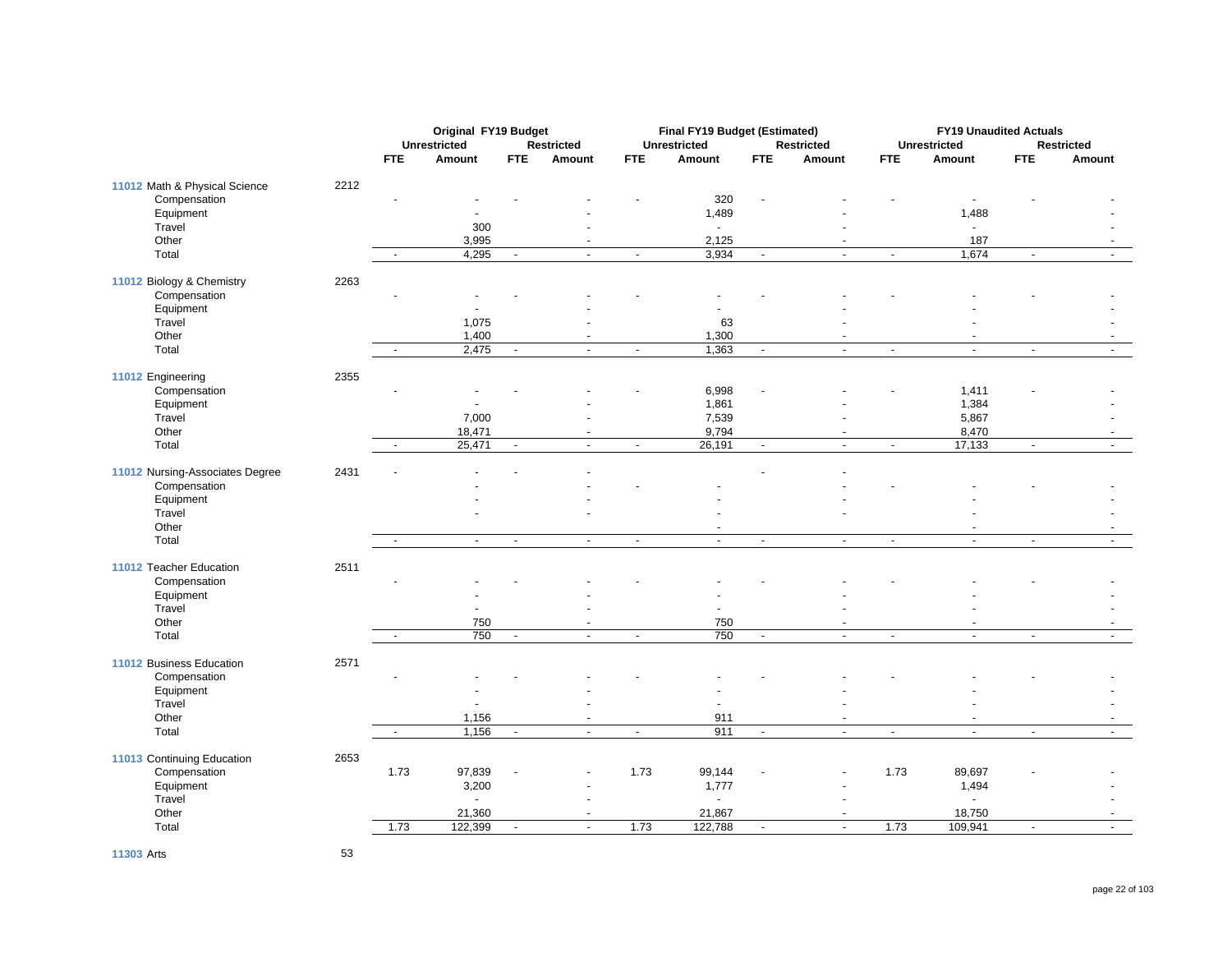|                                 |      |                | Original FY19 Budget     |                |                                            |                             | Final FY19 Budget (Estimated) |                          |                          |                             | <b>FY19 Unaudited Actuals</b>      |                             |                             |
|---------------------------------|------|----------------|--------------------------|----------------|--------------------------------------------|-----------------------------|-------------------------------|--------------------------|--------------------------|-----------------------------|------------------------------------|-----------------------------|-----------------------------|
|                                 |      | <b>FTE</b>     | Unrestricted<br>Amount   | <b>FTE</b>     | Restricted<br>Amount                       | <b>FTE</b>                  | <b>Unrestricted</b><br>Amount | <b>FTE</b>               | Restricted<br>Amount     | <b>FTE</b>                  | <b>Unrestricted</b><br>Amount      | <b>FTE</b>                  | <b>Restricted</b><br>Amount |
| Compensation                    |      |                |                          |                |                                            |                             |                               |                          |                          |                             |                                    |                             |                             |
| Equipment                       |      |                |                          |                |                                            |                             |                               |                          |                          |                             | 341                                |                             |                             |
| Travel                          |      |                |                          |                |                                            |                             |                               |                          |                          |                             | $\mathbf{r}$                       |                             |                             |
| Other                           |      |                |                          |                |                                            |                             | 1,477                         |                          |                          |                             | 324                                |                             |                             |
| Total                           |      | $\blacksquare$ | $\mathcal{L}$            | $\blacksquare$ | $\blacksquare$                             | $\mathcal{L}_{\mathcal{A}}$ | 1,477                         | $\blacksquare$           | $\omega$                 | $\mathcal{L}_{\mathcal{A}}$ | 665                                | $\mathcal{L}_{\mathcal{A}}$ | $\sim$                      |
|                                 |      |                |                          |                |                                            |                             |                               |                          |                          |                             |                                    |                             |                             |
| 11303 Math and Science          | 2212 |                |                          |                |                                            |                             |                               |                          |                          |                             |                                    |                             |                             |
| Compensation                    |      |                |                          |                |                                            |                             |                               |                          |                          |                             |                                    |                             |                             |
| Equipment                       |      |                |                          |                |                                            |                             |                               |                          |                          |                             |                                    |                             |                             |
| Travel                          |      |                |                          |                |                                            |                             |                               |                          |                          |                             |                                    |                             |                             |
| Other                           |      |                |                          |                |                                            |                             | 907                           |                          |                          |                             |                                    |                             |                             |
| Total                           |      | $\blacksquare$ | $\mathbb{Z}^2$           | $\blacksquare$ | $\omega$                                   | $\omega$                    | 907                           | $\omega$                 | $\mathbf{r}$             | $\mathcal{L}_{\mathcal{A}}$ | $\mathbf{u}$                       | $\mathbf{r}$                | $\mathbf{r}$                |
|                                 |      |                |                          |                |                                            |                             |                               |                          |                          |                             |                                    |                             |                             |
| 11303 Biology & Chemistry       | 2263 |                |                          |                |                                            |                             |                               |                          |                          |                             |                                    |                             |                             |
| Compensation                    |      |                |                          |                |                                            |                             | $\overline{\phantom{a}}$      |                          |                          |                             |                                    |                             |                             |
| Equipment                       |      |                |                          |                |                                            |                             | 5,372                         |                          |                          |                             |                                    |                             |                             |
| Travel                          |      |                |                          |                |                                            |                             | 1,584                         |                          |                          |                             | 2,075                              |                             |                             |
| Other                           |      |                |                          |                |                                            |                             | 1,445                         |                          | $\overline{\phantom{a}}$ |                             | $\blacksquare$                     |                             |                             |
| Total                           |      |                | $\sim$                   | $\sim$         | $\sim$                                     | $\blacksquare$              | 8,401                         | $\blacksquare$           | $\overline{\phantom{a}}$ | $\sim$                      | 2,075                              | $\blacksquare$              | $\sim$                      |
| 11303 Environmental Science     | 2268 |                |                          |                |                                            |                             |                               |                          |                          |                             |                                    |                             |                             |
| Compensation                    |      |                |                          |                |                                            |                             | 14                            |                          |                          |                             | 13                                 |                             |                             |
| Equipment                       |      |                |                          |                |                                            |                             | $\blacksquare$                |                          |                          |                             | $\blacksquare$                     |                             |                             |
| Travel                          |      |                |                          |                |                                            |                             | 1,958                         |                          |                          |                             | 1,367                              |                             |                             |
| Other                           |      |                |                          |                |                                            |                             | 6,429                         |                          |                          |                             | $\sim$                             |                             |                             |
| Total                           |      | $\blacksquare$ | $\blacksquare$           | $\blacksquare$ | $\blacksquare$                             | $\blacksquare$              | 8,401                         | $\blacksquare$           | $\omega$                 | $\blacksquare$              | 1,380                              | $\mathcal{L}_{\mathcal{A}}$ | $\sim$                      |
|                                 |      |                |                          |                |                                            |                             |                               |                          |                          |                             |                                    |                             |                             |
| 11303 Engineering               | 2355 |                |                          |                |                                            |                             |                               |                          |                          |                             |                                    |                             |                             |
| Compensation                    |      |                |                          |                |                                            |                             |                               |                          |                          |                             |                                    |                             |                             |
| Equipment                       |      |                |                          |                |                                            |                             |                               |                          |                          |                             |                                    |                             |                             |
| Travel                          |      |                |                          |                |                                            |                             |                               |                          |                          |                             | $\overline{\phantom{a}}$           |                             |                             |
| Other                           |      |                | 13,000                   |                | $\overline{\phantom{a}}$                   |                             | 21,329                        |                          |                          |                             | 1,380                              |                             |                             |
| Total                           |      | $\mathbf{u}$   | 13,000                   | $\omega$       | $\blacksquare$                             | $\mathbf{r}$                | 21,329                        | $\blacksquare$           | $\mathbf{r}$             | $\mathbf{r}$                | 1,380                              | $\mathbf{r}$                | $\sim$                      |
|                                 |      |                |                          |                |                                            |                             |                               |                          |                          |                             |                                    |                             |                             |
| 11303 Nursing-Associates Degree | 2431 |                |                          |                |                                            |                             |                               |                          |                          |                             |                                    |                             |                             |
| Compensation                    |      |                |                          |                |                                            |                             |                               |                          |                          |                             |                                    |                             |                             |
| Equipment                       |      |                |                          |                |                                            |                             |                               |                          |                          |                             |                                    |                             |                             |
| Travel<br>Other                 |      |                |                          |                |                                            |                             | $\sim$                        |                          |                          |                             |                                    |                             |                             |
| Total                           |      |                | $\blacksquare$<br>$\sim$ | $\blacksquare$ | $\overline{\phantom{a}}$<br>$\blacksquare$ | $\blacksquare$              | $\sim$                        | $\overline{\phantom{a}}$ | $\overline{a}$           | $\blacksquare$              | $\overline{\phantom{a}}$<br>$\sim$ | $\sim$                      |                             |
|                                 |      |                |                          |                |                                            |                             |                               |                          |                          |                             |                                    |                             |                             |
| 11303 Nursing-BS in Nursing     | 2432 |                |                          |                |                                            |                             |                               |                          |                          |                             |                                    |                             |                             |
| Compensation                    |      |                |                          |                |                                            |                             |                               |                          |                          |                             |                                    |                             |                             |
| Equipment                       |      |                |                          |                |                                            |                             |                               |                          |                          |                             |                                    |                             |                             |
| Travel                          |      |                |                          |                |                                            |                             |                               |                          |                          |                             |                                    |                             |                             |
| Other                           |      |                |                          |                |                                            |                             |                               |                          |                          |                             |                                    |                             |                             |
| Total                           |      |                | $\sim$                   | $\omega$       | $\omega$                                   | $\sim$                      | $\mathcal{L}_{\mathcal{A}}$   | $\sim$                   | $\sim$                   | $\sim$                      | $\sim$                             | $\sim$                      | $\sim$                      |
|                                 |      |                |                          |                |                                            |                             |                               |                          |                          |                             |                                    |                             |                             |
| 11303 Nursing-BS in Nursing     | 2571 |                |                          |                |                                            |                             |                               |                          |                          |                             |                                    |                             |                             |
| Compensation                    |      |                |                          |                |                                            |                             |                               |                          |                          |                             |                                    |                             |                             |
| Equipment                       |      |                |                          |                |                                            |                             |                               |                          |                          |                             |                                    |                             |                             |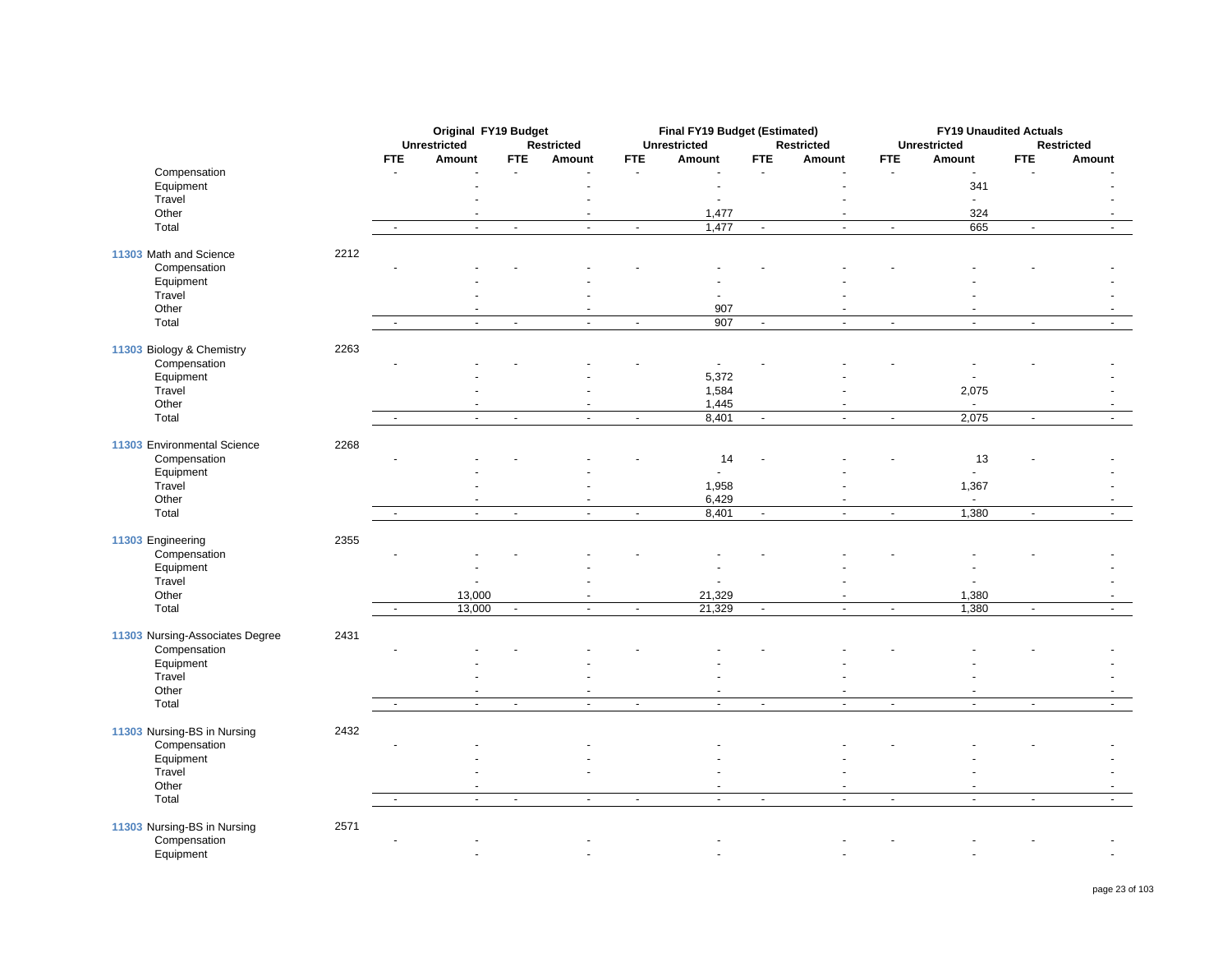|                                        |      |                          | Original FY19 Budget     |                             |                |                | Final FY19 Budget (Estimated) |                          |                |                             | <b>FY19 Unaudited Actuals</b> |                |                   |
|----------------------------------------|------|--------------------------|--------------------------|-----------------------------|----------------|----------------|-------------------------------|--------------------------|----------------|-----------------------------|-------------------------------|----------------|-------------------|
|                                        |      |                          | Unrestricted             |                             | Restricted     |                | <b>Unrestricted</b>           |                          | Restricted     |                             | <b>Unrestricted</b>           |                | <b>Restricted</b> |
|                                        |      | <b>FTE</b>               | Amount                   | <b>FTE</b>                  | Amount         | <b>FTE</b>     | Amount                        | <b>FTE</b>               | Amount         | <b>FTE</b>                  | Amount                        | <b>FTE</b>     | Amount            |
| Travel                                 |      |                          |                          |                             |                |                |                               |                          |                |                             |                               |                |                   |
| Other                                  |      |                          | ÷,                       |                             |                |                | 3,521                         |                          | $\sim$         |                             | $\overline{a}$                |                |                   |
| Total                                  |      | $\blacksquare$           | $\mathcal{L}$            | $\mathcal{L}_{\mathcal{A}}$ | $\sim$         | $\sim$         | 3,521                         | $\blacksquare$           | $\omega$       | $\mathcal{L}_{\mathcal{A}}$ | $\omega$                      | $\sim$         | $\sim$            |
| 11303 Dean College of Arts and Science | 2833 |                          |                          |                             |                |                |                               |                          |                |                             |                               |                |                   |
| Compensation                           |      |                          |                          |                             |                |                |                               |                          |                |                             |                               |                |                   |
| Equipment                              |      |                          |                          |                             |                |                |                               |                          |                |                             |                               |                |                   |
| Travel                                 |      |                          |                          |                             |                |                |                               |                          |                |                             |                               |                |                   |
| Other                                  |      |                          |                          |                             |                |                | 736                           |                          | $\sim$         |                             |                               |                |                   |
| Total                                  |      | $\overline{\phantom{a}}$ | $\sim$                   | $\blacksquare$              | $\blacksquare$ | $\blacksquare$ | 736                           | $\blacksquare$           | $\sim$         | $\blacksquare$              | $\blacksquare$                | $\blacksquare$ | $\blacksquare$    |
| 11303 Dean College of Arts and Science | 3052 |                          |                          |                             |                |                |                               |                          |                |                             |                               |                |                   |
| Compensation                           |      |                          |                          |                             |                |                |                               |                          |                |                             |                               |                |                   |
| Equipment                              |      |                          |                          |                             |                |                |                               |                          |                |                             |                               |                |                   |
| Travel                                 |      |                          |                          |                             |                |                |                               |                          |                |                             |                               |                |                   |
| Other                                  |      |                          |                          |                             |                |                |                               |                          |                |                             | 213                           |                |                   |
| Total                                  |      | $\blacksquare$           | $\overline{\phantom{a}}$ | $\blacksquare$              | $\omega$       | $\blacksquare$ | $\sim$                        | $\overline{\phantom{a}}$ | ÷,             | $\overline{\phantom{a}}$    | 213                           | $\blacksquare$ | $\blacksquare$    |
|                                        |      |                          |                          |                             |                |                |                               |                          |                |                             |                               |                |                   |
| 40103 Biology & Chemistry              | 2263 |                          |                          |                             |                |                |                               |                          |                |                             |                               |                |                   |
| Compensation                           |      |                          |                          |                             |                |                |                               |                          |                |                             |                               |                |                   |
| Equipment<br>Travel                    |      |                          |                          |                             |                |                |                               |                          |                |                             |                               |                |                   |
| Other                                  |      |                          |                          |                             |                |                |                               |                          |                |                             |                               |                |                   |
| Total                                  |      |                          | $\sim$                   | $\omega$                    | $\sim$         | $\sim$         | $\sim$                        | $\omega$                 | $\mathcal{L}$  | $\mathcal{L}_{\mathcal{A}}$ | $\sim$                        | $\omega$       | $\sim$            |
|                                        |      |                          |                          |                             |                |                |                               |                          |                |                             |                               |                |                   |
|                                        |      |                          |                          |                             |                |                |                               |                          |                |                             |                               |                |                   |
| 40104 Engineering                      | 2355 |                          |                          |                             |                |                |                               |                          |                |                             |                               |                |                   |
| Compensation                           |      |                          |                          | 0.04                        | 695<br>$\sim$  |                |                               | 0.04                     | 2,752          |                             |                               | 0.04           | 2,749             |
| Equipment<br>Travel                    |      |                          |                          |                             | $\sim$         |                |                               |                          |                |                             |                               |                | $\sim$            |
| Other                                  |      |                          |                          |                             | 500            |                | $\overline{\phantom{a}}$      |                          |                |                             |                               |                | $\sim$            |
| Total                                  |      |                          | $\sim$                   | 0.04                        | 1,195          | $\omega$       | $\mathbf{r}$                  | 0.04                     | 2,752          | $\blacksquare$              | $\blacksquare$                | 0.04           | 2,749             |
|                                        |      |                          |                          |                             |                |                |                               |                          |                |                             |                               |                |                   |
| 40106 Math and Science                 | 2212 |                          |                          |                             |                |                |                               |                          |                |                             |                               |                |                   |
| Compensation                           |      |                          |                          |                             | 17,769         |                |                               |                          | 17,620         |                             |                               |                | 15,995            |
| Equipment                              |      |                          |                          |                             |                |                |                               |                          |                |                             |                               |                |                   |
| Travel<br>Other                        |      |                          |                          |                             | 5,400          |                | $\sim$                        |                          | 825<br>1,825   |                             |                               |                | 825<br>$\sim$     |
| Total                                  |      | $\blacksquare$           | $\blacksquare$           | $\blacksquare$              | 23,169         | $\blacksquare$ | $\mathcal{L}_{\mathcal{A}}$   | $\overline{\phantom{a}}$ | 20,270         | $\blacksquare$              | $\sim$                        | $\sim$         | 16,820            |
|                                        |      |                          |                          |                             |                |                |                               |                          |                |                             |                               |                |                   |
| 40106 Biology & Chemistry              | 2263 |                          |                          |                             |                |                |                               |                          |                |                             |                               |                |                   |
| Compensation                           |      |                          |                          | 0.42                        | 10,988         |                |                               |                          | 9,418          |                             |                               |                | 9,416             |
| Equipment                              |      |                          |                          |                             | $\sim$         |                |                               |                          | $\overline{a}$ |                             |                               |                | 318               |
| Travel                                 |      |                          |                          |                             | 3,000          |                |                               |                          | 911            |                             |                               |                | 911               |
| Other                                  |      |                          |                          |                             | 6,000          |                | $\sim$                        |                          | 10,225         |                             |                               |                | 9,907             |
| Total                                  |      | $\sim$                   | $\sim$                   | 0.42                        | 19,988         | $\blacksquare$ | $\omega$                      | $\omega$                 | 20,554         | $\omega$                    | $\mathbf{r}$                  | $\mathbf{r}$   | 20,552            |
| 40106 Dean-College of Arts & Science   | 2833 |                          |                          |                             |                |                |                               |                          |                |                             |                               |                |                   |
| Compensation                           |      |                          |                          | 0.42                        | 17,278         |                |                               | 0.42                     | 13,152         |                             |                               | 0.42           | 12,040            |
| Equipment                              |      |                          |                          |                             |                |                |                               |                          | $\overline{a}$ |                             |                               |                |                   |
| Travel                                 |      |                          |                          |                             |                |                |                               |                          | 1,400          |                             |                               |                | 1,395             |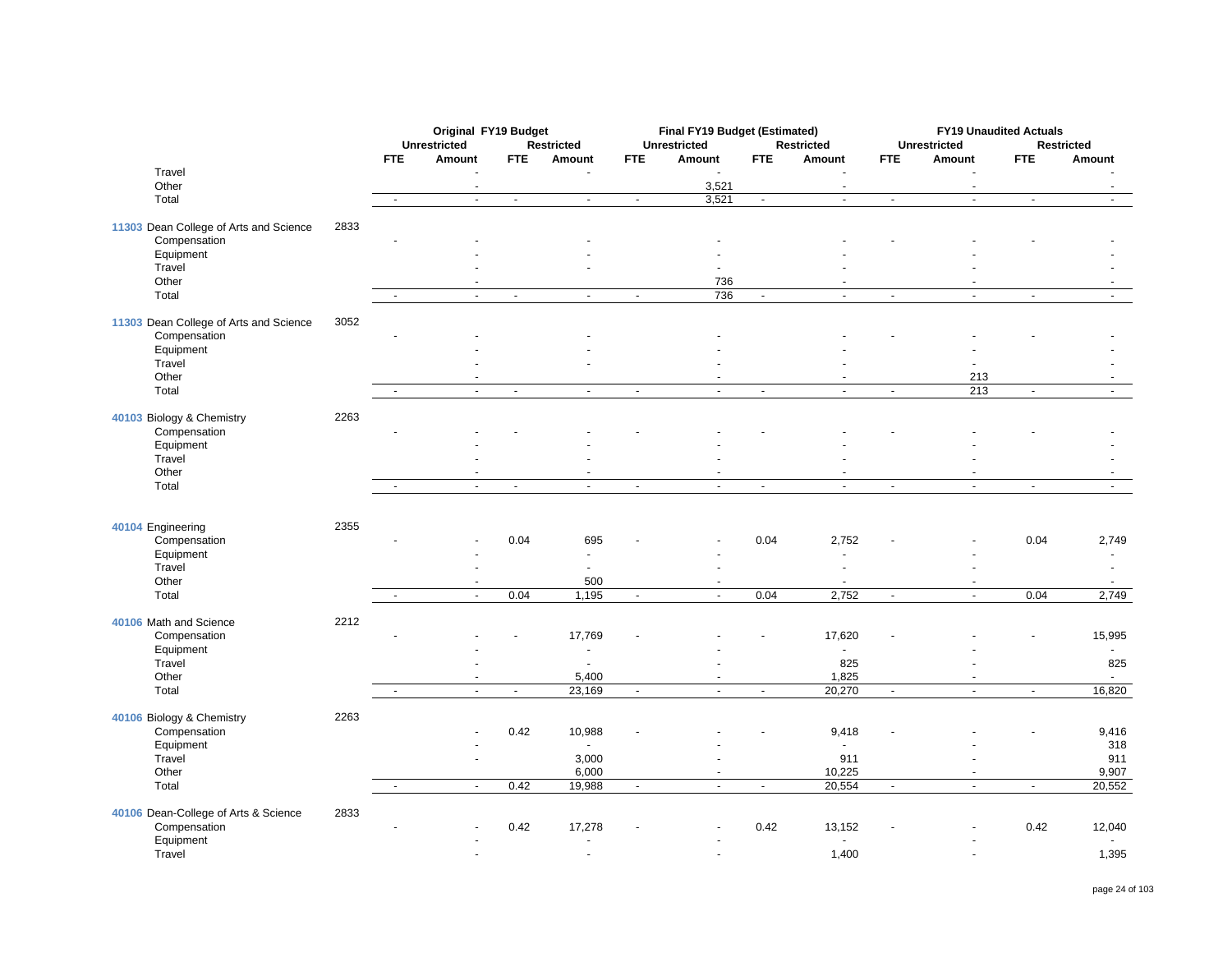|                                            |      |                | Original FY19 Budget        |                             |                |                | Final FY19 Budget (Estimated) |                          |                          |                             |                          | <b>FY19 Unaudited Actuals</b> |                   |
|--------------------------------------------|------|----------------|-----------------------------|-----------------------------|----------------|----------------|-------------------------------|--------------------------|--------------------------|-----------------------------|--------------------------|-------------------------------|-------------------|
|                                            |      |                | <b>Unrestricted</b>         |                             | Restricted     |                | <b>Unrestricted</b>           |                          | <b>Restricted</b>        |                             | <b>Unrestricted</b>      |                               | <b>Restricted</b> |
|                                            |      | <b>FTE</b>     | Amount                      | <b>FTE</b>                  | Amount         | <b>FTE</b>     | Amount                        | <b>FTE</b>               | Amount                   | <b>FTE</b>                  | Amount                   | <b>FTE</b>                    | Amount            |
| Other                                      |      |                |                             |                             | 2,000          |                |                               |                          | 1,800                    |                             | $\overline{a}$           |                               | 1,772             |
| Total                                      |      | $\blacksquare$ | $\blacksquare$              | 0.42                        | 19,278         | $\blacksquare$ | $\overline{\phantom{a}}$      | 0.42                     | 16,352                   | $\mathcal{L}_{\mathcal{A}}$ | $\omega$                 | 0.42                          | 15,207            |
| 40108 Human Resources (Workmen's Con 1088  |      |                |                             |                             |                |                |                               |                          |                          |                             |                          |                               |                   |
| Compensation                               |      |                |                             |                             |                |                |                               |                          |                          |                             |                          |                               |                   |
| Equipment                                  |      |                |                             |                             |                |                |                               |                          |                          |                             |                          |                               |                   |
| Travel                                     |      |                |                             |                             |                |                |                               |                          |                          |                             |                          |                               |                   |
| Other                                      |      |                |                             |                             |                |                |                               |                          |                          |                             |                          |                               |                   |
| Total                                      |      | $\sim$         | $\sim$                      | $\blacksquare$              | $\blacksquare$ | $\blacksquare$ | $\sim$                        | $\overline{\phantom{a}}$ | $\overline{\phantom{a}}$ | $\blacksquare$              | ÷,                       | $\overline{\phantom{a}}$      | $\blacksquare$    |
|                                            |      |                |                             |                             |                |                |                               |                          |                          |                             |                          |                               |                   |
| 40108 Engineering                          | 2355 |                |                             |                             |                |                |                               |                          |                          |                             |                          |                               |                   |
| Compensation                               |      |                |                             |                             |                |                |                               |                          |                          |                             |                          |                               |                   |
| Equipment                                  |      |                |                             |                             |                |                |                               |                          |                          |                             |                          |                               |                   |
| Travel                                     |      |                |                             |                             |                |                |                               |                          |                          |                             |                          |                               |                   |
| Other                                      |      |                |                             |                             |                |                |                               |                          |                          |                             |                          |                               |                   |
| Total                                      |      | $\blacksquare$ | $\omega$                    | $\blacksquare$              | $\mathbf{r}$   | $\mathbf{r}$   | $\sim$                        | $\blacksquare$           | $\mathbf{r}$             | $\mathcal{L}_{\mathcal{A}}$ | $\overline{a}$           | $\blacksquare$                |                   |
|                                            | 2268 |                |                             |                             |                |                |                               |                          |                          |                             |                          |                               |                   |
| 40110 Enviromental Science<br>Compensation |      |                |                             |                             |                |                |                               |                          | 53,176                   |                             |                          |                               | 25,040            |
| Equipment                                  |      |                |                             |                             |                |                |                               |                          |                          |                             |                          |                               |                   |
| Travel                                     |      |                |                             |                             | 12,500         |                |                               |                          | 28,259                   |                             |                          |                               | 747               |
| Other                                      |      |                | $\overline{a}$              |                             | $\blacksquare$ |                |                               |                          |                          |                             | $\overline{\phantom{a}}$ |                               | $\sim$            |
| Total                                      |      |                | $\overline{a}$              | $\sim$                      | 12,500         | $\sim$         | $\sim$                        | $\sim$                   | 81,435                   | $\omega$                    | $\mathbf{r}$             | $\omega$                      | 25,787            |
|                                            |      |                |                             |                             |                |                |                               |                          |                          |                             |                          |                               |                   |
| 40111 Biology & Chemistry                  | 2263 |                |                             |                             |                |                |                               |                          |                          |                             |                          |                               |                   |
| Compensation                               |      |                |                             |                             | 47,473         |                |                               |                          | 83,932                   |                             |                          |                               | 43,862            |
| Equipment<br>Travel                        |      |                |                             |                             | 1,500          |                |                               |                          | 10,696                   |                             |                          |                               | 6,759             |
| Other                                      |      |                |                             |                             | 219,627        |                |                               |                          | 42,694                   |                             |                          |                               | 11,172            |
| Total                                      |      | $\blacksquare$ | $\sim$                      | $\blacksquare$              | 268,600        | $\sim$         | $\omega$                      | $\sim$                   | 137,322                  | $\mathbf{r}$                | $\sim$                   | $\blacksquare$                | 61,792            |
|                                            |      |                |                             |                             |                |                |                               |                          |                          |                             |                          |                               |                   |
| 40112 Human Resources (Workmen's Con 1088  |      |                |                             |                             |                |                |                               |                          |                          |                             |                          |                               |                   |
| Compensation                               |      |                |                             |                             |                |                |                               |                          |                          |                             |                          |                               |                   |
| Equipment                                  |      |                |                             |                             |                |                |                               |                          |                          |                             |                          |                               |                   |
| Travel                                     |      |                |                             |                             |                |                |                               |                          |                          |                             |                          |                               |                   |
| Other                                      |      |                | $\overline{\phantom{a}}$    |                             |                |                |                               |                          |                          |                             | $\blacksquare$           |                               |                   |
| Total                                      |      | $\sim$         | $\sim$                      | $\mathcal{L}_{\mathcal{A}}$ | $\sim$         | $\blacksquare$ | $\mathbf{r}$                  | $\blacksquare$           | $\mathbf{r}$             | $\mathcal{L}_{\mathcal{A}}$ | $\blacksquare$           | $\blacksquare$                | $\omega$          |
| 40112 Engineering                          | 2355 |                |                             |                             |                |                |                               |                          |                          |                             |                          |                               |                   |
| Compensation                               |      |                |                             | 0.33                        | 53,533         |                |                               | 0.33                     | 51,022                   |                             |                          | 0.33                          | 33,473            |
| Equipment                                  |      |                |                             |                             | 4,398          |                |                               |                          | 396                      |                             |                          |                               | 166               |
| Travel                                     |      |                |                             |                             | 3,552          |                |                               |                          | 4,056                    |                             |                          |                               | 526               |
| Other                                      |      |                |                             |                             | 12,000         |                |                               |                          | 11,868                   |                             |                          |                               | 2,277             |
| Total                                      |      | $\blacksquare$ | $\mathcal{L}_{\mathcal{A}}$ | 0.33                        | 73,483         | $\blacksquare$ | $\omega$                      | 0.33                     | 67,342                   | $\mathcal{L}_{\mathcal{A}}$ | $\sim$                   | 0.33                          | 36,441            |
|                                            |      |                |                             |                             |                |                |                               |                          |                          |                             |                          |                               |                   |
| 40113 Human Resources (Workmen's Con 1088  |      |                |                             |                             |                |                |                               |                          |                          |                             |                          |                               |                   |
| Compensation<br>Equipment                  |      |                |                             |                             |                |                |                               |                          |                          |                             |                          |                               |                   |
| Travel                                     |      |                |                             |                             |                |                |                               |                          |                          |                             |                          |                               |                   |
| Other                                      |      |                |                             |                             |                |                |                               |                          |                          |                             |                          |                               |                   |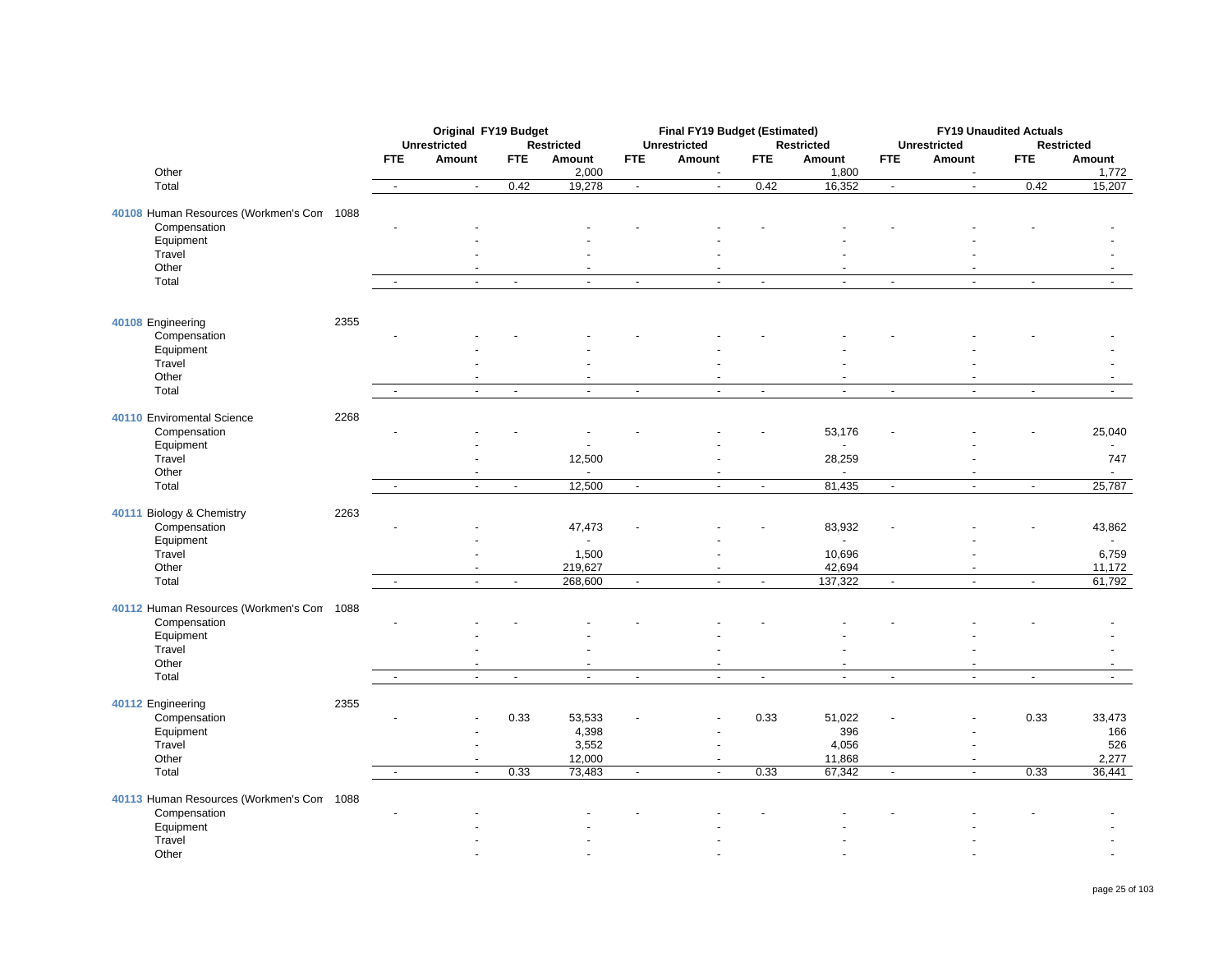|                                           |      |                          | Original FY19 Budget        |                             |                   | Final FY19 Budget (Estimated) |                     |                     |                          | <b>FY19 Unaudited Actuals</b> |                     |                |                   |  |
|-------------------------------------------|------|--------------------------|-----------------------------|-----------------------------|-------------------|-------------------------------|---------------------|---------------------|--------------------------|-------------------------------|---------------------|----------------|-------------------|--|
|                                           |      |                          | <b>Unrestricted</b>         |                             | <b>Restricted</b> |                               | <b>Unrestricted</b> |                     | Restricted               |                               | <b>Unrestricted</b> |                | <b>Restricted</b> |  |
|                                           |      | <b>FTE</b>               | Amount                      | <b>FTE</b>                  | Amount            | <b>FTE</b>                    | Amount              | <b>FTE</b>          | Amount                   | <b>FTE</b>                    | Amount              | <b>FTE</b>     | Amount            |  |
| Total                                     |      |                          |                             | $\overline{a}$              |                   | $\sim$                        |                     | $\mathbf{r}$        |                          | $\sim$                        |                     |                |                   |  |
| 40113 Engineering                         | 2355 |                          |                             |                             |                   |                               |                     |                     |                          |                               |                     |                |                   |  |
| Compensation                              |      |                          |                             |                             | 51,234            |                               |                     |                     | 82,997                   |                               |                     |                | 45,509            |  |
| Equipment                                 |      |                          |                             |                             | $\sim$            |                               |                     |                     | 14,557                   |                               |                     |                |                   |  |
| Travel                                    |      |                          |                             |                             | 3,500             |                               |                     |                     | 8,750                    |                               |                     |                | 5,374             |  |
| Other                                     |      |                          |                             |                             | 9,735             |                               |                     |                     | 17,080                   |                               |                     |                | 10,892            |  |
| Total                                     |      |                          | $\mathbf{r}$                | $\omega$                    | 64,469            | $\omega$                      | $\overline{a}$      | $\bar{\phantom{a}}$ | 123,384                  | $\omega$                      | $\blacksquare$      | $\blacksquare$ | 61,775            |  |
|                                           |      |                          |                             |                             |                   |                               |                     |                     |                          |                               |                     |                |                   |  |
| 40114 Enviromental Science                | 2268 |                          |                             |                             |                   |                               |                     |                     |                          |                               |                     |                |                   |  |
| Compensation                              |      |                          |                             |                             | 629               |                               |                     |                     | 625                      |                               |                     |                | 623               |  |
| Equipment                                 |      |                          |                             |                             | 1,500             |                               |                     |                     | $\sim$                   |                               |                     |                | $\blacksquare$    |  |
| Travel                                    |      |                          |                             |                             | $\blacksquare$    |                               |                     |                     | $\overline{\phantom{a}}$ |                               |                     |                |                   |  |
| Other                                     |      |                          |                             |                             | 3,000             |                               |                     |                     | 2,490                    |                               |                     |                | 918               |  |
| Total                                     |      | $\blacksquare$           | $\blacksquare$              | $\blacksquare$              | 5,129             | $\sim$                        | $\blacksquare$      | $\blacksquare$      | 3,115                    | $\mathcal{L}$                 | $\sim$              | $\blacksquare$ | 1,542             |  |
| 40115 Human Resources (Workmen's Con 1088 |      |                          |                             |                             |                   |                               |                     |                     |                          |                               |                     |                |                   |  |
| Compensation                              |      |                          |                             |                             |                   |                               |                     |                     |                          |                               |                     |                |                   |  |
| Equipment                                 |      |                          |                             |                             |                   |                               |                     |                     |                          |                               |                     |                |                   |  |
| Travel                                    |      |                          |                             |                             |                   |                               |                     |                     |                          |                               |                     |                |                   |  |
| Other                                     |      |                          |                             |                             |                   |                               |                     |                     |                          |                               |                     |                |                   |  |
| Total                                     |      | $\blacksquare$           | $\omega$                    | $\blacksquare$              | $\blacksquare$    | $\blacksquare$                | $\omega$            | $\blacksquare$      | $\omega$                 | $\blacksquare$                | $\blacksquare$      | $\blacksquare$ | $\sim$            |  |
|                                           |      |                          |                             |                             |                   |                               |                     |                     |                          |                               |                     |                |                   |  |
| 40115 Biology & Chemistry                 | 2263 |                          |                             |                             |                   |                               |                     |                     |                          |                               |                     |                |                   |  |
| Compensation                              |      |                          |                             |                             |                   |                               |                     |                     |                          |                               |                     |                |                   |  |
| Equipment                                 |      |                          |                             |                             |                   |                               |                     |                     |                          |                               |                     |                |                   |  |
| Travel                                    |      |                          |                             |                             |                   |                               |                     |                     |                          |                               |                     |                |                   |  |
| Other                                     |      |                          | $\overline{\phantom{a}}$    |                             |                   |                               |                     |                     |                          |                               | $\overline{a}$      |                |                   |  |
| Total                                     |      | $\overline{\phantom{a}}$ | $\sim$                      | $\blacksquare$              | $\blacksquare$    | $\blacksquare$                | $\blacksquare$      | $\blacksquare$      | $\sim$                   | $\blacksquare$                | $\sim$              | $\blacksquare$ | $\sim$            |  |
|                                           |      |                          |                             |                             |                   |                               |                     |                     |                          |                               |                     |                |                   |  |
| 40116 Engineering                         | 2355 |                          |                             |                             |                   |                               |                     |                     |                          |                               |                     |                |                   |  |
| Compensation                              |      |                          |                             |                             |                   |                               |                     |                     |                          |                               |                     |                |                   |  |
| Equipment                                 |      |                          |                             |                             |                   |                               |                     |                     |                          |                               |                     |                |                   |  |
| Travel                                    |      |                          |                             |                             |                   |                               |                     |                     |                          |                               |                     |                |                   |  |
| Other                                     |      |                          |                             |                             |                   |                               |                     |                     |                          |                               | $\blacksquare$      |                |                   |  |
| Total                                     |      | $\blacksquare$           | $\mathcal{L}_{\mathcal{A}}$ | $\mathcal{L}_{\mathcal{A}}$ | $\sim$            | $\blacksquare$                | $\sim$              | $\blacksquare$      | $\mathbf{r}$             | $\mathcal{L}_{\mathcal{A}}$   | $\mathbf{r}$        | $\blacksquare$ | $\omega$          |  |
| 40117 Business Education                  | 2571 |                          |                             |                             |                   |                               |                     |                     |                          |                               |                     |                |                   |  |
| Compensation                              |      |                          |                             | 0.37                        | 42,034            |                               |                     | 0.37                | 60,563                   |                               |                     | 0.37           | 7,729             |  |
| Equipment                                 |      |                          |                             |                             |                   |                               |                     |                     | ÷.                       |                               |                     |                | $\blacksquare$    |  |
| Travel                                    |      |                          |                             |                             | 1,351             |                               |                     |                     | 1,350                    |                               |                     |                | 76                |  |
| Other                                     |      |                          |                             |                             | 16,338            |                               |                     |                     | 16,338                   |                               | ÷                   |                | $\sim$            |  |
| Total                                     |      | $\blacksquare$           | $\sim$                      | 0.37                        | 59,723            | $\omega$                      | $\mathbf{r}$        | 0.37                | 78,251                   | $\blacksquare$                | $\blacksquare$      | 0.37           | 7,805             |  |
|                                           |      |                          |                             |                             |                   |                               |                     |                     |                          |                               |                     |                |                   |  |
| 40118 Engineering                         | 2355 |                          |                             |                             |                   |                               |                     |                     |                          |                               |                     |                |                   |  |
| Compensation                              |      |                          |                             |                             | 11,529            |                               |                     |                     | 24,187                   |                               |                     |                | 15,217            |  |
| Equipment                                 |      |                          |                             |                             | $\blacksquare$    |                               |                     |                     | $\blacksquare$           |                               |                     |                |                   |  |
| Travel                                    |      |                          |                             |                             | 2,950             |                               |                     |                     | 4,150                    |                               |                     |                |                   |  |
| Other                                     |      |                          |                             |                             | 2,500             |                               |                     |                     | 5,400                    |                               |                     |                |                   |  |
| Total                                     |      | $\blacksquare$           | $\sim$                      | $\blacksquare$              | 16,979            | $\overline{\phantom{a}}$      | $\sim$              | $\blacksquare$      | 33,737                   | $\blacksquare$                | $\blacksquare$      | $\blacksquare$ | 15,217            |  |
|                                           |      |                          |                             |                             |                   |                               |                     |                     |                          |                               |                     |                |                   |  |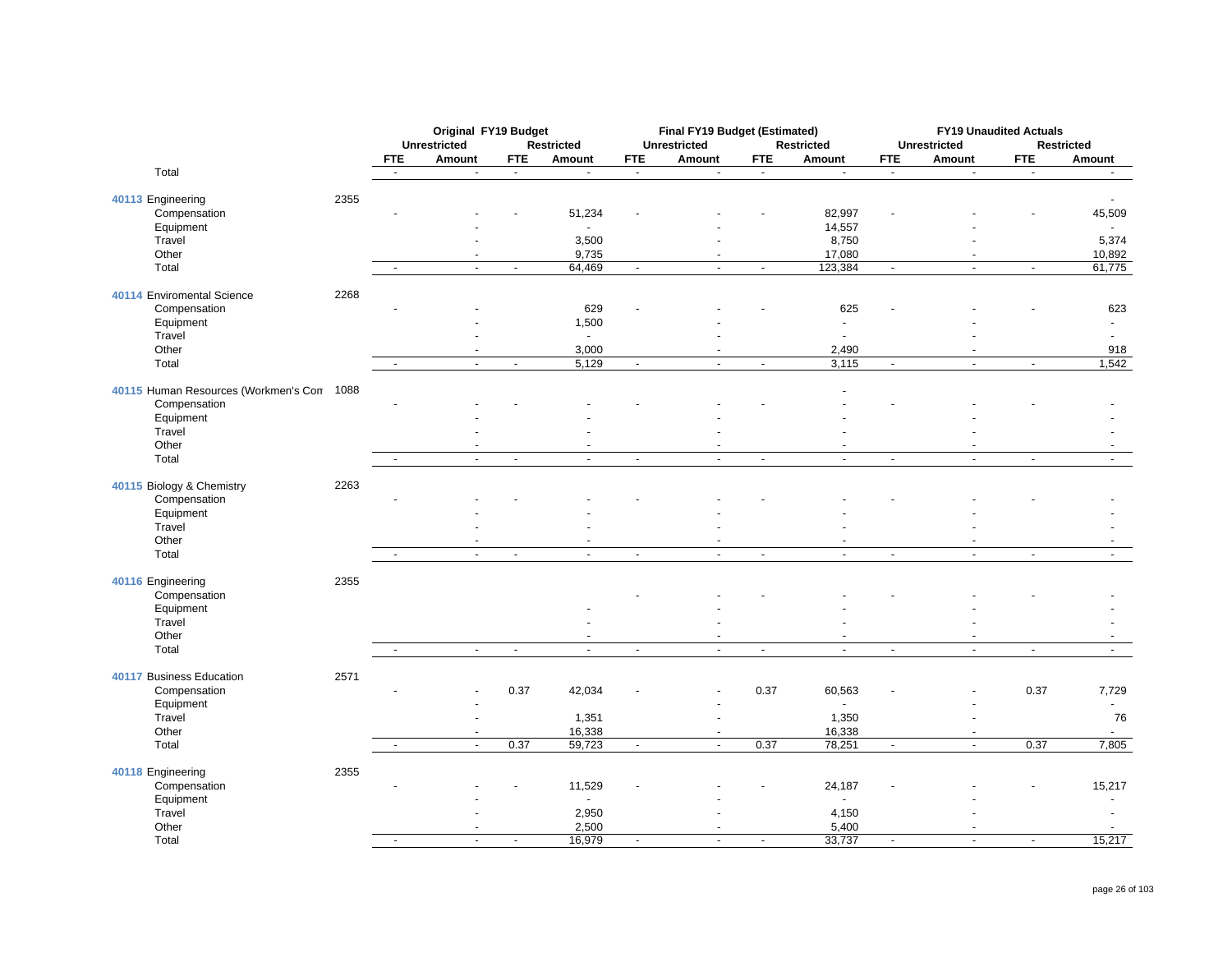|                                  |      |                | Original FY19 Budget |                |                          |                          | Final FY19 Budget (Estimated) |                |                |                             |                     | <b>FY19 Unaudited Actuals</b> |                          |
|----------------------------------|------|----------------|----------------------|----------------|--------------------------|--------------------------|-------------------------------|----------------|----------------|-----------------------------|---------------------|-------------------------------|--------------------------|
|                                  |      |                | <b>Unrestricted</b>  |                | Restricted               |                          | <b>Unrestricted</b>           |                | Restricted     |                             | <b>Unrestricted</b> |                               | <b>Restricted</b>        |
|                                  |      | <b>FTE</b>     | Amount               | <b>FTE</b>     | Amount                   | <b>FTE</b>               | Amount                        | <b>FTE</b>     | Amount         | <b>FTE</b>                  | Amount              | <b>FTE</b>                    | Amount                   |
| 40119 Math & Physical Science    | 2212 |                |                      |                |                          |                          |                               |                |                |                             |                     |                               |                          |
| Compensation                     |      |                |                      |                |                          |                          |                               |                |                |                             |                     |                               |                          |
| Equipment                        |      |                |                      |                |                          |                          |                               |                |                |                             |                     |                               |                          |
| Travel                           |      |                |                      |                |                          |                          |                               |                | 1,850          |                             |                     |                               | 1,398                    |
| Other                            |      |                |                      |                |                          |                          |                               |                | 150            |                             | $\blacksquare$      |                               | $\overline{\phantom{a}}$ |
| Total                            |      |                | $\mathbf{r}$         | $\sim$         | $\overline{a}$           | $\blacksquare$           | $\sim$                        | $\blacksquare$ | 2,000          | $\omega$                    | $\sim$              | $\blacksquare$                | 1,398                    |
|                                  |      |                |                      |                |                          |                          |                               |                |                |                             |                     |                               |                          |
| 40120 Engineering                | 2355 |                |                      |                |                          |                          |                               |                |                |                             |                     |                               |                          |
| Compensation                     |      |                |                      |                |                          |                          |                               |                | 15,374         |                             |                     |                               | 6,498                    |
| Equipment                        |      |                |                      |                |                          |                          |                               |                |                |                             |                     |                               |                          |
| Travel                           |      |                |                      |                |                          |                          |                               |                | 2,000          |                             |                     |                               |                          |
| Other                            |      |                |                      |                |                          |                          | $\sim$                        |                | $\sim$         |                             | $\sim$              |                               |                          |
| Total                            |      | $\sim$         | $\blacksquare$       | $\blacksquare$ | $\sim$                   | $\overline{\phantom{a}}$ | $\mathbb{Z}$                  | $\blacksquare$ | 17,374         | $\mathcal{L}_{\mathcal{A}}$ | $\blacksquare$      | $\blacksquare$                | 6,498                    |
|                                  |      |                |                      |                |                          |                          |                               |                |                |                             |                     |                               |                          |
| 41118 Math & Physical Science    | 2212 |                |                      |                |                          |                          |                               |                |                |                             |                     |                               |                          |
| Compensation                     |      |                |                      |                |                          |                          |                               |                |                |                             |                     |                               |                          |
| Equipment                        |      |                |                      |                |                          |                          |                               |                |                |                             |                     |                               |                          |
| Travel                           |      |                |                      |                |                          |                          |                               |                |                |                             |                     |                               |                          |
| Other                            |      |                |                      |                |                          |                          |                               |                |                |                             |                     |                               |                          |
| Total                            |      | $\blacksquare$ | $\omega$             | $\blacksquare$ | $\sim$                   | $\sim$                   | $\sim$                        | $\omega$       | $\mathbf{r}$   | $\sim$                      | $\mathbf{r}$        | $\blacksquare$                | $\omega$                 |
|                                  |      |                |                      |                |                          |                          |                               |                |                |                             |                     |                               |                          |
| 41144 Santa Fe Community College | 3450 |                |                      |                |                          |                          |                               |                |                |                             |                     |                               |                          |
| Compensation                     |      |                |                      |                |                          |                          |                               |                |                |                             |                     |                               |                          |
| Equipment                        |      |                |                      |                |                          |                          |                               |                |                |                             |                     |                               |                          |
| Travel                           |      |                |                      |                |                          |                          |                               |                |                |                             |                     |                               |                          |
| Other                            |      |                | $\overline{a}$       |                | $\overline{\phantom{a}}$ |                          | $\sim$                        |                |                |                             | $\overline{a}$      |                               |                          |
| Total                            |      | $\blacksquare$ | $\overline{a}$       | $\sim$         | $\overline{a}$           | ÷,                       | $\sim$                        | $\omega$       | $\sim$         | $\omega$                    | $\sim$              | $\sim$                        | $\blacksquare$           |
|                                  |      |                |                      |                |                          |                          |                               |                |                |                             |                     |                               |                          |
| 41144 Title V-UNM Taos           | 3452 |                |                      |                |                          |                          |                               |                |                |                             |                     |                               |                          |
| Compensation                     |      |                |                      |                |                          |                          |                               |                |                |                             |                     |                               |                          |
| Equipment<br>Travel              |      |                |                      |                |                          |                          |                               |                |                |                             |                     |                               |                          |
| Other                            |      |                |                      |                |                          |                          |                               |                |                |                             |                     |                               |                          |
| Total                            |      | $\sim$         | $\omega$             | $\sim$         | $\blacksquare$           | $\omega$                 | $\sim$                        | $\omega$       | $\mathbf{r}$   | $\mathbf{r}$                | $\mathbf{r}$        | $\sim$                        | $\omega$                 |
|                                  |      |                |                      |                |                          |                          |                               |                |                |                             |                     |                               |                          |
| 41144 VP for Advancement         | 4201 |                |                      |                |                          |                          |                               |                |                |                             |                     |                               |                          |
| Compensation                     |      |                |                      |                |                          |                          |                               |                |                |                             |                     |                               |                          |
| Equipment                        |      |                |                      |                |                          |                          |                               |                |                |                             |                     |                               |                          |
| Travel                           |      |                |                      |                |                          |                          |                               |                |                |                             |                     |                               |                          |
| Other                            |      |                |                      |                | $\overline{\phantom{a}}$ |                          | $\blacksquare$                |                |                |                             | $\blacksquare$      |                               |                          |
| Total                            |      | $\blacksquare$ | $\mathcal{L}$        | $\blacksquare$ | $\omega$                 | $\sim$                   | $\omega$                      | $\blacksquare$ | $\blacksquare$ | $\mathcal{L}_{\mathcal{A}}$ | $\blacksquare$      | $\blacksquare$                | $\sim$                   |
|                                  |      |                |                      |                |                          |                          |                               |                |                |                             |                     |                               |                          |
| 41170 Math & Physical Science    | 2212 |                |                      |                |                          |                          |                               |                |                |                             |                     |                               |                          |
| Compensation                     |      |                |                      |                |                          |                          |                               |                |                |                             |                     |                               |                          |
| Equipment                        |      |                |                      |                |                          |                          |                               |                |                |                             |                     |                               |                          |
| Travel                           |      |                |                      |                | 3,000                    |                          |                               |                |                |                             |                     |                               |                          |
| Other                            |      |                |                      |                | 17,000                   |                          |                               |                |                |                             |                     |                               |                          |
| Total                            |      | $\blacksquare$ | $\blacksquare$       | $\blacksquare$ | 20,000                   | $\blacksquare$           | $\overline{\phantom{a}}$      | $\blacksquare$ | $\blacksquare$ | $\sim$                      | $\blacksquare$      | $\blacksquare$                | $\blacksquare$           |
|                                  |      |                |                      |                |                          |                          |                               |                |                |                             |                     |                               |                          |
| 41211 Math & Physical Science    | 2212 |                |                      |                |                          |                          |                               |                |                |                             |                     |                               |                          |
| Compensation                     |      |                |                      |                |                          |                          |                               |                |                |                             |                     |                               |                          |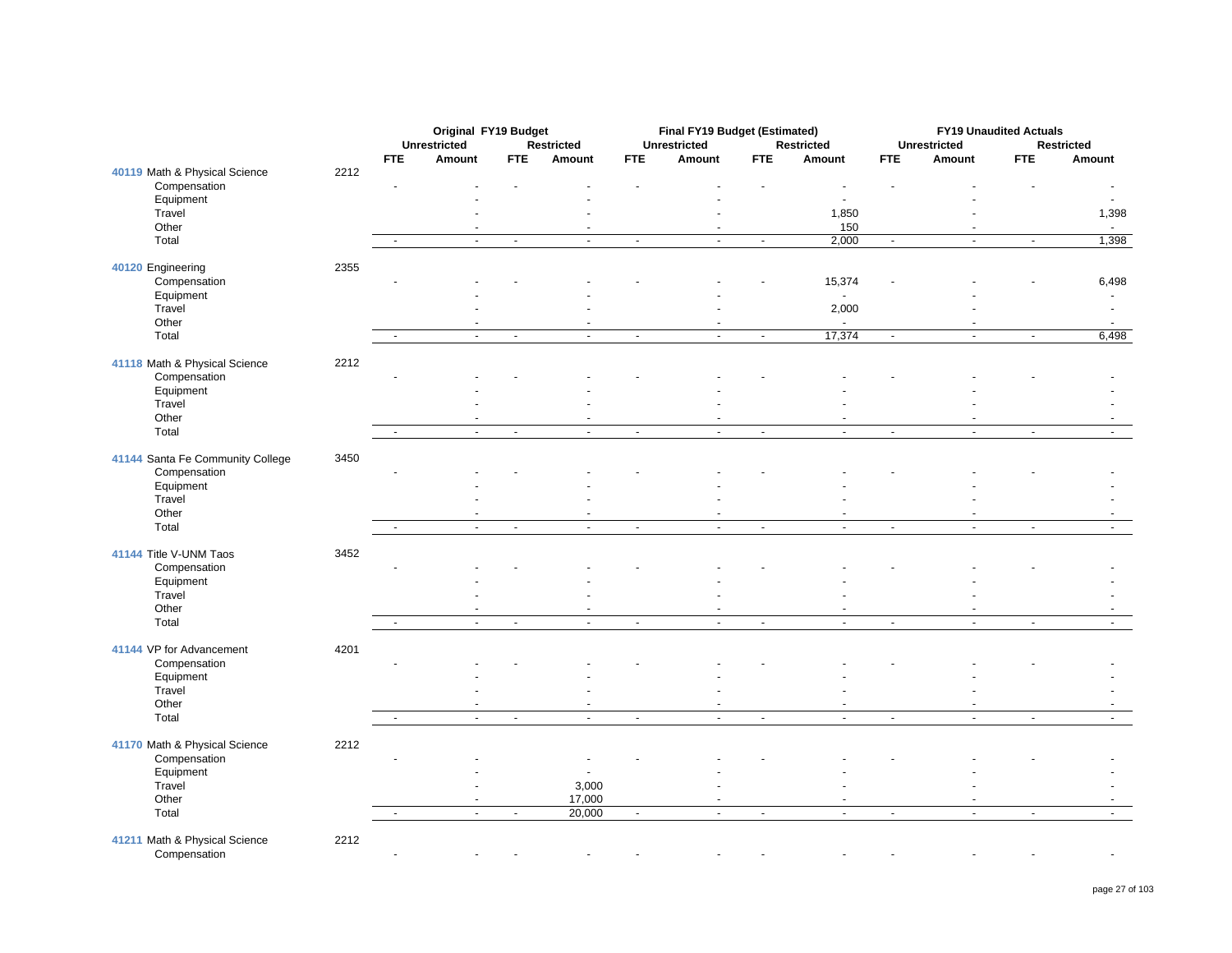|                                   |      |                          | Original FY19 Budget<br>Unrestricted<br>Restricted |                |                |                | Final FY19 Budget (Estimated)        |                          |                   | <b>FY19 Unaudited Actuals</b><br><b>Unrestricted</b><br><b>Restricted</b> |                |                             |                |  |
|-----------------------------------|------|--------------------------|----------------------------------------------------|----------------|----------------|----------------|--------------------------------------|--------------------------|-------------------|---------------------------------------------------------------------------|----------------|-----------------------------|----------------|--|
|                                   |      |                          |                                                    |                |                |                | <b>Unrestricted</b>                  |                          | <b>Restricted</b> |                                                                           |                |                             |                |  |
|                                   |      | <b>FTE</b>               | Amount                                             | <b>FTE</b>     | Amount         | <b>FTE</b>     | Amount                               | <b>FTE</b>               | Amount            | <b>FTE</b>                                                                | Amount         | <b>FTE</b>                  | Amount         |  |
| Equipment                         |      |                          |                                                    |                |                |                |                                      |                          |                   |                                                                           |                |                             |                |  |
| Travel<br>Other                   |      |                          |                                                    |                |                |                |                                      |                          |                   |                                                                           |                |                             |                |  |
| Total                             |      | $\sim$                   | $\mathcal{L}_{\mathcal{A}}$                        | $\blacksquare$ | $\mathbf{r}$   | $\blacksquare$ | $\omega$                             | $\overline{\phantom{a}}$ | $\sim$            | $\blacksquare$                                                            | $\sim$         | $\mathcal{L}_{\mathcal{A}}$ | $\sim$         |  |
|                                   |      |                          |                                                    |                |                |                |                                      |                          |                   |                                                                           |                |                             |                |  |
| 41433 Biology & Chemistry         | 2263 |                          |                                                    |                |                |                |                                      |                          |                   |                                                                           |                |                             |                |  |
| Compensation                      |      |                          |                                                    |                |                |                |                                      |                          |                   |                                                                           |                |                             |                |  |
| Equipment                         |      |                          |                                                    |                |                |                |                                      |                          |                   |                                                                           |                |                             |                |  |
| Travel                            |      |                          |                                                    |                |                |                |                                      |                          |                   |                                                                           |                |                             |                |  |
| Other<br>Total                    |      | $\sim$                   | $\omega$                                           | $\blacksquare$ | $\omega$       | $\omega$       | $\mathbf{r}$                         | $\blacksquare$           | $\mathbf{r}$      | $\blacksquare$                                                            | $\mathbf{r}$   | $\blacksquare$              | $\omega$       |  |
|                                   |      |                          |                                                    |                |                |                |                                      |                          |                   |                                                                           |                |                             |                |  |
| 41449 Engineering                 | 2355 |                          |                                                    |                |                |                |                                      |                          |                   |                                                                           |                |                             |                |  |
| Compensation                      |      |                          |                                                    |                |                |                |                                      |                          |                   |                                                                           |                |                             |                |  |
| Equipment                         |      |                          |                                                    |                | 1,500          |                |                                      |                          |                   |                                                                           |                |                             |                |  |
| Travel                            |      |                          |                                                    |                | $\sim$         |                |                                      |                          |                   |                                                                           |                |                             |                |  |
| Other                             |      |                          |                                                    |                |                |                |                                      |                          |                   |                                                                           |                |                             |                |  |
| Total                             |      | $\overline{\phantom{a}}$ | $\mathcal{L}_{\mathcal{A}}$                        | $\blacksquare$ | 1,500          | $\sim$         | $\sim$                               | $\blacksquare$           | $\omega$          | $\blacksquare$                                                            | $\blacksquare$ | $\blacksquare$              | $\sim$         |  |
| 41455 Biology & Chemistry         | 2263 |                          |                                                    |                |                |                |                                      |                          |                   |                                                                           |                |                             |                |  |
| Compensation                      |      |                          |                                                    |                |                |                |                                      |                          | 1,889             |                                                                           |                |                             | 1,888          |  |
| Equipment                         |      |                          |                                                    |                |                |                |                                      |                          | 2,291             |                                                                           |                |                             | 1,924          |  |
| Travel                            |      |                          |                                                    |                | 500            |                |                                      |                          | 1,165             |                                                                           |                |                             | 3,096          |  |
| Other                             |      |                          |                                                    |                | 6,000          |                |                                      |                          | 2,067             |                                                                           |                |                             | $\sim$         |  |
| Total                             |      | $\sim$                   | $\mathbf{r}$                                       | $\blacksquare$ | 6,500          | $\omega$       | $\mathbf{r}$                         | $\omega$                 | 7,412             | $\omega$                                                                  | $\mathbf{r}$   | $\sim$                      | 6,907          |  |
| 41457 Enviromental Science        | 2268 |                          |                                                    |                |                |                |                                      |                          |                   |                                                                           |                |                             |                |  |
| Compensation                      |      |                          |                                                    |                |                |                |                                      |                          |                   |                                                                           |                |                             |                |  |
| Equipment                         |      |                          |                                                    |                |                |                |                                      |                          |                   |                                                                           |                |                             |                |  |
| Travel                            |      |                          |                                                    |                |                |                |                                      |                          |                   |                                                                           |                |                             |                |  |
| Other                             |      |                          |                                                    |                |                |                |                                      |                          | 10,000            |                                                                           |                |                             |                |  |
| Total                             |      | $\blacksquare$           | $\overline{\phantom{a}}$                           | $\blacksquare$ | $\sim$         | $\blacksquare$ | $\blacksquare$                       | $\overline{\phantom{a}}$ | 10,000            | $\blacksquare$                                                            |                | $\overline{\phantom{a}}$    | $\blacksquare$ |  |
|                                   |      |                          |                                                    |                |                |                |                                      |                          |                   |                                                                           |                |                             |                |  |
| 41458 Enviromental Science        | 2268 |                          |                                                    |                |                |                |                                      |                          |                   |                                                                           |                |                             |                |  |
| Compensation                      |      |                          |                                                    |                |                |                |                                      |                          |                   |                                                                           |                |                             |                |  |
| Equipment<br>Travel               |      |                          |                                                    |                |                |                |                                      |                          |                   |                                                                           |                |                             |                |  |
| Other                             |      |                          |                                                    |                |                |                |                                      |                          | 3,577             |                                                                           |                |                             |                |  |
| Total                             |      | $\sim$                   | $\sim$                                             | $\blacksquare$ | $\sim$         | $\sim$         | $\overline{\phantom{a}}$<br>$\omega$ | $\blacksquare$           | 3,577             | $\mathcal{L}$                                                             | $\sim$         | $\blacksquare$              | $\sim$         |  |
|                                   |      |                          |                                                    |                |                |                |                                      |                          |                   |                                                                           |                |                             |                |  |
| 41459 Film and Digital Media Arts | 2053 |                          |                                                    |                |                |                |                                      |                          |                   |                                                                           |                |                             |                |  |
| Compensation                      |      |                          |                                                    |                |                |                |                                      |                          |                   |                                                                           |                |                             |                |  |
| Equipment                         |      |                          |                                                    |                |                |                |                                      |                          |                   |                                                                           |                |                             | 7,921          |  |
| Travel                            |      |                          |                                                    |                |                |                |                                      |                          |                   |                                                                           |                |                             | $\mathbf{r}$   |  |
| Other                             |      |                          |                                                    |                |                |                | $\blacksquare$                       |                          | 13,796            |                                                                           |                |                             | $\sim$         |  |
| Total                             |      | $\overline{\phantom{a}}$ | $\omega$                                           | $\blacksquare$ | $\blacksquare$ | $\blacksquare$ | $\omega$                             | $\blacksquare$           | 13,796            | $\Box$                                                                    | $\mathbf{r}$   | $\mathcal{L}$               | 7,921          |  |
| 41460 Engineering                 | 2355 |                          |                                                    |                |                |                |                                      |                          |                   |                                                                           |                |                             |                |  |
| Compensation                      |      |                          |                                                    |                |                |                |                                      |                          | 739               |                                                                           |                |                             | 735            |  |
| Equipment                         |      |                          |                                                    |                |                |                |                                      |                          | ÷                 |                                                                           |                |                             | $\sim$         |  |
| Travel                            |      |                          |                                                    |                |                |                |                                      |                          |                   |                                                                           |                |                             |                |  |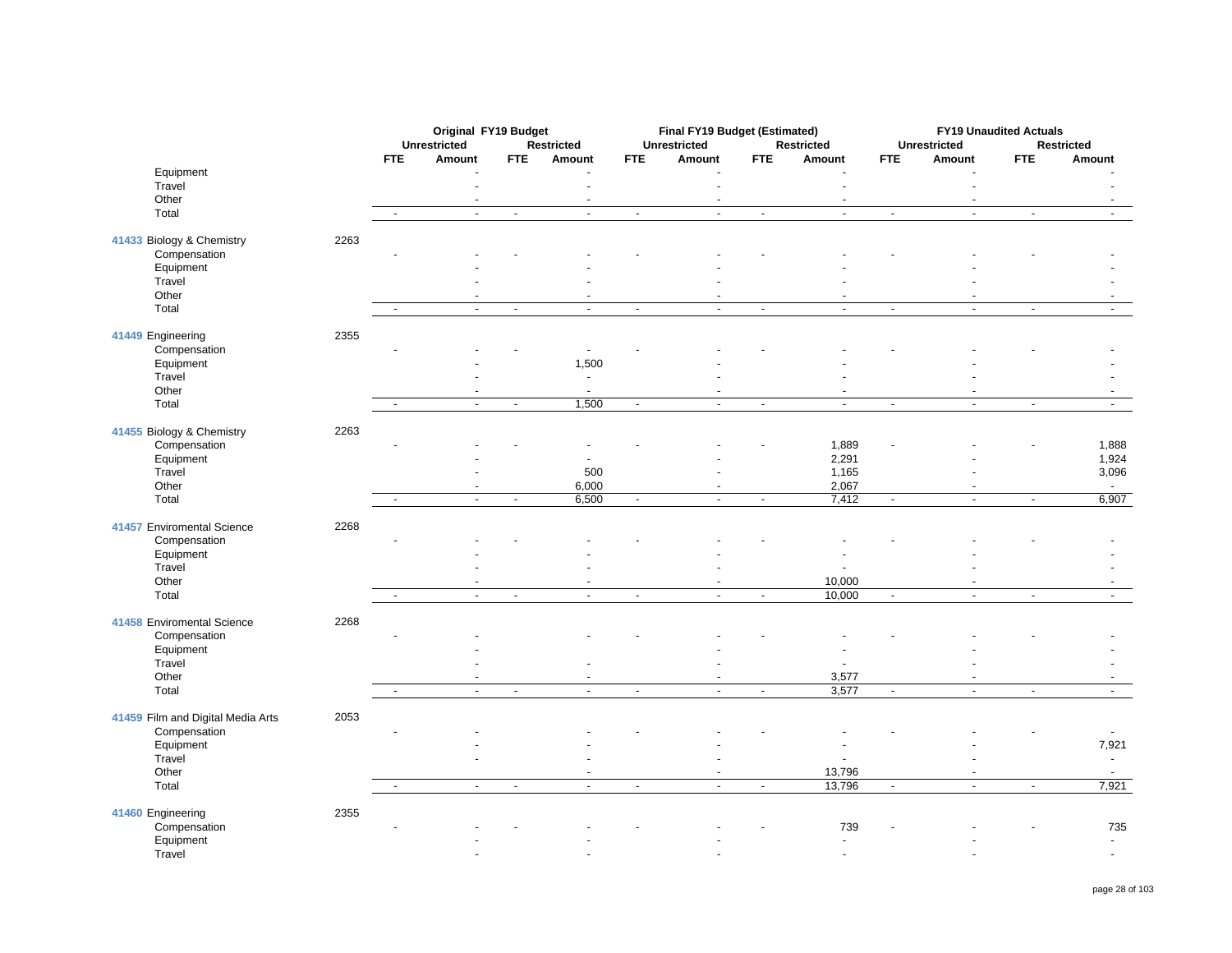|                                 |      | Original FY19 Budget<br><b>Unrestricted</b><br><b>Restricted</b> |                                    |                |                                          |                          | Final FY19 Budget (Estimated)<br><b>Unrestricted</b> |                | <b>Restricted</b>        | <b>FY19 Unaudited Actuals</b><br><b>Unrestricted</b><br><b>Restricted</b> |                          |                          |                                    |  |
|---------------------------------|------|------------------------------------------------------------------|------------------------------------|----------------|------------------------------------------|--------------------------|------------------------------------------------------|----------------|--------------------------|---------------------------------------------------------------------------|--------------------------|--------------------------|------------------------------------|--|
|                                 |      | <b>FTE</b>                                                       | Amount                             | <b>FTE</b>     | Amount                                   | <b>FTE</b>               | Amount                                               | <b>FTE</b>     | Amount                   | <b>FTE</b>                                                                | Amount                   | <b>FTE</b>               | Amount                             |  |
| Other                           |      |                                                                  |                                    |                |                                          |                          |                                                      |                | 8,272                    |                                                                           |                          |                          | 7,490                              |  |
| Total                           |      | $\sim$                                                           | $\sim$                             | $\omega$       | $\mathbf{r}$                             | $\sim$                   | $\sim$                                               | $\blacksquare$ | 9,011                    | $\sim$                                                                    | $\mathbf{r}$             | $\blacksquare$           | 8,225                              |  |
|                                 |      |                                                                  |                                    |                |                                          |                          |                                                      |                |                          |                                                                           |                          |                          |                                    |  |
| 41461 Arts                      | 2052 |                                                                  |                                    |                |                                          |                          |                                                      |                |                          |                                                                           |                          |                          |                                    |  |
| Compensation<br>Equipment       |      |                                                                  |                                    |                |                                          |                          |                                                      |                |                          |                                                                           |                          |                          | 26,796                             |  |
| Travel                          |      |                                                                  |                                    |                |                                          |                          |                                                      |                |                          |                                                                           |                          |                          | $\blacksquare$                     |  |
| Other                           |      |                                                                  |                                    |                |                                          |                          |                                                      |                | 28,293                   |                                                                           | $\overline{a}$           |                          | $\overline{\phantom{a}}$           |  |
| Total                           |      |                                                                  | $\sim$                             | $\blacksquare$ |                                          | $\blacksquare$           | $\sim$                                               | $\blacksquare$ | 28,293                   | $\blacksquare$                                                            | $\overline{a}$           | $\sim$                   | 26,796                             |  |
|                                 |      |                                                                  |                                    |                |                                          |                          |                                                      |                |                          |                                                                           |                          |                          |                                    |  |
| 41462 Engineering               | 2355 |                                                                  |                                    |                |                                          |                          |                                                      |                |                          |                                                                           |                          |                          |                                    |  |
| Compensation                    |      |                                                                  |                                    |                |                                          |                          |                                                      |                | $\sim$                   |                                                                           |                          |                          | $\sim$                             |  |
| Equipment                       |      |                                                                  |                                    |                |                                          |                          |                                                      |                | 1,252<br>$\sim$          |                                                                           |                          |                          | 1,103                              |  |
| Travel<br>Other                 |      |                                                                  |                                    |                |                                          |                          |                                                      |                | 2,611                    |                                                                           | ÷,                       |                          | $\blacksquare$<br>$\mathbf{r}$     |  |
| Total                           |      | $\blacksquare$                                                   | $\sim$                             | $\blacksquare$ | $\blacksquare$                           | $\blacksquare$           | $\mathcal{L}_{\mathcal{A}}$                          | $\blacksquare$ | 3,863                    | $\omega$                                                                  | $\blacksquare$           | $\blacksquare$           | 1,103                              |  |
|                                 |      |                                                                  |                                    |                |                                          |                          |                                                      |                |                          |                                                                           |                          |                          |                                    |  |
| 41464 Environmental Science     | 2268 |                                                                  |                                    |                |                                          |                          |                                                      |                |                          |                                                                           |                          |                          |                                    |  |
| Compensation                    |      |                                                                  |                                    |                |                                          |                          |                                                      |                | 102,700                  |                                                                           |                          |                          | 7,449                              |  |
| Equipment                       |      |                                                                  |                                    |                |                                          |                          |                                                      |                | 6,000                    |                                                                           |                          |                          | 3,605                              |  |
| Travel<br>Other                 |      |                                                                  |                                    |                |                                          |                          |                                                      |                | $\mathbf{r}$<br>7,500    |                                                                           |                          |                          | $\sim$<br>43                       |  |
| Total                           |      | $\sim$                                                           | $\sim$                             | $\omega$       | $\overline{a}$                           | $\mathbf{r}$             | $\overline{a}$                                       | $\blacksquare$ | 116,200                  | $\omega$                                                                  | $\overline{a}$           | $\blacksquare$           | 11,096                             |  |
|                                 |      |                                                                  |                                    |                |                                          |                          |                                                      |                |                          |                                                                           |                          |                          |                                    |  |
| 42519 Work-Study                | 2011 |                                                                  |                                    |                |                                          |                          |                                                      |                |                          |                                                                           |                          |                          |                                    |  |
| Compensation                    |      |                                                                  |                                    |                |                                          |                          |                                                      |                |                          |                                                                           |                          |                          | 2,509                              |  |
| Equipment                       |      |                                                                  |                                    |                |                                          |                          |                                                      |                |                          |                                                                           |                          |                          |                                    |  |
| Travel                          |      |                                                                  |                                    |                |                                          |                          |                                                      |                |                          |                                                                           |                          |                          |                                    |  |
| Other                           |      | ÷,                                                               | $\overline{\phantom{a}}$<br>$\sim$ | $\sim$         | $\overline{\phantom{a}}$<br>$\mathbf{r}$ | $\mathbf{r}$             | $\overline{\phantom{a}}$<br>$\sim$                   |                | $\blacksquare$<br>$\sim$ |                                                                           | $\blacksquare$<br>$\sim$ |                          | $\overline{\phantom{a}}$<br>2,509  |  |
| Total                           |      |                                                                  |                                    |                |                                          |                          |                                                      | $\blacksquare$ |                          | $\blacksquare$                                                            |                          | $\blacksquare$           |                                    |  |
| 11000 Barbering and Cosmetology | 2602 |                                                                  |                                    |                |                                          |                          |                                                      |                |                          |                                                                           |                          |                          |                                    |  |
| Compensation                    |      | 2.00                                                             | 88,454                             |                |                                          | 2.00                     | 90,882                                               |                |                          | 2.00                                                                      | 83,989                   |                          |                                    |  |
| Equipment                       |      |                                                                  | $\sim$                             |                |                                          |                          |                                                      |                |                          |                                                                           | $\blacksquare$           |                          |                                    |  |
| Travel                          |      |                                                                  | 125                                |                |                                          |                          | 553                                                  |                |                          |                                                                           | 555                      |                          |                                    |  |
| Other<br>Total                  |      | 2.00                                                             | 22,342<br>110,921                  | $\blacksquare$ | $\overline{a}$                           | 2.00                     | 21,842<br>113,277                                    | $\blacksquare$ | $\overline{a}$           | 2.00                                                                      | 21,347<br>105,891        | $\omega$                 | $\overline{\phantom{a}}$<br>$\sim$ |  |
|                                 |      |                                                                  |                                    |                |                                          |                          |                                                      |                |                          |                                                                           |                          |                          |                                    |  |
| 41191 Arts                      | 2052 |                                                                  |                                    |                |                                          |                          |                                                      |                |                          |                                                                           |                          |                          |                                    |  |
| Compensation                    |      |                                                                  |                                    |                |                                          |                          |                                                      |                |                          |                                                                           |                          |                          |                                    |  |
| Equipment                       |      |                                                                  |                                    |                |                                          |                          |                                                      |                |                          |                                                                           |                          |                          | 8,872                              |  |
| Travel                          |      |                                                                  |                                    |                |                                          |                          |                                                      |                |                          |                                                                           |                          |                          | $\sim$                             |  |
| Other                           |      |                                                                  |                                    |                |                                          |                          |                                                      |                | 9,032                    |                                                                           |                          |                          | $\sim$                             |  |
| Total                           |      | $\blacksquare$                                                   | $\omega$                           | $\blacksquare$ | $\blacksquare$                           | $\overline{\phantom{a}}$ | $\omega$                                             | $\blacksquare$ | 9,032                    | $\blacksquare$                                                            | $\omega$                 | $\blacksquare$           | 8,872                              |  |
| 41193 Arts                      | 2053 |                                                                  |                                    |                |                                          |                          |                                                      |                |                          |                                                                           |                          |                          |                                    |  |
| Compensation                    |      |                                                                  |                                    |                |                                          |                          |                                                      |                | 1,875                    |                                                                           |                          |                          |                                    |  |
| Equipment                       |      |                                                                  |                                    |                |                                          |                          |                                                      |                | 89,660                   |                                                                           |                          |                          | 80,932                             |  |
| Travel                          |      |                                                                  |                                    |                |                                          |                          |                                                      |                | $\sim$                   |                                                                           |                          |                          | $\mathbf{r}$                       |  |
| Other                           |      |                                                                  |                                    |                |                                          |                          |                                                      |                | 6,700                    |                                                                           |                          |                          | 6,567                              |  |
| Total                           |      |                                                                  | $\overline{a}$                     | $\blacksquare$ |                                          |                          |                                                      | $\blacksquare$ | 98,235                   | $\blacksquare$                                                            | ÷.                       | $\overline{\phantom{a}}$ | 87,499                             |  |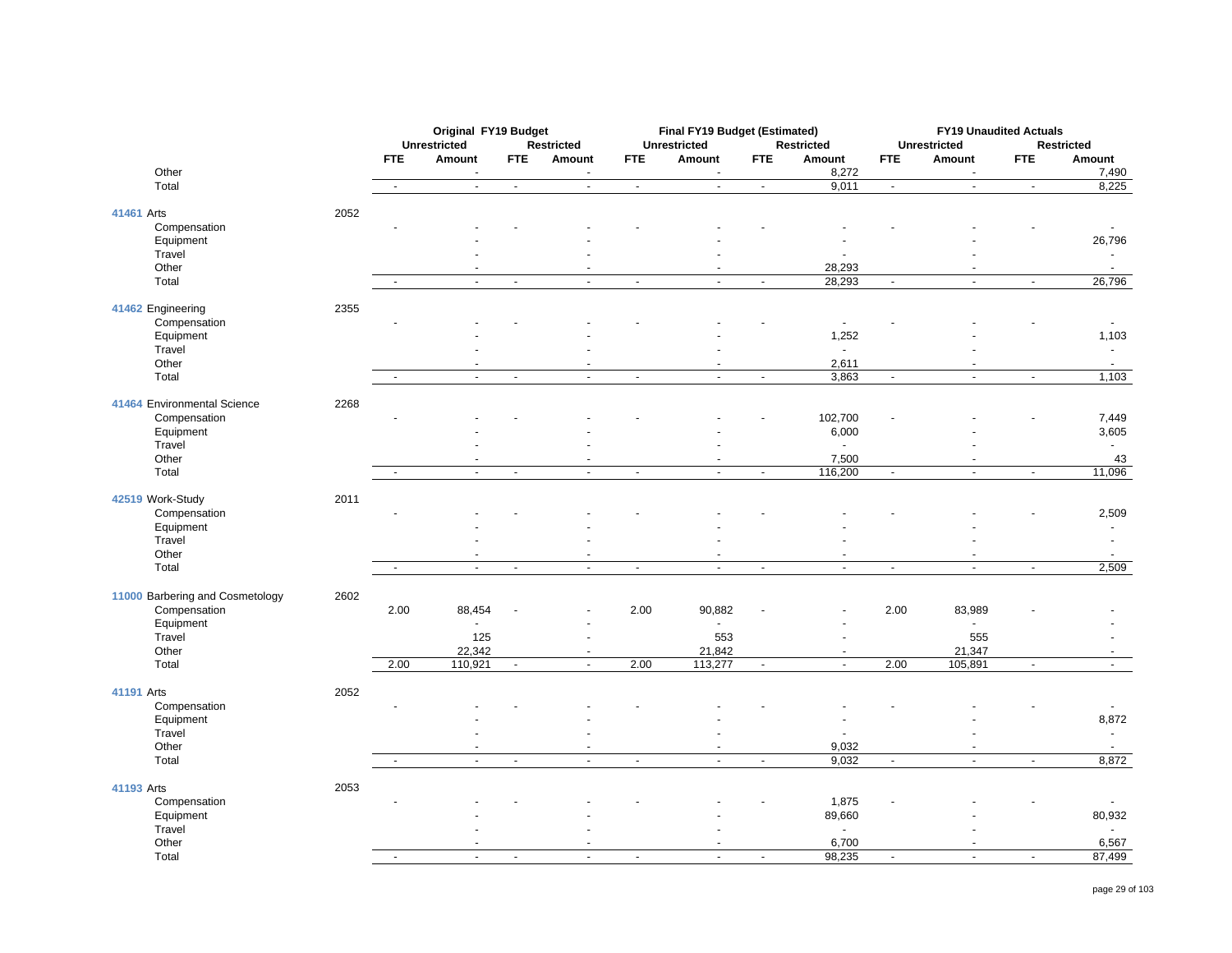|                                             |      | <b>Original FY19 Budget</b> |                          |                             |                          | Final FY19 Budget (Estimated) |                          |                | <b>FY19 Unaudited Actuals</b> |                             |                          |                |                |
|---------------------------------------------|------|-----------------------------|--------------------------|-----------------------------|--------------------------|-------------------------------|--------------------------|----------------|-------------------------------|-----------------------------|--------------------------|----------------|----------------|
|                                             |      |                             | <b>Unrestricted</b>      |                             | <b>Restricted</b>        |                               | <b>Unrestricted</b>      |                | <b>Restricted</b>             |                             | <b>Unrestricted</b>      |                | Restricted     |
|                                             |      | <b>FTE</b>                  | Amount                   | <b>FTE</b>                  | Amount                   | <b>FTE</b>                    | Amount                   | <b>FTE</b>     | Amount                        | <b>FTE</b>                  | Amount                   | <b>FTE</b>     | Amount         |
| 41193 Engineering                           | 2355 |                             |                          |                             |                          |                               |                          |                |                               |                             |                          |                |                |
| Compensation                                |      | ä,                          |                          |                             |                          |                               |                          |                |                               |                             |                          |                |                |
| Equipment                                   |      |                             | $\overline{a}$           |                             | 25,500                   |                               |                          |                |                               |                             |                          |                |                |
| Travel                                      |      |                             |                          |                             | 8,212                    |                               |                          |                |                               |                             |                          |                |                |
| Other                                       |      |                             | $\overline{\phantom{a}}$ |                             | 3,000                    |                               | $\blacksquare$           |                | $\overline{\phantom{a}}$      |                             |                          |                |                |
| Total                                       |      | $\overline{\phantom{a}}$    | $\sim$                   | $\mathcal{L}_{\mathcal{A}}$ | 36,712                   | $\sim$                        | $\blacksquare$           | $\blacksquare$ | $\omega$                      | $\sim$                      | $\blacksquare$           | $\blacksquare$ | $\blacksquare$ |
| 11000/41193 Business Education              | 2571 |                             |                          |                             |                          |                               |                          |                |                               |                             |                          |                |                |
| Compensation                                |      |                             |                          |                             |                          |                               |                          |                |                               |                             | 1,492                    |                |                |
| Equipment                                   |      |                             |                          |                             |                          |                               |                          |                |                               |                             |                          |                |                |
| Travel                                      |      |                             |                          |                             | 1,660                    |                               |                          |                |                               |                             |                          |                |                |
| Other                                       |      |                             | $\sim$                   |                             | 15,558                   |                               | $\overline{a}$           |                | $\sim$                        |                             | $\overline{\phantom{a}}$ |                |                |
| Total                                       |      | $\sim$                      | $\sim$                   | $\sim$                      | 17,218                   | $\sim$                        | $\mathbf{r}$             | $\blacksquare$ | $\omega$                      | $\omega$ .                  | 1,492                    | $\blacksquare$ | $\sim$         |
| 11000 Summer Session Instruction            | 2722 |                             |                          |                             |                          |                               |                          |                |                               |                             |                          |                |                |
| Compensation                                |      | 2.02                        | 104,387                  |                             |                          | 2.02                          | 104,554                  |                |                               | 2.02                        | 69,942                   |                |                |
| Equipment                                   |      |                             |                          |                             |                          |                               |                          |                |                               |                             |                          |                |                |
| Travel                                      |      |                             |                          |                             |                          |                               |                          |                |                               |                             |                          |                |                |
| Other                                       |      |                             | 17,766                   |                             | $\overline{\phantom{a}}$ |                               | 17,766                   |                | $\sim$                        |                             | 17,766                   |                |                |
| Total                                       |      | 2.02                        | 122,153                  | $\sim$                      | $\blacksquare$           | 2.02                          | 122,320                  | $\blacksquare$ | $\blacksquare$                | 2.02                        | 87,708                   | $\blacksquare$ | $\sim$         |
| 11000 Distance Education                    | 26   |                             |                          |                             |                          |                               |                          |                |                               |                             |                          |                |                |
| Compensation                                |      | 1.00                        | 95,253                   |                             | $\overline{\phantom{a}}$ | 1.00                          | 107,465                  |                |                               | 1.00                        | 104,004                  |                |                |
| Equipment                                   |      |                             | ÷,                       |                             |                          |                               | ÷,                       |                |                               |                             | $\overline{a}$           |                |                |
| Travel                                      |      |                             |                          |                             | $\overline{\phantom{a}}$ |                               | $\blacksquare$           |                | $\overline{\phantom{a}}$      |                             | $\overline{\phantom{a}}$ |                |                |
| Other                                       |      |                             | 13,761                   |                             | $\blacksquare$           |                               | 13,761                   |                | $\sim$                        |                             | 13,088                   |                |                |
| Total                                       |      | 1.00                        | 109,014                  | $\blacksquare$              | $\omega$                 | 1.00                          | 121,226                  | $\blacksquare$ | $\mathbf{r}$                  | 1.00                        | 117,092                  | $\blacksquare$ | $\blacksquare$ |
|                                             |      |                             |                          |                             |                          |                               |                          |                |                               |                             |                          |                |                |
| 11303/41101 High School Equivalency Program | 2725 |                             |                          |                             |                          |                               |                          |                |                               |                             |                          |                |                |
| Compensation                                |      | ÷                           |                          | 4.72                        | 270,180                  | $\overline{\phantom{a}}$      | 3,994                    | 4.72           | 330,414                       | $\sim$                      |                          | 4.72           | 271,556        |
| Equipment                                   |      |                             |                          |                             |                          |                               | $\overline{a}$           |                | 59,807                        |                             |                          |                | 54,870         |
| Travel                                      |      |                             | ÷,                       |                             | 16,260                   |                               | $\overline{\phantom{a}}$ |                | 22,087                        |                             |                          |                | 15,066         |
| Other                                       |      |                             | $\blacksquare$           |                             | 121,200                  |                               | $\sim$                   |                | 136,745                       |                             | $\sim$                   |                | 121,127        |
| Total                                       |      | $\sim$                      | $\omega$                 | 4.72                        | 407,640                  | $\blacksquare$                | 3,994                    | 4.72           | 549,053                       | $\mathcal{L}_{\mathcal{A}}$ | $\mathbf{u}$             | 4.72           | 462,619        |
| 41118 High School Equibvalency Program      | 2725 |                             |                          |                             |                          |                               |                          |                |                               |                             |                          |                |                |
| Compensation                                |      |                             |                          |                             |                          |                               |                          |                |                               |                             |                          |                |                |
| Equipment                                   |      |                             |                          |                             |                          |                               |                          |                |                               |                             |                          |                |                |
| Travel                                      |      |                             |                          |                             |                          |                               |                          |                |                               |                             |                          |                |                |
| Other                                       |      |                             | $\blacksquare$           |                             | $\blacksquare$           |                               | $\overline{\phantom{a}}$ |                | $\sim$                        |                             |                          |                |                |
| Total                                       |      | $\sim$                      | $\mathbf{r}$             | $\omega$                    | $\omega$                 | $\sim$                        | $\mathbf{r}$             | $\blacksquare$ | $\mathbf{r}$                  | $\sim$                      | $\mathbf{u}$             | $\blacksquare$ | $\sim$         |
| 41181 Adult Education                       | 2811 |                             |                          |                             |                          |                               |                          |                |                               |                             |                          |                |                |
| Compensation                                |      | ٠                           |                          | 1.00                        | 67,960                   | $\sim$                        |                          | 1.00           | 81,235                        | $\overline{a}$              |                          | 1.00           | 73,890         |
| Equipment                                   |      |                             |                          |                             |                          |                               |                          |                |                               |                             |                          |                |                |
| Travel                                      |      |                             |                          |                             |                          |                               | ٠                        |                |                               |                             |                          |                |                |
| Other                                       |      |                             |                          |                             |                          |                               |                          |                |                               |                             |                          |                |                |
| Total                                       |      | $\sim$                      | $\sim$                   | 1.00                        | 67,960                   | $\blacksquare$                | $\sim$                   | 1.00           | 81,235                        | $\mathcal{L}_{\mathcal{A}}$ | $\mathbf{u}$             | 1.00           | 73,890         |
|                                             |      |                             |                          |                             |                          |                               |                          |                |                               |                             |                          |                |                |

**41211** Adult Education 2811

page 30 of 103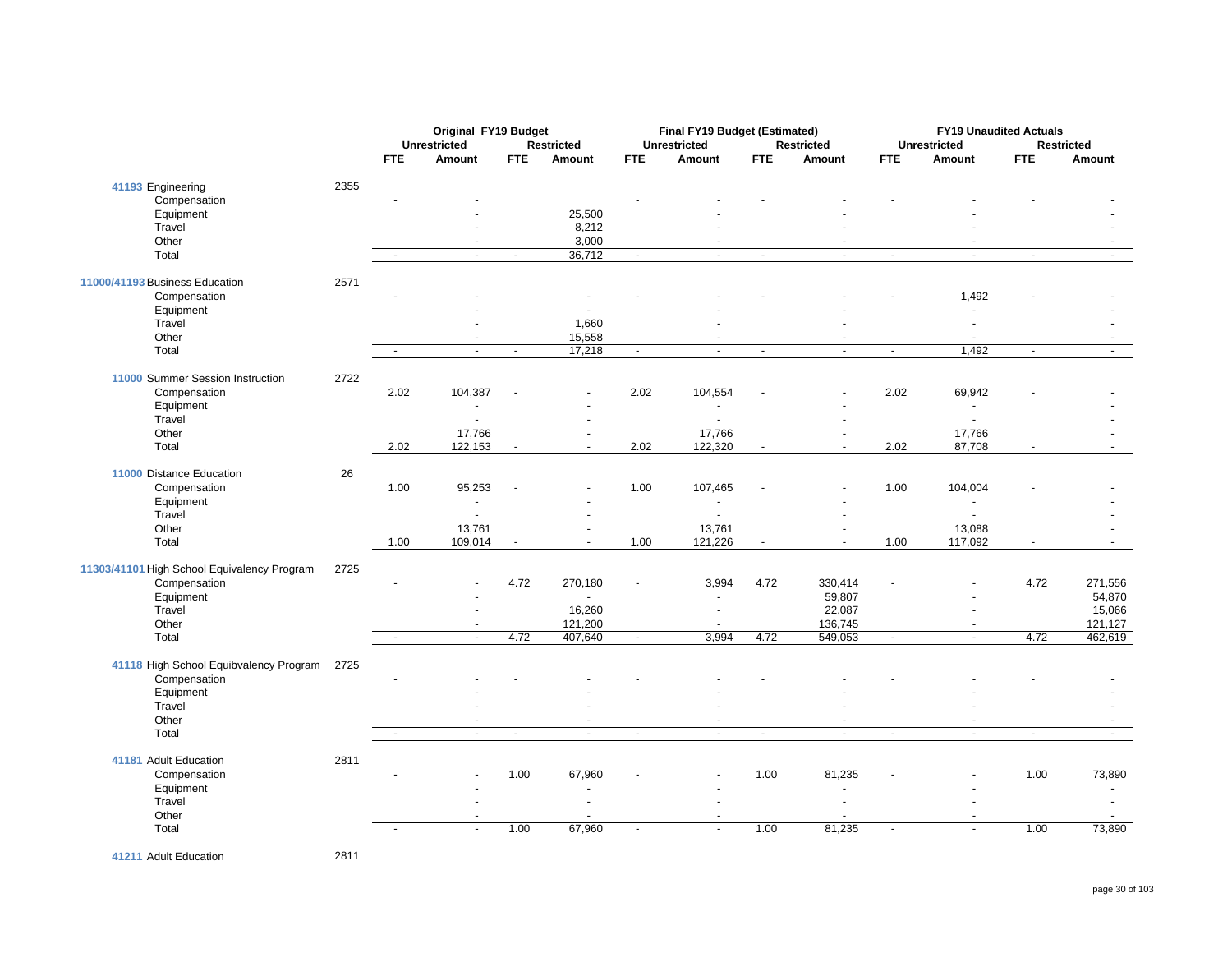|                       |      | <b>Original FY19 Budget</b> |                          |                          |                          |                          | Final FY19 Budget (Estimated) |            |                          | <b>FY19 Unaudited Actuals</b> |                          |                          |                   |  |
|-----------------------|------|-----------------------------|--------------------------|--------------------------|--------------------------|--------------------------|-------------------------------|------------|--------------------------|-------------------------------|--------------------------|--------------------------|-------------------|--|
|                       |      |                             | <b>Unrestricted</b>      |                          | <b>Restricted</b>        |                          | Unrestricted                  |            | Restricted               |                               | <b>Unrestricted</b>      |                          | <b>Restricted</b> |  |
|                       |      | <b>FTE</b>                  | Amount                   | <b>FTE</b>               | Amount                   | <b>FTE</b>               | Amount                        | <b>FTE</b> | Amount                   | <b>FTE</b>                    | Amount                   | <b>FTE</b>               | Amount            |  |
| Compensation          |      |                             | $\overline{a}$           | 2.00                     | 119,369                  | $\sim$                   | $\sim$                        | 2.00       | 111,350                  | $\sim$                        | $\overline{\phantom{a}}$ | 2.00                     | 109,245           |  |
| Equipment             |      |                             |                          |                          |                          |                          |                               |            |                          |                               | $\overline{\phantom{0}}$ |                          | 1,756             |  |
| Travel                |      |                             |                          |                          | 2,000                    |                          |                               |            | 2,000                    |                               |                          |                          | 227               |  |
| Other                 |      |                             |                          |                          | 1,000                    |                          |                               |            | 1,000                    |                               |                          |                          | 3,665             |  |
| Total                 |      |                             | $\sim$                   | 2.00                     | 122,369                  | $\sim$                   | $\sim$                        | 2.00       | 114,350                  | $\overline{\phantom{a}}$      | $\overline{\phantom{a}}$ | 2.00                     | 114,894           |  |
| 41212 Adult Education | 2811 |                             |                          |                          |                          |                          |                               |            |                          |                               |                          |                          |                   |  |
| Compensation          |      |                             |                          |                          |                          |                          |                               |            |                          |                               |                          |                          |                   |  |
| Equipment             |      |                             | $\overline{\phantom{a}}$ |                          | $\overline{a}$           |                          | $\overline{\phantom{a}}$      |            | $\overline{\phantom{a}}$ |                               | $\overline{\phantom{0}}$ |                          |                   |  |
| Travel                |      |                             |                          |                          |                          |                          |                               |            |                          |                               |                          |                          |                   |  |
| Other                 |      |                             |                          |                          | 694                      |                          |                               |            | 908                      |                               |                          |                          |                   |  |
| Total                 |      |                             | $\overline{\phantom{a}}$ | $\overline{\phantom{a}}$ | 694                      | $\sim$                   | $\sim$                        |            | 908                      |                               | $\overline{\phantom{a}}$ |                          |                   |  |
| 41223 Adult Education | 2811 |                             |                          |                          |                          |                          |                               |            |                          |                               |                          |                          |                   |  |
| Compensation          |      |                             |                          |                          |                          |                          |                               |            |                          |                               |                          |                          |                   |  |
| Equipment             |      |                             |                          |                          |                          |                          |                               |            |                          |                               |                          |                          |                   |  |
| Travel                |      |                             |                          |                          |                          |                          |                               |            |                          |                               |                          |                          |                   |  |
| Other                 |      |                             |                          |                          |                          |                          |                               |            | $\overline{\phantom{a}}$ |                               | $\overline{\phantom{a}}$ |                          |                   |  |
| Total                 |      |                             | $\overline{\phantom{a}}$ | $\overline{\phantom{a}}$ | $\overline{\phantom{a}}$ | $\overline{\phantom{a}}$ | ٠                             |            | $\overline{\phantom{0}}$ |                               | $\overline{\phantom{0}}$ | $\overline{\phantom{a}}$ | $\blacksquare$    |  |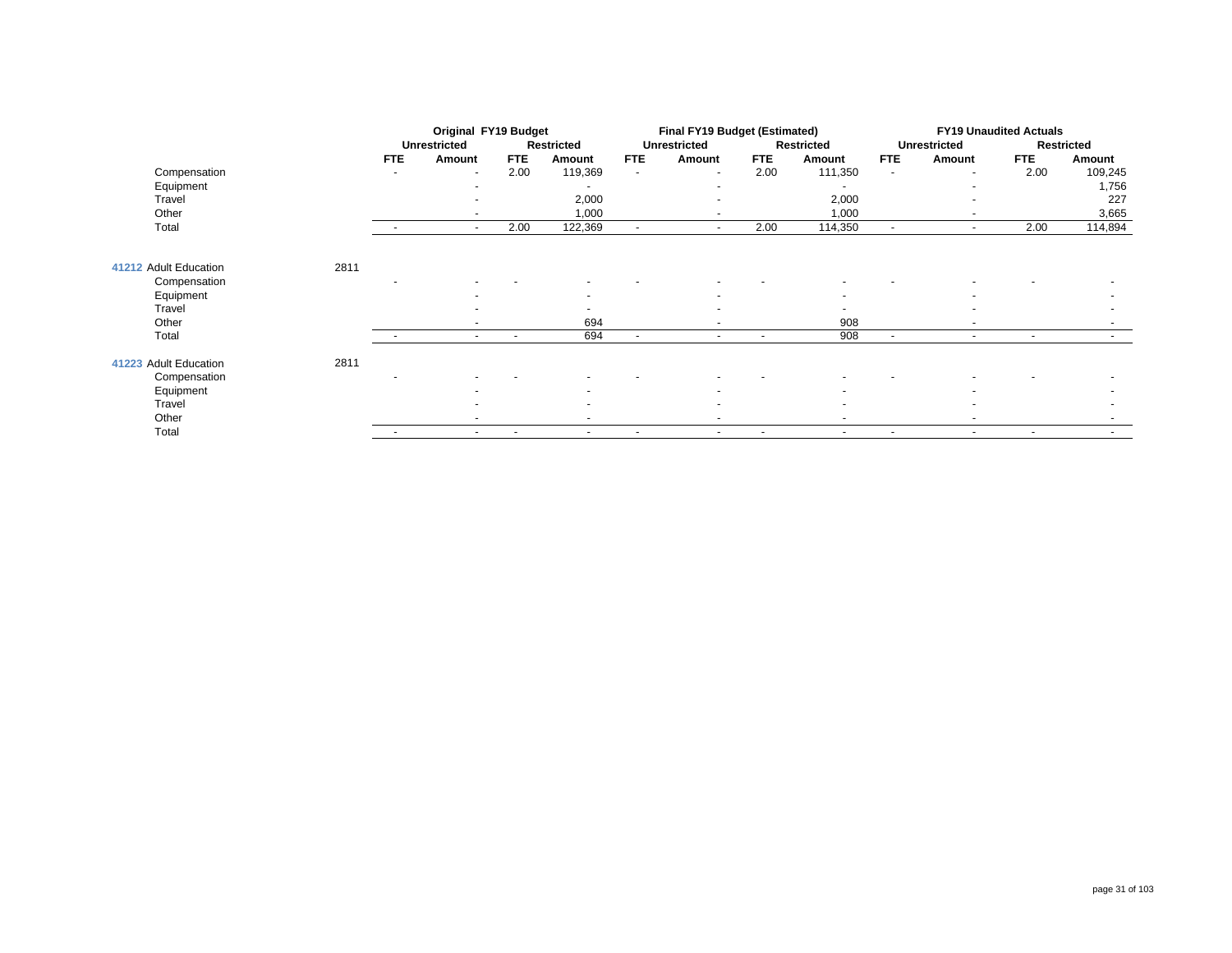|                     |                                             |      | <b>Original FY19 Budget</b> |              |                          | Final FY19 Budget (Estimated) |                |                          |                          | <b>FY19 Unaudited Actuals</b> |            |                          |                          |                   |
|---------------------|---------------------------------------------|------|-----------------------------|--------------|--------------------------|-------------------------------|----------------|--------------------------|--------------------------|-------------------------------|------------|--------------------------|--------------------------|-------------------|
|                     |                                             |      |                             | Unrestricted |                          | <b>Restricted</b>             |                | <b>Unrestricted</b>      |                          | <b>Restricted</b>             |            | Unrestricted             |                          | <b>Restricted</b> |
|                     |                                             | prog | <b>FTE</b>                  | Amount       | <b>FTE</b>               | Amount                        | <b>FTE</b>     | Amount                   | <b>FTE</b>               | Amount                        | <b>FTE</b> | Amount                   | <b>FTE</b>               | Amount            |
|                     | <b>EXPENDITURES</b>                         |      |                             |              |                          |                               |                |                          |                          |                               |            |                          |                          |                   |
|                     | Program                                     |      |                             |              |                          |                               |                |                          |                          |                               |            |                          |                          |                   |
|                     | Library                                     | 111  | 4.00                        | 272,349      |                          |                               | 4.00           | 271,312                  | $\overline{\phantom{a}}$ |                               | 4.00       | 253,552                  |                          |                   |
|                     | Academic Administration and Personnel       | 115  | 11.13                       | 954,140      | 0.01                     | 1,181                         | 11.13          | 892,222                  | 0.01                     | 1,343                         | 11.13      | 876,242                  | 0.01                     | 10,213            |
|                     |                                             | 117  | 1.00                        | 81,611.00    |                          |                               | 1.00           | 56,936.00                | $\overline{\phantom{a}}$ |                               | 1.00       | 50,442.54                |                          |                   |
|                     | Other                                       | 118  | $\overline{\phantom{a}}$    | 19,438       |                          |                               |                | 14,536                   |                          |                               |            | 14,477                   |                          |                   |
|                     | <b>TOTAL EXPENDITURES</b>                   |      | 16.13                       | 1,327,538    | 0.01                     | 1.181                         | 16.13          | ,235,006                 | 0.01                     | 1,343                         | 16.13      | 1,194,714                | 0.01                     | 10,213            |
|                     | Program 111                                 |      |                             |              |                          |                               |                |                          |                          |                               |            |                          |                          |                   |
| 11000/11303 Library |                                             | 2826 | 4.00                        | 272,349      |                          |                               | 4.00           | 271,312                  |                          |                               | 4.00       | 253,552                  |                          |                   |
| 11012               | Library                                     | 2826 | $\sim$                      |              |                          |                               | $\sim$         | $\blacksquare$           | $\overline{\phantom{a}}$ | $\overline{\phantom{a}}$      | $\sim$     | $\overline{\phantom{a}}$ |                          |                   |
|                     | 111 Total                                   |      | 4.00                        | 272,349      |                          |                               | 4.00           | 271,312                  | $\sim$                   | $\blacksquare$                | 4.00       | 253,552                  | $\sim$                   |                   |
|                     | Program 115                                 |      |                             |              |                          |                               |                |                          |                          |                               |            |                          |                          |                   |
| 11000               | <b>Human Resources</b>                      | 2722 | $\sim$                      |              |                          |                               |                |                          |                          |                               |            | 1,324                    |                          |                   |
| 11000               | Dean - College of Business                  | 2829 | 2.00                        | 171,830      |                          |                               | 2.00           | 172,010                  |                          |                               | 2.00       | 164,103                  |                          |                   |
| 11000               | Dean - College of Education                 | 2831 | 2.00                        | 205,275      |                          |                               | 2.00           | 169,371                  |                          |                               | 2.00       | 179,255                  |                          |                   |
| 11000               | Dean - College of Arts & Sciences           | 2833 | 2.00                        | 183,345      |                          |                               | 2.00           | 182,495                  |                          |                               | 2.00       | 179,012                  |                          |                   |
| 11000               | Dean - College of Engineering               | 2835 | 1.00                        | 52,968       |                          |                               | 1.00           | 52,968                   |                          |                               | 1.00       | 52,176                   |                          |                   |
| 11000               | Dean - College of Nursing & Health Sciences | 2838 | 2.13                        | 187,001      |                          |                               | 2.13           | 177,716                  |                          |                               | 2.13       | 166,686                  |                          |                   |
| 11000               | <b>Grants Management</b>                    | 4021 | 2.00                        | 153,721      |                          |                               | 2.00           | 137,662                  |                          | $\blacksquare$                | 2.00       | 129,133                  |                          |                   |
| 11011               | Dean - College of Nursing & Health Sciences | 2838 | $\sim$                      |              |                          |                               | $\blacksquare$ | $\overline{\phantom{a}}$ |                          |                               |            | 4,553                    |                          |                   |
| 11303               | Dean- College of Professional Studies       | 2835 |                             |              |                          |                               |                | $\overline{\phantom{a}}$ |                          |                               |            | $\overline{\phantom{a}}$ |                          |                   |
| 40104               | Engineering                                 | 2355 |                             |              | 0.01                     | 1,181                         |                | $\overline{\phantom{a}}$ | 0.01                     | 1,343                         |            | $\overline{\phantom{a}}$ | 0.01                     | 1,340             |
| 40106               | <b>Environmental Science</b>                | 2388 |                             |              | $\overline{\phantom{a}}$ |                               |                | $\blacksquare$           | $\overline{\phantom{a}}$ |                               |            |                          | $\overline{\phantom{a}}$ |                   |
| 425XX               | Work study                                  | 2571 |                             |              |                          |                               |                |                          | $\overline{\phantom{a}}$ |                               |            |                          |                          | 8,872             |
|                     | 115 Total                                   |      | 11.13                       | 954,140      | 0.01                     | 1,181                         | 11.13          | 892,222                  | 0.01                     | 1,343                         | 11.13      | 876,242                  | 0.01                     | 10,213            |
|                     |                                             |      |                             |              |                          |                               |                |                          |                          |                               |            |                          |                          |                   |
|                     | Program 117                                 |      |                             |              |                          |                               |                |                          |                          |                               |            |                          |                          |                   |
| 11000               | Assessment                                  | 3032 | 1.00                        | 81,611       |                          |                               | 1.00           | 56,936                   |                          | $\overline{\phantom{a}}$      | 1.00       | 50,442.54                |                          |                   |
|                     | 117 Total                                   |      | 1.00                        | 81,611       | $\sim$                   | $\overline{a}$                | 1.00           | 56,936                   | $\sim$                   | $\sim$                        | 1.00       | 50,443                   | $\sim$                   | $\sim$            |
|                     | Program 118                                 |      |                             |              |                          |                               |                |                          |                          |                               |            |                          |                          |                   |
| 11000               | Graduation/Commencement                     | 2871 |                             | 19,438       |                          |                               |                | 14,536                   |                          |                               |            | 14,477                   |                          |                   |
|                     | 118 Total                                   |      |                             | 19,438       |                          |                               |                | 14,536                   | $\overline{\phantom{a}}$ |                               |            | 14,477                   |                          |                   |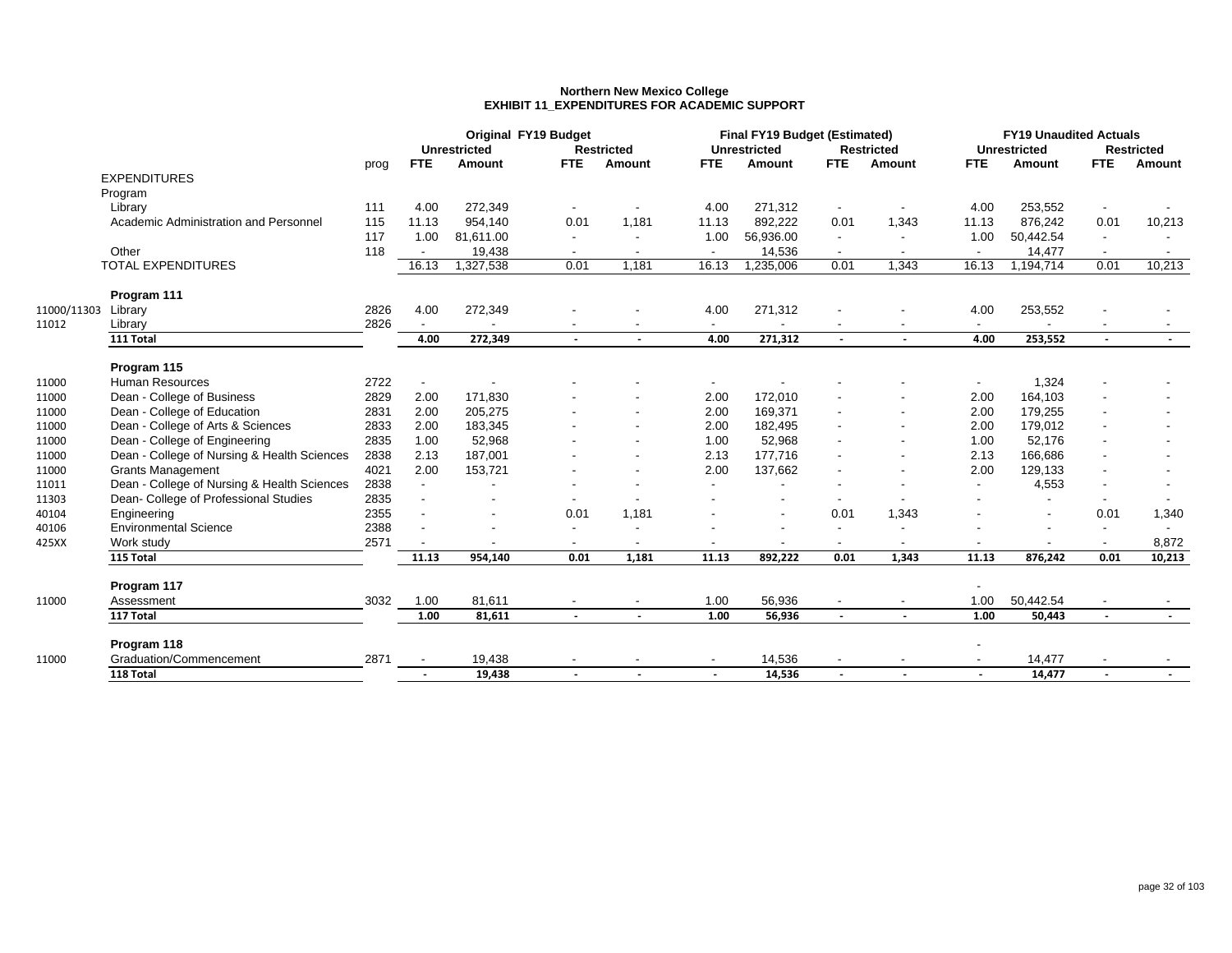|     |                                             |      | Original FY19 Budget<br><b>Unrestricted</b><br><b>Restricted</b> |               |                |                | <b>Final FY19 Budget (Estimated)</b><br><b>Unrestricted</b><br><b>Restricted</b> |           |                |              | <b>FY19 Unaudited Actuals</b><br><b>Unrestricted</b><br><b>Restricted</b> |                |             |        |
|-----|---------------------------------------------|------|------------------------------------------------------------------|---------------|----------------|----------------|----------------------------------------------------------------------------------|-----------|----------------|--------------|---------------------------------------------------------------------------|----------------|-------------|--------|
|     |                                             | prog | <b>FTE</b>                                                       | <b>Amount</b> | FTE.           | Amount         | <b>FTE</b>                                                                       | Amount    | <b>FTE</b>     | Amount       | <b>FTE</b>                                                                | <b>Amount</b>  | <b>FTE</b>  | Amount |
|     | <b>EXPENDITURES</b>                         |      |                                                                  |               |                |                |                                                                                  |           |                |              |                                                                           |                |             |        |
|     | Compensation                                |      | 16.13                                                            | 1,117,814     | 0              | 1,181          | 16                                                                               | 989,989   | 0              | 1,343        | 16                                                                        | 960,588        | $\mathbf 0$ | 10,213 |
|     | Equipment                                   |      |                                                                  |               |                |                |                                                                                  |           |                |              |                                                                           | $\blacksquare$ |             |        |
|     | Travel                                      |      |                                                                  | 2,350         |                |                | $\blacksquare$                                                                   | 39,263    |                |              |                                                                           | 2,601          |             |        |
|     | Other                                       |      |                                                                  | 207,374       | $\sim$         |                |                                                                                  | 205,754   | $\sim$         | $\sim$       | $\sim$                                                                    | 231,524        |             |        |
|     | TOTAL EXPENDITURES                          |      | 16.13                                                            | 1,327,538     | 0.01           | 1,181          | 16.13                                                                            | 1,235,006 | 0.01           | 1,343        | 16.13                                                                     | 1,194,714      | 0.01        | 10,213 |
|     | 115 Human Resources-11000                   | 2722 |                                                                  |               |                |                |                                                                                  |           |                |              |                                                                           |                |             |        |
|     | Compensation                                |      |                                                                  |               |                |                |                                                                                  |           |                |              |                                                                           | 1,324          |             |        |
|     | Equipment                                   |      |                                                                  |               |                |                |                                                                                  |           |                |              |                                                                           |                |             |        |
|     | Travel                                      |      |                                                                  |               |                |                |                                                                                  |           |                |              |                                                                           |                |             |        |
|     | Other                                       |      |                                                                  |               |                |                |                                                                                  |           |                |              |                                                                           |                |             |        |
|     | Total                                       |      | $\blacksquare$                                                   | $\sim$        | $\blacksquare$ | $\sim$         | $\blacksquare$                                                                   | $\sim$    | $\mathbf{r}$   | $\sim$       | $\blacksquare$                                                            | 1,324          | $\sim$      | $\sim$ |
| 111 | Library-11000/11303                         | 2826 |                                                                  |               |                |                |                                                                                  |           |                |              |                                                                           |                |             |        |
|     | Compensation                                |      | 4.00                                                             | 180,865       |                |                | 4.00                                                                             | 175,189   |                |              | 4.00                                                                      | 164,671        |             |        |
|     | Equipment                                   |      |                                                                  |               |                |                |                                                                                  |           |                |              |                                                                           |                |             |        |
|     | Travel                                      |      |                                                                  | 500           |                |                |                                                                                  | 1,050     |                |              |                                                                           | 892            |             |        |
|     | Other                                       |      |                                                                  | 90,984        |                | $\sim$         |                                                                                  | 95,073    |                | $\sim$       |                                                                           | 87,988         |             |        |
|     | Total                                       |      | 4.00                                                             | 272,349       | $\omega$       | $\sim$         | 4.00                                                                             | 271,312   | $\omega$       | $\sim$       | 4.00                                                                      | 253,552        | $\omega$    | $\sim$ |
|     |                                             |      |                                                                  |               |                |                |                                                                                  |           |                |              |                                                                           |                |             |        |
|     | 115 Dean - College of Business-11000        | 2829 |                                                                  |               |                |                |                                                                                  |           |                |              |                                                                           |                |             |        |
|     | Compensation                                |      | 2.00                                                             | 151,338       |                |                | 2.00                                                                             | 151,518   |                |              | 2.00                                                                      | 143,833        |             |        |
|     | Equipment                                   |      |                                                                  |               |                |                |                                                                                  |           |                |              |                                                                           |                |             |        |
|     | Travel                                      |      |                                                                  | 100           |                |                |                                                                                  | 100       |                |              |                                                                           | 78             |             |        |
|     | Other                                       |      |                                                                  | 20,392        |                |                |                                                                                  | 20,392    |                |              |                                                                           | 20,192         |             |        |
|     | Total                                       |      | 2.00                                                             | 171,830       | $\sim$         | $\sim$         | 2.00                                                                             | 172,010   | $\sim$         |              | 2.00                                                                      | 164,103        | $\sim$      | $\sim$ |
|     | 115 Dean - College of Education-11000       | 2831 |                                                                  |               |                |                |                                                                                  |           |                |              |                                                                           |                |             |        |
|     | Compensation                                |      | 2.00                                                             | 185,833       |                |                | 2.00                                                                             | 149,203   |                |              | 2.00                                                                      | 159,590        |             |        |
|     | Equipment                                   |      |                                                                  |               |                |                |                                                                                  |           |                |              |                                                                           | $\sim$         |             |        |
|     | Travel                                      |      |                                                                  | 250           |                |                |                                                                                  | 1,408     |                |              |                                                                           | 1,407          |             |        |
|     | Other                                       |      |                                                                  | 19,192        |                |                |                                                                                  | 18,760    |                |              |                                                                           | 18,258         |             |        |
|     | Total                                       |      | 2.00                                                             | 205,275       | $\blacksquare$ | $\blacksquare$ | 2.00                                                                             | 169,371   | $\blacksquare$ | $\sim$       | 2.00                                                                      | 179,255        | $\sim$      |        |
|     | 115 Dean - College of Arts & Sciences-11000 | 2833 |                                                                  |               |                |                |                                                                                  |           |                |              |                                                                           |                |             |        |
|     | Compensation                                |      | 2.00                                                             | 161,653       |                |                | 2.00                                                                             | 160,873   |                |              | 2.00                                                                      | 158,258        |             |        |
|     | Equipment                                   |      |                                                                  |               |                |                |                                                                                  |           |                |              |                                                                           |                |             |        |
|     | Travel                                      |      |                                                                  | 500           |                |                |                                                                                  | 430       |                |              |                                                                           |                |             |        |
|     | Other                                       |      |                                                                  | 21,192        |                |                |                                                                                  | 21,192    |                |              |                                                                           | 20,754         |             |        |
|     | Total                                       |      | 2.00                                                             | 183,345       | $\omega$       | $\mathbf{L}$   | 2.00                                                                             | 182,495   | $\omega$       | $\mathbf{r}$ | 2.00                                                                      | 179,012        | $\omega$    | $\sim$ |
|     |                                             |      |                                                                  |               |                |                |                                                                                  |           |                |              |                                                                           |                |             |        |

115 Dean - College of Engineer. & Prof. Studies-110002835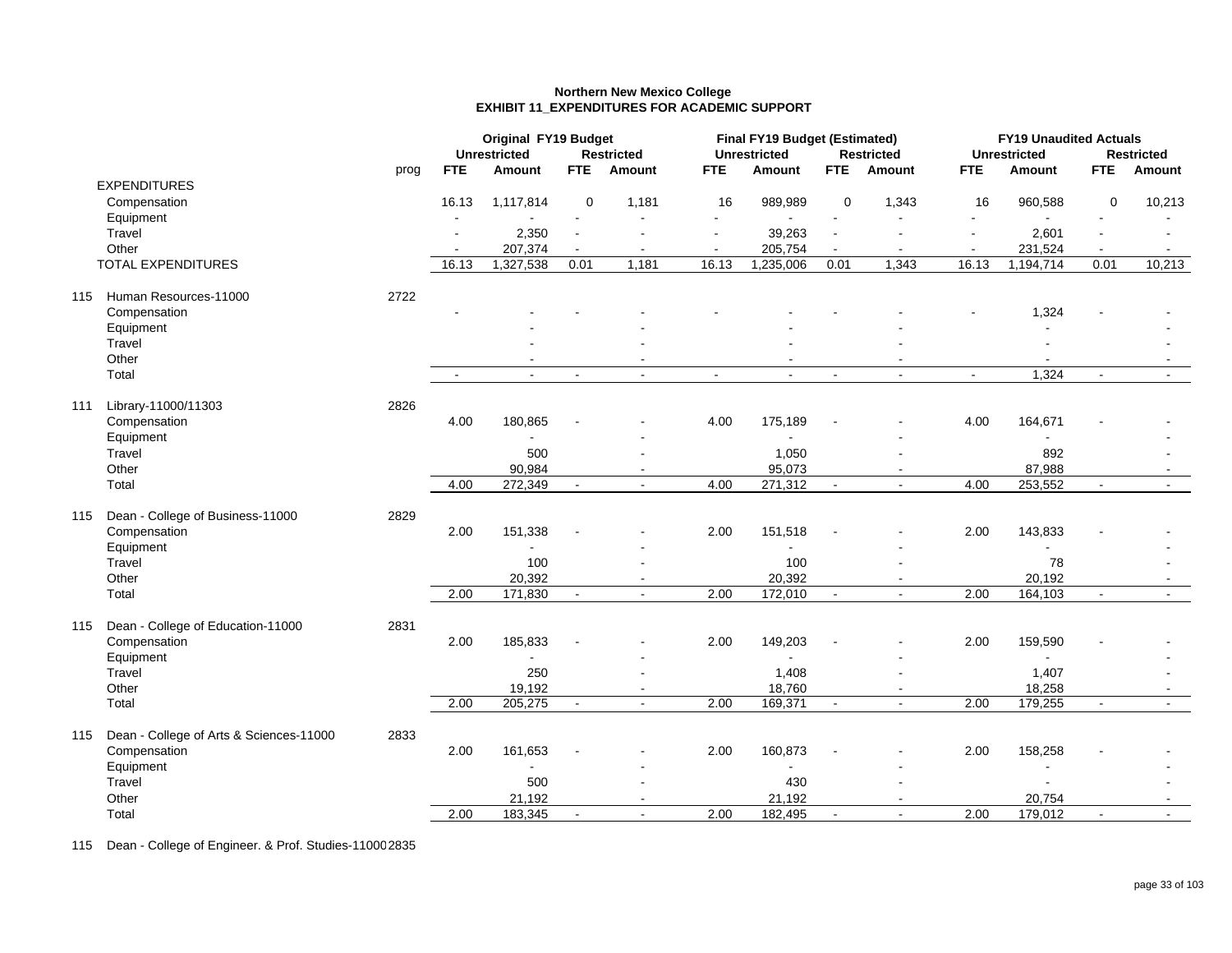|     |                                               |      | <b>Original FY19 Budget</b> |                     |                |                   | <b>Final FY19 Budget (Estimated)</b> |                     |                | <b>FY19 Unaudited Actuals</b> |                |                     |            |                   |
|-----|-----------------------------------------------|------|-----------------------------|---------------------|----------------|-------------------|--------------------------------------|---------------------|----------------|-------------------------------|----------------|---------------------|------------|-------------------|
|     |                                               |      |                             | <b>Unrestricted</b> |                | <b>Restricted</b> |                                      | <b>Unrestricted</b> |                | <b>Restricted</b>             |                | <b>Unrestricted</b> |            | <b>Restricted</b> |
|     |                                               | prog | <b>FTE</b>                  | Amount              | FTE            | Amount            | <b>FTE</b>                           | <b>Amount</b>       | FTE            | Amount                        | <b>FTE</b>     | <b>Amount</b>       | <b>FTE</b> | Amount            |
|     | Compensation                                  |      | 1.00                        | 44,172              | $\blacksquare$ |                   | 1.00                                 | 44,172              |                |                               | 1.00           | 43,380              |            |                   |
|     | Equipment                                     |      |                             |                     |                |                   |                                      |                     |                |                               |                |                     |            |                   |
|     | Travel                                        |      |                             |                     |                |                   |                                      |                     |                |                               |                |                     |            |                   |
|     | Other                                         |      |                             | 8,796               |                |                   |                                      | 8,796               |                |                               |                | 8,796               |            |                   |
|     | Total                                         |      | 1.00                        | 52,968              |                | $\sim$            | 1.00                                 | 52,968              |                | $\sim$                        | 1.00           | 52,176              |            |                   |
| 115 | Dean - College of Nursing & Health Sci.-11000 | 2838 |                             |                     |                |                   |                                      |                     |                |                               |                |                     |            |                   |
|     | Compensation                                  |      | 2.13                        | 167,465             |                |                   | 2.13                                 | 158,261             |                |                               | 2.13           | 148,643             |            |                   |
|     | Equipment                                     |      |                             |                     |                |                   |                                      |                     |                |                               |                |                     |            |                   |
|     | Travel                                        |      |                             | 500                 |                |                   |                                      | 500                 |                |                               |                | 174                 |            |                   |
|     | Other                                         |      |                             | 19,036              |                |                   |                                      | 18,955              |                |                               |                | 17,868              |            |                   |
|     | Total                                         |      | 2.13                        | 187,001             | $\sim$         | $\blacksquare$    | 2.13                                 | 177,716             | $\blacksquare$ | $\sim$                        | 2.13           | 166,686             | $\sim$     | $\sim$            |
|     |                                               |      |                             |                     |                |                   |                                      |                     |                |                               |                |                     |            |                   |
| 115 | Grants Management-11000/11303                 | 4021 |                             |                     |                |                   |                                      |                     |                |                               |                |                     |            |                   |
|     | Compensation                                  |      | 2.00                        | 152,721             |                |                   | 2.00                                 | 101,783             |                |                               | 2.00           | 94,610              |            |                   |
|     | Equipment                                     |      |                             |                     |                |                   |                                      |                     |                |                               |                |                     |            |                   |
|     | Travel                                        |      |                             | 500                 |                |                   |                                      | 35,775              |                |                               |                | 49                  |            |                   |
|     | Other                                         |      |                             | 500                 |                |                   |                                      | 104                 |                |                               |                | 34,473              |            |                   |
|     | Total                                         |      | 2.00                        | 153,721             | $\sim$         | $\sim$            | 2.00                                 | 137,662             | $\sim$         | $\sim$                        | 2.00           | 129,133             | $\sim$     |                   |
| 111 | Library-11012                                 | 2826 |                             |                     |                |                   |                                      |                     |                |                               |                |                     |            |                   |
|     | Compensation                                  |      |                             |                     |                |                   |                                      |                     |                |                               |                |                     |            |                   |
|     | Equipment                                     |      |                             |                     |                |                   |                                      |                     |                |                               |                |                     |            |                   |
|     | Travel                                        |      |                             |                     |                |                   |                                      |                     |                |                               |                |                     |            |                   |
|     | Other                                         |      |                             |                     |                |                   |                                      |                     |                |                               |                |                     |            |                   |
|     | Total                                         |      |                             | $\sim$              | $\blacksquare$ | $\sim$            | $\blacksquare$                       |                     |                | $\blacksquare$                | $\blacksquare$ |                     |            |                   |
| 115 | Dean - College of Nursing & Health Sci.-11011 | 2838 |                             |                     |                |                   |                                      |                     |                |                               |                |                     |            |                   |
|     | Compensation                                  |      |                             |                     |                |                   |                                      |                     |                |                               |                | 3,543               |            |                   |
|     | Equipment                                     |      |                             |                     |                |                   |                                      |                     |                |                               |                |                     |            |                   |
|     | Travel                                        |      |                             |                     |                |                   |                                      |                     |                |                               |                |                     |            |                   |
|     | Other                                         |      |                             |                     |                |                   |                                      |                     |                |                               |                | 1,010               |            |                   |
|     | Total                                         |      |                             | $\sim$              | $\blacksquare$ | $\sim$            | $\mathbf{r}$                         | $\sim$              | $\mathbf{r}$   | $\overline{a}$                | $\sim$         | 4,553               | $\sim$     |                   |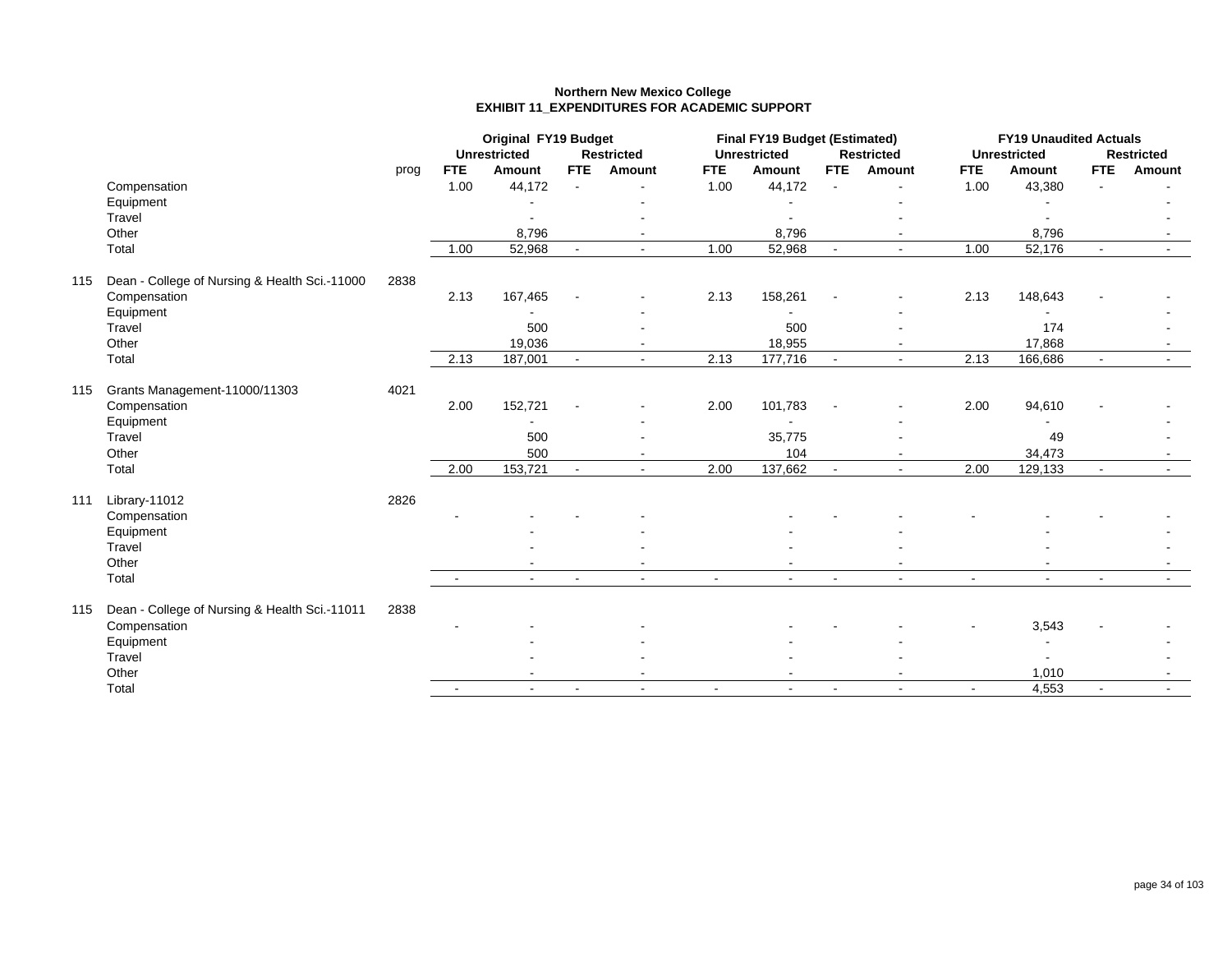|     |                                               |      | <b>Original FY19 Budget</b><br><b>Unrestricted</b><br><b>Restricted</b> |                |                |                | <b>Final FY19 Budget (Estimated)</b> |                               |            | <b>FY19 Unaudited Actuals</b><br><b>Unrestricted</b><br><b>Restricted</b> |                |                |                          |                |
|-----|-----------------------------------------------|------|-------------------------------------------------------------------------|----------------|----------------|----------------|--------------------------------------|-------------------------------|------------|---------------------------------------------------------------------------|----------------|----------------|--------------------------|----------------|
|     |                                               | prog | <b>FTE</b>                                                              | Amount         | <b>FTE</b>     | Amount         | <b>FTE</b>                           | <b>Unrestricted</b><br>Amount | <b>FTE</b> | <b>Restricted</b><br>Amount                                               | <b>FTE</b>     | Amount         | <b>FTE</b>               | Amount         |
| 115 | Dean - College of Professional Studies-11303  | 2835 |                                                                         |                |                |                |                                      |                               |            |                                                                           |                |                |                          |                |
|     | Compensation                                  |      |                                                                         |                |                |                |                                      |                               |            |                                                                           |                |                |                          |                |
|     | Equipment                                     |      |                                                                         |                |                |                |                                      |                               |            |                                                                           |                |                |                          |                |
|     | Travel                                        |      |                                                                         |                |                |                |                                      |                               |            |                                                                           |                |                |                          |                |
|     | Other                                         |      |                                                                         |                |                |                |                                      |                               |            |                                                                           |                |                |                          |                |
|     | Total                                         |      | $\sim$                                                                  | $\sim$         | $\sim$         | $\sim$         |                                      |                               |            | $\overline{a}$                                                            | $\sim$         |                | $\overline{\phantom{a}}$ |                |
| 115 | Engineering - 40104                           | 2355 |                                                                         |                |                |                |                                      |                               |            |                                                                           |                |                |                          |                |
|     | Compensation                                  |      |                                                                         | $\blacksquare$ | 0.01           | 1,181          |                                      |                               | 0.01       | 1,343                                                                     |                |                | 0.01                     | 1,340          |
|     | Equipment<br>Travel                           |      |                                                                         |                |                |                |                                      |                               |            |                                                                           |                |                |                          |                |
|     | Other                                         |      |                                                                         |                |                | $\sim$         |                                      |                               |            |                                                                           |                |                |                          |                |
|     | Total                                         |      | $\sim$                                                                  | $\omega$       | 0.01           | 1,181          | $\sim$                               | $\mathbf{r}$                  | 0.01       | 1,343                                                                     | $\sim$         | $\sim$         | 0.01                     | 1,340          |
|     |                                               |      |                                                                         |                |                |                |                                      |                               |            |                                                                           |                |                |                          |                |
| 115 | Environmental Science - 40106<br>Compensation | 2833 |                                                                         |                |                |                |                                      |                               |            |                                                                           |                |                |                          |                |
|     | Equipment                                     |      |                                                                         |                |                |                |                                      |                               |            |                                                                           |                |                |                          |                |
|     | Travel                                        |      |                                                                         |                |                |                |                                      |                               |            |                                                                           |                |                |                          |                |
|     | Other                                         |      |                                                                         | $\blacksquare$ |                | $\blacksquare$ |                                      |                               |            | $\sim$                                                                    |                | $\blacksquare$ |                          | $\sim$         |
|     | Total                                         |      | $\sim$                                                                  | $\sim$         | $\sim$         | $\sim$         | $\sim$                               | $\mathbf{r}$                  | $\sim$     | $\sim$                                                                    | $\mathbf{r}$   | $\sim$         | $\sim$                   | $\sim$         |
| 115 | Work study                                    | 2851 |                                                                         |                |                |                |                                      |                               |            |                                                                           |                |                |                          |                |
|     | Compensation                                  |      |                                                                         |                |                |                |                                      |                               |            |                                                                           |                |                |                          | 8,872          |
|     | Equipment                                     |      |                                                                         |                |                |                |                                      |                               |            |                                                                           |                |                |                          |                |
|     | Travel                                        |      |                                                                         |                |                |                |                                      |                               |            |                                                                           |                |                |                          | $\blacksquare$ |
|     | Other<br>Total                                |      | $\sim$                                                                  | $\sim$         | $\sim$         | $\sim$         | $\sim$                               | $\sim$                        | $\sim$     | $\sim$                                                                    | $\sim$         | $\sim$         | $\sim$                   | 8,872          |
|     |                                               |      |                                                                         |                |                |                |                                      |                               |            |                                                                           |                |                |                          |                |
| 117 | Assessment<br>Compensation                    | 3032 | 1.00                                                                    | 72,665         |                |                | 1.00                                 | 47,990                        |            |                                                                           | 1.00           | 41,647         |                          |                |
|     | Equipment                                     |      |                                                                         | $\blacksquare$ |                |                |                                      | $\blacksquare$                |            |                                                                           |                | $\blacksquare$ |                          |                |
|     | Travel                                        |      |                                                                         | $\sim$         |                |                |                                      |                               |            |                                                                           |                | $\overline{a}$ |                          |                |
|     | Other                                         |      |                                                                         | 8,946          |                | $\sim$         |                                      | 8,946                         |            | $\sim$                                                                    |                | 8,796          |                          |                |
|     | Total                                         |      | 1.00                                                                    | 81,611         | $\sim$         | $\sim$         | 1.00                                 | 56,936                        | $\omega$   | $\omega$                                                                  | 1.00           | 50,443         | $\blacksquare$           | $\sim$         |
| 118 | <b>Graduation and Commencement</b>            | 2871 |                                                                         |                |                |                |                                      |                               |            |                                                                           |                |                |                          |                |
|     | Compensation                                  |      | $\blacksquare$                                                          | 1,102          |                |                |                                      | 1,000                         |            |                                                                           |                | 1,088          |                          |                |
|     | Equipment                                     |      |                                                                         | $\sim$         |                |                |                                      | $\sim$                        |            |                                                                           |                | $\sim$         |                          |                |
|     | Travel                                        |      |                                                                         | $\sim$         |                |                |                                      |                               |            |                                                                           |                | $\sim$         |                          |                |
|     | Other                                         |      |                                                                         | 18,336         |                |                |                                      | 13,536                        |            |                                                                           |                | 13,390         |                          |                |
|     | Total                                         |      | $\sim$                                                                  | 19,438         | $\blacksquare$ | $\sim$         | $\sim$                               | 14,536                        |            | $\overline{a}$                                                            | $\blacksquare$ | 14,477         | $\sim$                   |                |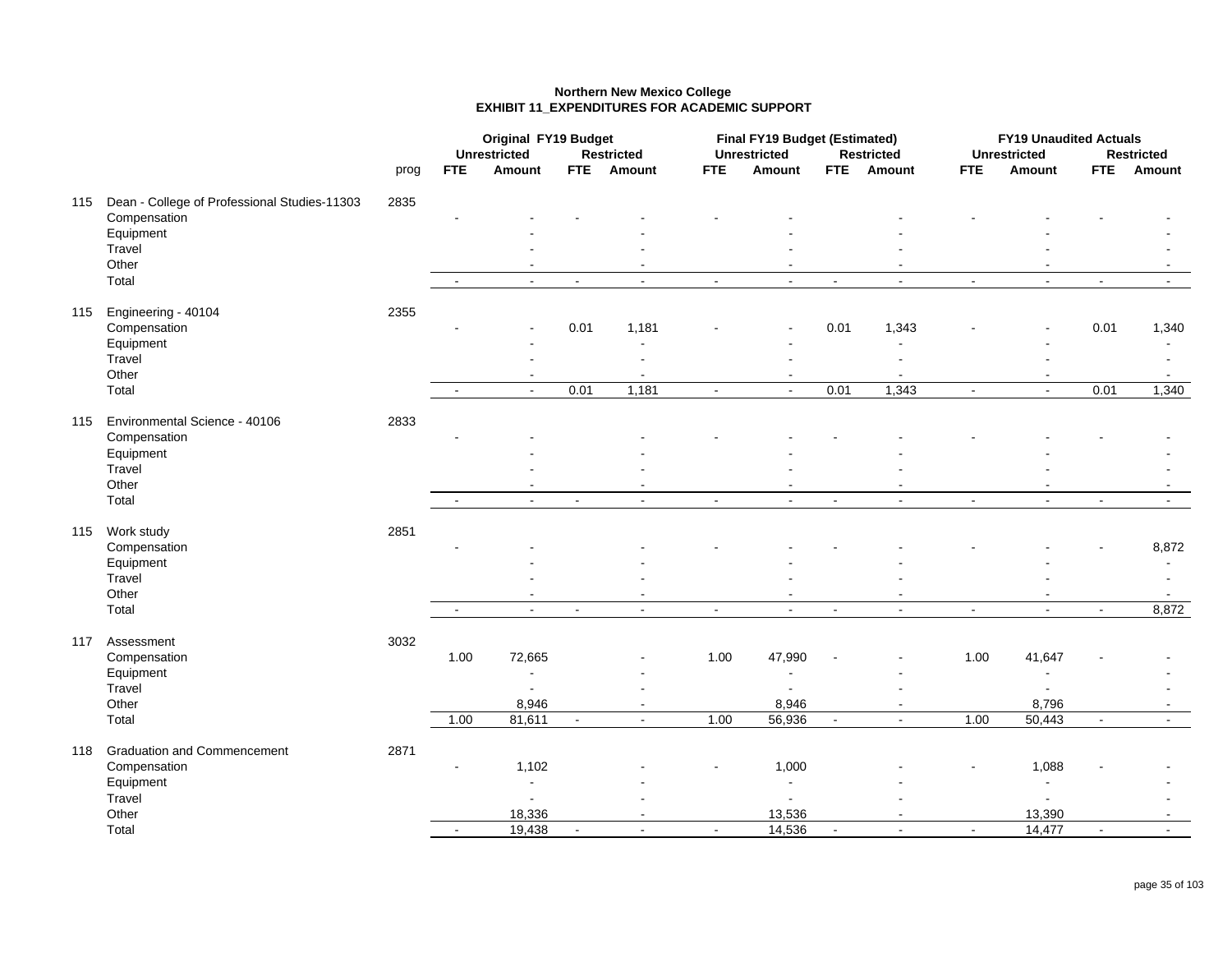#### **Northern New Mexico College EXHIBIT 12\_EXPENDITURES FOR STUDENT SERVICES**

|       |                                             |      |                          | <b>Original FY19 Budget</b><br><b>Unrestricted</b> |                          | <b>Restricted</b>        |                          | Final FY19 Budget (Estimated)<br><b>Unrestricted</b> |                          | <b>Restricted</b> |            | <b>FY19 Unaudited Actuals</b><br><b>Unrestricted</b> |                          | <b>Restricted</b> |
|-------|---------------------------------------------|------|--------------------------|----------------------------------------------------|--------------------------|--------------------------|--------------------------|------------------------------------------------------|--------------------------|-------------------|------------|------------------------------------------------------|--------------------------|-------------------|
|       |                                             |      | <b>FTE</b>               | Amount                                             | FTE.                     | Amount                   | FTE.                     | Amount                                               | FTE.                     | Amount            | <b>FTE</b> | Amount                                               | <b>FTE</b>               | Amount            |
|       | <b>EXPENDITURES</b>                         |      |                          |                                                    |                          |                          |                          |                                                      |                          |                   |            |                                                      |                          |                   |
|       | <b>Total by Program</b>                     |      |                          |                                                    |                          |                          |                          |                                                      |                          |                   |            |                                                      |                          |                   |
|       | <b>Student Services Administration</b>      | 121  | 0.12                     | 16,263                                             | $\overline{\phantom{a}}$ |                          | 0.12                     | 16.180                                               | $\overline{\phantom{a}}$ | 882               | 0.12       | 14.724.73                                            | $\overline{\phantom{a}}$ | 12.958.33         |
|       | Supplemental Educational                    | 122  | 2.00                     | 160,242                                            | 5.50                     | 674,373                  | 2.00                     | 174,777                                              | 5.86                     | 1,219,242         | 2.00       | 142.814.61                                           | 5.86                     | 794,264.74        |
|       | Advisement and Career Guidance              | 123  | 3.00                     | 204,382                                            | $\overline{\phantom{a}}$ |                          | 3.00                     | 224,601                                              | $\overline{\phantom{a}}$ |                   | 3.00       | 228,011.07                                           | $\overline{\phantom{a}}$ |                   |
|       | <b>Financial Aid Administration</b>         | 124  | 5.00                     | 374,970                                            |                          | 218,677                  | 5.00                     | 362,140                                              |                          | 171,570           | 6.00       | 344,482.76                                           |                          | 147,622.04        |
|       | <b>Student Admissions &amp; Recruitment</b> | 125  | 6.62                     | 522,109                                            |                          | $\overline{\phantom{a}}$ | 6.62                     | 561,911                                              |                          | 15,708            | 6.62       | 470,601.86                                           |                          | 10,626.01         |
|       | <b>TOTAL EXPENDITURES</b>                   |      | 16.74                    | 1,277,966                                          | 5.50                     | 893,050                  | 16.74                    | ,339,609                                             | 5.86                     | 1,407,402         | 17.74      | 1,200,635                                            | $\overline{5.86}$        | 965,471           |
|       | Program 121                                 |      |                          |                                                    |                          |                          |                          |                                                      |                          |                   |            |                                                      |                          |                   |
| 41143 | <b>Director of Student Services</b>         | 1030 | 0.12                     | 16,263                                             |                          |                          | 0.12                     | 16,180                                               |                          |                   | 0.12       | 14,725                                               |                          |                   |
| 11000 | HR-Unemploy, Comp/Workers Comp              | 1088 |                          |                                                    |                          |                          | $\blacksquare$           |                                                      |                          |                   | ۰          |                                                      |                          |                   |
| 11000 | <b>Work Study</b>                           | 3003 | $\overline{\phantom{a}}$ |                                                    |                          |                          | $\overline{\phantom{a}}$ |                                                      |                          | 882               |            |                                                      |                          | 12,958            |
|       | 121 Total                                   |      | 0.12                     | 16,263                                             | $\blacksquare$           | $\blacksquare$           | 0.12                     | 16,180                                               |                          | 882               | 0.12       | 14,725                                               |                          | 12,958            |
|       |                                             |      |                          |                                                    |                          |                          |                          |                                                      |                          |                   |            |                                                      |                          |                   |
|       | Program 122                                 |      |                          |                                                    |                          |                          |                          |                                                      |                          |                   |            |                                                      |                          |                   |
| 11000 | Accessibility & Resource Center             | 3051 | 1.00                     | 106,420                                            |                          |                          | 1.00                     | 106,669                                              |                          |                   | 1.00       | 86,269                                               |                          |                   |
| 11000 | <b>Student Tutorial</b>                     | 3053 | 1.00                     | 53,822                                             |                          |                          | 1.00                     | 53,822                                               |                          |                   | 1.00       | 52,221                                               |                          |                   |
| 11012 | <b>Adult Education</b>                      | 2811 | $\blacksquare$           |                                                    |                          |                          | $\blacksquare$           | 9,779                                                |                          |                   | ٠          | 4,324                                                |                          |                   |
| 41104 | Title IV                                    | 2815 |                          |                                                    |                          |                          |                          |                                                      |                          | 506,489.00        |            |                                                      |                          | 178,665.27        |
| 41102 | <b>Student Support Services</b>             | 3052 |                          |                                                    | 5.50                     | 674,373                  |                          | 4,507                                                | 5.86                     | 712,753           |            |                                                      | 5.86                     | 615,599           |
|       | 122 Total                                   |      | 2.00                     | 160,242                                            | 5.50                     | 674,373                  | 2.00                     | 174,777                                              | 5.86                     | 1,219,242         | 2.00       | 142,815                                              | 5.86                     | 794,265           |
|       | Program 123                                 |      |                          |                                                    |                          |                          |                          |                                                      |                          |                   |            |                                                      |                          |                   |
| 11000 | Advisement                                  | 3031 | 3.00                     | 204,382                                            |                          |                          | 3.00                     | 224,601                                              |                          |                   | 3.00       | 228,011                                              |                          |                   |
| 11012 | Advisement                                  | 3031 |                          |                                                    |                          |                          | $\sim$                   |                                                      |                          |                   |            |                                                      |                          |                   |
|       | 123 Total                                   |      | 3.00                     | 204,382                                            | $\sim$                   | $\blacksquare$           | 3.00                     | 224,601                                              | $\sim$                   | $\sim$            | 3.00       | 228,011                                              | $\sim$                   | $\sim$            |
|       | Program 124                                 |      |                          |                                                    |                          |                          |                          |                                                      |                          |                   |            |                                                      |                          |                   |
| 11000 | <b>Financial Aid Administration</b>         | 3041 | 5.00                     | 374,970                                            |                          |                          | 5.00                     | 362,140                                              |                          |                   | 6.00       | 336,609                                              |                          |                   |
| 11201 | <b>Financial Aid Administration</b>         | 3041 | $\blacksquare$           |                                                    |                          |                          |                          |                                                      |                          |                   |            | 7,874                                                |                          |                   |
| 42519 | <b>Financial Aid Administration</b>         | 3041 |                          |                                                    |                          | 160,518                  |                          |                                                      |                          | 144,457           |            |                                                      |                          | 125,897           |
| 42529 | <b>Financial Aid Administration</b>         | 3041 |                          |                                                    |                          | 58,159                   |                          |                                                      |                          | 27,113            |            |                                                      |                          | 21,725            |
|       | 124 Total                                   |      | 5.00                     | 374,970                                            |                          | 218,677                  | 5.00                     | 362,140                                              |                          | 171,570           | 6.00       | 344,483                                              |                          | 147,622           |
|       | Program 125                                 |      |                          |                                                    |                          |                          |                          |                                                      |                          |                   |            |                                                      |                          |                   |
| 11000 | Registrar & Records                         | 3021 | 2.00                     | 192,861                                            |                          |                          | 2.00                     | 234,595                                              |                          | 14,324            | 2.00       | 170,322                                              |                          | 10,626            |
| 11000 | Admissions & Recruitment                    | 3022 | 4.62                     | 329,248                                            |                          |                          | 4.62                     | 327,316                                              |                          | 1,384             | 4.62       | 300,280                                              |                          |                   |
|       | 125 Total                                   |      | 6.62                     | 522,109                                            |                          | $\blacksquare$           | 6.62                     | 561,911                                              |                          | 15,708            | 6.62       | 470,602                                              | $\blacksquare$           | 10,626            |
|       |                                             |      |                          |                                                    |                          |                          |                          |                                                      |                          |                   |            |                                                      |                          |                   |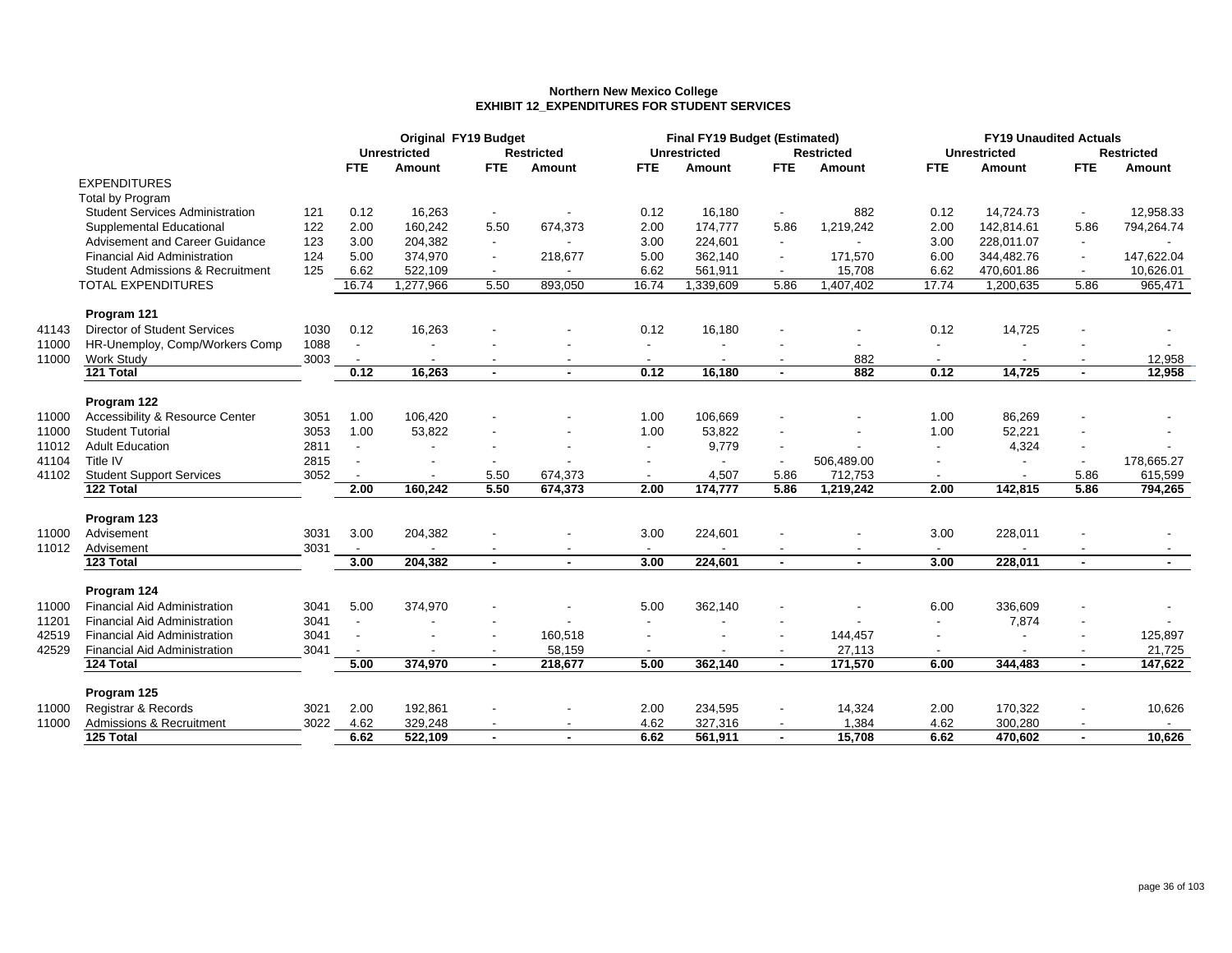|                                                             |      |                          | <b>Original FY19 Budget</b>   |                          |                             |                | Final FY19 Budget (Estimated)              |                          |                             |                | <b>FY19 Unaudited Actuals</b> |                          |                             |
|-------------------------------------------------------------|------|--------------------------|-------------------------------|--------------------------|-----------------------------|----------------|--------------------------------------------|--------------------------|-----------------------------|----------------|-------------------------------|--------------------------|-----------------------------|
|                                                             |      | <b>FTE</b>               | <b>Unrestricted</b><br>Amount | <b>FTE</b>               | <b>Restricted</b><br>Amount | <b>FTE</b>     | <b>Unrestricted</b><br>Amount              | <b>FTE</b>               | <b>Restricted</b><br>Amount | <b>FTE</b>     | <b>Unrestricted</b><br>Amount | <b>FTE</b>               | <b>Restricted</b><br>Amount |
| Compensation<br>Equipment                                   |      | 16.74                    | 1,046,454.00                  | 5.50                     | 598,258.00<br>2,000.00      | 16.74          | 1,099,884.00<br>9,525.00                   | 5.86                     | 985,631.00<br>107,659.00    | 17.74          | 1,002,859.92<br>2,838.28      | 5.86<br>$\blacksquare$   | 705,857.17<br>68,470.13     |
| Travel<br>Other                                             |      |                          | 4,975.00<br>226,537.00        |                          | 11,396.00<br>281,396.00     |                | 5,500.00<br>224,700.00                     |                          | 18,307.00<br>295,805.00     |                | 1,115.33<br>193,821.50        | $\sim$<br>$\blacksquare$ | 14,692.71<br>176,451.11     |
|                                                             |      | 16.74                    | 1,277,966                     | 5.50                     | 893,050                     | 16.74          | 1,339,609                                  | 5.86                     | 1,407,402                   | 17.74          | 1,200,635                     | 5.86                     | 965,471                     |
| 121 Director of Student Services11000/41143<br>Compensation | 1030 | 0.12                     | 14,208                        |                          |                             | 0.12           | 14,125                                     |                          |                             | 0.12           | 13,670                        |                          |                             |
| Equipment<br>Travel                                         |      |                          | $\blacksquare$<br>500         |                          |                             |                | 500                                        |                          |                             |                | $\overline{\phantom{a}}$      |                          |                             |
| Other                                                       |      |                          | 1,555                         |                          | $\blacksquare$              |                | 1,555                                      |                          | $\overline{\phantom{a}}$    |                | 1,055                         |                          |                             |
| Total                                                       |      | 0.12                     | 16,263                        | $\overline{\phantom{a}}$ | $\blacksquare$              | 0.12           | 16,180                                     | $\blacksquare$           | $\blacksquare$              | 0.12           | 14,725                        | $\blacksquare$           | $\blacksquare$              |
| 121 HR-Unemploy, Comp/Workers Comp<br>Compensation          | 1088 |                          |                               |                          |                             |                |                                            |                          |                             |                |                               |                          |                             |
| Equipment<br>Travel                                         |      |                          |                               |                          |                             |                |                                            |                          |                             |                |                               |                          |                             |
| Other<br>Total                                              |      | $\blacksquare$           | $\overline{a}$                | $\blacksquare$           | $\overline{a}$              | $\blacksquare$ | $\overline{a}$                             | $\overline{\phantom{a}}$ | $\overline{a}$              | $\blacksquare$ | $\ddot{\phantom{a}}$          | $\blacksquare$           | $\overline{a}$              |
|                                                             |      |                          |                               |                          |                             |                |                                            |                          |                             |                |                               |                          |                             |
| 121 Work Study<br>Compensation                              | 3003 |                          |                               |                          |                             |                |                                            |                          | 882                         |                |                               |                          | 12,958                      |
| Equipment                                                   |      |                          |                               |                          |                             |                |                                            |                          |                             |                |                               |                          |                             |
| Travel<br>Other                                             |      |                          |                               |                          |                             |                |                                            |                          |                             |                |                               |                          |                             |
| Total                                                       |      | $\overline{\phantom{a}}$ | $\overline{a}$                | $\blacksquare$           | $\blacksquare$              | $\blacksquare$ | $\overline{\phantom{a}}$                   | ÷,                       | 882                         | $\blacksquare$ | $\blacksquare$                | $\blacksquare$           | 12,958                      |
| 122 Work study                                              | 1088 |                          |                               |                          |                             |                |                                            |                          |                             |                |                               |                          |                             |
| Compensation<br>Equipment                                   |      |                          |                               |                          |                             |                |                                            |                          |                             |                |                               |                          |                             |
| Travel                                                      |      |                          |                               |                          |                             |                |                                            |                          |                             |                |                               |                          |                             |
| Other<br>Total                                              |      | $\overline{\phantom{a}}$ | $\overline{a}$                | $\sim$                   | $\sim$                      | $\blacksquare$ | $\sim$                                     | $\overline{\phantom{a}}$ | $\sim$                      | $\blacksquare$ | $\overline{a}$                | $\sim$                   | $\mathcal{L}_{\mathcal{A}}$ |
|                                                             |      |                          |                               |                          |                             |                |                                            |                          |                             |                |                               |                          |                             |
| 122 Adult Education-11012<br>Compensation                   | 2811 |                          |                               |                          |                             |                | 4,192                                      |                          |                             |                | 4,186                         |                          |                             |
| Equipment<br>Travel                                         |      |                          |                               |                          |                             |                | $\blacksquare$<br>$\overline{\phantom{a}}$ |                          |                             |                | $\overline{a}$                |                          |                             |
| Other                                                       |      |                          |                               |                          |                             |                | 5,587                                      |                          | $\overline{\phantom{a}}$    |                | 138                           |                          | $\sim$                      |
| Total                                                       |      | $\blacksquare$           | $\ddot{\phantom{a}}$          | $\sim$                   | $\overline{a}$              | $\blacksquare$ | 9,779                                      | $\blacksquare$           | $\blacksquare$              | $\sim$         | 4,324                         | $\blacksquare$           | $\blacksquare$              |
| 122 Title IV                                                | 2815 |                          |                               |                          |                             |                |                                            |                          |                             |                |                               |                          |                             |
| Compensation                                                |      | $\overline{a}$           |                               |                          |                             |                |                                            |                          | 317,081                     |                |                               |                          | 96,096                      |
| Equipment<br>Travel                                         |      |                          |                               |                          |                             |                |                                            |                          | 100,658<br>3,950            |                |                               |                          | 61,600<br>2,130             |
| Other                                                       |      |                          |                               |                          |                             |                |                                            |                          | 84,800                      |                |                               |                          | 18,839                      |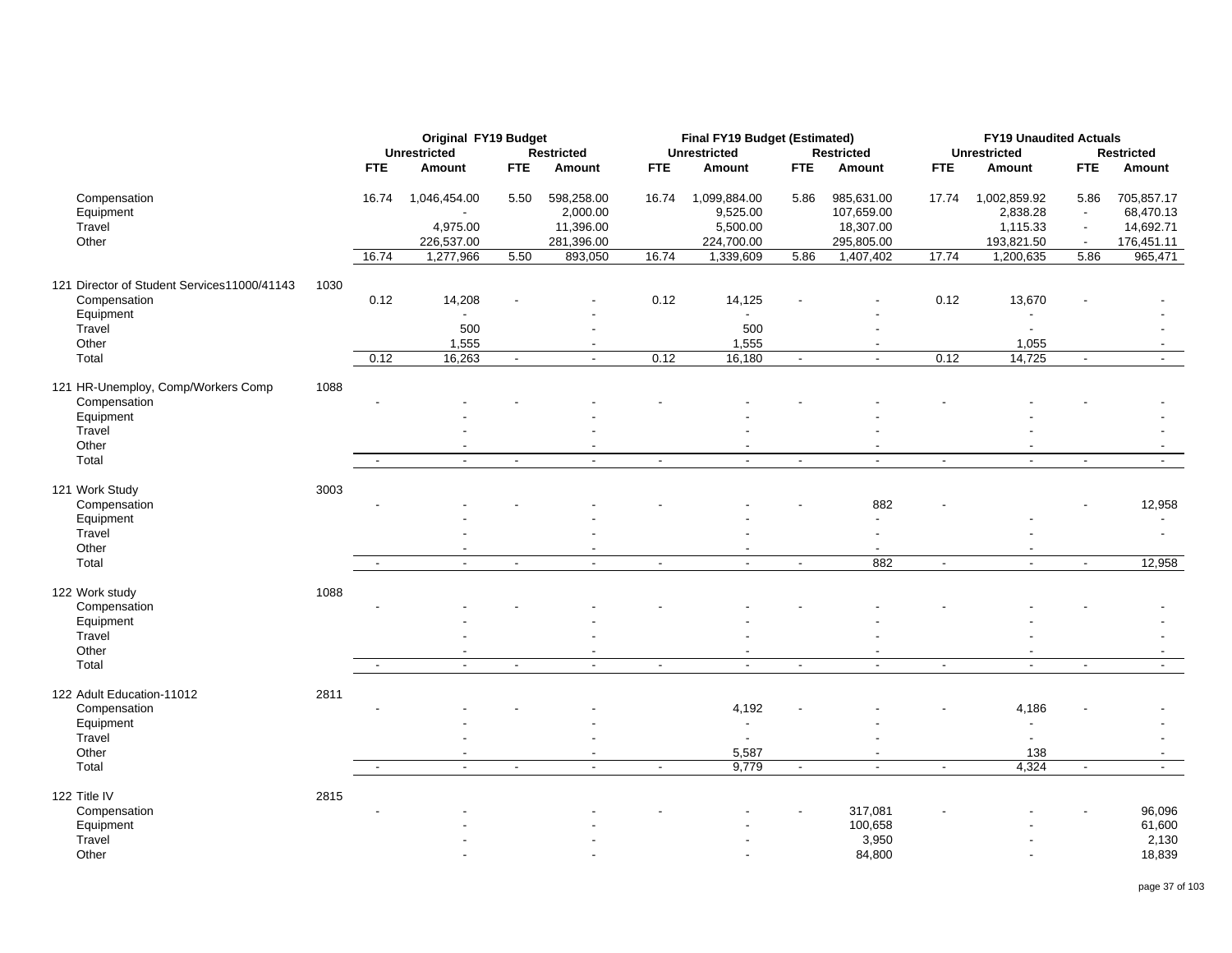| <b>Unrestricted</b><br><b>Restricted</b><br><b>Unrestricted</b><br><b>Restricted</b><br><b>Unrestricted</b><br><b>Restricted</b><br><b>FTE</b><br>Amount<br><b>FTE</b><br>Amount<br><b>FTE</b><br><b>Amount</b><br><b>FTE</b><br>Amount<br><b>FTE</b><br>Amount<br><b>FTE</b><br>Amount<br>Total<br>506,489<br>178,665<br>$\sim$<br>$\blacksquare$<br>$\sim$<br>$\blacksquare$<br>$\blacksquare$<br>$\blacksquare$<br>$\overline{\phantom{a}}$<br>$\blacksquare$<br>$\blacksquare$<br>$\sim$<br>122 Accessibility & Resource Center<br>3051<br>1.00<br>1.00<br>Compensation<br>60,509<br>1.00<br>84,354<br>70,290<br>Equipment<br>Travel<br>$\overline{a}$<br>$\sim$<br>÷<br>Other<br>45,911<br>22,315<br>15,979<br>1.00<br>106,420<br>106,669<br>86,269<br>Total<br>1.00<br>1.00<br>$\sim$<br>$\blacksquare$<br>$\ddot{\phantom{a}}$<br>$\blacksquare$<br>$\blacksquare$<br>122 Student Support Services<br>3052<br>Compensation<br>5.50<br>379,581<br>5.86<br>496,098<br>5.86<br>449,181<br>2,000<br>7,001<br>6,870<br>Equipment<br>11,396<br>12,563<br>Travel<br>14,357<br>$\blacksquare$<br>281,396<br>146,986<br>Other<br>4,507<br>195,297<br>5.50<br>674,373<br>4,507<br>5.86<br>712,753<br>5.86<br>615,599<br>Total<br>$\overline{\phantom{a}}$<br>$\blacksquare$<br>$\overline{\phantom{a}}$<br>$\blacksquare$<br>$\sim$<br>3053<br>122 Student Tutorial<br>1.00<br>Compensation<br>38,147<br>1.00<br>38,147<br>1.00<br>36,742<br>Equipment<br>Travel<br>Other<br>15,675<br>15,675<br>15,479<br>1.00<br>53,822<br>1.00<br>52,221<br>1.00<br>53,822<br>Total<br>$\sim$<br>$\Delta$<br>$\mathbf{r}$<br>$\sim$<br>$\sim$<br>$\sim$<br>123 Advisement<br>3031<br>3.00<br>Compensation<br>175,538<br>3.00<br>195,495<br>3.00<br>200,119<br>Equipment<br>$\blacksquare$<br>Travel<br>$\blacksquare$<br>Other<br>28,844<br>29,106<br>27,892<br>3.00<br>204,382<br>3.00<br>224,601<br>3.00<br>228,011<br>Total<br>$\sim$<br>$\overline{\phantom{a}}$<br>$\mathbf{r}$<br>$\overline{a}$<br>$\overline{a}$<br>$\sim$<br>3031<br>123 Advisement-11012<br>Compensation<br>Equipment<br>Travel<br>Other<br>Total<br>$\ddot{\phantom{a}}$<br>$\sim$<br>$\sim$<br>$\blacksquare$<br>$\blacksquare$<br>$\blacksquare$<br>$\sim$<br>$\sim$<br>$\overline{\phantom{a}}$<br>$\blacksquare$<br>$\overline{\phantom{a}}$<br>$\sim$<br>124 Financial Aid Administration 11000/11012<br>3041<br>5.00<br>316,845<br>5.00<br>286,186<br>6.00<br>282,491<br>Compensation<br>9,525<br>Equipment<br>Travel<br>2,500<br>Other<br>58,125<br>63,929<br>54,118<br>$\blacksquare$<br>362,140<br>5.00<br>374,970<br>5.00<br>6.00<br>336,609<br>Total<br>$\blacksquare$<br>$\mathbf{r}$<br>$\blacksquare$<br>$\sim$<br>$\blacksquare$<br>$\sim$<br>124 Financial Aid Administration 42519<br>3041<br>160,518<br>144,457<br>122,646<br>Compensation<br>Equipment<br>$\overline{\phantom{a}}$<br>$\sim$<br>۰ |  | <b>Original FY19 Budget</b> |  | Final FY19 Budget (Estimated) |  | <b>FY19 Unaudited Actuals</b> |  |
|---------------------------------------------------------------------------------------------------------------------------------------------------------------------------------------------------------------------------------------------------------------------------------------------------------------------------------------------------------------------------------------------------------------------------------------------------------------------------------------------------------------------------------------------------------------------------------------------------------------------------------------------------------------------------------------------------------------------------------------------------------------------------------------------------------------------------------------------------------------------------------------------------------------------------------------------------------------------------------------------------------------------------------------------------------------------------------------------------------------------------------------------------------------------------------------------------------------------------------------------------------------------------------------------------------------------------------------------------------------------------------------------------------------------------------------------------------------------------------------------------------------------------------------------------------------------------------------------------------------------------------------------------------------------------------------------------------------------------------------------------------------------------------------------------------------------------------------------------------------------------------------------------------------------------------------------------------------------------------------------------------------------------------------------------------------------------------------------------------------------------------------------------------------------------------------------------------------------------------------------------------------------------------------------------------------------------------------------------------------------------------------------------------------------------------------------------------------------------------------------------------------------------------------------------------------------------------------------------------------------------------------------------------------------------------------------------------------------------------------------------------------------------------------------------------------------------------------------------------------------------------|--|-----------------------------|--|-------------------------------|--|-------------------------------|--|
|                                                                                                                                                                                                                                                                                                                                                                                                                                                                                                                                                                                                                                                                                                                                                                                                                                                                                                                                                                                                                                                                                                                                                                                                                                                                                                                                                                                                                                                                                                                                                                                                                                                                                                                                                                                                                                                                                                                                                                                                                                                                                                                                                                                                                                                                                                                                                                                                                                                                                                                                                                                                                                                                                                                                                                                                                                                                                 |  |                             |  |                               |  |                               |  |
|                                                                                                                                                                                                                                                                                                                                                                                                                                                                                                                                                                                                                                                                                                                                                                                                                                                                                                                                                                                                                                                                                                                                                                                                                                                                                                                                                                                                                                                                                                                                                                                                                                                                                                                                                                                                                                                                                                                                                                                                                                                                                                                                                                                                                                                                                                                                                                                                                                                                                                                                                                                                                                                                                                                                                                                                                                                                                 |  |                             |  |                               |  |                               |  |
|                                                                                                                                                                                                                                                                                                                                                                                                                                                                                                                                                                                                                                                                                                                                                                                                                                                                                                                                                                                                                                                                                                                                                                                                                                                                                                                                                                                                                                                                                                                                                                                                                                                                                                                                                                                                                                                                                                                                                                                                                                                                                                                                                                                                                                                                                                                                                                                                                                                                                                                                                                                                                                                                                                                                                                                                                                                                                 |  |                             |  |                               |  |                               |  |
|                                                                                                                                                                                                                                                                                                                                                                                                                                                                                                                                                                                                                                                                                                                                                                                                                                                                                                                                                                                                                                                                                                                                                                                                                                                                                                                                                                                                                                                                                                                                                                                                                                                                                                                                                                                                                                                                                                                                                                                                                                                                                                                                                                                                                                                                                                                                                                                                                                                                                                                                                                                                                                                                                                                                                                                                                                                                                 |  |                             |  |                               |  |                               |  |
|                                                                                                                                                                                                                                                                                                                                                                                                                                                                                                                                                                                                                                                                                                                                                                                                                                                                                                                                                                                                                                                                                                                                                                                                                                                                                                                                                                                                                                                                                                                                                                                                                                                                                                                                                                                                                                                                                                                                                                                                                                                                                                                                                                                                                                                                                                                                                                                                                                                                                                                                                                                                                                                                                                                                                                                                                                                                                 |  |                             |  |                               |  |                               |  |
|                                                                                                                                                                                                                                                                                                                                                                                                                                                                                                                                                                                                                                                                                                                                                                                                                                                                                                                                                                                                                                                                                                                                                                                                                                                                                                                                                                                                                                                                                                                                                                                                                                                                                                                                                                                                                                                                                                                                                                                                                                                                                                                                                                                                                                                                                                                                                                                                                                                                                                                                                                                                                                                                                                                                                                                                                                                                                 |  |                             |  |                               |  |                               |  |
|                                                                                                                                                                                                                                                                                                                                                                                                                                                                                                                                                                                                                                                                                                                                                                                                                                                                                                                                                                                                                                                                                                                                                                                                                                                                                                                                                                                                                                                                                                                                                                                                                                                                                                                                                                                                                                                                                                                                                                                                                                                                                                                                                                                                                                                                                                                                                                                                                                                                                                                                                                                                                                                                                                                                                                                                                                                                                 |  |                             |  |                               |  |                               |  |
|                                                                                                                                                                                                                                                                                                                                                                                                                                                                                                                                                                                                                                                                                                                                                                                                                                                                                                                                                                                                                                                                                                                                                                                                                                                                                                                                                                                                                                                                                                                                                                                                                                                                                                                                                                                                                                                                                                                                                                                                                                                                                                                                                                                                                                                                                                                                                                                                                                                                                                                                                                                                                                                                                                                                                                                                                                                                                 |  |                             |  |                               |  |                               |  |
|                                                                                                                                                                                                                                                                                                                                                                                                                                                                                                                                                                                                                                                                                                                                                                                                                                                                                                                                                                                                                                                                                                                                                                                                                                                                                                                                                                                                                                                                                                                                                                                                                                                                                                                                                                                                                                                                                                                                                                                                                                                                                                                                                                                                                                                                                                                                                                                                                                                                                                                                                                                                                                                                                                                                                                                                                                                                                 |  |                             |  |                               |  |                               |  |
|                                                                                                                                                                                                                                                                                                                                                                                                                                                                                                                                                                                                                                                                                                                                                                                                                                                                                                                                                                                                                                                                                                                                                                                                                                                                                                                                                                                                                                                                                                                                                                                                                                                                                                                                                                                                                                                                                                                                                                                                                                                                                                                                                                                                                                                                                                                                                                                                                                                                                                                                                                                                                                                                                                                                                                                                                                                                                 |  |                             |  |                               |  |                               |  |
|                                                                                                                                                                                                                                                                                                                                                                                                                                                                                                                                                                                                                                                                                                                                                                                                                                                                                                                                                                                                                                                                                                                                                                                                                                                                                                                                                                                                                                                                                                                                                                                                                                                                                                                                                                                                                                                                                                                                                                                                                                                                                                                                                                                                                                                                                                                                                                                                                                                                                                                                                                                                                                                                                                                                                                                                                                                                                 |  |                             |  |                               |  |                               |  |
|                                                                                                                                                                                                                                                                                                                                                                                                                                                                                                                                                                                                                                                                                                                                                                                                                                                                                                                                                                                                                                                                                                                                                                                                                                                                                                                                                                                                                                                                                                                                                                                                                                                                                                                                                                                                                                                                                                                                                                                                                                                                                                                                                                                                                                                                                                                                                                                                                                                                                                                                                                                                                                                                                                                                                                                                                                                                                 |  |                             |  |                               |  |                               |  |
|                                                                                                                                                                                                                                                                                                                                                                                                                                                                                                                                                                                                                                                                                                                                                                                                                                                                                                                                                                                                                                                                                                                                                                                                                                                                                                                                                                                                                                                                                                                                                                                                                                                                                                                                                                                                                                                                                                                                                                                                                                                                                                                                                                                                                                                                                                                                                                                                                                                                                                                                                                                                                                                                                                                                                                                                                                                                                 |  |                             |  |                               |  |                               |  |
|                                                                                                                                                                                                                                                                                                                                                                                                                                                                                                                                                                                                                                                                                                                                                                                                                                                                                                                                                                                                                                                                                                                                                                                                                                                                                                                                                                                                                                                                                                                                                                                                                                                                                                                                                                                                                                                                                                                                                                                                                                                                                                                                                                                                                                                                                                                                                                                                                                                                                                                                                                                                                                                                                                                                                                                                                                                                                 |  |                             |  |                               |  |                               |  |
|                                                                                                                                                                                                                                                                                                                                                                                                                                                                                                                                                                                                                                                                                                                                                                                                                                                                                                                                                                                                                                                                                                                                                                                                                                                                                                                                                                                                                                                                                                                                                                                                                                                                                                                                                                                                                                                                                                                                                                                                                                                                                                                                                                                                                                                                                                                                                                                                                                                                                                                                                                                                                                                                                                                                                                                                                                                                                 |  |                             |  |                               |  |                               |  |
|                                                                                                                                                                                                                                                                                                                                                                                                                                                                                                                                                                                                                                                                                                                                                                                                                                                                                                                                                                                                                                                                                                                                                                                                                                                                                                                                                                                                                                                                                                                                                                                                                                                                                                                                                                                                                                                                                                                                                                                                                                                                                                                                                                                                                                                                                                                                                                                                                                                                                                                                                                                                                                                                                                                                                                                                                                                                                 |  |                             |  |                               |  |                               |  |
|                                                                                                                                                                                                                                                                                                                                                                                                                                                                                                                                                                                                                                                                                                                                                                                                                                                                                                                                                                                                                                                                                                                                                                                                                                                                                                                                                                                                                                                                                                                                                                                                                                                                                                                                                                                                                                                                                                                                                                                                                                                                                                                                                                                                                                                                                                                                                                                                                                                                                                                                                                                                                                                                                                                                                                                                                                                                                 |  |                             |  |                               |  |                               |  |
|                                                                                                                                                                                                                                                                                                                                                                                                                                                                                                                                                                                                                                                                                                                                                                                                                                                                                                                                                                                                                                                                                                                                                                                                                                                                                                                                                                                                                                                                                                                                                                                                                                                                                                                                                                                                                                                                                                                                                                                                                                                                                                                                                                                                                                                                                                                                                                                                                                                                                                                                                                                                                                                                                                                                                                                                                                                                                 |  |                             |  |                               |  |                               |  |
|                                                                                                                                                                                                                                                                                                                                                                                                                                                                                                                                                                                                                                                                                                                                                                                                                                                                                                                                                                                                                                                                                                                                                                                                                                                                                                                                                                                                                                                                                                                                                                                                                                                                                                                                                                                                                                                                                                                                                                                                                                                                                                                                                                                                                                                                                                                                                                                                                                                                                                                                                                                                                                                                                                                                                                                                                                                                                 |  |                             |  |                               |  |                               |  |
|                                                                                                                                                                                                                                                                                                                                                                                                                                                                                                                                                                                                                                                                                                                                                                                                                                                                                                                                                                                                                                                                                                                                                                                                                                                                                                                                                                                                                                                                                                                                                                                                                                                                                                                                                                                                                                                                                                                                                                                                                                                                                                                                                                                                                                                                                                                                                                                                                                                                                                                                                                                                                                                                                                                                                                                                                                                                                 |  |                             |  |                               |  |                               |  |
|                                                                                                                                                                                                                                                                                                                                                                                                                                                                                                                                                                                                                                                                                                                                                                                                                                                                                                                                                                                                                                                                                                                                                                                                                                                                                                                                                                                                                                                                                                                                                                                                                                                                                                                                                                                                                                                                                                                                                                                                                                                                                                                                                                                                                                                                                                                                                                                                                                                                                                                                                                                                                                                                                                                                                                                                                                                                                 |  |                             |  |                               |  |                               |  |
|                                                                                                                                                                                                                                                                                                                                                                                                                                                                                                                                                                                                                                                                                                                                                                                                                                                                                                                                                                                                                                                                                                                                                                                                                                                                                                                                                                                                                                                                                                                                                                                                                                                                                                                                                                                                                                                                                                                                                                                                                                                                                                                                                                                                                                                                                                                                                                                                                                                                                                                                                                                                                                                                                                                                                                                                                                                                                 |  |                             |  |                               |  |                               |  |
|                                                                                                                                                                                                                                                                                                                                                                                                                                                                                                                                                                                                                                                                                                                                                                                                                                                                                                                                                                                                                                                                                                                                                                                                                                                                                                                                                                                                                                                                                                                                                                                                                                                                                                                                                                                                                                                                                                                                                                                                                                                                                                                                                                                                                                                                                                                                                                                                                                                                                                                                                                                                                                                                                                                                                                                                                                                                                 |  |                             |  |                               |  |                               |  |
|                                                                                                                                                                                                                                                                                                                                                                                                                                                                                                                                                                                                                                                                                                                                                                                                                                                                                                                                                                                                                                                                                                                                                                                                                                                                                                                                                                                                                                                                                                                                                                                                                                                                                                                                                                                                                                                                                                                                                                                                                                                                                                                                                                                                                                                                                                                                                                                                                                                                                                                                                                                                                                                                                                                                                                                                                                                                                 |  |                             |  |                               |  |                               |  |
|                                                                                                                                                                                                                                                                                                                                                                                                                                                                                                                                                                                                                                                                                                                                                                                                                                                                                                                                                                                                                                                                                                                                                                                                                                                                                                                                                                                                                                                                                                                                                                                                                                                                                                                                                                                                                                                                                                                                                                                                                                                                                                                                                                                                                                                                                                                                                                                                                                                                                                                                                                                                                                                                                                                                                                                                                                                                                 |  |                             |  |                               |  |                               |  |
|                                                                                                                                                                                                                                                                                                                                                                                                                                                                                                                                                                                                                                                                                                                                                                                                                                                                                                                                                                                                                                                                                                                                                                                                                                                                                                                                                                                                                                                                                                                                                                                                                                                                                                                                                                                                                                                                                                                                                                                                                                                                                                                                                                                                                                                                                                                                                                                                                                                                                                                                                                                                                                                                                                                                                                                                                                                                                 |  |                             |  |                               |  |                               |  |
|                                                                                                                                                                                                                                                                                                                                                                                                                                                                                                                                                                                                                                                                                                                                                                                                                                                                                                                                                                                                                                                                                                                                                                                                                                                                                                                                                                                                                                                                                                                                                                                                                                                                                                                                                                                                                                                                                                                                                                                                                                                                                                                                                                                                                                                                                                                                                                                                                                                                                                                                                                                                                                                                                                                                                                                                                                                                                 |  |                             |  |                               |  |                               |  |
|                                                                                                                                                                                                                                                                                                                                                                                                                                                                                                                                                                                                                                                                                                                                                                                                                                                                                                                                                                                                                                                                                                                                                                                                                                                                                                                                                                                                                                                                                                                                                                                                                                                                                                                                                                                                                                                                                                                                                                                                                                                                                                                                                                                                                                                                                                                                                                                                                                                                                                                                                                                                                                                                                                                                                                                                                                                                                 |  |                             |  |                               |  |                               |  |
|                                                                                                                                                                                                                                                                                                                                                                                                                                                                                                                                                                                                                                                                                                                                                                                                                                                                                                                                                                                                                                                                                                                                                                                                                                                                                                                                                                                                                                                                                                                                                                                                                                                                                                                                                                                                                                                                                                                                                                                                                                                                                                                                                                                                                                                                                                                                                                                                                                                                                                                                                                                                                                                                                                                                                                                                                                                                                 |  |                             |  |                               |  |                               |  |
|                                                                                                                                                                                                                                                                                                                                                                                                                                                                                                                                                                                                                                                                                                                                                                                                                                                                                                                                                                                                                                                                                                                                                                                                                                                                                                                                                                                                                                                                                                                                                                                                                                                                                                                                                                                                                                                                                                                                                                                                                                                                                                                                                                                                                                                                                                                                                                                                                                                                                                                                                                                                                                                                                                                                                                                                                                                                                 |  |                             |  |                               |  |                               |  |
|                                                                                                                                                                                                                                                                                                                                                                                                                                                                                                                                                                                                                                                                                                                                                                                                                                                                                                                                                                                                                                                                                                                                                                                                                                                                                                                                                                                                                                                                                                                                                                                                                                                                                                                                                                                                                                                                                                                                                                                                                                                                                                                                                                                                                                                                                                                                                                                                                                                                                                                                                                                                                                                                                                                                                                                                                                                                                 |  |                             |  |                               |  |                               |  |
|                                                                                                                                                                                                                                                                                                                                                                                                                                                                                                                                                                                                                                                                                                                                                                                                                                                                                                                                                                                                                                                                                                                                                                                                                                                                                                                                                                                                                                                                                                                                                                                                                                                                                                                                                                                                                                                                                                                                                                                                                                                                                                                                                                                                                                                                                                                                                                                                                                                                                                                                                                                                                                                                                                                                                                                                                                                                                 |  |                             |  |                               |  |                               |  |
|                                                                                                                                                                                                                                                                                                                                                                                                                                                                                                                                                                                                                                                                                                                                                                                                                                                                                                                                                                                                                                                                                                                                                                                                                                                                                                                                                                                                                                                                                                                                                                                                                                                                                                                                                                                                                                                                                                                                                                                                                                                                                                                                                                                                                                                                                                                                                                                                                                                                                                                                                                                                                                                                                                                                                                                                                                                                                 |  |                             |  |                               |  |                               |  |
|                                                                                                                                                                                                                                                                                                                                                                                                                                                                                                                                                                                                                                                                                                                                                                                                                                                                                                                                                                                                                                                                                                                                                                                                                                                                                                                                                                                                                                                                                                                                                                                                                                                                                                                                                                                                                                                                                                                                                                                                                                                                                                                                                                                                                                                                                                                                                                                                                                                                                                                                                                                                                                                                                                                                                                                                                                                                                 |  |                             |  |                               |  |                               |  |
|                                                                                                                                                                                                                                                                                                                                                                                                                                                                                                                                                                                                                                                                                                                                                                                                                                                                                                                                                                                                                                                                                                                                                                                                                                                                                                                                                                                                                                                                                                                                                                                                                                                                                                                                                                                                                                                                                                                                                                                                                                                                                                                                                                                                                                                                                                                                                                                                                                                                                                                                                                                                                                                                                                                                                                                                                                                                                 |  |                             |  |                               |  |                               |  |
|                                                                                                                                                                                                                                                                                                                                                                                                                                                                                                                                                                                                                                                                                                                                                                                                                                                                                                                                                                                                                                                                                                                                                                                                                                                                                                                                                                                                                                                                                                                                                                                                                                                                                                                                                                                                                                                                                                                                                                                                                                                                                                                                                                                                                                                                                                                                                                                                                                                                                                                                                                                                                                                                                                                                                                                                                                                                                 |  |                             |  |                               |  |                               |  |
|                                                                                                                                                                                                                                                                                                                                                                                                                                                                                                                                                                                                                                                                                                                                                                                                                                                                                                                                                                                                                                                                                                                                                                                                                                                                                                                                                                                                                                                                                                                                                                                                                                                                                                                                                                                                                                                                                                                                                                                                                                                                                                                                                                                                                                                                                                                                                                                                                                                                                                                                                                                                                                                                                                                                                                                                                                                                                 |  |                             |  |                               |  |                               |  |
|                                                                                                                                                                                                                                                                                                                                                                                                                                                                                                                                                                                                                                                                                                                                                                                                                                                                                                                                                                                                                                                                                                                                                                                                                                                                                                                                                                                                                                                                                                                                                                                                                                                                                                                                                                                                                                                                                                                                                                                                                                                                                                                                                                                                                                                                                                                                                                                                                                                                                                                                                                                                                                                                                                                                                                                                                                                                                 |  |                             |  |                               |  |                               |  |
|                                                                                                                                                                                                                                                                                                                                                                                                                                                                                                                                                                                                                                                                                                                                                                                                                                                                                                                                                                                                                                                                                                                                                                                                                                                                                                                                                                                                                                                                                                                                                                                                                                                                                                                                                                                                                                                                                                                                                                                                                                                                                                                                                                                                                                                                                                                                                                                                                                                                                                                                                                                                                                                                                                                                                                                                                                                                                 |  |                             |  |                               |  |                               |  |
|                                                                                                                                                                                                                                                                                                                                                                                                                                                                                                                                                                                                                                                                                                                                                                                                                                                                                                                                                                                                                                                                                                                                                                                                                                                                                                                                                                                                                                                                                                                                                                                                                                                                                                                                                                                                                                                                                                                                                                                                                                                                                                                                                                                                                                                                                                                                                                                                                                                                                                                                                                                                                                                                                                                                                                                                                                                                                 |  |                             |  |                               |  |                               |  |
|                                                                                                                                                                                                                                                                                                                                                                                                                                                                                                                                                                                                                                                                                                                                                                                                                                                                                                                                                                                                                                                                                                                                                                                                                                                                                                                                                                                                                                                                                                                                                                                                                                                                                                                                                                                                                                                                                                                                                                                                                                                                                                                                                                                                                                                                                                                                                                                                                                                                                                                                                                                                                                                                                                                                                                                                                                                                                 |  |                             |  |                               |  |                               |  |
|                                                                                                                                                                                                                                                                                                                                                                                                                                                                                                                                                                                                                                                                                                                                                                                                                                                                                                                                                                                                                                                                                                                                                                                                                                                                                                                                                                                                                                                                                                                                                                                                                                                                                                                                                                                                                                                                                                                                                                                                                                                                                                                                                                                                                                                                                                                                                                                                                                                                                                                                                                                                                                                                                                                                                                                                                                                                                 |  |                             |  |                               |  |                               |  |
|                                                                                                                                                                                                                                                                                                                                                                                                                                                                                                                                                                                                                                                                                                                                                                                                                                                                                                                                                                                                                                                                                                                                                                                                                                                                                                                                                                                                                                                                                                                                                                                                                                                                                                                                                                                                                                                                                                                                                                                                                                                                                                                                                                                                                                                                                                                                                                                                                                                                                                                                                                                                                                                                                                                                                                                                                                                                                 |  |                             |  |                               |  |                               |  |
|                                                                                                                                                                                                                                                                                                                                                                                                                                                                                                                                                                                                                                                                                                                                                                                                                                                                                                                                                                                                                                                                                                                                                                                                                                                                                                                                                                                                                                                                                                                                                                                                                                                                                                                                                                                                                                                                                                                                                                                                                                                                                                                                                                                                                                                                                                                                                                                                                                                                                                                                                                                                                                                                                                                                                                                                                                                                                 |  |                             |  |                               |  |                               |  |
|                                                                                                                                                                                                                                                                                                                                                                                                                                                                                                                                                                                                                                                                                                                                                                                                                                                                                                                                                                                                                                                                                                                                                                                                                                                                                                                                                                                                                                                                                                                                                                                                                                                                                                                                                                                                                                                                                                                                                                                                                                                                                                                                                                                                                                                                                                                                                                                                                                                                                                                                                                                                                                                                                                                                                                                                                                                                                 |  |                             |  |                               |  |                               |  |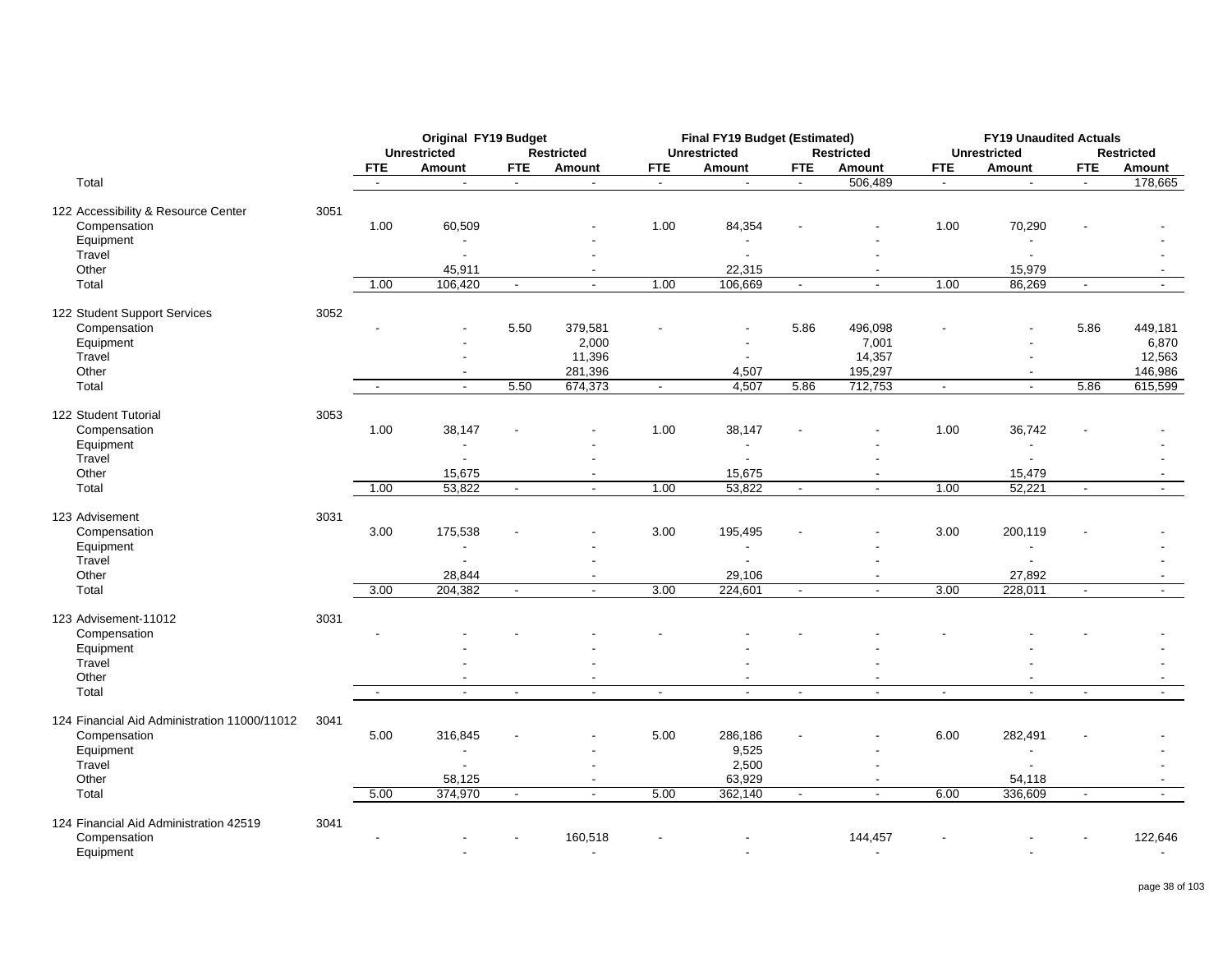|                                        |      |                          | <b>Original FY19 Budget</b> |                          |                          |                          | Final FY19 Budget (Estimated) |                          |                   |            | <b>FY19 Unaudited Actuals</b> |                          |                   |
|----------------------------------------|------|--------------------------|-----------------------------|--------------------------|--------------------------|--------------------------|-------------------------------|--------------------------|-------------------|------------|-------------------------------|--------------------------|-------------------|
|                                        |      |                          | <b>Unrestricted</b>         |                          | <b>Restricted</b>        |                          | <b>Unrestricted</b>           |                          | <b>Restricted</b> |            | <b>Unrestricted</b>           |                          | <b>Restricted</b> |
|                                        |      | FTE                      | Amount                      | <b>FTE</b>               | Amount                   | <b>FTE</b>               | Amount                        | <b>FTE</b>               | Amount            | <b>FTE</b> | Amount                        | <b>FTE</b>               | Amount            |
| Travel                                 |      |                          |                             |                          |                          |                          |                               |                          |                   |            |                               |                          |                   |
| Other                                  |      |                          |                             |                          |                          |                          |                               |                          |                   |            |                               |                          | 3,251             |
| Total                                  |      | $\overline{\phantom{a}}$ | $\overline{\phantom{a}}$    | $\overline{\phantom{a}}$ | 160,518                  | $\sim$                   | $\overline{\phantom{a}}$      | $\sim$                   | 144,457           | $\sim$     | $\overline{\phantom{a}}$      | $\sim$                   | 125,897           |
| 124 Financial Aid Administration 42529 | 3041 |                          |                             |                          |                          |                          |                               |                          |                   |            |                               |                          |                   |
| Compensation                           |      |                          |                             |                          | 58,159                   |                          |                               |                          | 27,113            |            |                               |                          | 24,976            |
| Equipment                              |      |                          |                             |                          |                          |                          |                               |                          |                   |            |                               |                          |                   |
| Travel                                 |      |                          |                             |                          |                          |                          |                               |                          |                   |            |                               |                          |                   |
| Other                                  |      |                          |                             |                          |                          |                          |                               |                          |                   |            |                               |                          | (3,251)           |
| Total                                  |      | $\sim$                   | $\sim$                      | $\overline{\phantom{a}}$ | 58,159                   | $\sim$                   | $\sim$                        | $\overline{\phantom{a}}$ | 27,113            | $\sim$     | $\overline{\phantom{a}}$      | $\sim$                   | 21,725            |
| 124 Financial Aid Administration-11201 | 3041 |                          |                             |                          |                          |                          |                               |                          |                   |            |                               |                          |                   |
| Compensation                           |      |                          |                             |                          |                          |                          |                               |                          |                   |            | 90                            |                          |                   |
| Equipment                              |      |                          |                             |                          |                          |                          |                               |                          |                   |            | 2,838                         |                          |                   |
| Travel                                 |      |                          |                             |                          |                          |                          |                               |                          |                   |            | 748                           |                          |                   |
| Other                                  |      |                          |                             |                          |                          |                          |                               |                          |                   |            | 4,197                         |                          |                   |
| Total                                  |      |                          | $\blacksquare$              |                          |                          | $\overline{\phantom{a}}$ | $\overline{\phantom{a}}$      |                          |                   |            | 7,874                         | $\overline{\phantom{a}}$ |                   |
| 125 Registrar & Records                | 3021 |                          |                             |                          |                          |                          |                               |                          |                   |            |                               |                          |                   |
| Compensation                           |      | 2.00                     | 169,933                     |                          |                          | 2.00                     | 206,585                       |                          |                   | 2.00       | 145,503                       |                          |                   |
| Equipment                              |      |                          |                             |                          |                          |                          |                               |                          |                   |            |                               |                          |                   |
| Travel                                 |      |                          |                             |                          |                          |                          | 500                           |                          |                   |            | 218                           |                          |                   |
| Other                                  |      |                          | 22,928                      |                          |                          |                          | 27,510                        |                          | 14,324            |            | 24,601                        |                          | 10,626            |
| Total                                  |      | 2.00                     | 192,861                     | $\sim$                   | $\overline{\phantom{a}}$ | 2.00                     | 234,595                       | $\sim$                   | 14,324            | 2.00       | 170,322                       | $\sim$                   | 10,626            |
| 125 Admissions & Recruitment           | 3022 |                          |                             |                          |                          |                          |                               |                          |                   |            |                               |                          |                   |
| Compensation                           |      | 4.62                     | 271,274                     |                          |                          | 4.62                     | 270,800                       |                          |                   | 4.62       | 249,770                       |                          |                   |
| Equipment                              |      |                          |                             |                          |                          |                          |                               |                          |                   |            |                               |                          |                   |
| Travel                                 |      |                          | 4,475                       |                          |                          |                          | 2,000                         |                          |                   |            | 149                           |                          |                   |
| Other                                  |      |                          | 53,499                      |                          |                          |                          | 54,516                        |                          | 1,384             |            | 50,361                        |                          |                   |
| Total                                  |      | 4.62                     | 329,248                     | $\overline{\phantom{a}}$ |                          | 4.62                     | 327,316                       | $\overline{\phantom{a}}$ | 1,384             | 4.62       | 300,280                       | $\overline{\phantom{a}}$ |                   |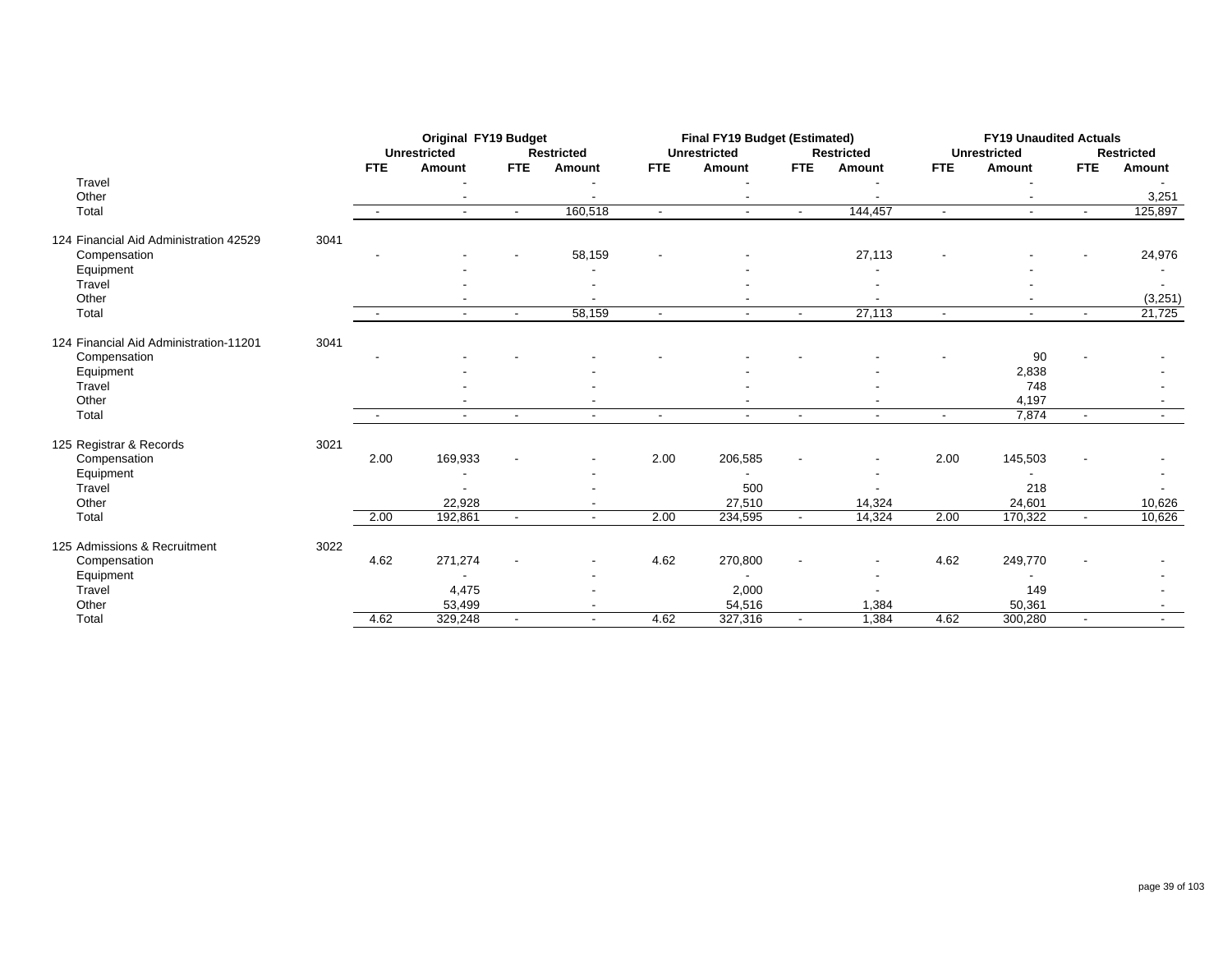#### **NORTHERN NEW MEXICO COLLEGEEXHIBIT 13\_EXPENDITURES FOR INSTITUTIONAL SUPPORT**

|       |                                    |      |                          | Original FY19 Budget<br><b>Unrestricted</b> |                          | <b>Restricted</b>        |                          | Final FY19 Budget (Estimated)<br><b>Unrestricted</b> |                          | <b>Restricted</b>        |                          | <b>FY19 Unaudited Actuals</b><br><b>Unrestricted</b> |                          | <b>Restricted</b>        |
|-------|------------------------------------|------|--------------------------|---------------------------------------------|--------------------------|--------------------------|--------------------------|------------------------------------------------------|--------------------------|--------------------------|--------------------------|------------------------------------------------------|--------------------------|--------------------------|
|       |                                    |      | <b>FTE</b>               | Amount                                      | FTE.                     | Amount                   | <b>FTE</b>               | Amount                                               | <b>FTE</b>               | Amount                   | <b>FTE</b>               | Amount                                               | <b>FTE</b>               | Amount                   |
|       | <b>EXPENDITURES</b>                |      |                          |                                             |                          |                          |                          |                                                      |                          |                          |                          |                                                      |                          |                          |
|       | Total by Program                   |      |                          |                                             |                          |                          |                          |                                                      |                          |                          |                          |                                                      |                          |                          |
|       | <b>Executive Management</b>        | 131  | 6.54                     | 1,229,647                                   |                          |                          | 6.54                     | 1,183,872                                            |                          |                          | 6.54                     | 1,056,678                                            |                          |                          |
|       | <b>Fiscal Operations</b>           | 132  | 12.00                    | 1,210,008                                   |                          |                          | 12.00                    | 1,147,808                                            |                          |                          | 12.00                    | 1,003,247                                            |                          |                          |
|       | <b>General Administration</b>      | 133  | 13.00                    | 1,228,414                                   |                          |                          | 13.00                    | 1,214,101                                            |                          | $\overline{\phantom{a}}$ | 13.00                    | 1,284,583                                            |                          | 2,258                    |
|       | <b>Planning-Public Relations</b>   | 134  | 4.00                     | 536,135                                     | $\overline{\phantom{a}}$ | $\overline{\phantom{a}}$ | 4.00                     | 505,309                                              | $\overline{\phantom{a}}$ | 4,675                    | 4.00                     | 527,047                                              | $\overline{\phantom{a}}$ | $\sim$                   |
|       | <b>TOTAL EXPENDITURES</b>          |      | 35.54                    | 4,204,204                                   | $\sim$                   | $\overline{a}$           | 35.54                    | 4,051,090                                            | $\blacksquare$           | 4,675                    | 35.54                    | 3,871,555                                            | $\blacksquare$           | 2,258                    |
|       |                                    |      |                          |                                             |                          |                          |                          |                                                      |                          |                          |                          |                                                      |                          |                          |
|       | Program 131                        |      |                          |                                             |                          |                          |                          |                                                      |                          |                          |                          |                                                      |                          |                          |
| 11000 | President                          | 1005 | 2.00                     | 413,649                                     |                          |                          | 2.00                     | 428,984                                              |                          |                          | 2.00                     | 365,102                                              |                          |                          |
| 11000 | Provost                            | 1007 | 1.99                     | 295,909                                     |                          |                          | 1.99                     | 303,005                                              |                          |                          | 2.00                     | 272,251                                              |                          |                          |
| 11000 | <b>Board of Regents</b>            | 1010 | $\blacksquare$           | 18,349                                      |                          |                          | $\sim$                   | 14,874                                               |                          |                          | $\overline{\phantom{a}}$ | 12,152                                               |                          |                          |
| 11000 | VP for Finance & Administration    | 1020 | 2.00                     | 378,070                                     |                          |                          | 2.00                     | 315,581                                              |                          |                          | 2.00                     | 226,698                                              |                          |                          |
| 11000 | VP for Finance & Admin-Unallocated | 1022 | $\overline{\phantom{a}}$ | 64,337                                      |                          |                          | $\sim$                   | 49,951                                               |                          |                          | $\blacksquare$           | 31,595                                               |                          |                          |
| 11000 | Director of Diversity & Equity     | 1040 | 0.50                     | 53,142                                      |                          |                          | 0.50                     | 61,230                                               |                          |                          | $\overline{1}$           | 55,603                                               |                          |                          |
| 11000 | Provost - Unallocated              | 1077 | 0.05                     | 6,191                                       |                          |                          | 0.05                     | 3,947                                                |                          |                          | $\mathbf 0$              | 2,776                                                |                          |                          |
| 11000 | <b>Human Resources</b>             | 1080 | $\blacksquare$           |                                             |                          |                          | $\overline{\phantom{a}}$ | 6,300                                                |                          |                          | $\overline{\phantom{a}}$ | 2,530                                                |                          |                          |
| 11012 | VP for Finance & Administration    | 1020 |                          |                                             |                          |                          |                          |                                                      |                          |                          |                          | 206                                                  |                          |                          |
| 11012 | Director of Diversity & Equity     | 1040 |                          |                                             |                          |                          |                          |                                                      |                          |                          |                          | 5,954                                                |                          |                          |
| 11302 | President                          | 1005 |                          |                                             |                          |                          |                          |                                                      |                          |                          |                          | 30,826                                               |                          |                          |
|       |                                    | 1005 |                          |                                             |                          |                          |                          |                                                      |                          |                          |                          | 17,682                                               |                          |                          |
| 11303 | President                          | 1007 |                          |                                             |                          |                          |                          |                                                      |                          |                          |                          | 20,714                                               |                          |                          |
| 11303 | Provost                            |      |                          |                                             |                          |                          |                          |                                                      |                          |                          |                          |                                                      |                          |                          |
| 11303 | VP for Finance & Administration    | 1020 |                          |                                             |                          |                          |                          |                                                      |                          |                          |                          | 4,885                                                |                          |                          |
| 11303 | VP for Finance & Admin-Unallocated | 1022 |                          |                                             |                          |                          |                          |                                                      |                          |                          |                          | 7,706                                                |                          |                          |
| 41461 | LANS Investment 2017               | 1005 | $\overline{a}$           |                                             |                          |                          |                          |                                                      |                          |                          |                          |                                                      |                          |                          |
| 41461 | LANS Investment 2017               | 1007 |                          |                                             | $\overline{\phantom{0}}$ |                          | $\overline{\phantom{a}}$ |                                                      |                          |                          |                          |                                                      |                          |                          |
|       | 131 Total                          |      | 6.54                     | 1,229,647                                   | $\sim$                   | $\blacksquare$           | 6.54                     | 1,183,872                                            | $\blacksquare$           | $\blacksquare$           | 6.55                     | 1,056,678                                            | $\blacksquare$           | $\overline{\phantom{a}}$ |
|       | Program 132                        |      |                          |                                             |                          |                          |                          |                                                      |                          |                          |                          |                                                      |                          |                          |
| 11000 | <b>Business Office</b>             | 4011 | 12.00                    | 1,192,416                                   |                          |                          | 12.00                    | 1,130,216                                            |                          |                          | 12.00                    | 1,003,247                                            |                          |                          |
| 11000 | <b>Grants Management</b>           | 4021 | $\sim$                   | 17,592                                      |                          |                          | $\overline{\phantom{a}}$ | 17,592                                               |                          | $\overline{a}$           | $\overline{a}$           |                                                      |                          |                          |
| 11012 | <b>Business Office</b>             | 4011 | $\overline{\phantom{a}}$ |                                             |                          |                          | $\overline{\phantom{a}}$ |                                                      |                          | $\blacksquare$           | $\overline{a}$           |                                                      |                          |                          |
|       | 132 Total                          |      | 12.00                    | 1,210,008                                   | $\overline{\phantom{a}}$ | $\sim$                   | 12.00                    | 1,147,808                                            | $\blacksquare$           | $\sim$                   | 12.00                    | 1,003,247                                            | $\sim$                   | $\blacksquare$           |
|       |                                    |      |                          |                                             |                          |                          |                          |                                                      |                          |                          |                          |                                                      |                          |                          |
|       | Program 133                        |      |                          |                                             |                          |                          |                          |                                                      |                          |                          |                          |                                                      |                          |                          |
| 11000 | <b>Campus Security</b>             | 1031 | 8.00                     | 377,771                                     |                          |                          | 8.00                     | 378,820                                              |                          |                          | 8.00                     | 353,802                                              |                          |                          |
| 11000 | <b>Risk Management</b>             | 1035 | $\blacksquare$           | 293,100                                     |                          |                          | $\sim$                   | 312,842                                              |                          |                          | $\sim$                   | 395,441                                              |                          |                          |
| 11000 | <b>Institutional Research</b>      | 1060 | 1.00                     | 111,828                                     |                          |                          | 1.00                     | 112,036                                              |                          |                          | 1.00                     | 109,613                                              |                          |                          |
| 11000 | <b>Human Resources</b>             | 1080 | 4.00                     | 435,715                                     |                          |                          | 4.00                     | 400,403                                              |                          |                          | 4.00                     | 424,487                                              |                          |                          |
| 11301 | NNMC Labor Relations Board         | 1090 | $\overline{\phantom{a}}$ | 10,000                                      |                          |                          | $\overline{\phantom{a}}$ | 10,000                                               |                          |                          | $\overline{\phantom{a}}$ | $\overline{a}$                                       |                          |                          |
| 11303 | <b>Institutional Research</b>      | 1060 | $\blacksquare$           | $\overline{a}$                              |                          |                          | $\overline{a}$           |                                                      |                          |                          |                          |                                                      |                          |                          |
| 11303 | <b>Human Resources</b>             | 1080 | $\overline{a}$           |                                             |                          |                          |                          |                                                      |                          |                          | $\overline{a}$           | 1,240                                                |                          |                          |
| 11303 | <b>NNMC Labor Relations Board</b>  | 1090 |                          |                                             |                          |                          |                          |                                                      |                          |                          |                          |                                                      |                          |                          |
| 41144 | Title III NRGSC-NNMC-41144         | 1088 | $\overline{\phantom{a}}$ |                                             |                          |                          |                          |                                                      |                          |                          |                          |                                                      |                          |                          |
| 425XX | Work Study                         | 4002 |                          |                                             |                          |                          |                          |                                                      |                          |                          |                          |                                                      |                          | 2,258                    |
|       | 133 Total                          |      | 13.00                    | 1,228,414                                   | $\blacksquare$           | $\overline{a}$           | 13.00                    | 1,214,101                                            | $\blacksquare$           |                          | 13.00                    | 1,284,583                                            |                          | 2,258                    |

 $11000$ for Finance and Admin‐Unallocated 1022 - (1,523) - - - (1,523) - - - - - -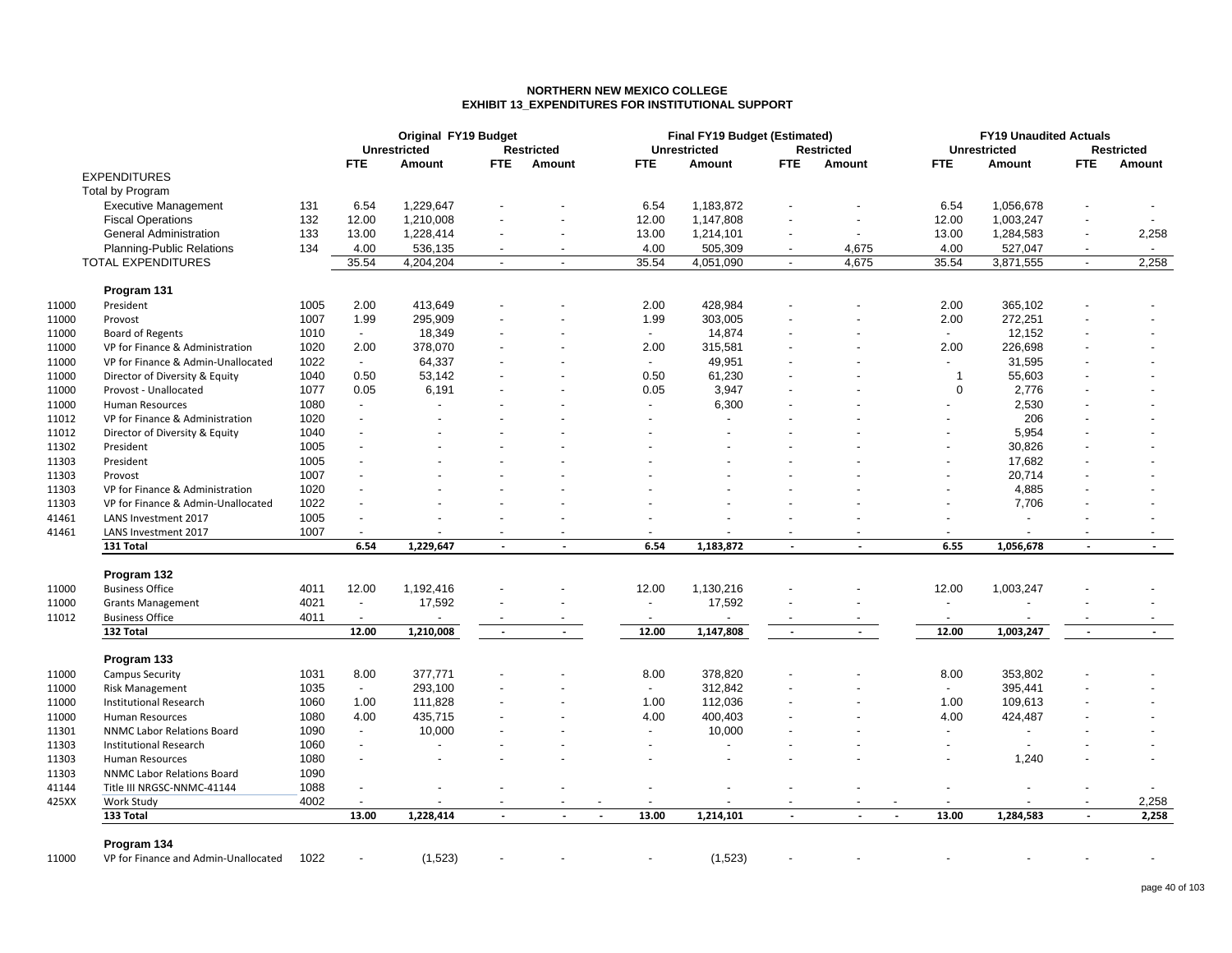### **NORTHERN NEW MEXICO COLLEGEEXHIBIT 13\_EXPENDITURES FOR INSTITUTIONAL SUPPORT**

|       |                            |      |            | <b>Original FY19 Budget</b> |                          |                   |            | <b>Final FY19 Budget (Estimated)</b> |                          |                   |            | <b>FY19 Unaudited Actuals</b> |            |                   |
|-------|----------------------------|------|------------|-----------------------------|--------------------------|-------------------|------------|--------------------------------------|--------------------------|-------------------|------------|-------------------------------|------------|-------------------|
|       |                            |      |            | <b>Unrestricted</b>         |                          | <b>Restricted</b> |            | <b>Unrestricted</b>                  |                          | <b>Restricted</b> |            | <b>Unrestricted</b>           |            | <b>Restricted</b> |
|       |                            |      | <b>FTE</b> | Amount                      | <b>FTE</b>               | Amount            | <b>FTE</b> | Amount                               | FTE.                     | Amount            | <b>FTE</b> | Amount                        | <b>FTE</b> | Amount            |
| 11000 | Communications             | 4202 | 2.00       | 352.654                     | $\overline{\phantom{a}}$ |                   | 2.00       | 319.131                              | $\overline{\phantom{0}}$ |                   | 2.00       | 298,241                       |            |                   |
| 11000 | Foundation                 | 4206 | 2.00       | 185,004                     | $\overline{\phantom{a}}$ |                   | 2.00       | 187,701                              | $\overline{\phantom{0}}$ | 4,675             | 2.00       | 228,806                       |            |                   |
| 11303 | Communications             | 4202 |            |                             |                          |                   |            |                                      |                          |                   |            |                               |            |                   |
| 41144 | <b>UNM Los Alamos</b>      | 3449 |            |                             |                          |                   |            |                                      |                          |                   |            |                               |            |                   |
| 41144 | Santa Fe Community College | 3450 |            |                             | $\overline{\phantom{a}}$ | $\blacksquare$    |            | $\overline{\phantom{0}}$             |                          |                   |            |                               |            |                   |
| 41144 | <b>UNM Taos</b>            | 3452 |            |                             | $\overline{\phantom{a}}$ | $\,$              |            | $\overline{\phantom{0}}$             |                          |                   |            |                               |            |                   |
| 41452 | Canal Seis                 | 4208 |            |                             | $\overline{\phantom{a}}$ |                   |            | $\overline{\phantom{0}}$             |                          |                   |            |                               |            |                   |
| 42529 | Foundation                 | 4206 |            |                             |                          |                   |            |                                      |                          |                   |            |                               |            |                   |
|       | 134 Total                  |      | 4.00       | 536,135                     |                          |                   | 4.00       | 505,309                              |                          | 4,675             | 4.00       | 527,047                       |            |                   |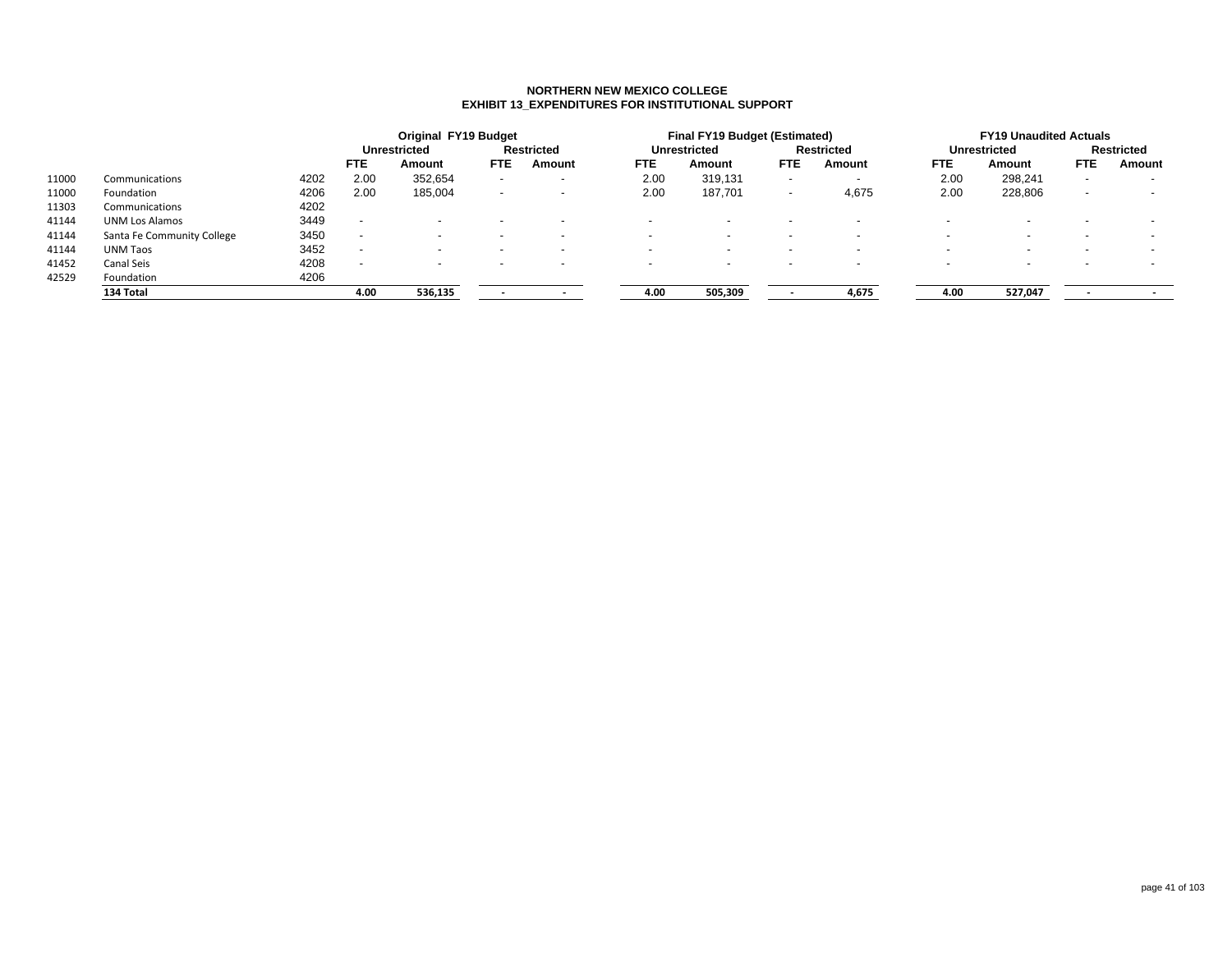|                                              |      |                          | Original FY19 Budget     |                          |                          |                          | Final FY19 Budget (Estimated) |                          |                          |                          | <b>FY19 Unaudited Actuals</b> |                          |                          |
|----------------------------------------------|------|--------------------------|--------------------------|--------------------------|--------------------------|--------------------------|-------------------------------|--------------------------|--------------------------|--------------------------|-------------------------------|--------------------------|--------------------------|
|                                              |      |                          | <b>Unrestricted</b>      |                          | <b>Restricted</b>        |                          | <b>Unrestricted</b>           |                          | <b>Restricted</b>        |                          | <b>Unrestricted</b>           |                          | <b>Restricted</b>        |
|                                              |      | <b>FTE</b>               | Amount                   | <b>FTE</b>               | Amount                   | <b>FTE</b>               | Amount                        | FTE.                     | Amount                   | <b>FTE</b>               | Amount                        | FTE.                     | Amount                   |
| Compensation                                 |      | 35.54                    | 2,836,108                |                          |                          | 35.54                    | 2,467,861                     | $\overline{\phantom{a}}$ | 4,675                    | 35.54                    | 2,465,313                     |                          | 2,258                    |
| Equipment                                    |      |                          | 27,275                   |                          |                          | $\overline{\phantom{a}}$ | 31,255                        |                          | $\overline{a}$           | $\overline{\phantom{a}}$ | 31,557                        |                          |                          |
| Travel                                       |      | $\overline{\phantom{0}}$ | 25,886                   | $\blacksquare$           |                          | $\overline{\phantom{a}}$ | 36,637                        | $\overline{\phantom{a}}$ | $\overline{\phantom{a}}$ | $\overline{\phantom{a}}$ | 29,010                        |                          | $\overline{\phantom{0}}$ |
| Other                                        |      |                          | 1,314,935                | $\overline{\phantom{a}}$ | $\overline{\phantom{a}}$ | $\overline{\phantom{a}}$ | 1,515,337                     | $\overline{\phantom{0}}$ | $\overline{\phantom{a}}$ | $\overline{\phantom{a}}$ | 1,345,675                     |                          |                          |
|                                              |      | 35.54                    | 4,204,204                | $\sim$                   | $\blacksquare$           | 35.54                    | 4,051,090                     | $\blacksquare$           | 4,675                    | 35.54                    | 3,871,555                     | $\overline{\phantom{a}}$ | 2,258                    |
| 131 President-11000                          | 1005 |                          |                          |                          |                          |                          |                               |                          |                          |                          |                               |                          |                          |
| Compensation                                 |      | 2.00                     | 308,722                  |                          |                          | 2.00                     | 308,781                       |                          |                          | 2.00                     | 300,400                       |                          |                          |
| Equipment                                    |      |                          | $\overline{\phantom{a}}$ |                          |                          |                          | 250                           |                          |                          |                          |                               |                          |                          |
| Travel                                       |      |                          | 6,253                    |                          |                          |                          | 18,140                        |                          |                          |                          | 7,453                         |                          |                          |
| Other                                        |      |                          | 98,674                   |                          | $\blacksquare$           |                          | 101,813                       |                          |                          |                          | 57,249                        |                          |                          |
| Total                                        |      | 2.00                     | 413,649                  | $\overline{\phantom{a}}$ | $\overline{\phantom{a}}$ | 2.00                     | 428,984                       | $\overline{\phantom{a}}$ | $\overline{\phantom{a}}$ | 2.00                     | 365,102                       |                          | $\blacksquare$           |
| 131 Provost-11000/11012                      | 1007 |                          |                          |                          |                          |                          |                               |                          |                          |                          |                               |                          |                          |
| Compensation                                 |      | 1.99                     | 253,613                  |                          |                          | 1.99                     | 253,613                       |                          |                          | 2.00                     | 250,011                       |                          |                          |
| Equipment                                    |      |                          | $\overline{\phantom{a}}$ |                          |                          |                          |                               |                          |                          |                          |                               |                          |                          |
| Travel                                       |      |                          | 1,008                    |                          |                          |                          | 4,750                         |                          |                          |                          | 2.486                         |                          |                          |
| Other                                        |      |                          | 41,288                   |                          | $\blacksquare$           |                          | 44,642                        |                          | $\blacksquare$           |                          | 19,754                        |                          |                          |
| Total                                        |      | 1.99                     | 295,909                  | $\sim$                   | $\overline{\phantom{a}}$ | 1.99                     | 303,005                       | $\overline{\phantom{a}}$ | $\overline{\phantom{a}}$ | 2.00                     | 272,251                       | $\overline{\phantom{a}}$ | $\blacksquare$           |
| 131 Board of Regents-11000                   | 1010 |                          |                          |                          |                          |                          |                               |                          |                          |                          |                               |                          |                          |
| Compensation                                 |      |                          | 7,836                    |                          |                          |                          | 7,836                         |                          |                          |                          | 6,399                         |                          |                          |
| Equipment                                    |      |                          |                          |                          |                          |                          |                               |                          |                          |                          |                               |                          |                          |
| Travel                                       |      |                          | 8,725                    |                          |                          |                          | 6,000                         |                          |                          |                          | 4,692                         |                          |                          |
| Other                                        |      |                          | 1,788                    |                          |                          |                          | 1,038                         |                          |                          |                          | 1,060                         |                          |                          |
| Total                                        |      | $\overline{\phantom{a}}$ | 18,349                   | $\blacksquare$           | $\overline{\phantom{a}}$ | $\blacksquare$           | 14,874                        | $\blacksquare$           | $\blacksquare$           | $\overline{\phantom{a}}$ | 12,152                        | $\blacksquare$           | $\blacksquare$           |
| 131 VP for Finance & Administration-11000    | 1020 |                          |                          |                          |                          |                          |                               |                          |                          |                          |                               |                          |                          |
| Compensation                                 |      | 2.00                     | 285,567                  |                          |                          | 2.00                     | 209,182                       |                          |                          | 2.00                     | 206,739                       |                          |                          |
| Equipment                                    |      |                          | 2,411                    |                          |                          |                          | 287                           |                          |                          |                          |                               |                          |                          |
| Travel                                       |      |                          | 750                      |                          |                          |                          | 750                           |                          |                          |                          | 450                           |                          |                          |
| Other                                        |      |                          | 89,342                   |                          |                          |                          | 105,362                       |                          |                          |                          | 19,510                        |                          |                          |
| Total                                        |      | 2.00                     | 378,070                  | $\sim$                   | $\mathbf{r}$             | 2.00                     | 315,581                       | $\overline{\phantom{a}}$ | $\blacksquare$           | 2.00                     | 226,698                       | $\blacksquare$           | $\blacksquare$           |
| 131 VP for Finance & Admin-Unallocated-11000 | 1022 |                          |                          |                          |                          |                          |                               |                          |                          |                          |                               |                          |                          |
| Compensation                                 |      |                          | (2,038)                  |                          |                          |                          | (515)                         |                          |                          |                          |                               |                          |                          |
| Equipment                                    |      |                          |                          |                          |                          |                          | 3,765                         |                          |                          |                          | 3,763                         |                          |                          |
| Travel                                       |      |                          | 8,000                    |                          |                          |                          | 3,359                         |                          |                          |                          | 346                           |                          |                          |
| Other                                        |      |                          | 58,375                   |                          | $\overline{\phantom{a}}$ |                          | 43,342                        |                          | $\overline{a}$           |                          | 27,485                        |                          |                          |
| Total                                        |      | $\overline{\phantom{0}}$ | 64,337                   | $\sim$                   | $\overline{\phantom{a}}$ | $\blacksquare$           | 49,951                        | $\blacksquare$           | $\blacksquare$           | $\overline{\phantom{a}}$ | 31,595                        | $\overline{\phantom{a}}$ | $\blacksquare$           |
|                                              |      |                          |                          |                          |                          |                          |                               |                          |                          |                          |                               |                          |                          |
| 131 Director of Diversity & Equity-11000     | 1040 |                          |                          |                          |                          |                          |                               |                          |                          |                          |                               |                          |                          |
| Compensation                                 |      | 0.50                     | 46,250                   |                          |                          | 0.50                     | 46,582                        |                          |                          | 0.50                     | 49,474                        |                          |                          |
| Equipment                                    |      |                          | $\overline{\phantom{a}}$ |                          |                          |                          | 22                            |                          |                          |                          | 344                           |                          |                          |
| Travel                                       |      |                          |                          |                          |                          |                          | 1,282                         |                          |                          |                          |                               |                          |                          |
| Other                                        |      |                          | 6,892                    |                          |                          |                          | 13,344                        |                          |                          |                          | 5,784                         |                          |                          |
| Total                                        |      | 0.50                     | 53.142                   | $\overline{a}$           | $\overline{a}$           | 0.50                     | 61,230                        |                          | $\overline{a}$           | 0.50                     | 55,603                        |                          |                          |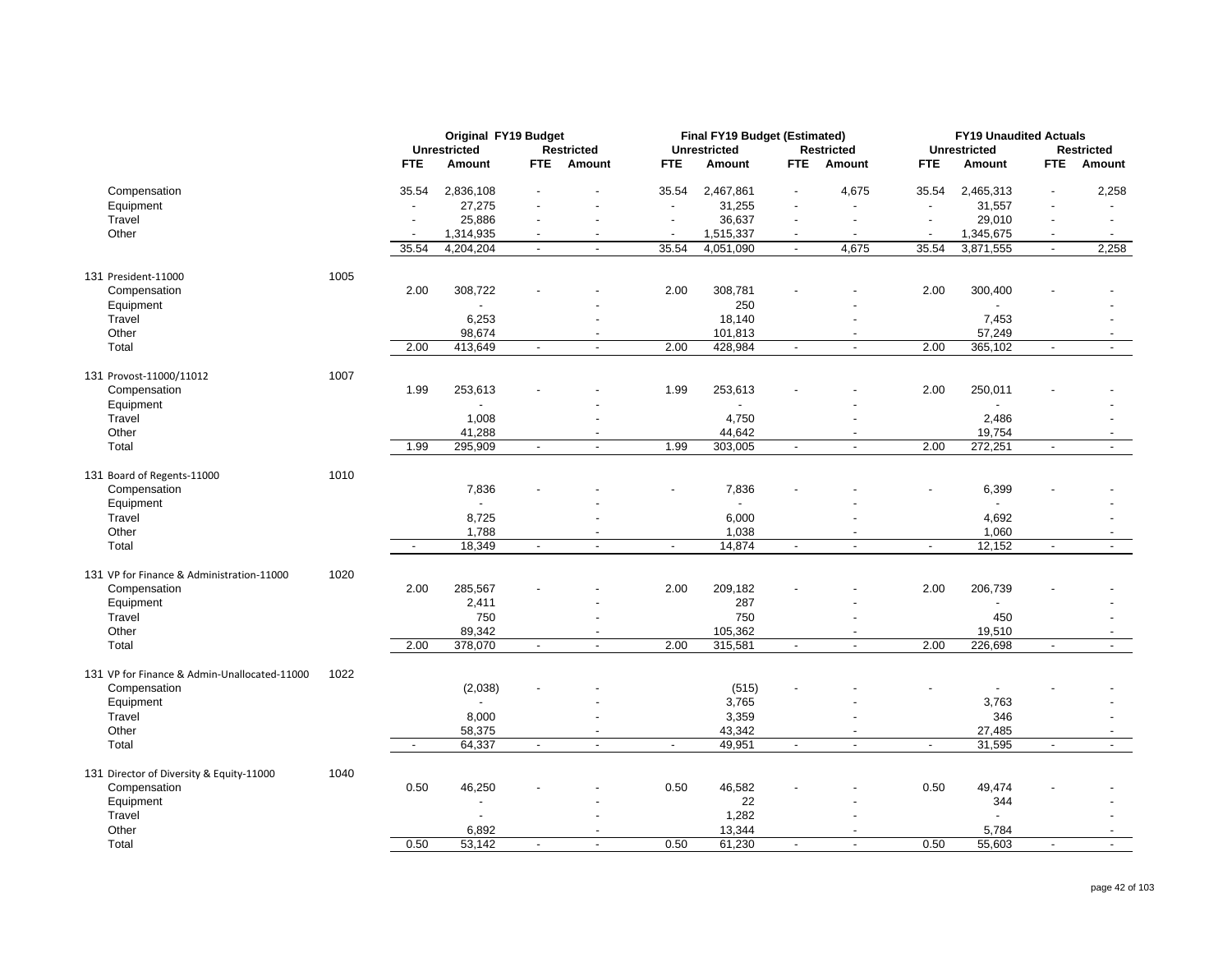|                                                |      |                          | Original FY19 Budget<br><b>Unrestricted</b> |                          | <b>Restricted</b>        |                             | Final FY19 Budget (Estimated)<br><b>Unrestricted</b> |                          | <b>Restricted</b>        |                          | <b>FY19 Unaudited Actuals</b> |                          |                          |
|------------------------------------------------|------|--------------------------|---------------------------------------------|--------------------------|--------------------------|-----------------------------|------------------------------------------------------|--------------------------|--------------------------|--------------------------|-------------------------------|--------------------------|--------------------------|
|                                                |      | <b>FTE</b>               | Amount                                      |                          |                          |                             |                                                      |                          |                          |                          | <b>Unrestricted</b>           |                          | <b>Restricted</b>        |
|                                                |      |                          |                                             | <b>FTE</b>               | Amount                   | <b>FTE</b>                  | Amount                                               | FTE.                     | <b>Amount</b>            | <b>FTE</b>               | Amount                        | <b>FTE</b>               | Amount                   |
| 131 Provost - Unallocated-11000                | 1077 |                          |                                             |                          |                          |                             |                                                      |                          |                          |                          |                               |                          |                          |
| Compensation                                   |      | 0.05                     | 2,500                                       |                          |                          | 0.05                        | 313                                                  |                          |                          | 0.05                     | 311                           |                          |                          |
| Equipment                                      |      |                          |                                             |                          |                          |                             | $\blacksquare$                                       |                          |                          |                          | $\blacksquare$                |                          |                          |
| Travel                                         |      |                          |                                             |                          |                          |                             | 672                                                  |                          |                          |                          | 671                           |                          |                          |
| Other                                          |      |                          | 3,691                                       |                          |                          |                             | 2,962                                                |                          | $\overline{a}$           |                          | 1,794                         |                          |                          |
| Total                                          |      | 0.05                     | 6,191                                       | $\overline{\phantom{a}}$ | $\overline{\phantom{a}}$ | 0.05                        | 3,947                                                | $\overline{\phantom{a}}$ | $\blacksquare$           | 0.05                     | 2,776                         | $\overline{\phantom{a}}$ | $\overline{\phantom{a}}$ |
|                                                |      |                          |                                             |                          |                          |                             |                                                      |                          |                          |                          |                               |                          |                          |
| 131 Human Resources-11000/11303                | 1080 |                          |                                             |                          |                          |                             |                                                      |                          |                          |                          |                               |                          |                          |
| Compensation                                   |      |                          |                                             |                          |                          |                             |                                                      |                          |                          |                          |                               |                          |                          |
| Equipment                                      |      |                          |                                             |                          |                          |                             |                                                      |                          |                          |                          |                               |                          |                          |
| Travel                                         |      |                          |                                             |                          |                          |                             |                                                      |                          |                          |                          |                               |                          |                          |
| Other                                          |      |                          |                                             |                          |                          |                             | 6,300                                                |                          |                          |                          | 2,530                         |                          |                          |
| Total                                          |      | $\blacksquare$           | $\overline{\phantom{a}}$                    | $\overline{a}$           |                          | $\overline{\phantom{a}}$    | 6,300                                                | ÷,                       | $\overline{a}$           | $\blacksquare$           | 2,530                         | $\overline{a}$           | $\overline{a}$           |
|                                                |      |                          |                                             |                          |                          |                             |                                                      |                          |                          |                          |                               |                          |                          |
| 131 VP for Finance and Administration -11012   | 1020 |                          |                                             |                          |                          |                             |                                                      |                          |                          |                          |                               |                          |                          |
| Compensation                                   |      |                          |                                             |                          |                          |                             |                                                      |                          |                          |                          |                               |                          |                          |
| Equipment                                      |      |                          |                                             |                          |                          |                             |                                                      |                          |                          |                          |                               |                          |                          |
| Travel                                         |      |                          |                                             |                          |                          |                             |                                                      |                          |                          |                          |                               |                          |                          |
| Other                                          |      |                          |                                             |                          |                          |                             |                                                      |                          |                          |                          | 206                           |                          |                          |
| Total                                          |      | $\blacksquare$           | $\sim$                                      | $\overline{\phantom{a}}$ | $\blacksquare$           | $\overline{\phantom{a}}$    | ÷,                                                   | $\overline{\phantom{a}}$ | $\blacksquare$           | $\sim$                   | 206                           | $\blacksquare$           | $\overline{a}$           |
|                                                |      |                          |                                             |                          |                          |                             |                                                      |                          |                          |                          |                               |                          |                          |
| 131 Director of Diversity & Equity-11012/11302 | 1040 |                          |                                             |                          |                          |                             |                                                      |                          |                          |                          |                               |                          |                          |
|                                                |      |                          |                                             |                          |                          |                             |                                                      |                          |                          |                          |                               |                          |                          |
| Compensation                                   |      |                          |                                             |                          |                          |                             |                                                      |                          |                          |                          |                               |                          |                          |
| Equipment                                      |      |                          |                                             |                          |                          |                             |                                                      |                          |                          |                          |                               |                          |                          |
| Travel                                         |      |                          |                                             |                          |                          |                             |                                                      |                          |                          |                          | 1,281                         |                          |                          |
| Other                                          |      |                          | $\overline{\phantom{a}}$                    |                          |                          |                             |                                                      |                          |                          |                          | 4,672                         |                          |                          |
| Total                                          |      | $\overline{\phantom{a}}$ | $\blacksquare$                              | $\blacksquare$           | $\blacksquare$           | $\overline{\phantom{a}}$    | $\sim$                                               | $\overline{\phantom{a}}$ | $\overline{\phantom{a}}$ | $\overline{\phantom{a}}$ | 5,954                         | $\overline{\phantom{a}}$ | $\blacksquare$           |
|                                                |      |                          |                                             |                          |                          |                             |                                                      |                          |                          |                          |                               |                          |                          |
| 131 President-11302                            | 1005 |                          |                                             |                          |                          |                             |                                                      |                          |                          |                          |                               |                          |                          |
| Compensation                                   |      |                          |                                             |                          |                          |                             |                                                      |                          |                          |                          | 56                            |                          |                          |
| Equipment                                      |      |                          |                                             |                          |                          |                             |                                                      |                          |                          |                          | 250                           |                          |                          |
| Travel                                         |      |                          |                                             |                          |                          |                             |                                                      |                          |                          |                          | 7,285                         |                          |                          |
| Other                                          |      |                          |                                             |                          |                          |                             |                                                      |                          |                          |                          | 23,235                        |                          |                          |
| Total                                          |      | $\blacksquare$           | $\blacksquare$                              | $\sim$                   | $\blacksquare$           | $\mathcal{L}_{\mathcal{A}}$ | $\sim$                                               | $\blacksquare$           | $\overline{\phantom{a}}$ | $\blacksquare$           | 30,826                        | $\sim$                   | $\overline{\phantom{a}}$ |
|                                                |      |                          |                                             |                          |                          |                             |                                                      |                          |                          |                          |                               |                          |                          |
| 131 President-11303                            | 1005 |                          |                                             |                          |                          |                             |                                                      |                          |                          |                          |                               |                          |                          |
| Compensation                                   |      |                          |                                             |                          |                          |                             |                                                      |                          |                          |                          |                               |                          |                          |
| Equipment                                      |      |                          |                                             |                          |                          |                             |                                                      |                          |                          |                          |                               |                          |                          |
| Travel                                         |      |                          |                                             |                          |                          |                             |                                                      |                          |                          |                          | 1,232                         |                          |                          |
| Other                                          |      |                          | $\overline{\phantom{a}}$                    |                          |                          |                             |                                                      |                          |                          |                          | 16,450                        |                          |                          |
| Total                                          |      | $\overline{\phantom{a}}$ | $\overline{\phantom{a}}$                    | $\overline{\phantom{a}}$ | $\blacksquare$           | $\overline{\phantom{a}}$    | $\overline{\phantom{a}}$                             | $\overline{\phantom{a}}$ | $\overline{\phantom{a}}$ | $\overline{\phantom{a}}$ | 17,682                        | $\overline{\phantom{a}}$ | $\overline{\phantom{a}}$ |
|                                                |      |                          |                                             |                          |                          |                             |                                                      |                          |                          |                          |                               |                          |                          |
| 131 Provost-11303                              | 1007 |                          |                                             |                          |                          |                             |                                                      |                          |                          |                          |                               |                          |                          |
| Compensation                                   |      |                          |                                             |                          |                          |                             |                                                      |                          |                          |                          | 37                            |                          |                          |
| Equipment                                      |      |                          |                                             |                          |                          |                             |                                                      |                          |                          |                          | $\blacksquare$                |                          |                          |
| Travel                                         |      |                          |                                             |                          |                          |                             |                                                      |                          |                          |                          | 816                           |                          |                          |
| Other                                          |      |                          |                                             |                          |                          |                             |                                                      |                          |                          |                          | 19,862                        |                          |                          |
| Total                                          |      | $\overline{a}$           | $\sim$                                      | $\sim$                   | $\overline{a}$           | $\sim$                      | $\sim$                                               | $\overline{a}$           | $\overline{a}$           | $\sim$                   | 20,714                        |                          |                          |
|                                                |      |                          |                                             |                          |                          |                             |                                                      |                          |                          |                          |                               |                          |                          |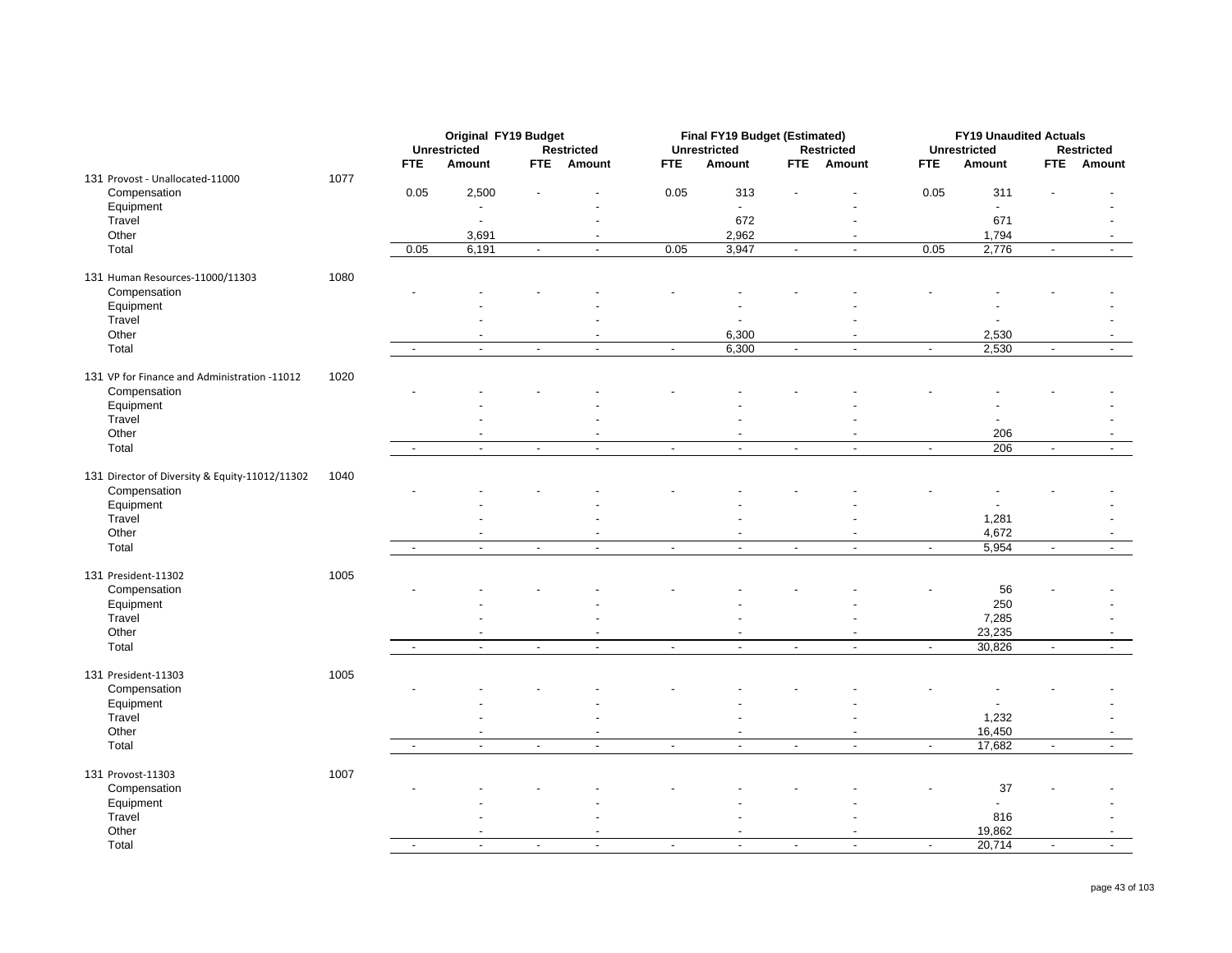|                                              |      |                          | Original FY19 Budget        |                          |                          |                          | Final FY19 Budget (Estimated) |                          |                          |                          | <b>FY19 Unaudited Actuals</b> |                          |                          |
|----------------------------------------------|------|--------------------------|-----------------------------|--------------------------|--------------------------|--------------------------|-------------------------------|--------------------------|--------------------------|--------------------------|-------------------------------|--------------------------|--------------------------|
|                                              |      |                          | <b>Unrestricted</b>         |                          | <b>Restricted</b>        |                          | <b>Unrestricted</b>           |                          | <b>Restricted</b>        |                          | <b>Unrestricted</b>           |                          | <b>Restricted</b>        |
|                                              |      | <b>FTE</b>               | Amount                      | <b>FTE</b>               | Amount                   | <b>FTE</b>               | Amount                        | <b>FTE</b>               | <b>Amount</b>            | <b>FTE</b>               | Amount                        | <b>FTE</b>               | Amount                   |
| 131 VP for Finance & Administration-11303    | 1020 |                          |                             |                          |                          |                          |                               |                          |                          |                          |                               |                          |                          |
| Compensation                                 |      |                          |                             |                          |                          |                          |                               |                          |                          | $\overline{a}$           | 102                           |                          |                          |
| Equipment                                    |      |                          |                             |                          |                          |                          |                               |                          |                          |                          | $\sim$                        |                          |                          |
| Travel                                       |      |                          |                             |                          |                          |                          |                               |                          |                          |                          | 1,140                         |                          |                          |
| Other                                        |      |                          |                             |                          |                          |                          |                               |                          |                          |                          | 3,643                         |                          |                          |
| Total                                        |      |                          | $\blacksquare$              | $\overline{\phantom{a}}$ | $\overline{\phantom{a}}$ | $\overline{\phantom{a}}$ | $\blacksquare$                | $\overline{\phantom{a}}$ | $\overline{\phantom{a}}$ | $\blacksquare$           | 4,885                         | $\overline{\phantom{a}}$ | $\overline{\phantom{a}}$ |
|                                              |      | $\overline{\phantom{a}}$ |                             |                          |                          |                          |                               |                          |                          |                          |                               |                          |                          |
|                                              |      |                          |                             |                          |                          |                          |                               |                          |                          |                          |                               |                          |                          |
| 131 VP for Finance & Admin-Unallocated-11303 | 1022 |                          |                             |                          |                          |                          |                               |                          |                          |                          |                               |                          |                          |
| Compensation                                 |      |                          |                             |                          |                          |                          |                               |                          |                          |                          |                               |                          |                          |
| Equipment                                    |      |                          |                             |                          |                          |                          |                               |                          |                          |                          |                               |                          |                          |
| Travel                                       |      |                          |                             |                          |                          |                          |                               |                          |                          |                          |                               |                          |                          |
| Other                                        |      |                          |                             |                          |                          |                          |                               |                          |                          |                          | 7,706                         |                          |                          |
| Total                                        |      | $\blacksquare$           | $\mathcal{L}_{\mathcal{A}}$ | $\sim$                   | $\blacksquare$           | $\sim$                   | $\sim$                        | $\blacksquare$           | $\overline{\phantom{a}}$ | $\blacksquare$           | 7,706                         | $\overline{a}$           | $\overline{\phantom{a}}$ |
|                                              |      |                          |                             |                          |                          |                          |                               |                          |                          |                          |                               |                          |                          |
| 131 LANS Investment 2017-41461               | 1005 |                          |                             |                          |                          |                          |                               |                          |                          |                          |                               |                          |                          |
| Compensation                                 |      |                          |                             |                          |                          |                          |                               |                          |                          |                          |                               |                          |                          |
| Equipment                                    |      |                          |                             |                          |                          |                          |                               |                          |                          |                          |                               |                          |                          |
| Travel                                       |      |                          |                             |                          |                          |                          |                               |                          |                          |                          |                               |                          |                          |
| Other                                        |      |                          |                             |                          |                          |                          | $\overline{a}$                |                          |                          |                          |                               |                          |                          |
| Total                                        |      | $\overline{\phantom{a}}$ | $\blacksquare$              | $\blacksquare$           | $\overline{\phantom{a}}$ | $\overline{\phantom{a}}$ | $\overline{\phantom{a}}$      | $\overline{\phantom{a}}$ | $\blacksquare$           | $\frac{1}{2}$            | $\blacksquare$                | $\blacksquare$           |                          |
|                                              |      |                          |                             |                          |                          |                          |                               |                          |                          |                          |                               |                          |                          |
| 131 LANS Investment 2017-41461               | 1007 |                          |                             |                          |                          |                          |                               |                          |                          |                          |                               |                          |                          |
| Compensation                                 |      |                          |                             |                          |                          |                          |                               |                          |                          |                          |                               |                          |                          |
|                                              |      |                          |                             |                          |                          |                          |                               |                          |                          |                          |                               |                          |                          |
| Equipment                                    |      |                          |                             |                          |                          |                          |                               |                          |                          |                          |                               |                          |                          |
| Travel                                       |      |                          |                             |                          |                          |                          |                               |                          |                          |                          |                               |                          |                          |
| Other                                        |      |                          | $\overline{\phantom{a}}$    |                          | $\overline{\phantom{a}}$ |                          | $\overline{\phantom{a}}$      |                          | $\overline{\phantom{a}}$ |                          |                               |                          |                          |
| Total                                        |      | $\overline{\phantom{a}}$ | $\overline{\phantom{a}}$    | $\overline{\phantom{a}}$ | $\overline{\phantom{a}}$ | $\overline{\phantom{a}}$ | $\overline{\phantom{a}}$      | $\overline{\phantom{a}}$ | $\blacksquare$           | $\overline{\phantom{a}}$ | $\overline{\phantom{a}}$      | $\blacksquare$           |                          |
|                                              |      |                          |                             |                          |                          |                          |                               |                          |                          |                          |                               |                          |                          |
| 132 Business Office-11000                    | 4011 |                          |                             |                          |                          |                          |                               |                          |                          |                          |                               |                          |                          |
| Compensation                                 |      | 12.00                    | 938,114                     |                          |                          | 12.00                    | 733,166                       |                          |                          | 12.00                    | 668,395                       |                          |                          |
| Equipment                                    |      |                          |                             |                          |                          |                          | 1,081                         |                          |                          |                          | 1,080                         |                          |                          |
| Travel                                       |      |                          |                             |                          |                          |                          | 844                           |                          |                          |                          | 1,000                         |                          |                          |
| Other                                        |      |                          | 254,302                     |                          |                          |                          | 395,125                       |                          |                          |                          | 332,772                       |                          |                          |
| Total                                        |      | 12.00                    | 1,192,416                   | $\sim$                   | $\overline{\phantom{a}}$ | 12.00                    | 1,130,216                     | $\overline{\phantom{a}}$ | $\overline{\phantom{a}}$ | 12.00                    | 1,003,247                     | $\sim$                   | $\overline{\phantom{a}}$ |
|                                              |      |                          |                             |                          |                          |                          |                               |                          |                          |                          |                               |                          |                          |
| 132 Grants Management-11000                  | 4021 |                          |                             |                          |                          |                          |                               |                          |                          |                          |                               |                          |                          |
| Compensation                                 |      |                          |                             |                          |                          |                          |                               |                          |                          |                          |                               |                          |                          |
| Equipment                                    |      |                          |                             |                          |                          |                          |                               |                          |                          |                          |                               |                          |                          |
| Travel                                       |      |                          |                             |                          |                          |                          |                               |                          |                          |                          |                               |                          |                          |
| Other                                        |      |                          | 17,592                      |                          |                          |                          | 17,592                        |                          |                          |                          |                               |                          |                          |
| Total                                        |      | $\overline{\phantom{a}}$ | 17,592                      | $\blacksquare$           | $\overline{\phantom{a}}$ | $\overline{\phantom{a}}$ | 17,592                        | $\overline{\phantom{a}}$ | $\blacksquare$           | $\overline{\phantom{a}}$ | $\blacksquare$                | $\blacksquare$           |                          |
|                                              |      |                          |                             |                          |                          |                          |                               |                          |                          |                          |                               |                          |                          |
| 132 Business Office-11012                    | 4011 |                          |                             |                          |                          |                          |                               |                          |                          |                          |                               |                          |                          |
| Compensation                                 |      |                          |                             |                          |                          |                          |                               |                          |                          |                          |                               |                          |                          |
|                                              |      |                          |                             |                          |                          |                          |                               |                          |                          |                          |                               |                          |                          |
| Equipment                                    |      |                          |                             |                          |                          |                          |                               |                          |                          |                          |                               |                          |                          |
| Travel                                       |      |                          |                             |                          |                          |                          |                               |                          |                          |                          |                               |                          |                          |
| Other                                        |      |                          |                             |                          |                          |                          |                               |                          |                          |                          |                               |                          |                          |
| Total                                        |      | $\sim$                   | $\sim$                      | $\overline{\phantom{a}}$ | $\mathbf{r}$             | $\blacksquare$           | $\sim$                        | $\sim$                   | $\mathbf{r}$             | $\sim$                   | $\overline{a}$                | $\overline{\phantom{a}}$ |                          |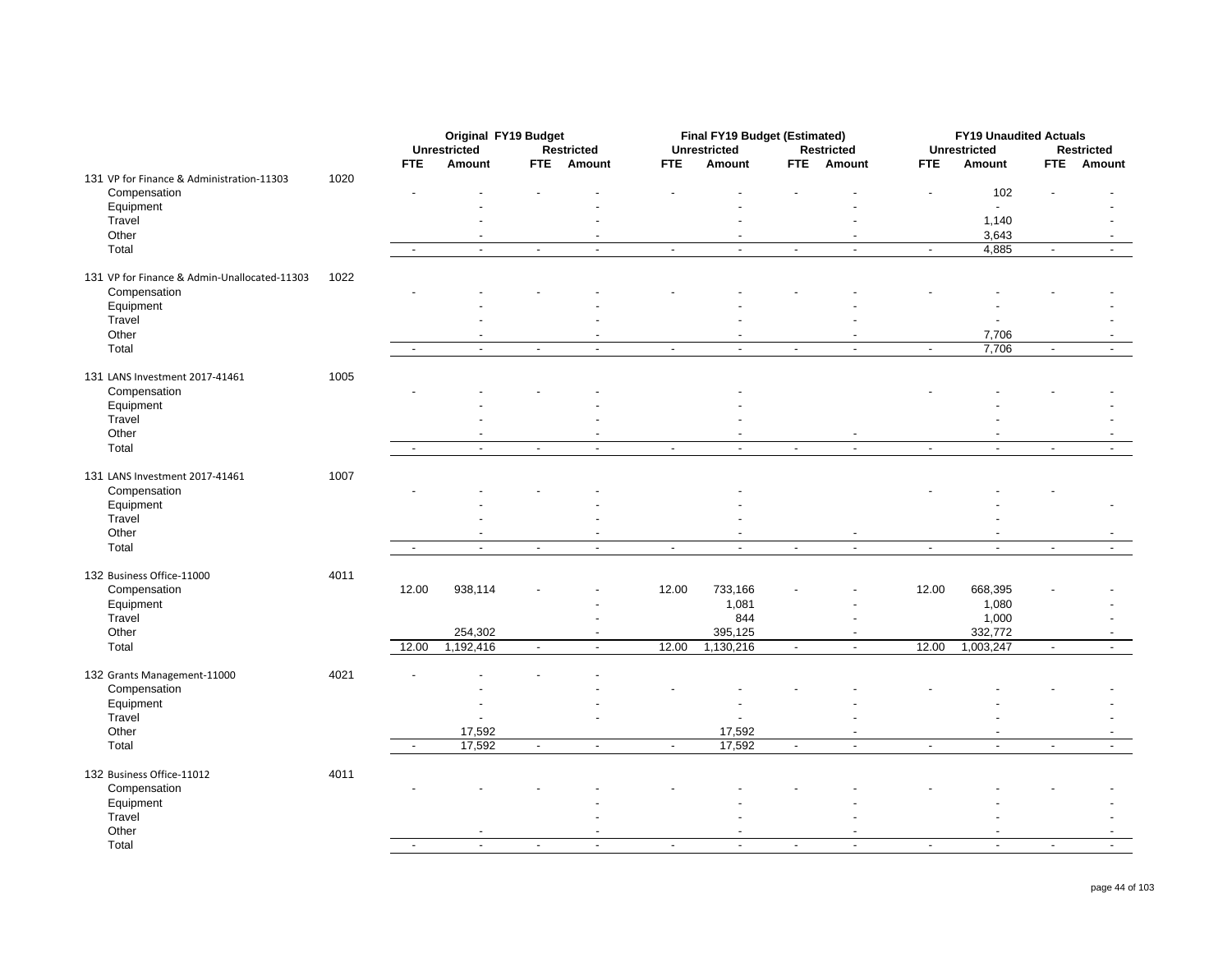|                                      |           |                          | Original FY19 Budget     |                          |                          |                          | Final FY19 Budget (Estimated) |                          |                          |                          | <b>FY19 Unaudited Actuals</b> |                          |                   |
|--------------------------------------|-----------|--------------------------|--------------------------|--------------------------|--------------------------|--------------------------|-------------------------------|--------------------------|--------------------------|--------------------------|-------------------------------|--------------------------|-------------------|
|                                      |           |                          | <b>Unrestricted</b>      |                          | <b>Restricted</b>        |                          | <b>Unrestricted</b>           |                          | <b>Restricted</b>        |                          | <b>Unrestricted</b>           |                          | <b>Restricted</b> |
|                                      |           | FTE                      | Amount                   | <b>FTE</b>               | Amount                   | <b>FTE</b>               | Amount                        | <b>FTE</b>               | Amount                   | <b>FTE</b>               | Amount                        | <b>FTE</b>               | Amount            |
| 133 Campus Security-11000            | 1031/4522 |                          |                          |                          |                          |                          |                               |                          |                          |                          |                               |                          |                   |
| Compensation                         |           | 8.00                     | 269,976                  |                          |                          | 8.00                     | 270,458                       |                          |                          | 8.00                     | 246,735                       |                          |                   |
| Equipment                            |           |                          | 24,864                   |                          |                          |                          | 25,850                        |                          |                          |                          | 26,119                        |                          |                   |
| Travel                               |           |                          |                          |                          |                          |                          |                               |                          |                          |                          |                               |                          |                   |
| Other                                |           |                          | 82,931                   |                          | $\overline{\phantom{0}}$ |                          | 82,512                        |                          | $\overline{a}$           |                          | 80,947                        |                          |                   |
| Total                                |           | 8.00                     | 377,771                  | $\overline{\phantom{a}}$ | $\overline{\phantom{a}}$ | 8.00                     | 378,820                       | $\blacksquare$           | $\overline{\phantom{a}}$ | 8.00                     | 353,802                       | $\blacksquare$           | $\sim$            |
|                                      |           |                          |                          |                          |                          |                          |                               |                          |                          |                          |                               |                          |                   |
| 133 Risk Management-11000            | 1035      |                          |                          |                          |                          |                          |                               |                          |                          |                          |                               |                          |                   |
| Compensation                         |           |                          |                          |                          |                          |                          |                               |                          |                          | $\overline{\phantom{a}}$ |                               |                          |                   |
|                                      |           |                          |                          |                          |                          |                          | 19,389                        |                          |                          |                          | 101,989                       |                          |                   |
| Equipment                            |           |                          |                          |                          |                          |                          |                               |                          |                          |                          |                               |                          |                   |
| Travel                               |           |                          |                          |                          |                          |                          | $\overline{a}$                |                          |                          |                          |                               |                          |                   |
| Other                                |           |                          | 293,100                  |                          |                          |                          | 293,453                       |                          |                          |                          | 293,452                       |                          |                   |
| Total                                |           | $\overline{\phantom{a}}$ | 293,100                  | $\overline{\phantom{a}}$ | $\mathbf{r}$             | $\overline{\phantom{a}}$ | 312,842                       | $\sim$                   | $\blacksquare$           | $\sim$                   | 395,441                       | $\overline{\phantom{a}}$ | $\sim$            |
|                                      |           |                          |                          |                          |                          |                          |                               |                          |                          |                          |                               |                          |                   |
| 133 Institutional Research-11000     | 1060      |                          |                          |                          |                          |                          |                               |                          |                          |                          |                               |                          |                   |
| Compensation                         |           | 1.00                     | 101,312                  |                          |                          | 1.00                     | 101,520                       |                          |                          | 1.00                     | 99,441                        |                          |                   |
| Equipment                            |           |                          |                          |                          |                          |                          |                               |                          |                          |                          | $\blacksquare$                |                          |                   |
| Travel                               |           |                          | 240                      |                          |                          |                          | 240                           |                          |                          |                          | 159                           |                          |                   |
| Other                                |           |                          | 10,276                   |                          | $\overline{\phantom{a}}$ |                          | 10,276                        |                          | $\blacksquare$           |                          | 10,013                        |                          |                   |
| Total                                |           | 1.00                     | 111,828                  | $\overline{\phantom{a}}$ | $\blacksquare$           | 1.00                     | 112,036                       | $\overline{\phantom{a}}$ | $\blacksquare$           | 1.00                     | 109,613                       | $\blacksquare$           | $\blacksquare$    |
|                                      |           |                          |                          |                          |                          |                          |                               |                          |                          |                          |                               |                          |                   |
| 133 Institutional Research-11303     | 1060      |                          |                          |                          |                          |                          |                               |                          |                          |                          |                               |                          |                   |
| Compensation                         |           |                          |                          |                          |                          |                          |                               |                          |                          |                          |                               |                          |                   |
| Equipment                            |           |                          |                          |                          |                          |                          |                               |                          |                          |                          |                               |                          |                   |
| Travel                               |           |                          |                          |                          |                          |                          |                               |                          |                          |                          |                               |                          |                   |
| Other                                |           |                          | $\overline{\phantom{a}}$ |                          |                          |                          |                               |                          |                          |                          |                               |                          |                   |
| Total                                |           | $\overline{\phantom{a}}$ | $\sim$                   | $\overline{\phantom{a}}$ | $\sim$                   | $\overline{\phantom{a}}$ | $\sim$                        | ÷,                       | $\blacksquare$           | $\overline{\phantom{a}}$ | $\overline{a}$                | $\blacksquare$           | $\blacksquare$    |
|                                      |           |                          |                          |                          |                          |                          |                               |                          |                          |                          |                               |                          |                   |
| 133 Human Resources-11000            | 1080      |                          |                          |                          |                          |                          |                               |                          |                          |                          |                               |                          |                   |
| Compensation                         |           | 4.00                     | 308,948                  |                          |                          | 4.00                     | 267,408                       |                          |                          | 4.00                     | 294,550                       |                          |                   |
| Equipment                            |           |                          |                          |                          |                          |                          |                               |                          |                          |                          |                               |                          |                   |
| Travel                               |           |                          | 100                      |                          |                          |                          | 100                           |                          |                          |                          |                               |                          |                   |
| Other                                |           |                          | 126,667                  |                          |                          |                          | 132,895                       |                          |                          |                          | 129,938                       |                          |                   |
| Total                                |           | 4.00                     | 435,715                  | $\sim$                   | $\overline{\phantom{a}}$ | 4.00                     | 400,403                       | $\sim$                   | $\sim$                   | 4.00                     | 424,487                       | $\sim$                   | $\blacksquare$    |
|                                      |           |                          |                          |                          |                          |                          |                               |                          |                          |                          |                               |                          |                   |
| 133 Human Resources-11303            | 1080      |                          |                          |                          |                          |                          |                               |                          |                          |                          |                               |                          |                   |
| Compensation                         |           |                          |                          |                          |                          |                          |                               |                          |                          |                          |                               |                          |                   |
| Equipment                            |           |                          |                          |                          |                          |                          |                               |                          |                          |                          |                               |                          |                   |
| Travel                               |           |                          |                          |                          |                          |                          |                               |                          |                          |                          |                               |                          |                   |
| Other                                |           |                          |                          |                          |                          |                          |                               |                          | $\overline{\phantom{a}}$ |                          | 1,240                         |                          |                   |
|                                      |           |                          | $\overline{\phantom{a}}$ |                          | $\sim$                   |                          |                               |                          |                          |                          |                               |                          |                   |
| Total                                |           | $\overline{\phantom{a}}$ | $\blacksquare$           | $\overline{\phantom{a}}$ |                          | $\blacksquare$           | $\blacksquare$                | $\overline{\phantom{a}}$ | $\overline{\phantom{a}}$ | $\overline{\phantom{a}}$ | 1,240                         | $\blacksquare$           | $\sim$            |
| 133 NNMC Labor Relations Board-11301 | 1090      |                          |                          |                          |                          |                          |                               |                          |                          |                          |                               |                          |                   |
| Compensation                         |           |                          |                          |                          |                          |                          |                               |                          |                          |                          |                               |                          |                   |
|                                      |           |                          |                          |                          |                          |                          |                               |                          |                          |                          |                               |                          |                   |
| Equipment                            |           |                          |                          |                          |                          |                          | $\overline{\phantom{a}}$      |                          |                          |                          |                               |                          |                   |
| Travel                               |           |                          | 500                      |                          |                          |                          | 500                           |                          |                          |                          |                               |                          |                   |
| Other                                |           |                          | 9,500                    |                          |                          |                          | 9,500                         |                          |                          |                          |                               |                          |                   |
| Total                                |           | $\overline{\phantom{a}}$ | 10,000                   | $\overline{a}$           | $\sim$                   | $\sim$                   | 10,000                        | $\overline{a}$           | $\overline{\phantom{a}}$ | $\overline{\phantom{a}}$ | $\overline{a}$                | $\overline{a}$           |                   |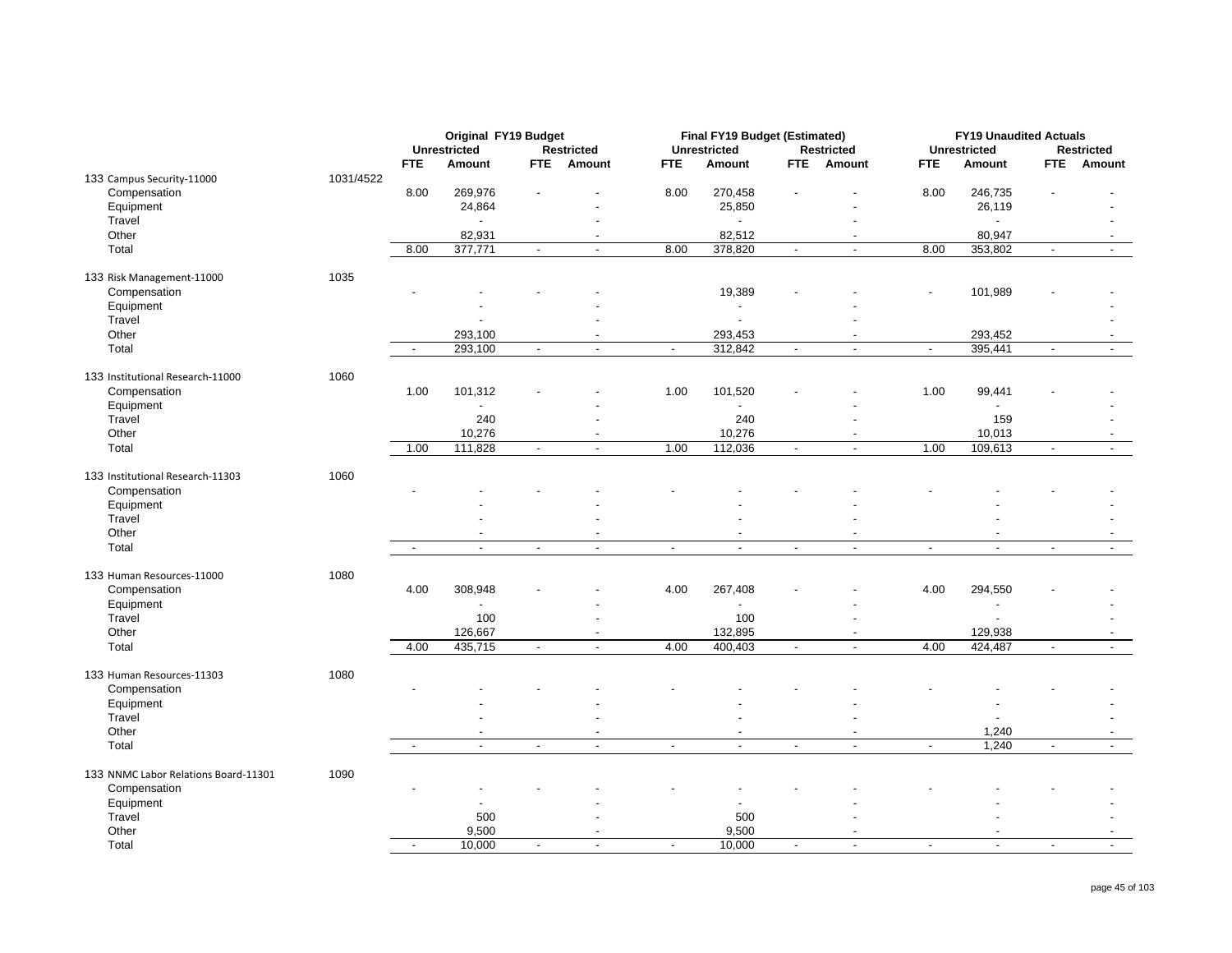|                                          |      |                          | Original FY19 Budget     |                          |                          |                          | Final FY19 Budget (Estimated) |                |                          |                          | <b>FY19 Unaudited Actuals</b> |                          |                          |
|------------------------------------------|------|--------------------------|--------------------------|--------------------------|--------------------------|--------------------------|-------------------------------|----------------|--------------------------|--------------------------|-------------------------------|--------------------------|--------------------------|
|                                          |      |                          | <b>Unrestricted</b>      |                          | <b>Restricted</b>        |                          | <b>Unrestricted</b>           |                | <b>Restricted</b>        |                          | <b>Unrestricted</b>           |                          | Restricted               |
|                                          |      | <b>FTE</b>               | Amount                   | <b>FTE</b>               | <b>Amount</b>            | FTE                      | Amount                        |                | FTE Amount               | <b>FTE</b>               | Amount                        |                          | FTE Amount               |
| 133 Title III NRGSC-NNMC-41144           | 1088 |                          |                          |                          |                          |                          |                               |                |                          |                          |                               |                          |                          |
| Compensation                             |      |                          |                          |                          |                          |                          |                               |                |                          |                          |                               |                          |                          |
| Equipment                                |      |                          |                          |                          |                          |                          |                               |                |                          |                          |                               |                          |                          |
| Travel                                   |      |                          |                          |                          |                          |                          |                               |                |                          |                          |                               |                          |                          |
| Other                                    |      |                          | $\overline{a}$           |                          |                          |                          |                               |                |                          |                          |                               |                          |                          |
| Total                                    |      | $\overline{\phantom{a}}$ | $\sim$                   | $\overline{\phantom{a}}$ | $\sim$                   | $\blacksquare$           | $\sim$                        | $\overline{a}$ | $\overline{a}$           | $\sim$                   | $\blacksquare$                | $\blacksquare$           |                          |
| 133 Work Study-425XX                     | 4002 |                          |                          |                          |                          |                          |                               |                |                          |                          |                               |                          |                          |
| Compensation                             |      |                          |                          |                          |                          |                          |                               |                |                          |                          |                               |                          | 2,258                    |
| Equipment                                |      |                          |                          |                          |                          |                          |                               |                |                          |                          |                               |                          |                          |
| Travel                                   |      |                          |                          |                          |                          |                          |                               |                |                          |                          |                               |                          |                          |
| Other                                    |      |                          |                          |                          |                          |                          |                               |                |                          |                          |                               |                          |                          |
| Total                                    |      | $\overline{\phantom{a}}$ | $\blacksquare$           | $\overline{\phantom{a}}$ | $\blacksquare$           | $\overline{\phantom{a}}$ | $\overline{a}$                | $\overline{a}$ |                          | $\overline{\phantom{a}}$ | $\overline{a}$                | $\blacksquare$           | 2,258                    |
| 134 VP for Finance and Admin-Unallocated | 1022 |                          |                          |                          |                          |                          |                               |                |                          |                          |                               |                          |                          |
| Compensation                             |      |                          | (1,523)                  |                          |                          |                          | (1,523)                       |                |                          |                          |                               |                          |                          |
| Equipment                                |      |                          |                          |                          |                          |                          |                               |                |                          |                          |                               |                          |                          |
| Travel                                   |      |                          |                          |                          |                          |                          |                               |                |                          |                          |                               |                          |                          |
| Other                                    |      |                          | $\blacksquare$           |                          |                          |                          | $\overline{a}$                |                |                          |                          |                               |                          |                          |
| Total                                    |      | $\overline{\phantom{a}}$ | (1, 523)                 | $\overline{\phantom{a}}$ | $\overline{\phantom{a}}$ | $\overline{\phantom{a}}$ | (1, 523)                      | $\overline{a}$ |                          | $\overline{\phantom{a}}$ | $\overline{a}$                | $\overline{\phantom{a}}$ | $\frac{1}{2}$            |
| 134 Work Study                           | 4002 |                          |                          |                          |                          |                          |                               |                |                          |                          |                               |                          |                          |
| Compensation                             |      |                          |                          |                          |                          |                          |                               |                |                          |                          |                               |                          |                          |
| Equipment                                |      |                          |                          |                          |                          |                          |                               |                |                          |                          |                               |                          |                          |
| Travel                                   |      |                          |                          |                          |                          |                          |                               |                |                          |                          |                               |                          |                          |
| Other                                    |      |                          | $\overline{\phantom{a}}$ |                          | $\blacksquare$           |                          |                               |                |                          |                          |                               |                          |                          |
| Total                                    |      | $\overline{\phantom{a}}$ | $\overline{\phantom{a}}$ | $\overline{\phantom{a}}$ | $\overline{\phantom{a}}$ | $\overline{\phantom{a}}$ | $\blacksquare$                | $\sim$         | $\blacksquare$           | $\overline{\phantom{a}}$ | $\mathbf{r}$                  | $\overline{\phantom{a}}$ | $\overline{\phantom{a}}$ |
| 134 Communications-11000                 | 4202 |                          |                          |                          |                          |                          |                               |                |                          |                          |                               |                          |                          |
| Compensation                             |      | 2.00                     | 157,112                  |                          |                          | 2.00                     | 134,772                       |                |                          | 2.00                     | 121,376                       |                          |                          |
| Equipment                                |      |                          |                          |                          |                          |                          |                               |                |                          |                          | $\overline{a}$                |                          |                          |
| Travel                                   |      |                          |                          |                          |                          |                          |                               |                |                          |                          |                               |                          |                          |
| Other                                    |      |                          | 195,542                  |                          | $\overline{a}$           |                          | 184,359                       |                | $\overline{\phantom{a}}$ |                          | 176,864                       |                          |                          |
| Total                                    |      | 2.00                     | 352,654                  | $\blacksquare$           | $\overline{\phantom{a}}$ | 2.00                     | 319,131                       |                | $\overline{a}$           | 2.00                     | 298,241                       | $\overline{\phantom{a}}$ | $\overline{a}$           |
| 134 Foundation-11000                     | 4206 |                          |                          |                          |                          |                          |                               |                |                          |                          |                               |                          |                          |
| Compensation                             |      | 2.00                     | 159,719                  |                          |                          | 2.00                     | 116,879                       |                | 4,675                    | 2.00                     | 119,298                       |                          |                          |
| Equipment                                |      |                          |                          |                          |                          |                          |                               |                |                          |                          | $\overline{a}$                |                          |                          |
| Travel                                   |      |                          | 310                      |                          |                          |                          |                               |                |                          |                          |                               |                          |                          |
| Other                                    |      |                          | 24,975                   |                          | $\overline{a}$           |                          | 70,822                        |                | $\overline{\phantom{a}}$ |                          | 109,508                       |                          |                          |
| Total                                    |      | 2.00                     | 185,004                  | $\overline{\phantom{a}}$ | $\blacksquare$           | 2.00                     | 187,701                       | $\sim$         | 4,675                    | 2.00                     | 228,806                       | $\overline{\phantom{a}}$ | $\blacksquare$           |
| 134 UNM Los Alamos                       | 3449 |                          |                          |                          |                          |                          |                               |                |                          |                          |                               |                          |                          |
| Compensation                             |      |                          |                          |                          |                          |                          |                               |                |                          |                          |                               |                          |                          |
| Equipment                                |      |                          |                          |                          |                          |                          |                               |                |                          |                          |                               |                          |                          |
| Travel                                   |      |                          |                          |                          |                          |                          |                               |                |                          |                          |                               |                          |                          |
| Other                                    |      |                          |                          |                          |                          |                          |                               |                |                          |                          |                               |                          |                          |
| Total                                    |      | $\overline{\phantom{a}}$ | $\mathbf{r}$             | $\blacksquare$           | $\mathbf{r}$             | $\blacksquare$           | $\sim$                        | $\sim$         | $\overline{\phantom{a}}$ | $\blacksquare$           | $\blacksquare$                | $\sim$                   |                          |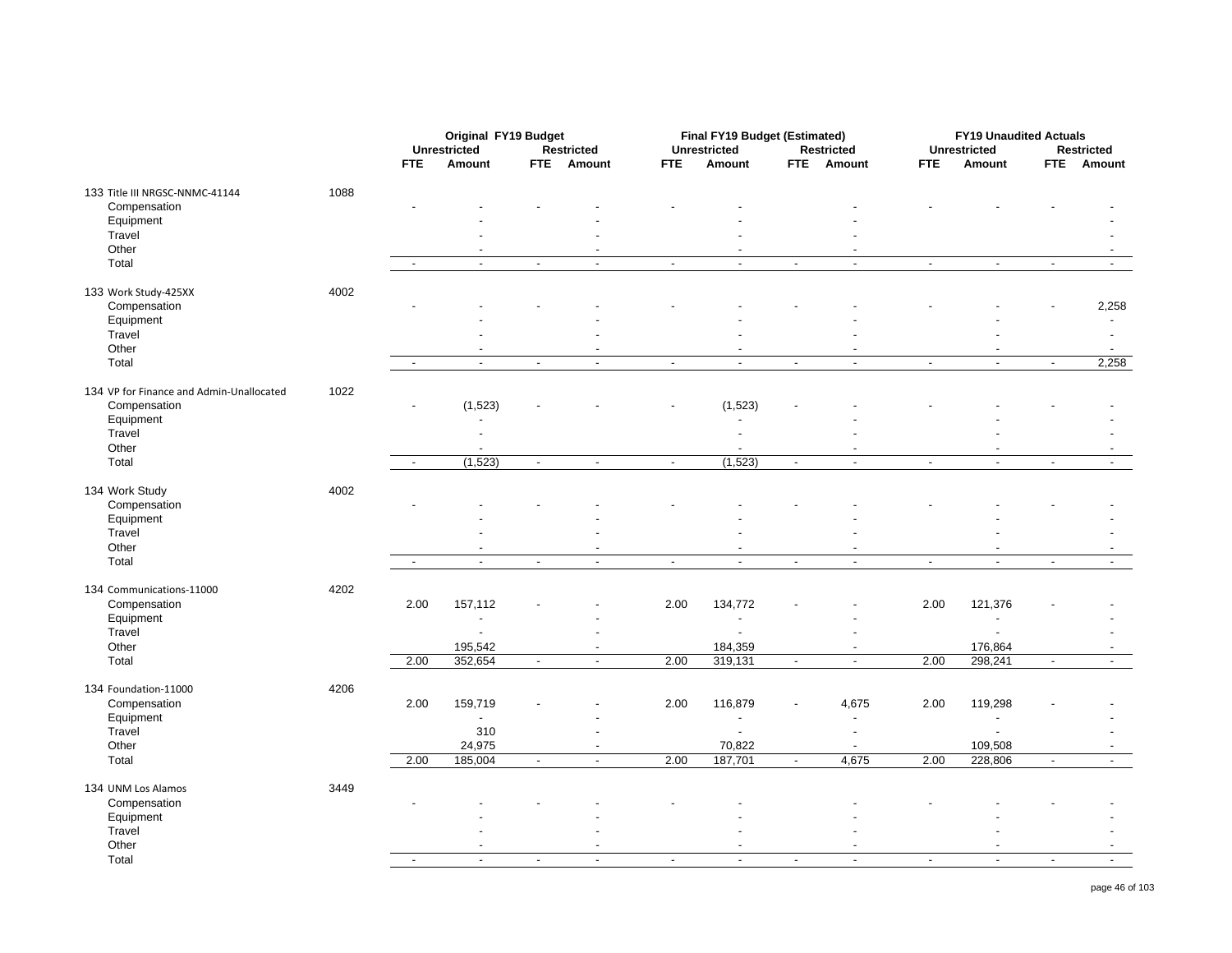|                                |      |                          | <b>Original FY19 Budget</b> |                          |                          |                          | Final FY19 Budget (Estimated) |                          |                          |                          | <b>FY19 Unaudited Actuals</b> |                          |                          |
|--------------------------------|------|--------------------------|-----------------------------|--------------------------|--------------------------|--------------------------|-------------------------------|--------------------------|--------------------------|--------------------------|-------------------------------|--------------------------|--------------------------|
|                                |      |                          | <b>Unrestricted</b>         |                          | <b>Restricted</b>        |                          | <b>Unrestricted</b>           |                          | <b>Restricted</b>        |                          | <b>Unrestricted</b>           |                          | <b>Restricted</b>        |
|                                |      | <b>FTE</b>               | Amount                      | <b>FTE</b>               | Amount                   | <b>FTE</b>               | Amount                        | <b>FTE</b>               | Amount                   | <b>FTE</b>               | Amount                        | <b>FTE</b>               | Amount                   |
| 134 Santa Fe Community College | 3450 |                          |                             |                          |                          |                          |                               |                          |                          |                          |                               |                          |                          |
| Compensation                   |      |                          |                             |                          |                          |                          |                               |                          |                          |                          |                               |                          |                          |
| Equipment                      |      |                          | $\overline{\phantom{0}}$    |                          |                          |                          | $\overline{\phantom{0}}$      |                          | $\overline{\phantom{a}}$ |                          |                               |                          |                          |
| Travel                         |      |                          |                             |                          |                          |                          |                               |                          |                          |                          |                               |                          |                          |
| Other                          |      |                          | $\overline{\phantom{a}}$    |                          |                          |                          | $\overline{\phantom{a}}$      |                          | $\overline{\phantom{a}}$ |                          | $\overline{\phantom{a}}$      |                          |                          |
| Total                          |      | $\overline{\phantom{a}}$ | $\sim$                      | $\overline{\phantom{a}}$ | $\overline{\phantom{a}}$ | $\overline{\phantom{a}}$ | $\sim$                        | $\sim$                   | $\overline{\phantom{a}}$ | $\overline{\phantom{a}}$ | $\overline{\phantom{a}}$      | $\overline{\phantom{a}}$ | $\overline{\phantom{a}}$ |
| 134 VP For Advancement-41144   | 4201 |                          |                             |                          |                          |                          |                               |                          |                          |                          |                               |                          |                          |
| Compensation                   |      |                          |                             |                          |                          |                          |                               |                          |                          |                          |                               |                          |                          |
| Equipment                      |      |                          | $\overline{\phantom{0}}$    |                          | $\overline{\phantom{a}}$ |                          | $\overline{\phantom{0}}$      |                          |                          |                          |                               |                          |                          |
| Travel                         |      |                          |                             |                          |                          |                          |                               |                          |                          |                          |                               |                          |                          |
| Other                          |      |                          | $\overline{\phantom{a}}$    |                          |                          |                          | $\overline{\phantom{a}}$      |                          | $\overline{\phantom{a}}$ |                          |                               |                          | $\overline{\phantom{0}}$ |
| Total                          |      |                          | $\overline{\phantom{a}}$    | $\overline{\phantom{a}}$ |                          | $\overline{\phantom{a}}$ | $\overline{\phantom{a}}$      | $\overline{\phantom{a}}$ | $\overline{\phantom{a}}$ | $\overline{\phantom{a}}$ | $\blacksquare$                | $\overline{\phantom{a}}$ | $\sim$                   |
| 134 Canal Seis-41452           | 4208 |                          |                             |                          |                          |                          |                               |                          |                          |                          |                               |                          |                          |
| Compensation                   |      |                          |                             |                          |                          |                          |                               |                          |                          |                          |                               |                          |                          |
| Equipment                      |      |                          | $\overline{\phantom{0}}$    |                          |                          |                          | $\overline{\phantom{0}}$      |                          |                          |                          |                               |                          |                          |
| Travel                         |      |                          |                             |                          |                          |                          |                               |                          |                          |                          |                               |                          |                          |
| Other                          |      |                          | $\overline{\phantom{a}}$    |                          |                          |                          | -                             |                          | $\overline{\phantom{a}}$ |                          |                               |                          |                          |
| Total                          |      | $\overline{a}$           | $\overline{\phantom{a}}$    | $\overline{\phantom{a}}$ | $\overline{\phantom{a}}$ | $\overline{\phantom{a}}$ | $\overline{\phantom{a}}$      | $\overline{\phantom{a}}$ | $\overline{\phantom{a}}$ | $\overline{\phantom{a}}$ | $\overline{\phantom{a}}$      | $\blacksquare$           | $\overline{\phantom{a}}$ |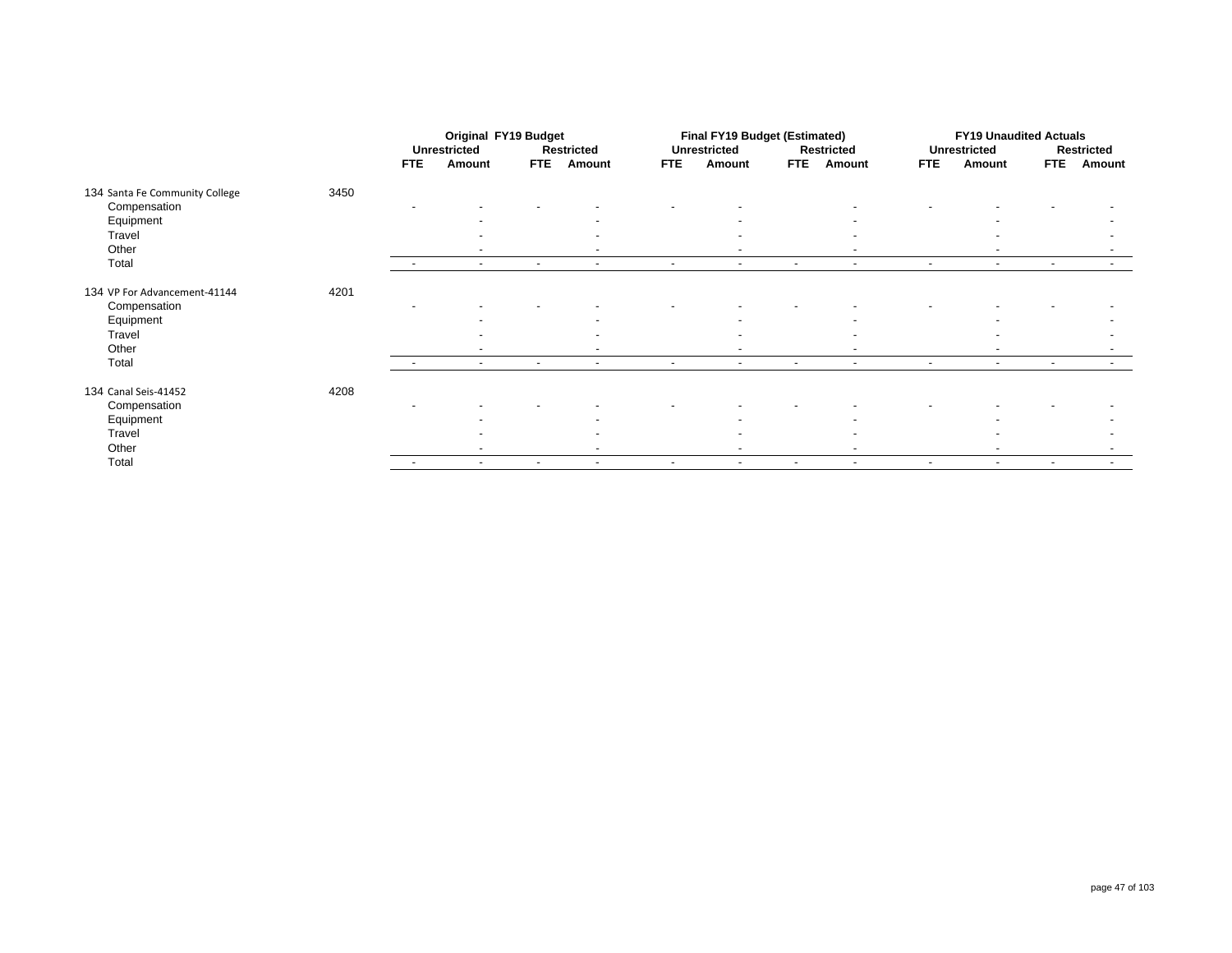### **NORTHERN NEW MEXICO COLLEGEEXHIBIT 14\_EXPENDITURES FOR OPERATION & MAINTENANCE OF PLANT**

|       |                                         |      |            | <b>Original FY19 Budget</b> |            |                   |                          | <b>Final FY19 Budget (Estimated)</b> |                          |                          |                          | <b>FY19 Unaudited Actuals</b> |                          |                          |
|-------|-----------------------------------------|------|------------|-----------------------------|------------|-------------------|--------------------------|--------------------------------------|--------------------------|--------------------------|--------------------------|-------------------------------|--------------------------|--------------------------|
|       |                                         |      |            | <b>Unrestricted</b>         |            | <b>Restricted</b> |                          | <b>Unrestricted</b>                  |                          | <b>Restricted</b>        |                          | <b>Unrestricted</b>           |                          | <b>Restricted</b>        |
|       |                                         |      | <b>FTE</b> | Amount                      | <b>FTE</b> | Amount            | <b>FTE</b>               | Amount                               | FTE.                     | Amount                   | FTE.                     | Amount                        | FTE.                     | Amount                   |
|       | <b>EXPENDITURES</b>                     |      |            |                             |            |                   |                          |                                      |                          |                          |                          |                               |                          |                          |
|       | Total by program                        |      |            |                             |            |                   |                          |                                      |                          |                          |                          |                               |                          |                          |
|       | Operations & Maintenance                | 141  | 21.75      | 950,759.                    | $\,$ $\,$  |                   | 21.75                    | .952,986                             |                          | 8.142                    | 21.75                    | 1.927.620                     |                          | 5,022                    |
|       | TOTAL EXPENDITURES                      |      | 21.75      | 950,759,                    |            |                   | 21.75                    | 952,986,                             |                          | 8,142                    | 21.75                    | 1,927,620                     |                          | 5,022                    |
|       |                                         |      |            |                             |            |                   |                          |                                      |                          |                          |                          |                               |                          |                          |
|       | Program 141                             |      |            |                             |            |                   |                          |                                      |                          |                          |                          |                               |                          |                          |
|       | 11000 Espanola Operation & Mainter 4521 |      | 20.15      | .736.906                    | $\sim$     |                   | 20.15                    | .734.513                             | $\sim$                   | $\overline{\phantom{a}}$ | 20.15                    | .730.889                      | $\overline{\phantom{a}}$ | $\overline{\phantom{0}}$ |
| 11000 | El Rito Operation & Maintenar 4522      |      | 1.60       | 213,853                     | $\sim$     |                   | 1.60                     | 218,473                              | $\sim$                   | 8.142                    | 1.60                     | 196,731                       | ۰.                       | 3,769                    |
| 11000 | Human Resources                         | 4801 |            | $\overline{\phantom{a}}$    |            |                   | $\overline{\phantom{0}}$ | $\overline{\phantom{a}}$             |                          | $\sim$                   | $\overline{\phantom{0}}$ | $\blacksquare$                |                          | 1,253                    |
|       | 141 Total                               |      | 21.75      | 1,950,759                   |            |                   | 21.75                    | 1,952,986                            | $\overline{\phantom{a}}$ | 8,142                    | 21.75                    | 1,927,620                     | $\sim$                   | 5,022                    |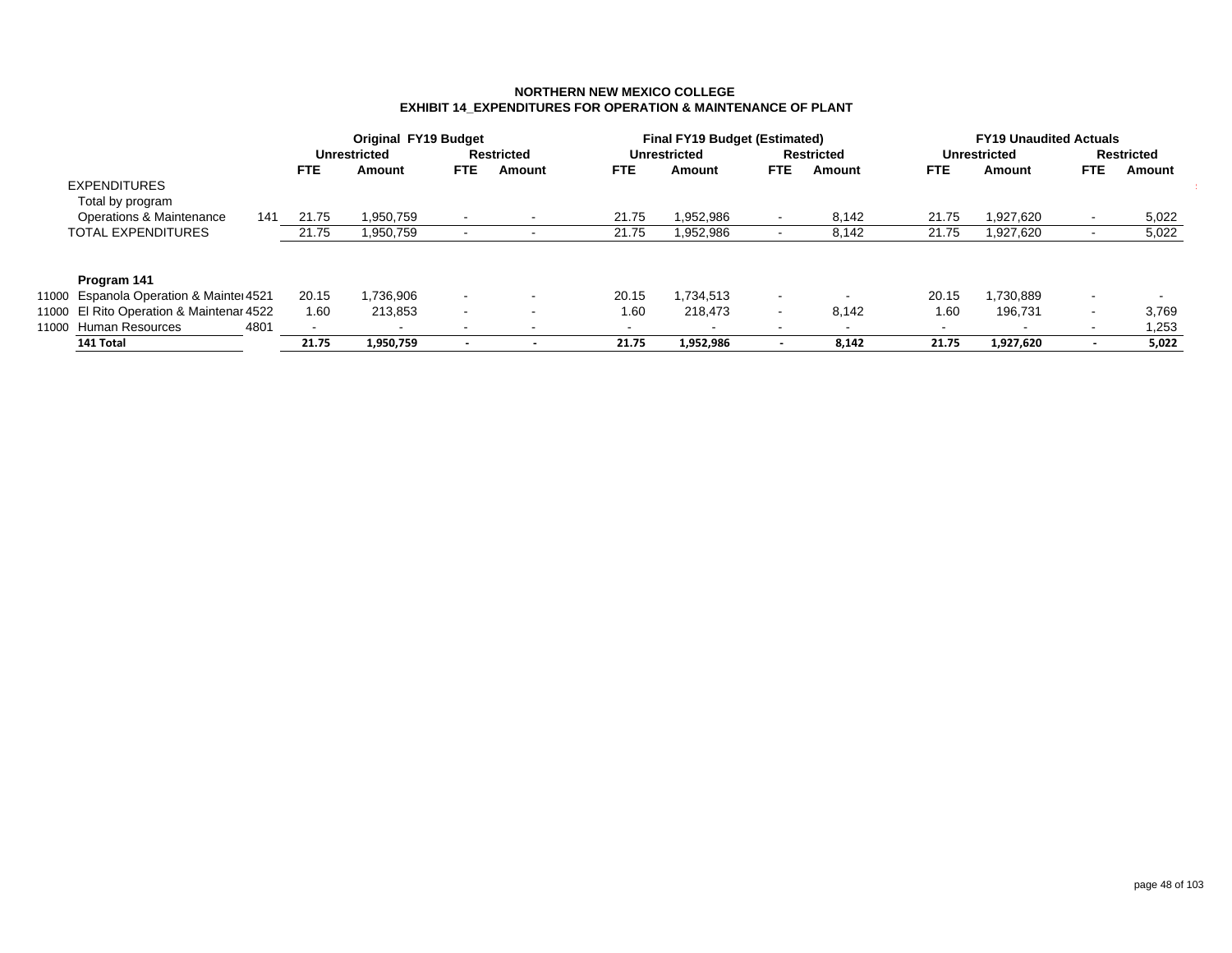# **NORTHERN NEW MEXICO COLLEGEEXHIBIT 14\_EXPENDITURES FOR OPERATION & MAINTENANCE OF PLANT**

|                                                 |      |            | <b>Original FY19 Budget</b><br><b>Unrestricted</b> |                | <b>Restricted</b> |                          | <b>Final FY19 Budget (Estimated)</b><br><b>Unrestricted</b> |                | <b>Restricted</b> |                | <b>FY19 Unaudited Actuals</b><br><b>Unrestricted</b> |                | <b>Restricted</b> |
|-------------------------------------------------|------|------------|----------------------------------------------------|----------------|-------------------|--------------------------|-------------------------------------------------------------|----------------|-------------------|----------------|------------------------------------------------------|----------------|-------------------|
|                                                 |      | <b>FTE</b> | <b>Amount</b>                                      | <b>FTE</b>     | <b>Amount</b>     | <b>FTE</b>               | <b>Amount</b>                                               | <b>FTE</b>     | <b>Amount</b>     | <b>FTE</b>     | <b>Amount</b>                                        | <b>FTE</b>     | <b>Amount</b>     |
| <b>EXPENDITURES</b>                             |      |            |                                                    |                |                   |                          |                                                             |                |                   |                |                                                      |                |                   |
| Compensation                                    |      | 21.75      | 928,148                                            |                |                   | 21.75                    | 929,766                                                     |                | 2,877             | 21.75          | 933,521                                              |                | 4,129             |
| Equipment                                       |      |            | 11,735                                             |                |                   |                          |                                                             |                | 2,026             |                |                                                      |                |                   |
| Travel                                          |      |            |                                                    |                |                   |                          |                                                             |                | $\blacksquare$    |                |                                                      |                |                   |
| Other                                           |      |            | 1,010,876                                          |                |                   |                          | 1,023,220                                                   |                | 3,239             | $\blacksquare$ | 994,098                                              |                | 893               |
| <b>TOTAL EXPENDITURES</b>                       |      | 21.75      | 1,950,759                                          |                |                   | 21.75                    | 1,952,986                                                   |                | 8,142             | 21.75          | 1,927,620                                            | $\blacksquare$ | 5,022             |
| O&M - Espanola                                  | 4521 |            |                                                    |                |                   |                          |                                                             |                |                   |                |                                                      |                |                   |
| <b>EXPENDITURES</b>                             |      |            |                                                    |                |                   |                          |                                                             |                |                   |                |                                                      |                |                   |
| Compensation                                    |      | 20.15      | 872,362                                            |                |                   | 20.15                    | 859,269                                                     |                |                   | 20.15          | 864,805                                              |                |                   |
| Equipment                                       |      |            | 11,735                                             |                |                   |                          |                                                             |                |                   |                |                                                      |                |                   |
| Travel                                          |      |            |                                                    |                |                   |                          |                                                             |                |                   |                |                                                      |                |                   |
| Other                                           |      |            | 852,809                                            |                |                   |                          | 875,244                                                     |                |                   |                | 866,084                                              |                |                   |
| Total                                           |      | 20.15      | 1,736,906                                          |                |                   | 20.15                    | 1,734,513                                                   | $\blacksquare$ |                   | 20.15          | 1,730,889                                            | $\blacksquare$ |                   |
| O&M - El Rito                                   | 4522 |            |                                                    |                |                   |                          |                                                             |                |                   |                |                                                      |                |                   |
| <b>EXPENDITURES</b>                             |      |            |                                                    |                |                   |                          |                                                             |                |                   |                |                                                      |                |                   |
| Compensation                                    |      | 1.60       | 55,786                                             |                |                   | 1.60                     | 70,497                                                      |                | 2,877             | 1.60           | 68,716                                               |                | 2,876             |
| Equipment                                       |      |            |                                                    |                |                   |                          |                                                             |                | 2,026             |                |                                                      |                |                   |
| Travel                                          |      |            |                                                    |                |                   |                          |                                                             |                | $\blacksquare$    |                |                                                      |                |                   |
| Other                                           |      |            | 158,067                                            |                |                   |                          | 147,976                                                     |                | 3,239             |                | 128,014                                              |                | 893               |
| Total                                           |      | 1.60       | 213,853                                            | $\sim$         | $\blacksquare$    | 1.60                     | 218,473                                                     |                | 8,142             | 1.60           | 196,731                                              | $\blacksquare$ | 3,769             |
| <b>Federal Workstudy</b><br><b>EXPENDITURES</b> | 4801 |            |                                                    |                |                   |                          |                                                             |                |                   |                |                                                      |                |                   |
|                                                 |      |            |                                                    |                |                   |                          |                                                             |                |                   |                |                                                      |                |                   |
| Compensation                                    |      |            |                                                    |                |                   |                          |                                                             |                |                   |                |                                                      |                | 1,253             |
| Equipment<br>Travel                             |      |            |                                                    |                |                   |                          |                                                             |                |                   |                |                                                      |                |                   |
| Other                                           |      |            |                                                    |                |                   |                          |                                                             |                |                   |                |                                                      |                |                   |
| Total                                           |      |            |                                                    | $\blacksquare$ |                   | $\overline{\phantom{a}}$ |                                                             |                |                   | $\blacksquare$ |                                                      | $\blacksquare$ | 1,253             |
|                                                 |      |            |                                                    |                |                   |                          |                                                             |                |                   |                |                                                      |                |                   |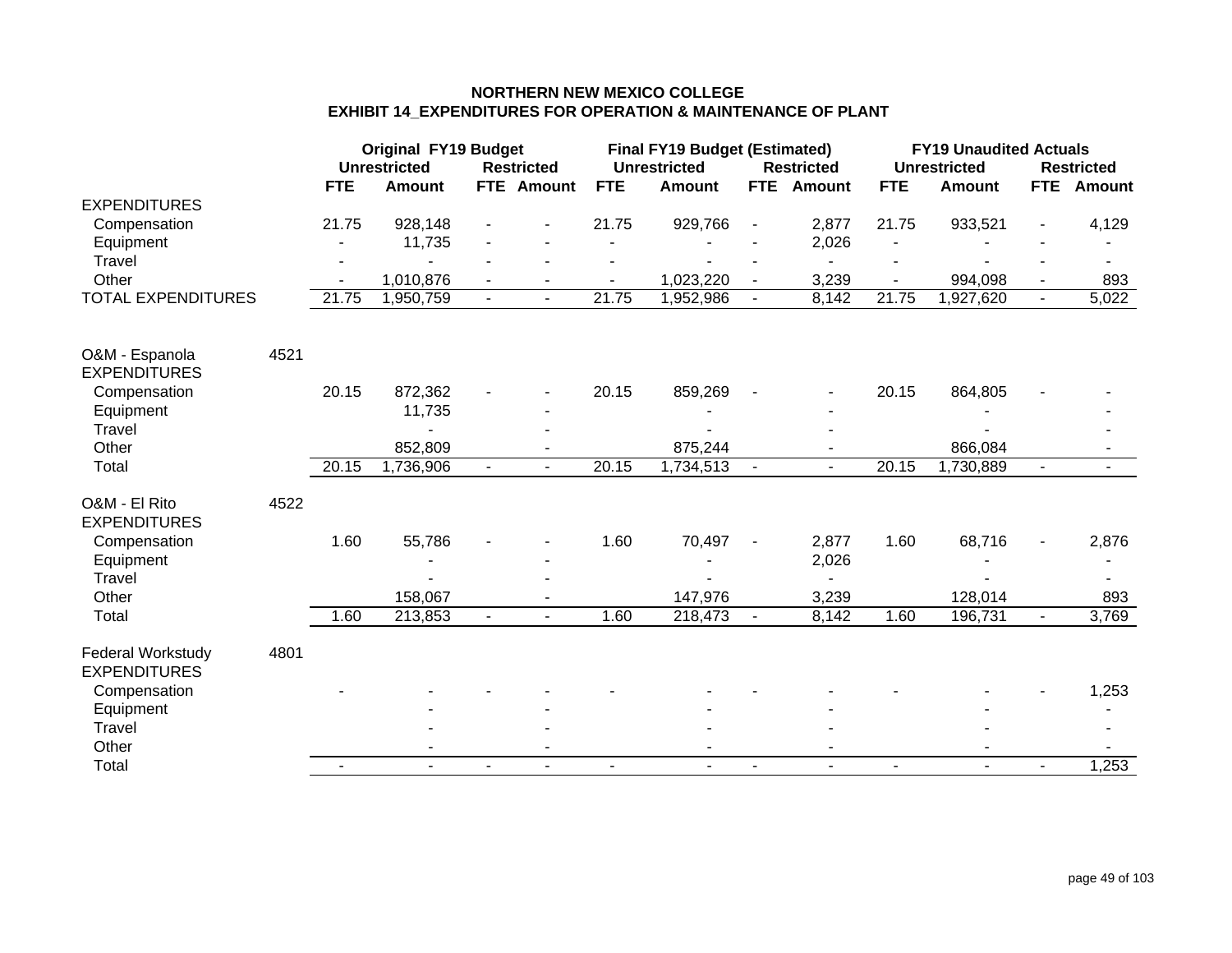### **NORTHERN NEW MEXICO COLLEGEEXHIBIT 15\_STUDENT SOCIAL AND CULTURAL ACTIVITIES**

|                                               |                  |      | <b>Original FY19 Budget</b> |                |                          |      | <b>Final FY19 Budget (Estimated)</b> |                          |                          |      | <b>FY19 Unaudited Actuals</b> |      |                   |
|-----------------------------------------------|------------------|------|-----------------------------|----------------|--------------------------|------|--------------------------------------|--------------------------|--------------------------|------|-------------------------------|------|-------------------|
|                                               |                  |      | <b>Unrestricted</b>         |                | <b>Restricted</b>        |      | <b>Unrestricted</b>                  |                          | Restricted               |      | <b>Unrestricted</b>           |      | <b>Restricted</b> |
|                                               |                  | FTE. | Amount                      | <b>FTE</b>     | Amount                   | FTE  | Amount                               | <b>FTE</b>               | Amount                   | FTE. | Amount                        | FTE. | Amount            |
| <b>REVENUES</b>                               |                  |      |                             |                |                          |      |                                      |                          |                          |      |                               |      |                   |
|                                               | Fees             |      | 72,864                      |                |                          |      | 80,864                               |                          |                          |      | 76,952                        |      |                   |
|                                               | Sales & Services |      |                             |                |                          |      | 862                                  |                          | ۰                        |      | 13,200                        |      |                   |
|                                               | Other            |      |                             |                |                          |      | 16,258                               |                          | $\overline{\phantom{a}}$ |      | 861                           |      |                   |
| <b>TOTAL REVENUES</b>                         |                  |      | 72,864                      |                | $\sim$                   |      | 97,984                               |                          | $\overline{\phantom{a}}$ |      | 91,013                        |      |                   |
| <b>BEGINNING BALANCE</b>                      |                  |      |                             |                |                          |      | 3,086                                |                          |                          |      | 3,086                         |      |                   |
| <b>TOTAL AVAILABLE</b>                        |                  |      | 72,864                      |                | $\overline{\phantom{0}}$ |      | 101,070                              |                          | $\overline{\phantom{a}}$ |      | 94,099                        |      |                   |
| <b>EXPENDITURES</b>                           |                  |      |                             |                |                          |      |                                      |                          |                          |      |                               |      |                   |
|                                               | Compensation     | 1.00 | 51,554                      | $\blacksquare$ |                          | 1.00 | 56,157                               | $\overline{\phantom{a}}$ | $\overline{\phantom{a}}$ | 1.00 | 55,418                        |      |                   |
|                                               | Equipment        |      |                             |                | $\overline{\phantom{a}}$ |      | 1,262                                |                          | ٠                        |      | 1,141                         |      |                   |
|                                               | Travel           |      |                             |                |                          |      | 2,814                                |                          |                          |      |                               |      |                   |
|                                               | Other            |      | 36,310                      |                |                          |      | 37,751                               |                          |                          |      | 37,825                        |      |                   |
| <b>TOTAL EXPENDITURES</b><br><b>TRANSFERS</b> |                  | 1.00 | 87,864                      |                |                          | 1.00 | 97,984                               |                          |                          | 1.00 | 94,383                        |      |                   |
|                                               | Transfers In     |      | 15,000                      |                |                          |      | 16,000                               |                          | ۰                        |      | 7,800                         |      |                   |
|                                               | Transfers (Out)  |      | $\overline{\phantom{a}}$    |                |                          |      | (16,000)                             |                          |                          |      | (7,516)                       |      |                   |
| <b>TOTAL TRANSFERS</b>                        |                  |      | 15,000                      |                | $\overline{\phantom{0}}$ |      | $\overline{\phantom{a}}$             |                          | $\overline{\phantom{a}}$ |      | 284                           |      |                   |
| <b>ENDING BALANCE</b>                         |                  |      | $\overline{\phantom{a}}$    |                | $\overline{\phantom{a}}$ |      | 3,086                                |                          | $\overline{\phantom{a}}$ |      | (0)                           |      |                   |
| TOTAL EXPENDITURES, TRANSFERS                 | & ENDING BALANCE |      | 72,864                      |                |                          |      | 101,070                              |                          | $\overline{\phantom{a}}$ |      | 94,099                        |      |                   |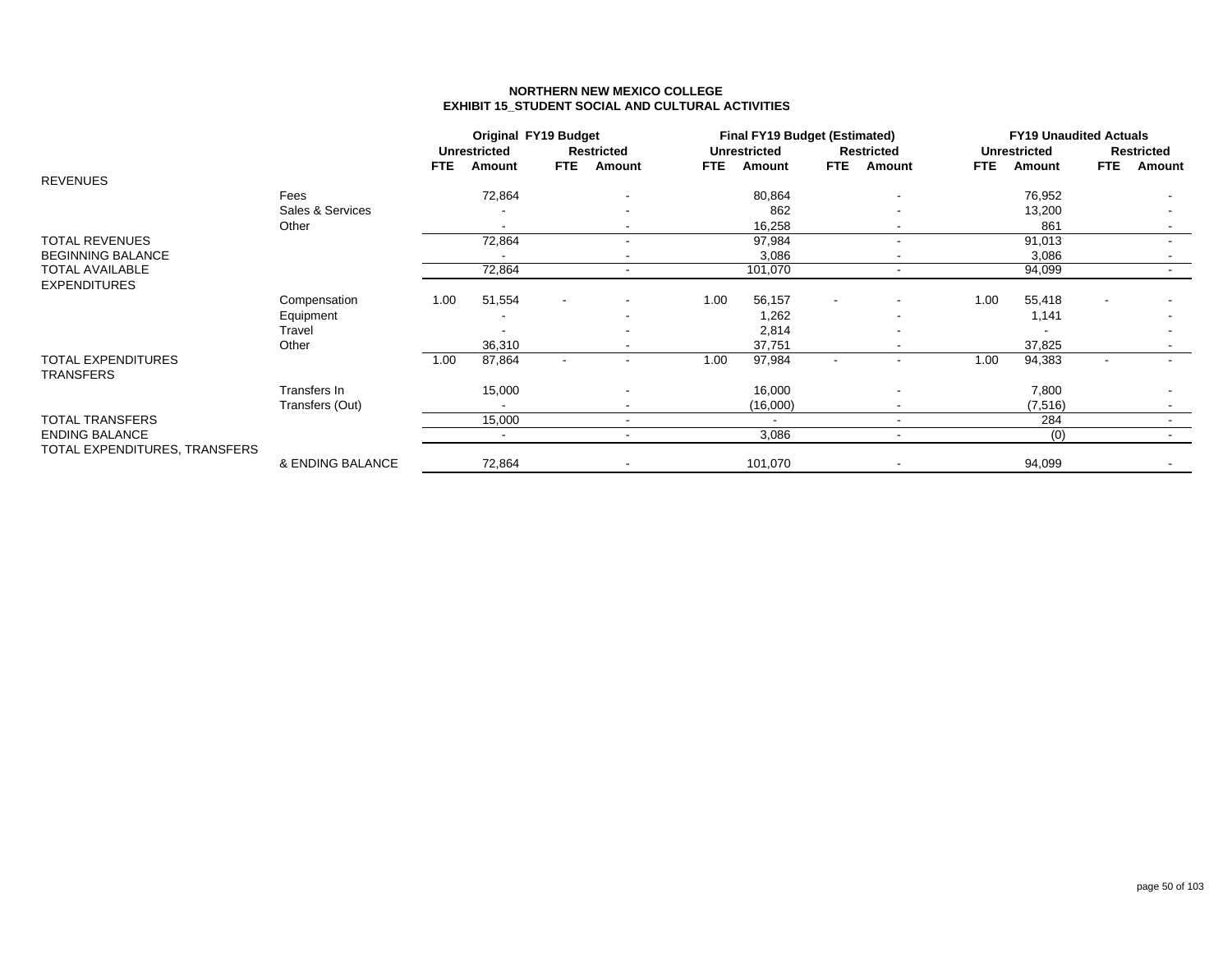### **NORTHERN NEW MEXICO COLLEGEEXHIBIT 15\_STUDENT SOCIAL AND CULTURAL ACTIVITIES**

|                                                   |                  |      | <b>Original FY19 Budget</b><br><b>Unrestricted</b> |            | <b>Restricted</b> |      | <b>Final FY19 Budget (Estimated)</b><br><b>Unrestricted</b> |                | <b>Restricted</b>        |            | <b>FY19 Unaudited Actuals</b><br><b>Unrestricted</b> |            | <b>Restricted</b> |
|---------------------------------------------------|------------------|------|----------------------------------------------------|------------|-------------------|------|-------------------------------------------------------------|----------------|--------------------------|------------|------------------------------------------------------|------------|-------------------|
|                                                   |                  | FTE  | Amount                                             | <b>FTE</b> | Amount            | FTE  | Amount                                                      | <b>FTE</b>     | Amount                   | <b>FTE</b> | Amount                                               | <b>FTE</b> | Amount            |
| Student Services Support-83000<br><b>REVENUES</b> |                  |      |                                                    |            |                   |      |                                                             |                |                          |            |                                                      |            |                   |
|                                                   | Fees             |      | 72,864                                             |            |                   |      | 80,864                                                      |                |                          |            | 76,952                                               |            |                   |
|                                                   | Sales & Services |      |                                                    |            |                   |      |                                                             |                |                          |            |                                                      |            |                   |
|                                                   | Other            |      | $\overline{\phantom{a}}$                           |            |                   |      | $\overline{\phantom{a}}$                                    |                |                          |            | $\sim$                                               |            |                   |
| <b>TOTAL REVENUES</b><br><b>BEGINNING BALANCE</b> |                  |      | 72,864                                             |            |                   |      | 80,864<br>3,086                                             |                |                          |            | 76,952<br>3,086                                      |            |                   |
| <b>TOTAL AVAILABLE</b><br><b>EXPENDITURES</b>     |                  |      | 72,864                                             |            |                   |      | 83,950                                                      |                |                          |            | 80,038                                               |            |                   |
|                                                   | Compensation     | 1.00 | 51,554                                             |            |                   | 1.00 | 54,157                                                      |                |                          | 1.00       | 53,261                                               |            |                   |
|                                                   | Equipment        |      |                                                    |            |                   |      |                                                             |                |                          |            |                                                      |            |                   |
|                                                   | Travel           |      |                                                    |            |                   |      |                                                             |                |                          |            |                                                      |            |                   |
|                                                   | Other            |      | 21,310                                             |            |                   |      | 12,707                                                      |                |                          |            | 19,262                                               |            |                   |
| <b>TOTAL EXPENDITURES</b><br><b>TRANSFERS</b>     |                  | 1.00 | 72,864                                             |            |                   | 1.00 | 66,864                                                      |                |                          | 1.00       | 72,522                                               |            |                   |
|                                                   | Transfers In     |      |                                                    |            |                   |      | 1,000                                                       |                |                          |            |                                                      |            |                   |
|                                                   | Transfers (Out)  |      |                                                    |            |                   |      | (15,000)                                                    |                |                          |            | (7, 516)                                             |            |                   |
| <b>TOTAL TRANSFERS</b>                            |                  |      | $\sim$                                             |            | $\sim$            |      | (14,000)                                                    |                | $\sim$                   |            | (7, 516)                                             |            | $\sim$            |
| <b>ENDING BALANCE</b>                             |                  |      | $\sim$                                             |            | $\sim$            |      | 3,086                                                       |                | $\overline{\phantom{a}}$ |            | $\sim$                                               |            |                   |
| Student Organizations-83027<br><b>REVENUES</b>    |                  |      |                                                    |            |                   |      |                                                             |                |                          |            |                                                      |            |                   |
|                                                   | Fees             |      |                                                    |            |                   |      |                                                             |                |                          |            |                                                      |            |                   |
|                                                   | Sales & Services |      |                                                    |            |                   |      | 862                                                         |                |                          |            | 13,200                                               |            |                   |
|                                                   | Other            |      |                                                    |            |                   |      | 16,258                                                      |                |                          |            | 861                                                  |            |                   |
| <b>TOTAL REVENUES</b><br><b>BEGINNING BALANCE</b> |                  |      | $\overline{\phantom{a}}$                           |            |                   |      | 17,120                                                      |                |                          |            | 14,061                                               |            |                   |
| <b>TOTAL AVAILABLE</b><br><b>EXPENDITURES</b>     |                  |      | $\overline{\phantom{a}}$                           |            | $\sim$            |      | 17,120                                                      |                | $\overline{\phantom{a}}$ |            | 14,061                                               |            |                   |
|                                                   | Compensation     |      |                                                    |            |                   |      | 2,000                                                       |                |                          |            | 2,157                                                |            |                   |
|                                                   | Equipment        |      |                                                    |            |                   |      | 1,262                                                       |                |                          |            | 1,141                                                |            |                   |
|                                                   | Travel           |      |                                                    |            |                   |      | 2,814                                                       |                |                          |            |                                                      |            |                   |
|                                                   | Other            |      | 15,000                                             |            |                   |      | 25,044                                                      |                |                          |            | 18,563                                               |            |                   |
| TOTAL EXPENDITURES<br><b>TRANSFERS</b>            |                  |      | 15,000                                             |            |                   |      | 31,120                                                      | $\blacksquare$ |                          |            | 21,861                                               |            |                   |
|                                                   | Transfers In     |      | 15,000                                             |            |                   |      | 15,000                                                      |                |                          |            | 7,800                                                |            |                   |
|                                                   | Transfers (Out)  |      | $\sim$                                             |            |                   |      | (1,000)                                                     |                |                          |            | $\sim$                                               |            |                   |
| <b>TOTAL TRANSFERS</b>                            |                  |      | 15,000                                             |            | $\blacksquare$    |      | 14,000                                                      |                | $\overline{\phantom{a}}$ |            | 7,800                                                |            | $\sim$            |
| <b>ENDING BALANCE</b>                             |                  |      | $\Delta$                                           |            | $\blacksquare$    |      | $\omega$                                                    |                | $\sim$                   |            | $\sim$                                               |            | $\sim$            |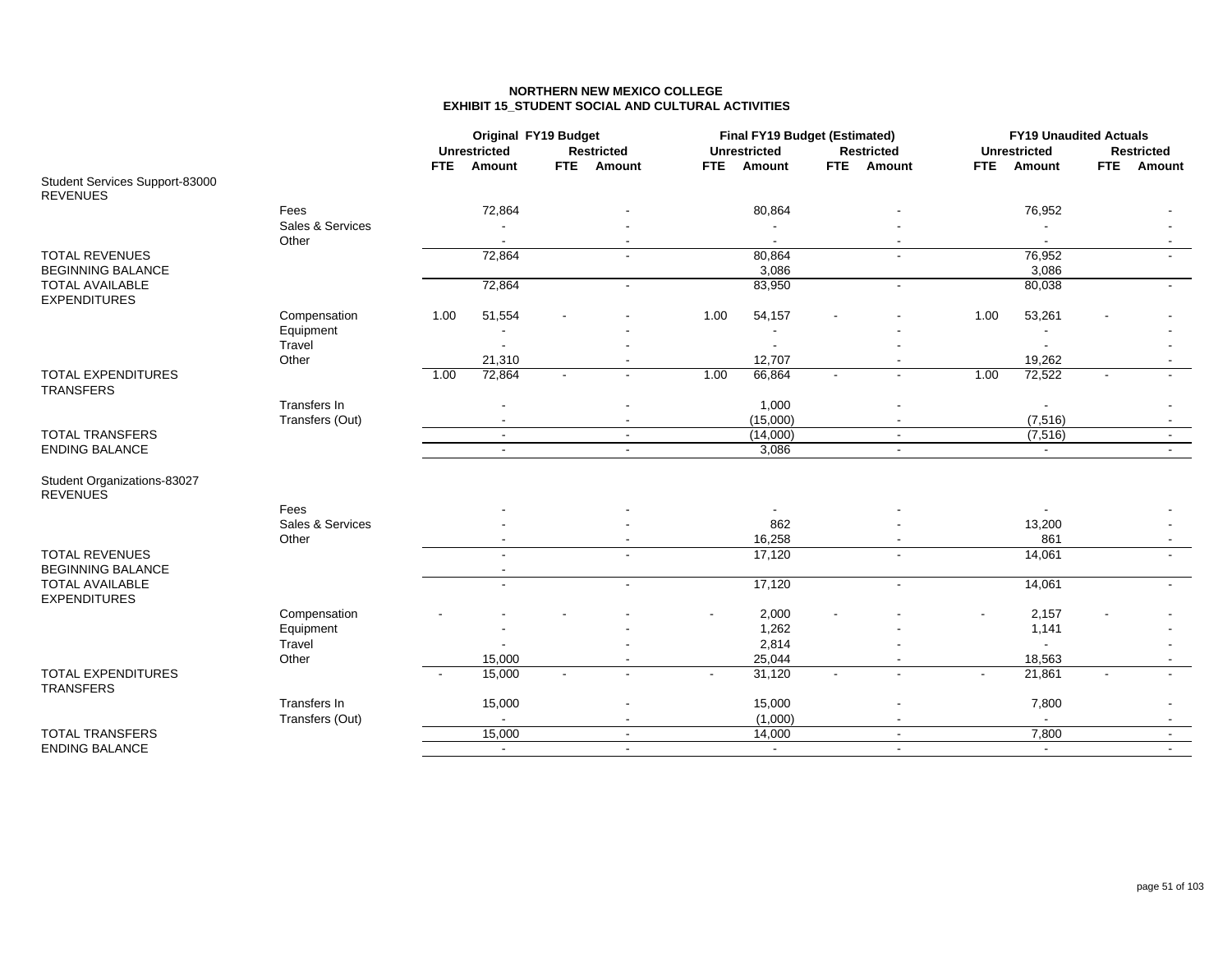### **NORTHERN NEW MEXICO COLLEGE EXHIBIT 16\_RESEARCH**

|                               |            | <b>Original FY19 Budget</b> |            |                          |                          | <b>Final FY19 Budget (Estimated)</b> |                          |                          |      | <b>FY19 Unaudited Actuals</b> |     |                   |
|-------------------------------|------------|-----------------------------|------------|--------------------------|--------------------------|--------------------------------------|--------------------------|--------------------------|------|-------------------------------|-----|-------------------|
|                               |            | <b>Unrestricted</b>         |            | <b>Restricted</b>        |                          | <b>Unrestricted</b>                  |                          | <b>Restricted</b>        |      | <b>Unrestricted</b>           |     | <b>Restricted</b> |
|                               | <b>FTE</b> | Amount                      | <b>FTE</b> | Amount                   | <b>FTE</b>               | Amount                               | <b>FTE</b>               | Amount                   | FTE. | Amount                        | FTE | Amount            |
| <b>REVENUE</b>                |            |                             |            |                          |                          |                                      |                          |                          |      |                               |     |                   |
| <b>Federal Grants</b>         |            |                             |            |                          |                          |                                      |                          | 8,000                    |      |                               |     | 8,447             |
| <b>TOTAL REVENUE</b>          |            |                             |            |                          |                          |                                      |                          | 8,000                    | ۰    |                               |     | 8,447             |
| <b>BEGINNING BALANCE</b>      |            |                             |            |                          |                          |                                      |                          |                          |      |                               |     |                   |
| <b>TOTAL AVAILABLE</b>        |            |                             |            |                          | $\overline{\phantom{0}}$ |                                      | $\overline{\phantom{a}}$ | 8,000                    | ۰    |                               | ٠   | 8,447             |
| <b>EXPENDITURES</b>           |            |                             |            |                          |                          |                                      |                          |                          |      |                               |     |                   |
| Compensation                  |            |                             |            |                          |                          |                                      |                          |                          |      |                               | ٠   | 4,186             |
| Equipment                     |            |                             |            |                          |                          |                                      |                          |                          |      |                               |     |                   |
| Travel                        |            |                             |            |                          |                          |                                      |                          |                          |      |                               |     |                   |
| Other                         |            |                             |            |                          |                          |                                      |                          | 8,000                    |      |                               |     | 1,741             |
| <b>TOTAL EXPENDITURES</b>     |            |                             |            |                          |                          |                                      | $\blacksquare$           | 8,000                    | ۰    |                               | ٠   | 5,927             |
| TRANSFERS                     |            |                             |            |                          |                          |                                      |                          |                          |      |                               |     |                   |
| Transfers In                  |            |                             |            |                          |                          |                                      |                          |                          |      |                               |     |                   |
| Transfers (Out)               |            |                             |            |                          |                          |                                      |                          |                          |      |                               |     |                   |
| <b>TOTAL TRANSFERS</b>        |            | $\overline{\phantom{a}}$    |            | $\overline{\phantom{0}}$ |                          | $\overline{\phantom{a}}$             |                          | $\overline{\phantom{a}}$ |      |                               |     |                   |
| <b>ENDING BALANCE</b>         |            |                             |            |                          |                          |                                      |                          |                          |      |                               |     | 2,520             |
| TOTAL EXPENDITURES, TRANSFERS |            |                             |            |                          |                          |                                      |                          |                          |      |                               |     |                   |
| & ENDING BALANCE              |            |                             |            |                          |                          |                                      |                          | 8,000                    |      |                               |     | 8,447             |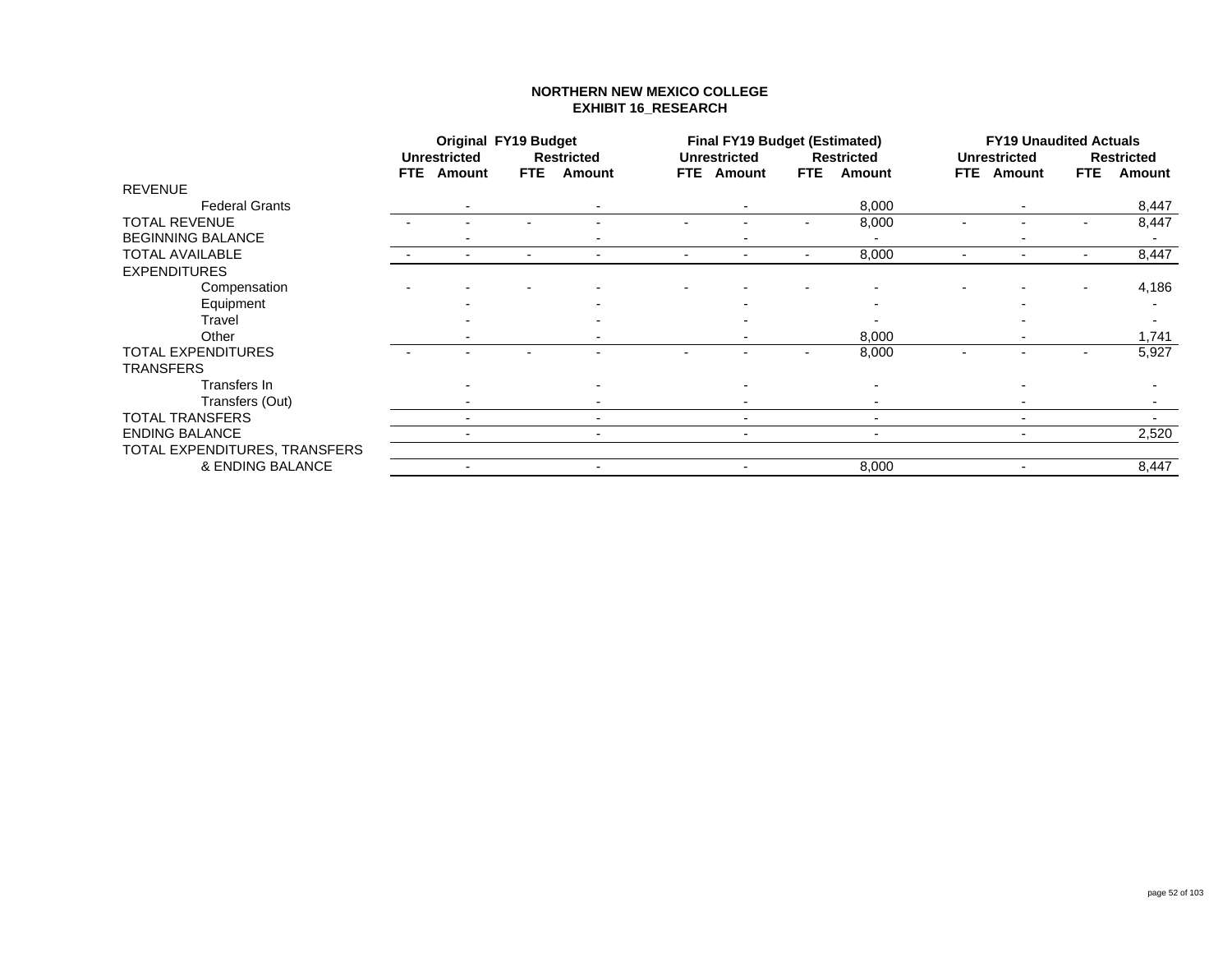### **NORTHERN NEW MEXICO COLLEGE EXHIBIT 16\_RESEARCH**

|            |                          |       |      | <b>Original FY19 Budget</b> |                          |                   |      | <b>Final FY19 Budget (Estimated)</b> |      |                          |      | <b>FY19 Unaudited Actuals</b> |      |                   |
|------------|--------------------------|-------|------|-----------------------------|--------------------------|-------------------|------|--------------------------------------|------|--------------------------|------|-------------------------------|------|-------------------|
|            |                          |       |      | <b>Unrestricted</b>         |                          | <b>Restricted</b> |      | <b>Unrestricted</b>                  |      | <b>Restricted</b>        |      | <b>Unrestricted</b>           |      | <b>Restricted</b> |
|            |                          |       | FTE. | Amount                      | FTE                      | Amount            | FTE. | Amount                               | FTE. | Amount                   | FTE. | Amount                        | FTE. | Amount            |
| UNM IC-CAE |                          | 40120 |      |                             |                          |                   |      |                                      |      |                          |      |                               |      |                   |
|            | <b>REVENUE</b>           |       |      |                             |                          |                   |      |                                      |      |                          |      |                               |      |                   |
|            | <b>Federal Grants</b>    |       |      |                             |                          |                   |      |                                      |      | 8,000                    |      |                               |      | 8,447             |
|            | <b>TOTAL REVENUE</b>     |       |      |                             |                          |                   |      |                                      |      | 8,000                    |      |                               |      | 8,447             |
|            | <b>BEGINNING BALANCE</b> |       |      |                             |                          |                   |      |                                      |      |                          |      |                               |      |                   |
|            | <b>TOTAL AVAILABLE</b>   |       |      |                             |                          |                   |      |                                      |      | 8,000                    |      |                               |      | 8,447             |
|            | <b>EXPENDITURES</b>      |       |      |                             |                          |                   |      |                                      |      |                          |      |                               |      |                   |
|            | Compensation             |       |      |                             |                          |                   |      |                                      |      |                          |      |                               |      | 4,186             |
|            | Equipment                |       |      |                             |                          |                   |      |                                      |      |                          |      |                               |      |                   |
|            | Travel                   |       |      |                             |                          |                   |      |                                      |      |                          |      |                               |      |                   |
|            | Other                    |       |      |                             |                          |                   |      |                                      |      | 8,000                    |      |                               |      | 1,741             |
|            | TOTAL EXPENDITURES       |       |      |                             |                          |                   |      |                                      |      | 8,000                    |      |                               |      | 5,927             |
|            | <b>TRANSFERS</b>         |       |      |                             |                          |                   |      |                                      |      |                          |      |                               |      |                   |
|            | Transfers In             |       |      |                             |                          |                   |      |                                      |      |                          |      |                               |      |                   |
|            | Transfers (Out)          |       |      |                             |                          |                   |      |                                      |      | $\overline{\phantom{a}}$ |      |                               |      |                   |
|            | <b>TOTAL TRANSFERS</b>   |       |      | $\overline{\phantom{a}}$    | $\overline{\phantom{a}}$ |                   |      |                                      |      |                          |      |                               |      |                   |
|            | <b>ENDING BALANCE</b>    |       |      |                             |                          |                   |      |                                      |      |                          |      |                               |      | 2,520             |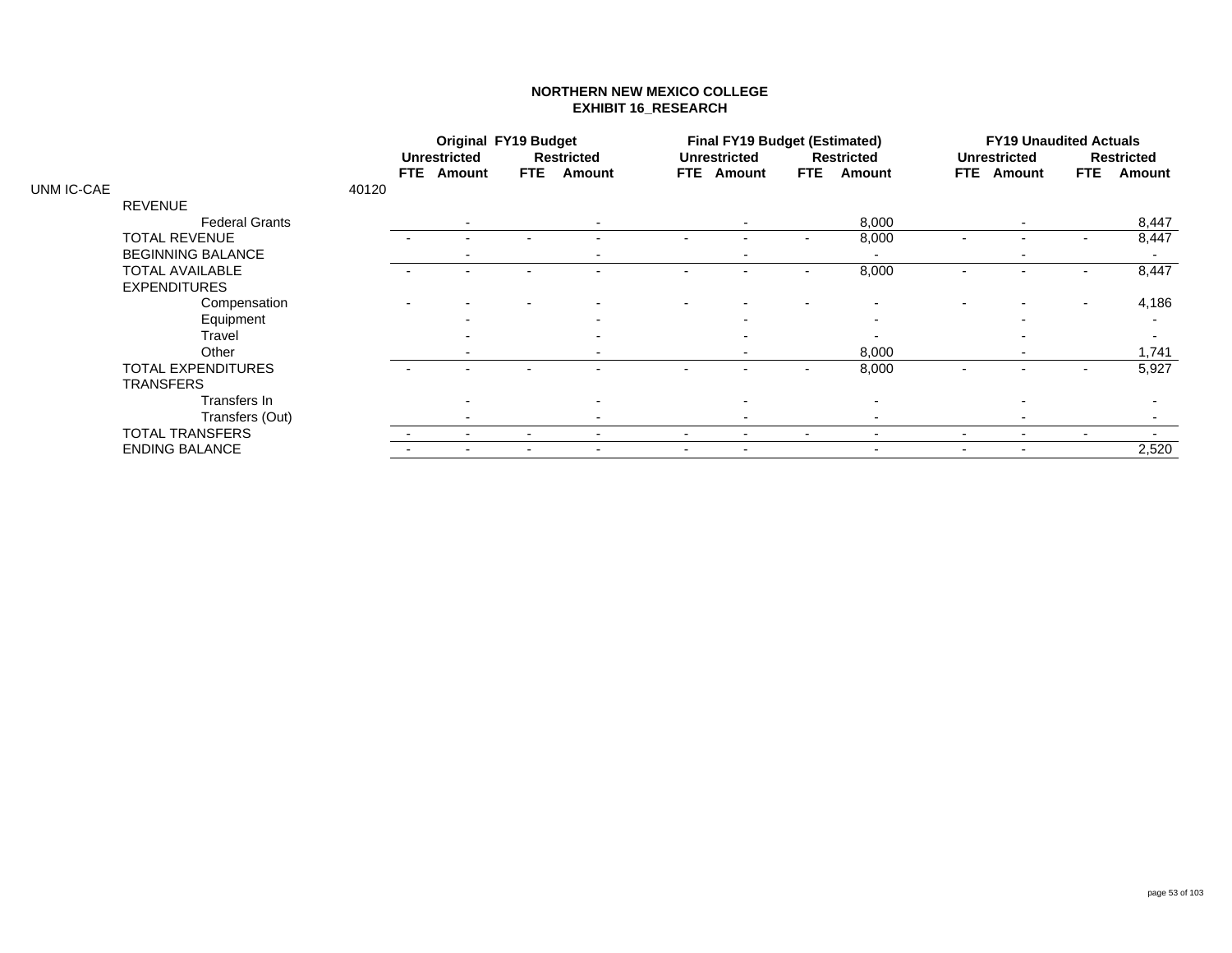### **NORTHERN NEW MEXICO COLLEGE EXHIBIT 17\_PUBLIC SERVICE**

|                               |            | <b>Original FY19 Budget</b> |                |                          |                          | <b>Final FY19 Budget (Estimated)</b> |                          |                          |                          | <b>FY19 Unaudited Actuals</b> |                   |
|-------------------------------|------------|-----------------------------|----------------|--------------------------|--------------------------|--------------------------------------|--------------------------|--------------------------|--------------------------|-------------------------------|-------------------|
|                               |            | <b>Unrestricted</b>         |                | <b>Restricted</b>        |                          | <b>Unrestricted</b>                  |                          | <b>Restricted</b>        |                          | <b>Unrestricted</b>           | <b>Restricted</b> |
|                               | <b>FTE</b> | Amount                      | FTE.           | Amount                   | FTE.                     | Amount                               | FTE.                     | Amount                   | FTE.                     | Amount                        | <b>FTE</b> Amount |
| <b>REVENUE</b>                |            |                             |                |                          |                          |                                      |                          |                          |                          |                               |                   |
| State Appropriations          |            | 254,200                     | $\blacksquare$ | 22,211                   | $\blacksquare$           | 254,200                              | $\sim$                   | 12,197                   | $\overline{\phantom{a}}$ | 254,200                       | 12,197            |
| <b>State Grants</b>           |            | 289,894                     |                |                          | $\overline{\phantom{a}}$ | 204,006                              |                          |                          | $\overline{\phantom{a}}$ | 195,537                       |                   |
| <b>TOTAL REVENUE</b>          |            | 544,094                     |                | 22,211                   |                          | 458,206                              |                          | 12,197                   |                          | 449,737                       | 12,197            |
| <b>BEGINNING BALANCE</b>      |            | 112,598                     |                |                          |                          | 115,345                              |                          |                          |                          | 115,345                       |                   |
| <b>TOTAL AVAILABLE</b>        |            | 656,692                     |                | 22,211                   |                          | 573,551                              |                          | 12,197                   |                          | 565,082                       | 12,197            |
| <b>EXPENDITURES</b>           |            |                             |                |                          |                          |                                      |                          |                          |                          |                               |                   |
| Compensation                  | 4.30       | 341,961                     | $\blacksquare$ | 22,211                   | 3.30                     | 272,244                              | $\overline{\phantom{a}}$ | 12,197                   | 3.30                     | 260,593                       | 15,250            |
| Equipment                     |            | 12,200                      |                |                          |                          |                                      |                          |                          |                          |                               |                   |
| Travel                        |            | 14,773                      |                |                          |                          | 11,750                               |                          |                          |                          | 6,039                         |                   |
| Other                         |            | 199,965                     |                |                          |                          | 199,017                              |                          |                          |                          | 180,938                       |                   |
| <b>TOTAL EXPENDITURES</b>     | 4.30       | 568,899                     | $\sim$         | 22,211                   | 3.30                     | 483,011                              | $\sim$                   | 12,197                   | 3.30                     | 447,570                       | 15,250            |
| <b>TRANSFERS</b>              |            |                             |                |                          |                          |                                      |                          |                          |                          |                               |                   |
| Transfers In                  |            | 24,805                      |                |                          |                          | 24,805                               |                          |                          |                          | 18,510                        | 3,053             |
| Transfers (Out)               |            |                             |                |                          |                          |                                      |                          |                          |                          |                               |                   |
| <b>TOTAL TRANSFERS</b>        |            | 24,805                      |                | $\overline{\phantom{0}}$ |                          | 24,805                               |                          | $\overline{\phantom{0}}$ |                          | 18,510                        | 3,053             |
| <b>ENDING BALANCE</b>         |            | 112,598                     |                |                          |                          | 115,345                              |                          |                          |                          | 136,023                       | ٠                 |
| TOTAL EXPENDITURES, TRANSFERS |            |                             |                |                          |                          |                                      |                          |                          |                          |                               |                   |
| & ENDING BALANCE              |            | 656,692                     |                | 22,211                   |                          | 573,551                              |                          | 12,197                   |                          | 565,082                       | 12,197            |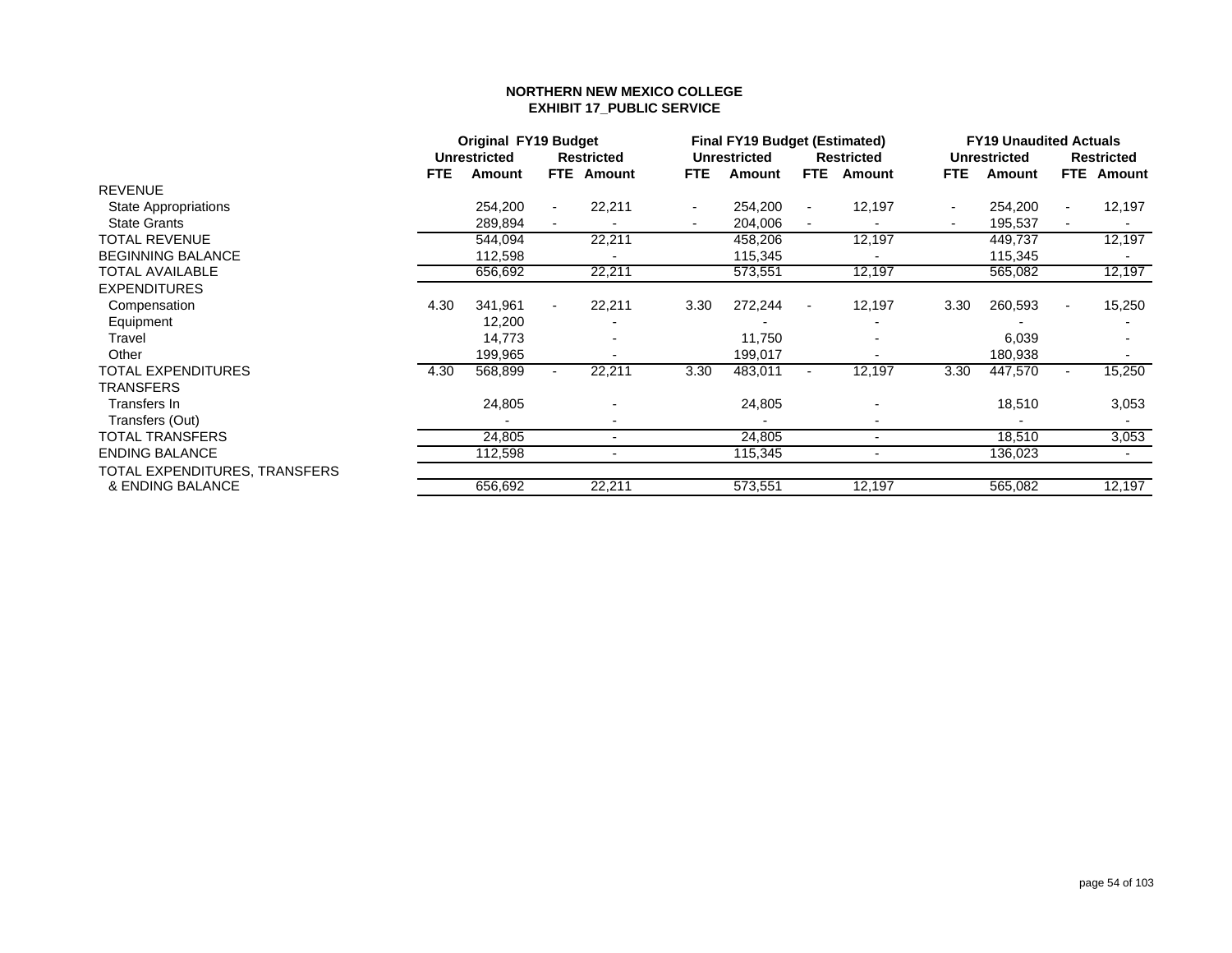### **NORTHERN NEW MEXICO COLLEGE EXHIBIT 17\_PUBLIC SERVICE**

|                                                     |             | <b>Original FY19 Budget</b><br><b>Unrestricted</b> |                | <b>Restricted</b> |        | <b>Final FY19 Budget (Estimated)</b><br><b>Unrestricted</b> | <b>Restricted</b> |      | <b>Unrestricted</b> | <b>FY19 Unaudited Actuals</b><br><b>Restricted</b> |        |
|-----------------------------------------------------|-------------|----------------------------------------------------|----------------|-------------------|--------|-------------------------------------------------------------|-------------------|------|---------------------|----------------------------------------------------|--------|
|                                                     |             | <b>FTE</b>                                         | Amount         | FTE Amount        | FTE    | <b>Amount</b>                                               | FTE Amount        | FTE  | Amount              | FTE Amount                                         |        |
| Small Business Development Center<br><b>REVENUE</b> | 11730/11733 |                                                    |                |                   |        |                                                             |                   |      |                     |                                                    |        |
| <b>State Appropriations</b>                         |             |                                                    |                |                   |        |                                                             |                   |      |                     |                                                    |        |
| <b>State Grants</b>                                 |             |                                                    | 289,894        |                   |        | 203,806                                                     |                   |      | 195,537             |                                                    |        |
| <b>State Grants</b>                                 |             |                                                    |                |                   |        | 200                                                         |                   |      |                     |                                                    |        |
| <b>TOTAL REVENUE</b>                                |             |                                                    | 289,894        |                   |        | 203,806                                                     | $\mathbf{r}$      |      | 195,537             |                                                    |        |
| <b>BEGINNING BALANCE</b>                            |             |                                                    |                |                   |        |                                                             |                   |      |                     |                                                    |        |
| <b>TOTAL AVAILABLE</b>                              |             |                                                    | 289,894        |                   |        | 203,806                                                     | $\blacksquare$    |      | 195,537             |                                                    |        |
| <b>EXPENDITURES</b>                                 |             |                                                    |                |                   |        |                                                             |                   |      |                     |                                                    |        |
| Compensation                                        |             | 3.00                                               | 259,854        |                   | 2.00   | 190,136                                                     |                   | 2.00 | 180,859             |                                                    |        |
| Equipment                                           |             |                                                    | 12,200         |                   |        |                                                             |                   |      |                     |                                                    |        |
| Travel                                              |             |                                                    | 10,127         |                   |        | 10,750                                                      |                   |      | 5,823               |                                                    |        |
| Other                                               |             |                                                    | 32,518         |                   |        | 27,925                                                      |                   |      | 27,366              |                                                    |        |
| <b>TOTAL EXPENDITURES</b><br><b>TRANSFERS</b>       |             | 3.00                                               | 314,699        |                   | 2.00   | 228,811                                                     |                   | 2.00 | 214,048             |                                                    |        |
| Transfers In                                        |             |                                                    | 24,805         |                   |        | 24,805                                                      |                   |      | 18,510              |                                                    |        |
| Transfers (Out)                                     |             |                                                    |                |                   |        |                                                             |                   |      |                     |                                                    |        |
| <b>TOTAL TRANSFERS</b>                              |             |                                                    | 24,805         | $\blacksquare$    |        | 24,805                                                      | $\sim$            |      | 18,510              | $\sim$                                             |        |
| <b>ENDING BALANCE</b>                               |             |                                                    | $\sim$         |                   |        | (200)                                                       | $\blacksquare$    |      | $\sim$              | $\sim$                                             |        |
| <b>STEM Iniative</b>                                | 11740       |                                                    |                |                   |        |                                                             |                   |      |                     |                                                    |        |
| <b>REVENUE</b>                                      |             |                                                    |                |                   |        |                                                             |                   |      |                     |                                                    |        |
| <b>State Appropriations</b>                         |             |                                                    | 137,300        |                   |        | 137,300                                                     |                   |      | 137,300             |                                                    |        |
| <b>State Grants</b>                                 |             |                                                    | $\sim$         |                   |        |                                                             |                   |      |                     |                                                    |        |
| <b>TOTAL REVENUE</b>                                |             |                                                    | 137,300        |                   |        | 137,300                                                     |                   |      | 137,300             |                                                    |        |
| <b>BEGINNING BALANCE</b>                            |             |                                                    | 9,070          |                   |        |                                                             |                   |      |                     |                                                    |        |
| <b>TOTAL AVAILABLE</b><br><b>EXPENDITURES</b>       |             |                                                    | 146,370        |                   |        | 137,300                                                     | $\overline{a}$    |      | 137,300             |                                                    |        |
| Compensation                                        |             |                                                    |                |                   |        |                                                             |                   |      |                     |                                                    |        |
| Equipment                                           |             |                                                    |                |                   |        |                                                             |                   |      |                     |                                                    |        |
| Travel                                              |             |                                                    |                |                   |        |                                                             |                   |      |                     |                                                    |        |
| Other                                               |             |                                                    | 137,300        |                   |        | 137,300                                                     |                   |      | 137,300             |                                                    |        |
| <b>TOTAL EXPENDITURES</b>                           |             |                                                    | 137,300        |                   | $\sim$ | 137,300                                                     |                   |      | 137,300             |                                                    |        |
| <b>TRANSFERS</b>                                    |             |                                                    |                |                   |        |                                                             |                   |      |                     |                                                    |        |
| Transfers In                                        |             |                                                    |                |                   |        |                                                             |                   |      |                     |                                                    |        |
| Transfers (Out)                                     |             |                                                    |                |                   |        | $\blacksquare$                                              |                   |      |                     |                                                    |        |
| <b>TOTAL TRANSFERS</b>                              |             |                                                    | $\blacksquare$ | $\blacksquare$    |        | $\overline{\phantom{a}}$                                    | $\blacksquare$    |      | $\blacksquare$      |                                                    | $\sim$ |
| <b>ENDING BALANCE</b>                               |             |                                                    | 9,070          | $\blacksquare$    |        | $\blacksquare$                                              | $\blacksquare$    |      | $\mathbf{r}$        | $\sim$                                             |        |

Veterans Center 11741/42519 REVENUE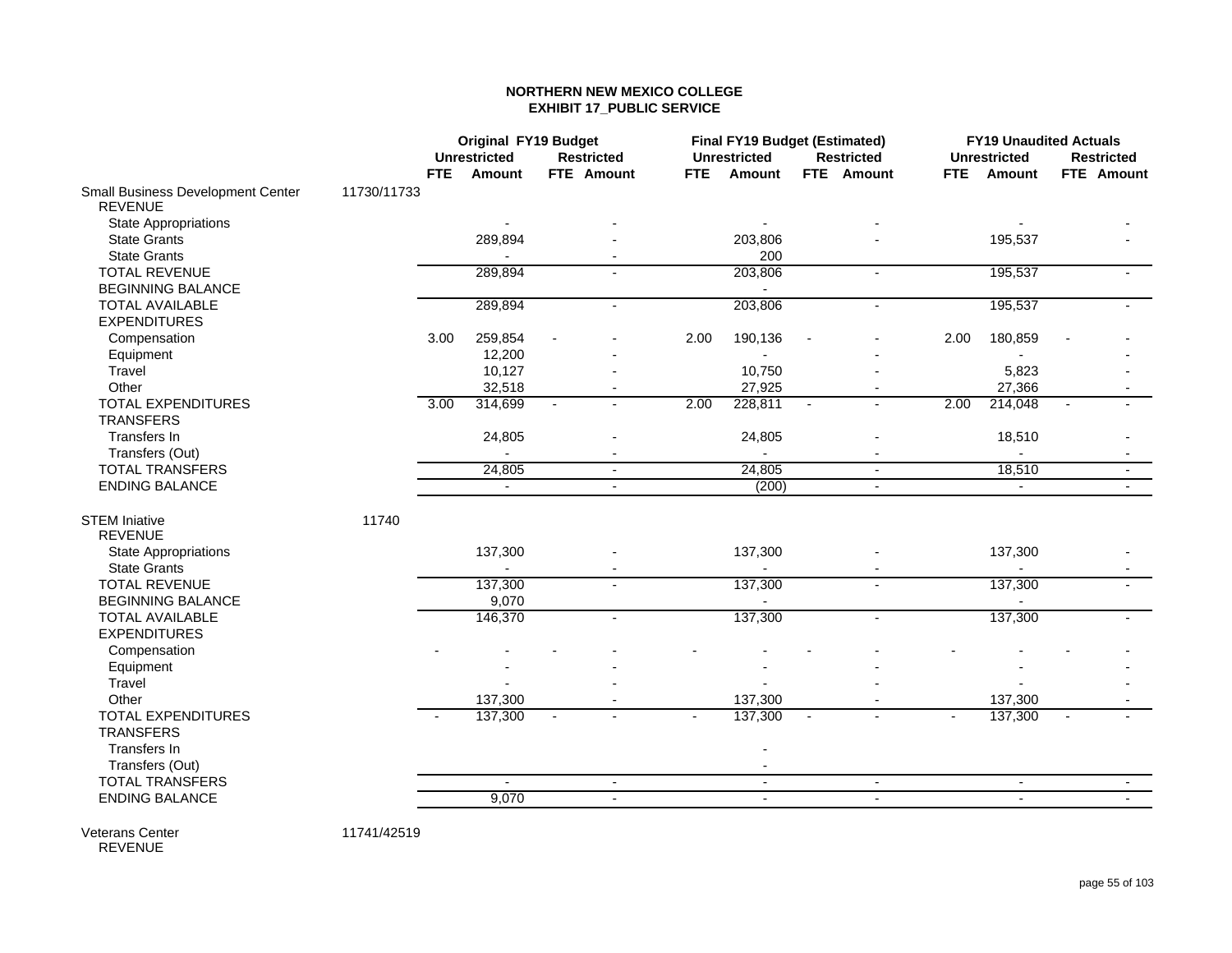#### **NORTHERN NEW MEXICO COLLEGE EXHIBIT 17\_PUBLIC SERVICE**

|                                |       |            | <b>Original FY19 Budget</b><br><b>Unrestricted</b> | <b>Restricted</b>        |                          | <b>Final FY19 Budget (Estimated)</b><br><b>Unrestricted</b> | <b>Restricted</b> |      | <b>FY19 Unaudited Actuals</b><br><b>Unrestricted</b> | <b>Restricted</b> |
|--------------------------------|-------|------------|----------------------------------------------------|--------------------------|--------------------------|-------------------------------------------------------------|-------------------|------|------------------------------------------------------|-------------------|
|                                |       | <b>FTE</b> | Amount                                             | <b>FTE</b> Amount        | FTE.                     | Amount                                                      | FTE Amount        | FTE. | Amount                                               | FTE Amount        |
| <b>State Appropriations</b>    |       |            | 116,900                                            |                          |                          | 116,900                                                     |                   |      | 116,900                                              |                   |
| <b>State Grants</b>            |       |            |                                                    |                          |                          |                                                             |                   |      |                                                      |                   |
| <b>TOTAL REVENUE</b>           |       |            | 116,900                                            | $\mathbf{r}$             |                          | 116,900                                                     | $\overline{a}$    |      | 116,900                                              |                   |
| <b>BEGINNING BALANCE</b>       |       |            | 103,528                                            |                          |                          | 115,345                                                     |                   |      | 115,345                                              |                   |
| <b>TOTAL AVAILABLE</b>         |       |            | 220,428                                            | $\blacksquare$           |                          | 232,245                                                     | $\blacksquare$    |      | 232,245                                              |                   |
| <b>EXPENDITURES</b>            |       |            |                                                    |                          |                          |                                                             |                   |      |                                                      |                   |
| Compensation                   |       | 1.30       | 82,107                                             |                          | 1.30                     | 82,108                                                      |                   | 1.30 | 79,734                                               | 3,053             |
| Equipment                      |       |            |                                                    |                          |                          |                                                             |                   |      |                                                      |                   |
| Travel                         |       |            | 4,646                                              |                          |                          | 1,000                                                       |                   |      | 216                                                  |                   |
| Other                          |       |            | 30,147                                             |                          |                          | 33,792                                                      |                   |      | 16,272                                               |                   |
| TOTAL EXPENDITURES             |       | 1.30       | 116,900                                            |                          | 1.30                     | 116,900                                                     |                   | 1.30 | 96,222                                               | 3,053             |
| <b>TRANSFERS</b>               |       |            |                                                    |                          |                          |                                                             |                   |      |                                                      |                   |
| Transfers In                   |       |            |                                                    |                          |                          |                                                             |                   |      |                                                      | 3,053             |
| Transfers (Out)                |       |            |                                                    |                          |                          |                                                             |                   |      |                                                      |                   |
| <b>TOTAL TRANSFERS</b>         |       |            | $\sim$                                             | $\blacksquare$           |                          | $\sim$                                                      | $\blacksquare$    |      | $\mathbf{r}$                                         | 3,053             |
| <b>ENDING BALANCE</b>          |       |            | 103,528                                            | $\overline{\phantom{a}}$ |                          | 115,345                                                     | $\blacksquare$    |      | 136,023                                              | $\sim$            |
|                                |       |            |                                                    |                          |                          |                                                             |                   |      |                                                      |                   |
| <b>SBDC Federal Allocation</b> | 41803 |            |                                                    |                          |                          |                                                             |                   |      |                                                      |                   |
| <b>REVENUE</b>                 |       |            |                                                    |                          |                          |                                                             |                   |      |                                                      |                   |
| <b>Federal Appropriation</b>   |       |            |                                                    | 22,211                   |                          |                                                             | 12,197            |      |                                                      | 12,197            |
| <b>State Appropriations</b>    |       |            |                                                    |                          |                          |                                                             |                   |      |                                                      |                   |
| <b>State Grants</b>            |       |            |                                                    |                          |                          |                                                             |                   |      |                                                      |                   |
| <b>TOTAL REVENUE</b>           |       |            |                                                    | 22,211                   |                          |                                                             | 12,197            |      |                                                      | 12,197            |
| <b>BEGINNING BALANCE</b>       |       |            |                                                    |                          |                          |                                                             |                   |      |                                                      |                   |
| <b>TOTAL AVAILABLE</b>         |       |            |                                                    | 22,211                   |                          |                                                             | 12,197            |      |                                                      | 12,197            |
| <b>EXPENDITURES</b>            |       |            |                                                    |                          |                          |                                                             |                   |      |                                                      |                   |
| Compensation                   |       |            |                                                    | 22,211                   |                          |                                                             | 12,197            |      |                                                      | 12,197            |
| Equipment                      |       |            |                                                    |                          |                          |                                                             |                   |      |                                                      |                   |
| Travel                         |       |            |                                                    |                          |                          |                                                             |                   |      |                                                      |                   |
| Other                          |       |            |                                                    |                          |                          | $\overline{\phantom{a}}$                                    |                   |      |                                                      |                   |
| <b>TOTAL EXPENDITURES</b>      |       |            | $\overline{\phantom{a}}$                           | 22,211                   | $\overline{\phantom{a}}$ |                                                             | 12,197            |      |                                                      | 12,197            |
| <b>TRANSFERS</b>               |       |            |                                                    |                          |                          |                                                             |                   |      |                                                      |                   |
| Transfers In                   |       |            |                                                    |                          |                          |                                                             |                   |      |                                                      |                   |
| Transfers (Out)                |       |            |                                                    |                          |                          |                                                             |                   |      |                                                      |                   |
| <b>TOTAL TRANSFERS</b>         |       |            | $\sim$                                             | $\overline{a}$           |                          | $\blacksquare$                                              | $\overline{a}$    |      | $\blacksquare$                                       |                   |
| <b>ENDING BALANCE</b>          |       |            | $\overline{a}$                                     | $\overline{a}$           |                          | $\overline{a}$                                              | $\overline{a}$    |      | $\overline{a}$                                       |                   |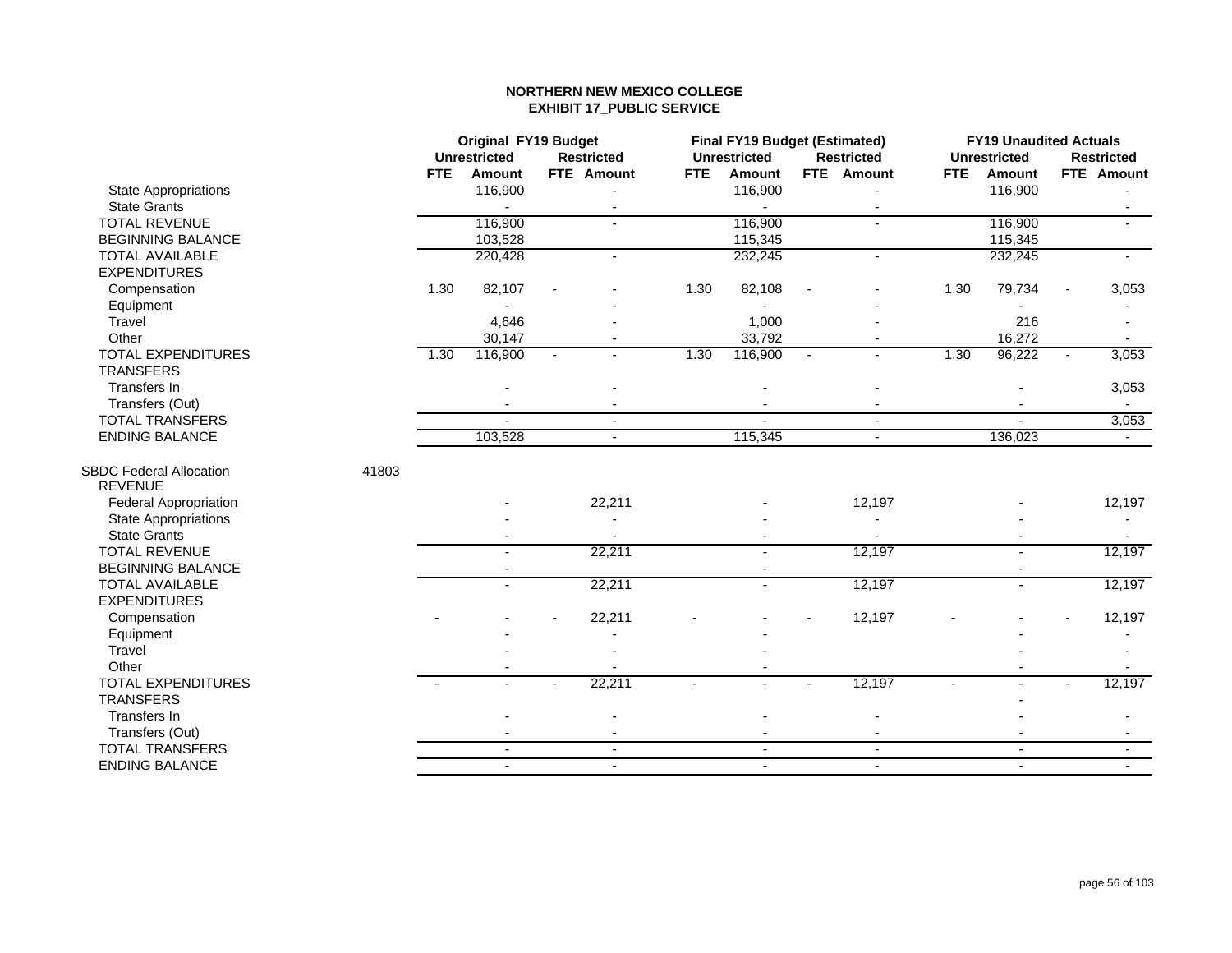#### **NORTHERN NEW MEXICO COLLEGE EXHIBIT 18\_INTERNAL SERVICE DEPARTMENT**

|                               |                     | <b>Original FY19 Budget</b> |            |                          |                          | <b>Final FY19 Budget (Estimated)</b> |            |                          |                     | <b>FY19 Unaudited Actuals</b> |            |            |
|-------------------------------|---------------------|-----------------------------|------------|--------------------------|--------------------------|--------------------------------------|------------|--------------------------|---------------------|-------------------------------|------------|------------|
|                               | <b>Unrestricted</b> |                             |            | Restricted               | <b>Unrestricted</b>      |                                      |            | <b>Restricted</b>        | <b>Unrestricted</b> |                               |            | Restricted |
|                               | <b>FTE</b>          | Amount                      | <b>FTE</b> | Amount                   | <b>FTE</b>               | Amount                               | <b>FTE</b> | Amount                   | <b>FTE</b>          | Amount                        | <b>FTE</b> | Amount     |
| <b>REVENUE</b>                |                     |                             |            |                          |                          |                                      |            |                          |                     |                               |            |            |
| <b>Federal Grants</b>         |                     |                             |            | $\overline{\phantom{a}}$ |                          | $\overline{\phantom{a}}$             |            |                          |                     |                               |            |            |
| <b>State Grants</b>           |                     |                             |            |                          |                          |                                      |            |                          |                     |                               |            |            |
| Fees                          |                     | 457,100                     |            |                          |                          | 465,000                              |            |                          |                     | 487,439                       |            |            |
| Other Revenue                 |                     |                             |            |                          |                          | 1,837                                |            |                          |                     |                               |            |            |
| <b>TOTAL REVENUE</b>          |                     | 457,100                     |            |                          |                          | 466,837                              |            | $\overline{\phantom{a}}$ |                     | 487,439                       |            |            |
| <b>BEGINNING BALANCE</b>      |                     |                             |            | $\overline{\phantom{a}}$ |                          | $\overline{\phantom{a}}$             |            | $\overline{\phantom{a}}$ |                     |                               |            |            |
| <b>TOTAL AVAILABLE</b>        |                     | 457,100                     |            | $\overline{\phantom{a}}$ |                          | 466,837                              |            | $\overline{\phantom{a}}$ |                     | 487,439                       |            |            |
| <b>EXPENDITURES</b>           |                     |                             |            |                          |                          |                                      |            |                          |                     |                               |            |            |
| Compensation                  | 8.75                | 589,142                     |            |                          | 8.75                     | 603,043                              |            | 9,130.00                 | 8.75                | 502,756                       |            | 1,395      |
| Equipment                     |                     | 87,681                      |            |                          | $\overline{\phantom{a}}$ | 90,851                               |            |                          |                     | 85,677                        |            |            |
| Travel                        |                     | 2,300                       |            |                          | $\overline{\phantom{a}}$ | 2,716                                |            |                          |                     | 3,452                         |            |            |
| Other                         |                     | (509, 384)                  |            |                          | $\overline{\phantom{a}}$ | (515,008)                            |            |                          |                     | (672, 567)                    |            |            |
| <b>TOTAL EXPENDITURES</b>     | 8.75                | 169,739                     |            | $\overline{\phantom{a}}$ | 8.75                     | 181,602                              | $\sim$     | 9,130                    | 8.75                | (80, 681)                     |            | 1,395      |
| <b>TRANSFERS</b>              |                     |                             |            |                          |                          |                                      |            |                          |                     |                               |            |            |
| Transfers In                  |                     | 169,739                     |            |                          |                          | 171,865                              |            |                          |                     | 97,348                        |            | 1,395      |
| Transfers (Out)               |                     | (457, 100)                  |            |                          |                          | (457, 100)                           |            | $\overline{\phantom{a}}$ |                     | (665, 469)                    |            |            |
| <b>TOTAL TRANSFERS</b>        |                     | (287, 361)                  |            |                          |                          | (285, 235)                           |            | $\overline{\phantom{a}}$ |                     | (568, 120)                    |            | 1,395      |
| <b>ENDING BALANCE</b>         |                     |                             |            | $\overline{\phantom{a}}$ |                          | $\sim$                               |            | (9, 130)                 |                     | $\overline{\phantom{a}}$      |            |            |
| TOTAL EXPENDITURES, TRANSFERS |                     |                             |            |                          |                          |                                      |            |                          |                     |                               |            |            |
| & ENDING BALANCE              |                     | 457,100                     |            | $\overline{\phantom{a}}$ |                          | 466,837                              |            | $\overline{\phantom{a}}$ |                     | 487,439                       |            | $\sim$     |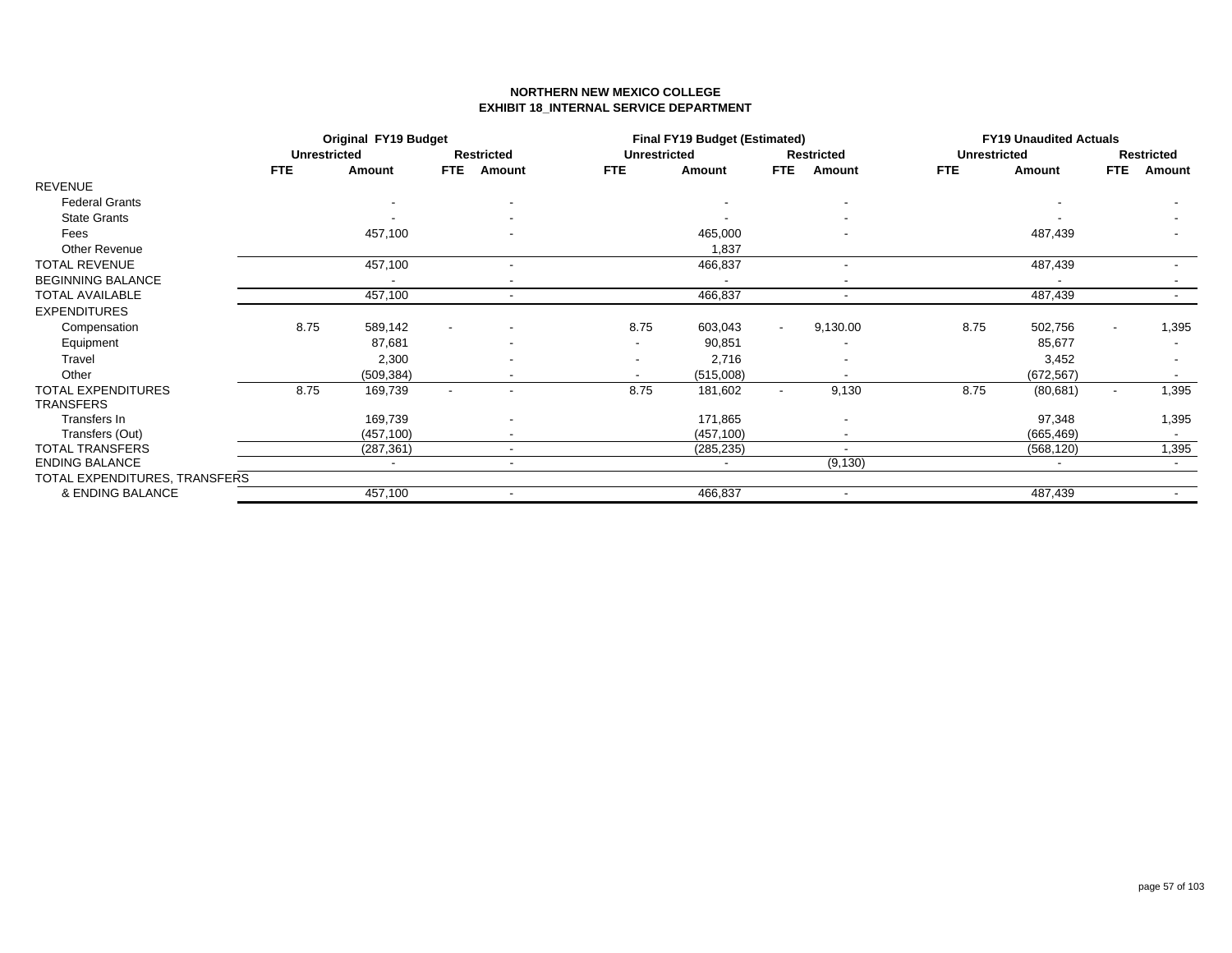#### **NORTHERN NEW MEXICO COLLEGE EXHIBIT 18\_INTERNAL SERVICE DEPARTMENT**

|                                                                       |       |                     | <b>Original FY19 Budget</b> |                          |                     | Final FY19 Budget (Estimated) |            |                          |                          | <b>FY19 Unaudited Actuals</b> |                |                          |
|-----------------------------------------------------------------------|-------|---------------------|-----------------------------|--------------------------|---------------------|-------------------------------|------------|--------------------------|--------------------------|-------------------------------|----------------|--------------------------|
|                                                                       |       | <b>Unrestricted</b> |                             | <b>Restricted</b>        | <b>Unrestricted</b> |                               |            | <b>Restricted</b>        | <b>Unrestricted</b>      |                               |                | <b>Restricted</b>        |
|                                                                       |       | <b>FTE</b>          | Amount                      | FTE Amount               | <b>FTE</b>          | Amount                        | <b>FTE</b> | <b>Amount</b>            | <b>FTE</b>               | Amount                        |                | FTE Amount               |
| <b>Internal Services</b>                                              | 11801 |                     |                             |                          |                     |                               |            |                          |                          |                               |                |                          |
| <b>REVENUE</b>                                                        |       |                     |                             |                          |                     |                               |            |                          |                          |                               |                |                          |
| <b>Federal Grants</b>                                                 |       |                     |                             |                          |                     |                               |            |                          |                          |                               |                |                          |
| Fees                                                                  |       |                     | 457,100                     |                          |                     | 465,000                       |            |                          |                          | 487,439                       |                |                          |
| <b>Other Revenue</b>                                                  |       |                     |                             |                          |                     | 1,837                         |            |                          |                          | 1,837                         |                |                          |
| <b>TOTAL REVENUE</b>                                                  |       |                     | 457,100                     |                          |                     | 466,837                       |            | $\overline{\phantom{a}}$ |                          | 487,439                       |                |                          |
| <b>BEGINNING BALANCE</b>                                              |       |                     |                             |                          |                     | $\blacksquare$                |            |                          |                          |                               |                |                          |
| <b>TOTAL AVAILABLE</b>                                                |       |                     | 457,100                     |                          |                     | 466,837                       |            | $\blacksquare$           |                          | 487,439                       |                |                          |
| <b>EXPENDITURES</b>                                                   |       |                     |                             |                          |                     |                               |            |                          |                          |                               |                |                          |
|                                                                       |       |                     |                             |                          |                     |                               |            |                          |                          |                               |                |                          |
| Compensation                                                          |       | 8.75                | 589,142                     |                          | 8.75                | 603,043                       |            |                          | 8.75                     | 502,756                       |                |                          |
| Equipment                                                             |       |                     | 87,681                      |                          |                     | 90,851                        |            |                          |                          | 85,677                        |                |                          |
| Travel                                                                |       |                     | 2,300                       |                          |                     | 2,716                         |            |                          |                          | 3,452                         |                |                          |
| Other                                                                 |       |                     | (509, 384)                  |                          |                     | (515,008)                     |            |                          |                          | (672, 567)                    |                |                          |
| <b>TOTAL EXPENDITURES</b><br>TRANSFERS                                |       | 8.75                | 169,739                     |                          | 8.75                | 181,602                       | $\sim$     |                          | 8.75                     | (80, 681)                     |                |                          |
| Transfers In                                                          |       |                     | 169,739                     |                          |                     | 171,865                       |            |                          |                          | 97,348                        |                |                          |
| Transfers (Out)                                                       |       |                     | (457, 100)                  |                          |                     | (457, 100)                    |            |                          |                          | (665, 469)                    |                |                          |
| TOTAL TRANSFERS                                                       |       |                     | (287, 361)                  | $\blacksquare$           |                     | (285, 235)                    |            | $\overline{\phantom{a}}$ |                          | (568, 120)                    |                |                          |
| <b>ENDING BALANCE</b>                                                 |       |                     | $\sim$                      | $\blacksquare$           |                     | $\blacksquare$                |            | $\overline{\phantom{a}}$ |                          | $\blacksquare$                | $\blacksquare$ | $\sim$                   |
| Federal Work Study<br><b>REVENUE</b><br><b>Federal Grants</b><br>Fees | 42519 |                     |                             |                          |                     |                               |            |                          |                          |                               |                |                          |
|                                                                       |       |                     |                             |                          |                     |                               |            |                          |                          |                               |                |                          |
| <b>TOTAL REVENUE</b>                                                  |       |                     |                             |                          |                     |                               |            |                          |                          |                               |                |                          |
| <b>BEGINNING BALANCE</b>                                              |       |                     |                             | $\overline{\phantom{a}}$ |                     | $\overline{\phantom{a}}$      |            | $\overline{\phantom{a}}$ |                          |                               |                |                          |
| <b>TOTAL AVAILABLE</b><br><b>EXPENDITURES</b>                         |       |                     |                             |                          |                     |                               |            | $\sim$                   |                          |                               |                |                          |
| Compensation                                                          |       |                     |                             |                          |                     |                               |            | 9,130                    |                          |                               |                | 1,395                    |
| Equipment                                                             |       |                     |                             |                          |                     |                               |            |                          |                          |                               |                | $\overline{\phantom{a}}$ |
| Travel                                                                |       |                     |                             |                          |                     |                               |            |                          |                          |                               |                |                          |
| Other                                                                 |       |                     |                             |                          |                     |                               |            |                          |                          |                               |                |                          |
| TOTAL EXPENDITURES<br><b>TRANSFERS</b>                                |       |                     |                             |                          | $\sim$              |                               |            | 9,130                    | $\overline{\phantom{a}}$ |                               |                | 1,395                    |
| Transfers In                                                          |       |                     |                             |                          |                     |                               |            |                          |                          |                               |                | 1,395                    |
| Transfers (Out)                                                       |       |                     |                             |                          |                     |                               |            |                          |                          |                               |                |                          |
| <b>TOTAL TRANSFERS</b>                                                |       |                     | $\overline{\phantom{a}}$    | $\overline{\phantom{a}}$ |                     | $\blacksquare$                |            | $\sim$                   |                          | $\blacksquare$                |                | 1,395                    |
| <b>ENDING BALANCE</b>                                                 |       |                     | $\overline{\phantom{a}}$    | $\blacksquare$           |                     | $\sim$                        |            | (9, 130)                 |                          | $\sim$                        |                | $\sim$                   |
| State Work Study<br><b>REVENUE</b>                                    | 42529 |                     |                             |                          |                     |                               |            |                          |                          |                               |                |                          |
| <b>State Grants</b>                                                   |       |                     |                             |                          |                     |                               |            |                          |                          |                               |                |                          |
| Fees                                                                  |       |                     |                             |                          |                     |                               |            |                          |                          |                               |                |                          |
| <b>TOTAL REVENUE</b>                                                  |       |                     |                             |                          |                     |                               |            |                          |                          |                               |                |                          |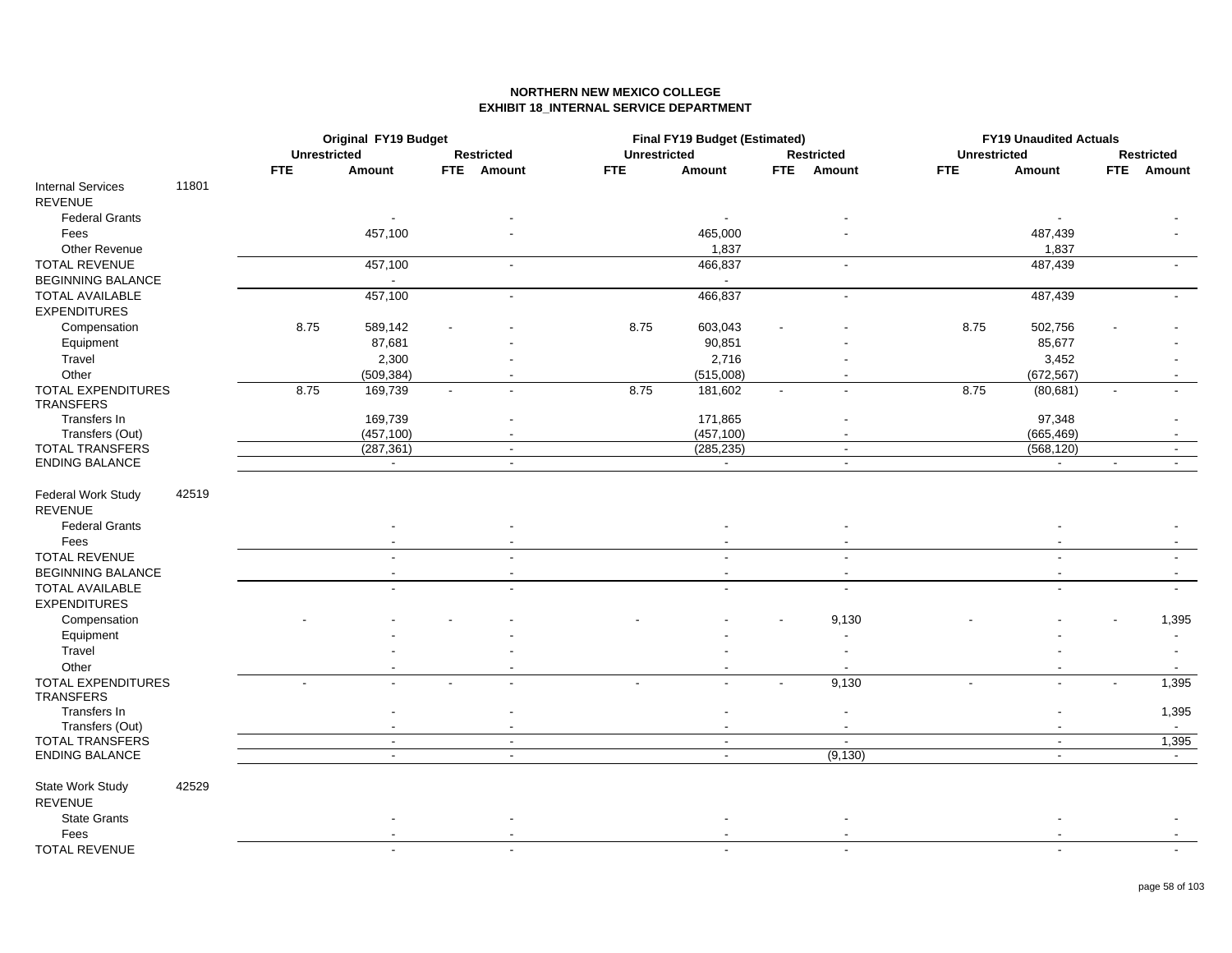#### **NORTHERN NEW MEXICO COLLEGE EXHIBIT 18\_INTERNAL SERVICE DEPARTMENT**

|                           |                          | <b>Original FY19 Budget</b> |      |                          |                          | Final FY19 Budget (Estimated) |      |                          |            | <b>FY19 Unaudited Actuals</b> |      |                          |
|---------------------------|--------------------------|-----------------------------|------|--------------------------|--------------------------|-------------------------------|------|--------------------------|------------|-------------------------------|------|--------------------------|
|                           |                          | <b>Unrestricted</b>         |      | <b>Restricted</b>        |                          | <b>Unrestricted</b>           |      | Restricted               |            | <b>Unrestricted</b>           |      | Restricted               |
|                           | <b>FTE</b>               | Amount                      | FTE. | Amount                   | FTE.                     | Amount                        | FTE. | Amount                   | <b>FTE</b> | Amount                        | FTE. | Amount                   |
| <b>BEGINNING BALANCE</b>  |                          |                             |      | $\overline{\phantom{a}}$ |                          | $\overline{\phantom{a}}$      |      | $\overline{\phantom{a}}$ |            | $\overline{\phantom{a}}$      |      | $\overline{\phantom{0}}$ |
| <b>TOTAL AVAILABLE</b>    |                          |                             |      |                          |                          |                               |      | $\overline{\phantom{a}}$ |            |                               |      |                          |
| <b>EXPENDITURES</b>       |                          |                             |      |                          |                          |                               |      |                          |            |                               |      |                          |
| Compensation              | $\overline{\phantom{a}}$ |                             |      |                          | $\overline{\phantom{0}}$ |                               |      |                          |            |                               |      |                          |
| Equipment                 |                          | $\overline{\phantom{a}}$    |      |                          |                          |                               |      | $\overline{\phantom{0}}$ |            |                               |      |                          |
| Travel                    |                          | $\overline{\phantom{a}}$    |      |                          |                          |                               |      | $\overline{\phantom{0}}$ |            |                               |      |                          |
| Other                     |                          |                             |      |                          |                          |                               |      | $\overline{\phantom{0}}$ |            |                               |      |                          |
| <b>TOTAL EXPENDITURES</b> |                          |                             |      |                          |                          |                               |      |                          |            |                               |      |                          |
| <b>TRANSFERS</b>          |                          |                             |      |                          |                          |                               |      |                          |            |                               |      |                          |
| Transfers In              |                          |                             |      |                          |                          |                               |      |                          |            |                               |      |                          |
| Transfers (Out)           |                          |                             |      |                          |                          |                               |      | $\overline{\phantom{0}}$ |            | $\overline{\phantom{a}}$      |      |                          |
| <b>TOTAL TRANSFERS</b>    |                          |                             |      |                          |                          |                               |      |                          |            | $\overline{\phantom{a}}$      |      |                          |
| <b>ENDING BALANCE</b>     |                          |                             |      |                          |                          |                               |      | $\overline{\phantom{a}}$ |            |                               |      |                          |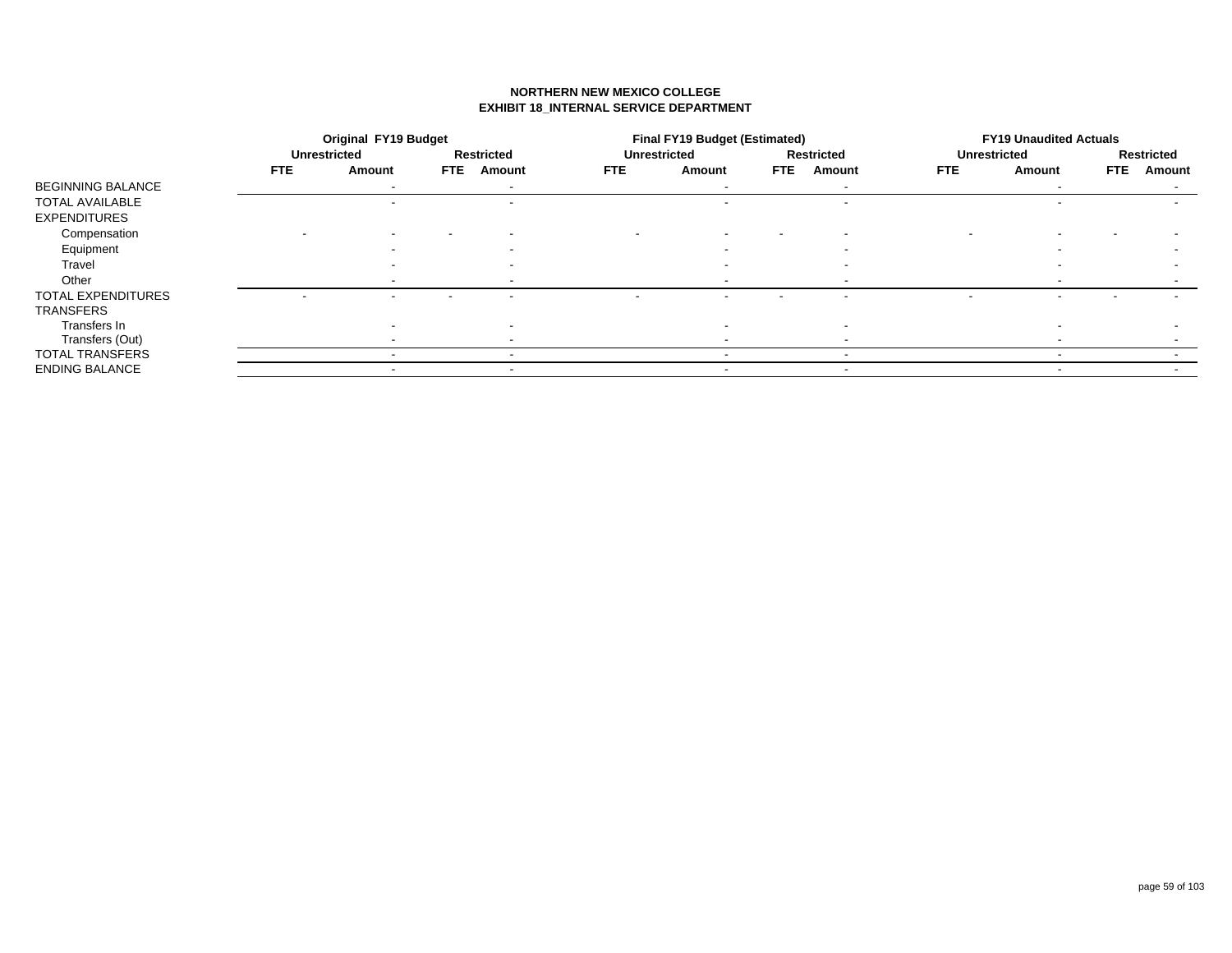|                               | <b>Original FY19 Budget</b> |                     |            |                   |                | <b>Final FY19 Budget (Estimated)</b> |                |                   |                          | <b>FY19 Unaudited Actuals</b> |                |                   |
|-------------------------------|-----------------------------|---------------------|------------|-------------------|----------------|--------------------------------------|----------------|-------------------|--------------------------|-------------------------------|----------------|-------------------|
|                               |                             | <b>Unrestricted</b> |            | <b>Restricted</b> |                | <b>Unrestricted</b>                  |                | <b>Restricted</b> |                          | <b>Unrestricted</b>           |                | <b>Restricted</b> |
|                               | <b>FTE</b>                  | Amount              | <b>FTE</b> | Amount            | <b>FTE</b>     | Amount                               | FTE.           | Amount            | <b>FTE</b>               | <b>Amount</b>                 | <b>FTE</b>     | Amount            |
| <b>REVENUE</b>                |                             |                     |            |                   |                |                                      |                |                   |                          |                               |                |                   |
| <b>Federal Grants</b>         |                             |                     |            | 3,746,406         |                |                                      |                | 4,183,479         |                          |                               |                | 3,727,166         |
| <b>State Grants</b>           |                             |                     |            | 393,680           |                |                                      |                | 562,877           |                          |                               |                | 556,895           |
| <b>Private Grants</b>         |                             |                     |            | 214,000           |                |                                      |                | 284,625           |                          |                               |                | 280,771           |
| <b>TOTAL REVENUE</b>          |                             |                     |            | 4,354,086         |                |                                      |                | 5,030,981         |                          |                               |                | 4,564,832         |
| <b>BEGINNING BALANCE</b>      |                             |                     |            |                   |                |                                      |                |                   |                          |                               |                |                   |
| TOTAL AVAILABLE               |                             |                     |            | 4,354,086         |                |                                      |                | 5,030,981         |                          |                               |                | 4,564,832         |
| <b>EXPENDITURES</b>           |                             |                     |            |                   |                |                                      |                |                   |                          |                               |                |                   |
| Compensation                  |                             |                     |            |                   |                |                                      |                |                   |                          |                               |                |                   |
| Equipment                     |                             |                     |            |                   |                |                                      |                |                   |                          |                               |                |                   |
| Travel                        |                             |                     |            |                   |                |                                      |                |                   |                          |                               |                |                   |
| Other                         |                             | 170,000             |            | 4,384,146         |                | 182,277                              |                | 5,061,041         |                          | 181,556                       |                | 4,594,892         |
| TOTAL EXPENDITURES            |                             | 170,000             |            | 4,384,146         | $\blacksquare$ | 182,277                              | $\blacksquare$ | 5,061,041         | $\overline{\phantom{a}}$ | 181,556                       | $\blacksquare$ | 4,594,892         |
| <b>TRANSFERS</b>              |                             |                     |            |                   |                |                                      |                |                   |                          |                               |                |                   |
| Transfers In                  |                             | 170,000             |            | 30,060            |                | 182,277                              |                | 30,060            |                          | 181,556                       |                | 30,060            |
| Transfers (Out)               |                             |                     |            |                   |                |                                      |                |                   |                          |                               |                |                   |
| <b>TOTAL TRANSFERS</b>        |                             | 170,000             |            | 30,060            |                | 182,277                              |                | 30,060            |                          | 181,556                       |                | 30,060            |
| <b>ENDING BALANCE</b>         |                             |                     |            |                   |                |                                      |                |                   |                          |                               |                |                   |
| TOTAL EXPENDITURES, TRANSFERS |                             |                     |            |                   |                |                                      |                |                   |                          |                               |                |                   |
| & ENDING BALANCE              |                             |                     |            | 4,354,086         | $\blacksquare$ |                                      |                | 5,030,981         | $\overline{\phantom{a}}$ |                               |                | 4,564,832         |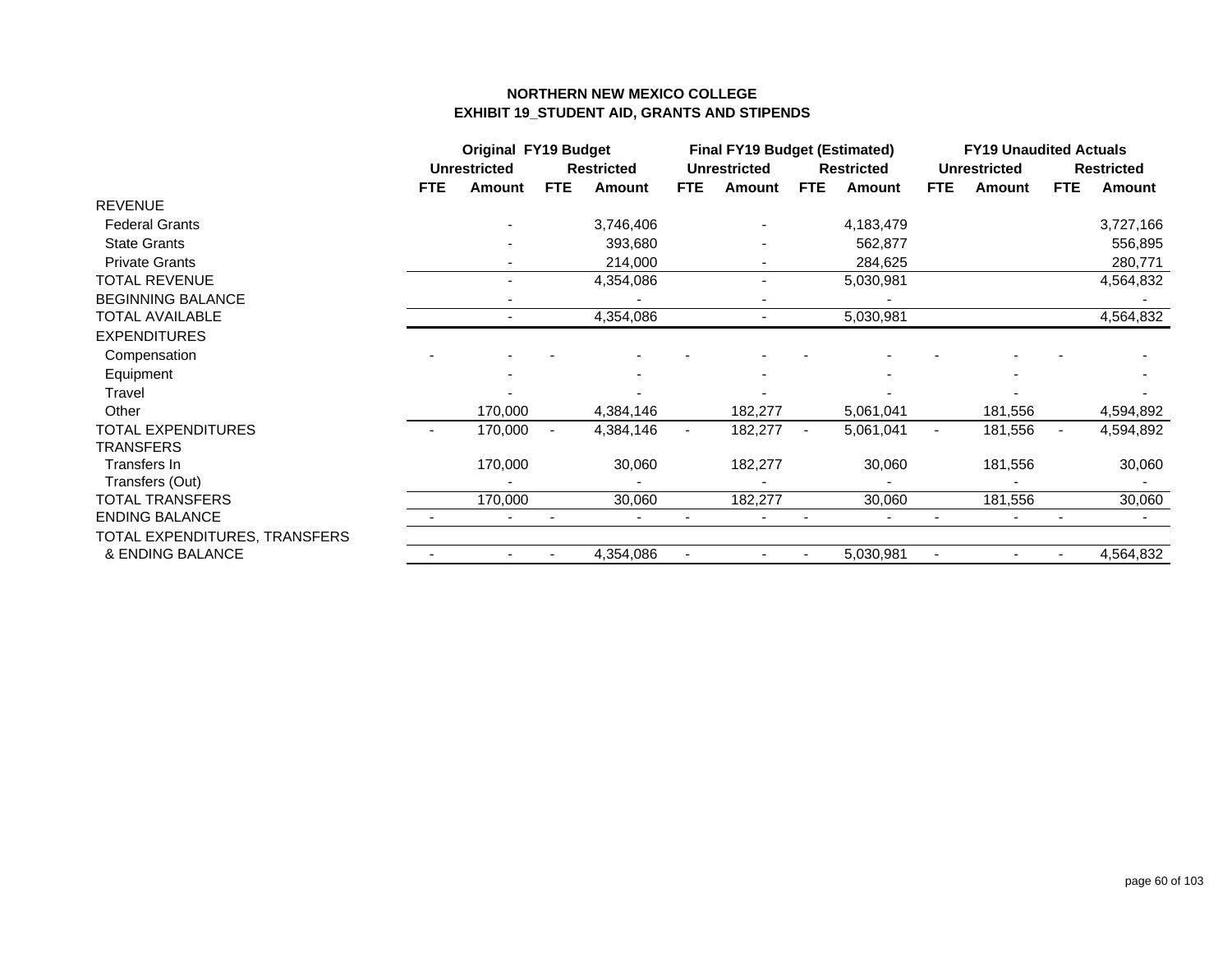|                                                 |            | <b>Original FY19 Budget</b><br><b>Unrestricted</b><br><b>Restricted</b> |            |                | <b>Final FY19 Budget (Estimated)</b><br><b>Unrestricted</b> |                | <b>Restricted</b> |                | <b>FY19 Unaudited Actuals</b><br><b>Unrestricted</b> |                | <b>Restricted</b> |        |
|-------------------------------------------------|------------|-------------------------------------------------------------------------|------------|----------------|-------------------------------------------------------------|----------------|-------------------|----------------|------------------------------------------------------|----------------|-------------------|--------|
|                                                 | <b>FTE</b> | Amount                                                                  | <b>FTE</b> | Amount         | <b>FTE</b>                                                  | Amount         | <b>FTE</b>        | <b>Amount</b>  | <b>FTE</b>                                           | Amount         | <b>FTE</b>        | Amount |
| 3% Institutional Support-11900                  |            |                                                                         |            |                |                                                             |                |                   |                |                                                      |                |                   |        |
| <b>REVENUE</b>                                  |            |                                                                         |            |                |                                                             |                |                   |                |                                                      |                |                   |        |
| <b>Federal Grants</b>                           |            |                                                                         |            |                |                                                             |                |                   |                |                                                      |                |                   |        |
| <b>State Grants</b>                             |            |                                                                         |            |                |                                                             |                |                   |                |                                                      |                |                   |        |
| <b>Private Grants</b>                           |            |                                                                         |            |                |                                                             |                |                   |                |                                                      |                |                   |        |
| <b>TOTAL REVENUE</b>                            |            |                                                                         |            |                |                                                             |                |                   |                |                                                      |                |                   |        |
| <b>BEGINNING BALANCE</b>                        |            |                                                                         |            |                |                                                             |                |                   |                |                                                      |                |                   |        |
| <b>TOTAL AVAILABLE</b>                          |            |                                                                         |            | $\overline{a}$ |                                                             | $\blacksquare$ |                   | $\mathbf{r}$   |                                                      |                |                   |        |
| <b>EXPENDITURES</b>                             |            |                                                                         |            |                |                                                             |                |                   |                |                                                      |                |                   |        |
| Compensation                                    |            |                                                                         |            |                |                                                             |                |                   |                |                                                      |                |                   |        |
| Equipment                                       |            |                                                                         |            |                |                                                             |                |                   |                |                                                      |                |                   |        |
| Travel                                          |            |                                                                         |            |                |                                                             |                |                   |                |                                                      |                |                   |        |
| Other                                           |            | 60,000                                                                  |            |                |                                                             | 72,277         |                   |                |                                                      | 72,276         |                   |        |
| <b>TOTAL EXPENDITURES</b>                       |            | 60,000                                                                  | $\sim$     |                |                                                             | 72,277         | $\sim$            |                |                                                      | 72,276         | $\sim$            |        |
| <b>TRANSFERS</b>                                |            |                                                                         |            |                |                                                             |                |                   |                |                                                      |                |                   |        |
| Transfers In<br>Transfers (Out)                 |            | 60,000                                                                  |            |                |                                                             | 72,277         |                   |                |                                                      | 72,276         |                   |        |
| <b>TOTAL TRANSFERS</b>                          |            | 60,000                                                                  |            | $\blacksquare$ |                                                             | 72,277         |                   | $\blacksquare$ |                                                      | 72,276         |                   | $\sim$ |
| <b>ENDING BALANCE</b>                           |            | $\sim$                                                                  |            | $\sim$         |                                                             | $\blacksquare$ |                   | $\blacksquare$ |                                                      | $\blacksquare$ |                   | $\sim$ |
|                                                 |            |                                                                         |            |                |                                                             |                |                   |                |                                                      |                |                   |        |
| Athletic's Scholarships-12105<br><b>REVENUE</b> |            |                                                                         |            |                |                                                             |                |                   |                |                                                      |                |                   |        |
| <b>Federal Grants</b>                           |            |                                                                         |            |                |                                                             |                |                   |                |                                                      |                |                   |        |
| <b>State Grants</b>                             |            |                                                                         |            |                |                                                             |                |                   |                |                                                      |                |                   |        |
| <b>Private Grants</b>                           |            |                                                                         |            |                |                                                             |                |                   |                |                                                      |                |                   |        |
|                                                 |            |                                                                         |            |                |                                                             |                |                   |                |                                                      |                |                   |        |
| <b>TOTAL REVENUE</b>                            |            |                                                                         |            |                |                                                             |                |                   |                |                                                      |                |                   |        |
| <b>BEGINNING BALANCE</b>                        |            |                                                                         |            |                |                                                             |                |                   |                |                                                      |                |                   |        |
| <b>TOTAL AVAILABLE</b>                          |            |                                                                         |            |                |                                                             |                |                   |                |                                                      |                |                   |        |
| <b>EXPENDITURES</b>                             |            |                                                                         |            |                |                                                             |                |                   |                |                                                      |                |                   |        |
| Compensation                                    |            |                                                                         |            |                |                                                             |                |                   |                |                                                      |                |                   |        |
| Equipment                                       |            |                                                                         |            |                |                                                             |                |                   |                |                                                      |                |                   |        |
| Travel                                          |            |                                                                         |            |                |                                                             |                |                   |                |                                                      |                |                   |        |
| Other                                           |            | 110,000                                                                 |            |                |                                                             | 110,000        |                   |                |                                                      | 109,280        |                   |        |
| <b>TOTAL EXPENDITURES</b><br><b>TRANSFERS</b>   |            | 110,000                                                                 | $\sim$     |                |                                                             | 110,000        | $\sim$            |                |                                                      | 109,280        | $\blacksquare$    |        |
| Transfers In                                    |            | 110,000                                                                 |            |                |                                                             | 110,000        |                   |                |                                                      | 109,280        |                   |        |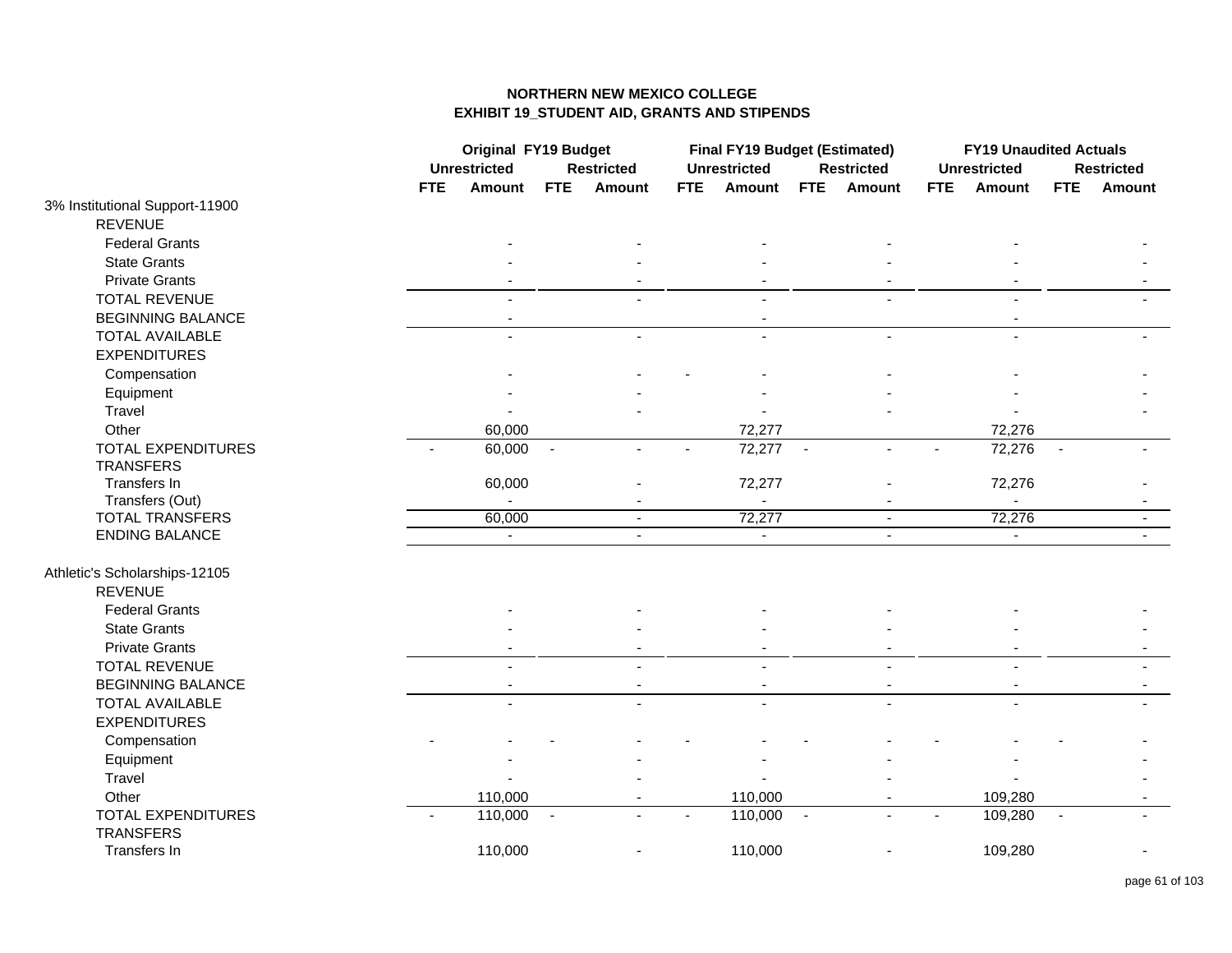|                                          |            | <b>Original FY19 Budget</b><br><b>Unrestricted</b> |            | <b>Restricted</b>        |            | <b>Final FY19 Budget (Estimated)</b><br><b>Unrestricted</b> |            | <b>Restricted</b> |            | <b>FY19 Unaudited Actuals</b><br><b>Unrestricted</b> |            | <b>Restricted</b> |
|------------------------------------------|------------|----------------------------------------------------|------------|--------------------------|------------|-------------------------------------------------------------|------------|-------------------|------------|------------------------------------------------------|------------|-------------------|
|                                          | <b>FTE</b> | Amount                                             | <b>FTE</b> | Amount                   | <b>FTE</b> | <b>Amount</b>                                               | <b>FTE</b> | Amount            | <b>FTE</b> | Amount                                               | <b>FTE</b> | <b>Amount</b>     |
| Transfers (Out)                          |            |                                                    |            | $\blacksquare$           |            | $\blacksquare$                                              |            |                   |            | $\sim$                                               |            |                   |
| <b>TOTAL TRANSFERS</b>                   |            | 110,000                                            |            | $\blacksquare$           |            | 110,000                                                     |            | $\blacksquare$    |            | 109,280                                              |            | $\blacksquare$    |
| <b>ENDING BALANCE</b>                    |            | $\blacksquare$                                     |            | $\blacksquare$           |            |                                                             |            | $\blacksquare$    |            | $\blacksquare$                                       |            | $\blacksquare$    |
|                                          |            |                                                    |            |                          |            |                                                             |            |                   |            |                                                      |            |                   |
| NSF Due Pearl-40104                      |            |                                                    |            |                          |            |                                                             |            |                   |            |                                                      |            |                   |
| <b>REVENUE</b>                           |            |                                                    |            |                          |            |                                                             |            |                   |            |                                                      |            |                   |
| <b>Federal Grants</b>                    |            |                                                    |            | 25,227                   |            |                                                             |            | 10,750            |            |                                                      |            | 10,750            |
| <b>State Grants</b>                      |            |                                                    |            |                          |            |                                                             |            |                   |            |                                                      |            |                   |
| <b>Private Grants</b>                    |            |                                                    |            |                          |            |                                                             |            |                   |            |                                                      |            |                   |
| <b>TOTAL REVENUE</b>                     |            |                                                    |            | 25,227                   |            |                                                             |            | 10,750            |            |                                                      |            | 10,750            |
| <b>BEGINNING BALANCE</b>                 |            |                                                    |            |                          |            |                                                             |            |                   |            |                                                      |            |                   |
| <b>TOTAL AVAILABLE</b>                   |            | $\overline{a}$                                     |            | 25,227                   |            | $\blacksquare$                                              |            | 10,750            |            | $\overline{a}$                                       |            | 10,750            |
| <b>EXPENDITURES</b>                      |            |                                                    |            |                          |            |                                                             |            |                   |            |                                                      |            |                   |
| Compensation                             |            |                                                    |            |                          |            |                                                             |            |                   |            |                                                      |            |                   |
| Equipment                                |            |                                                    |            |                          |            |                                                             |            |                   |            |                                                      |            |                   |
| Travel                                   |            |                                                    |            |                          |            |                                                             |            |                   |            |                                                      |            |                   |
| Other                                    |            |                                                    |            | 25,227                   |            |                                                             |            | 10,750            |            |                                                      |            | 10,750            |
| <b>TOTAL EXPENDITURES</b>                |            |                                                    |            | 25,227                   |            |                                                             |            | 10,750            | $\sim$     |                                                      |            | 10,750            |
| <b>TRANSFERS</b>                         |            |                                                    |            |                          |            |                                                             |            |                   |            |                                                      |            |                   |
| Transfers In                             |            |                                                    |            |                          |            |                                                             |            |                   |            |                                                      |            |                   |
| Transfers (Out)                          |            |                                                    |            |                          |            |                                                             |            |                   |            |                                                      |            |                   |
| <b>TOTAL TRANSFERS</b>                   |            | $\blacksquare$                                     |            | $\sim$                   |            | $\blacksquare$                                              |            | $\blacksquare$    |            | $\sim$                                               |            | $\blacksquare$    |
| <b>ENDING BALANCE</b>                    |            | $\mathbf{u}$                                       |            | $\mathbf{r}$             |            | $\mathbf{r}$                                                |            | $\blacksquare$    |            | $\mathbf{r}$                                         |            | $\sim$            |
| College Assistance Migrant Program-41102 |            |                                                    |            |                          |            |                                                             |            |                   |            |                                                      |            |                   |
| <b>REVENUE</b>                           |            |                                                    |            |                          |            |                                                             |            |                   |            |                                                      |            |                   |
| <b>Federal Grants</b>                    |            |                                                    |            |                          |            |                                                             |            | 219,990           |            |                                                      |            | 187,260           |
| <b>State Grants</b>                      |            |                                                    |            |                          |            |                                                             |            |                   |            |                                                      |            |                   |
| <b>Private Grants</b>                    |            |                                                    |            | $\overline{\phantom{a}}$ |            | $\blacksquare$                                              |            |                   |            | $\overline{\phantom{a}}$                             |            |                   |
| <b>TOTAL REVENUE</b>                     |            |                                                    |            | $\blacksquare$           |            |                                                             |            | 219,990           |            |                                                      |            | 187,260           |
| <b>BEGINNING BALANCE</b>                 |            |                                                    |            |                          |            |                                                             |            |                   |            |                                                      |            |                   |
| <b>TOTAL AVAILABLE</b>                   |            | $\blacksquare$                                     |            | $\overline{a}$           |            | $\sim$                                                      |            | 219,990           |            | $\blacksquare$                                       |            | 187,260           |
| <b>EXPENDITURES</b>                      |            |                                                    |            |                          |            |                                                             |            |                   |            |                                                      |            |                   |
| Compensation                             |            |                                                    |            |                          |            |                                                             |            |                   |            |                                                      |            |                   |
| Equipment                                |            |                                                    |            |                          |            |                                                             |            |                   |            |                                                      |            |                   |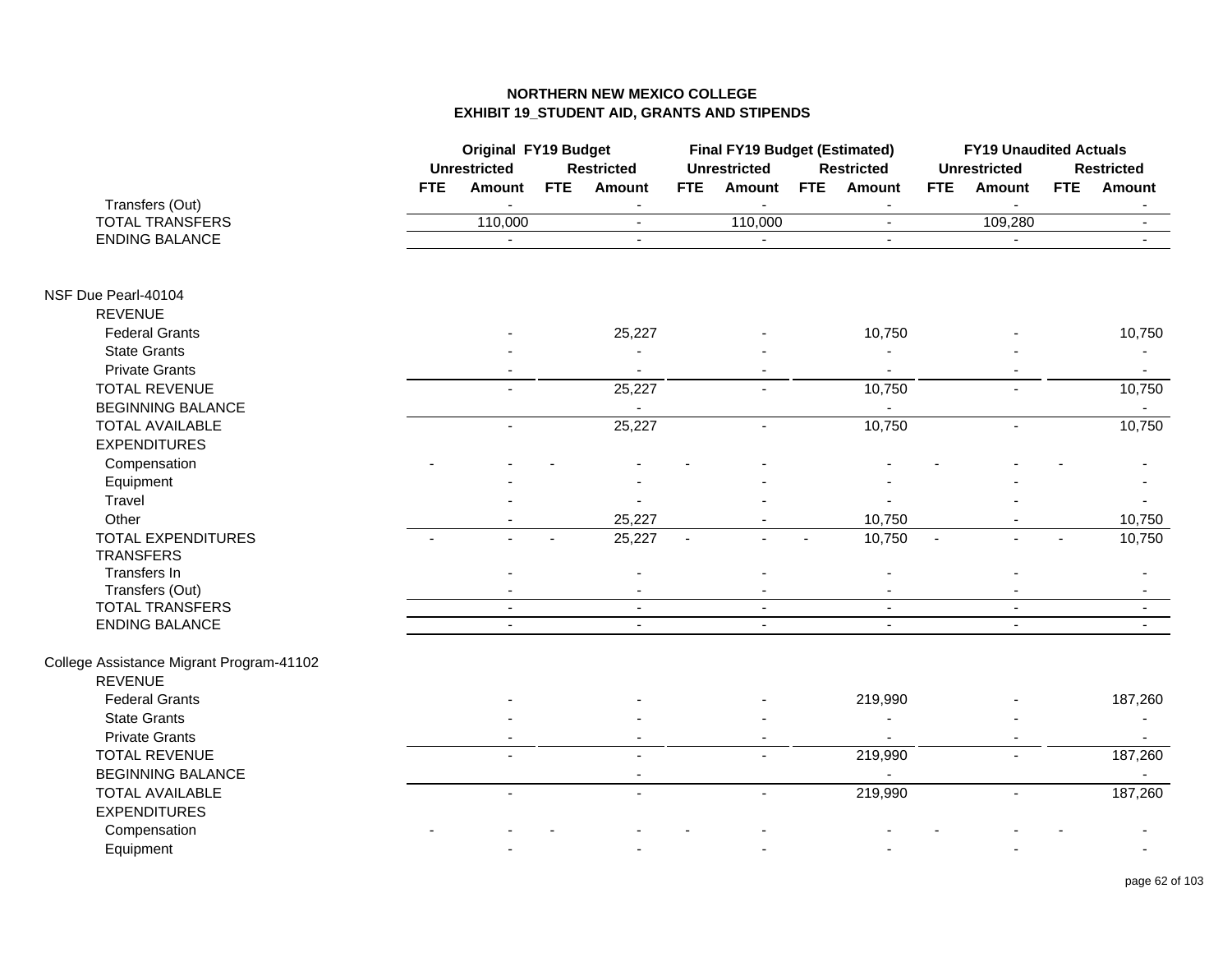|                          | <b>Original FY19 Budget</b> |                     |            |                   |            | <b>Final FY19 Budget (Estimated)</b> |            |                          |                | <b>FY19 Unaudited Actuals</b> |            |                   |
|--------------------------|-----------------------------|---------------------|------------|-------------------|------------|--------------------------------------|------------|--------------------------|----------------|-------------------------------|------------|-------------------|
|                          |                             | <b>Unrestricted</b> |            | <b>Restricted</b> |            | <b>Unrestricted</b>                  |            | <b>Restricted</b>        |                | <b>Unrestricted</b>           |            | <b>Restricted</b> |
|                          | <b>FTE</b>                  | Amount              | <b>FTE</b> | Amount            | <b>FTE</b> | Amount                               | <b>FTE</b> | Amount                   | <b>FTE</b>     | Amount                        | <b>FTE</b> | Amount            |
| Travel                   |                             |                     |            |                   |            |                                      |            |                          |                |                               |            |                   |
| Other                    |                             |                     |            |                   |            |                                      |            | 219,990                  |                |                               |            | 187,260           |
| TOTAL EXPENDITURES       |                             |                     |            |                   |            |                                      |            | 219,990                  | $\blacksquare$ |                               |            | 187,260           |
| <b>TRANSFERS</b>         |                             |                     |            |                   |            |                                      |            |                          |                |                               |            |                   |
| Transfers In             |                             |                     |            |                   |            |                                      |            |                          |                |                               |            |                   |
| Transfers (Out)          |                             |                     |            |                   |            |                                      |            |                          |                |                               |            |                   |
| <b>TOTAL TRANSFERS</b>   |                             | $\sim$              |            | $\sim$            |            | $\sim$                               |            | $\sim$                   |                | $\sim$                        |            | $\sim$            |
| <b>ENDING BALANCE</b>    |                             |                     |            |                   |            | $\blacksquare$                       |            | $\overline{\phantom{a}}$ |                |                               |            |                   |
| <b>NSF BEST-40111</b>    |                             |                     |            |                   |            |                                      |            |                          |                |                               |            |                   |
| <b>REVENUE</b>           |                             |                     |            |                   |            |                                      |            |                          |                |                               |            |                   |
| <b>Federal Grants</b>    |                             |                     |            |                   |            |                                      |            | 215,560                  |                |                               |            | 198,500           |
| <b>State Grants</b>      |                             |                     |            |                   |            |                                      |            |                          |                |                               |            |                   |
| <b>Private Grants</b>    |                             |                     |            |                   |            |                                      |            |                          |                |                               |            |                   |
| <b>TOTAL REVENUE</b>     |                             |                     |            |                   |            |                                      |            | 215,560                  |                |                               |            | 198,500           |
| <b>BEGINNING BALANCE</b> |                             |                     |            |                   |            |                                      |            |                          |                |                               |            |                   |
| <b>TOTAL AVAILABLE</b>   |                             |                     |            |                   |            |                                      |            | 215,560                  |                |                               |            | 198,500           |
| <b>EXPENDITURES</b>      |                             |                     |            |                   |            |                                      |            |                          |                |                               |            |                   |
| Compensation             |                             |                     |            |                   |            |                                      |            |                          |                |                               |            |                   |
| Equipment                |                             |                     |            |                   |            |                                      |            |                          |                |                               |            |                   |
| Travel                   |                             |                     |            |                   |            |                                      |            |                          |                |                               |            |                   |
| Other                    |                             |                     |            |                   |            |                                      |            | 215,560                  |                |                               |            | 198,500           |
| TOTAL EXPENDITURES       |                             |                     |            |                   |            |                                      |            | 215,560                  | $\blacksquare$ |                               |            | 198,500           |
| <b>TRANSFERS</b>         |                             |                     |            |                   |            |                                      |            |                          |                |                               |            |                   |
| Transfers In             |                             |                     |            |                   |            |                                      |            |                          |                |                               |            |                   |
| Transfers (Out)          |                             |                     |            |                   |            |                                      |            |                          |                |                               |            |                   |
| <b>TOTAL TRANSFERS</b>   |                             | $\blacksquare$      |            | $\blacksquare$    |            | $\sim$                               |            | $\sim$                   |                | $\sim$                        |            |                   |
| <b>ENDING BALANCE</b>    |                             | $\blacksquare$      |            | $\sim$            |            | $\blacksquare$                       |            | $\overline{\phantom{a}}$ |                | $\blacksquare$                |            | $\sim$            |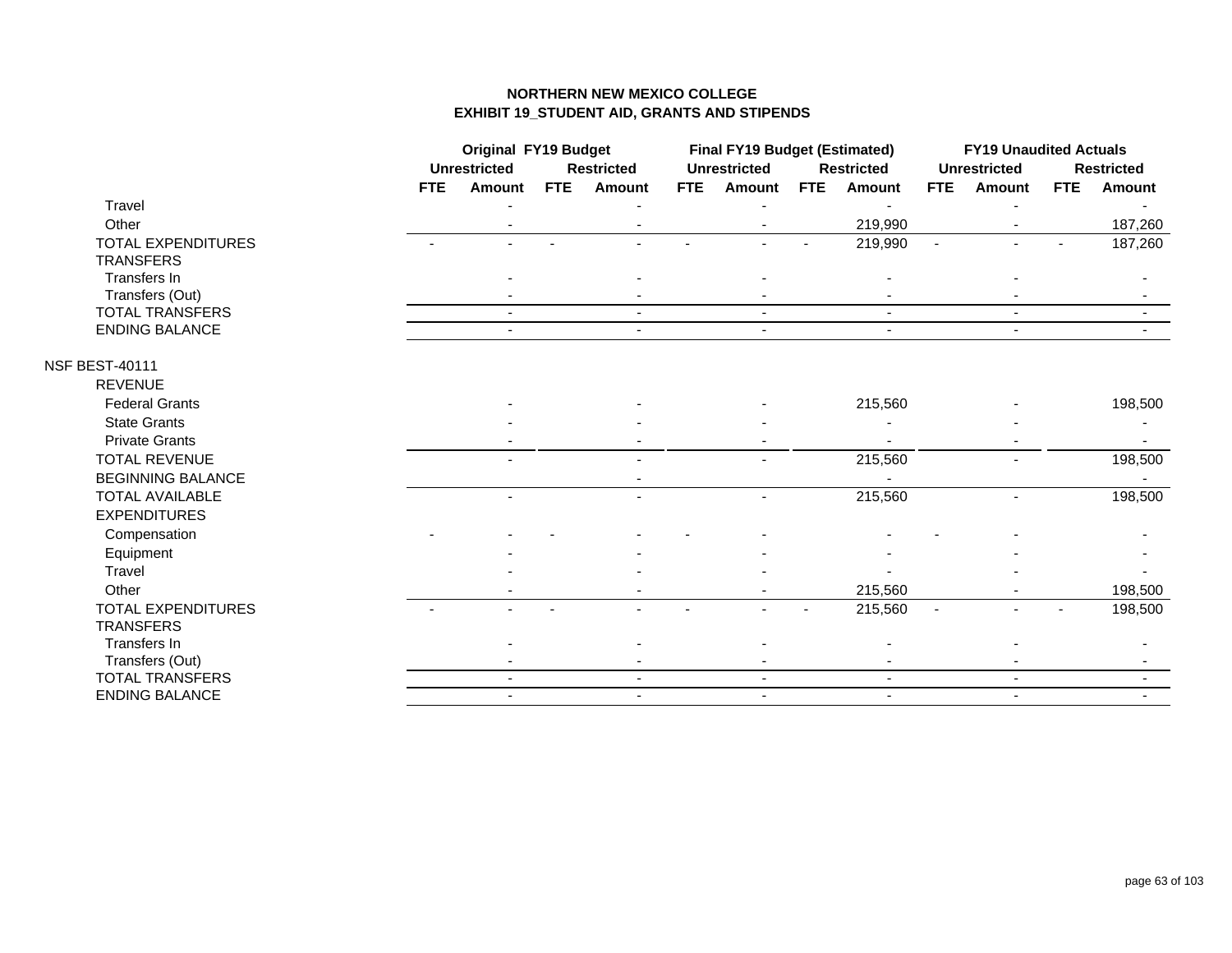|                                     |            | <b>Original FY19 Budget</b><br><b>Unrestricted</b> |            | <b>Restricted</b>        |                | <b>Final FY19 Budget (Estimated)</b><br><b>Unrestricted</b> |                | <b>Restricted</b>        |                          | <b>FY19 Unaudited Actuals</b><br><b>Unrestricted</b> |            | <b>Restricted</b> |
|-------------------------------------|------------|----------------------------------------------------|------------|--------------------------|----------------|-------------------------------------------------------------|----------------|--------------------------|--------------------------|------------------------------------------------------|------------|-------------------|
|                                     | <b>FTE</b> | Amount                                             | <b>FTE</b> | <b>Amount</b>            | <b>FTE</b>     | <b>Amount</b>                                               |                | FTE Amount               | <b>FTE</b>               | Amount                                               | <b>FTE</b> | Amount            |
| Stem Pathways: NM AMP 40119         |            |                                                    |            |                          |                |                                                             |                |                          |                          |                                                      |            |                   |
| <b>REVENUE</b>                      |            |                                                    |            |                          |                |                                                             |                |                          |                          |                                                      |            |                   |
| <b>Federal Grants</b>               |            |                                                    |            |                          |                |                                                             |                | 13,000                   |                          |                                                      |            | 9,000             |
| <b>State Grants</b>                 |            |                                                    |            |                          |                |                                                             |                |                          |                          |                                                      |            |                   |
| <b>Private Grants</b>               |            |                                                    |            |                          |                |                                                             |                |                          |                          |                                                      |            |                   |
| <b>TOTAL REVENUE</b>                |            |                                                    |            |                          |                |                                                             |                | 13,000                   |                          |                                                      |            | 9,000             |
| <b>BEGINNING BALANCE</b>            |            |                                                    |            |                          |                |                                                             |                | $\overline{a}$           |                          |                                                      |            | $\sim$            |
| <b>TOTAL AVAILABLE</b>              |            |                                                    |            |                          |                |                                                             |                | 13,000                   |                          |                                                      |            | 9,000             |
| <b>EXPENDITURES</b>                 |            |                                                    |            |                          |                |                                                             |                |                          |                          |                                                      |            |                   |
| Compensation                        |            |                                                    |            |                          |                |                                                             |                |                          |                          |                                                      |            |                   |
| Equipment                           |            |                                                    |            |                          |                |                                                             |                |                          |                          |                                                      |            |                   |
| Travel                              |            |                                                    |            |                          |                |                                                             |                |                          |                          |                                                      |            |                   |
| Other                               |            |                                                    |            |                          |                |                                                             |                | 13,000                   |                          |                                                      |            | 9,000             |
| <b>TOTAL EXPENDITURES</b>           | $\sim$     |                                                    |            | $\overline{\phantom{a}}$ |                |                                                             | $\blacksquare$ | 13,000                   | $\blacksquare$           | $\blacksquare$                                       |            | 9,000             |
| <b>TRANSFERS</b>                    |            |                                                    |            |                          |                |                                                             |                |                          |                          |                                                      |            |                   |
| Transfers In                        |            |                                                    |            |                          |                |                                                             |                |                          |                          |                                                      |            |                   |
| Transfers (Out)                     |            |                                                    |            |                          |                |                                                             |                |                          |                          |                                                      |            |                   |
| <b>TOTAL TRANSFERS</b>              |            | $\blacksquare$                                     |            | $\blacksquare$           |                | $\blacksquare$                                              |                | $\blacksquare$           |                          | $\blacksquare$                                       |            | $\blacksquare$    |
| <b>ENDING BALANCE</b>               |            | $\overline{a}$                                     |            | $\mathbf{r}$             |                | $\blacksquare$                                              |                | $\sim$                   |                          | $\sim$                                               |            | $\blacksquare$    |
| NSF-Noyce Scholarship Project-41118 |            |                                                    |            |                          |                |                                                             |                |                          |                          |                                                      |            |                   |
| <b>REVENUE</b>                      |            |                                                    |            |                          |                |                                                             |                |                          |                          |                                                      |            |                   |
| <b>Federal Grants</b>               |            |                                                    |            |                          |                |                                                             |                |                          |                          |                                                      |            |                   |
| <b>State Grants</b>                 |            |                                                    |            |                          |                |                                                             |                |                          |                          |                                                      |            |                   |
| <b>Private Grants</b>               |            |                                                    |            |                          |                |                                                             |                | $\overline{\phantom{a}}$ |                          |                                                      |            |                   |
| <b>TOTAL REVENUE</b>                |            |                                                    |            |                          |                |                                                             |                |                          |                          |                                                      |            |                   |
| <b>BEGINNING BALANCE</b>            |            |                                                    |            |                          |                |                                                             |                |                          |                          |                                                      |            |                   |
| <b>TOTAL AVAILABLE</b>              |            |                                                    |            | $\sim$                   |                | $\sim$                                                      |                | $\sim$                   |                          | $\sim$                                               |            |                   |
| <b>EXPENDITURES</b>                 |            |                                                    |            |                          |                |                                                             |                |                          |                          |                                                      |            |                   |
| Compensation                        |            |                                                    |            |                          |                |                                                             |                |                          |                          |                                                      |            |                   |
| Equipment                           |            |                                                    |            |                          |                |                                                             |                |                          |                          |                                                      |            |                   |
| Travel                              |            |                                                    |            |                          |                |                                                             |                |                          |                          |                                                      |            |                   |
| Other                               |            |                                                    |            |                          |                |                                                             |                |                          |                          |                                                      |            |                   |
| <b>TOTAL EXPENDITURES</b>           |            |                                                    |            | $\sim$                   | $\blacksquare$ | $\blacksquare$                                              | $\blacksquare$ | $\sim$                   | $\overline{\phantom{a}}$ | $\sim$                                               |            |                   |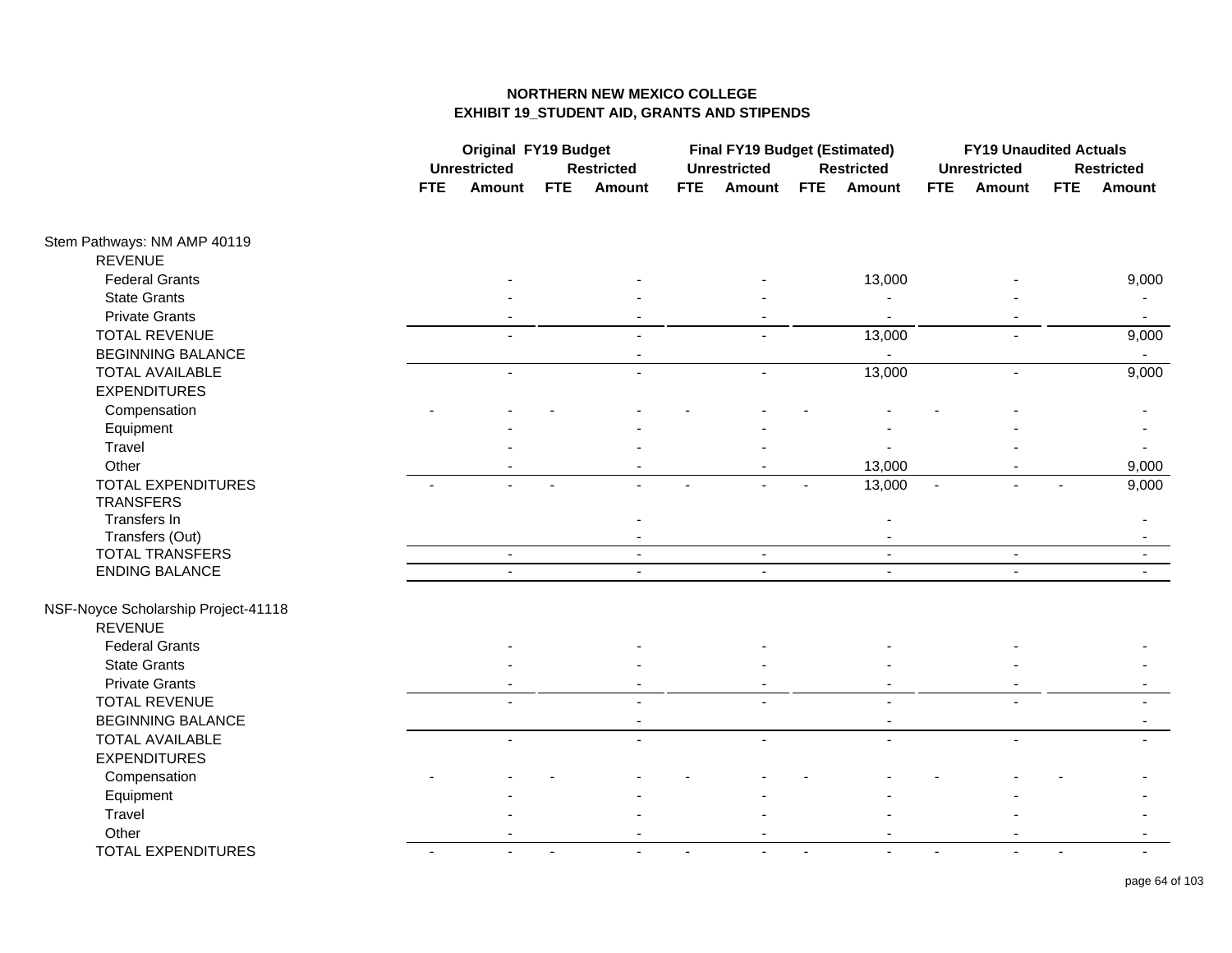|                                           |            | <b>Original FY19 Budget</b> |            |                   |            | <b>Final FY19 Budget (Estimated)</b> |     |                          |                | <b>FY19 Unaudited Actuals</b> |            |                   |
|-------------------------------------------|------------|-----------------------------|------------|-------------------|------------|--------------------------------------|-----|--------------------------|----------------|-------------------------------|------------|-------------------|
|                                           |            | <b>Unrestricted</b>         |            | <b>Restricted</b> |            | <b>Unrestricted</b>                  |     | <b>Restricted</b>        |                | <b>Unrestricted</b>           |            | <b>Restricted</b> |
|                                           | <b>FTE</b> | <b>Amount</b>               | <b>FTE</b> | Amount            | <b>FTE</b> | <b>Amount</b>                        | FTE | <b>Amount</b>            | <b>FTE</b>     | <b>Amount</b>                 | <b>FTE</b> | Amount            |
| <b>TRANSFERS</b>                          |            |                             |            |                   |            |                                      |     |                          |                |                               |            |                   |
| Transfers In                              |            |                             |            |                   |            |                                      |     |                          |                |                               |            |                   |
| Transfers (Out)                           |            | $\sim$                      |            | $\blacksquare$    |            |                                      |     | $\sim$                   |                | $\sim$                        |            | $\blacksquare$    |
| <b>TOTAL TRANSFERS</b>                    |            | $\sim$                      |            | $\blacksquare$    |            | $\sim$                               |     | $\sim$                   |                | $\sim$                        |            | $\sim$            |
| <b>ENDING BALANCE</b>                     |            | $\mathbf{r}$                |            | $\blacksquare$    |            |                                      |     | $\blacksquare$           |                | $\blacksquare$                |            | $\blacksquare$    |
| Alliance for Minority Participation-41170 |            |                             |            |                   |            |                                      |     |                          |                |                               |            |                   |
| <b>REVENUE</b>                            |            |                             |            |                   |            |                                      |     |                          |                |                               |            |                   |
| <b>Federal Grants</b>                     |            |                             |            |                   |            |                                      |     | 3,000                    |                |                               |            | 3,000             |
| <b>State Grants</b>                       |            |                             |            |                   |            |                                      |     |                          |                |                               |            | $\sim$            |
| <b>Private Grants</b>                     |            |                             |            |                   |            |                                      |     |                          |                |                               |            |                   |
| <b>TOTAL REVENUE</b>                      |            |                             |            |                   |            |                                      |     | 3,000                    |                |                               |            | 3,000             |
| <b>BEGINNING BALANCE</b>                  |            |                             |            |                   |            |                                      |     |                          |                |                               |            |                   |
| <b>TOTAL AVAILABLE</b>                    |            | ω.                          |            | $\overline{a}$    |            | ω.                                   |     | 3,000                    |                | $\mathbf{r}$                  |            | 3,000             |
| <b>EXPENDITURES</b>                       |            |                             |            |                   |            |                                      |     |                          |                |                               |            |                   |
| Compensation                              |            |                             |            |                   |            |                                      |     |                          |                |                               |            |                   |
| Equipment                                 |            |                             |            |                   |            |                                      |     |                          |                |                               |            |                   |
| Travel                                    |            |                             |            |                   |            |                                      |     | $\overline{\phantom{a}}$ |                |                               |            | $\sim$            |
| Other                                     |            |                             |            |                   |            |                                      |     | 3,000                    |                |                               |            | 3,000             |
| <b>TOTAL EXPENDITURES</b>                 | $\sim$     |                             |            |                   |            |                                      |     | 3,000                    | $\blacksquare$ |                               |            | 3,000             |
| <b>TRANSFERS</b>                          |            |                             |            |                   |            |                                      |     |                          |                |                               |            |                   |
| Transfers In                              |            |                             |            |                   |            |                                      |     |                          |                |                               |            |                   |
| Transfers (Out)                           |            |                             |            |                   |            |                                      |     | $\blacksquare$           |                |                               |            |                   |
| <b>TOTAL TRANSFERS</b>                    |            |                             |            | $\blacksquare$    |            | $\blacksquare$                       |     | $\blacksquare$           |                | $\blacksquare$                |            |                   |
| <b>ENDING BALANCE</b>                     |            | $\sim$                      |            | $\mathbf{r}$      |            | $\sim$                               |     | $\mathbf{r}$             |                | $\sim$                        |            | $\sim$            |
| <b>NMSIG-42110</b>                        |            |                             |            |                   |            |                                      |     |                          |                |                               |            |                   |
| <b>REVENUE</b>                            |            |                             |            |                   |            |                                      |     |                          |                |                               |            |                   |
| <b>Federal Grants</b>                     |            |                             |            |                   |            |                                      |     |                          |                |                               |            |                   |
| <b>State Grants</b>                       |            |                             |            | 112,839           |            |                                      |     | 126,020                  |                |                               |            | 126,020           |
| <b>Private Grants</b>                     |            |                             |            |                   |            |                                      |     |                          |                |                               |            | $\sim$            |
| <b>TOTAL REVENUE</b>                      |            | ÷.                          |            | 112,839           |            |                                      |     | 126,020                  |                | $\overline{a}$                |            | 126,020           |
| <b>BEGINNING BALANCE</b>                  |            |                             |            |                   |            |                                      |     | $\blacksquare$           |                |                               |            |                   |
| <b>TOTAL AVAILABLE</b>                    |            | $\blacksquare$              |            | 112,839           |            |                                      |     | 126,020                  |                |                               |            | 126,020           |
| <b>EXPENDITURES</b>                       |            |                             |            |                   |            |                                      |     |                          |                |                               |            |                   |
| Compensation                              |            |                             |            |                   |            |                                      |     |                          |                |                               |            |                   |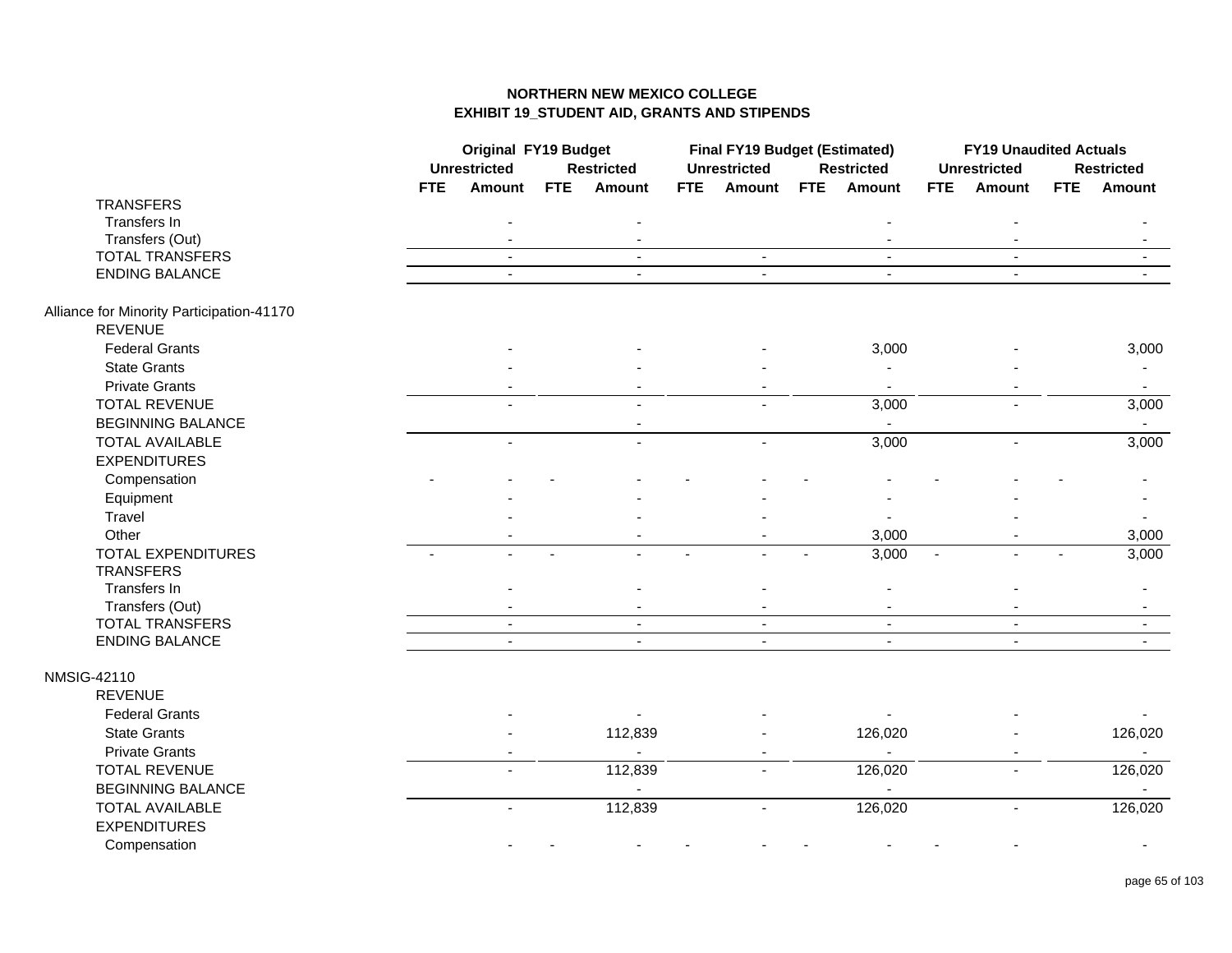|                               |            | <b>Original FY19 Budget</b> |            |                   |            | <b>Final FY19 Budget (Estimated)</b> |     |                   |                | <b>FY19 Unaudited Actuals</b> |            |                   |
|-------------------------------|------------|-----------------------------|------------|-------------------|------------|--------------------------------------|-----|-------------------|----------------|-------------------------------|------------|-------------------|
|                               |            | <b>Unrestricted</b>         |            | <b>Restricted</b> |            | <b>Unrestricted</b>                  |     | <b>Restricted</b> |                | <b>Unrestricted</b>           |            | <b>Restricted</b> |
|                               | <b>FTE</b> | Amount                      | <b>FTE</b> | <b>Amount</b>     | <b>FTE</b> | <b>Amount</b>                        | FTE | Amount            | FTE            | Amount                        | <b>FTE</b> | Amount            |
| Equipment                     |            |                             |            |                   |            |                                      |     |                   |                |                               |            |                   |
| Travel                        |            |                             |            |                   |            |                                      |     |                   |                |                               |            |                   |
| Other                         |            |                             |            | 112,839           |            |                                      |     | 126,020           |                |                               |            | 126,020           |
| <b>TOTAL EXPENDITURES</b>     |            |                             |            | 112,839           | $\sim$     |                                      |     | 126,020           | $\blacksquare$ |                               |            | 126,020           |
| <b>TRANSFERS</b>              |            |                             |            |                   |            |                                      |     |                   |                |                               |            |                   |
| Transfers In                  |            |                             |            |                   |            |                                      |     |                   |                |                               |            |                   |
| Transfers (Out)               |            |                             |            |                   |            |                                      |     |                   |                |                               |            |                   |
| <b>TOTAL TRANSFERS</b>        |            | $\sim$                      |            | $\sim$            |            | $\blacksquare$                       |     | $\sim$            |                | $\blacksquare$                |            |                   |
| <b>ENDING BALANCE</b>         |            | $\sim$                      |            | $\sim$            |            | $\blacksquare$                       |     | $\sim$            |                | $\sim$                        |            |                   |
| NM Success Scholarships-42111 |            |                             |            |                   |            |                                      |     |                   |                |                               |            |                   |
| <b>REVENUE</b>                |            |                             |            |                   |            |                                      |     |                   |                |                               |            |                   |
| <b>Federal Grants</b>         |            |                             |            |                   |            |                                      |     |                   |                |                               |            |                   |
| <b>State Grants</b>           |            |                             |            | 250,000           |            |                                      |     | 395,000           |                |                               |            | 394,599           |
| <b>Private Grants</b>         |            |                             |            |                   |            |                                      |     |                   |                |                               |            |                   |
| <b>TOTAL REVENUE</b>          |            |                             |            | 250,000           |            |                                      |     | 395,000           |                |                               |            | 394,599           |
| <b>BEGINNING BALANCE</b>      |            |                             |            |                   |            |                                      |     |                   |                |                               |            |                   |
| <b>TOTAL AVAILABLE</b>        |            |                             |            | 250,000           |            |                                      |     | 395,000           |                |                               |            | 394,599           |
| <b>EXPENDITURES</b>           |            |                             |            |                   |            |                                      |     |                   |                |                               |            |                   |
| Compensation                  |            |                             |            |                   |            |                                      |     |                   |                |                               |            |                   |
| Equipment                     |            |                             |            |                   |            |                                      |     |                   |                |                               |            |                   |
| Travel                        |            |                             |            |                   |            |                                      |     |                   |                |                               |            |                   |
| Other                         |            |                             |            | 250,000           |            |                                      |     | 395,000           |                |                               |            | 394,599           |
| <b>TOTAL EXPENDITURES</b>     |            |                             |            | 250,000           |            |                                      |     | 395,000           | $\overline{a}$ |                               |            | 394,599           |
| <b>TRANSFERS</b>              |            |                             |            |                   |            |                                      |     |                   |                |                               |            |                   |
| Transfers In                  |            |                             |            |                   |            |                                      |     |                   |                |                               |            |                   |
| Transfers (Out)               |            |                             |            |                   |            |                                      |     |                   |                |                               |            |                   |
| <b>TOTAL TRANSFERS</b>        |            |                             |            | $\overline{a}$    |            | $\sim$                               |     | $\sim$            |                |                               |            |                   |
| <b>ENDING BALANCE</b>         |            | $\sim$                      |            | $\blacksquare$    |            | $\sim$                               |     | $\blacksquare$    |                | $\blacksquare$                |            | $\sim$            |
|                               |            |                             |            |                   |            |                                      |     |                   |                |                               |            |                   |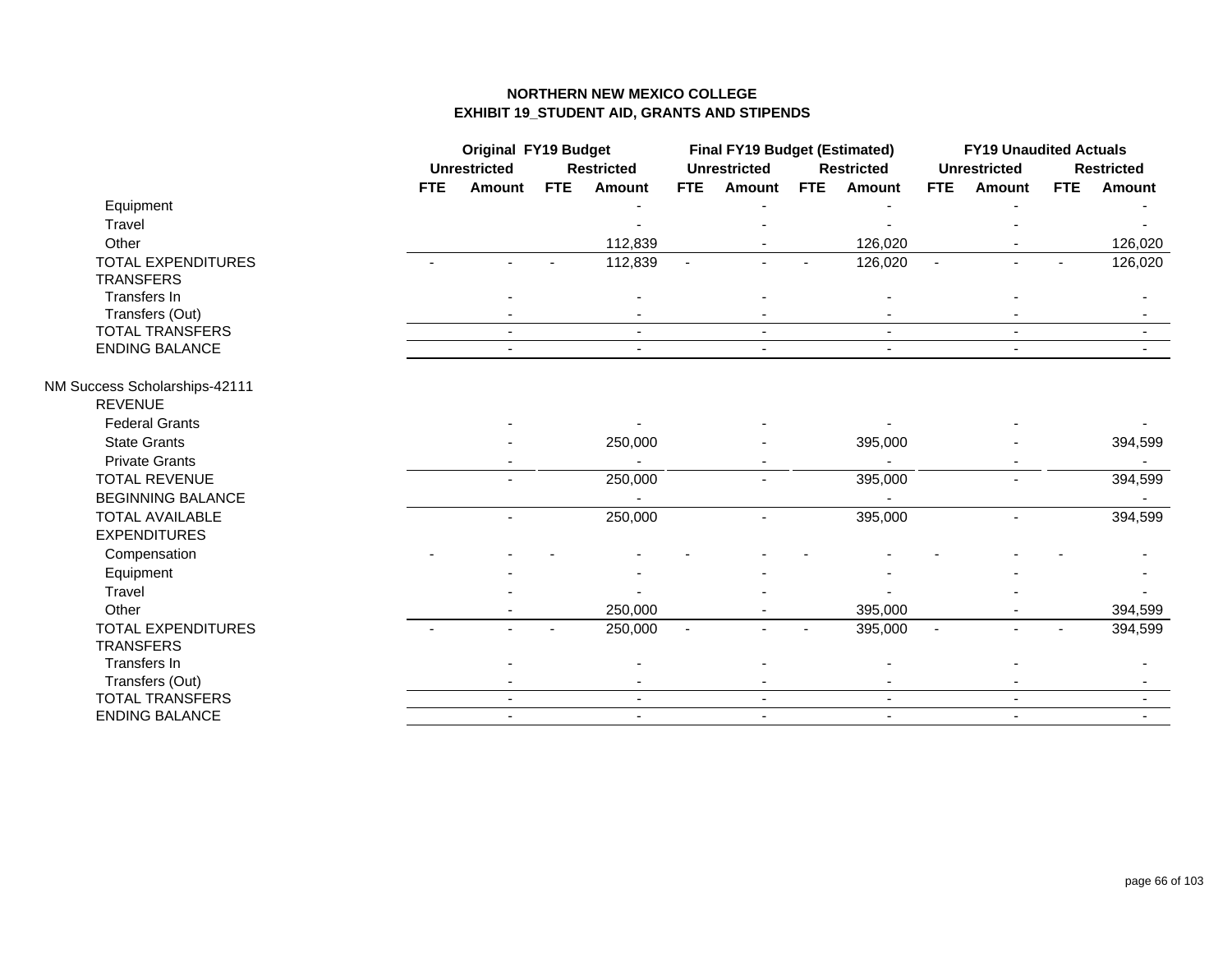|                                               |            | <b>Original FY19 Budget</b><br><b>Unrestricted</b> |            | <b>Restricted</b>        |            | <b>Final FY19 Budget (Estimated)</b><br><b>Unrestricted</b> |            | <b>Restricted</b> |                | <b>FY19 Unaudited Actuals</b><br><b>Unrestricted</b> |                | <b>Restricted</b> |
|-----------------------------------------------|------------|----------------------------------------------------|------------|--------------------------|------------|-------------------------------------------------------------|------------|-------------------|----------------|------------------------------------------------------|----------------|-------------------|
|                                               | <b>FTE</b> | <b>Amount</b>                                      | <b>FTE</b> | Amount                   | <b>FTE</b> | Amount                                                      | <b>FTE</b> | Amount            | <b>FTE</b>     | Amount                                               | <b>FTE</b>     | Amount            |
| NM College Affordability Act-42112            |            |                                                    |            |                          |            |                                                             |            |                   |                |                                                      |                |                   |
| <b>REVENUE</b>                                |            |                                                    |            |                          |            |                                                             |            |                   |                |                                                      |                |                   |
| <b>Federal Grants</b>                         |            |                                                    |            |                          |            |                                                             |            |                   |                |                                                      |                |                   |
| <b>State Grants</b>                           |            |                                                    |            | 13,136                   |            |                                                             |            | 1,947             |                |                                                      |                | 1,947             |
| <b>Private Grants</b>                         |            |                                                    |            | $\blacksquare$           |            |                                                             |            | $\overline{a}$    |                |                                                      |                | $\sim$            |
| <b>TOTAL REVENUE</b>                          |            |                                                    |            | 13,136                   |            |                                                             |            | 1,947             |                |                                                      |                | 1,947             |
| <b>BEGINNING BALANCE</b>                      |            |                                                    |            |                          |            |                                                             |            |                   |                |                                                      |                | $\sim$            |
| <b>TOTAL AVAILABLE</b>                        |            | $\blacksquare$                                     |            | 13,136                   |            | $\sim$                                                      |            | 1,947             |                | $\blacksquare$                                       |                | 1,947             |
| <b>EXPENDITURES</b>                           |            |                                                    |            |                          |            |                                                             |            |                   |                |                                                      |                |                   |
| Compensation                                  |            |                                                    |            |                          |            |                                                             |            |                   |                |                                                      |                |                   |
| Equipment                                     |            |                                                    |            |                          |            |                                                             |            |                   |                |                                                      |                |                   |
| Travel                                        |            |                                                    |            |                          |            |                                                             |            |                   |                |                                                      |                |                   |
| Other                                         |            |                                                    |            | 13,136                   |            |                                                             |            | 1,947             |                |                                                      |                | 1,947             |
| <b>TOTAL EXPENDITURES</b>                     |            |                                                    |            | 13,136                   |            |                                                             |            | 1,947             |                |                                                      |                | 1,947             |
| <b>TRANSFERS</b>                              |            |                                                    |            |                          |            |                                                             |            |                   |                |                                                      |                |                   |
| Transfers In                                  |            |                                                    |            |                          |            |                                                             |            |                   |                |                                                      |                |                   |
| Transfers (Out)                               |            | $\overline{\phantom{a}}$                           |            | $\overline{\phantom{a}}$ |            | $\blacksquare$                                              |            | $\blacksquare$    |                | $\blacksquare$                                       |                | $\sim$            |
| <b>TOTAL TRANSFERS</b>                        |            | $\mathbf{r}$                                       |            | $\blacksquare$           |            | $\sim$                                                      |            | $\sim$            |                | $\blacksquare$                                       |                |                   |
| <b>ENDING BALANCE</b>                         |            | $\sim$                                             |            | $\blacksquare$           |            | $\sim$                                                      |            | $\sim$            |                | $\mathbf{r}$                                         |                | $\mathbf{r}$      |
| Legislative Endowment Fund-42120              |            |                                                    |            |                          |            |                                                             |            |                   |                |                                                      |                |                   |
| <b>REVENUE</b>                                |            |                                                    |            |                          |            |                                                             |            |                   |                |                                                      |                |                   |
| <b>Federal Grants</b>                         |            |                                                    |            |                          |            |                                                             |            |                   |                |                                                      |                |                   |
| <b>State Grants</b>                           |            |                                                    |            | 1,705                    |            |                                                             |            | 3,410             |                |                                                      |                | 1,839             |
| <b>Private Grants</b>                         |            |                                                    |            |                          |            |                                                             |            | $\overline{a}$    |                |                                                      |                | $\sim$            |
| <b>TOTAL REVENUE</b>                          |            |                                                    |            | 1,705                    |            |                                                             |            | 3,410             |                |                                                      |                | 1,839             |
| <b>BEGINNING BALANCE</b>                      |            |                                                    |            |                          |            |                                                             |            | $\blacksquare$    |                |                                                      |                | $\sim$            |
| <b>TOTAL AVAILABLE</b>                        |            | $\blacksquare$                                     |            | 1,705                    |            | $\sim$                                                      |            | 3,410             |                | $\blacksquare$                                       |                | 1,839             |
| <b>EXPENDITURES</b>                           |            |                                                    |            |                          |            |                                                             |            |                   |                |                                                      |                |                   |
| Compensation                                  |            |                                                    |            |                          |            |                                                             |            |                   |                |                                                      |                |                   |
| Equipment                                     |            |                                                    |            |                          |            |                                                             |            |                   |                |                                                      |                |                   |
| Travel                                        |            |                                                    |            |                          |            |                                                             |            |                   |                |                                                      |                |                   |
| Other                                         |            |                                                    |            | 1,705                    |            |                                                             |            | 3,410             |                |                                                      |                | 1,839             |
| <b>TOTAL EXPENDITURES</b><br><b>TRANSFERS</b> |            |                                                    |            | 1,705                    |            |                                                             |            | 3,410             | $\blacksquare$ |                                                      | $\overline{a}$ | 1,839             |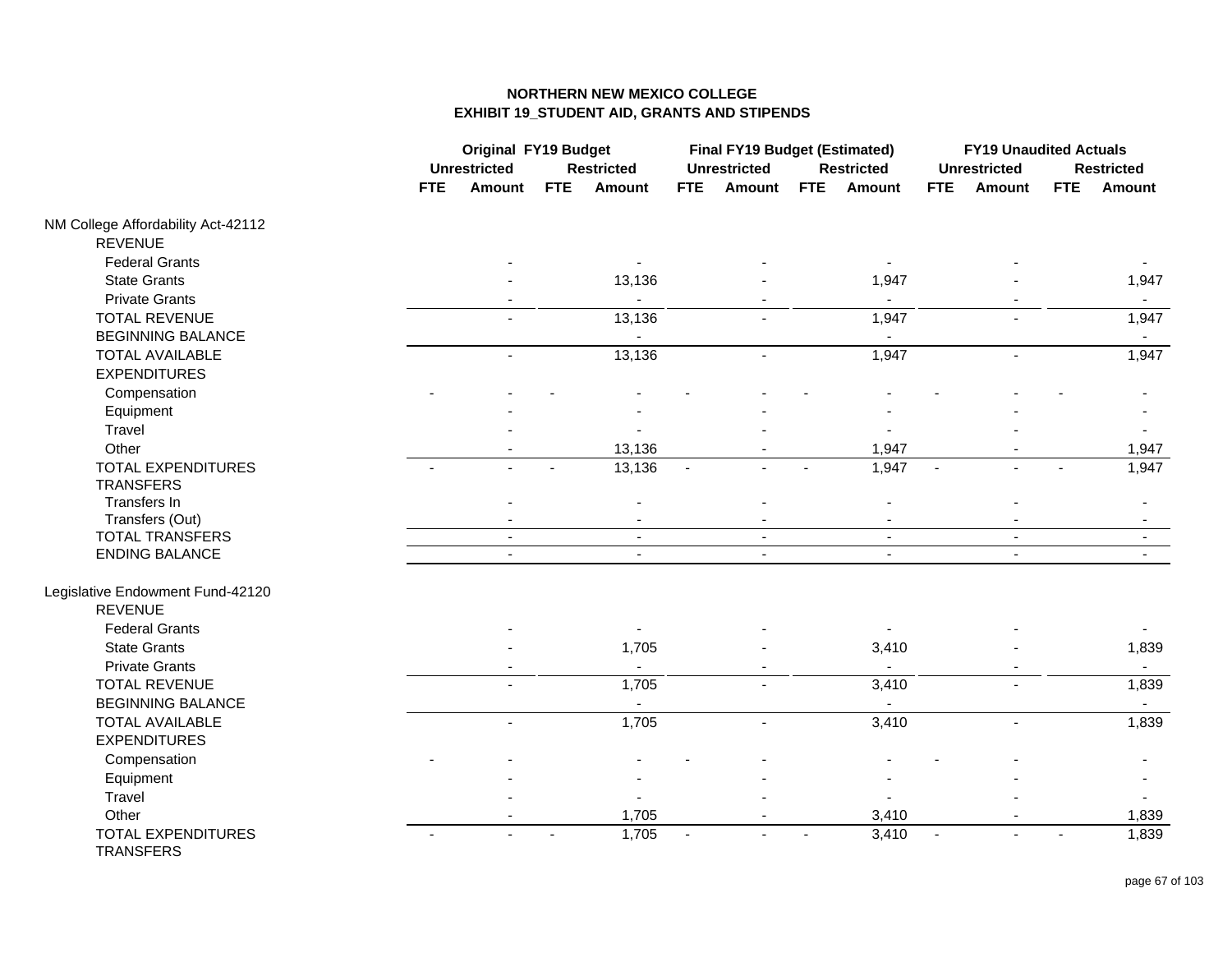|                                |            | <b>Original FY19 Budget</b><br><b>Unrestricted</b> |            |                             |            | <b>Final FY19 Budget (Estimated)</b><br><b>Unrestricted</b> |     | <b>Restricted</b>        |            | <b>FY19 Unaudited Actuals</b><br><b>Unrestricted</b> |            | <b>Restricted</b> |
|--------------------------------|------------|----------------------------------------------------|------------|-----------------------------|------------|-------------------------------------------------------------|-----|--------------------------|------------|------------------------------------------------------|------------|-------------------|
|                                | <b>FTE</b> | Amount                                             | <b>FTE</b> | <b>Restricted</b><br>Amount | <b>FTE</b> | Amount                                                      | FTE | Amount                   | <b>FTE</b> | Amount                                               | <b>FTE</b> | <b>Amount</b>     |
| Transfers In                   |            |                                                    |            |                             |            |                                                             |     |                          |            |                                                      |            |                   |
| Transfers (Out)                |            | $\sim$                                             |            | $\blacksquare$              |            | $\sim$                                                      |     | $\sim$                   |            | $\sim$                                               |            |                   |
| <b>TOTAL TRANSFERS</b>         |            | $\sim$                                             |            | $\blacksquare$              |            | $\blacksquare$                                              |     | $\overline{\phantom{a}}$ |            | $\blacksquare$                                       |            |                   |
| <b>ENDING BALANCE</b>          |            | $\omega$                                           |            | $\mathbf{r}$                |            | $\mathbf{r}$                                                |     | $\mathbf{r}$             |            | $\omega$                                             |            | $\sim$            |
| NM Scholars Fund-42122         |            |                                                    |            |                             |            |                                                             |     |                          |            |                                                      |            |                   |
| <b>REVENUE</b>                 |            |                                                    |            |                             |            |                                                             |     |                          |            |                                                      |            |                   |
| <b>Federal Grants</b>          |            |                                                    |            |                             |            |                                                             |     |                          |            |                                                      |            |                   |
| <b>State Grants</b>            |            |                                                    |            |                             |            |                                                             |     | 2,500                    |            |                                                      |            | 2,490             |
| <b>Private Grants</b>          |            |                                                    |            |                             |            |                                                             |     |                          |            |                                                      |            |                   |
| <b>TOTAL REVENUE</b>           |            |                                                    |            |                             |            |                                                             |     | 2,500                    |            |                                                      |            | 2,490             |
| <b>BEGINNING BALANCE</b>       |            |                                                    |            |                             |            |                                                             |     |                          |            |                                                      |            |                   |
| <b>TOTAL AVAILABLE</b>         |            | ÷.                                                 |            | $\overline{\phantom{a}}$    |            | $\omega$ .                                                  |     | 2,500                    |            | $\mathbf{r}$                                         |            | 2,490             |
| <b>EXPENDITURES</b>            |            |                                                    |            |                             |            |                                                             |     |                          |            |                                                      |            |                   |
| Compensation                   |            |                                                    |            |                             |            |                                                             |     |                          |            |                                                      |            |                   |
| Equipment                      |            |                                                    |            |                             |            |                                                             |     |                          |            |                                                      |            |                   |
| Travel                         |            |                                                    |            |                             |            |                                                             |     |                          |            |                                                      |            |                   |
| Other                          |            |                                                    |            |                             |            |                                                             |     | 2,500                    |            |                                                      |            | 2,490             |
| <b>TOTAL EXPENDITURES</b>      |            |                                                    |            |                             |            |                                                             |     | 2,500                    |            |                                                      |            | 2,490             |
| <b>TRANSFERS</b>               |            |                                                    |            |                             |            |                                                             |     |                          |            |                                                      |            |                   |
| Transfers In                   |            |                                                    |            |                             |            |                                                             |     |                          |            |                                                      |            |                   |
| Transfers (Out)                |            |                                                    |            |                             |            |                                                             |     |                          |            |                                                      |            |                   |
| <b>TOTAL TRANSFERS</b>         |            | $\blacksquare$                                     |            | $\blacksquare$              |            | $\sim$                                                      |     | $\blacksquare$           |            | $\blacksquare$                                       |            | $\sim$            |
| <b>ENDING BALANCE</b>          |            | $\mathbf{r}$                                       |            | $\mathbf{r}$                |            | $\mathbf{r}$                                                |     | $\mathbf{r}$             |            | $\mathbf{r}$                                         |            | $\sim$            |
| Teacher Loan for Service-42210 |            |                                                    |            |                             |            |                                                             |     |                          |            |                                                      |            |                   |
| <b>REVENUE</b>                 |            |                                                    |            |                             |            |                                                             |     |                          |            |                                                      |            |                   |
| <b>Federal Grants</b>          |            |                                                    |            |                             |            |                                                             |     |                          |            |                                                      |            |                   |
| <b>State Grants</b>            |            |                                                    |            | 4,000                       |            |                                                             |     | 4,000                    |            |                                                      |            |                   |
| <b>Private Grants</b>          |            |                                                    |            | $\blacksquare$              |            |                                                             |     | $\overline{a}$           |            |                                                      |            |                   |
| <b>TOTAL REVENUE</b>           |            |                                                    |            | 4,000                       |            |                                                             |     | 4,000                    |            |                                                      |            |                   |
| <b>BEGINNING BALANCE</b>       |            |                                                    |            | $\blacksquare$              |            |                                                             |     |                          |            |                                                      |            |                   |
| <b>TOTAL AVAILABLE</b>         |            | $\overline{a}$                                     |            | 4,000                       |            | $\sim$                                                      |     | 4,000                    |            | $\sim$                                               |            |                   |
| <b>EXPENDITURES</b>            |            |                                                    |            |                             |            |                                                             |     |                          |            |                                                      |            |                   |
| Compensation                   |            |                                                    |            |                             |            |                                                             |     |                          |            |                                                      |            |                   |
| Equipment                      |            |                                                    |            |                             |            |                                                             |     |                          |            |                                                      |            |                   |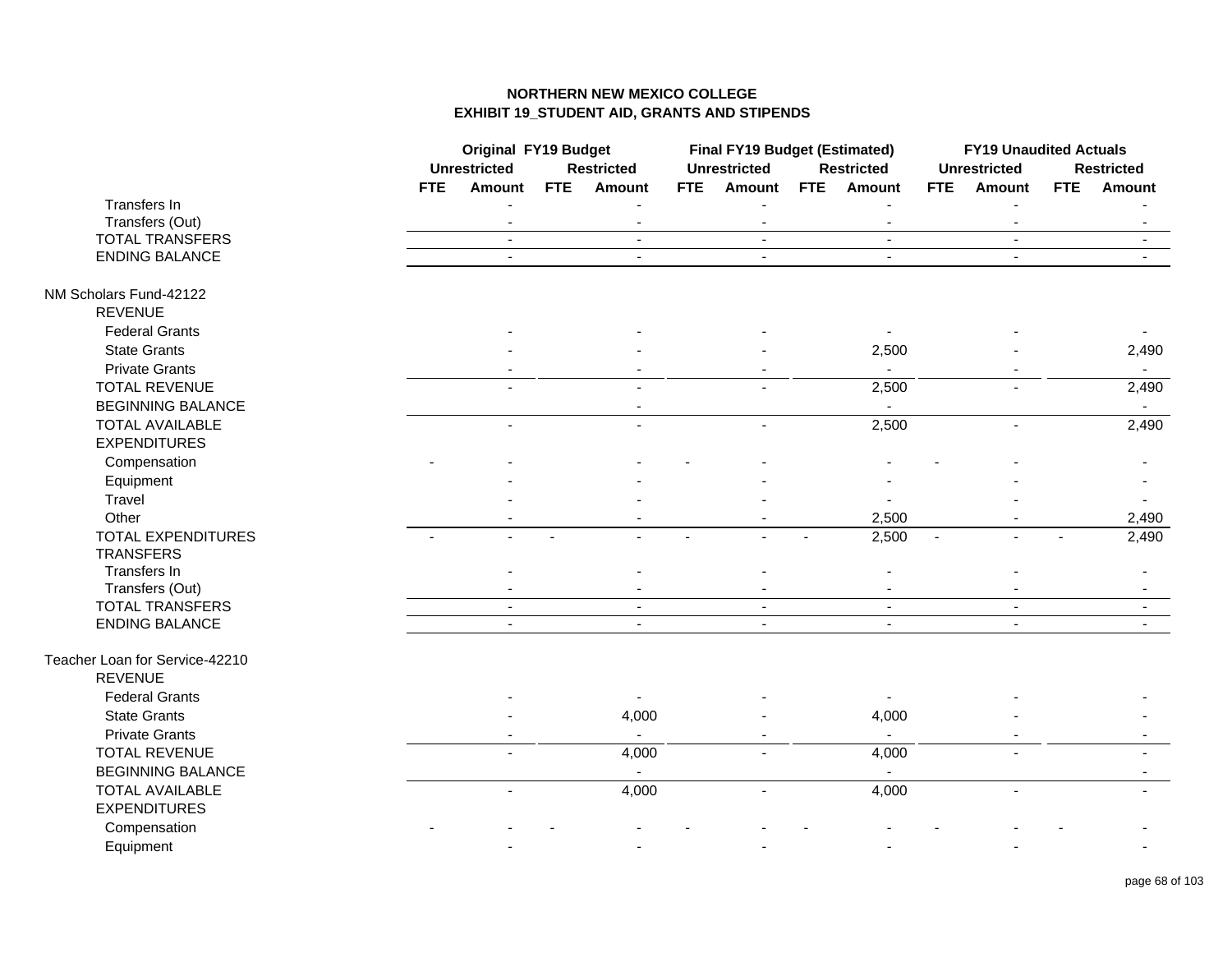|                                | <b>Original FY19 Budget</b><br><b>Unrestricted</b><br><b>Restricted</b> |                |                |                | <b>Final FY19 Budget (Estimated)</b><br><b>Unrestricted</b> |                | <b>Restricted</b> |                | <b>FY19 Unaudited Actuals</b><br><b>Unrestricted</b> |                | <b>Restricted</b> |                |
|--------------------------------|-------------------------------------------------------------------------|----------------|----------------|----------------|-------------------------------------------------------------|----------------|-------------------|----------------|------------------------------------------------------|----------------|-------------------|----------------|
|                                | <b>FTE</b>                                                              | Amount         | <b>FTE</b>     | Amount         | <b>FTE</b>                                                  | <b>Amount</b>  | <b>FTE</b>        | Amount         | <b>FTE</b>                                           | Amount         | <b>FTE</b>        | Amount         |
| Travel                         |                                                                         |                |                | $\blacksquare$ |                                                             |                |                   |                |                                                      |                |                   |                |
| Other                          |                                                                         |                |                | 4,000          |                                                             |                |                   | 4,000          |                                                      |                |                   |                |
| <b>TOTAL EXPENDITURES</b>      |                                                                         |                |                | 4,000          | $\sim$                                                      |                |                   | 4,000          | $\sim$                                               |                |                   |                |
| <b>TRANSFERS</b>               |                                                                         |                |                |                |                                                             |                |                   |                |                                                      |                |                   |                |
| Transfers In                   |                                                                         |                |                |                |                                                             |                |                   |                |                                                      |                |                   |                |
| Transfers (Out)                |                                                                         |                |                |                |                                                             |                |                   |                |                                                      |                |                   |                |
| <b>TOTAL TRANSFERS</b>         |                                                                         | $\blacksquare$ |                | $\sim$         |                                                             | $\blacksquare$ |                   | $\sim$         |                                                      | $\blacksquare$ |                   |                |
| <b>ENDING BALANCE</b>          |                                                                         |                |                |                |                                                             |                |                   |                |                                                      |                |                   |                |
| Nursing Loan for Service-42211 |                                                                         |                |                |                |                                                             |                |                   |                |                                                      |                |                   |                |
| <b>REVENUE</b>                 |                                                                         |                |                |                |                                                             |                |                   |                |                                                      |                |                   |                |
| <b>Federal Grants</b>          |                                                                         |                |                |                |                                                             |                |                   |                |                                                      |                |                   |                |
| <b>State Grants</b>            |                                                                         |                |                | 12,000         |                                                             |                |                   | 30,000         |                                                      |                |                   | 30,000         |
| <b>Private Grants</b>          |                                                                         |                |                |                |                                                             |                |                   | $\sim$         |                                                      |                |                   | $\sim$         |
| <b>TOTAL REVENUE</b>           |                                                                         |                |                | 12,000         |                                                             |                |                   | 30,000         |                                                      |                |                   | 30,000         |
| <b>BEGINNING BALANCE</b>       |                                                                         |                |                |                |                                                             |                |                   |                |                                                      |                |                   |                |
| <b>TOTAL AVAILABLE</b>         |                                                                         | $\overline{a}$ |                | 12,000         |                                                             | $\blacksquare$ |                   | 30,000         |                                                      |                |                   | 30,000         |
| <b>EXPENDITURES</b>            |                                                                         |                |                |                |                                                             |                |                   |                |                                                      |                |                   |                |
| Compensation                   |                                                                         |                |                |                |                                                             |                |                   |                |                                                      |                |                   |                |
| Equipment                      |                                                                         |                |                |                |                                                             |                |                   |                |                                                      |                |                   |                |
| Travel                         |                                                                         |                |                |                |                                                             |                |                   |                |                                                      |                |                   |                |
| Other                          |                                                                         |                |                | 12,000         |                                                             |                |                   | 30,000         |                                                      |                |                   | 30,000         |
| TOTAL EXPENDITURES             | $\sim$                                                                  |                | $\overline{a}$ | 12,000         | $\sim$                                                      |                |                   | 30,000         | $\sim$                                               |                |                   | 30,000         |
| <b>TRANSFERS</b>               |                                                                         |                |                |                |                                                             |                |                   |                |                                                      |                |                   |                |
| Transfers In                   |                                                                         |                |                |                |                                                             |                |                   |                |                                                      |                |                   |                |
| Transfers (Out)                |                                                                         |                |                | $\sim$         |                                                             |                |                   |                |                                                      |                |                   |                |
| <b>TOTAL TRANSFERS</b>         |                                                                         | $\sim$         |                | $\sim$         |                                                             | $\sim$         |                   | $\sim$         |                                                      | $\blacksquare$ |                   | $\blacksquare$ |
| <b>ENDING BALANCE</b>          |                                                                         | $\blacksquare$ |                | $\sim$         |                                                             | $\blacksquare$ |                   | $\blacksquare$ |                                                      | $\sim$         |                   |                |
| Pell Grant-42310               |                                                                         |                |                |                |                                                             |                |                   |                |                                                      |                |                   |                |
| <b>REVENUE</b>                 |                                                                         |                |                |                |                                                             |                |                   |                |                                                      |                |                   |                |
| <b>Federal Grants</b>          |                                                                         |                |                | 2,900,000      |                                                             |                |                   | 2,900,000      |                                                      |                |                   | 2,775,707      |
| <b>State Grants</b>            |                                                                         |                |                |                |                                                             |                |                   |                |                                                      |                |                   |                |
| <b>Private Grants</b>          |                                                                         |                |                |                |                                                             |                |                   |                |                                                      |                |                   |                |
| <b>TOTAL REVENUE</b>           |                                                                         |                |                | 2,900,000      |                                                             |                |                   | 2,900,000      |                                                      |                |                   | 2,775,707      |
| <b>BEGINNING BALANCE</b>       |                                                                         |                |                | $\overline{a}$ |                                                             |                |                   | $\blacksquare$ |                                                      |                |                   | $\sim$         |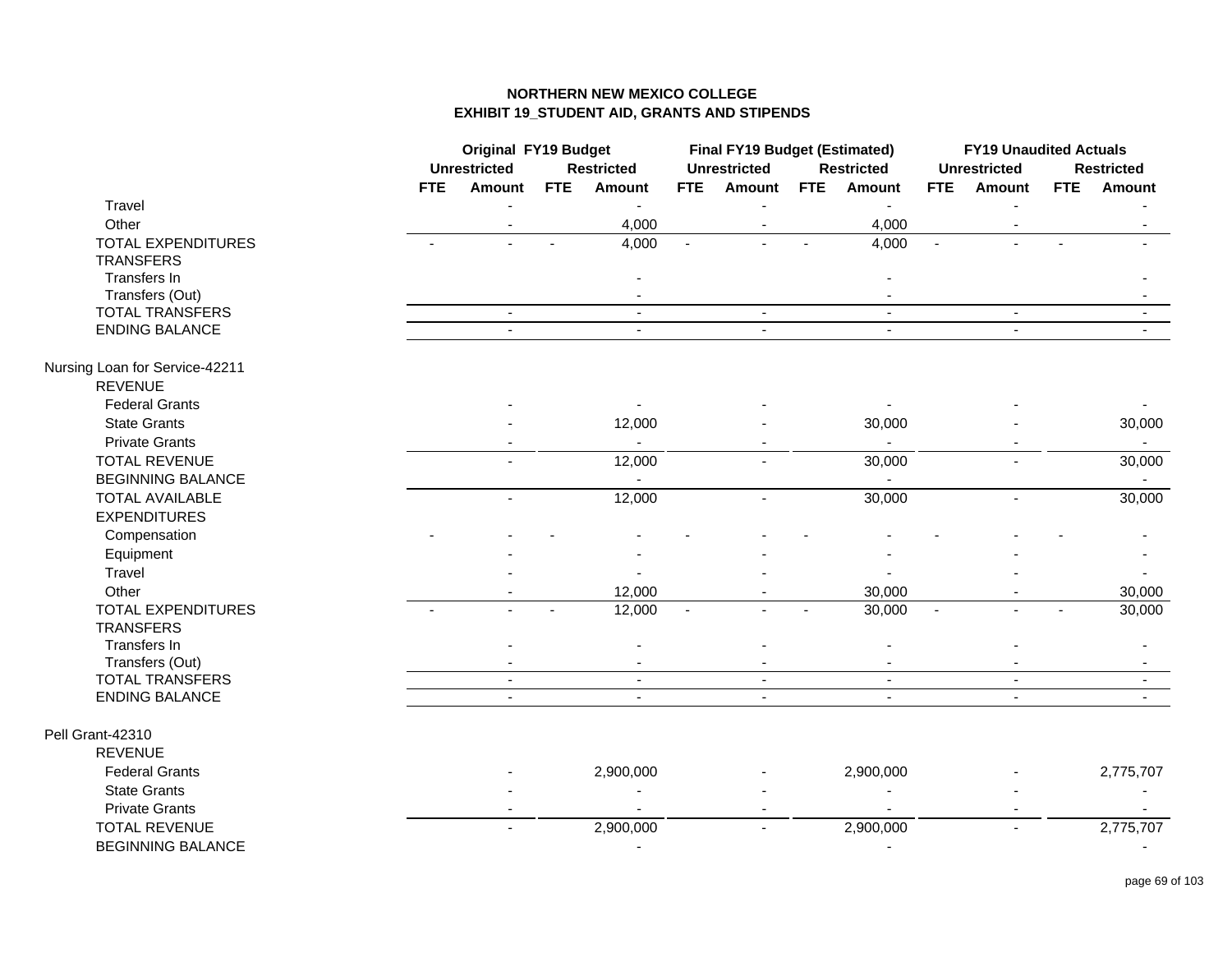|                           |            | <b>Original FY19 Budget</b> |            |                   |            | <b>Final FY19 Budget (Estimated)</b> |            |                   |              | <b>FY19 Unaudited Actuals</b> |            |                   |
|---------------------------|------------|-----------------------------|------------|-------------------|------------|--------------------------------------|------------|-------------------|--------------|-------------------------------|------------|-------------------|
|                           |            | <b>Unrestricted</b>         |            | <b>Restricted</b> |            | <b>Unrestricted</b>                  |            | <b>Restricted</b> |              | <b>Unrestricted</b>           |            | <b>Restricted</b> |
|                           | <b>FTE</b> | <b>Amount</b>               | <b>FTE</b> | Amount            | <b>FTE</b> | <b>Amount</b>                        | <b>FTE</b> | Amount            | <b>FTE</b>   | Amount                        | <b>FTE</b> | Amount            |
| <b>TOTAL AVAILABLE</b>    |            |                             |            | 2,900,000         |            |                                      |            | 2,900,000         |              |                               |            | 2,775,707         |
| <b>EXPENDITURES</b>       |            |                             |            |                   |            |                                      |            |                   |              |                               |            |                   |
| Compensation              |            |                             |            |                   |            |                                      |            |                   |              |                               |            |                   |
| Equipment                 |            |                             |            |                   |            |                                      |            |                   |              |                               |            |                   |
| Travel                    |            |                             |            |                   |            |                                      |            |                   |              |                               |            |                   |
| Other                     |            |                             |            | 2,900,000         |            |                                      |            | 2,900,000         |              |                               |            | 2,775,707         |
| <b>TOTAL EXPENDITURES</b> |            |                             |            | 2,900,000         |            |                                      |            | 2,900,000         | $\sim$       |                               |            | 2,775,707         |
| <b>TRANSFERS</b>          |            |                             |            |                   |            |                                      |            |                   |              |                               |            |                   |
| Transfers In              |            |                             |            |                   |            |                                      |            |                   |              |                               |            |                   |
| Transfers (Out)           |            |                             |            |                   |            |                                      |            |                   |              |                               |            |                   |
| <b>TOTAL TRANSFERS</b>    |            | $\sim$                      |            | $\sim$            |            | $\blacksquare$                       |            | $\blacksquare$    |              | $\sim$                        |            |                   |
| <b>ENDING BALANCE</b>     |            |                             |            | $\blacksquare$    |            | $\blacksquare$                       |            | $\blacksquare$    |              | $\overline{\phantom{a}}$      |            |                   |
| SEOG-42311                |            |                             |            |                   |            |                                      |            |                   |              |                               |            |                   |
| <b>REVENUE</b>            |            |                             |            |                   |            |                                      |            |                   |              |                               |            |                   |
| <b>Federal Grants</b>     |            |                             |            | 90,179            |            |                                      |            | 90,179            |              |                               |            | 90,179            |
| <b>State Grants</b>       |            |                             |            |                   |            |                                      |            |                   |              |                               |            |                   |
| <b>Private Grants</b>     |            |                             |            |                   |            |                                      |            |                   |              |                               |            |                   |
| <b>TOTAL REVENUE</b>      |            |                             |            | 90,179            |            |                                      |            | 90,179            |              |                               |            | 90,179            |
| <b>BEGINNING BALANCE</b>  |            |                             |            |                   |            |                                      |            |                   |              |                               |            |                   |
| <b>TOTAL AVAILABLE</b>    |            | $\overline{\phantom{a}}$    |            | 90,179            |            |                                      |            | 90,179            |              |                               |            | 90,179            |
| <b>EXPENDITURES</b>       |            |                             |            |                   |            |                                      |            |                   |              |                               |            |                   |
| Compensation              |            |                             |            |                   |            |                                      |            |                   |              |                               |            |                   |
| Equipment                 |            |                             |            |                   |            |                                      |            |                   |              |                               |            |                   |
| Travel                    |            |                             |            |                   |            |                                      |            |                   |              |                               |            |                   |
| Other                     |            |                             |            | 120,239           |            |                                      |            | 120,239           |              |                               |            | 120,239           |
| TOTAL EXPENDITURES        |            |                             |            | 120,239           |            |                                      |            | 120,239           | $\mathbf{r}$ |                               |            | 120,239           |
| <b>TRANSFERS</b>          |            |                             |            |                   |            |                                      |            |                   |              |                               |            |                   |
| Transfers In              |            |                             |            | 30,060            |            |                                      |            | 30,060            |              |                               |            | 30,060            |
| Transfers (Out)           |            |                             |            |                   |            |                                      |            | $\sim$            |              |                               |            |                   |
| <b>TOTAL TRANSFERS</b>    |            | $\sim$                      |            | 30,060            |            | $\mathbf{r}$                         |            | 30,060            |              | $\sim$                        |            | 30,060            |
| <b>ENDING BALANCE</b>     |            | $\blacksquare$              |            | $\omega$          |            | $\blacksquare$                       |            | $\omega$ .        |              | $\blacksquare$                |            | $\sim$            |

Federal Agencies Scholarship (Native American)-42312

REVENUE

Federal Grants - - -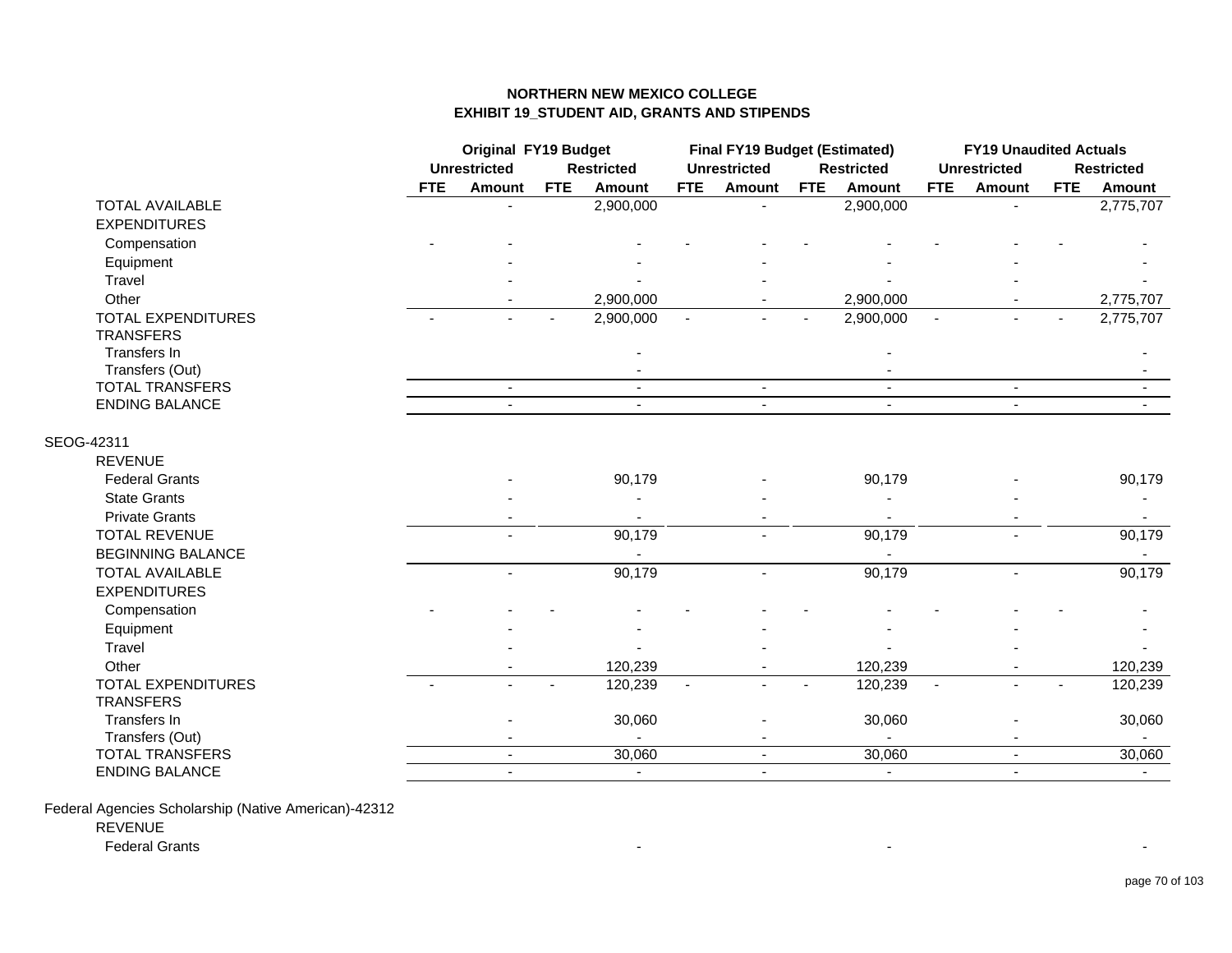|                                      |            | <b>Original FY19 Budget</b> |            |                   |        | <b>Final FY19 Budget (Estimated)</b> |            |                   |                | <b>FY19 Unaudited Actuals</b> |            |                   |
|--------------------------------------|------------|-----------------------------|------------|-------------------|--------|--------------------------------------|------------|-------------------|----------------|-------------------------------|------------|-------------------|
|                                      |            | <b>Unrestricted</b>         |            | <b>Restricted</b> |        | <b>Unrestricted</b>                  |            | <b>Restricted</b> |                | <b>Unrestricted</b>           |            | <b>Restricted</b> |
|                                      | <b>FTE</b> | Amount                      | <b>FTE</b> | Amount            | FTE    | Amount                               | <b>FTE</b> | Amount            | <b>FTE</b>     | Amount                        | <b>FTE</b> | Amount            |
| <b>State Grants</b>                  |            |                             |            |                   |        |                                      |            |                   |                |                               |            |                   |
| <b>Private Grants</b>                |            |                             |            | 105,000           |        |                                      |            | 125,000           |                |                               |            | 128,315           |
| <b>TOTAL REVENUE</b>                 |            |                             |            | 105,000           |        |                                      |            | 125,000           |                |                               |            | 128,315           |
| <b>BEGINNING BALANCE</b>             |            |                             |            | $\mathbf{r}$      |        |                                      |            | $\blacksquare$    |                |                               |            |                   |
| <b>TOTAL AVAILABLE</b>               |            | $\overline{a}$              |            | 105,000           |        | $\mathbf{r}$                         |            | 125,000           |                | $\overline{a}$                |            | 128,315           |
| <b>EXPENDITURES</b>                  |            |                             |            |                   |        |                                      |            |                   |                |                               |            |                   |
| Compensation                         |            |                             |            |                   |        |                                      |            |                   |                |                               |            |                   |
| Equipment                            |            |                             |            |                   |        |                                      |            |                   |                |                               |            |                   |
| Travel                               |            |                             |            |                   |        |                                      |            |                   |                |                               |            |                   |
| Other                                |            |                             |            | 105,000           |        |                                      |            | 125,000           |                |                               |            | 128,315           |
| <b>TOTAL EXPENDITURES</b>            |            |                             |            | 105,000           | $\sim$ |                                      |            | 125,000           | $\blacksquare$ |                               |            | 128,315           |
| <b>TRANSFERS</b>                     |            |                             |            |                   |        |                                      |            |                   |                |                               |            |                   |
| Transfers In                         |            |                             |            |                   |        |                                      |            |                   |                |                               |            |                   |
| Transfers (Out)                      |            |                             |            |                   |        |                                      |            |                   |                |                               |            |                   |
| <b>TOTAL TRANSFERS</b>               |            | $\mathbf{r}$                |            | $\sim$            |        | $\sim$                               |            | $\mathbf{r}$      |                | $\mathbf{r}$                  |            | $\sim$            |
| <b>ENDING BALANCE</b>                |            |                             |            | $\sim$            |        |                                      |            | $\sim$            |                | $\sim$                        |            |                   |
|                                      |            |                             |            |                   |        |                                      |            |                   |                |                               |            |                   |
| Federal Direct Loan Subsidized-42352 |            |                             |            |                   |        |                                      |            |                   |                |                               |            |                   |
| <b>REVENUE</b>                       |            |                             |            |                   |        |                                      |            |                   |                |                               |            |                   |
| <b>Federal Grants</b>                |            |                             |            | 450,000           |        |                                      |            | 450,000           |                |                               |            | 259,228           |
| <b>State Grants</b>                  |            |                             |            |                   |        |                                      |            |                   |                |                               |            |                   |
| <b>Private Grants</b>                |            |                             |            |                   |        |                                      |            |                   |                |                               |            | $\sim$            |
| <b>TOTAL REVENUE</b>                 |            |                             |            | 450,000           |        |                                      |            | 450,000           |                |                               |            | 259,228           |
| <b>BEGINNING BALANCE</b>             |            |                             |            |                   |        |                                      |            |                   |                |                               |            |                   |
| <b>TOTAL AVAILABLE</b>               |            |                             |            | 450,000           |        |                                      |            | 450,000           |                |                               |            | 259,228           |
| <b>EXPENDITURES</b>                  |            |                             |            |                   |        |                                      |            |                   |                |                               |            |                   |
| Compensation                         |            |                             |            |                   |        |                                      |            |                   |                |                               |            |                   |
| Equipment                            |            |                             |            |                   |        |                                      |            |                   |                |                               |            |                   |
| Travel                               |            |                             |            |                   |        |                                      |            |                   |                |                               |            |                   |
| Other                                |            |                             |            | 450,000           |        |                                      |            | 450,000           |                |                               |            | 259,228           |
| <b>TOTAL EXPENDITURES</b>            | $\sim$     |                             |            | 450,000           | $\sim$ | $\overline{a}$                       |            | 450,000           | $\blacksquare$ | $\sim$                        |            | 259,228           |
| <b>TRANSFERS</b>                     |            |                             |            |                   |        |                                      |            |                   |                |                               |            |                   |
| Transfers In                         |            |                             |            |                   |        |                                      |            |                   |                |                               |            |                   |
| Transfers (Out)                      |            |                             |            |                   |        | $\blacksquare$                       |            |                   |                |                               |            |                   |
| <b>TOTAL TRANSFERS</b>               |            |                             |            | $\sim$            |        | $\mathbf{r}$                         |            | $\sim$            |                | $\sim$                        |            |                   |
| <b>ENDING BALANCE</b>                |            | $\sim$                      |            | $\sim$            |        | $\blacksquare$                       |            | $\blacksquare$    |                | $\sim$                        |            |                   |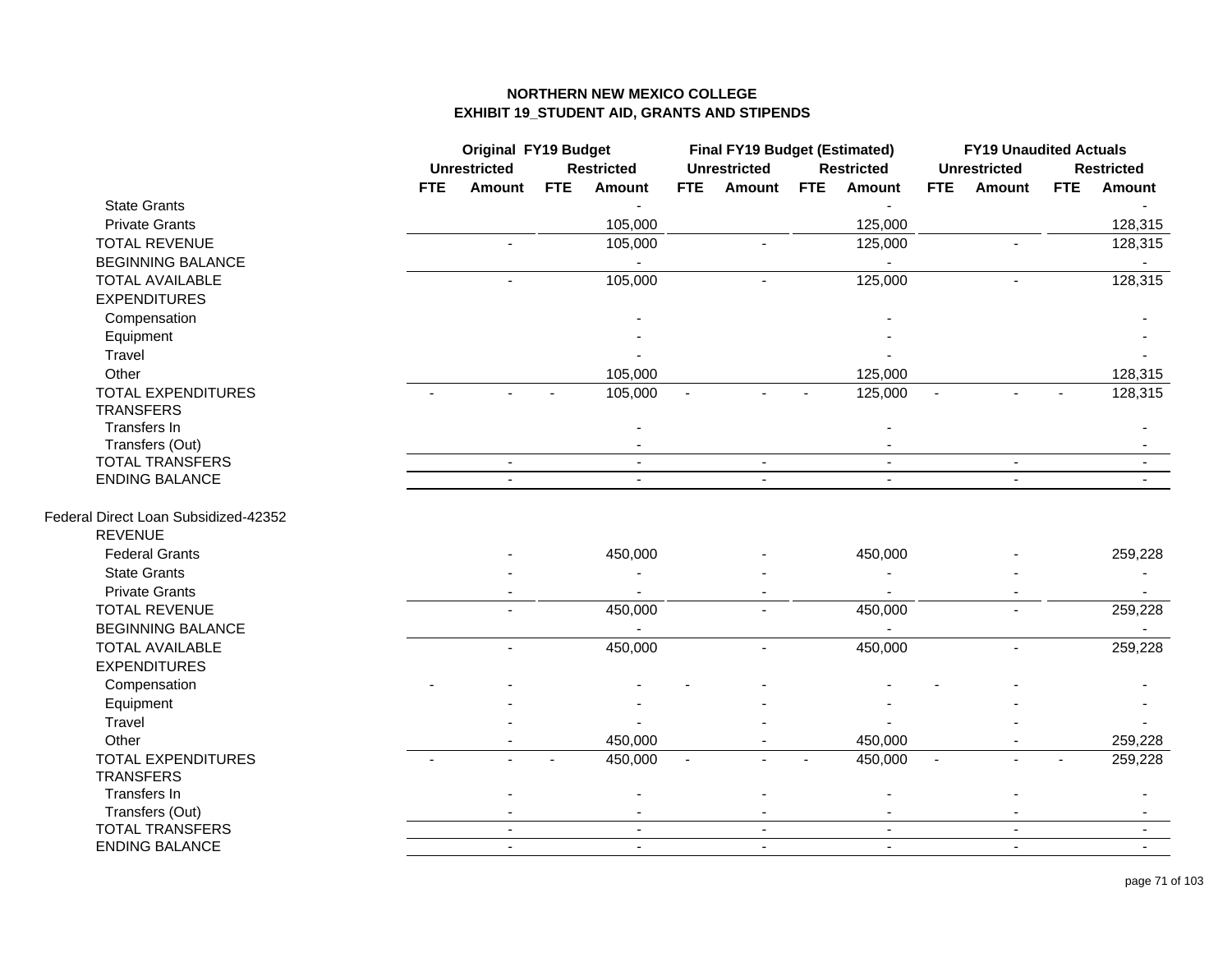## **NORTHERN NEW MEXICO COLLEGE EXHIBIT 19\_STUDENT AID, GRANTS AND STIPENDS**

|                                                  | <b>Original FY19 Budget</b><br><b>Unrestricted</b><br><b>Restricted</b> |        |     |                |            | <b>Final FY19 Budget (Estimated)</b><br><b>Unrestricted</b> |            | <b>Restricted</b> |                | <b>FY19 Unaudited Actuals</b><br><b>Unrestricted</b> |            | <b>Restricted</b> |
|--------------------------------------------------|-------------------------------------------------------------------------|--------|-----|----------------|------------|-------------------------------------------------------------|------------|-------------------|----------------|------------------------------------------------------|------------|-------------------|
|                                                  | <b>FTE</b>                                                              | Amount | FTE | Amount         | <b>FTE</b> | <b>Amount</b>                                               | <b>FTE</b> | Amount            | <b>FTE</b>     | Amount                                               | <b>FTE</b> | <b>Amount</b>     |
| Federal Direct Loan Unsubsidized-42355           |                                                                         |        |     |                |            |                                                             |            |                   |                |                                                      |            |                   |
| <b>REVENUE</b>                                   |                                                                         |        |     |                |            |                                                             |            |                   |                |                                                      |            |                   |
| <b>Federal Grants</b>                            |                                                                         |        |     | 266,000        |            |                                                             |            | 266,000           |                |                                                      |            | 185,879           |
| <b>State Grants</b>                              |                                                                         |        |     |                |            |                                                             |            |                   |                |                                                      |            |                   |
| <b>Private Grants</b>                            |                                                                         |        |     |                |            | $\overline{\phantom{a}}$                                    |            |                   |                | $\sim$                                               |            |                   |
| <b>TOTAL REVENUE</b>                             |                                                                         |        |     | 266,000        |            |                                                             |            | 266,000           |                |                                                      |            | 185,879           |
| <b>BEGINNING BALANCE</b>                         |                                                                         |        |     |                |            |                                                             |            |                   |                |                                                      |            |                   |
| <b>TOTAL AVAILABLE</b>                           |                                                                         |        |     | 266,000        |            | $\blacksquare$                                              |            | 266,000           |                | $\overline{a}$                                       |            | 185,879           |
| <b>EXPENDITURES</b>                              |                                                                         |        |     |                |            |                                                             |            |                   |                |                                                      |            |                   |
| Compensation                                     |                                                                         |        |     |                |            |                                                             |            |                   |                |                                                      |            |                   |
| Equipment                                        |                                                                         |        |     |                |            |                                                             |            |                   |                |                                                      |            |                   |
| Travel                                           |                                                                         |        |     |                |            |                                                             |            |                   |                |                                                      |            |                   |
| Other                                            |                                                                         |        |     | 266,000        |            |                                                             |            | 266,000           |                |                                                      |            | 185,879           |
| <b>TOTAL EXPENDITURES</b><br><b>TRANSFERS</b>    |                                                                         |        |     | 266,000        |            |                                                             |            | 266,000           |                |                                                      |            | 185,879           |
| Transfers In                                     |                                                                         |        |     |                |            |                                                             |            |                   |                |                                                      |            |                   |
| Transfers (Out)                                  |                                                                         | $\sim$ |     | $\blacksquare$ |            | $\overline{\phantom{a}}$                                    |            | $\sim$            |                | $\overline{\phantom{a}}$                             |            | $\sim$            |
| <b>TOTAL TRANSFERS</b>                           |                                                                         | $\sim$ |     | $\sim$         |            | $\blacksquare$                                              |            | $\blacksquare$    |                | $\sim$                                               |            | $\sim$            |
| <b>ENDING BALANCE</b>                            |                                                                         | $\sim$ |     | $\sim$         |            | $\sim$                                                      |            | $\blacksquare$    |                | $\sim$                                               |            |                   |
| Federal Direct Plus Loan-42356<br><b>REVENUE</b> |                                                                         |        |     |                |            |                                                             |            |                   |                |                                                      |            |                   |
| <b>Federal Grants</b>                            |                                                                         |        |     | 15,000         |            |                                                             |            | 15,000            |                |                                                      |            | 7,662             |
| <b>State Grants</b>                              |                                                                         |        |     |                |            |                                                             |            |                   |                |                                                      |            |                   |
| <b>Private Grants</b>                            |                                                                         |        |     |                |            |                                                             |            |                   |                |                                                      |            |                   |
| <b>TOTAL REVENUE</b>                             |                                                                         | $\sim$ |     | 15,000         |            | $\overline{a}$                                              |            | 15,000            |                | $\overline{a}$                                       |            | 7,662             |
| <b>BEGINNING BALANCE</b>                         |                                                                         |        |     |                |            |                                                             |            |                   |                |                                                      |            |                   |
| TOTAL AVAILABLE                                  |                                                                         | $\sim$ |     | 15,000         |            | $\sim$                                                      |            | 15,000            |                | $\overline{a}$                                       |            | 7,662             |
| <b>EXPENDITURES</b>                              |                                                                         |        |     |                |            |                                                             |            |                   |                |                                                      |            |                   |
| Compensation                                     |                                                                         |        |     |                |            |                                                             |            |                   |                |                                                      |            |                   |
| Equipment                                        |                                                                         |        |     |                |            |                                                             |            |                   |                |                                                      |            |                   |
| Travel                                           |                                                                         |        |     |                |            |                                                             |            |                   |                |                                                      |            |                   |
| Other                                            |                                                                         |        |     | 15,000         |            |                                                             |            | 15,000            |                |                                                      |            | 7,662             |
| <b>TOTAL EXPENDITURES</b><br><b>TRANSFERS</b>    |                                                                         |        |     | 15,000         |            |                                                             |            | 15,000            | $\blacksquare$ |                                                      |            | 7,662             |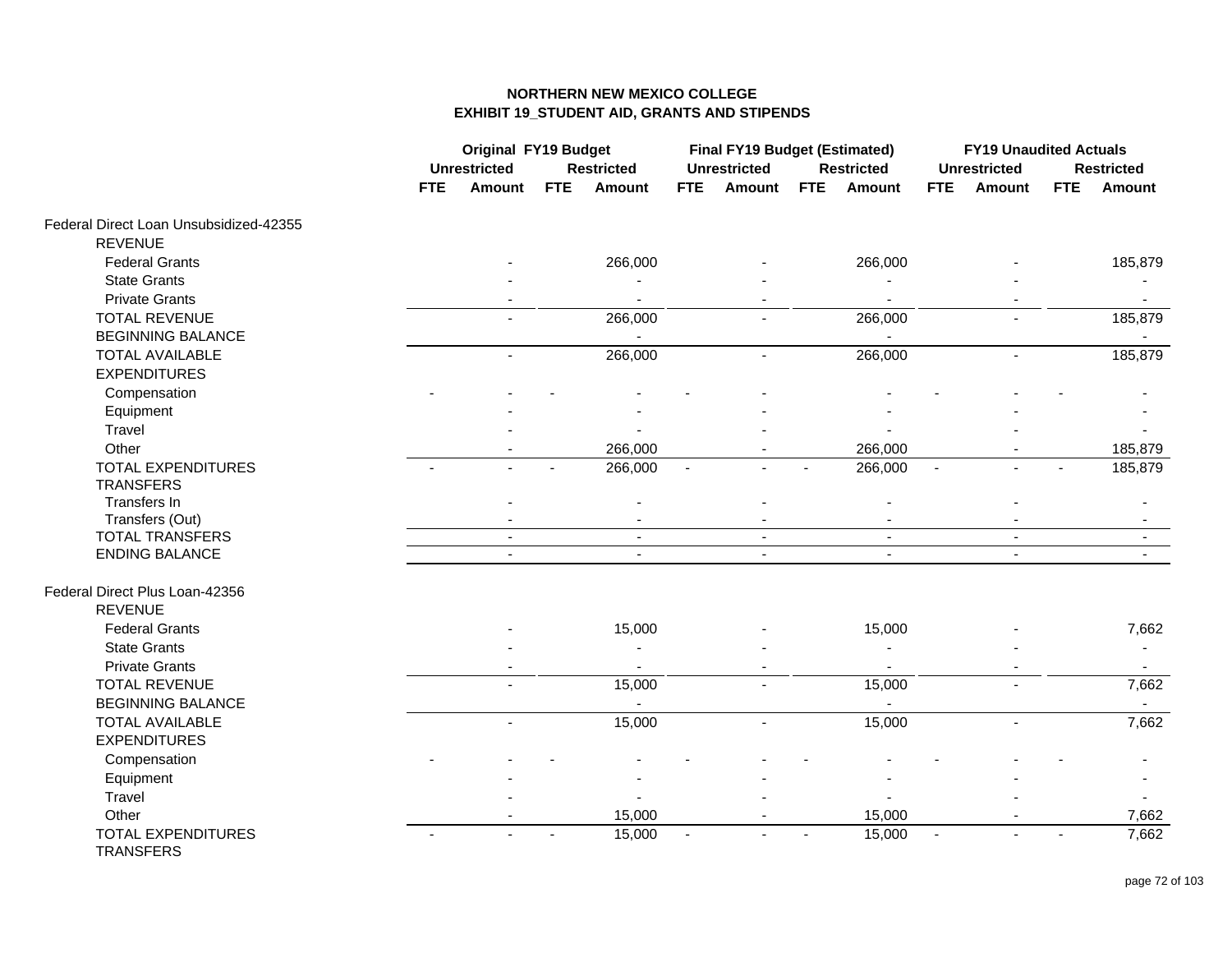## **NORTHERN NEW MEXICO COLLEGE EXHIBIT 19\_STUDENT AID, GRANTS AND STIPENDS**

|                                        |            | <b>Original FY19 Budget</b><br><b>Unrestricted</b> |            | <b>Restricted</b> |            | <b>Final FY19 Budget (Estimated)</b><br><b>Unrestricted</b> |            | <b>Restricted</b>        |                | <b>FY19 Unaudited Actuals</b><br><b>Unrestricted</b> |     | <b>Restricted</b> |
|----------------------------------------|------------|----------------------------------------------------|------------|-------------------|------------|-------------------------------------------------------------|------------|--------------------------|----------------|------------------------------------------------------|-----|-------------------|
|                                        | <b>FTE</b> | Amount                                             | <b>FTE</b> | Amount            | <b>FTE</b> | Amount                                                      | <b>FTE</b> | Amount                   | <b>FTE</b>     | Amount                                               | FTE | <b>Amount</b>     |
| Transfers In                           |            |                                                    |            |                   |            |                                                             |            |                          |                |                                                      |     |                   |
| Transfers (Out)                        |            |                                                    |            | $\blacksquare$    |            |                                                             |            | $\blacksquare$           |                |                                                      |     |                   |
| <b>TOTAL TRANSFERS</b>                 |            | $\blacksquare$                                     |            | $\blacksquare$    |            | $\blacksquare$                                              |            | $\overline{\phantom{a}}$ |                | $\blacksquare$                                       |     |                   |
| <b>ENDING BALANCE</b>                  |            | $\mathbf{r}$                                       |            | $\mathbf{r}$      |            | $\mathbf{r}$                                                |            | $\mathbf{r}$             |                | $\omega$                                             |     | $\blacksquare$    |
| Miscellaneous Scholarships-42423       |            |                                                    |            |                   |            |                                                             |            |                          |                |                                                      |     |                   |
| <b>REVENUE</b>                         |            |                                                    |            |                   |            |                                                             |            |                          |                |                                                      |     |                   |
| <b>Federal Grants</b>                  |            |                                                    |            |                   |            |                                                             |            |                          |                |                                                      |     |                   |
| <b>State Grants</b>                    |            |                                                    |            |                   |            |                                                             |            |                          |                |                                                      |     |                   |
| <b>Private Grants</b>                  |            |                                                    |            | 105,000           |            |                                                             |            | 133,625                  |                |                                                      |     | 128,456           |
| <b>TOTAL REVENUE</b>                   |            |                                                    |            | 105,000           |            |                                                             |            | 133,625                  |                |                                                      |     | 128,456           |
| <b>BEGINNING BALANCE</b>               |            |                                                    |            |                   |            |                                                             |            |                          |                |                                                      |     |                   |
| <b>TOTAL AVAILABLE</b>                 |            | ω.                                                 |            | 105,000           |            | $\blacksquare$                                              |            | 133,625                  |                | $\mathbf{r}$                                         |     | 128,456           |
| <b>EXPENDITURES</b>                    |            |                                                    |            |                   |            |                                                             |            |                          |                |                                                      |     |                   |
| Compensation                           |            |                                                    |            |                   |            |                                                             |            |                          |                |                                                      |     |                   |
| Equipment                              |            |                                                    |            |                   |            |                                                             |            |                          |                |                                                      |     |                   |
| Travel                                 |            |                                                    |            |                   |            |                                                             |            |                          |                |                                                      |     |                   |
| Other                                  |            |                                                    |            | 105,000           |            |                                                             |            | 133,625                  |                |                                                      |     | 128,456           |
| <b>TOTAL EXPENDITURES</b>              |            |                                                    |            | 105,000           |            |                                                             |            | 133,625                  | $\overline{a}$ |                                                      |     | 128,456           |
| <b>TRANSFERS</b>                       |            |                                                    |            |                   |            |                                                             |            |                          |                |                                                      |     |                   |
| Transfers In                           |            |                                                    |            |                   |            |                                                             |            |                          |                |                                                      |     |                   |
| Transfers (Out)                        |            |                                                    |            | $\blacksquare$    |            |                                                             |            |                          |                |                                                      |     |                   |
| <b>TOTAL TRANSFERS</b>                 |            |                                                    |            | $\blacksquare$    |            | $\sim$                                                      |            | $\blacksquare$           |                | $\blacksquare$                                       |     |                   |
| <b>ENDING BALANCE</b>                  |            | ä.                                                 |            | $\mathbf{r}$      |            | $\omega$                                                    |            | $\sim$                   |                | $\mathbf{r}$                                         |     | $\overline{a}$    |
| Consulate of Mexico in Albuqerqu-42428 |            |                                                    |            |                   |            |                                                             |            |                          |                |                                                      |     |                   |
| <b>REVENUE</b>                         |            |                                                    |            |                   |            |                                                             |            |                          |                |                                                      |     |                   |
| <b>Federal Grants</b>                  |            |                                                    |            |                   |            |                                                             |            |                          |                |                                                      |     |                   |
| <b>State Grants</b>                    |            |                                                    |            |                   |            |                                                             |            |                          |                |                                                      |     |                   |
| <b>Private Grants</b>                  |            |                                                    |            | 4,000             |            | $\blacksquare$                                              |            | 26,000                   |                |                                                      |     | 24,000            |
| <b>TOTAL REVENUE</b>                   |            |                                                    |            | 4,000             |            |                                                             |            | 26,000                   |                |                                                      |     | 24,000            |
| <b>BEGINNING BALANCE</b>               |            |                                                    |            | $\blacksquare$    |            |                                                             |            |                          |                |                                                      |     |                   |
| <b>TOTAL AVAILABLE</b>                 |            | ÷.                                                 |            | 4,000             |            | $\sim$                                                      |            | 26,000                   |                | ÷.                                                   |     | 24,000            |
| <b>EXPENDITURES</b>                    |            |                                                    |            |                   |            |                                                             |            |                          |                |                                                      |     |                   |
| Compensation                           |            |                                                    |            |                   |            |                                                             |            |                          |                |                                                      |     |                   |
| Equipment                              |            |                                                    |            |                   |            |                                                             |            |                          |                |                                                      |     |                   |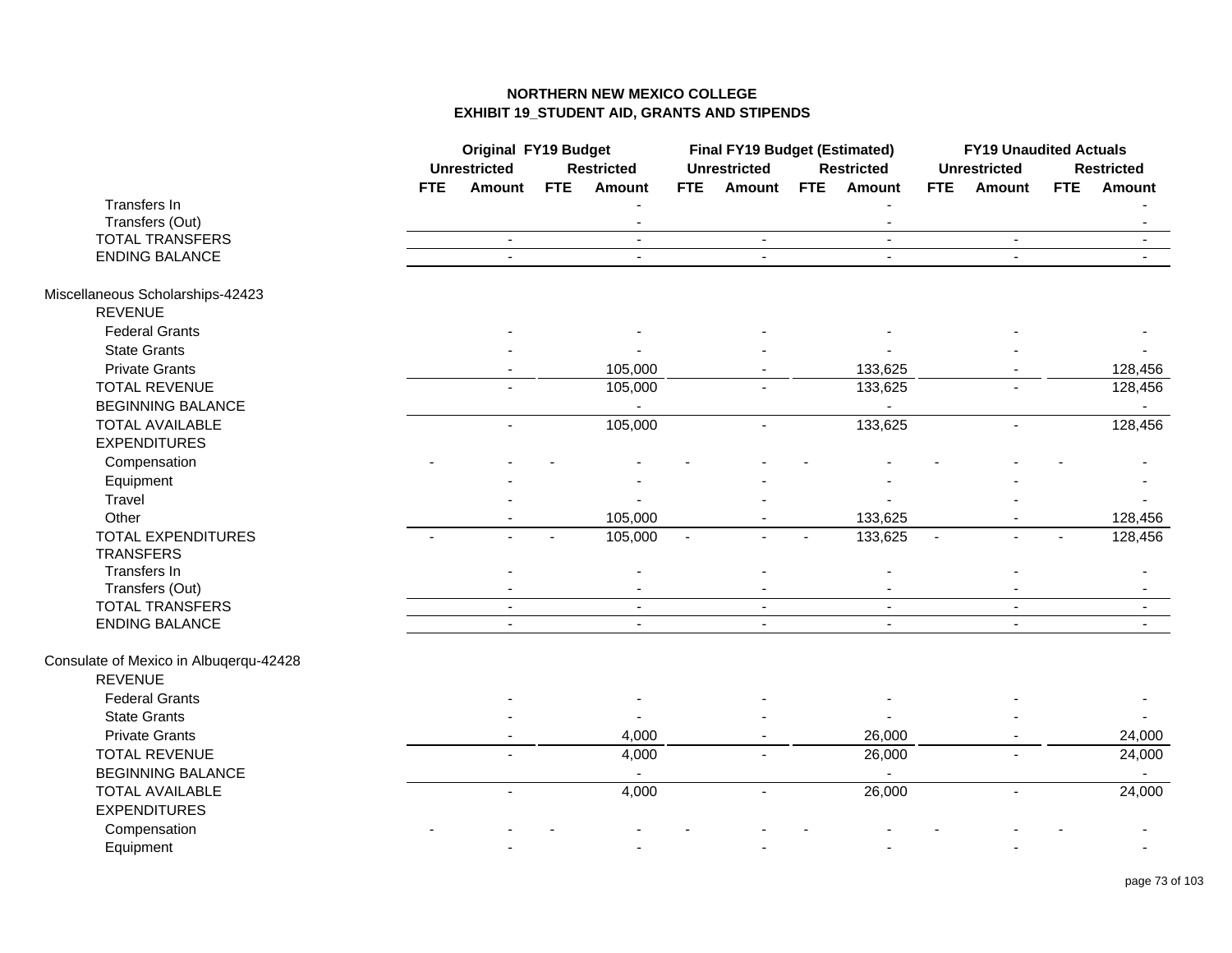## **NORTHERN NEW MEXICO COLLEGE EXHIBIT 19\_STUDENT AID, GRANTS AND STIPENDS**

|                                 |          | <b>Original FY19 Budget</b> |            |                   | <b>Final FY19 Budget (Estimated)</b> |                          |      |                   | <b>FY19 Unaudited Actuals</b> |                     |            |                   |
|---------------------------------|----------|-----------------------------|------------|-------------------|--------------------------------------|--------------------------|------|-------------------|-------------------------------|---------------------|------------|-------------------|
|                                 |          | <b>Unrestricted</b>         |            | <b>Restricted</b> |                                      | <b>Unrestricted</b>      |      | <b>Restricted</b> |                               | <b>Unrestricted</b> |            | <b>Restricted</b> |
|                                 | FTE.     | Amount                      | <b>FTE</b> | Amount            | FTE.                                 | Amount                   | FTE. | Amount            | FTE.                          | Amount              | <b>FTE</b> | Amount            |
| Travel                          |          |                             |            |                   |                                      |                          |      |                   |                               |                     |            |                   |
| Other                           |          |                             |            | 4,000             |                                      | ۰.                       |      | 26,000            |                               |                     |            | 24,000            |
| TOTAL EXPENDITURES<br>TRANSFERS | <b>.</b> | $\overline{\phantom{0}}$    |            | 4,000             | $\overline{\phantom{0}}$             | $\overline{\phantom{0}}$ |      | 26,000            | $\overline{a}$                |                     |            | 24,000            |
| Transfers In                    |          |                             |            |                   |                                      | $\overline{\phantom{0}}$ |      |                   |                               |                     |            |                   |
| Transfers (Out)                 |          |                             |            |                   |                                      |                          |      |                   |                               |                     |            |                   |
| TOTAL TRANSFERS                 |          |                             |            | $\sim$            |                                      | $\overline{\phantom{0}}$ |      |                   |                               |                     |            |                   |
| <b>ENDING BALANCE</b>           |          |                             |            |                   |                                      |                          |      |                   |                               |                     |            |                   |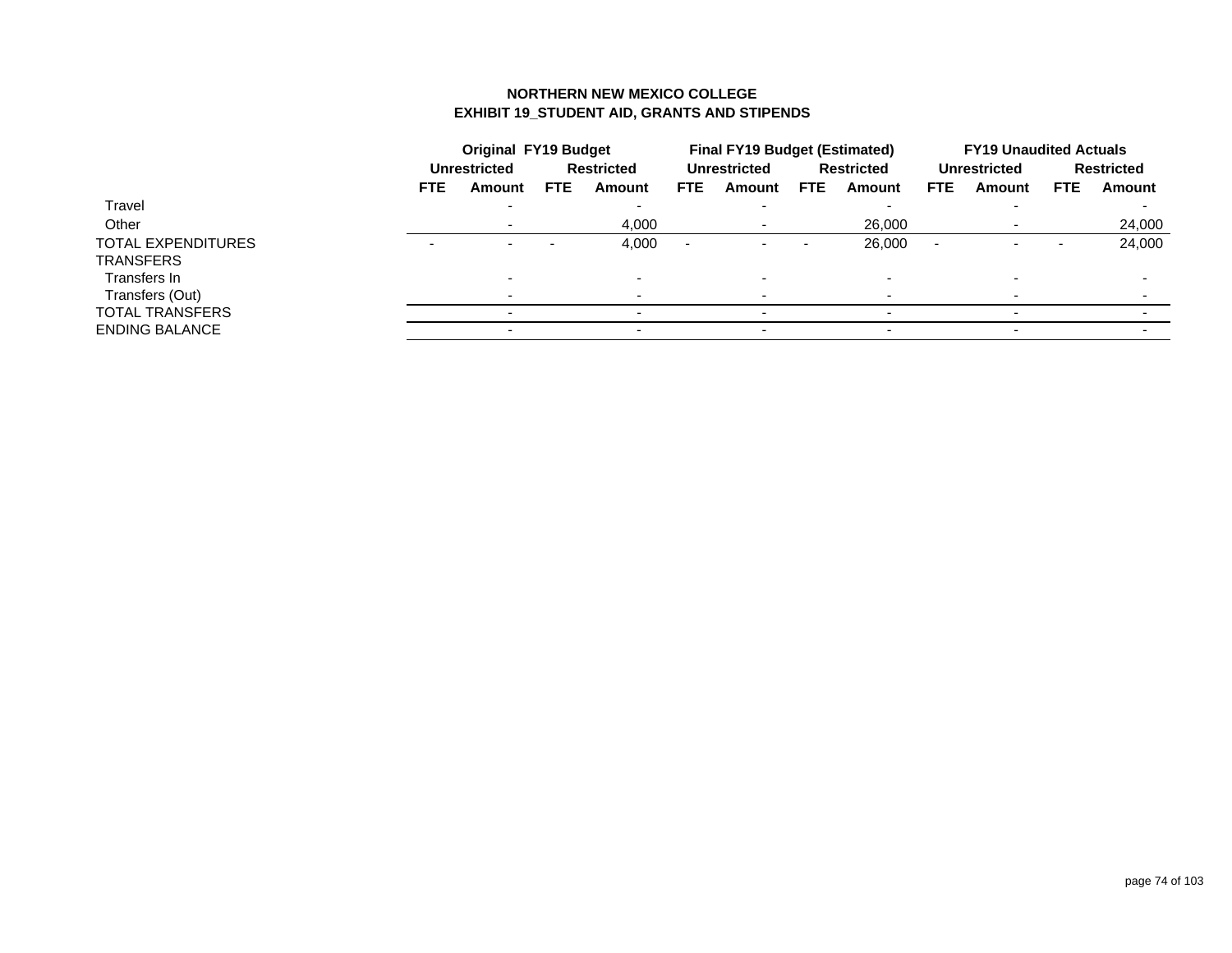|                                                   | <b>Original FY19 Budget</b><br><b>Unrestricted</b><br><b>Restricted</b> |               |  |                          |            | <b>Final FY19 Budget (Estimated)</b><br><b>Unrestricted</b> |                | <b>Restricted</b>        |            | <b>FY19 Unaudited Actuals</b><br><b>Unrestricted</b> |                | <b>Restricted</b> |
|---------------------------------------------------|-------------------------------------------------------------------------|---------------|--|--------------------------|------------|-------------------------------------------------------------|----------------|--------------------------|------------|------------------------------------------------------|----------------|-------------------|
|                                                   | <b>FTE</b>                                                              | <b>Amount</b> |  | <b>FTE Amount</b>        | <b>FTE</b> | Amount                                                      | <b>FTE</b>     | Amount                   | <b>FTE</b> | <b>Amount</b>                                        | <b>FTE</b>     | <b>Amount</b>     |
| <b>REVENUE</b>                                    |                                                                         |               |  |                          |            |                                                             |                |                          |            |                                                      |                |                   |
| <b>Federal Grants</b>                             |                                                                         |               |  |                          |            |                                                             |                |                          |            |                                                      |                |                   |
| <b>State Grants</b>                               |                                                                         |               |  |                          |            |                                                             |                |                          |            |                                                      |                |                   |
| Sales & Service                                   |                                                                         | 667,476       |  |                          |            | 586,854                                                     |                |                          |            | 498,959                                              |                |                   |
| <b>Tuition - Resident</b>                         |                                                                         |               |  |                          |            |                                                             |                |                          |            |                                                      |                |                   |
| Other                                             |                                                                         | 8,420         |  |                          |            | 18,317                                                      |                |                          |            | 16,895                                               |                |                   |
| <b>TOTAL REVENUE</b>                              |                                                                         | 675,896       |  |                          |            | 605,171                                                     |                |                          |            | 515,855                                              | ÷.             |                   |
| <b>BEGINNING BALANCE</b>                          |                                                                         | 18,862        |  |                          |            | 71,900                                                      |                |                          |            | 74,202                                               |                |                   |
| TOTAL AVAILABLE                                   |                                                                         | 694,758       |  |                          |            | 677,071                                                     |                |                          |            | 590,057                                              | -              | ۰.                |
| <b>EXPENDITURES</b>                               |                                                                         |               |  |                          |            |                                                             |                |                          |            |                                                      |                |                   |
| Compensation                                      | 5.50                                                                    | 286,943       |  |                          | 5.50       | 304,980                                                     | $\blacksquare$ | 10,630                   | 5.50       | 303,883                                              | $\blacksquare$ | 3,035             |
| Equipment                                         |                                                                         | 250           |  |                          |            | 2,045                                                       |                |                          |            | 7,373                                                |                |                   |
| Travel                                            |                                                                         |               |  |                          |            |                                                             |                |                          |            |                                                      |                |                   |
| Other                                             |                                                                         | 536,676       |  |                          |            | 480,735                                                     |                |                          |            | 448,817                                              |                |                   |
| <b>TOTAL EXPENDITURES</b>                         | 5.50                                                                    | 823,869       |  |                          | 5.50       | 787,760                                                     |                | 10,630                   | 5.50       | 760,073                                              |                | 3,035             |
| <b>TRANSFERS</b>                                  |                                                                         |               |  |                          |            |                                                             |                |                          |            |                                                      |                |                   |
| Transfers In                                      | $\blacksquare$                                                          | 154,391.00    |  |                          |            | 198,267.00                                                  |                |                          |            | 202,049.00                                           | $\blacksquare$ | 3,034.62          |
| Transfers (Out)                                   |                                                                         |               |  |                          |            |                                                             |                |                          |            |                                                      |                |                   |
| <b>TOTAL TRANSFERS</b>                            |                                                                         | 154,391       |  | $\blacksquare$           |            | 198,267                                                     |                | $\overline{\phantom{a}}$ |            | 202,049                                              |                | 3,035             |
| <b>ENDING BALANCE</b>                             |                                                                         | 25,280        |  | $\overline{\phantom{0}}$ |            | 87,578                                                      |                | (10, 630)                |            | 32,033                                               |                | -                 |
| TOTAL EXPENDITURES, TRANSFERS<br>& ENDING BALANCE |                                                                         | 823,869       |  | $\blacksquare$           |            | 787,760                                                     |                | 10,630                   |            | 760,073                                              |                | 3,035             |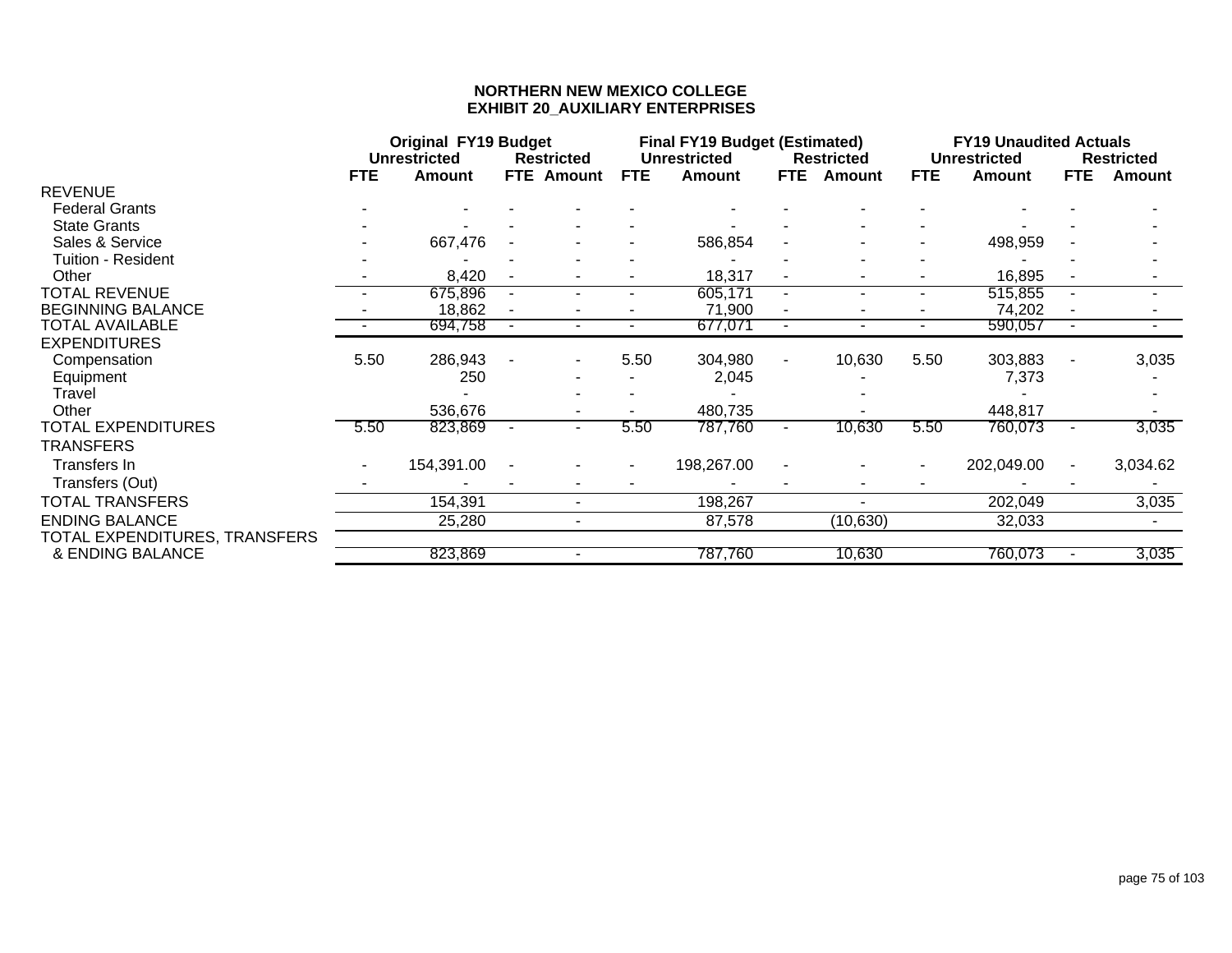|                                                           |       |            | <b>Original FY19 Budget</b><br><b>Unrestricted</b> | <b>Restricted</b> |            | <b>Final FY19 Budget (Estimated)</b><br><b>Unrestricted</b> | <b>Restricted</b> |                          | <b>FY19 Unaudited Actuals</b><br><b>Unrestricted</b> |            | <b>Restricted</b> |
|-----------------------------------------------------------|-------|------------|----------------------------------------------------|-------------------|------------|-------------------------------------------------------------|-------------------|--------------------------|------------------------------------------------------|------------|-------------------|
|                                                           |       | <b>FTE</b> | <b>Amount</b>                                      | FTE Amount        | <b>FTE</b> | <b>Amount</b>                                               | FTE Amount        | <b>FTE</b>               | <b>Amount</b>                                        | <b>FTE</b> | <b>Amount</b>     |
| <b>I&amp;G Income Facilities Rental</b><br><b>REVENUE</b> | 12004 |            |                                                    |                   |            |                                                             |                   |                          |                                                      |            |                   |
| <b>Federal Grants</b>                                     |       |            |                                                    |                   |            |                                                             |                   |                          |                                                      |            |                   |
| <b>State Grants</b>                                       |       |            |                                                    |                   |            |                                                             |                   |                          |                                                      |            |                   |
| Sales & Service                                           |       |            |                                                    |                   |            |                                                             |                   |                          |                                                      |            |                   |
| <b>Tuition - Resident</b>                                 |       |            |                                                    |                   |            |                                                             |                   |                          |                                                      |            |                   |
| Other                                                     |       |            | 6,418                                              |                   |            | 15,678                                                      |                   |                          | 16,895                                               |            |                   |
| <b>TOTAL REVENUE</b>                                      |       |            | 6,418                                              |                   |            | 15,678                                                      |                   |                          | 16,895                                               |            |                   |
| <b>BEGINNING BALANCE</b>                                  |       |            |                                                    |                   |            | 11,388                                                      |                   |                          | 11,388                                               |            |                   |
| <b>TOTAL AVAILABLE</b><br><b>EXPENDITURES</b>             |       |            | 6,418                                              |                   |            | 27,066                                                      |                   |                          | 28,283                                               |            |                   |
| Compensation                                              |       |            |                                                    |                   |            |                                                             |                   |                          |                                                      |            |                   |
| Equipment                                                 |       |            |                                                    |                   |            |                                                             |                   |                          |                                                      |            |                   |
| Travel                                                    |       |            |                                                    |                   |            |                                                             |                   |                          |                                                      |            |                   |
| Other                                                     |       |            |                                                    |                   |            |                                                             |                   |                          | 750                                                  |            |                   |
| <b>TOTAL EXPENDITURES</b>                                 |       |            |                                                    |                   |            |                                                             |                   | $\overline{\phantom{a}}$ | 750                                                  |            |                   |
| <b>TRANSFERS</b>                                          |       |            |                                                    |                   |            |                                                             |                   |                          |                                                      |            |                   |
| Transfers In                                              |       |            |                                                    |                   |            |                                                             |                   |                          |                                                      |            |                   |
| Transfers (Out)                                           |       |            |                                                    |                   |            |                                                             |                   |                          |                                                      |            |                   |
| <b>TOTAL TRANSFERS</b>                                    |       |            |                                                    | $\blacksquare$    |            |                                                             | $\blacksquare$    |                          |                                                      |            |                   |
| <b>ENDING BALANCE</b>                                     |       |            | 6,418                                              | $\blacksquare$    |            | 27,066                                                      | $\blacksquare$    |                          | 27,533                                               |            |                   |
|                                                           |       |            |                                                    |                   |            |                                                             |                   |                          |                                                      |            |                   |
| <b>Bookstore</b><br><b>REVENUE</b>                        | 12005 |            |                                                    |                   |            |                                                             |                   |                          |                                                      |            |                   |
| <b>Federal Grants</b>                                     |       |            |                                                    |                   |            |                                                             |                   |                          |                                                      |            |                   |
| <b>State Grants</b>                                       |       |            |                                                    |                   |            |                                                             |                   |                          |                                                      |            |                   |
| Sales & Service                                           |       |            | 452,926                                            |                   |            | 404,258                                                     |                   |                          | 346,604                                              |            |                   |
| <b>Tuition - Resident</b>                                 |       |            |                                                    |                   |            |                                                             |                   |                          |                                                      |            |                   |
| Other                                                     |       |            | 2,002                                              |                   |            | 30                                                          |                   |                          |                                                      |            |                   |
| <b>TOTAL REVENUE</b>                                      |       |            | 454,928                                            |                   |            | 404,288                                                     |                   |                          | 346,604                                              |            |                   |
| <b>BEGINNING BALANCE</b>                                  |       |            |                                                    |                   |            | 31,682                                                      |                   |                          | 31,692                                               |            |                   |
| <b>TOTAL AVAILABLE</b>                                    |       |            | 454,928                                            | $\blacksquare$    |            | 435,970                                                     | ٠                 |                          | 378,296                                              |            |                   |
| <b>EXPENDITURES</b>                                       |       |            |                                                    |                   |            |                                                             |                   |                          |                                                      |            |                   |
| Compensation                                              |       | 2.10       | 124,413                                            |                   | 2.10       | 142,757                                                     |                   | 2.10                     | 138,949                                              |            |                   |
| Equipment                                                 |       |            |                                                    |                   |            | 2,045                                                       |                   |                          | 2,045                                                |            |                   |
| Travel                                                    |       |            |                                                    |                   |            |                                                             |                   |                          |                                                      |            |                   |
| Other                                                     |       |            | 380,515                                            |                   |            | 344,796                                                     |                   |                          | 314,722                                              |            |                   |
| <b>TOTAL EXPENDITURES</b>                                 |       | 2.10       | 504,928                                            |                   | 2.10       | 489,598                                                     |                   | 2.10                     | 455,715                                              |            |                   |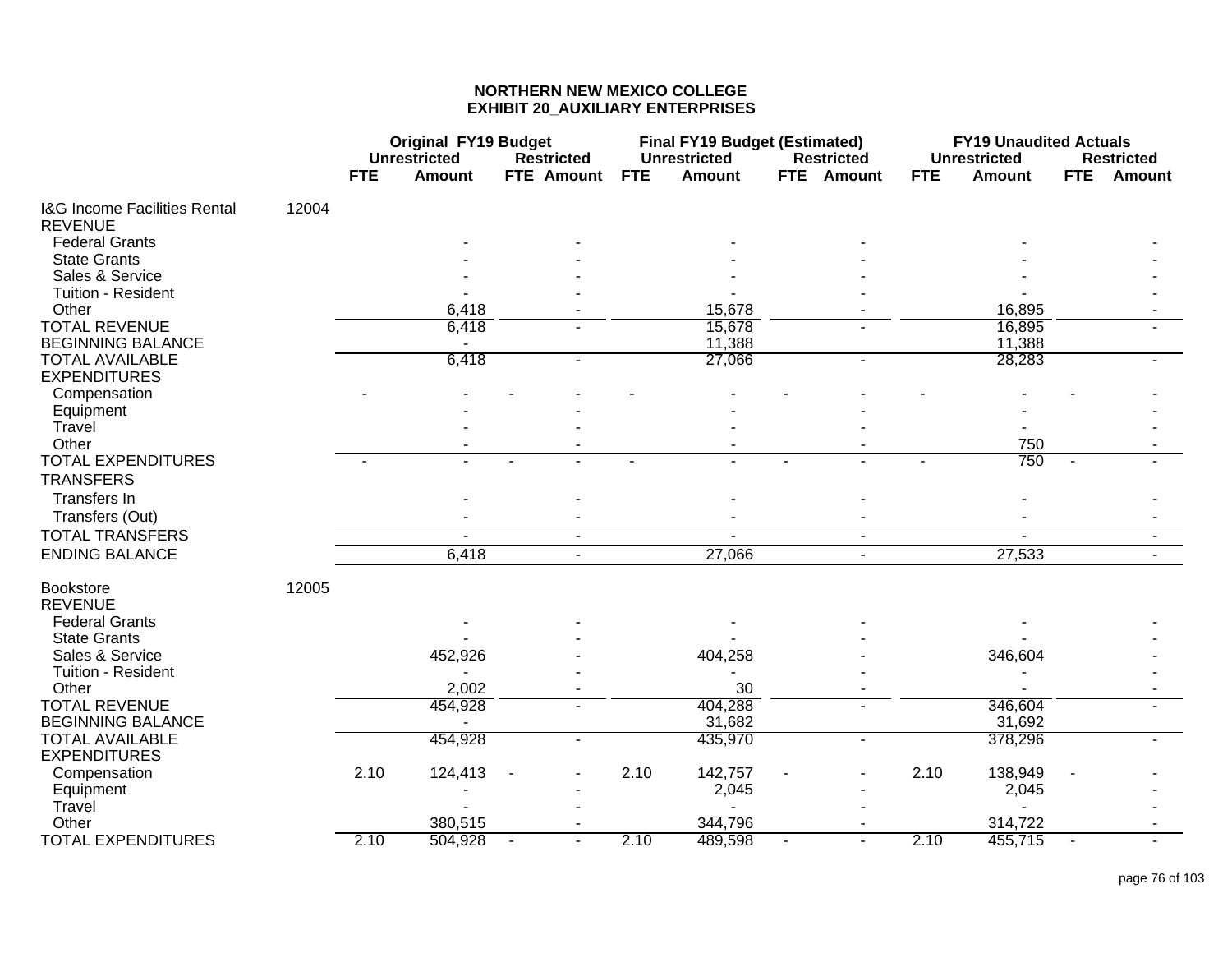|                                                    |       |            | <b>Original FY19 Budget</b><br><b>Unrestricted</b> | <b>Restricted</b> | <b>Final FY19 Budget (Estimated)</b><br><b>Unrestricted</b> | <b>Restricted</b> | <b>FY19 Unaudited Actuals</b><br><b>Unrestricted</b> | <b>Restricted</b>           |
|----------------------------------------------------|-------|------------|----------------------------------------------------|-------------------|-------------------------------------------------------------|-------------------|------------------------------------------------------|-----------------------------|
|                                                    |       | <b>FTE</b> | <b>Amount</b>                                      | FTE Amount        | <b>FTE</b><br><b>Amount</b>                                 | FTE Amount        | <b>FTE</b><br><b>Amount</b>                          | <b>FTE</b><br><b>Amount</b> |
| <b>TRANSFERS</b>                                   |       |            |                                                    |                   |                                                             |                   |                                                      |                             |
| Transfers In                                       |       |            | 50,000                                             |                   | 85,310                                                      |                   | 77,419                                               |                             |
| Transfers (Out)                                    |       |            |                                                    |                   |                                                             |                   | $\sim$                                               |                             |
| <b>TOTAL TRANSFERS</b>                             |       |            | 50,000                                             | $\sim$            | 85,310                                                      | $\sim$            | 77,419                                               | $\sim$                      |
| <b>ENDING BALANCE</b>                              |       |            | $\sim$                                             | $\sim$            | 31,682                                                      | $\blacksquare$    | $\mathbf 0$                                          | $\sim$                      |
| El Rito Operations                                 | 12010 |            |                                                    |                   |                                                             |                   |                                                      |                             |
| <b>REVENUE</b>                                     |       |            |                                                    |                   |                                                             |                   |                                                      |                             |
| <b>Federal Grants</b>                              |       |            |                                                    |                   |                                                             |                   |                                                      |                             |
| <b>State Grants</b>                                |       |            |                                                    |                   |                                                             |                   |                                                      |                             |
| Sales & Service                                    |       |            | 50,000                                             |                   | 21,891                                                      |                   | 2,610                                                |                             |
| Tuition - Resident                                 |       |            |                                                    |                   | $\blacksquare$                                              |                   | $\blacksquare$                                       |                             |
| Other                                              |       |            |                                                    |                   | 2,609                                                       |                   |                                                      |                             |
| <b>TOTAL REVENUE</b>                               |       |            | 50,000                                             |                   | 24,500                                                      |                   | 2,610                                                |                             |
| <b>BEGINNING BALANCE</b><br><b>TOTAL AVAILABLE</b> |       |            | 18,862<br>68,862                                   | $\sim$            | 26,172<br>50,672                                            |                   | 26,172<br>28,782                                     |                             |
| <b>EXPENDITURES</b>                                |       |            |                                                    |                   |                                                             |                   |                                                      |                             |
| Compensation                                       |       |            |                                                    |                   |                                                             |                   |                                                      |                             |
| Equipment                                          |       |            |                                                    |                   |                                                             |                   | 5,329                                                |                             |
| Travel                                             |       |            |                                                    |                   |                                                             |                   | $\sim$                                               |                             |
| Other                                              |       |            | 50,000                                             |                   | 24,500                                                      |                   | 18,954                                               |                             |
| <b>TOTAL EXPENDITURES</b>                          |       |            | 50,000                                             |                   | 24,500                                                      |                   | 24,283                                               |                             |
| <b>TRANSFERS</b>                                   |       |            |                                                    |                   |                                                             |                   |                                                      |                             |
| Transfers In                                       |       |            |                                                    |                   |                                                             |                   |                                                      |                             |
| Transfers (Out)                                    |       |            |                                                    |                   |                                                             |                   |                                                      |                             |
| <b>TOTAL TRANSFERS</b>                             |       |            |                                                    | $\sim$            | $\sim$                                                      | $\sim$            | $\sim$                                               | $\blacksquare$              |
| <b>ENDING BALANCE</b>                              |       |            | 18,862                                             | $\sim$            | 26,172                                                      | $\blacksquare$    | 4,499                                                | $\sim$                      |
| Food Serivce Espanola<br><b>REVENUE</b>            | 12011 |            |                                                    |                   |                                                             |                   |                                                      |                             |
| <b>Federal Grants</b>                              |       |            |                                                    |                   |                                                             |                   |                                                      |                             |
| <b>State Grants</b>                                |       |            |                                                    |                   |                                                             |                   |                                                      |                             |
| Sales & Service                                    |       |            | 163,845                                            |                   | 160,000                                                     |                   | 149,745                                              |                             |
| Tuition - Resident                                 |       |            |                                                    |                   |                                                             |                   |                                                      |                             |
| Other                                              |       |            |                                                    |                   |                                                             |                   |                                                      |                             |
| <b>TOTAL REVENUE</b>                               |       |            | 163,845                                            |                   | 160,000                                                     |                   | 149,745                                              |                             |
| <b>BEGINNING BALANCE</b>                           |       |            |                                                    |                   | 2,658                                                       |                   | 4,950                                                |                             |
| <b>TOTAL AVAILABLE</b><br><b>EXPENDITURES</b>      |       |            | 163,845                                            | $\blacksquare$    | 162,658                                                     | $\sim$            | 154,695                                              |                             |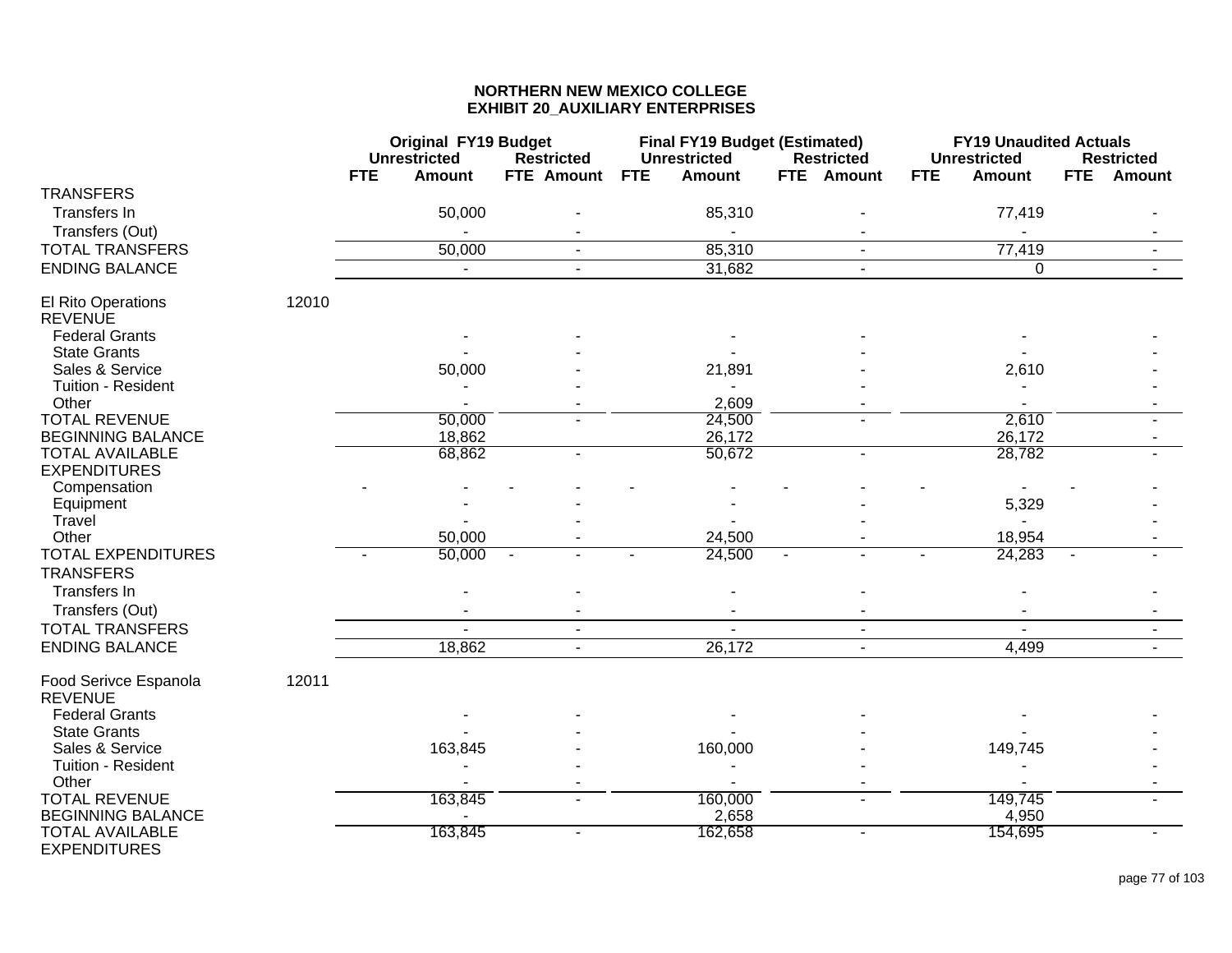|                           |       | <b>Original FY19 Budget</b><br><b>Unrestricted</b><br><b>Restricted</b> |                |                          | <b>Final FY19 Budget (Estimated)</b><br><b>Unrestricted</b> |                | <b>Restricted</b> |               | <b>FY19 Unaudited Actuals</b><br><b>Unrestricted</b> |               | <b>Restricted</b> |               |
|---------------------------|-------|-------------------------------------------------------------------------|----------------|--------------------------|-------------------------------------------------------------|----------------|-------------------|---------------|------------------------------------------------------|---------------|-------------------|---------------|
|                           |       | <b>FTE</b>                                                              | <b>Amount</b>  | FTE Amount               | <b>FTE</b>                                                  | <b>Amount</b>  | <b>FTE</b>        | <b>Amount</b> | <b>FTE</b>                                           | <b>Amount</b> | <b>FTE</b>        | <b>Amount</b> |
| Compensation              |       | 3.40                                                                    | 162,530        |                          | 3.40                                                        | 162,223        |                   |               | 3.40                                                 | 164,934       |                   |               |
| Equipment                 |       |                                                                         | 250            |                          |                                                             |                |                   |               |                                                      |               |                   |               |
| Travel                    |       |                                                                         |                |                          |                                                             |                |                   |               |                                                      |               |                   |               |
| Other                     |       |                                                                         | 105,456        |                          |                                                             | 110,734        |                   |               |                                                      | 114,391       |                   |               |
| <b>TOTAL EXPENDITURES</b> |       | 3.40                                                                    | 268,236        | $\blacksquare$           | 3.40                                                        | 272,957        |                   |               | 3.40                                                 | 279,325       | $\blacksquare$    |               |
| <b>TRANSFERS</b>          |       |                                                                         |                |                          |                                                             |                |                   |               |                                                      |               |                   |               |
| Transfers In              |       |                                                                         | 104,391        |                          |                                                             | 112,957        |                   |               |                                                      | 124,630       |                   |               |
| Transfers (Out)           |       |                                                                         |                |                          |                                                             |                |                   |               |                                                      |               |                   |               |
| <b>TOTAL TRANSFERS</b>    |       |                                                                         | 104,391        | $\overline{\phantom{a}}$ |                                                             | 112,957        |                   | $\sim$        |                                                      | 124,630       |                   |               |
| <b>ENDING BALANCE</b>     |       |                                                                         | $\sim$         |                          |                                                             | 2,658          |                   |               |                                                      | $\mathbf 0$   |                   |               |
| Sostenga                  | 12012 |                                                                         |                |                          |                                                             |                |                   |               |                                                      |               |                   |               |
| <b>REVENUE</b>            |       |                                                                         |                |                          |                                                             |                |                   |               |                                                      |               |                   |               |
| <b>Federal Grants</b>     |       |                                                                         |                |                          |                                                             |                |                   |               |                                                      |               |                   |               |
| <b>State Grants</b>       |       |                                                                         |                |                          |                                                             |                |                   |               |                                                      |               |                   |               |
| Sales & Service           |       |                                                                         | 705            |                          |                                                             | 705            |                   |               |                                                      |               |                   |               |
| Tuition - Resident        |       |                                                                         |                |                          |                                                             |                |                   |               |                                                      |               |                   |               |
| Other                     |       |                                                                         |                |                          |                                                             |                |                   |               |                                                      |               |                   |               |
| <b>TOTAL REVENUE</b>      |       |                                                                         | 705            |                          |                                                             | 705            |                   |               |                                                      |               |                   |               |
| <b>BEGINNING BALANCE</b>  |       |                                                                         |                |                          |                                                             |                |                   |               |                                                      |               |                   |               |
| <b>TOTAL AVAILABLE</b>    |       |                                                                         | 705            |                          |                                                             | 705            |                   |               |                                                      |               |                   |               |
| <b>EXPENDITURES</b>       |       |                                                                         |                |                          |                                                             |                |                   |               |                                                      |               |                   |               |
| Compensation              |       |                                                                         |                |                          |                                                             |                |                   |               |                                                      |               |                   |               |
| Equipment                 |       |                                                                         |                |                          |                                                             |                |                   |               |                                                      |               |                   |               |
| Travel                    |       |                                                                         |                |                          |                                                             |                |                   |               |                                                      |               |                   |               |
| Other                     |       |                                                                         | 705            |                          |                                                             | 705            |                   |               |                                                      |               |                   |               |
| <b>TOTAL EXPENDITURES</b> |       |                                                                         | 705            |                          |                                                             | 705            |                   |               |                                                      |               |                   |               |
| <b>TRANSFERS</b>          |       |                                                                         |                |                          |                                                             |                |                   |               |                                                      |               |                   |               |
| Transfers In              |       |                                                                         |                |                          |                                                             |                |                   |               |                                                      |               |                   |               |
| Transfers (Out)           |       |                                                                         |                |                          |                                                             |                |                   |               |                                                      |               |                   |               |
| <b>TOTAL TRANSFERS</b>    |       |                                                                         | $\sim$         | $\blacksquare$           |                                                             | $\blacksquare$ |                   | $\sim$        |                                                      | $\sim$        |                   |               |
| <b>ENDING BALANCE</b>     |       |                                                                         | $\blacksquare$ |                          |                                                             | $\blacksquare$ |                   |               |                                                      | $\sim$        |                   |               |
|                           |       |                                                                         |                |                          |                                                             |                |                   |               |                                                      |               |                   |               |

| Federal Work Study    | 42519 |  |                          |  |
|-----------------------|-------|--|--------------------------|--|
| REVENUE               |       |  |                          |  |
| <b>Federal Grants</b> |       |  |                          |  |
| <b>State Grants</b>   |       |  | $\overline{\phantom{a}}$ |  |
| Sales & Service       |       |  |                          |  |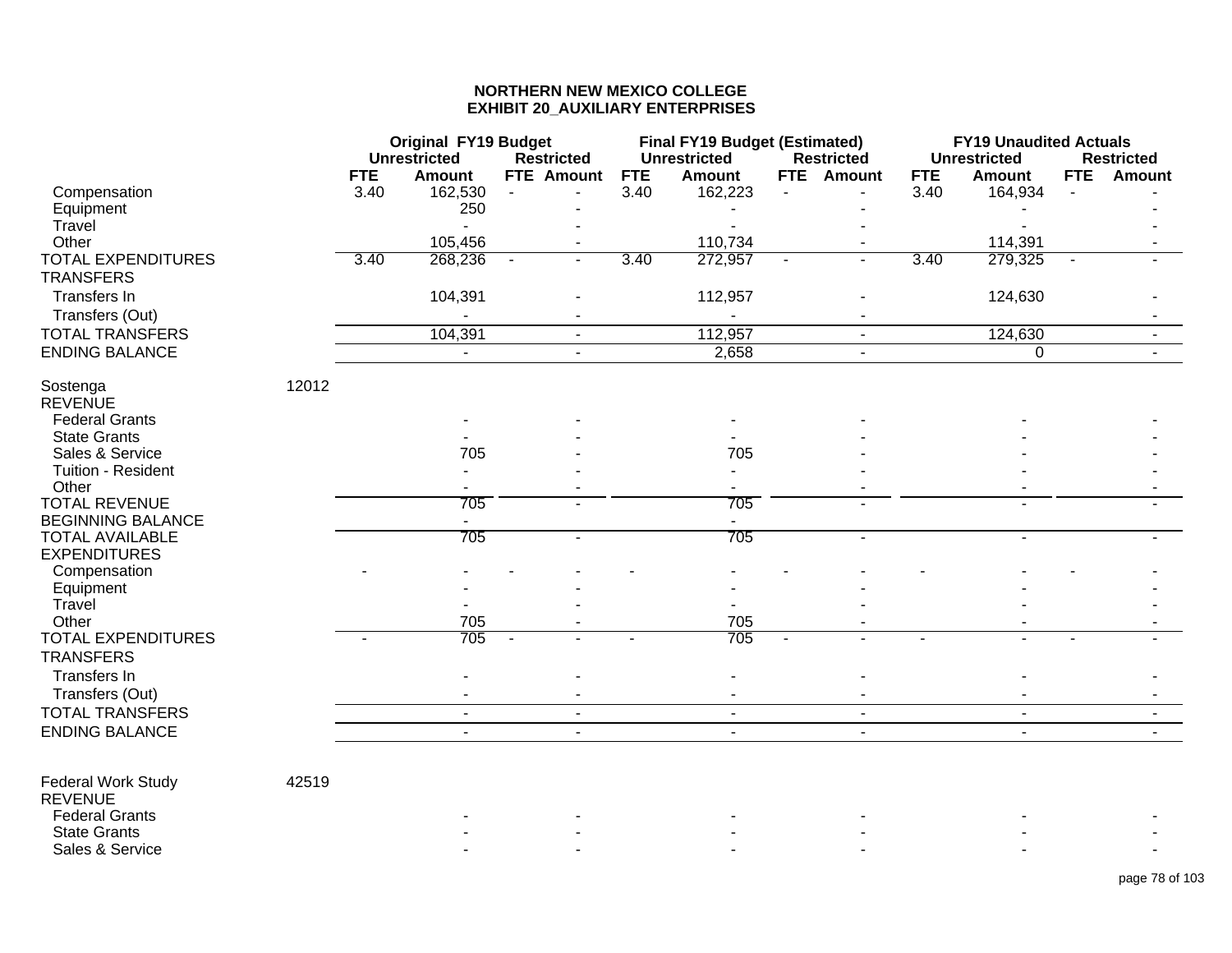|                                                                    |            | <b>Original FY19 Budget</b><br>Unrestricted<br><b>Restricted</b> |                          |            |                | <b>Final FY19 Budget (Estimated)</b><br><b>Unrestricted</b> | <b>Restricted</b> |            | <b>FY19 Unaudited Actuals</b><br><b>Unrestricted</b> | <b>Restricted</b>        |            |
|--------------------------------------------------------------------|------------|------------------------------------------------------------------|--------------------------|------------|----------------|-------------------------------------------------------------|-------------------|------------|------------------------------------------------------|--------------------------|------------|
|                                                                    | <b>FTE</b> |                                                                  | <b>Amount</b>            | FTE Amount |                | <b>FTE</b>                                                  | Amount            | FTE Amount | <b>FTE</b>                                           | <b>Amount</b>            | FTE Amount |
| Tuition - Resident                                                 |            |                                                                  |                          |            |                |                                                             |                   |            |                                                      |                          |            |
| Other<br><b>TOTAL REVENUE</b>                                      |            |                                                                  |                          |            |                |                                                             |                   |            |                                                      |                          |            |
| <b>BEGINNING BALANCE</b>                                           |            |                                                                  |                          |            |                |                                                             |                   |            |                                                      |                          |            |
| <b>TOTAL AVAILABLE</b>                                             |            |                                                                  |                          |            |                |                                                             |                   |            |                                                      |                          |            |
| <b>EXPENDITURES</b>                                                |            |                                                                  |                          |            |                |                                                             |                   |            |                                                      |                          |            |
| Compensation                                                       |            |                                                                  |                          |            |                |                                                             |                   | 9,130      |                                                      |                          | 3,035      |
| Equipment                                                          |            |                                                                  |                          |            |                |                                                             |                   |            |                                                      |                          |            |
| Travel                                                             |            |                                                                  |                          |            |                |                                                             |                   |            |                                                      |                          |            |
| Other                                                              |            |                                                                  |                          |            |                |                                                             |                   |            |                                                      |                          |            |
| <b>TOTAL EXPENDITURES</b>                                          |            |                                                                  |                          |            |                |                                                             |                   | 9,130      | $\sim$                                               |                          | 3,035      |
| <b>TRANSFERS</b>                                                   |            |                                                                  |                          |            |                |                                                             |                   |            |                                                      |                          |            |
| Transfers In                                                       |            |                                                                  |                          |            |                |                                                             |                   |            |                                                      |                          | 3,035      |
| Transfers (Out)                                                    |            |                                                                  |                          |            |                |                                                             |                   |            |                                                      |                          |            |
| <b>TOTAL TRANSFERS</b>                                             |            |                                                                  | $\sim$                   |            | $\blacksquare$ |                                                             | $\blacksquare$    | $\sim$     |                                                      | $\sim$                   | 3,035      |
| <b>ENDING BALANCE</b>                                              |            |                                                                  | $\overline{a}$           |            | $\blacksquare$ |                                                             | $\overline{a}$    | (9, 130)   |                                                      | $\blacksquare$           |            |
| <b>State Work Study</b><br><b>REVENUE</b><br><b>Federal Grants</b> | 42529      |                                                                  |                          |            |                |                                                             |                   |            |                                                      |                          |            |
| <b>State Grants</b>                                                |            |                                                                  |                          |            |                |                                                             |                   |            |                                                      |                          |            |
| Sales & Service                                                    |            |                                                                  |                          |            |                |                                                             |                   |            |                                                      |                          |            |
| Tuition - Resident                                                 |            |                                                                  |                          |            |                |                                                             |                   |            |                                                      |                          |            |
| Other                                                              |            |                                                                  |                          |            |                |                                                             |                   |            |                                                      |                          |            |
| <b>TOTAL REVENUE</b>                                               |            |                                                                  |                          |            |                |                                                             |                   |            |                                                      |                          |            |
| <b>BEGINNING BALANCE</b>                                           |            |                                                                  |                          |            |                |                                                             |                   |            |                                                      |                          |            |
| <b>TOTAL AVAILABLE</b><br><b>EXPENDITURES</b>                      |            |                                                                  |                          |            |                |                                                             | ۰                 |            |                                                      |                          |            |
| Compensation                                                       |            |                                                                  |                          |            |                |                                                             |                   | 1,500      |                                                      |                          |            |
| Equipment                                                          |            |                                                                  |                          |            |                |                                                             |                   |            |                                                      |                          |            |
| Travel                                                             |            |                                                                  |                          |            |                |                                                             |                   |            |                                                      |                          |            |
| Other                                                              |            |                                                                  |                          |            |                |                                                             |                   |            |                                                      |                          |            |
| <b>TOTAL EXPENDITURES</b>                                          |            |                                                                  |                          |            |                |                                                             |                   | 1,500      | $\blacksquare$                                       |                          |            |
| <b>TRANSFERS</b>                                                   |            |                                                                  |                          |            |                |                                                             |                   |            |                                                      |                          |            |
| Transfers In                                                       |            |                                                                  |                          |            |                |                                                             |                   |            |                                                      |                          |            |
| Transfers (Out)                                                    |            |                                                                  |                          |            |                |                                                             |                   |            |                                                      |                          |            |
| <b>TOTAL TRANSFERS</b>                                             |            |                                                                  | $\overline{\phantom{a}}$ |            | $\blacksquare$ |                                                             | $\blacksquare$    |            |                                                      | $\overline{\phantom{a}}$ |            |
| <b>ENDING BALANCE</b>                                              |            |                                                                  | $\overline{a}$           |            | $\mathbf{r}$   |                                                             | $\mathbf{r}$      | (1,500)    |                                                      | $\blacksquare$           |            |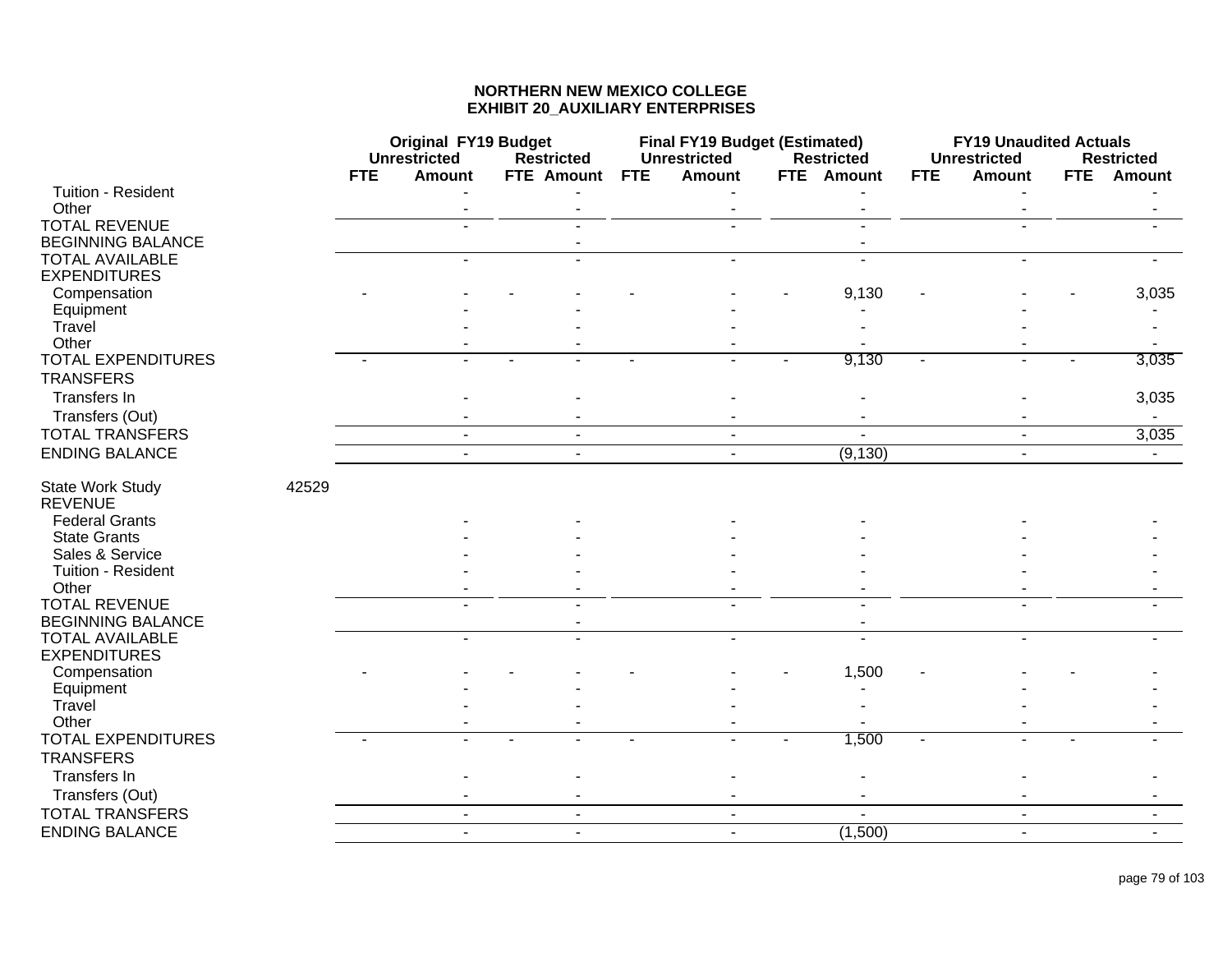## **NORTHERN NEW MEXICO COLLEGEEXHIBIT 21\_INTERCOLLEGIATE ATHLETICS**

|                                 |       | <b>Original FY19 Budget</b> |                     |                          |                          |            | <b>Final FY19 Budget (Estimated)</b> |                |                          |            | <b>FY19 Unaudited Actuals</b> |                |                   |
|---------------------------------|-------|-----------------------------|---------------------|--------------------------|--------------------------|------------|--------------------------------------|----------------|--------------------------|------------|-------------------------------|----------------|-------------------|
|                                 |       |                             | <b>Unrestricted</b> |                          | <b>Restricted</b>        |            | <b>Unrestricted</b>                  |                | <b>Restricted</b>        |            | <b>Unrestricted</b>           |                | <b>Restricted</b> |
|                                 |       | <b>FTE</b>                  | <b>Amount</b>       | <b>FTE</b>               | <b>Amount</b>            | <b>FTE</b> | Amount                               |                | FTE Amount               | <b>FTE</b> | <b>Amount</b>                 |                | FTE Amount        |
| <b>REVENUE</b>                  |       |                             |                     |                          |                          |            |                                      |                |                          |            |                               |                |                   |
| Fees                            |       |                             | 97,200              |                          |                          |            | 99,550                               |                |                          |            | 102,930                       |                |                   |
| <b>State Appropriations</b>     |       |                             | 352,100             |                          |                          |            | 352,100                              |                |                          |            | 352,100                       |                |                   |
| <b>Federal Grants</b>           |       |                             |                     |                          |                          |            |                                      |                |                          |            |                               |                |                   |
| <b>State Grants</b>             |       |                             |                     |                          |                          |            |                                      |                |                          |            |                               |                |                   |
| Sales & Service                 |       |                             | 37,240              |                          |                          |            | 37,522                               |                |                          |            | 11,650                        |                |                   |
| Other                           |       |                             | 19,485              |                          |                          |            | 22,140                               |                |                          |            | 48,686                        |                |                   |
| <b>TOTAL REVENUE</b>            |       |                             | 506,025             |                          |                          |            | 511,312                              |                |                          |            | 515,367                       |                |                   |
| <b>BEGINNING BALANCE</b>        |       |                             |                     |                          |                          |            |                                      |                |                          |            |                               |                |                   |
| <b>TOTAL AVAILABLE</b>          |       |                             | 506,025             |                          | $\blacksquare$           |            | 511,312                              |                | $\blacksquare$           |            | 515,367                       |                | $\blacksquare$    |
| <b>EXPENDITURES</b>             |       |                             |                     |                          |                          |            |                                      |                |                          |            |                               |                |                   |
| Compensation                    |       | 5.00                        | 325,990             |                          |                          | 4.50       | 315,670                              |                | 9,130                    | 4.50       | 359,645                       |                | 7,125             |
| Equipment                       |       |                             |                     |                          |                          |            |                                      |                |                          |            |                               |                |                   |
| Travel                          |       |                             | 53,000              |                          |                          |            | 45,878                               |                |                          |            | 43,433                        |                |                   |
| Other                           |       |                             | 127,035             |                          |                          |            | 124,146                              |                |                          |            | 145,624                       |                |                   |
| <b>TOTAL EXPENDITURES</b>       |       | 5.00                        | 506,025             | $\blacksquare$           |                          | 4.50       | 485,694                              | $\sim$         | 9,130                    | 4.50       | 548,701                       | $\blacksquare$ | 7,125             |
| <b>TRANSFERS</b>                |       |                             |                     |                          |                          |            |                                      |                |                          |            |                               |                |                   |
| Transfers In                    |       |                             |                     |                          |                          |            |                                      |                |                          |            | 33,335                        |                | 7,125             |
| Transfers (Out)                 |       |                             |                     |                          |                          |            |                                      |                |                          |            |                               |                | $\blacksquare$    |
| <b>TOTAL TRANSFERS</b>          |       |                             | $\blacksquare$      |                          | $\overline{\phantom{a}}$ |            |                                      |                |                          |            | 33,335                        |                | 7,125             |
| <b>ENDING BALANCE</b>           |       |                             | $\overline{a}$      |                          | $\blacksquare$           |            | 25,618                               | $\blacksquare$ | (9, 130)                 |            | $\Omega$                      |                | $\blacksquare$    |
| TOTAL EXPENDITURES, TRANSFERS   |       |                             |                     |                          |                          |            |                                      |                |                          |            |                               |                |                   |
| <b>&amp; ENDING BALANCE</b>     |       | 5.00                        | $\blacksquare$      | $\overline{\phantom{a}}$ | $\blacksquare$           | 4.50       | 25,618                               | $\blacksquare$ | (9, 130)                 |            | 515,367                       |                | $\blacksquare$    |
|                                 |       |                             |                     |                          |                          |            |                                      |                |                          |            |                               |                |                   |
| <b>Athletics Administration</b> | 12105 |                             |                     |                          |                          |            |                                      |                |                          |            |                               |                |                   |
| <b>REVENUE</b>                  |       |                             |                     |                          |                          |            |                                      |                |                          |            |                               |                |                   |
| Fees                            |       |                             | 97,200              |                          |                          |            | 99,550                               |                |                          |            | 102,930                       |                |                   |
| <b>State Appropriations</b>     |       |                             | 352,100             |                          |                          |            | 352,100                              |                |                          |            | 352,100                       |                |                   |
| <b>Federal Grants</b>           |       |                             |                     |                          |                          |            |                                      |                |                          |            |                               |                |                   |
| <b>State Grants</b>             |       |                             |                     |                          |                          |            |                                      |                |                          |            |                               |                |                   |
| Sales & Service                 |       |                             | 37,240              |                          |                          |            | 37,522                               |                |                          |            | 11,650                        |                |                   |
| Other                           |       |                             | 19,485              |                          |                          |            | 22,140                               |                |                          |            | 48,686                        |                |                   |
| <b>TOTAL REVENUE</b>            |       |                             | 506,025             |                          | $\blacksquare$           |            | 511,312                              |                |                          |            | 515,367                       |                |                   |
| <b>BEGINNING BALANCE</b>        |       |                             |                     |                          |                          |            |                                      |                |                          |            |                               |                |                   |
| <b>TOTAL AVAILABLE</b>          |       |                             | 506,025             |                          | $\blacksquare$           |            | 511,312                              |                | $\overline{\phantom{a}}$ |            | 515,367                       |                |                   |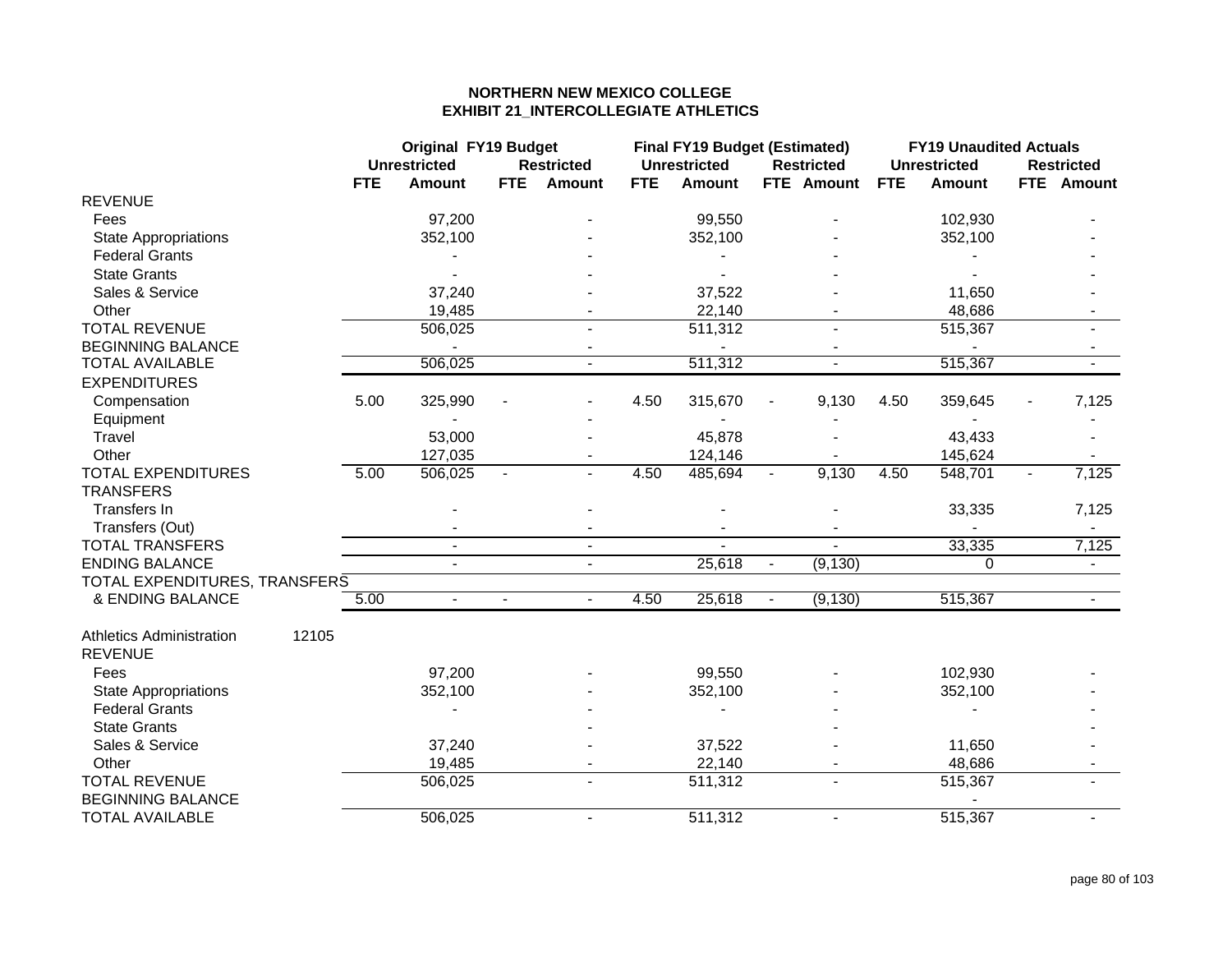## **NORTHERN NEW MEXICO COLLEGEEXHIBIT 21\_INTERCOLLEGIATE ATHLETICS**

|                                                                                                                                                |       | <b>Original FY19 Budget</b> |                     |            |                          | <b>Final FY19 Budget (Estimated)</b> |                          |                |                          | <b>FY19 Unaudited Actuals</b> |                     |                          |
|------------------------------------------------------------------------------------------------------------------------------------------------|-------|-----------------------------|---------------------|------------|--------------------------|--------------------------------------|--------------------------|----------------|--------------------------|-------------------------------|---------------------|--------------------------|
|                                                                                                                                                |       |                             | <b>Unrestricted</b> |            | <b>Restricted</b>        |                                      | <b>Unrestricted</b>      |                | <b>Restricted</b>        |                               | <b>Unrestricted</b> | <b>Restricted</b>        |
|                                                                                                                                                |       | <b>FTE</b>                  | <b>Amount</b>       | <b>FTE</b> | <b>Amount</b>            | <b>FTE</b>                           | <b>Amount</b>            |                | FTE Amount               | <b>FTE</b>                    | <b>Amount</b>       | FTE Amount               |
| <b>EXPENDITURES</b>                                                                                                                            |       |                             |                     |            |                          |                                      |                          |                |                          |                               |                     |                          |
| Compensation                                                                                                                                   |       | 5.00                        | 325,990             |            |                          | 4.50                                 | 315,670                  |                |                          | 4.50                          | 359,645             |                          |
| Equipment                                                                                                                                      |       |                             |                     |            |                          |                                      |                          |                |                          |                               |                     |                          |
| Travel                                                                                                                                         |       |                             | 53,000              |            |                          |                                      | 45,878                   |                |                          |                               | 43,433              |                          |
| Other                                                                                                                                          |       |                             | 127,035             |            |                          |                                      | 124,146                  |                |                          |                               | 145,624             |                          |
| <b>TOTAL EXPENDITURES</b><br><b>TRANSFERS</b>                                                                                                  |       | 5.00                        | 506,025             |            |                          | 4.50                                 | 485,694                  | $\blacksquare$ |                          | 4.50                          | 548,702             |                          |
| Transfers In                                                                                                                                   |       |                             |                     |            |                          |                                      |                          |                |                          |                               | 33,335              |                          |
| Transfers (Out)                                                                                                                                |       |                             |                     |            |                          |                                      |                          |                |                          |                               |                     |                          |
| <b>TOTAL TRANSFERS</b>                                                                                                                         |       |                             | $\blacksquare$      |            | $\overline{\phantom{a}}$ |                                      | $\overline{\phantom{a}}$ |                | $\overline{\phantom{a}}$ |                               | 33,335              | $\blacksquare$           |
| <b>ENDING BALANCE</b>                                                                                                                          |       |                             | $\blacksquare$      |            | $\blacksquare$           |                                      | 25,618                   |                | $\blacksquare$           |                               | $\blacksquare$      | $\blacksquare$           |
| Federal Work Study<br><b>REVENUE</b><br>Fees<br><b>State Appropriations</b><br><b>Federal Grants</b><br><b>State Grants</b><br>Sales & Service | 42519 |                             |                     |            |                          |                                      |                          |                |                          |                               |                     |                          |
| Other                                                                                                                                          |       |                             |                     |            |                          |                                      |                          |                |                          |                               |                     |                          |
| <b>TOTAL REVENUE</b>                                                                                                                           |       |                             |                     |            |                          |                                      |                          |                |                          |                               |                     |                          |
| <b>BEGINNING BALANCE</b><br><b>TOTAL AVAILABLE</b>                                                                                             |       |                             |                     |            |                          |                                      |                          |                |                          |                               |                     |                          |
| <b>EXPENDITURES</b>                                                                                                                            |       |                             |                     |            |                          |                                      |                          |                |                          |                               |                     |                          |
| Compensation                                                                                                                                   |       |                             |                     |            |                          |                                      |                          |                | 9,130                    |                               |                     | 6,651                    |
| Equipment                                                                                                                                      |       |                             |                     |            |                          |                                      |                          |                |                          |                               |                     |                          |
| Travel                                                                                                                                         |       |                             |                     |            |                          |                                      |                          |                |                          |                               |                     |                          |
| Other                                                                                                                                          |       |                             |                     |            |                          |                                      |                          |                |                          |                               |                     |                          |
| <b>TOTAL EXPENDITURES</b><br><b>TRANSFERS</b>                                                                                                  |       |                             |                     |            |                          |                                      |                          |                | 9,130                    | $\blacksquare$                |                     | 6,651                    |
| Transfers In                                                                                                                                   |       |                             |                     |            |                          |                                      |                          |                |                          |                               |                     | 6,651                    |
| Transfers (Out)                                                                                                                                |       |                             |                     |            |                          |                                      |                          |                |                          |                               |                     |                          |
| <b>TOTAL TRANSFERS</b>                                                                                                                         |       |                             | $\blacksquare$      |            | $\overline{\phantom{a}}$ |                                      | $\blacksquare$           |                | $\blacksquare$           |                               | $\blacksquare$      | 6,651                    |
| <b>ENDING BALANCE</b>                                                                                                                          |       |                             | $\blacksquare$      |            | $\blacksquare$           |                                      | $\blacksquare$           |                | (9, 130)                 |                               | $\blacksquare$      | $\overline{\phantom{a}}$ |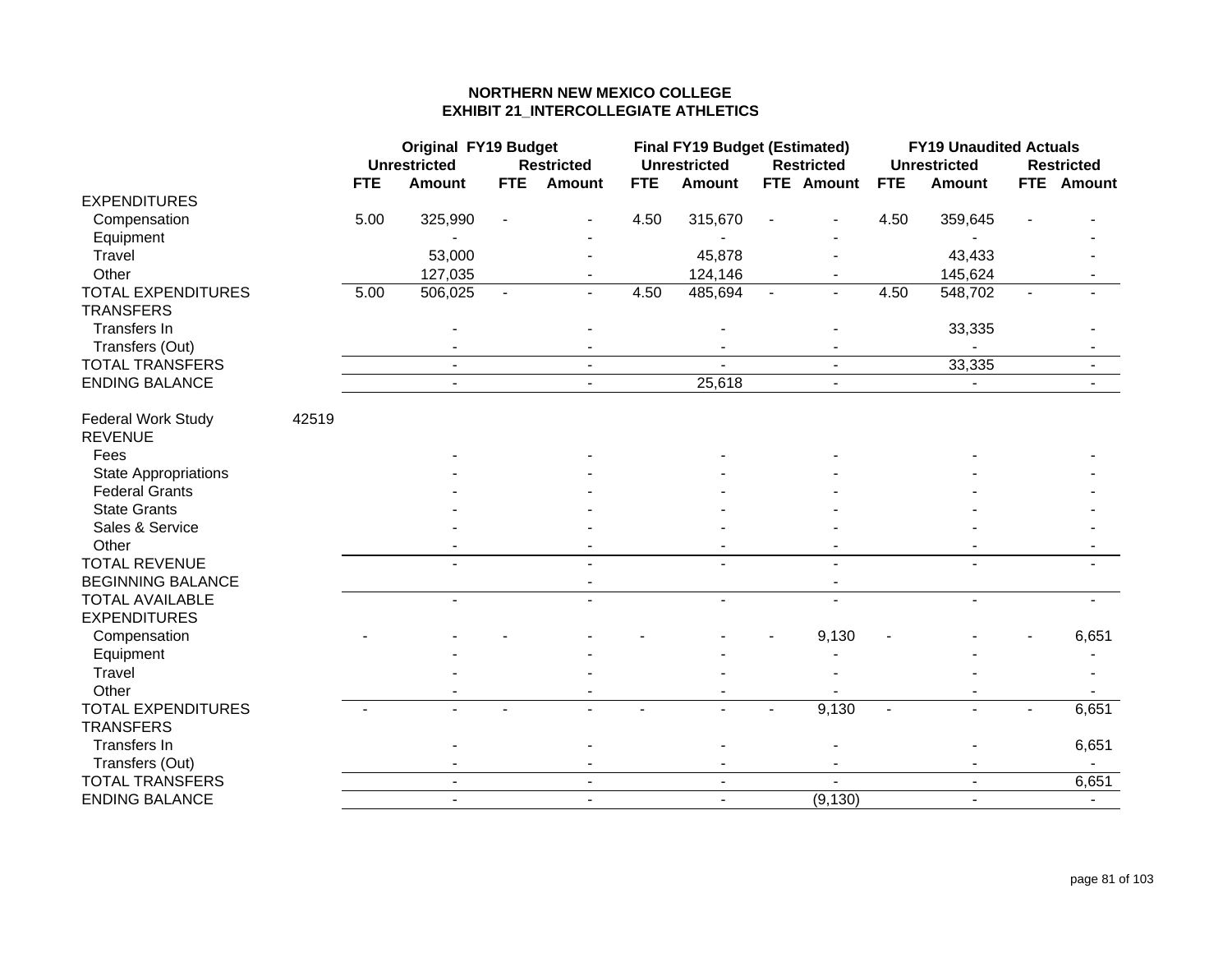## **NORTHERN NEW MEXICO COLLEGEEXHIBIT 21\_INTERCOLLEGIATE ATHLETICS**

|                             |       | <b>Original FY19 Budget</b> |                     |            |                   |            |                     | <b>Final FY19 Budget (Estimated)</b> |            | <b>FY19 Unaudited Actuals</b> |                   |
|-----------------------------|-------|-----------------------------|---------------------|------------|-------------------|------------|---------------------|--------------------------------------|------------|-------------------------------|-------------------|
|                             |       |                             | <b>Unrestricted</b> |            | <b>Restricted</b> |            | <b>Unrestricted</b> | <b>Restricted</b>                    |            | <b>Unrestricted</b>           | <b>Restricted</b> |
|                             |       | <b>FTE</b>                  | <b>Amount</b>       | <b>FTE</b> | Amount            | <b>FTE</b> | <b>Amount</b>       | FTE Amount                           | <b>FTE</b> | <b>Amount</b>                 | <b>FTE</b> Amount |
| State Work Study            | 42529 |                             |                     |            |                   |            |                     |                                      |            |                               |                   |
| <b>REVENUE</b>              |       |                             |                     |            |                   |            |                     |                                      |            |                               |                   |
| Fees                        |       |                             |                     |            |                   |            |                     |                                      |            |                               |                   |
| <b>State Appropriations</b> |       |                             |                     |            |                   |            |                     |                                      |            |                               |                   |
| <b>Federal Grants</b>       |       |                             |                     |            |                   |            |                     |                                      |            |                               |                   |
| <b>State Grants</b>         |       |                             |                     |            |                   |            |                     |                                      |            |                               |                   |
| Sales & Service             |       |                             |                     |            |                   |            |                     |                                      |            |                               |                   |
| Other                       |       |                             |                     |            |                   |            |                     |                                      |            |                               |                   |
| <b>TOTAL REVENUE</b>        |       |                             |                     |            |                   |            |                     | $\blacksquare$                       |            |                               |                   |
| <b>BEGINNING BALANCE</b>    |       |                             |                     |            |                   |            |                     |                                      |            |                               |                   |
| <b>TOTAL AVAILABLE</b>      |       |                             |                     |            |                   |            |                     |                                      |            |                               |                   |
| <b>EXPENDITURES</b>         |       |                             |                     |            |                   |            |                     |                                      |            |                               |                   |
| Compensation                |       |                             |                     |            |                   |            |                     |                                      |            |                               | 474               |
| Equipment                   |       |                             |                     |            |                   |            |                     |                                      |            |                               |                   |
| Travel                      |       |                             |                     |            |                   |            |                     |                                      |            |                               |                   |
| Other                       |       |                             |                     |            |                   |            |                     |                                      |            |                               |                   |
| <b>TOTAL EXPENDITURES</b>   |       |                             |                     |            |                   |            |                     |                                      |            |                               | 474               |
| <b>TRANSFERS</b>            |       |                             |                     |            |                   |            |                     |                                      |            |                               |                   |
| Transfers In                |       |                             |                     |            |                   |            |                     |                                      |            |                               | 474               |
| Transfers (Out)             |       |                             |                     |            |                   |            |                     |                                      |            |                               |                   |
| <b>TOTAL TRANSFERS</b>      |       |                             |                     |            |                   |            |                     | $\blacksquare$                       |            |                               | 474               |
| <b>ENDING BALANCE</b>       |       |                             |                     |            |                   |            |                     | $\blacksquare$                       |            |                               |                   |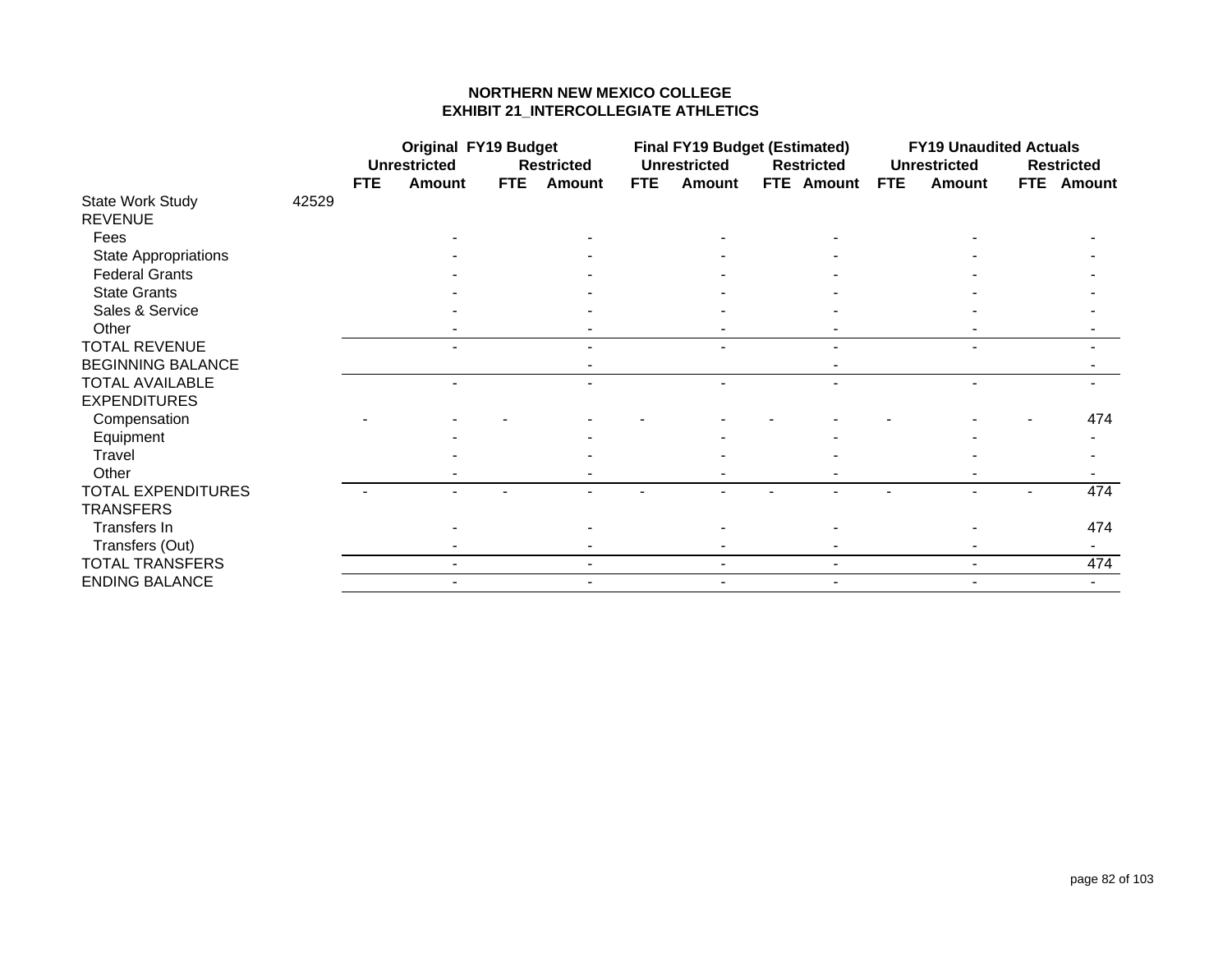|                               | <b>Original FY19 Budget</b> |                          |            |                          | <b>Final FY19 Budget (Estimated)</b> |                          |                          |                   | <b>FY19 Unaudited Actuals</b> |                     |      |                   |
|-------------------------------|-----------------------------|--------------------------|------------|--------------------------|--------------------------------------|--------------------------|--------------------------|-------------------|-------------------------------|---------------------|------|-------------------|
|                               |                             | <b>Unrestricted</b>      |            | <b>Restricted</b>        |                                      | <b>Unrestricted</b>      |                          | <b>Restricted</b> |                               | <b>Unrestricted</b> |      | <b>Restricted</b> |
|                               | FTE.                        | Amount                   | <b>FTE</b> | Amount                   | FTE.                                 | Amount                   | FTE.                     | Amount            | <b>FTE</b>                    | Amount              | FTE. | Amount            |
| <b>REVENUE</b>                |                             |                          |            |                          |                                      |                          |                          |                   |                               |                     |      |                   |
| <b>State Appropriations</b>   |                             | 1,050,679                |            |                          |                                      | 1,017,090                |                          |                   | $\blacksquare$                | 952,539             |      |                   |
| TOTAL REVENUE                 |                             | 1,050,679                |            | $\overline{\phantom{a}}$ |                                      | 1,017,090                |                          |                   | $\blacksquare$                | 952,539             |      |                   |
| <b>BEGINNING BALANCE</b>      |                             |                          |            |                          |                                      |                          |                          |                   |                               |                     |      |                   |
| TOTAL AVAILABLE               |                             | 1,050,679                |            |                          |                                      | 1,017,090                |                          |                   |                               | 952,539             |      |                   |
| <b>EXPENDITURES</b>           |                             |                          |            |                          |                                      |                          |                          |                   |                               |                     |      |                   |
| Compensation                  |                             |                          |            |                          |                                      |                          |                          |                   |                               |                     |      |                   |
| Equipment                     |                             | 50,679                   |            | $\blacksquare$           |                                      |                          |                          |                   |                               |                     |      |                   |
| Travel                        |                             |                          |            | $\overline{\phantom{a}}$ |                                      |                          |                          |                   |                               |                     |      |                   |
| Other                         |                             | ,000,000                 |            |                          |                                      | 1,004,432                |                          |                   | $\blacksquare$                | 941,890             |      |                   |
| TOTAL EXPENDITURES            |                             | 1,050,679                |            |                          |                                      | 1,004,432                | $\overline{\phantom{0}}$ |                   | $\blacksquare$                | 941,890             |      |                   |
| TRANSFERS                     |                             |                          |            |                          |                                      |                          |                          |                   |                               |                     |      |                   |
| Transfers In                  |                             |                          |            | $\overline{\phantom{a}}$ |                                      |                          |                          |                   |                               |                     |      |                   |
| Transfers (Out)               |                             | $\overline{\phantom{0}}$ |            | $\overline{\phantom{a}}$ |                                      | $\overline{\phantom{0}}$ | $\overline{\phantom{0}}$ |                   | $\overline{\phantom{0}}$      |                     |      |                   |
| TOTAL TRANSFERS               |                             | $\overline{\phantom{0}}$ |            | $\blacksquare$           |                                      |                          |                          |                   |                               |                     |      |                   |
| <b>ENDING BALANCE</b>         |                             | $\blacksquare$           |            | $\overline{\phantom{a}}$ |                                      | 12,658                   | $\blacksquare$           |                   | $\blacksquare$                | 10,649              |      |                   |
| TOTAL EXPENDITURES, TRANSFERS |                             |                          |            |                          |                                      |                          |                          |                   |                               |                     |      |                   |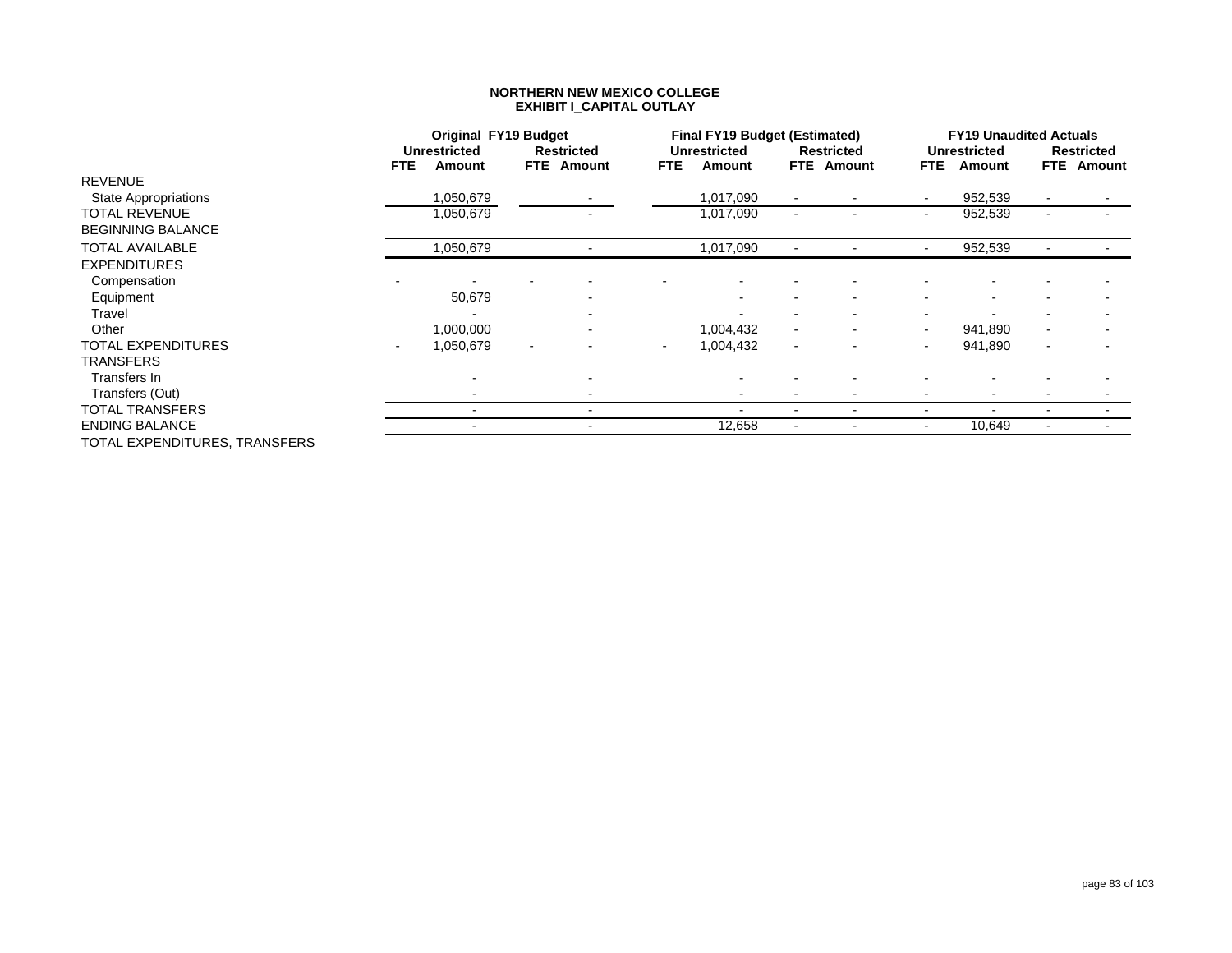|                                                          |       | <b>Original FY19 Budget</b><br><b>Unrestricted</b> | <b>Restricted</b>        |            | <b>Final FY19 Budget (Estimated)</b><br><b>Unrestricted</b> |                          | <b>Restricted</b>           |                     | <b>FY19 Unaudited Actuals</b><br><b>Unrestricted</b> |                | <b>Restricted</b> |
|----------------------------------------------------------|-------|----------------------------------------------------|--------------------------|------------|-------------------------------------------------------------|--------------------------|-----------------------------|---------------------|------------------------------------------------------|----------------|-------------------|
|                                                          |       | FTE.<br>Amount                                     | FTE Amount               | <b>FTE</b> | <b>Amount</b>                                               |                          | FTE Amount                  | <b>FTE</b>          | <b>Amount</b>                                        |                | FTE Amount        |
| & ENDING BALANCE                                         |       | 1,050,679                                          | $\mathbf{r}$             |            | 1,017,090                                                   | $\overline{\phantom{a}}$ | $\mathcal{L}^{\mathcal{L}}$ | $\mathcal{L}^{\pm}$ | 952,539                                              | $\blacksquare$ |                   |
| GOB - 2012 Power, Security & Equipment<br><b>REVENUE</b> | 92531 |                                                    |                          |            |                                                             |                          |                             |                     |                                                      |                |                   |
| State Appropriations                                     |       | 50,679                                             |                          |            |                                                             |                          |                             |                     |                                                      |                |                   |
| <b>TOTAL REVENUE</b><br><b>BEGINNING BALANCE</b>         |       | 50,679                                             |                          |            |                                                             |                          |                             |                     |                                                      |                |                   |
| <b>TOTAL AVAILABLE</b><br><b>EXPENDITURES</b>            |       | 50,679                                             |                          |            |                                                             |                          |                             |                     |                                                      |                |                   |
| Compensation                                             |       | $\overline{a}$                                     |                          |            |                                                             |                          |                             |                     |                                                      |                |                   |
| Equipment<br>Travel                                      |       | 50,679                                             |                          |            |                                                             |                          |                             |                     |                                                      |                |                   |
| Other                                                    |       |                                                    |                          |            |                                                             |                          |                             |                     |                                                      |                |                   |
| <b>TOTAL EXPENDITURES</b><br><b>TRANSFERS</b>            |       | 50,679                                             |                          |            |                                                             |                          |                             |                     |                                                      |                |                   |
| Transfers In                                             |       |                                                    |                          |            |                                                             |                          |                             |                     |                                                      |                |                   |
| Transfers (Out)                                          |       |                                                    |                          |            |                                                             |                          |                             |                     |                                                      |                |                   |
| <b>TOTAL TRANSFERS</b>                                   |       | $\blacksquare$                                     | $\overline{\phantom{a}}$ |            | $\overline{\phantom{a}}$                                    |                          | $\overline{\phantom{a}}$    |                     | $\overline{\phantom{a}}$                             |                |                   |
| ENDING BALANCE                                           |       | $\sim$                                             | $\sim$                   |            | $\mathbf{r}$                                                |                          | $\sim$                      |                     | $\sim$                                               |                | $\blacksquare$    |
| STB - 2013 J. Montoya Renovation<br><b>REVENUE</b>       | 92532 |                                                    |                          |            |                                                             |                          |                             |                     |                                                      |                |                   |
| State Appropriations                                     |       |                                                    |                          |            |                                                             |                          |                             |                     |                                                      |                |                   |
| <b>TOTAL REVENUE</b><br><b>BEGINNING BALANCE</b>         |       |                                                    |                          |            |                                                             |                          |                             |                     |                                                      |                |                   |
| <b>TOTAL AVAILABLE</b><br><b>EXPENDITURES</b>            |       |                                                    |                          |            |                                                             |                          |                             |                     |                                                      |                |                   |
| Compensation                                             |       |                                                    |                          |            |                                                             |                          |                             |                     |                                                      |                |                   |
| Equipment                                                |       |                                                    |                          |            |                                                             |                          |                             |                     |                                                      |                |                   |
| Travel                                                   |       |                                                    |                          |            |                                                             |                          |                             |                     |                                                      |                |                   |
| Other                                                    |       |                                                    |                          |            |                                                             |                          |                             |                     |                                                      |                |                   |
| TOTAL EXPENDITURES<br><b>TRANSFERS</b>                   |       |                                                    |                          |            |                                                             |                          |                             |                     |                                                      |                |                   |
| Transfers In                                             |       |                                                    |                          |            |                                                             |                          |                             |                     |                                                      |                |                   |
| Transfers (Out)                                          |       |                                                    |                          |            |                                                             |                          |                             |                     |                                                      |                |                   |
| <b>TOTAL TRANSFERS</b>                                   |       | $\blacksquare$                                     | $\blacksquare$           |            | $\blacksquare$                                              |                          | $\blacksquare$              |                     | $\overline{\phantom{a}}$                             |                |                   |
| <b>ENDING BALANCE</b>                                    |       | $\blacksquare$                                     | $\blacksquare$           |            | $\blacksquare$                                              |                          | $\blacksquare$              |                     | $\blacksquare$                                       |                |                   |
| GOB - 2014 Infrastructure<br><b>REVENUE</b>              | 92535 |                                                    |                          |            |                                                             |                          |                             |                     |                                                      |                |                   |
| State Appropriations                                     |       |                                                    |                          |            |                                                             |                          |                             |                     |                                                      |                |                   |
| <b>TOTAL REVENUE</b>                                     |       |                                                    |                          |            |                                                             |                          |                             |                     |                                                      |                |                   |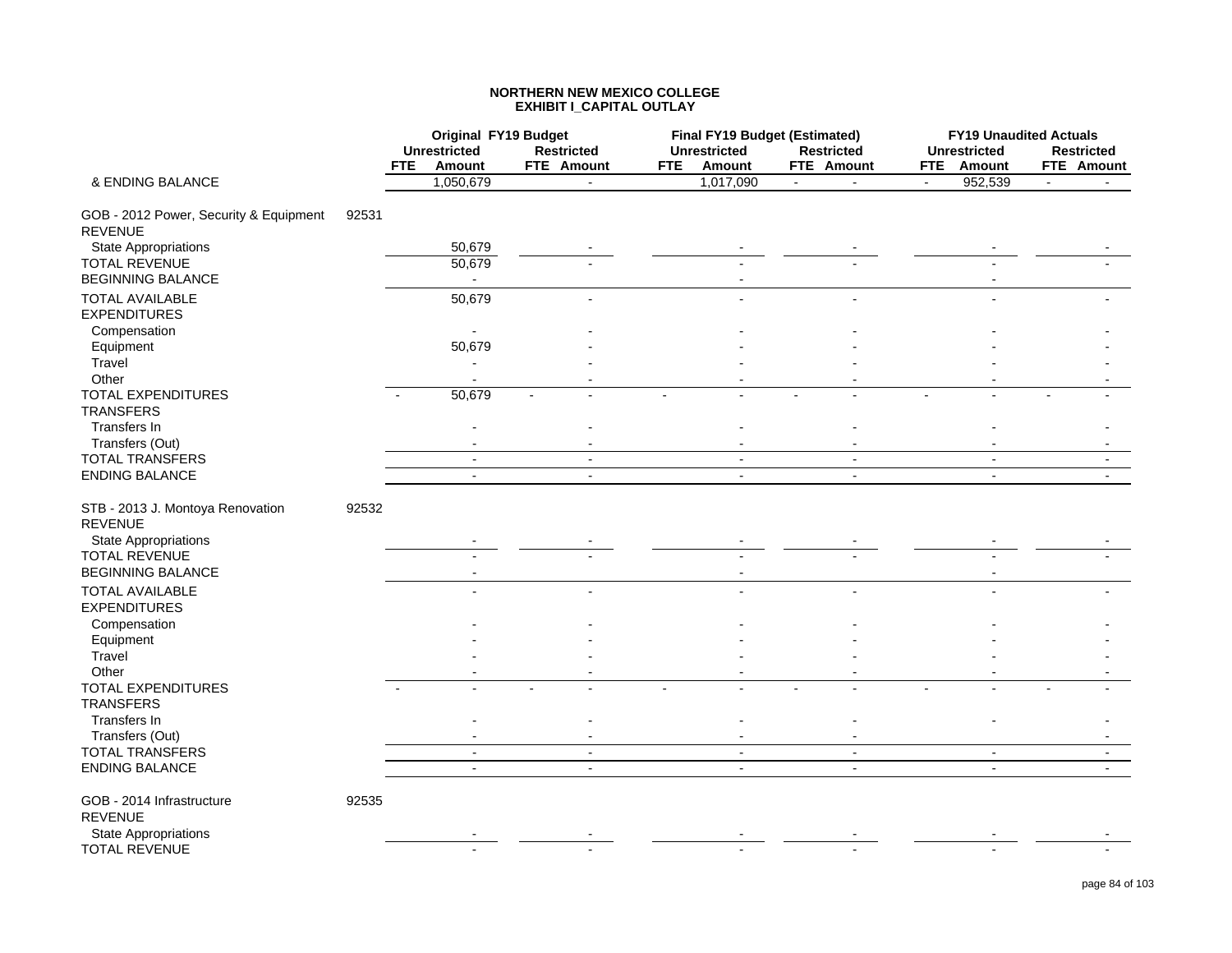|                                                 |       | <b>Original FY19 Budget</b>   |                                 | <b>Final FY19 Budget (Estimated)</b>  |                          | <b>FY19 Unaudited Actuals</b>     |                                 |
|-------------------------------------------------|-------|-------------------------------|---------------------------------|---------------------------------------|--------------------------|-----------------------------------|---------------------------------|
|                                                 | FTE.  | <b>Unrestricted</b><br>Amount | <b>Restricted</b><br>FTE Amount | <b>Unrestricted</b><br>Amount<br>FTE. | Restricted<br>FTE Amount | <b>Unrestricted</b><br>FTE Amount | <b>Restricted</b><br>FTE Amount |
| <b>BEGINNING BALANCE</b>                        |       |                               |                                 |                                       |                          |                                   |                                 |
| <b>TOTAL AVAILABLE</b>                          |       |                               |                                 |                                       |                          |                                   |                                 |
| <b>EXPENDITURES</b>                             |       |                               |                                 |                                       |                          |                                   |                                 |
| Compensation                                    |       |                               |                                 |                                       |                          |                                   |                                 |
| Equipment                                       |       |                               |                                 |                                       |                          |                                   |                                 |
| Travel                                          |       |                               |                                 |                                       |                          |                                   |                                 |
| Other                                           |       |                               |                                 |                                       |                          |                                   |                                 |
| TOTAL EXPENDITURES                              |       |                               |                                 |                                       |                          |                                   |                                 |
| <b>TRANSFERS</b>                                |       |                               |                                 |                                       |                          |                                   |                                 |
| Transfers In                                    |       |                               |                                 |                                       |                          |                                   |                                 |
| Transfers (Out)                                 |       |                               | $\overline{\phantom{a}}$        |                                       | $\overline{\phantom{a}}$ |                                   |                                 |
| TOTAL TRANSFERS                                 |       | $\blacksquare$                | $\blacksquare$                  | $\blacksquare$                        | $\blacksquare$           | $\overline{\phantom{a}}$          |                                 |
| <b>ENDING BALANCE</b>                           |       |                               | $\overline{a}$                  | $\overline{a}$                        |                          | $\overline{a}$                    |                                 |
| GOB - 2014 Library Allocation<br><b>REVENUE</b> | 92536 |                               |                                 |                                       |                          |                                   |                                 |
| State Appropriations                            |       |                               |                                 |                                       |                          |                                   |                                 |
| <b>TOTAL REVENUE</b>                            |       |                               |                                 |                                       |                          |                                   |                                 |
| <b>BEGINNING BALANCE</b>                        |       |                               |                                 |                                       |                          |                                   |                                 |
| <b>TOTAL AVAILABLE</b>                          |       |                               |                                 |                                       |                          |                                   |                                 |
| <b>EXPENDITURES</b>                             |       |                               |                                 |                                       |                          |                                   |                                 |
| Compensation                                    |       |                               |                                 |                                       |                          |                                   |                                 |
| Equipment                                       |       |                               |                                 |                                       |                          |                                   |                                 |
| Travel                                          |       |                               |                                 |                                       |                          |                                   |                                 |
| Other                                           |       |                               |                                 |                                       |                          |                                   |                                 |
| TOTAL EXPENDITURES                              |       |                               |                                 |                                       |                          |                                   |                                 |
| <b>TRANSFERS</b>                                |       |                               |                                 |                                       |                          |                                   |                                 |
| Transfers In                                    |       |                               |                                 |                                       |                          |                                   |                                 |
| Transfers (Out)                                 |       |                               | $\overline{\phantom{a}}$        | $\overline{\phantom{0}}$              | $\overline{\phantom{0}}$ |                                   |                                 |
| <b>TOTAL TRANSFERS</b>                          |       | $\sim$                        | $\blacksquare$                  | $\blacksquare$                        | $\overline{\phantom{a}}$ | $\overline{\phantom{a}}$          |                                 |
| <b>ENDING BALANCE</b>                           |       | $\sim$                        | $\blacksquare$                  | $\blacksquare$                        | $\overline{a}$           | $\blacksquare$                    |                                 |
| STB 2015 Infrastructure Improvement             | 92537 |                               |                                 |                                       |                          |                                   |                                 |
| <b>REVENUE</b>                                  |       |                               |                                 |                                       |                          |                                   |                                 |
| State Appropriations                            |       |                               |                                 |                                       |                          |                                   |                                 |
| <b>TOTAL REVENUE</b>                            |       |                               |                                 |                                       |                          |                                   |                                 |
| <b>BEGINNING BALANCE</b>                        |       |                               |                                 |                                       |                          |                                   |                                 |
| <b>TOTAL AVAILABLE</b>                          |       |                               |                                 |                                       |                          |                                   |                                 |
| <b>EXPENDITURES</b>                             |       |                               |                                 |                                       |                          |                                   |                                 |
| Compensation                                    |       |                               |                                 |                                       |                          |                                   |                                 |
| Equipment                                       |       |                               |                                 |                                       |                          |                                   |                                 |
| Travel                                          |       |                               |                                 |                                       |                          |                                   |                                 |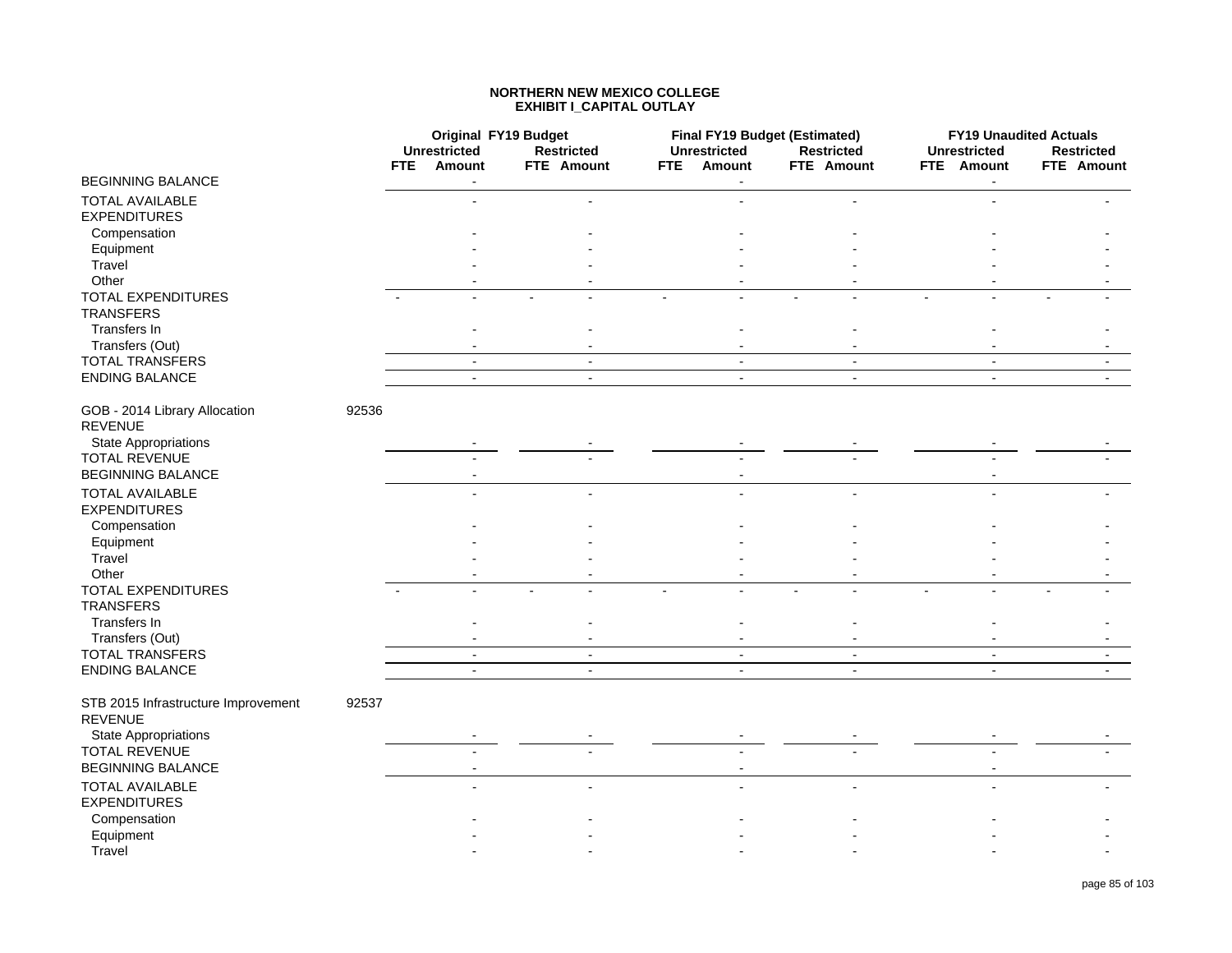|                                                    |       | <b>Original FY19 Budget</b><br><b>Unrestricted</b> |                          | <b>Restricted</b> |            | <b>Final FY19 Budget (Estimated)</b><br><b>Unrestricted</b> | <b>Restricted</b>        | <b>FY19 Unaudited Actuals</b><br><b>Unrestricted</b> | Restricted |
|----------------------------------------------------|-------|----------------------------------------------------|--------------------------|-------------------|------------|-------------------------------------------------------------|--------------------------|------------------------------------------------------|------------|
|                                                    |       | <b>FTE</b>                                         | Amount                   | FTE Amount        | <b>FTE</b> | Amount                                                      | FTE Amount               | FTE Amount                                           | FTE Amount |
| Other                                              |       |                                                    |                          |                   |            |                                                             |                          |                                                      |            |
| <b>TOTAL EXPENDITURES</b>                          |       |                                                    |                          |                   |            |                                                             |                          |                                                      |            |
| <b>TRANSFERS</b>                                   |       |                                                    |                          |                   |            |                                                             |                          |                                                      |            |
| Transfers In                                       |       |                                                    |                          |                   |            |                                                             |                          |                                                      |            |
| Transfers (Out)                                    |       |                                                    |                          |                   |            |                                                             |                          |                                                      |            |
| <b>TOTAL TRANSFERS</b>                             |       |                                                    | $\blacksquare$           | $\sim$            |            | $\blacksquare$                                              | $\overline{\phantom{a}}$ |                                                      |            |
| <b>ENDING BALANCE</b>                              |       |                                                    |                          | $\blacksquare$    |            |                                                             |                          |                                                      |            |
| STB 2015 Farmer's Market Project<br><b>REVENUE</b> | 92538 |                                                    |                          |                   |            |                                                             |                          |                                                      |            |
| State Appropriations                               |       |                                                    |                          |                   |            |                                                             |                          |                                                      |            |
| <b>TOTAL REVENUE</b>                               |       |                                                    |                          |                   |            |                                                             |                          |                                                      |            |
| <b>BEGINNING BALANCE</b>                           |       |                                                    |                          |                   |            |                                                             |                          |                                                      |            |
| TOTAL AVAILABLE<br><b>EXPENDITURES</b>             |       |                                                    |                          |                   |            |                                                             |                          |                                                      |            |
| Compensation                                       |       |                                                    |                          |                   |            |                                                             |                          |                                                      |            |
| Equipment                                          |       |                                                    |                          |                   |            |                                                             |                          |                                                      |            |
| Travel                                             |       |                                                    |                          |                   |            |                                                             |                          |                                                      |            |
| Other                                              |       |                                                    |                          |                   |            |                                                             |                          |                                                      |            |
| <b>TOTAL EXPENDITURES</b><br><b>TRANSFERS</b>      |       |                                                    |                          |                   |            |                                                             |                          |                                                      |            |
| Transfers In                                       |       |                                                    |                          |                   |            |                                                             |                          |                                                      |            |
| Transfers (Out)                                    |       |                                                    |                          |                   |            |                                                             |                          |                                                      |            |
| <b>TOTAL TRANSFERS</b>                             |       |                                                    |                          |                   |            |                                                             |                          |                                                      |            |
| <b>ENDING BALANCE</b>                              |       |                                                    | $\overline{\phantom{0}}$ | $\sim$            |            |                                                             | $\overline{\phantom{a}}$ |                                                      |            |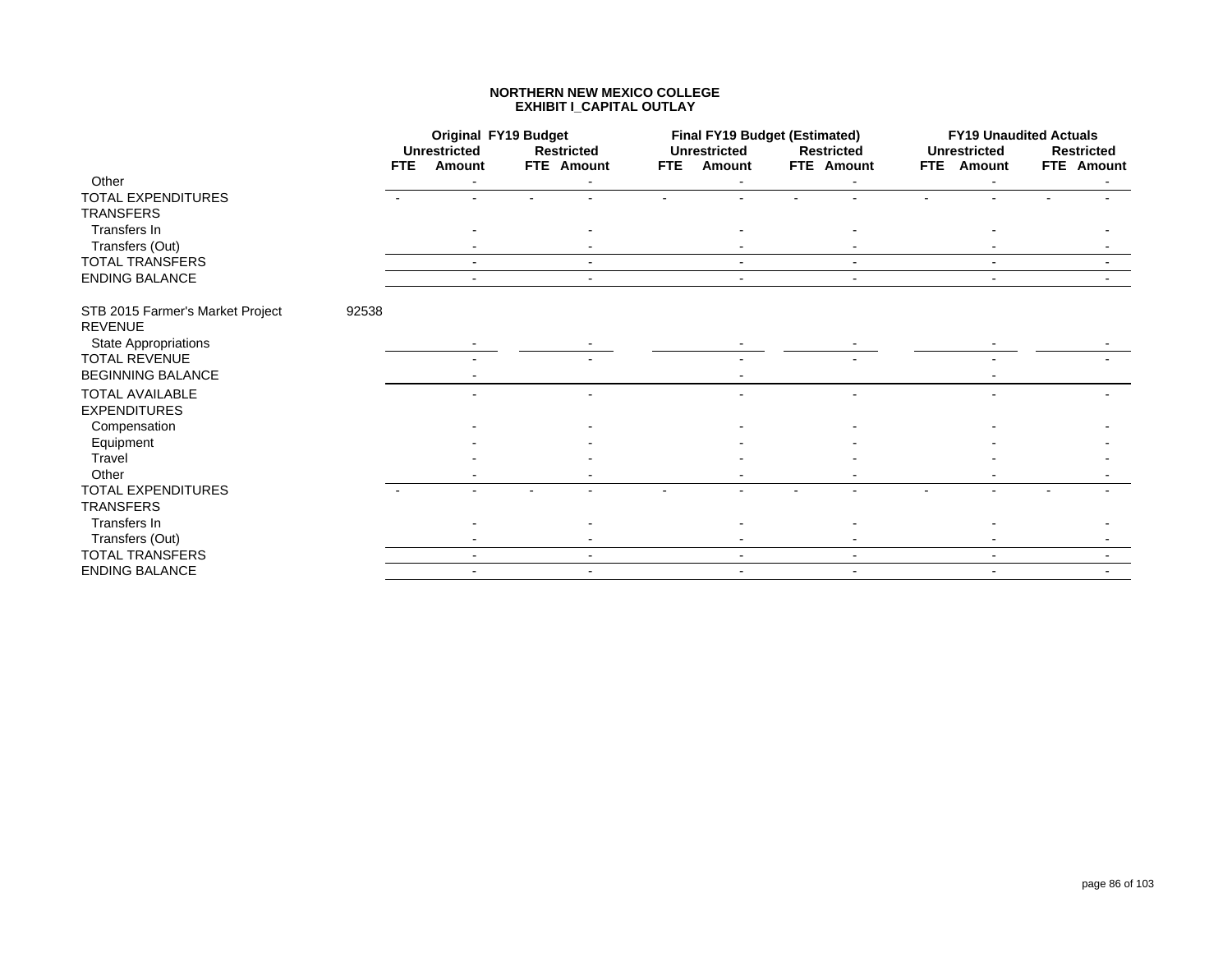## **NORTHERN NEW MEXICO COLLEGE EXHIBIT II\_RENEWALS AND REPLACEMENTS**

|                                                   | <b>Original FY19 Budget</b> |                     |                |                   |        | <b>Final FY19 Budget (Estimated)</b> |        |                          |      | <b>FY19 Unaudited Actuals</b> |      |                   |
|---------------------------------------------------|-----------------------------|---------------------|----------------|-------------------|--------|--------------------------------------|--------|--------------------------|------|-------------------------------|------|-------------------|
|                                                   |                             | <b>Unrestricted</b> |                | <b>Restricted</b> |        | <b>Unrestricted</b>                  |        | <b>Restricted</b>        |      | <b>Unrestricted</b>           |      | <b>Restricted</b> |
|                                                   | <b>FTE</b>                  | Amount              | <b>FTE</b>     | Amount            | FTE.   | Amount                               | FTE.   | Amount                   | FTE. | Amount                        | FTE. | Amount            |
| <b>REVENUE</b>                                    |                             |                     |                |                   |        |                                      |        |                          |      |                               |      |                   |
| <b>BEGINNING BALANCE</b>                          |                             |                     |                |                   |        | $\mathcal{L}_{\mathcal{A}}$          |        | $\sim$                   |      | $\sim$                        |      |                   |
| <b>TOTAL AVAILABLE</b>                            |                             |                     |                |                   |        |                                      |        |                          |      |                               |      |                   |
| <b>EXPENDITURES</b>                               |                             |                     |                |                   |        |                                      |        |                          |      |                               |      |                   |
| Compensation                                      |                             |                     |                |                   |        |                                      |        |                          |      |                               |      |                   |
| Equipment                                         |                             | 65,000              |                |                   |        | 26,349                               |        |                          |      | 96,380                        |      |                   |
| Travel                                            |                             |                     |                |                   |        |                                      |        |                          |      |                               |      |                   |
| Other                                             |                             | 165,000             |                |                   |        | 203,651                              |        |                          |      | 77,354                        |      |                   |
| TOTAL EXPENDITURES                                |                             | 230,000             | $\blacksquare$ | $\sim$            | $\sim$ | 230,000                              | $\sim$ | $\blacksquare$           |      | 173,734                       |      |                   |
| <b>TRANSFERS</b>                                  |                             |                     |                |                   |        |                                      |        |                          |      |                               |      |                   |
| Transfers In                                      |                             | 230,000             |                |                   |        | 230,000                              |        |                          |      | 173,734                       |      |                   |
| Transfers (Out)                                   |                             |                     |                |                   |        |                                      |        |                          |      |                               |      |                   |
| <b>TOTAL TRANSFERS</b>                            |                             | 230,000             |                | $\blacksquare$    |        | 230,000                              |        | $\blacksquare$           |      | 173,734                       |      |                   |
| <b>ENDING BALANCE</b>                             |                             |                     |                |                   |        |                                      |        | $\overline{\phantom{a}}$ |      | $\overline{\phantom{a}}$      |      |                   |
| TOTAL EXPENDITURES, TRANSFERS                     |                             |                     |                |                   |        |                                      |        |                          |      |                               |      |                   |
| & ENDING BALANCE                                  |                             | $\sim$              |                | $\sim$            |        | $\sim$                               |        | $\sim$                   |      | $\blacksquare$                |      |                   |
| 91110<br><b>Building Repair &amp; Replacement</b> |                             |                     |                |                   |        |                                      |        |                          |      |                               |      |                   |
| <b>REVENUE</b>                                    |                             |                     |                |                   |        |                                      |        |                          |      |                               |      |                   |
| <b>BEGINNING BALANCE</b>                          |                             |                     |                |                   |        |                                      |        |                          |      |                               |      |                   |
| <b>TOTAL AVAILABLE</b>                            |                             |                     |                |                   |        |                                      |        |                          |      |                               |      |                   |
| <b>EXPENDITURES</b>                               |                             |                     |                |                   |        |                                      |        |                          |      |                               |      |                   |
| Compensation                                      |                             |                     |                |                   |        |                                      |        |                          |      |                               |      |                   |
| Equipment                                         |                             |                     |                |                   |        |                                      |        |                          |      |                               |      |                   |
| Travel                                            |                             |                     |                |                   |        |                                      |        |                          |      |                               |      |                   |
| Other                                             |                             | 165,000             |                |                   |        | 203,651                              |        |                          |      | 77,354                        |      |                   |
| <b>TOTAL EXPENDITURES</b>                         |                             | 165,000             |                |                   |        | 203,651                              |        |                          |      | 77,354                        |      |                   |
| <b>TRANSFERS</b>                                  |                             |                     |                |                   |        |                                      |        |                          |      |                               |      |                   |
| Transfers In                                      |                             | 165,000             |                |                   |        | 203,651                              |        |                          |      | 77,354                        |      |                   |
| Transfers (Out)                                   |                             |                     |                |                   |        |                                      |        |                          |      |                               |      |                   |
| <b>TOTAL TRANSFERS</b>                            |                             | 165,000             |                | $\blacksquare$    |        | 203,651                              |        | $\blacksquare$           |      | 77,354                        |      |                   |
| <b>ENDING BALANCE</b>                             |                             | $\sim$              |                |                   |        |                                      |        | $\overline{\phantom{a}}$ |      | $\blacksquare$                |      |                   |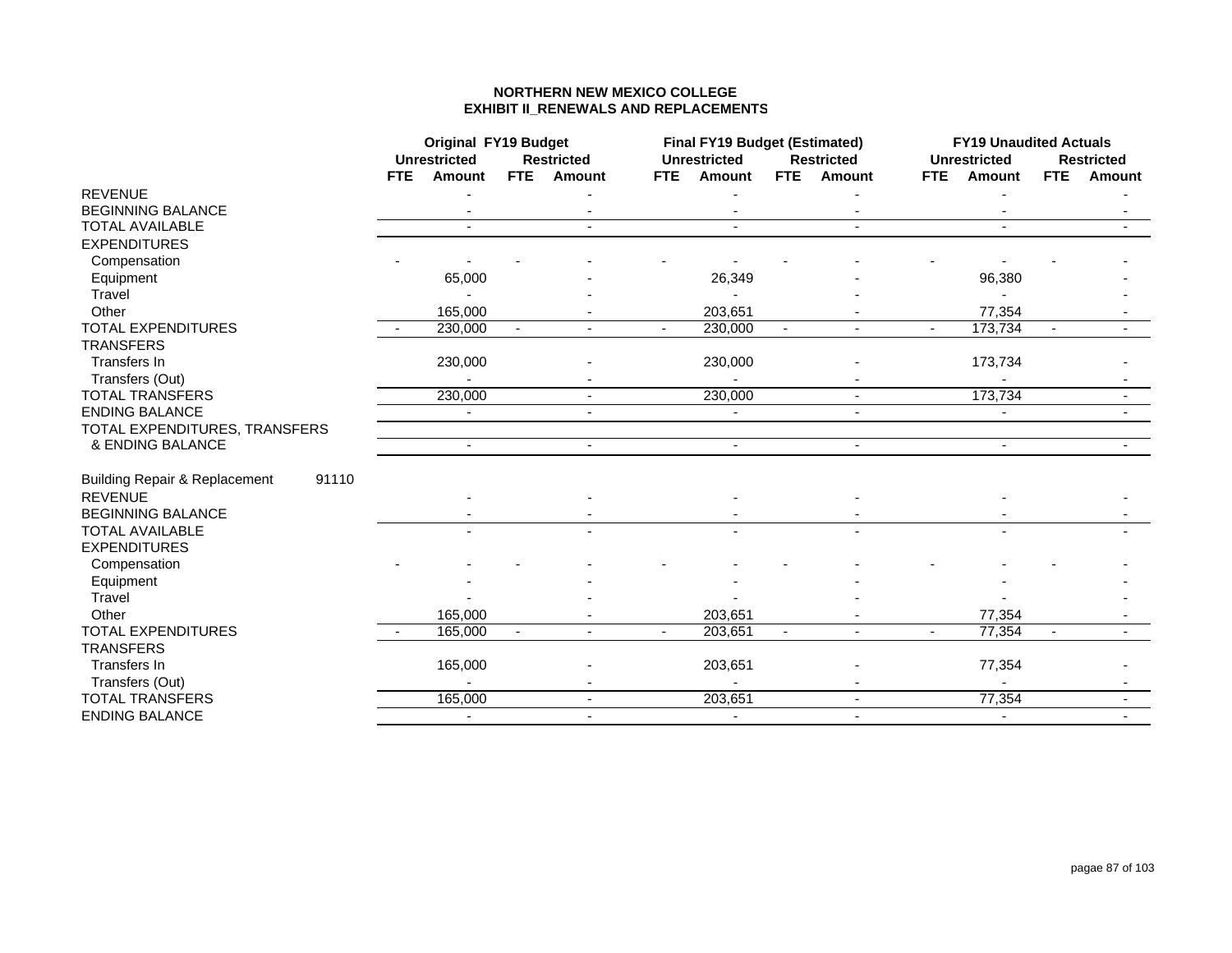## **NORTHERN NEW MEXICO COLLEGE EXHIBIT II\_RENEWALS AND REPLACEMENTS**

|                               |       | <b>Original FY19 Budget</b> |                     |                          |                          | <b>Final FY19 Budget (Estimated)</b> |                     |            |                   | <b>FY19 Unaudited Actuals</b> |                     |      |                   |
|-------------------------------|-------|-----------------------------|---------------------|--------------------------|--------------------------|--------------------------------------|---------------------|------------|-------------------|-------------------------------|---------------------|------|-------------------|
|                               |       |                             | <b>Unrestricted</b> |                          | <b>Restricted</b>        |                                      | <b>Unrestricted</b> |            | <b>Restricted</b> |                               | <b>Unrestricted</b> |      | <b>Restricted</b> |
|                               |       | FTE.                        | Amount              | FTE.                     | Amount                   | <b>FTE</b>                           | Amount              | <b>FTE</b> | Amount            | <b>FTE</b>                    | Amount              | FTE. | Amount            |
| Equipment Repair & Replacemnt | 91210 |                             |                     |                          |                          |                                      |                     |            |                   |                               |                     |      |                   |
| <b>REVENUE</b>                |       |                             |                     |                          |                          |                                      |                     |            |                   |                               |                     |      |                   |
| <b>BEGINNING BALANCE</b>      |       |                             |                     |                          | $\overline{\phantom{a}}$ |                                      |                     |            |                   |                               |                     |      |                   |
| <b>TOTAL AVAILABLE</b>        |       |                             |                     |                          |                          |                                      |                     |            |                   |                               |                     |      |                   |
| <b>EXPENDITURES</b>           |       |                             |                     |                          |                          |                                      |                     |            |                   |                               |                     |      |                   |
| Compensation                  |       |                             |                     |                          |                          |                                      |                     |            |                   |                               |                     |      |                   |
| Equipment                     |       |                             | 65,000              |                          |                          |                                      | 26,349              |            |                   |                               | 96,380              |      |                   |
| Travel                        |       |                             |                     |                          |                          |                                      |                     |            |                   |                               |                     |      |                   |
| Other                         |       |                             |                     |                          |                          |                                      |                     |            |                   |                               |                     |      |                   |
| <b>TOTAL EXPENDITURES</b>     |       |                             | 65,000              | $\overline{\phantom{a}}$ |                          |                                      | 26,349              |            |                   |                               | 96,380              |      |                   |
| <b>TRANSFERS</b>              |       |                             |                     |                          |                          |                                      |                     |            |                   |                               |                     |      |                   |
| Transfers In                  |       |                             | 65,000              |                          |                          |                                      | 26,349              |            |                   |                               | 96,380              |      |                   |
| Transfers (Out)               |       |                             |                     |                          |                          |                                      |                     |            |                   |                               |                     |      |                   |
| <b>TOTAL TRANSFERS</b>        |       |                             | 65,000              |                          |                          |                                      | 26,349              |            |                   |                               | 96,380              |      |                   |
| <b>ENDING BALANCE</b>         |       |                             |                     |                          |                          |                                      |                     |            |                   |                               |                     |      |                   |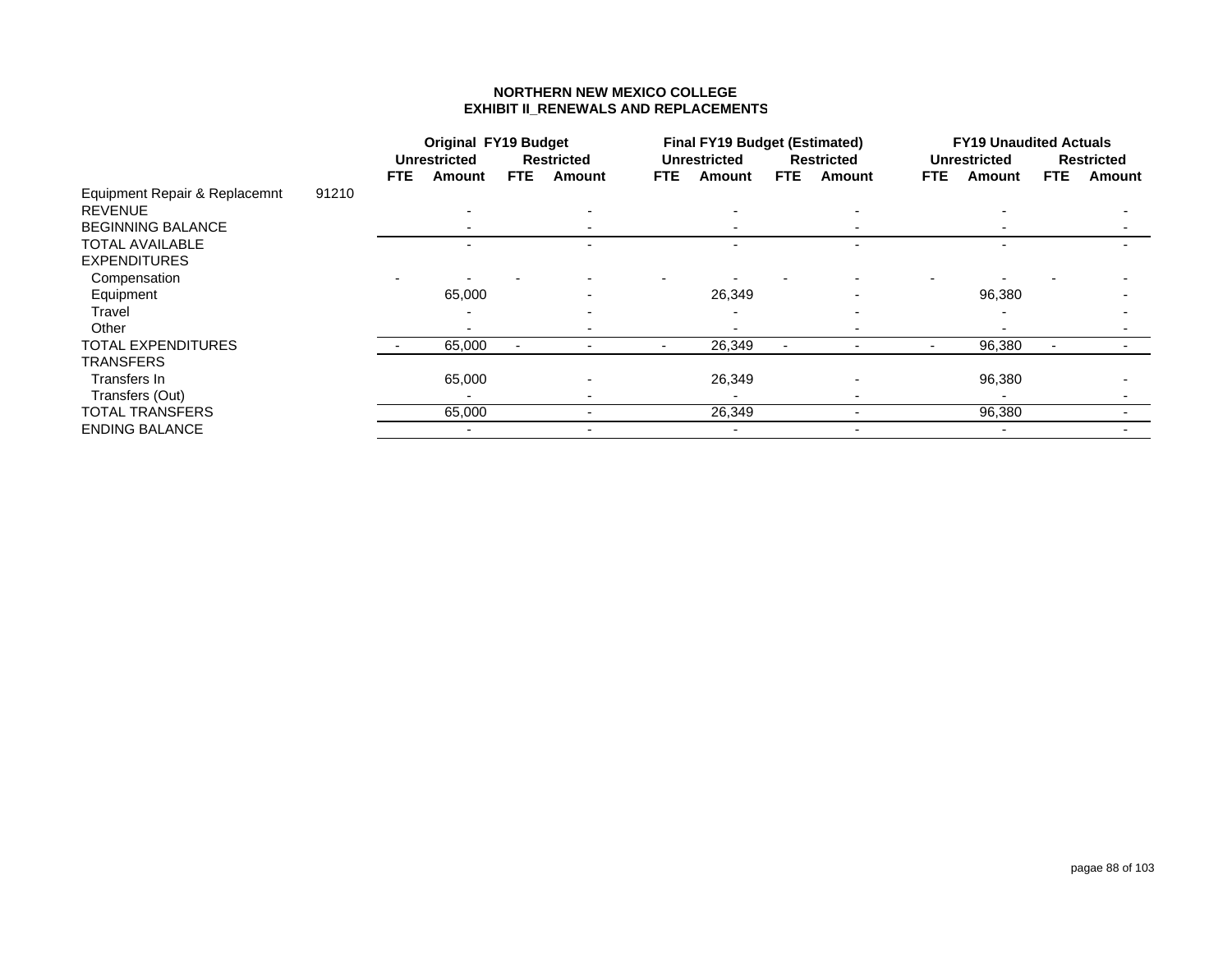#### **NORTHERN NEW MEXICO COLLEGE EXHIBIT aEXHIBIT a\_SUMMARY OF CURRENT FUNDS REVENUE BY SOURCE**

|                                    |                  | <b>Original FY19 Budget</b> |      |                   |                | Final FY19 Budget (Estimated) |      |                   |            | <b>FY19 Unaudited Actuals</b> |                   |
|------------------------------------|------------------|-----------------------------|------|-------------------|----------------|-------------------------------|------|-------------------|------------|-------------------------------|-------------------|
|                                    |                  | <b>Unrestricted</b>         |      | <b>Restricted</b> |                | <b>Unrestricted</b>           |      | <b>Restricted</b> |            | <b>Unrestricted</b>           | <b>Restricted</b> |
|                                    | <b>FTE</b>       | Amount                      | FTE. | Amount            | <b>FTE</b>     | Amount                        | FTE. | Amount            | <b>FTE</b> | Amount                        | <b>FTE</b> Amount |
| <b>REVENUE BY SOURCE</b>           |                  |                             |      |                   |                |                               |      |                   |            |                               |                   |
| <b>TUITION AND FEES</b>            |                  |                             |      |                   |                |                               |      |                   |            |                               |                   |
| Instruction and General            | Exh <sub>2</sub> | 3,177,219                   |      |                   |                | 3,478,956                     |      |                   |            | 3,543,415                     |                   |
| <b>Student Social and Cultural</b> | <b>Exh 15</b>    | 72,864                      |      |                   |                | 80,864                        |      |                   |            | 76,952                        |                   |
| Research                           | <b>Exh 16</b>    |                             |      |                   |                |                               |      |                   |            |                               |                   |
| <b>Public Service</b>              | <b>Exh 17</b>    |                             |      |                   |                |                               |      |                   |            |                               |                   |
| Internal Service Dept.             | Exh 18           | 457,100                     |      |                   |                | 465,000                       |      |                   |            | 487,439                       |                   |
| <b>Student Financial Aid</b>       | Exh 19           |                             |      |                   |                |                               |      |                   |            |                               |                   |
| <b>Auxiliary Enterprises</b>       | <b>Exh 20</b>    |                             |      |                   |                |                               |      |                   |            |                               |                   |
| Intercollegiate Athletics          | <b>Exh 21</b>    | 97,200                      |      |                   |                | 99,550                        |      |                   |            | 102,930                       |                   |
| Independent Operations             | (NA)             |                             |      |                   |                |                               |      |                   |            |                               |                   |
| TOTAL TUITION AND FEES             |                  | 3,804,383                   |      |                   |                | 4,124,370                     |      | $\overline{a}$    |            | 4,210,736                     |                   |
| <b>STATE APPROPRIATIONS</b>        |                  |                             |      |                   |                |                               |      |                   |            |                               |                   |
| Instruction and General            | Exh 2            | 10,132,700                  |      |                   |                | 10,132,700                    |      |                   |            | 10,132,700                    |                   |
| <b>Student Social and Cultural</b> | <b>Exh 15</b>    |                             |      |                   |                |                               |      |                   |            |                               |                   |
| Research                           | <b>Exh 16</b>    |                             |      |                   |                |                               |      |                   |            |                               |                   |
| <b>Public Service</b>              | <b>Exh 17</b>    | 254,200                     |      | 22,211            |                | 254,200                       |      | 12,197            |            | 254,200                       | 12,197            |
| Internal Service Dept.             | Exh 18           |                             |      |                   |                |                               |      |                   |            |                               |                   |
| <b>Student Financial Aid</b>       | <b>Exh 19</b>    |                             |      |                   |                |                               |      |                   |            |                               |                   |
| <b>Auxiliary Enterprises</b>       | <b>Exh 20</b>    |                             |      |                   |                |                               |      |                   |            |                               |                   |
| Intercollegiate Athletics          | Exh 21           | 352,100                     |      |                   |                | 352,100                       |      |                   |            | 352,100                       |                   |
| <b>Independent Operations</b>      | (NA)             |                             |      |                   |                |                               |      |                   |            |                               |                   |
| TOTAL STATE APPROPRIATIONS         |                  | 10,739,000                  |      | 22,211            | $\blacksquare$ | 10,739,000                    |      | 12,197            |            | 10,739,000                    | 12,197            |
| <b>FEDERAL GRANTS</b>              |                  |                             |      |                   |                |                               |      |                   |            |                               |                   |
| Instruction and General            | Exh <sub>2</sub> | 3,075                       |      | 2,003,343         |                | 22,863                        |      | 2,806,539         |            |                               | 1,903,548         |
| <b>Student Social and Cultural</b> | <b>Exh 15</b>    |                             |      |                   |                |                               |      |                   |            |                               |                   |
| Research                           | <b>Exh 16</b>    |                             |      |                   |                |                               |      | 8,000             |            |                               | 8,447             |
| <b>Public Service</b>              | Exh 17           |                             |      |                   |                |                               |      |                   |            |                               |                   |
| Internal Service Dept.             | Exh 18           |                             |      |                   |                |                               |      |                   |            |                               |                   |
| <b>Student Financial Aid</b>       | <b>Exh 19</b>    |                             |      | 3,746,406         |                |                               |      | 4,183,479         |            |                               | 3,727,166         |
| <b>Auxiliary Enterprises</b>       | <b>Exh 20</b>    |                             |      |                   |                |                               |      |                   |            |                               |                   |
| Intercollegiate Athletics          | <b>Exh 21</b>    |                             |      |                   |                |                               |      |                   |            |                               |                   |
| <b>Independent Operations</b>      | (NA)             |                             |      |                   |                |                               |      |                   |            |                               |                   |
| TOTAL FEDERAL GRANTS               |                  | 3,075                       |      | 5,749,749         |                | 22,863                        |      | 6,998,018         |            | $\overline{a}$                | 5,639,161         |
| <b>STATE GRANTS</b>                |                  |                             |      |                   |                |                               |      |                   |            |                               |                   |
| <b>Instruction and General</b>     | Exh 2            |                             |      | 225,614           |                |                               |      | 249,222           |            |                               | 232,855           |
| <b>Student Social and Cultural</b> | <b>Exh 15</b>    |                             |      |                   |                |                               |      |                   |            |                               |                   |
| Research                           | Exh 16           |                             |      |                   |                |                               |      |                   |            |                               |                   |
| <b>Public Service</b>              | <b>Exh 17</b>    | 289,894                     |      |                   |                | 204,006                       |      |                   |            | 195,537                       |                   |
| Internal Service Dept.             | Exh 18           |                             |      |                   |                |                               |      |                   |            |                               |                   |
| <b>Student Financial Aid</b>       | Exh 19           |                             |      | 393,680           |                |                               |      | 562,877           |            |                               | 556,895           |
| <b>Auxiliary Enterprises</b>       | <b>Exh 20</b>    |                             |      |                   |                |                               |      |                   |            |                               |                   |
| Intercollegiate Athletics          | <b>Exh 21</b>    |                             |      |                   |                |                               |      |                   |            |                               |                   |
| Independent Operations             | (NA)             |                             |      |                   |                |                               |      |                   |            |                               |                   |
| <b>TOTAL STATE GRANTS</b>          |                  | 289,894                     |      | 619,294           |                | 204,006                       |      | 812,099           |            | 195,537                       | 789,750           |
| <b>LOCAL GRANTS</b>                |                  |                             |      |                   |                |                               |      |                   |            |                               |                   |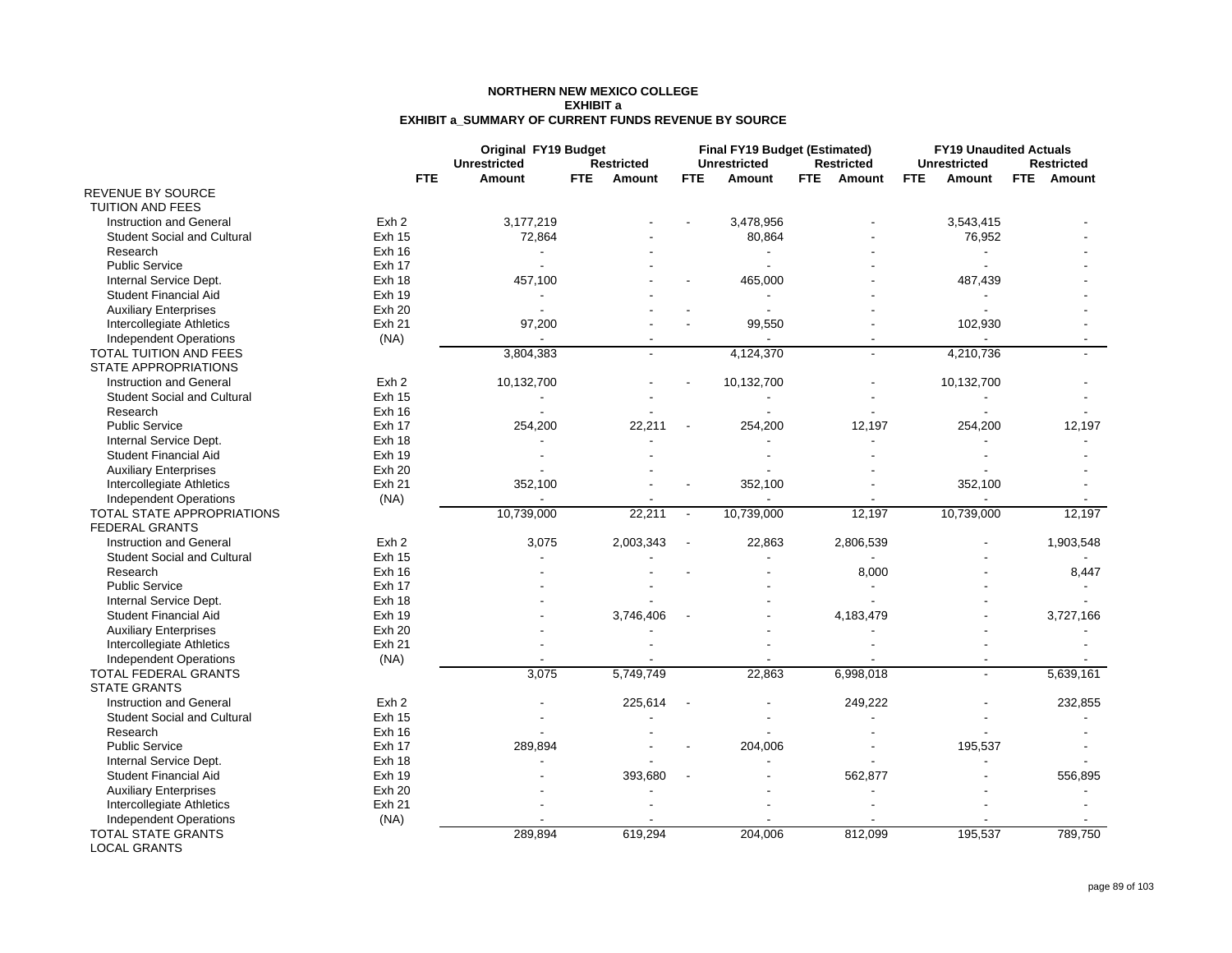#### **NORTHERN NEW MEXICO COLLEGE EXHIBIT aEXHIBIT a\_SUMMARY OF CURRENT FUNDS REVENUE BY SOURCE**

|                                     |                  | <b>Original FY19 Budget</b> |                   |                      | Final FY19 Budget (Estimated) |                     | <b>FY19 Unaudited Actuals</b> |
|-------------------------------------|------------------|-----------------------------|-------------------|----------------------|-------------------------------|---------------------|-------------------------------|
|                                     |                  | <b>Unrestricted</b>         | <b>Restricted</b> | <b>Unrestricted</b>  | <b>Restricted</b>             | <b>Unrestricted</b> | <b>Restricted</b>             |
|                                     | <b>FTE</b>       | Amount                      | FTE.<br>Amount    | <b>FTE</b><br>Amount | FTE<br>Amount                 | FTE.<br>Amount      | FTE.<br>Amount                |
| <b>Instruction and General</b>      | Exh <sub>2</sub> |                             |                   |                      | 25,708                        |                     |                               |
| <b>Student Social and Cultural</b>  | <b>Exh 15</b>    |                             |                   |                      |                               |                     |                               |
| Research                            | Exh 16           |                             |                   |                      |                               |                     |                               |
| <b>Public Service</b>               | <b>Exh 17</b>    |                             |                   |                      |                               |                     |                               |
| Internal Service Dept.              | Exh 18           |                             |                   |                      |                               |                     |                               |
| <b>Student Financial Aid</b>        | <b>Exh 19</b>    |                             |                   |                      |                               |                     |                               |
| <b>Auxiliary Enterprises</b>        | <b>Exh 20</b>    |                             |                   |                      |                               |                     |                               |
| Intercollegiate Athletics           | <b>Exh 21</b>    |                             |                   |                      |                               |                     |                               |
| Independent Operations              | (NA)             |                             |                   |                      |                               |                     |                               |
| TOTAL LOCAL GRANTS                  |                  |                             | $\overline{a}$    |                      | 25,708                        |                     |                               |
| PRIVATE GIFTS AND GRANTS            |                  |                             |                   |                      |                               |                     |                               |
| Instruction and General             | Exh <sub>2</sub> |                             | 8,000             |                      | 236,294                       |                     | 89,725                        |
| <b>Student Social and Cultural</b>  | <b>Exh 15</b>    |                             |                   |                      |                               |                     |                               |
| Research                            | <b>Exh 16</b>    |                             |                   |                      |                               |                     |                               |
| <b>Public Service</b>               | <b>Exh 17</b>    |                             |                   |                      |                               |                     |                               |
| Internal Service Dept.              | Exh 18           |                             |                   |                      |                               |                     |                               |
| <b>Student Financial Aid</b>        | <b>Exh 19</b>    |                             | 214,000           |                      | 284,625                       |                     | 280,771                       |
| <b>Auxiliary Enterprises</b>        | <b>Exh 20</b>    |                             |                   |                      |                               |                     |                               |
| Intercollegiate Athletics           | <b>Exh 21</b>    |                             |                   |                      |                               |                     |                               |
| Independent Operations              | (NA)             |                             |                   |                      |                               |                     |                               |
| TOTAL PRIVATE GIFTS AND GRANTS      |                  |                             | 222,000           |                      | 520,919                       |                     | 370,496                       |
| ENDOWMENT/LAND PERMANENT FUND       |                  |                             |                   |                      |                               |                     |                               |
| <b>Instruction and General</b>      | Exh <sub>2</sub> | 163,525                     |                   | 225,000              |                               | 223,368             |                               |
| <b>Student Social and Cultural</b>  | <b>Exh 15</b>    |                             |                   |                      |                               |                     |                               |
| Research                            | <b>Exh 16</b>    |                             |                   |                      |                               |                     |                               |
| <b>Public Service</b>               | <b>Exh 17</b>    |                             |                   |                      |                               |                     |                               |
| Internal Service Dept.              | Exh 18           |                             |                   |                      |                               |                     |                               |
| <b>Student Financial Aid</b>        | <b>Exh 19</b>    |                             |                   |                      |                               |                     |                               |
| <b>Auxiliary Enterprises</b>        | <b>Exh 20</b>    |                             |                   |                      |                               |                     |                               |
| Intercollegiate Athletics           | <b>Exh 21</b>    |                             |                   |                      |                               |                     |                               |
| Independent Operations              | (NA)             |                             |                   |                      |                               |                     |                               |
| TOTAL ENDOWMENT/LAND PERMANENT FUND |                  | 163,525                     |                   | 225,000              | $\overline{a}$                | 223,368             |                               |
| <b>SALES AND SERVICE</b>            |                  |                             |                   |                      |                               |                     |                               |
| <b>Instruction and General</b>      | Exh <sub>2</sub> | 2,000                       |                   | 2,500                |                               | 2,059               |                               |
| <b>Student Social and Cultural</b>  | <b>Exh 15</b>    |                             |                   | 862                  |                               | 13,200              |                               |
| Research                            | <b>Exh 16</b>    |                             |                   |                      |                               |                     |                               |
| <b>Public Service</b>               | <b>Exh 17</b>    |                             |                   |                      |                               |                     |                               |
| Internal Service Dept.              | Exh 18           |                             |                   |                      |                               |                     |                               |
| <b>Student Financial Aid</b>        | <b>Exh 19</b>    |                             |                   |                      |                               |                     |                               |
| <b>Auxiliary Enterprises</b>        | <b>Exh 20</b>    | 667,476                     |                   | 586,854              |                               | 498,959             |                               |
| Intercollegiate Athletics           | <b>Exh 21</b>    | 37,240                      |                   | 37,522               |                               | 11,650              |                               |
| <b>Independent Operations</b>       | (NA)             |                             |                   |                      |                               |                     |                               |
| TOTAL SALES AND SERVICE             |                  | 706,716                     | $\overline{a}$    | 627,738              | $\blacksquare$                | 525,869             |                               |
| <b>OTHER</b>                        |                  |                             |                   |                      |                               |                     |                               |
| <b>Instruction and General</b>      | Exh <sub>2</sub> | 60,575                      |                   | 117,838              |                               | 146,018             |                               |
| <b>Student Social and Cultural</b>  | <b>Exh 15</b>    | $\sim$                      |                   | 16,258               |                               | 861                 |                               |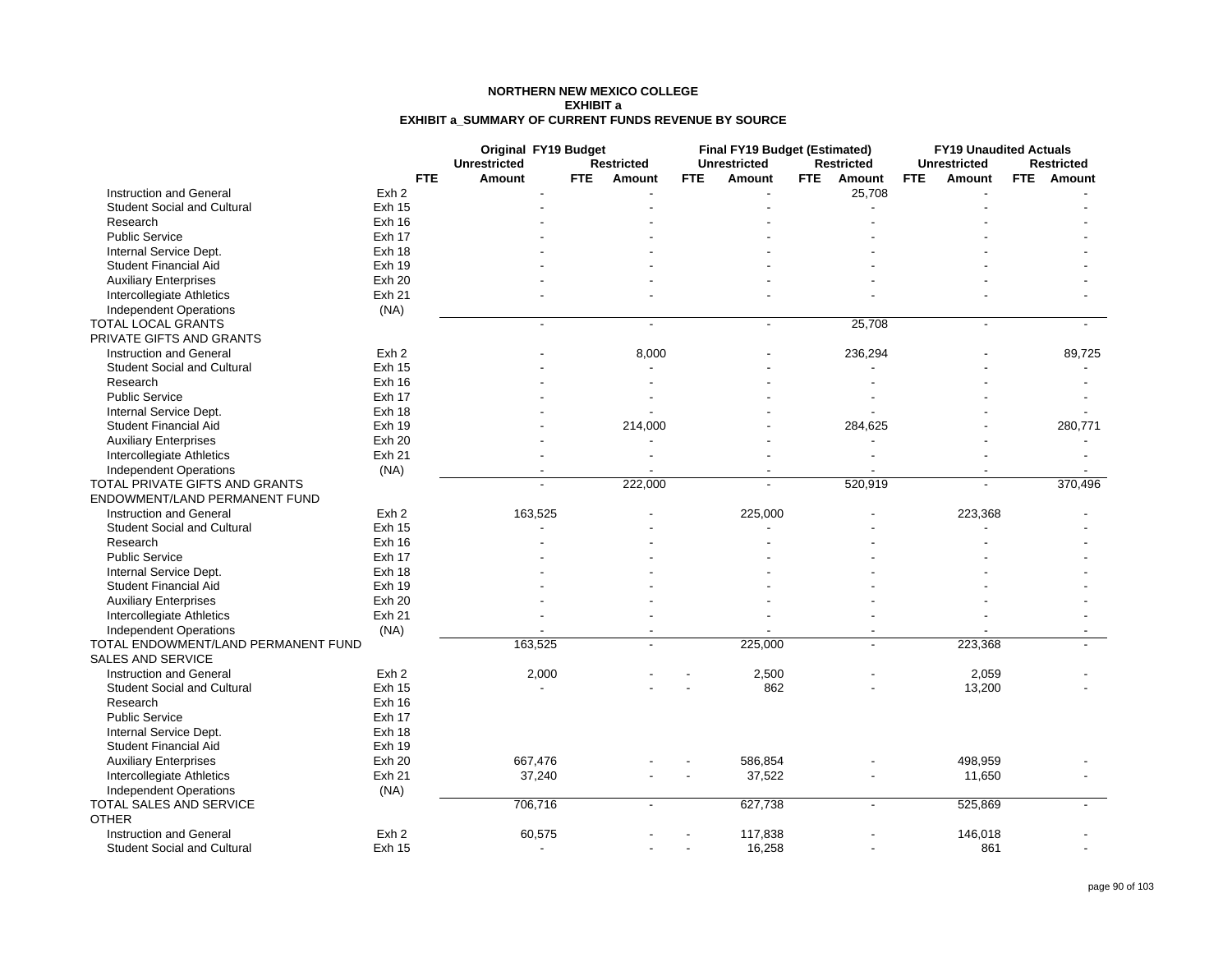#### **NORTHERN NEW MEXICO COLLEGE EXHIBIT aEXHIBIT a\_SUMMARY OF CURRENT FUNDS REVENUE BY SOURCE**

|                                    |                  | <b>Original FY19 Budget</b><br><b>Unrestricted</b> |            | <b>Restricted</b> |                          | Final FY19 Budget (Estimated)<br><b>Unrestricted</b> |            | <b>Restricted</b> |                          | <b>FY19 Unaudited Actuals</b><br><b>Unrestricted</b> | <b>Restricted</b> |           |
|------------------------------------|------------------|----------------------------------------------------|------------|-------------------|--------------------------|------------------------------------------------------|------------|-------------------|--------------------------|------------------------------------------------------|-------------------|-----------|
|                                    | <b>FTE</b>       | Amount                                             | <b>FTE</b> | Amount            | <b>FTE</b>               | Amount                                               | <b>FTE</b> | Amount            | <b>FTE</b>               | Amount                                               | <b>FTE</b>        | Amount    |
| Research                           | Exh 16           |                                                    |            |                   |                          |                                                      |            |                   |                          |                                                      |                   |           |
| <b>Public Service</b>              | Exh 17           |                                                    |            |                   |                          |                                                      |            |                   |                          |                                                      |                   |           |
| Internal Service Dept.             | Exh 18           |                                                    |            |                   |                          | 1,837                                                |            |                   |                          |                                                      |                   |           |
| <b>Student Financial Aid</b>       | <b>Exh 19</b>    |                                                    |            |                   |                          |                                                      |            |                   |                          |                                                      |                   |           |
| <b>Auxiliary Enterprises</b>       | <b>Exh 20</b>    | 8,420                                              |            |                   |                          | 18,317                                               |            |                   |                          | 16,895                                               |                   |           |
| Intercollegiate Athletics          | <b>Exh 21</b>    | 19,485                                             |            |                   |                          | 22,140                                               |            |                   |                          | 48,686                                               |                   |           |
| <b>Independent Operations</b>      | (NA)             |                                                    |            |                   |                          |                                                      |            |                   |                          |                                                      |                   |           |
| <b>TOTAL OTHER</b>                 |                  | 88,480                                             |            |                   |                          | 176,390                                              |            |                   |                          | 212,460                                              |                   |           |
| <b>TOTAL BY SOURCE</b>             |                  |                                                    |            |                   |                          |                                                      |            |                   |                          |                                                      |                   |           |
| <b>Tuition and Fees</b>            |                  | 3,804,383                                          |            |                   |                          | 4,124,370                                            |            |                   |                          | 4,210,736                                            |                   |           |
| Appropriations                     |                  | 10,739,000                                         |            | 22,211            | $\overline{\phantom{a}}$ | 10,739,000                                           |            | 12,197            |                          | 10,739,000                                           |                   | 12,197    |
| <b>Federal Grants</b>              |                  | 3,075                                              |            | 5,749,749         |                          | 22,863                                               |            | 6,998,018         |                          |                                                      |                   | 5,639,161 |
| <b>State Grants</b>                |                  | 289,894                                            |            | 619,294           | $\overline{\phantom{a}}$ | 204,006                                              |            | 812,099           |                          | 195,537                                              |                   | 789,750   |
| <b>Local Grants</b>                |                  |                                                    |            |                   |                          |                                                      |            | 25,708            |                          |                                                      |                   |           |
| <b>Private Gifts and Grants</b>    |                  |                                                    |            | 222,000           | $\overline{\phantom{a}}$ |                                                      |            | 520,919           |                          |                                                      |                   | 370,496   |
| Endowment/Land Permanent Fund      |                  | 163,525                                            |            |                   |                          | 225,000                                              |            |                   |                          | 223,368                                              |                   |           |
| Sales and Service                  |                  | 706,716                                            |            |                   |                          | 627,738                                              |            |                   |                          | 525,869                                              |                   |           |
| Other                              |                  | 88,480                                             |            |                   |                          | 176,390                                              |            |                   |                          | 212,460                                              |                   |           |
| <b>TOTAL BY SOURCE</b>             |                  | 15,795,073                                         |            | 6,613,254         | $\overline{\phantom{a}}$ | 16,119,367                                           |            | 8,368,941         |                          | 16,106,971                                           |                   | 6,811,604 |
| <b>TOTAL BY EXHIBIT</b>            |                  |                                                    |            |                   |                          |                                                      |            |                   |                          |                                                      |                   |           |
| <b>Instruction and General</b>     | Exh <sub>2</sub> | 13,539,094                                         |            | 2,236,957         | $\blacksquare$           | 13,979,857                                           |            | 3,317,763         | $\blacksquare$           | 14,047,560                                           |                   | 2,226,127 |
| <b>Student Social and Cultural</b> | <b>Exh 15</b>    | 72,864                                             |            |                   |                          | 97,984                                               |            |                   |                          | 91,013                                               |                   |           |
| Research                           | <b>Exh 16</b>    |                                                    |            |                   |                          |                                                      |            | 8,000             |                          |                                                      |                   | 8,447     |
| <b>Public Service</b>              | <b>Exh 17</b>    | 544,094                                            |            | 22,211            | $\overline{\phantom{a}}$ | 458,206                                              |            | 12,197            | $\overline{\phantom{a}}$ | 449,737                                              |                   | 12,197    |
| Internal Service Dept.             | Exh 18           | 457,100                                            |            |                   |                          | 466,837                                              |            |                   |                          | 487,439                                              |                   |           |
| <b>Student Financial Aid</b>       | <b>Exh 19</b>    |                                                    |            | 4,354,086         | $\overline{\phantom{a}}$ |                                                      |            | 5,030,981         | $\overline{\phantom{a}}$ | $\overline{\phantom{0}}$                             |                   | 4,564,832 |
| <b>Auxiliary Enterprises</b>       | <b>Exh 20</b>    | 675,896                                            |            |                   |                          | 605,171                                              |            |                   |                          | 515,855                                              |                   |           |
| Intercollegiate Athletics          | Exh 21           | 506,025                                            |            |                   |                          | 511,312                                              |            |                   |                          | 515,367                                              |                   |           |
| <b>TOTAL BY EXHIBIT</b>            |                  | 15,795,073                                         |            | 6,613,254         |                          | 16,119,367                                           |            | 8,368,941         |                          | 16,106,971                                           |                   | 6,811,604 |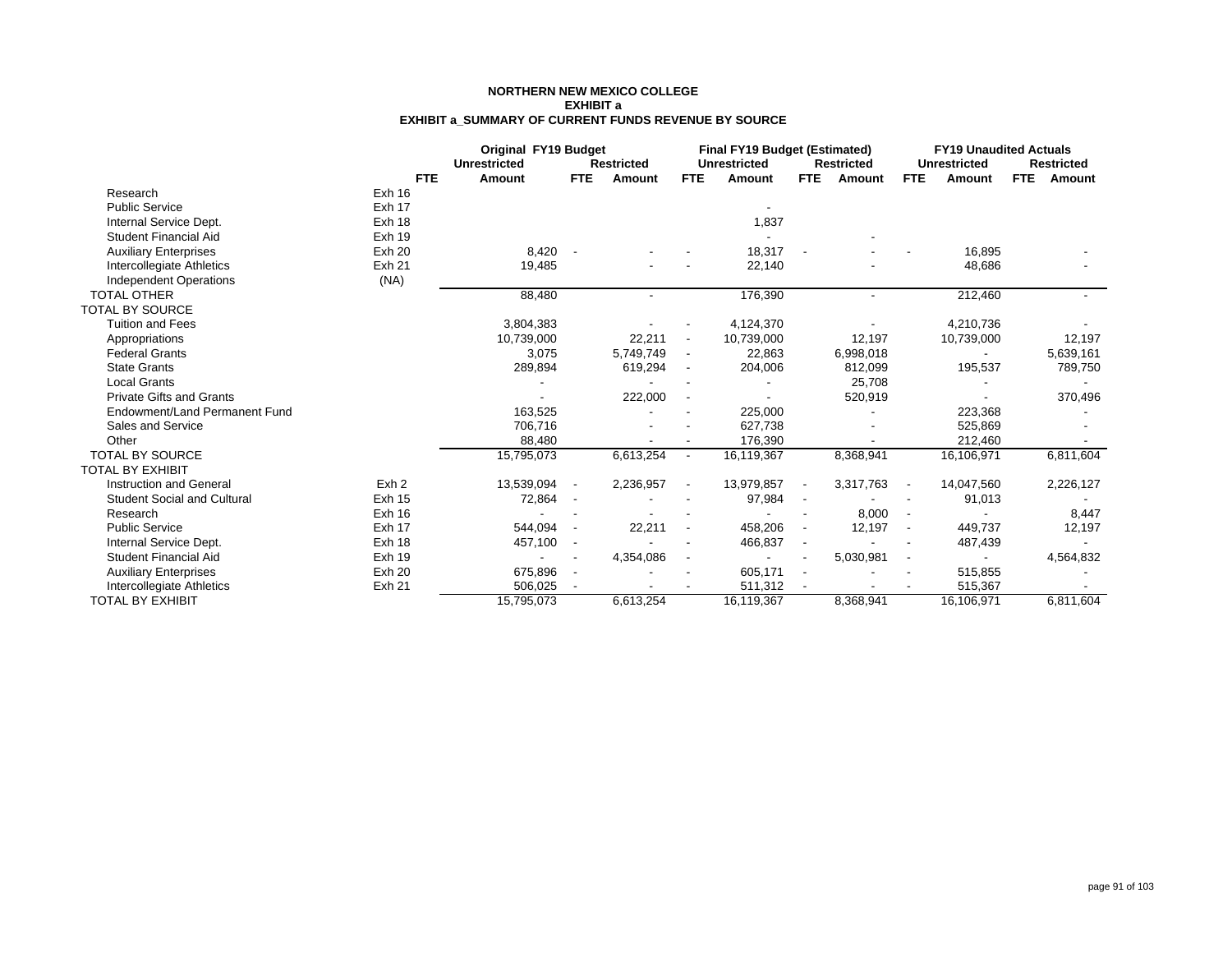|                                         |                   | <b>Original FY19 Budget</b> |                     |                          |                          |                          | Final FY19 Budget (Estimated) |                          |                          |                          | <b>FY19 Unaudited Actuals</b> |                          |                          |
|-----------------------------------------|-------------------|-----------------------------|---------------------|--------------------------|--------------------------|--------------------------|-------------------------------|--------------------------|--------------------------|--------------------------|-------------------------------|--------------------------|--------------------------|
|                                         |                   |                             | <b>Unrestricted</b> |                          | <b>Restricted</b>        |                          | <b>Unrestricted</b>           |                          | <b>Restricted</b>        |                          | <b>Unrestricted</b>           |                          | <b>Restricted</b>        |
|                                         |                   | <b>FTE</b>                  | Amount              | <b>FTE</b>               | Amount                   | <b>FTE</b>               | Amount                        | <b>FTE</b>               | Amount                   | <b>FTE</b>               | Amount                        | <b>FTE</b>               | Amount                   |
| <b>Faculty Salaries Full-Time</b>       | 61101             |                             |                     |                          |                          |                          |                               |                          |                          |                          |                               |                          |                          |
| Instruction                             | <b>Exh 10</b>     | 47.24                       | 2,532,510           | 1.04                     | 40,690                   | 47.24                    | 2,354,235                     | 1.04                     | 67,104                   | 47.24                    | 2,220,388                     | 1.04                     | 264                      |
| Academic Support                        | Exh 11            | $\overline{\phantom{a}}$    |                     |                          |                          |                          |                               |                          |                          |                          |                               |                          | $\blacksquare$           |
| <b>Student Services</b>                 | <b>Exh 12</b>     |                             |                     |                          |                          |                          |                               |                          |                          |                          |                               |                          |                          |
| <b>Institutional Support</b>            | Exh 13            |                             |                     |                          |                          |                          |                               |                          |                          |                          |                               |                          |                          |
| Operation & Maintenance of Plant        | <b>Exh 14</b>     |                             |                     |                          |                          |                          |                               |                          |                          |                          |                               |                          |                          |
| <b>Student Social and Cultural</b>      | <b>Exh 15</b>     |                             |                     |                          |                          |                          |                               |                          |                          |                          |                               |                          |                          |
| Research                                | <b>Exh 16</b>     |                             |                     |                          |                          |                          |                               |                          |                          |                          |                               |                          |                          |
| <b>Public Service</b>                   | <b>Exh 17</b>     |                             |                     |                          |                          |                          |                               |                          |                          |                          |                               |                          |                          |
| <b>Internal Service</b>                 | Exh 18            |                             |                     |                          |                          |                          |                               |                          |                          |                          |                               |                          |                          |
| <b>Financial Aid</b>                    | Exh 19            |                             |                     |                          |                          |                          |                               |                          |                          |                          |                               |                          |                          |
| <b>Auxiliary Enterprises</b>            | Exh 20            |                             |                     |                          |                          |                          |                               |                          |                          |                          |                               |                          |                          |
| Athletics                               | <b>Exh 21</b>     | $\overline{\phantom{a}}$    | ÷                   | $\overline{\phantom{a}}$ |                          |                          |                               | $\overline{\phantom{a}}$ |                          | ÷                        | ÷,                            |                          | $\overline{\phantom{a}}$ |
| <b>Total Faculty Salaries Full-Time</b> |                   | 47.24                       | 2,532,510           | 1.04                     | 40,690                   | 47.24                    | 2,354,235                     | 1.04                     | 67,104                   | 47.24                    | 2,220,388                     | 1.04                     | 264                      |
| <b>Faculty Sal FT Ovrid-Teaching</b>    | 61102             |                             |                     |                          |                          |                          |                               |                          |                          |                          |                               |                          |                          |
| Instruction                             | <b>Exh 10</b>     | 1.11                        | 45,876              |                          |                          | 1.11                     | 72,449                        |                          |                          | 1.11                     | 54,661                        |                          |                          |
| Academic Support                        | <b>Exh 11</b>     | $\sim$                      |                     |                          |                          |                          |                               |                          |                          |                          | 5,567                         |                          |                          |
| <b>Student Services</b>                 | Exh 12            |                             |                     |                          |                          |                          |                               |                          |                          |                          |                               |                          |                          |
| <b>Institutional Support</b>            | <b>Exh 13</b>     | $\overline{a}$              |                     |                          |                          |                          |                               |                          |                          |                          |                               |                          |                          |
| Operation & Maintenance of Plant        | Exh 14            | $\blacksquare$              |                     |                          |                          |                          |                               |                          |                          |                          |                               |                          |                          |
| <b>Student Social and Cultural</b>      | Exh 15            |                             |                     |                          |                          |                          |                               |                          |                          |                          |                               |                          |                          |
| Research                                | <b>Exh 16</b>     |                             |                     |                          |                          |                          |                               |                          |                          |                          |                               |                          |                          |
| <b>Public Service</b>                   | <b>Exh 17</b>     |                             |                     |                          |                          |                          |                               |                          |                          |                          |                               |                          |                          |
| <b>Internal Service</b>                 | Exh 18            |                             |                     |                          |                          |                          |                               |                          |                          |                          |                               |                          |                          |
| <b>Financial Aid</b>                    | Exh 19            |                             |                     |                          |                          |                          |                               |                          |                          |                          |                               |                          |                          |
| <b>Auxiliary Enterprises</b>            | <b>Exh 20</b>     |                             |                     |                          |                          |                          |                               |                          |                          |                          |                               |                          |                          |
| Athletics                               | <b>Exh 21</b>     | $\blacksquare$              |                     |                          |                          |                          |                               |                          | $\overline{\phantom{0}}$ |                          |                               |                          |                          |
| <b>Total Faculty Salaries Adjunct</b>   |                   | 1.11                        | 45,876              | $\blacksquare$           | $\blacksquare$           | 1.11                     | 72,449                        | $\blacksquare$           | $\overline{a}$           | 1.11                     | 60,228                        | $\overline{\phantom{a}}$ | $\blacksquare$           |
|                                         |                   |                             |                     |                          |                          |                          |                               |                          |                          |                          |                               |                          |                          |
| <b>Faculty Salaries Adjunct</b>         | 61103             |                             |                     |                          |                          |                          |                               |                          |                          |                          |                               |                          |                          |
| Instruction                             | <b>Exh 10</b>     | 15.78                       | 737,905             | 0.17                     | 20,450                   | 15.78                    | 719,578                       | 0.17                     | 20,599                   | 15.78                    | 659,237                       | 0.17                     | 2,760                    |
| Academic Support                        | Exh 11            | $\blacksquare$              | $\overline{a}$      | $\overline{\phantom{a}}$ | $\overline{\phantom{a}}$ | $\overline{\phantom{a}}$ |                               | $\sim$                   | $\blacksquare$           | $\overline{\phantom{a}}$ | 1,090                         | $\overline{\phantom{a}}$ | $\blacksquare$           |
| <b>Student Services</b>                 | Exh 12            | $\overline{\phantom{a}}$    |                     |                          |                          |                          |                               |                          | 37,759                   | $\overline{\phantom{a}}$ |                               |                          | 5,042                    |
| <b>Institutional Support</b>            | Exh 13            | 0.05                        | 2,500               |                          |                          | 0.05                     |                               |                          | $\overline{a}$           | 0.05                     |                               |                          | $\overline{a}$           |
| Operation & Maintenance of Plant        | Exh <sub>14</sub> |                             |                     |                          |                          |                          |                               |                          |                          |                          |                               |                          |                          |
| <b>Student Social and Cultural</b>      | <b>Exh 15</b>     | $\overline{\phantom{a}}$    |                     |                          |                          |                          |                               |                          |                          |                          |                               |                          |                          |
| Research                                | Exh 16            |                             |                     |                          |                          |                          |                               |                          |                          |                          |                               |                          |                          |
| <b>Public Service</b>                   | Exh 17            |                             |                     |                          |                          |                          |                               |                          |                          |                          |                               |                          |                          |
| <b>Internal Service</b>                 | Exh 18            |                             |                     |                          |                          |                          |                               |                          |                          |                          |                               |                          |                          |
| <b>Financial Aid</b>                    | Exh 19            |                             |                     |                          |                          |                          |                               |                          |                          |                          |                               |                          |                          |
| <b>Auxiliary Enterprises</b>            | <b>Exh 20</b>     |                             |                     |                          |                          |                          |                               |                          |                          |                          |                               |                          |                          |
| Athletics                               | Exh 21            |                             |                     |                          |                          |                          |                               |                          |                          |                          |                               |                          |                          |
| <b>Total Faculty Salaries Adjunct</b>   |                   | 15.83                       | 740,405             | 0.17                     | 20,450                   | 15.83                    | 719,578                       | 0.17                     | 58,358                   | 15.83                    | 660,326                       | 0.17                     | 7,802                    |

**Faculty - Stipends and Honorariums 61104**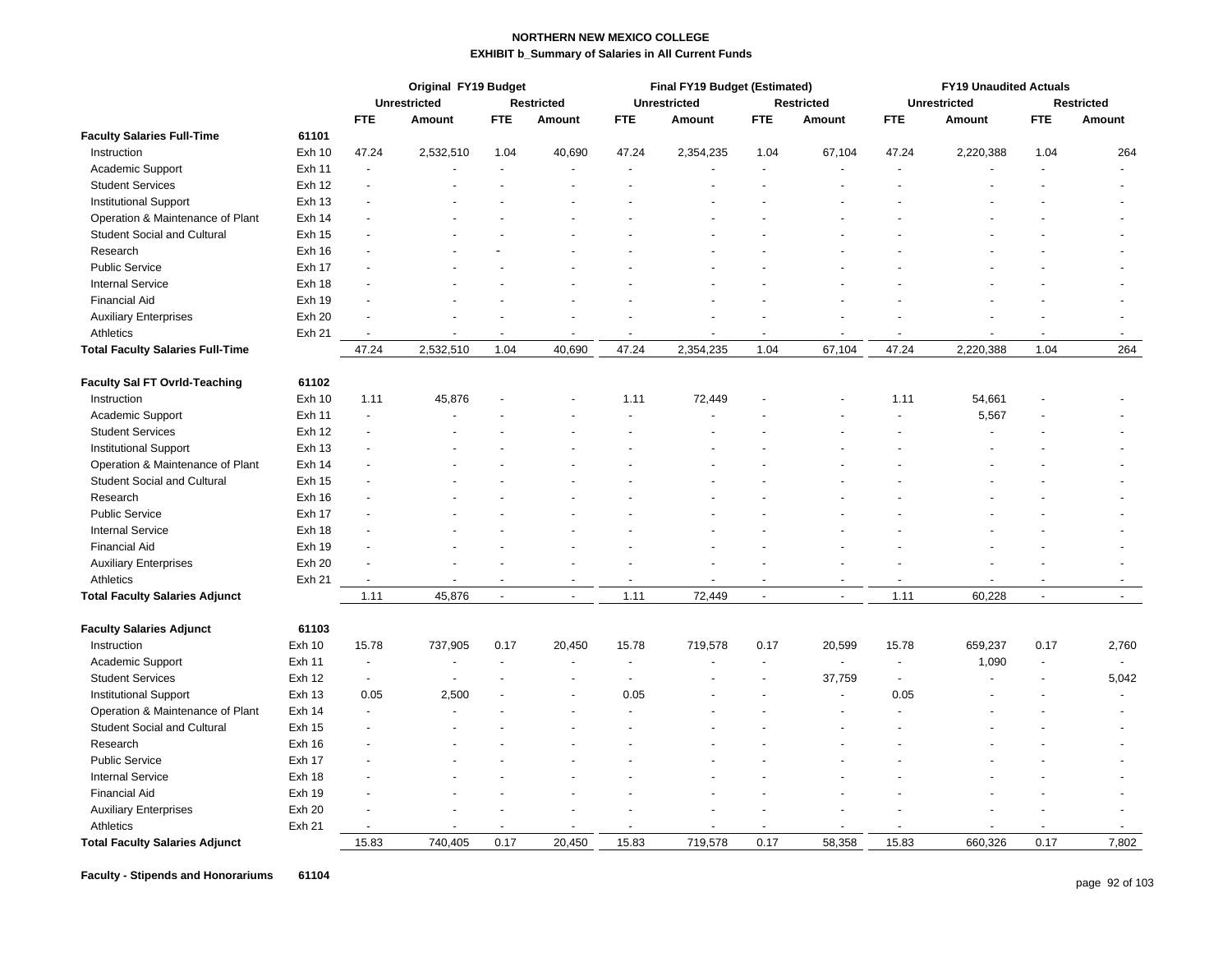|                                                    |               | <b>Original FY19 Budget</b> |                     |                          |                          |                          | Final FY19 Budget (Estimated) |                          |                          |                          | <b>FY19 Unaudited Actuals</b> |                          |                                  |
|----------------------------------------------------|---------------|-----------------------------|---------------------|--------------------------|--------------------------|--------------------------|-------------------------------|--------------------------|--------------------------|--------------------------|-------------------------------|--------------------------|----------------------------------|
|                                                    |               |                             | <b>Unrestricted</b> |                          | <b>Restricted</b>        |                          | <b>Unrestricted</b>           |                          | <b>Restricted</b>        |                          | <b>Unrestricted</b>           |                          | <b>Restricted</b>                |
|                                                    |               | <b>FTE</b>                  | Amount              | <b>FTE</b>               | Amount                   | <b>FTE</b>               | Amount                        | <b>FTE</b>               | Amount                   | <b>FTE</b>               | Amount                        | <b>FTE</b>               | Amount                           |
| Instruction                                        | <b>Exh 10</b> | 1.20                        | 83,075              | $\overline{a}$           | 79,743                   | 1.20                     | 74,048                        | $\overline{\phantom{a}}$ | 50,743                   | 1.20                     | 41,497                        |                          | 12,032                           |
| Academic Support                                   | Exh 11        | $\overline{\phantom{a}}$    | 1,000               | $\overline{a}$           |                          | $\overline{a}$           |                               |                          |                          |                          |                               |                          |                                  |
| <b>Student Services</b>                            | Exh 12        |                             |                     |                          |                          |                          |                               |                          | 5,488                    |                          |                               |                          | 838                              |
| Institutional Support                              | Exh 13        |                             |                     |                          |                          |                          |                               |                          |                          |                          |                               |                          |                                  |
| Operation & Maintenance of Plant                   | Exh 14        |                             |                     |                          |                          |                          |                               |                          |                          |                          |                               |                          |                                  |
| <b>Student Social and Cultural</b>                 | <b>Exh 15</b> |                             |                     |                          |                          |                          |                               |                          |                          |                          |                               |                          |                                  |
| Research                                           | Exh 16        |                             |                     |                          |                          |                          |                               |                          |                          |                          |                               |                          |                                  |
| <b>Public Service</b>                              | <b>Exh 17</b> |                             |                     |                          |                          |                          |                               |                          |                          |                          |                               |                          |                                  |
| <b>Internal Service</b>                            | Exh 18        |                             |                     |                          |                          |                          |                               |                          |                          |                          |                               |                          |                                  |
| <b>Financial Aid</b>                               | <b>Exh 19</b> |                             |                     |                          |                          |                          |                               |                          |                          |                          |                               |                          |                                  |
| <b>Auxiliary Enterprises</b>                       | <b>Exh 20</b> |                             |                     |                          |                          |                          |                               |                          |                          |                          |                               |                          |                                  |
| Athletics                                          | <b>Exh 21</b> |                             |                     |                          |                          |                          |                               |                          |                          |                          |                               |                          |                                  |
| <b>Total Faculty - Stipends and Honorariums</b>    |               | 1.20                        | 84,075              | $\blacksquare$           | 79,743                   | 1.20                     | 74,048                        | $\sim$                   | 56,231                   | 1.20                     | 41,497                        | $\sim$                   | 12,870                           |
| Faculty Salary - Overload Non-Teachin 61106        |               |                             |                     |                          |                          |                          |                               |                          |                          |                          |                               |                          |                                  |
| Instruction                                        | <b>Exh 10</b> | 0.11                        | 5,170               |                          | 15,167                   | 0.11                     | 45,985                        |                          | 89,101                   | 0.11                     | 56,693                        |                          | 99,814                           |
| Academic Support                                   | Exh 11        | $\overline{\phantom{a}}$    |                     |                          |                          | $\overline{a}$           |                               |                          |                          |                          |                               |                          |                                  |
| <b>Student Services</b>                            | <b>Exh 12</b> |                             |                     |                          |                          |                          | 250                           |                          |                          |                          | $\overline{\phantom{a}}$      |                          |                                  |
| <b>Institutional Support</b>                       | <b>Exh 13</b> |                             |                     |                          |                          |                          |                               |                          |                          |                          | 250                           |                          |                                  |
|                                                    |               |                             |                     |                          |                          |                          |                               |                          |                          |                          |                               |                          |                                  |
| Operation & Maintenance of Plant                   | Exh 14        |                             |                     |                          |                          |                          |                               |                          |                          |                          |                               |                          |                                  |
| <b>Student Social and Cultural</b>                 | <b>Exh 15</b> |                             |                     |                          |                          |                          |                               |                          |                          |                          |                               |                          |                                  |
| Research                                           | Exh 16        |                             |                     |                          |                          |                          |                               |                          |                          |                          |                               |                          |                                  |
| <b>Public Service</b>                              | Exh 17        |                             |                     |                          |                          |                          |                               |                          |                          |                          |                               |                          |                                  |
| <b>Internal Service</b>                            | Exh 18        |                             |                     |                          |                          |                          |                               |                          |                          |                          |                               |                          |                                  |
| <b>Financial Aid</b>                               | Exh 19        |                             |                     |                          |                          |                          |                               |                          |                          |                          |                               |                          |                                  |
| <b>Auxiliary Enterprises</b>                       | Exh 20        |                             |                     |                          |                          |                          |                               |                          |                          |                          |                               |                          |                                  |
| Athletics                                          | Exh 21        |                             |                     |                          |                          |                          |                               |                          |                          |                          |                               |                          |                                  |
| Total FacultySalary - Overload Non-Teaching        |               | 0.11                        | 5,170               | $\overline{a}$           | 15,167                   | 0.11                     | 46,235                        | $\sim$                   | 89,101                   | 0.11                     | 56,943                        | $\sim$                   | 99,814                           |
| Bonus                                              | 61107         |                             |                     |                          |                          |                          |                               |                          |                          |                          |                               |                          |                                  |
| Instruction                                        | Exh 10        | $\overline{\phantom{a}}$    |                     |                          |                          | $\blacksquare$           | 10,175                        |                          |                          | $\overline{\phantom{a}}$ | 10,175                        |                          |                                  |
| Academic Support                                   | Exh 11        | 0.13                        | 3,300               |                          |                          | 0.13                     | 3,300                         |                          |                          | 0.13                     | 3,300                         |                          |                                  |
| <b>Student Services</b>                            | Exh 12        | $\overline{a}$              |                     |                          |                          |                          |                               |                          |                          |                          |                               |                          |                                  |
| <b>Institutional Support</b>                       | Exh 13        | ÷.                          |                     |                          |                          |                          |                               |                          |                          |                          |                               |                          |                                  |
| Operation & Maintenance of Plant                   | Exh 14        |                             |                     |                          |                          |                          |                               |                          |                          |                          |                               |                          |                                  |
| <b>Student Social and Cultural</b>                 | Exh 15        |                             |                     |                          |                          |                          |                               |                          |                          |                          |                               |                          |                                  |
| Research                                           | <b>Exh 16</b> |                             |                     |                          |                          |                          |                               |                          |                          |                          |                               |                          |                                  |
| <b>Public Service</b>                              | Exh 17        |                             |                     |                          |                          |                          |                               |                          |                          |                          |                               |                          |                                  |
| <b>Internal Service</b>                            | Exh 18        |                             |                     |                          |                          |                          |                               |                          |                          |                          |                               |                          |                                  |
| <b>Financial Aid</b>                               | Exh 19        |                             |                     |                          |                          |                          |                               |                          |                          |                          |                               |                          |                                  |
| <b>Auxiliary Enterprises</b>                       | <b>Exh 20</b> |                             |                     |                          |                          |                          |                               |                          |                          |                          |                               |                          |                                  |
| Athletics                                          | <b>Exh 21</b> | $\blacksquare$              |                     | $\overline{\phantom{a}}$ | $\overline{\phantom{a}}$ | $\overline{\phantom{a}}$ |                               |                          |                          |                          |                               |                          |                                  |
| <b>Total FacultySalary - Overload Non-Teaching</b> |               | 0.13                        | 3,300               | $\overline{a}$           | $\overline{\phantom{a}}$ | 0.13                     | 13,475                        | $\overline{\phantom{a}}$ | $\overline{\phantom{a}}$ | 0.13                     | 13,475                        | $\overline{\phantom{a}}$ | $\sim$                           |
| <b>Professional Salaries Full-Time</b>             | 61301         |                             |                     |                          |                          |                          |                               |                          |                          |                          |                               |                          |                                  |
| Instruction                                        | <b>Exh 10</b> | 2.00                        | 89,692              | 4.20                     | 188,020                  | 2.00                     | 89,792                        | 4.20                     | 217,113                  | 2.00                     | 89,792                        | 4.20                     | 188,512<br>103 <sup>699</sup> 93 |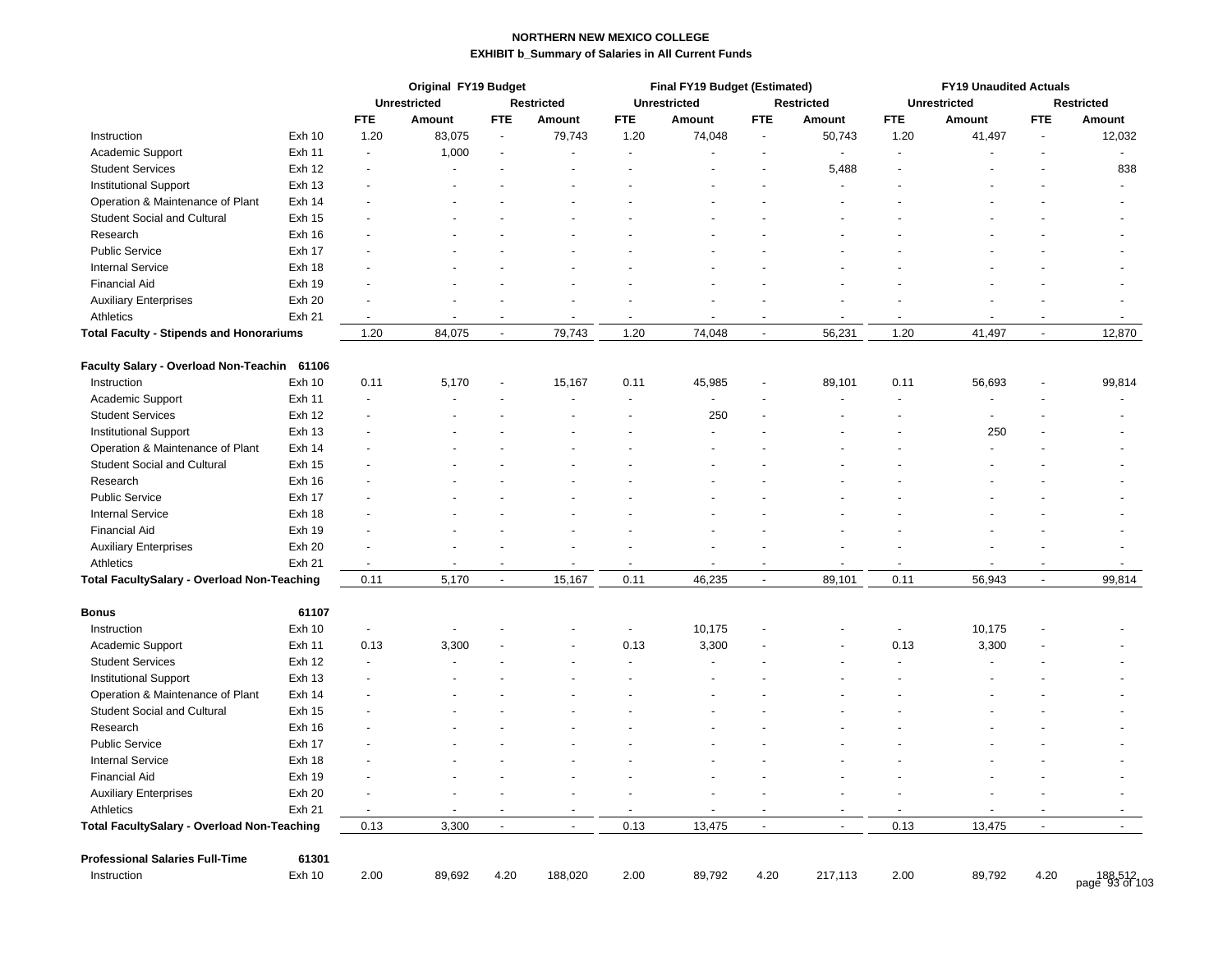|                                                  |               | Original FY19 Budget     |                     |                          |                          |                          | Final FY19 Budget (Estimated) |                          |                          |                          | <b>FY19 Unaudited Actuals</b> |                          |                   |
|--------------------------------------------------|---------------|--------------------------|---------------------|--------------------------|--------------------------|--------------------------|-------------------------------|--------------------------|--------------------------|--------------------------|-------------------------------|--------------------------|-------------------|
|                                                  |               |                          | <b>Unrestricted</b> |                          | <b>Restricted</b>        |                          | <b>Unrestricted</b>           |                          | <b>Restricted</b>        |                          | <b>Unrestricted</b>           |                          | <b>Restricted</b> |
|                                                  |               | <b>FTE</b>               | Amount              | <b>FTE</b>               | Amount                   | <b>FTE</b>               | Amount                        | <b>FTE</b>               | Amount                   | <b>FTE</b>               | Amount                        | <b>FTE</b>               | <b>Amount</b>     |
| Academic Support                                 | <b>Exh 11</b> | 8.00                     | 583,250             | 0.01                     | 840                      | 8.00                     | 481,618                       | 0.01                     | 1,025                    | 8.00                     | 471,084                       | 0.01                     | 1,024             |
| <b>Student Services</b>                          | <b>Exh 12</b> | 10.74                    | 579,304             | 4.50                     | 203,840                  | 10.74                    | 563,396                       | 4.50                     | 262,381                  | 11.74                    | 565,183                       | 4.50                     | 222,425           |
| <b>Institutional Support</b>                     | Exh 13        | 18.49                    | 1,496,527           | $\sim$                   | $\overline{a}$           | 18.49                    | 1,305,388                     | $\overline{\phantom{a}}$ |                          | 18.49                    | 1,323,823                     | $\overline{\phantom{a}}$ |                   |
| Operation & Maintenance of Plant                 | <b>Exh 14</b> | 1.00                     | 71,400              | $\sim$                   | ÷,                       | 1.00                     | 71,400                        | $\overline{\phantom{a}}$ | $\overline{\phantom{a}}$ | 1.00                     |                               |                          |                   |
| <b>Student Social and Cultural</b>               | <b>Exh 15</b> | 1.00                     | 40,954              |                          |                          | 1.00                     | 40,745                        |                          |                          | 1.00                     | 40,088                        |                          |                   |
| Research                                         | <b>Exh 16</b> | $\blacksquare$           | $\blacksquare$      |                          | ÷,                       | $\blacksquare$           |                               |                          | $\overline{\phantom{a}}$ | $\blacksquare$           |                               |                          |                   |
| <b>Public Service</b>                            | Exh 17        | 3.30                     | 260,212             |                          | 16,891                   | 3.30                     | 204,840                       |                          | 9,391                    | 3.30                     | 203,483                       |                          | 9,335             |
| <b>Internal Service</b>                          | Exh 18        | 4.00                     | 264,370             |                          | $\overline{\phantom{a}}$ | 4.00                     | 285,000                       |                          | $\sim$                   | 4.00                     | 230,577                       |                          |                   |
| <b>Financial Aid</b>                             | Exh 19        | $\sim$                   |                     |                          |                          | $\sim$                   |                               |                          |                          | $\sim$                   |                               |                          |                   |
| <b>Auxiliary Enterprises</b>                     | <b>Exh 20</b> | 2.00                     | 93,330              | $\blacksquare$           | $\overline{\phantom{a}}$ | 2.00                     | 86,578                        |                          | $\overline{\phantom{a}}$ | 2.00                     | 85,994                        |                          |                   |
| Athletics                                        | <b>Exh 21</b> | 4.00                     | 162,096             | $\sim$                   | $\overline{a}$           | 3.00                     | 132,732                       |                          | $\sim$                   | 3.00                     | 164,871                       |                          |                   |
| <b>Total Professional Salaries Full-Time</b>     |               | 54.53                    | 3,641,135           | 8.71                     | 409,591                  | 53.53                    | 3,261,489                     | 8.71                     | 489,910                  | 54.53                    | 3,174,896                     | 8.71                     | 421,296           |
| <b>Professional Salaries Part- Time</b>          | 61302         |                          |                     |                          |                          |                          |                               |                          |                          |                          |                               |                          |                   |
|                                                  |               |                          |                     |                          |                          |                          |                               |                          |                          |                          |                               |                          |                   |
| Instruction                                      | <b>Exh 10</b> | 0.50                     | 16,320              | 1.05                     | 36,200                   | 0.50                     | 4,925                         | 1.05                     | 38,501<br>$\sim$         | 0.50                     |                               | 1.05                     | 38,490            |
| Academic Support                                 | <b>Exh 11</b> | ÷                        |                     |                          |                          | $\overline{a}$           | $\overline{\phantom{a}}$      |                          |                          |                          |                               |                          |                   |
| <b>Student Services</b>                          | Exh 12        | ÷,                       |                     |                          |                          | $\blacksquare$           | $\sim$                        |                          | 44,000                   |                          |                               |                          | 8,400             |
| <b>Institutional Support</b>                     | <b>Exh 13</b> |                          |                     |                          |                          |                          | 20,280                        |                          |                          |                          | 20,778                        |                          |                   |
| Operation & Maintenance of Plant                 | Exh 14        |                          |                     |                          |                          |                          | $\blacksquare$                |                          |                          |                          |                               |                          |                   |
| <b>Student Social and Cultural</b>               | <b>Exh 15</b> |                          |                     |                          |                          |                          |                               |                          |                          |                          |                               |                          |                   |
| Research                                         | Exh 16        |                          |                     |                          |                          |                          |                               |                          |                          |                          |                               |                          |                   |
| <b>Public Service</b>                            | Exh 17        |                          |                     |                          |                          |                          |                               |                          |                          |                          |                               |                          |                   |
| <b>Internal Service</b>                          | Exh 18        |                          |                     |                          |                          |                          |                               |                          |                          |                          |                               |                          |                   |
| <b>Financial Aid</b>                             | <b>Exh 19</b> |                          |                     |                          |                          |                          |                               |                          |                          |                          |                               |                          |                   |
| <b>Auxiliary Enterprises</b>                     | <b>Exh 20</b> |                          |                     |                          |                          |                          |                               |                          |                          |                          |                               |                          |                   |
| Athletics                                        | <b>Exh 21</b> |                          |                     |                          |                          |                          |                               |                          |                          |                          |                               |                          |                   |
| <b>TotalProfessional Salaries Part- Time</b>     |               | 0.50                     | 16,320              | 1.05                     | 36,200                   | 0.50                     | 25,205                        | 1.05                     | 82,501                   | 0.50                     | 20,778                        | 1.05                     | 46,890            |
| Professional - Stipends/Honorariums              | 61303         |                          |                     |                          |                          |                          |                               |                          |                          |                          |                               |                          |                   |
| Instruction                                      | <b>Exh 10</b> |                          |                     |                          |                          |                          |                               |                          |                          |                          |                               |                          |                   |
| <b>Academic Support</b>                          | Exh 11        |                          |                     |                          |                          |                          |                               |                          |                          |                          |                               |                          |                   |
| <b>Student Services</b>                          | <b>Exh 12</b> |                          | 2,500               |                          |                          |                          |                               |                          |                          |                          |                               |                          |                   |
| <b>Institutional Support</b>                     | <b>Exh 13</b> |                          |                     |                          |                          |                          |                               |                          |                          |                          | 412                           |                          |                   |
| Operation & Maintenance of Plant                 | Exh 14        |                          |                     |                          |                          |                          |                               |                          |                          |                          |                               |                          |                   |
| <b>Student Social and Cultural</b>               | <b>Exh 15</b> |                          |                     |                          |                          |                          |                               |                          |                          |                          |                               |                          |                   |
| Research                                         | <b>Exh 16</b> |                          |                     |                          |                          |                          |                               |                          |                          |                          |                               |                          |                   |
| <b>Public Service</b>                            | Exh 17        |                          |                     |                          |                          |                          |                               |                          |                          |                          |                               |                          |                   |
| <b>Internal Service</b>                          | <b>Exh 18</b> |                          |                     |                          |                          |                          |                               |                          |                          |                          |                               |                          |                   |
| <b>Financial Aid</b>                             | <b>Exh 19</b> |                          |                     |                          |                          |                          |                               |                          |                          |                          |                               |                          |                   |
| <b>Auxiliary Enterprises</b>                     | <b>Exh 20</b> | ÷,                       | ÷,                  |                          |                          |                          | $\overline{\phantom{a}}$      |                          |                          |                          |                               |                          |                   |
| Athletics                                        | <b>Exh 21</b> |                          | 46,000              | $\blacksquare$           |                          | $\blacksquare$           | 23,501                        |                          |                          |                          | 19,500                        |                          |                   |
| <b>Total Professional - Stipends/Honorariums</b> |               | $\overline{\phantom{a}}$ | 48,500              | $\overline{\phantom{a}}$ | $\overline{\phantom{a}}$ | $\overline{\phantom{a}}$ | 23,501                        | $\overline{\phantom{a}}$ | $\overline{\phantom{a}}$ | $\overline{\phantom{a}}$ | 19,912                        | $\sim$                   | $\sim$            |
|                                                  |               |                          |                     |                          |                          |                          |                               |                          |                          |                          |                               |                          |                   |
| <b>Professional - Sabbatical</b>                 | 61304         |                          |                     |                          |                          |                          |                               |                          |                          |                          |                               |                          |                   |
| Instruction                                      | Exh 10        |                          |                     |                          |                          |                          |                               |                          |                          |                          |                               |                          |                   |
| Academic Support                                 | <b>Exh 11</b> |                          |                     |                          |                          |                          |                               |                          |                          |                          |                               |                          | page 94 of 103    |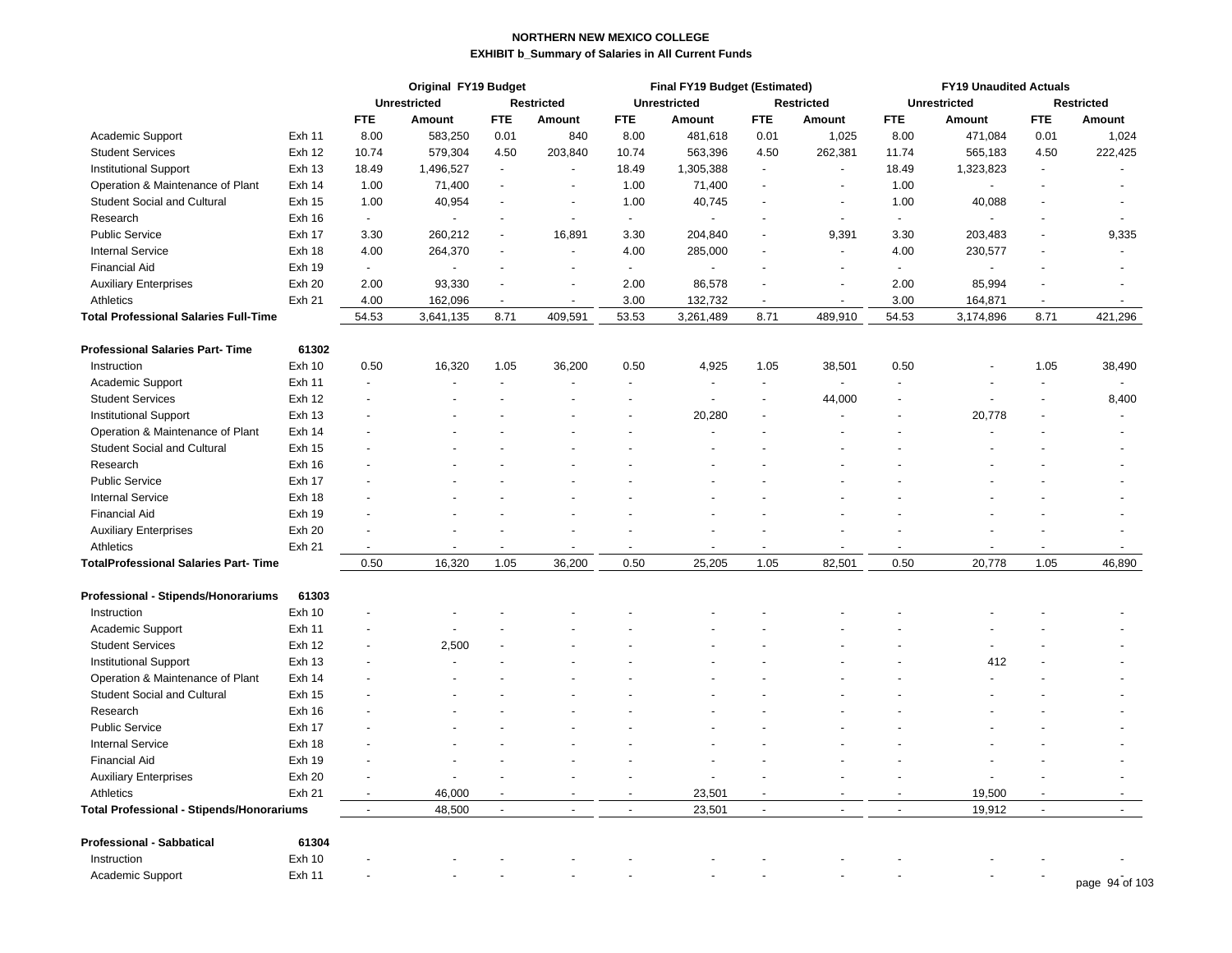|                                               |               | Original FY19 Budget     |                     |                          |                          |                | Final FY19 Budget (Estimated) |                |                          | <b>FY19 Unaudited Actuals</b> |                |                          |                   |  |
|-----------------------------------------------|---------------|--------------------------|---------------------|--------------------------|--------------------------|----------------|-------------------------------|----------------|--------------------------|-------------------------------|----------------|--------------------------|-------------------|--|
|                                               |               |                          | <b>Unrestricted</b> |                          | <b>Restricted</b>        |                | <b>Unrestricted</b>           |                | <b>Restricted</b>        | <b>Unrestricted</b>           |                |                          | <b>Restricted</b> |  |
|                                               |               | <b>FTE</b>               | Amount              | <b>FTE</b>               | Amount                   | <b>FTE</b>     | Amount                        | <b>FTE</b>     | <b>Amount</b>            | <b>FTE</b>                    | Amount         | <b>FTE</b>               | Amount            |  |
| <b>Student Services</b>                       | <b>Exh 12</b> | $\overline{a}$           |                     |                          |                          |                |                               |                |                          |                               |                |                          |                   |  |
| <b>Institutional Support</b>                  | Exh 13        |                          |                     |                          |                          |                |                               |                |                          |                               |                |                          |                   |  |
| Operation & Maintenance of Plant              | <b>Exh 14</b> |                          |                     |                          |                          |                |                               |                |                          |                               |                |                          |                   |  |
| <b>Student Social and Cultural</b>            | <b>Exh 15</b> |                          |                     |                          |                          |                |                               |                |                          |                               |                |                          |                   |  |
| Research                                      | Exh 16        |                          |                     |                          |                          |                |                               |                |                          |                               |                |                          |                   |  |
| <b>Public Service</b>                         | <b>Exh 17</b> |                          |                     |                          |                          |                |                               |                |                          |                               |                |                          |                   |  |
| <b>Internal Service</b>                       | Exh 18        |                          |                     |                          |                          |                |                               |                |                          |                               |                |                          |                   |  |
| <b>Financial Aid</b>                          | Exh 19        |                          |                     |                          |                          |                |                               |                |                          |                               |                |                          |                   |  |
| <b>Auxiliary Enterprises</b>                  | <b>Exh 20</b> |                          |                     |                          |                          |                |                               |                |                          |                               |                |                          |                   |  |
| Athletics                                     | <b>Exh 21</b> | $\overline{a}$           |                     |                          |                          |                |                               |                |                          |                               |                |                          |                   |  |
| <b>Total Professional - Sabbatical</b>        |               | $\sim$                   | $\sim$              | $\sim$                   | $\overline{\phantom{a}}$ | $\sim$         | $\overline{a}$                | $\sim$         | $\blacksquare$           | $\sim$                        | $\overline{a}$ | $\overline{\phantom{a}}$ | $\sim$            |  |
| Per Diem Board of Regents                     | 61305         |                          |                     |                          |                          |                |                               |                |                          |                               |                |                          |                   |  |
| Instruction                                   | Exh 10        |                          |                     |                          |                          |                |                               |                |                          |                               |                |                          |                   |  |
| Academic Support                              | Exh 11        |                          |                     |                          |                          |                |                               |                |                          |                               |                |                          |                   |  |
| <b>Student Services</b>                       | <b>Exh 12</b> |                          |                     |                          |                          |                |                               |                |                          |                               |                |                          |                   |  |
| <b>Institutional Support</b>                  | Exh 13        |                          | 7,125               |                          |                          |                | 7,125                         |                |                          |                               | 5,985          |                          |                   |  |
| Operation & Maintenance of Plant              | Exh 14        |                          |                     |                          |                          |                |                               |                |                          |                               |                |                          |                   |  |
| <b>Student Social and Cultural</b>            | <b>Exh 15</b> |                          |                     |                          |                          |                |                               |                |                          |                               |                |                          |                   |  |
| Research                                      | Exh 16        |                          |                     |                          |                          |                |                               |                |                          |                               |                |                          |                   |  |
| <b>Public Service</b>                         | Exh 17        |                          |                     |                          |                          |                |                               |                |                          |                               |                |                          |                   |  |
| <b>Internal Service</b>                       | Exh 18        |                          |                     |                          |                          |                |                               |                |                          |                               |                |                          |                   |  |
| <b>Financial Aid</b>                          | <b>Exh 19</b> |                          |                     |                          |                          |                |                               |                |                          |                               |                |                          |                   |  |
| <b>Auxiliary Enterprises</b>                  | <b>Exh 20</b> |                          |                     |                          |                          |                |                               |                |                          |                               |                |                          |                   |  |
| Athletics                                     | <b>Exh 21</b> | $\overline{a}$           |                     |                          |                          |                |                               |                |                          |                               |                |                          | $\blacksquare$    |  |
| <b>Total Per Diem Board of Regents</b>        |               | $\overline{a}$           | 7,125               | $\overline{\phantom{a}}$ | $\overline{\phantom{a}}$ | $\overline{a}$ | 7,125                         | $\overline{a}$ | $\sim$                   | $\overline{a}$                | 5,985          | $\overline{\phantom{a}}$ | $\sim$            |  |
|                                               |               |                          |                     |                          |                          |                |                               |                |                          |                               |                |                          |                   |  |
| <b>Support Staff Salaries Full-Time</b>       | 61401         |                          |                     |                          |                          |                |                               |                |                          |                               |                |                          |                   |  |
| Instruction                                   | Exh 10        | 3.00                     | 106,934             | 1.00                     | 36,000                   | 3.00           | 121,785                       | 1.00           | 80,293                   | 3.00                          | 121,795        | 1.00                     | 50,451            |  |
| Academic Support                              | Exh 11        | 7.00                     | 232,156             | $\sim$                   | $\sim$                   | 7.00           | 215,583                       | $\blacksquare$ | $\overline{\phantom{a}}$ | 7.00                          | 207,218        | $\blacksquare$           | ÷                 |  |
| <b>Student Services</b>                       | <b>Exh 12</b> | 6.00                     | 196,055             | 1.00                     | 51,510                   | 6.00           | 162,435                       | 1.36           | 82,278                   | 6.00                          | 157,529        | 1.36                     | 72,668            |  |
| <b>Institutional Support</b>                  | Exh 13        | 17.00                    | 563,322             | $\overline{a}$           | $\sim$                   | 17.00          | 453,795                       | $\sim$         |                          | 17.00                         | 432,289        | $\overline{a}$           |                   |  |
| Operation & Maintenance of Plant              | <b>Exh 14</b> | 20.75                    | 556,334             |                          |                          | 20.75          | 574,875                       |                |                          | 20.75                         | 568,211        |                          |                   |  |
| <b>Student Social and Cultural</b>            | Exh 15        | $\sim$                   |                     |                          |                          |                |                               |                |                          | $\overline{a}$                |                |                          |                   |  |
| Research                                      | Exh 16        | $\overline{\phantom{a}}$ |                     |                          |                          |                |                               |                |                          | $\overline{\phantom{a}}$      |                |                          |                   |  |
| <b>Public Service</b>                         | <b>Exh 17</b> | 1.00                     |                     |                          |                          |                |                               |                |                          | $\overline{\phantom{a}}$      |                |                          |                   |  |
| <b>Internal Service</b>                       | Exh 18        | 4.00                     | 151,946             |                          |                          | 4.00           | 149,050                       |                |                          | 4.00                          | 122,946        |                          |                   |  |
| <b>Financial Aid</b>                          | <b>Exh 19</b> | $\blacksquare$           |                     |                          |                          | $\blacksquare$ |                               |                |                          | $\overline{\phantom{a}}$      | ÷,             |                          |                   |  |
| <b>Auxiliary Enterprises</b>                  | <b>Exh 20</b> | 3.00                     | 101,972             | ÷                        | $\overline{a}$           | 3.00           | 80,615                        |                |                          | 3.00                          | 76,175         |                          |                   |  |
| Athletics                                     | <b>Exh 21</b> | 1.00                     | 30,600              | $\overline{a}$           | $\sim$                   | 1.00           | 30,715                        | $\blacksquare$ |                          | 1.00                          | 26,007         |                          |                   |  |
| <b>Total Support Staff Salaries Full-Time</b> |               | 62.75                    | 1,939,319           | 2.00                     | 87,510                   | 61.75          | 1,788,853                     | 2.36           | 162,571                  | 61.75                         | 1,712,170      | 2.36                     | 123,120           |  |
| <b>Support Staff Salaries Part-Time</b>       | 61402         |                          |                     |                          |                          |                |                               |                |                          |                               |                |                          |                   |  |
| Instruction                                   | Exh 10        | 0.25                     | 6,250               |                          |                          | 0.25           | 11,000                        |                |                          | 0.25                          | 6,630          |                          |                   |  |
| Academic Support                              | <b>Exh 11</b> | $\overline{\phantom{a}}$ |                     |                          |                          |                |                               |                |                          | $\overline{\phantom{a}}$      |                |                          |                   |  |
| <b>Student Services</b>                       | <b>Exh 12</b> | $\overline{a}$           |                     |                          |                          |                |                               |                |                          | $\overline{\phantom{a}}$      |                |                          | page 95 of 103    |  |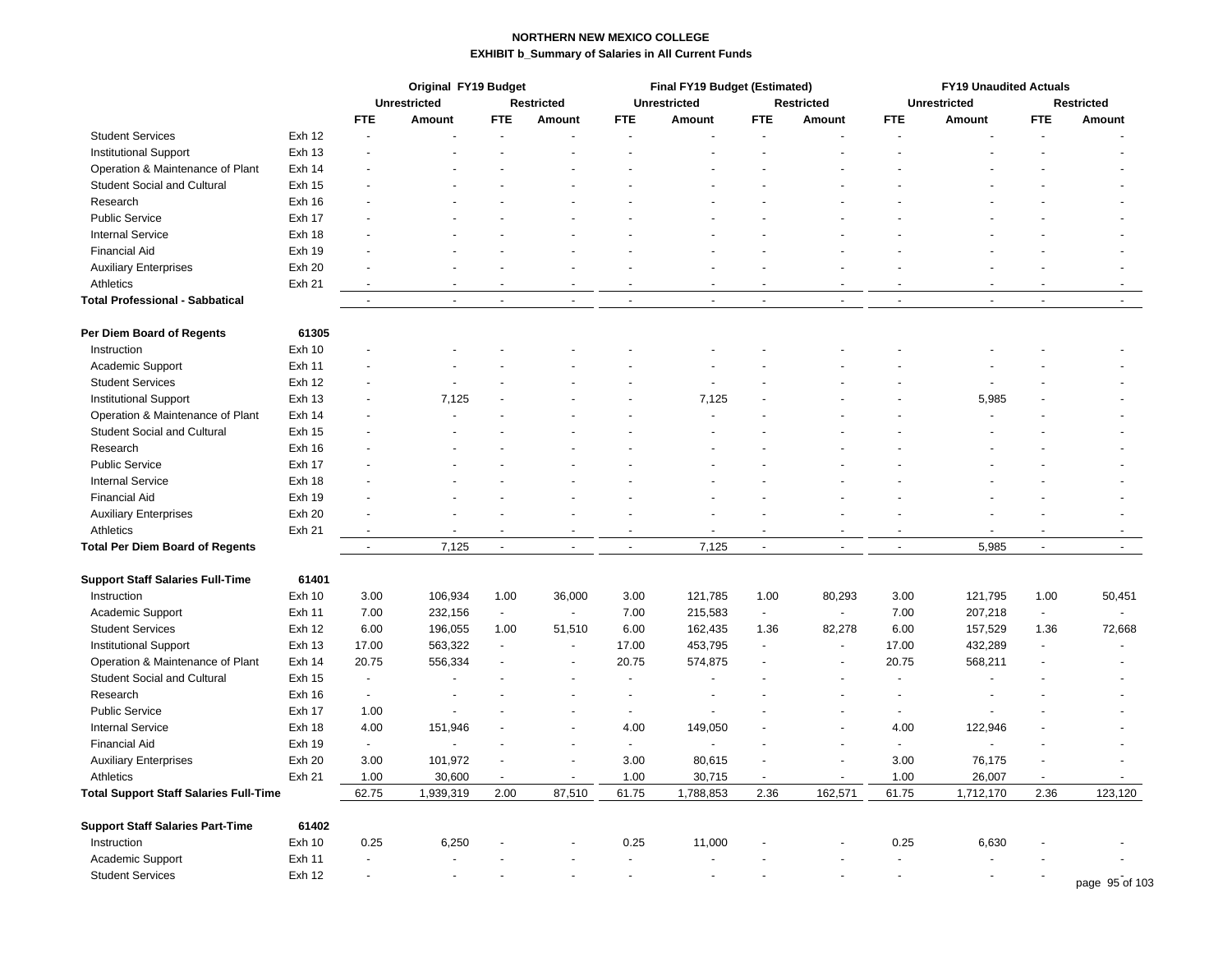|                                                 |                   | <b>Original FY19 Budget</b> |                          |                          |                          |                          | Final FY19 Budget (Estimated) |                          |                          | <b>FY19 Unaudited Actuals</b> |                |                          |                   |  |
|-------------------------------------------------|-------------------|-----------------------------|--------------------------|--------------------------|--------------------------|--------------------------|-------------------------------|--------------------------|--------------------------|-------------------------------|----------------|--------------------------|-------------------|--|
|                                                 |                   |                             | Unrestricted             |                          | <b>Restricted</b>        |                          | Unrestricted                  |                          | <b>Restricted</b>        |                               | Unrestricted   |                          | <b>Restricted</b> |  |
|                                                 |                   | <b>FTE</b>                  | Amount                   | <b>FTE</b>               | Amount                   | <b>FTE</b>               | Amount                        | <b>FTE</b>               | Amount                   | <b>FTE</b>                    | Amount         | <b>FTE</b>               | Amount            |  |
| Institutional Support                           | <b>Exh 13</b>     |                             |                          |                          |                          |                          |                               |                          |                          |                               |                |                          |                   |  |
| Operation & Maintenance of Plant                | Exh 14            |                             |                          |                          |                          |                          |                               |                          |                          |                               |                |                          |                   |  |
| <b>Student Social and Cultural</b>              | <b>Exh 15</b>     |                             |                          |                          |                          |                          |                               |                          |                          |                               |                |                          |                   |  |
| Research                                        | Exh 16            |                             |                          |                          |                          |                          |                               |                          |                          |                               |                |                          |                   |  |
| <b>Public Service</b>                           | Exh 17            |                             |                          |                          |                          |                          |                               |                          |                          |                               |                |                          |                   |  |
| <b>Internal Service</b>                         | Exh 18            |                             |                          |                          |                          |                          |                               |                          |                          |                               |                |                          |                   |  |
| <b>Financial Aid</b>                            | <b>Exh 19</b>     | $\blacksquare$              |                          |                          |                          |                          |                               |                          |                          |                               |                |                          |                   |  |
| <b>Auxiliary Enterprises</b>                    | Exh <sub>20</sub> | 0.50                        | 10,608                   |                          |                          | 0.50                     | 32,056                        |                          |                          | 0.50                          | 33,121         |                          |                   |  |
| Athletics                                       | <b>Exh 21</b>     | $\sim$                      |                          |                          | $\overline{\phantom{a}}$ | $\overline{\phantom{a}}$ |                               |                          |                          | $\overline{\phantom{a}}$      |                |                          |                   |  |
| <b>Total Support Staff Salaries Part-Time</b>   |                   | 0.75                        | 16,858                   | $\sim$                   | $\overline{\phantom{a}}$ | 0.75                     | 43,056                        | $\overline{\phantom{a}}$ | $\overline{\phantom{a}}$ | 0.75                          | 39,751         | $\sim$                   | $\sim$            |  |
| <b>Support Staff Stipends/Hororariums</b>       | 61403             |                             |                          |                          |                          |                          |                               |                          |                          |                               |                |                          |                   |  |
| Instruction                                     | <b>Exh 10</b>     |                             |                          |                          |                          |                          |                               |                          | 1,500                    |                               |                |                          | 1,500             |  |
| Academic Support                                | <b>Exh 11</b>     |                             |                          |                          |                          |                          |                               |                          |                          |                               |                |                          |                   |  |
| <b>Student Services</b>                         | <b>Exh 12</b>     |                             |                          |                          |                          |                          |                               |                          | 26,000                   |                               |                |                          | 600               |  |
| <b>Institutional Support</b>                    | Exh 13            |                             |                          |                          |                          |                          |                               |                          |                          |                               | 2,610          |                          |                   |  |
| Operation & Maintenance of Plant                | Exh 14            |                             |                          |                          |                          |                          |                               |                          |                          |                               |                |                          |                   |  |
| <b>Student Social and Cultural</b>              | <b>Exh 15</b>     |                             |                          |                          |                          |                          |                               |                          |                          |                               |                |                          |                   |  |
| Research                                        | Exh 16            |                             |                          |                          |                          |                          |                               |                          |                          |                               |                |                          |                   |  |
| <b>Public Service</b>                           | Exh 17            |                             |                          |                          |                          |                          |                               |                          |                          |                               |                |                          |                   |  |
| <b>Internal Service</b>                         | Exh 18            |                             |                          |                          |                          |                          |                               |                          |                          |                               |                |                          |                   |  |
| <b>Financial Aid</b>                            | <b>Exh 19</b>     |                             |                          |                          |                          |                          |                               |                          |                          |                               |                |                          |                   |  |
| <b>Auxiliary Enterprises</b>                    | Exh <sub>20</sub> |                             |                          |                          |                          |                          |                               |                          |                          |                               |                |                          |                   |  |
| Athletics                                       | <b>Exh 21</b>     | $\overline{a}$              | $\overline{\phantom{a}}$ |                          | $\overline{a}$           | $\overline{a}$           |                               |                          |                          |                               |                |                          |                   |  |
| <b>Total Support Staff Stipends/Hororariums</b> |                   | $\blacksquare$              | $\blacksquare$           | $\sim$                   | $\sim$                   | $\overline{\phantom{a}}$ | $\sim$                        | $\blacksquare$           | 27,500                   | $\blacksquare$                | 2,610          | $\blacksquare$           | 2,100             |  |
|                                                 |                   |                             |                          |                          |                          |                          |                               |                          |                          |                               |                |                          |                   |  |
| <b>Support Staff Overtime</b>                   | 61404             |                             |                          |                          |                          |                          |                               |                          |                          |                               |                |                          |                   |  |
| Instruction                                     | <b>Exh 10</b>     |                             |                          |                          |                          |                          |                               |                          | 856                      |                               | 21             |                          | 1,137             |  |
| Academic Support                                | <b>Exh 11</b>     |                             |                          |                          |                          |                          |                               |                          |                          |                               | 192            |                          |                   |  |
| <b>Student Services</b>                         | Exh 12            |                             |                          |                          |                          |                          | 185                           |                          |                          |                               | 187            |                          | 1,199             |  |
| <b>Institutional Support</b>                    | <b>Exh 13</b>     |                             | 4,000                    |                          |                          |                          | 6,290                         |                          |                          |                               | 7,635          |                          |                   |  |
| Operation & Maintenance of Plant                | Exh 14            |                             | 11,325                   |                          |                          |                          | 11,512                        |                          |                          |                               | 12,234         |                          |                   |  |
| <b>Student Social and Cultural</b>              | <b>Exh 15</b>     |                             | $\overline{a}$           |                          |                          |                          |                               |                          |                          |                               | $\overline{a}$ |                          |                   |  |
| Research                                        | Exh 16            |                             |                          |                          |                          |                          | $\overline{a}$                |                          |                          |                               | $\overline{a}$ |                          |                   |  |
| <b>Public Service</b>                           | Exh 17            |                             |                          |                          |                          |                          | $\blacksquare$                |                          |                          |                               |                |                          |                   |  |
| <b>Internal Service</b>                         | <b>Exh 18</b>     |                             |                          |                          |                          |                          | 600                           |                          |                          |                               | $\overline{4}$ |                          |                   |  |
| <b>Financial Aid</b>                            | Exh 19            |                             |                          |                          |                          |                          |                               |                          |                          |                               |                |                          |                   |  |
| <b>Auxiliary Enterprises</b>                    | <b>Exh 20</b>     | $\overline{a}$              | 3,065                    |                          |                          | $\overline{\phantom{a}}$ | 5,461                         |                          |                          |                               | 5,222          |                          |                   |  |
| Athletics                                       | <b>Exh 21</b>     | $\overline{\phantom{a}}$    | $\blacksquare$           | $\overline{\phantom{a}}$ | $\blacksquare$           | $\overline{\phantom{a}}$ | 883                           |                          |                          |                               | 883            | $\overline{\phantom{a}}$ |                   |  |
| <b>Total Support Staff Stipends/Hororariums</b> |                   | $\blacksquare$              | 18,390                   | $\sim$                   | $\overline{\phantom{a}}$ | $\overline{\phantom{a}}$ | 24,931                        | $\sim$                   | 856                      | $\sim$                        | 26,378         | $\sim$                   | 2,337             |  |
| <b>Student Salaries</b>                         | 61451             |                             |                          |                          |                          |                          |                               |                          |                          |                               |                |                          |                   |  |
| Instruction                                     | <b>Exh 10</b>     | 0.46                        | 10,204                   | 1.69                     | 114,860                  | 0.46                     | 30,942                        | 1.27                     | 185,734                  | 0.46                          | 20,185         | 1.27                     | 93,731            |  |
| Academic Support                                | Exh 11            | $\overline{a}$              | $\blacksquare$           | $\overline{\phantom{a}}$ | $\overline{a}$           | $\sim$                   | $\sim$                        | $\sim$                   | $\sim$                   | $\overline{\phantom{a}}$      | $\sim$         | $\sim$                   |                   |  |
| <b>Student Services</b>                         | Exh 12            |                             |                          |                          | 1,560                    | ÷,                       | 12,855                        | $\overline{\phantom{a}}$ | 151,577                  |                               | 9,373          | $\overline{a}$           | 72,309            |  |
| <b>Institutional Support</b>                    | <b>Exh 13</b>     |                             |                          |                          |                          | ÷,                       | $\blacksquare$                | $\overline{\phantom{a}}$ | $\sim$                   |                               | 15,946         |                          | page 96 of 103    |  |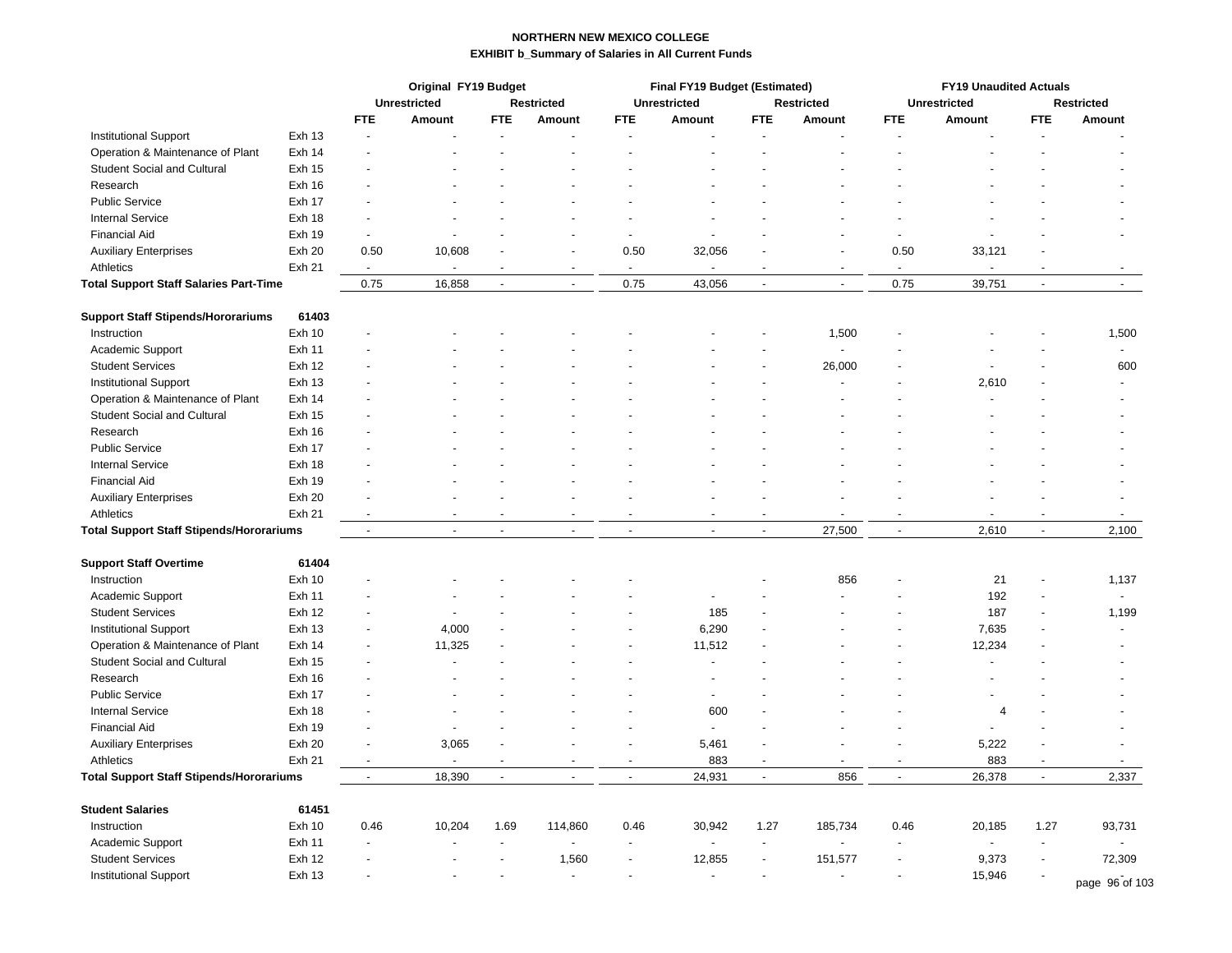|                                              |               | <b>Original FY19 Budget</b> |                     |                          |                          |                          | Final FY19 Budget (Estimated) |                          |                          | <b>FY19 Unaudited Actuals</b> |                          |                          |                   |  |
|----------------------------------------------|---------------|-----------------------------|---------------------|--------------------------|--------------------------|--------------------------|-------------------------------|--------------------------|--------------------------|-------------------------------|--------------------------|--------------------------|-------------------|--|
|                                              |               |                             | <b>Unrestricted</b> |                          | Restricted               |                          | <b>Unrestricted</b>           |                          | <b>Restricted</b>        |                               | <b>Unrestricted</b>      |                          | <b>Restricted</b> |  |
|                                              |               | <b>FTE</b>                  | Amount              | <b>FTE</b>               | Amount                   | <b>FTE</b>               | Amount                        | <b>FTE</b>               | Amount                   | <b>FTE</b>                    | Amount                   | <b>FTE</b>               | Amount            |  |
| Operation & Maintenance of Plant             | Exh 14        | $\overline{\phantom{a}}$    |                     |                          |                          |                          |                               |                          |                          |                               |                          |                          | 250               |  |
| <b>Student Social and Cultural</b>           | <b>Exh 15</b> |                             |                     |                          |                          |                          | 4,000                         |                          |                          |                               | 4,313                    |                          |                   |  |
| Research                                     | Exh 16        |                             |                     |                          |                          |                          | $\overline{a}$                |                          |                          |                               |                          |                          | 3,889             |  |
| <b>Public Service</b>                        | Exh 17        | $\overline{\phantom{a}}$    |                     |                          |                          | ÷                        | $\blacksquare$                |                          |                          | $\blacksquare$                | 538                      |                          |                   |  |
| <b>Internal Service</b>                      | Exh 18        | 0.75                        | 20,000              |                          |                          | 0.75                     | 22,165                        |                          |                          | 0.75                          | 26,318                   |                          |                   |  |
| <b>Financial Aid</b>                         | <b>Exh 19</b> | $\overline{a}$              | $\overline{a}$      |                          |                          | ÷                        |                               |                          |                          |                               |                          |                          |                   |  |
| <b>Auxiliary Enterprises</b>                 | <b>Exh 20</b> |                             | 5,700               |                          |                          |                          | 14,340                        |                          |                          |                               | 13,927                   |                          |                   |  |
| Athletics                                    | <b>Exh 21</b> | $\overline{a}$              |                     |                          |                          | $\overline{\phantom{a}}$ |                               |                          |                          |                               |                          |                          |                   |  |
| <b>Total Student Salaries</b>                |               | 1.21                        | 35,904              | 1.69                     | 116,420                  | 1.21                     | 84,302                        | 1.27                     | 337,311                  | 1.21                          | 90,599                   | 1.27                     | 170,179           |  |
| <b>Student Stipends</b>                      | 61452         |                             |                     |                          |                          |                          |                               |                          |                          |                               |                          |                          |                   |  |
| Instruction                                  | <b>Exh 10</b> |                             |                     |                          |                          |                          |                               |                          |                          |                               |                          |                          |                   |  |
| Academic Support                             | Exh 11        |                             |                     |                          |                          |                          |                               |                          |                          |                               |                          |                          |                   |  |
| <b>Student Services</b>                      | <b>Exh 12</b> |                             |                     |                          |                          |                          |                               |                          |                          |                               |                          |                          |                   |  |
| <b>Institutional Support</b>                 | <b>Exh 13</b> |                             |                     |                          |                          |                          |                               |                          |                          |                               |                          |                          |                   |  |
| Operation & Maintenance of Plant             | Exh 14        |                             |                     |                          |                          |                          |                               |                          |                          |                               |                          |                          |                   |  |
| <b>Student Social and Cultural</b>           | Exh 15        |                             |                     |                          |                          |                          |                               |                          |                          |                               |                          |                          |                   |  |
| Research                                     | Exh 16        |                             |                     |                          |                          |                          |                               |                          |                          |                               |                          |                          |                   |  |
| <b>Public Service</b>                        | Exh 17        |                             |                     |                          |                          |                          |                               |                          |                          |                               |                          |                          |                   |  |
| <b>Internal Service</b>                      | Exh 18        |                             |                     |                          |                          |                          |                               |                          |                          |                               |                          |                          |                   |  |
| <b>Financial Aid</b>                         | Exh 19        |                             |                     |                          |                          |                          |                               |                          |                          |                               |                          |                          |                   |  |
| <b>Auxiliary Enterprises</b>                 | <b>Exh 20</b> |                             |                     |                          |                          |                          |                               |                          |                          |                               |                          |                          |                   |  |
| Athletics                                    | <b>Exh 21</b> | $\overline{\phantom{a}}$    |                     |                          | $\overline{\phantom{a}}$ |                          |                               |                          |                          |                               |                          |                          |                   |  |
| <b>Total Student Stipends</b>                |               | $\overline{\phantom{a}}$    | $\overline{a}$      | $\overline{\phantom{a}}$ | $\sim$                   | $\sim$                   | $\sim$                        | $\sim$                   | $\sim$                   | $\blacksquare$                | $\overline{a}$           | $\sim$                   | $\sim$            |  |
|                                              |               |                             |                     |                          |                          |                          |                               |                          |                          |                               |                          |                          |                   |  |
| <b>Other Salaries</b>                        | 61505         |                             |                     |                          |                          |                          |                               |                          |                          |                               |                          |                          |                   |  |
| Instruction                                  | Exh 10        | 2.23                        | 77,516              | 0.15                     | 13,040                   | 2.23                     | 62,301                        | 0.15                     | 71,574                   | 2.23                          | 68,855                   | 0.15                     | 55,446            |  |
| Academic Support                             | Exh 11        | 1.00                        | 10,400              | $\blacksquare$           |                          | 1.00                     | 24,822                        | $\overline{\phantom{a}}$ | $\overline{\phantom{a}}$ | 1.00                          | 34,525                   |                          |                   |  |
| <b>Student Services</b>                      | <b>Exh 12</b> | $\overline{a}$              | 10                  | $\overline{\phantom{a}}$ | 11,500                   | $\overline{\phantom{a}}$ | 38,190                        | $\overline{\phantom{a}}$ | 43,415                   | $\overline{\phantom{a}}$      | 31,949                   | $\overline{\phantom{a}}$ | 39,973            |  |
| <b>Institutional Support</b>                 | Exh 13        |                             |                     |                          |                          |                          | 12,438                        | $\blacksquare$           |                          |                               | 12,438                   |                          |                   |  |
| Operation & Maintenance of Plant             | Exh 14        |                             |                     |                          |                          |                          | 16,800                        | $\blacksquare$           | 2,340                    |                               | 14,400                   |                          | 2,340             |  |
| <b>Student Social and Cultural</b>           | Exh 15        |                             |                     |                          |                          |                          | $\overline{\phantom{a}}$      |                          |                          |                               |                          |                          |                   |  |
| Research                                     | Exh 16        |                             |                     |                          |                          |                          | $\overline{\phantom{a}}$      |                          |                          |                               | $\overline{\phantom{a}}$ |                          |                   |  |
| <b>Public Service</b>                        | <b>Exh 17</b> |                             |                     |                          |                          |                          | 150                           |                          |                          |                               | 75                       |                          |                   |  |
| <b>Internal Service</b>                      | Exh 18        |                             |                     |                          |                          |                          | $\overline{\phantom{a}}$      |                          |                          |                               | $\overline{a}$           |                          |                   |  |
| <b>Financial Aid</b>                         | <b>Exh 19</b> |                             |                     |                          |                          |                          | $\overline{\phantom{a}}$      |                          |                          |                               |                          |                          |                   |  |
| <b>Auxiliary Enterprises</b>                 | <b>Exh 20</b> |                             |                     |                          |                          | ÷                        | 8,009                         |                          |                          |                               | 11,924                   |                          |                   |  |
| Athletics                                    | <b>Exh 21</b> |                             | 32,312              | $\overline{\phantom{a}}$ |                          | 0.50                     | 56,248                        |                          |                          | 0.50                          | 57,018                   |                          |                   |  |
| <b>Total Other Salaries</b>                  |               | 3.23                        | 120,238             | 0.15                     | 24,540                   | 3.73                     | 218,958                       | 0.15                     | 117,329                  | 3.73                          | 231,183                  | 0.15                     | 97,760            |  |
| <b>Salary Contingency Restricted (Vacano</b> | 61511         |                             |                     |                          |                          |                          |                               |                          |                          |                               |                          |                          |                   |  |
| Instruction                                  | <b>Exh 10</b> |                             | (382, 152)          |                          |                          |                          | (382, 152)                    |                          |                          |                               |                          |                          |                   |  |
| Academic Support                             | Exh 11        |                             |                     |                          |                          |                          |                               |                          |                          |                               |                          |                          |                   |  |
| <b>Student Services</b>                      | Exh 12        |                             |                     |                          |                          |                          |                               |                          |                          |                               |                          |                          |                   |  |
| <b>Institutional Support</b>                 | Exh 13        |                             |                     |                          |                          |                          |                               |                          |                          |                               |                          |                          |                   |  |
| Operation & Maintenance of Plant             | Exh 14        |                             |                     |                          |                          |                          |                               |                          |                          |                               |                          |                          | page 97 of 103    |  |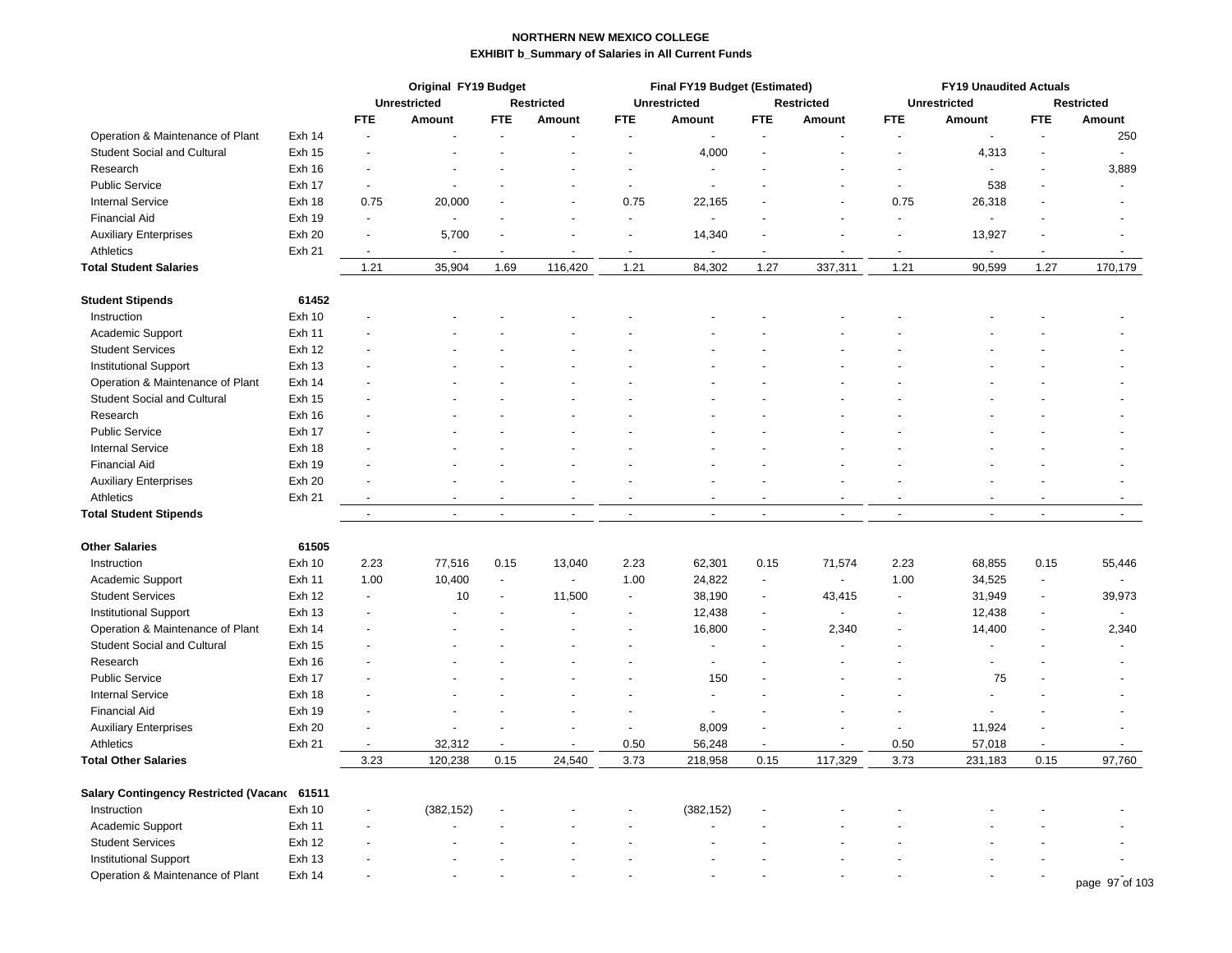|                                    |               |                          | Original FY19 Budget     |                             |                   | Final FY19 Budget (Estimated) |                          | <b>FY19 Unaudited Actuals</b> |                   |                          |                |                          |                          |
|------------------------------------|---------------|--------------------------|--------------------------|-----------------------------|-------------------|-------------------------------|--------------------------|-------------------------------|-------------------|--------------------------|----------------|--------------------------|--------------------------|
|                                    |               |                          | <b>Unrestricted</b>      |                             | <b>Restricted</b> |                               | <b>Unrestricted</b>      |                               | <b>Restricted</b> | <b>Unrestricted</b>      |                |                          | <b>Restricted</b>        |
|                                    |               | <b>FTE</b>               | Amount                   | <b>FTE</b>                  | Amount            | <b>FTE</b>                    | Amount                   | <b>FTE</b>                    | Amount            | <b>FTE</b>               | Amount         | <b>FTE</b>               | Amount                   |
| <b>Student Social and Cultural</b> | Exh 15        |                          |                          |                             |                   |                               |                          |                               |                   |                          |                |                          |                          |
| Research                           | Exh 16        |                          |                          |                             |                   |                               |                          |                               |                   |                          |                |                          |                          |
| <b>Public Service</b>              | Exh 17        |                          |                          |                             |                   |                               |                          |                               |                   |                          |                |                          |                          |
| <b>Internal Service</b>            | Exh 18        |                          |                          |                             |                   |                               |                          |                               |                   |                          |                |                          |                          |
| <b>Financial Aid</b>               | Exh 19        |                          |                          |                             |                   |                               |                          |                               |                   |                          |                |                          |                          |
| <b>Auxiliary Enterprises</b>       | <b>Exh 20</b> |                          |                          |                             |                   |                               |                          |                               |                   |                          |                |                          |                          |
| Athletics                          | <b>Exh 21</b> |                          | (16, 504)                |                             |                   |                               | (16, 505)                |                               |                   |                          |                |                          |                          |
| <b>Total Other Salaries</b>        |               | $\sim$                   | (398, 656)               | $\mathcal{L}_{\mathcal{A}}$ | $\sim$            | $\blacksquare$                | (398, 657)               | $\blacksquare$                | $\sim$            | $\blacksquare$           | $\overline{a}$ | $\sim$                   | $\sim$                   |
| <b>Federal Work Study</b>          | 61601         |                          |                          |                             |                   |                               |                          |                               |                   |                          |                |                          |                          |
| Instruction                        | Exh 10        |                          |                          |                             |                   |                               |                          |                               | 9,130             |                          |                |                          | 2,509                    |
| Academic Support                   | Exh 11        |                          |                          |                             |                   |                               |                          |                               |                   |                          |                |                          | 8,834                    |
| <b>Student Services</b>            | Exh 12        |                          |                          |                             | 146,085           |                               |                          |                               | 109,564           |                          |                |                          | 128,741                  |
| <b>Institutional Support</b>       | Exh 13        |                          |                          |                             |                   |                               |                          |                               |                   |                          |                |                          | 2,257                    |
| Operation & Maintenance of Plant   | Exh 14        |                          |                          |                             |                   |                               |                          |                               |                   |                          |                |                          | 1,224                    |
| <b>Student Social and Cultural</b> | <b>Exh 15</b> |                          |                          |                             |                   |                               |                          |                               |                   |                          |                |                          | $\overline{\phantom{a}}$ |
| Research                           | Exh 16        |                          |                          |                             |                   |                               |                          |                               |                   |                          |                |                          | $\overline{\phantom{a}}$ |
| <b>Public Service</b>              | <b>Exh 17</b> |                          |                          |                             |                   |                               |                          |                               |                   |                          |                |                          | 3,053                    |
|                                    |               |                          |                          |                             |                   |                               |                          |                               |                   |                          |                |                          |                          |
| <b>Internal Service</b>            | Exh 18        |                          |                          |                             |                   |                               |                          |                               | 9,130             |                          |                |                          | 1,395                    |
| <b>Financial Aid</b>               | Exh 19        |                          |                          |                             |                   |                               |                          |                               |                   |                          |                |                          | $\sim$                   |
| <b>Auxiliary Enterprises</b>       | <b>Exh 20</b> |                          |                          |                             |                   |                               |                          | $\overline{\phantom{a}}$      | 9,130             |                          |                | $\overline{\phantom{a}}$ | 3,035                    |
| Athletics                          | <b>Exh 21</b> |                          |                          |                             |                   |                               |                          |                               | 9,130             |                          |                | $\overline{a}$           | 6,616                    |
| <b>Total Federal Work Study</b>    |               | $\overline{\phantom{a}}$ | $\overline{\phantom{a}}$ | $\sim$                      | 146,085           | $\overline{\phantom{a}}$      | $\overline{\phantom{a}}$ | $\sim$                        | 146,084           | $\overline{\phantom{a}}$ | $\blacksquare$ | $\sim$                   | 157,662                  |
| <b>State Work Study</b>            | 61602         |                          |                          |                             |                   |                               |                          |                               |                   |                          |                |                          |                          |
| Instruction                        | Exh 10        |                          |                          |                             |                   |                               |                          |                               | 3,529             |                          |                |                          |                          |
| Academic Support                   | Exh 11        |                          |                          |                             |                   |                               |                          |                               |                   |                          |                |                          |                          |
| <b>Student Services</b>            | Exh 12        |                          |                          |                             | 52,930            |                               |                          |                               | 43,226            |                          |                |                          | 30,591                   |
| <b>Institutional Support</b>       | Exh 13        |                          |                          |                             |                   |                               |                          |                               | 4,675             |                          |                |                          | $\overline{a}$           |
| Operation & Maintenance of Plant   | Exh 14        |                          |                          |                             |                   |                               |                          |                               |                   |                          |                |                          |                          |
| <b>Student Social and Cultural</b> | <b>Exh 15</b> |                          |                          |                             |                   |                               |                          |                               |                   |                          |                |                          |                          |
| Research                           | Exh 16        |                          |                          |                             |                   |                               |                          |                               |                   |                          |                |                          |                          |
| <b>Public Service</b>              | <b>Exh 17</b> |                          |                          |                             |                   |                               |                          |                               |                   |                          |                |                          |                          |
| <b>Internal Service</b>            | Exh 18        |                          |                          |                             |                   |                               |                          |                               |                   |                          |                |                          |                          |
| <b>Financial Aid</b>               | Exh 19        |                          |                          |                             |                   |                               |                          |                               |                   |                          |                |                          |                          |
| <b>Auxiliary Enterprises</b>       | Exh 20        |                          |                          |                             |                   |                               |                          |                               | 1,500             |                          |                |                          |                          |
| Athletics                          | Exh 21        |                          |                          |                             |                   |                               |                          | $\overline{\phantom{a}}$      |                   |                          |                |                          |                          |
| <b>Total State Work Study</b>      |               | $\sim$                   | $\sim$                   | $\sim$                      | 52,930            | $\sim$                        | $\sim$                   | $\sim$                        | 52,930            | $\sim$                   | $\sim$         | $\sim$                   | 30,591                   |
| <b>Vacation Payout</b>             | 61801         |                          |                          |                             |                   |                               |                          |                               |                   |                          |                |                          |                          |
| Instruction                        | <b>Exh 10</b> |                          |                          |                             |                   |                               |                          |                               | 1,559             |                          |                |                          | 4,593                    |
| Academic Support                   | <b>Exh 11</b> |                          |                          |                             |                   |                               | 7,053                    | $\overline{\phantom{a}}$      |                   |                          | 7,053          |                          | $\blacksquare$           |
| <b>Student Services</b>            | Exh 12        |                          |                          |                             |                   |                               | 6,201                    | $\overline{a}$                | 853               |                          | 8,103          |                          | 853                      |
|                                    |               |                          |                          |                             |                   |                               |                          |                               |                   |                          |                |                          |                          |
| <b>Institutional Support</b>       | Exh 13        |                          |                          |                             |                   |                               | 73                       |                               |                   |                          | 16,181         |                          | $\overline{\phantom{a}}$ |
| Operation & Maintenance of Plant   | Exh 14        |                          |                          |                             |                   |                               | 4,002                    |                               |                   |                          | 5,389          |                          |                          |
| <b>Student Social and Cultural</b> | <b>Exh 15</b> |                          |                          |                             |                   |                               |                          |                               |                   |                          | $\sim$         |                          | page 98 of 103           |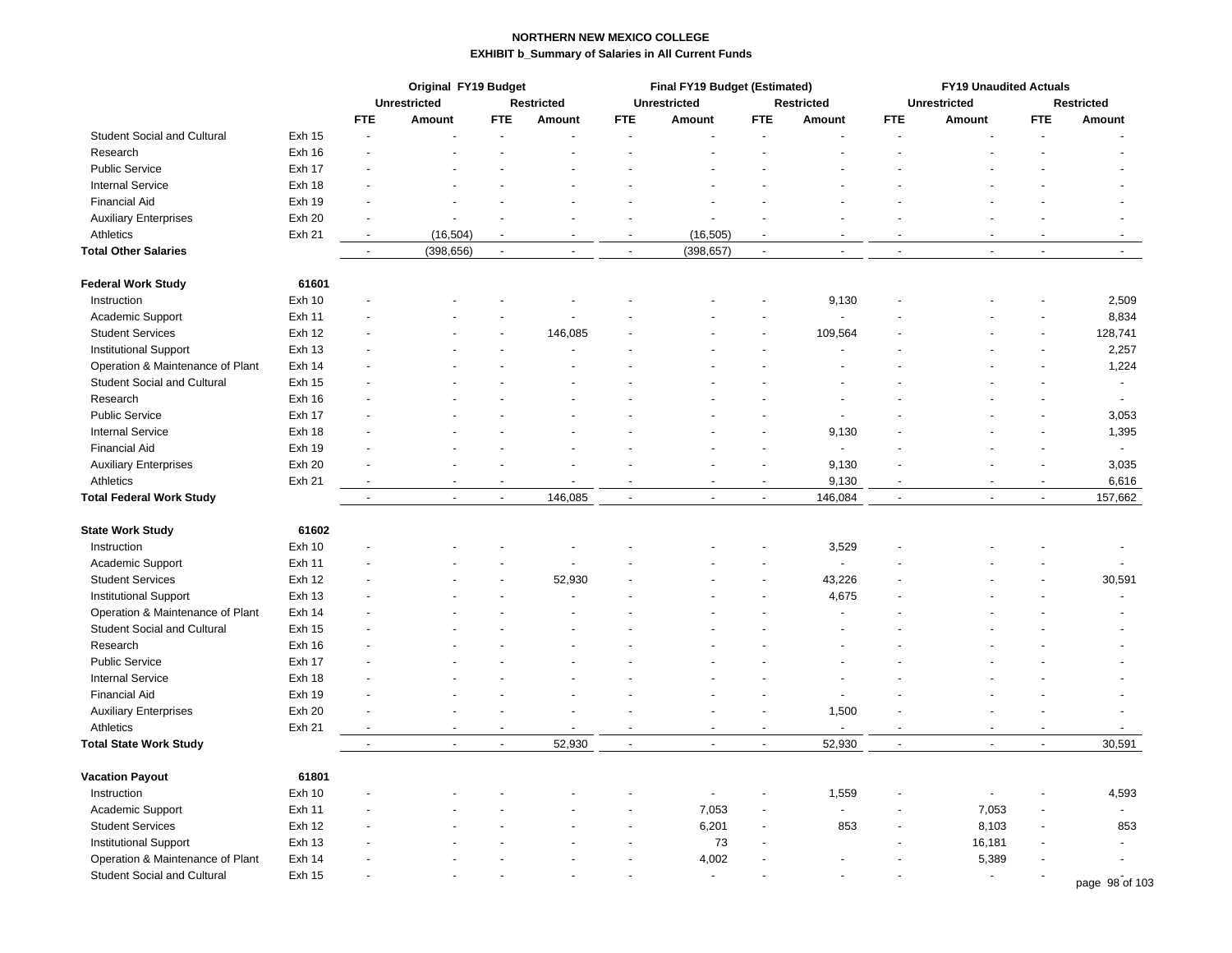|                                      |               | <b>Original FY19 Budget</b> |                     |                |                          |                          | Final FY19 Budget (Estimated) |                          |                   | <b>FY19 Unaudited Actuals</b> |                          |                          |                          |  |
|--------------------------------------|---------------|-----------------------------|---------------------|----------------|--------------------------|--------------------------|-------------------------------|--------------------------|-------------------|-------------------------------|--------------------------|--------------------------|--------------------------|--|
|                                      |               |                             | <b>Unrestricted</b> |                | <b>Restricted</b>        |                          | <b>Unrestricted</b>           |                          | <b>Restricted</b> |                               | <b>Unrestricted</b>      |                          | <b>Restricted</b>        |  |
|                                      |               | <b>FTE</b>                  | <b>Amount</b>       | <b>FTE</b>     | Amount                   | <b>FTE</b>               | Amount                        | <b>FTE</b>               | <b>Amount</b>     | <b>FTE</b>                    | Amount                   | <b>FTE</b>               | Amount                   |  |
| Research                             | Exh 16        |                             |                     |                |                          |                          |                               |                          |                   |                               |                          |                          |                          |  |
| <b>Public Service</b>                | <b>Exh 17</b> |                             |                     |                |                          |                          | $\blacksquare$                |                          |                   |                               | $\overline{\phantom{a}}$ |                          |                          |  |
| <b>Internal Service</b>              | Exh 18        |                             |                     |                |                          |                          | 1,425                         |                          |                   |                               | 1,424                    |                          |                          |  |
| <b>Financial Aid</b>                 | Exh 19        |                             |                     |                |                          |                          |                               |                          |                   | $\overline{a}$                | $\overline{\phantom{a}}$ |                          |                          |  |
| <b>Auxiliary Enterprises</b>         | Exh 20        |                             |                     |                |                          |                          | 3,295                         |                          |                   |                               | 3,295                    |                          |                          |  |
| Athletics                            | <b>Exh 21</b> | $\overline{\phantom{a}}$    |                     | $\overline{a}$ |                          | $\overline{a}$           | 4,136                         | $\overline{\phantom{a}}$ | ÷,                | ÷,                            | 6,959                    | $\blacksquare$           | $\overline{a}$           |  |
| <b>Total Vacation Payout</b>         |               | $\sim$                      |                     | $\overline{a}$ |                          | $\sim$                   | 26,185                        |                          | 2,412             | $\overline{\phantom{a}}$      | 48,405                   | $\overline{\phantom{a}}$ | 5,446                    |  |
| Bereavement Pay                      | 61812         |                             |                     |                |                          |                          |                               |                          |                   |                               |                          |                          |                          |  |
| Instruction                          | <b>Exh 10</b> |                             |                     |                |                          |                          | 632                           |                          |                   |                               | 631                      |                          |                          |  |
| Academic Support                     | Exh 11        |                             |                     |                |                          |                          |                               |                          |                   |                               |                          |                          |                          |  |
| <b>Student Services</b>              | <b>Exh 12</b> |                             |                     |                |                          |                          | $\sim$                        |                          |                   |                               |                          |                          |                          |  |
| <b>Institutional Support</b>         | Exh 13        |                             |                     |                |                          |                          | 317                           |                          |                   |                               |                          |                          |                          |  |
| Operation & Maintenance of Plant     | Exh 14        |                             |                     |                |                          |                          | 1,133                         |                          |                   |                               |                          |                          |                          |  |
| <b>Student Social and Cultural</b>   | Exh 15        |                             |                     |                |                          |                          | 788                           |                          |                   |                               |                          |                          |                          |  |
| Research                             | Exh 16        |                             |                     |                |                          |                          |                               |                          |                   |                               |                          |                          |                          |  |
| <b>Public Service</b>                | <b>Exh 17</b> |                             |                     |                |                          |                          | 302                           |                          |                   |                               |                          |                          |                          |  |
| <b>Internal Service</b>              | Exh 18        |                             |                     |                |                          |                          | 2,217                         |                          |                   |                               |                          |                          |                          |  |
| <b>Financial Aid</b>                 | Exh 19        |                             |                     |                |                          |                          | $\sim$                        |                          |                   |                               |                          |                          |                          |  |
| <b>Auxiliary Enterprises</b>         | <b>Exh 20</b> |                             |                     |                |                          |                          | 280                           |                          |                   |                               |                          |                          |                          |  |
| Athletics                            | <b>Exh 21</b> |                             |                     |                |                          |                          |                               |                          |                   |                               |                          |                          | $\overline{\phantom{a}}$ |  |
| <b>Total Vacation Payout</b>         |               | $\overline{\phantom{a}}$    |                     | $\sim$         | $\overline{\phantom{a}}$ | $\blacksquare$           | 5,669                         | $\overline{\phantom{a}}$ | $\blacksquare$    | $\overline{a}$                | 631                      | $\overline{a}$           | $\overline{\phantom{a}}$ |  |
| <b>Total Current Fund Salaries</b>   |               |                             |                     |                |                          |                          |                               |                          |                   |                               |                          |                          |                          |  |
| Instruction                          | Exh 10        | 73.88                       | 3,329,300           | 9.30           | 544,170                  | 73.88                    | 3,215,695                     | 8.88                     | 837,336           | 73.88                         | 3,350,561                | 8.88                     | 551,241                  |  |
| <b>Academic Support</b>              | Exh 11        | 16.13                       | 830,106             | 0.01           | 840                      | 16.13                    | 732,376                       | 0.01                     | 1,025             | 16.13                         | 730,029                  | 0.01                     | 9,858                    |  |
| <b>Student Services</b>              | <b>Exh 12</b> | 16.74                       | 777,869             | 5.50           | 467,425                  | 16.74                    | 783,512                       | 5.86                     | 806,541           | 17.74                         | 772,324                  | 5.86                     | 583,639                  |  |
| <b>Institutional Support</b>         | Exh 13        | 35.54                       | 2,073,474           | $\sim$         |                          | 35.54                    | 1,805,706                     | $\blacksquare$           | 4,675             | 35.54                         | 1,838,347                | $\sim$                   | 2,257                    |  |
| Operation & Maintenance of Plant     | Exh 14        | 21.75                       | 639,059             | $\sim$         |                          | 21.75                    | 679,722                       | $\sim$                   | 2,340             | 21.75                         | 600,233                  | $\blacksquare$           | 3,814                    |  |
| <b>Student Social and Cultural</b>   | Exh 15        | 1.00                        | 40,954              | $\blacksquare$ |                          | 1.00                     | 45,533                        |                          | $\blacksquare$    | 1.00                          | 44,401                   | $\overline{a}$           |                          |  |
| Research                             | Exh 16        | $\sim$                      | $\sim$              |                | $\sim$                   | $\overline{\phantom{a}}$ |                               |                          | $\sim$            | $\blacksquare$                | $\overline{a}$           | ÷,                       | 3,889                    |  |
| <b>Public Service</b>                | Exh 17        | 4.30                        | 260,212             | $\sim$         | 16,891                   | 3.30                     | 205,292                       | $\sim$                   | 9,391             | 3.30                          | 204,096                  | ÷,                       | 12,387                   |  |
| <b>Internal Service</b>              | Exh 18        | 8.75                        | 436,316             | $\overline{a}$ | $\overline{\phantom{a}}$ | 8.75                     | 460,457                       | $\overline{a}$           | 9,130             | 8.75                          | 381,269                  | $\overline{\phantom{a}}$ | 1,395                    |  |
| <b>Financial Aid</b>                 | Exh 19        | $\sim$                      |                     |                |                          | $\overline{\phantom{a}}$ |                               |                          | $\blacksquare$    | $\sim$                        | $\overline{a}$           |                          |                          |  |
| <b>Auxiliary Enterprises</b>         | <b>Exh 20</b> | 5.50                        | 214,675             | $\blacksquare$ |                          | 5.50                     | 230,634                       | $\overline{\phantom{a}}$ | 10,630            | 5.50                          | 229,656                  | $\blacksquare$           | 3,035                    |  |
| Athletics                            | Exh 21        | 5.00                        | 254,504             | $\sim$         | $\overline{\phantom{a}}$ | 4.50                     | 231,710                       | $\overline{\phantom{a}}$ | 9,130             | 4.50                          | 275,238                  | $\blacksquare$           | 6,616                    |  |
| <b>Grand Total (before benefits)</b> |               | 188.59                      | 8,856,469           | 14.81          | 1,029,326                | 187.09                   | 8,390,637                     | 14.75                    | 1,690,199         | 188.09                        | 8,426,155                | 14.75                    | 1,178,131                |  |
| <b>Benefits</b>                      | 62xxx         |                             |                     |                |                          |                          |                               |                          |                   |                               |                          |                          |                          |  |
| Instruction                          | $Exh$ 10      | $\blacksquare$              | 1,126,434           | $\blacksquare$ | 104,031                  |                          | 811,676                       | $\overline{\phantom{a}}$ | 159,577           | $\overline{\phantom{a}}$      | 979,592                  | $\overline{\phantom{a}}$ | 134,181                  |  |
| Academic Support                     | Exh 11        |                             | 236,226             | $\sim$         | 3,677                    |                          | 253,248                       | $\sim$                   | 1,835             | $\blacksquare$                | 230,559                  | $\overline{\phantom{a}}$ | 355                      |  |
| <b>Student Services</b>              | <b>Exh 12</b> | $\blacksquare$              | 254,691             | $\blacksquare$ | 36,068                   | $\overline{\phantom{a}}$ | 233,116                       | $\overline{\phantom{a}}$ | 80,808            | $\overline{\phantom{a}}$      | 230,536                  | $\overline{a}$           | 122,218                  |  |
| <b>Institutional Support</b>         | Exh 13        | $\overline{a}$              | 774,139             | $\sim$         | 4,384                    |                          | 654,750                       |                          |                   | $\overline{\phantom{a}}$      | 626,966                  |                          |                          |  |
| Operation & Maintenance of Plant     | Exh 14        | $\overline{a}$              | 305,939             | $\sim$         | $\overline{\phantom{a}}$ | $\overline{\phantom{a}}$ | 237,577                       |                          | $\overline{a}$    | $\overline{a}$                | 333,288                  | $\overline{a}$           | 315                      |  |
| <b>Student Social and Cultural</b>   | Exh 15        |                             | 10,392              | $\overline{a}$ |                          |                          | 9,004                         |                          |                   | $\overline{\phantom{a}}$      | 11,015                   |                          | $\overline{\phantom{a}}$ |  |
| Research                             | Exh 16        |                             |                     | $\blacksquare$ |                          |                          |                               |                          |                   | $\overline{\phantom{a}}$      | ÷,                       |                          | page 99 of 103           |  |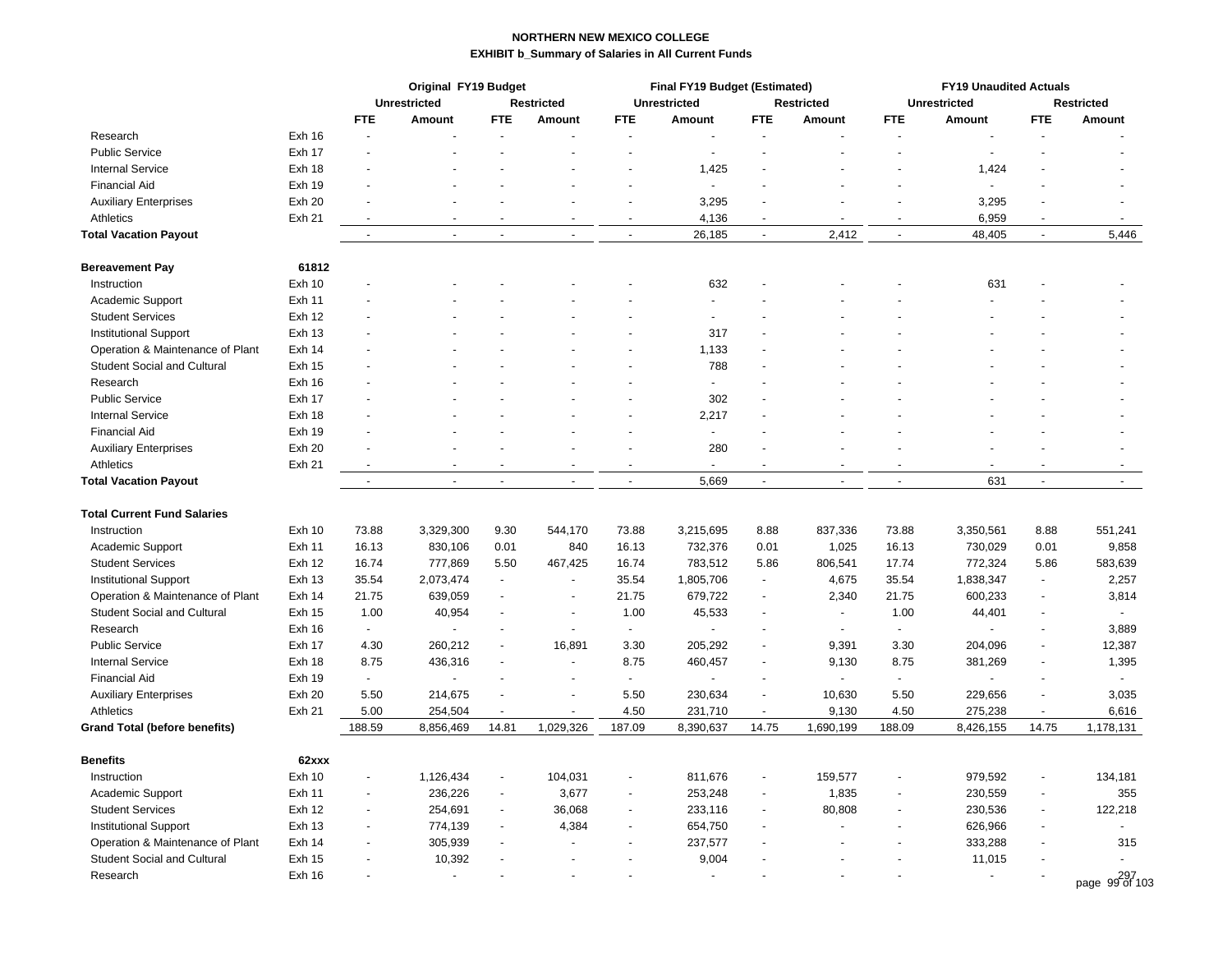|                                                   |                   |                          | <b>Original FY19 Budget</b> |                          |                          |            | <b>Final FY19 Budget (Estimated)</b> |                          |                   | <b>FY19 Unaudited Actuals</b> |                     |                          |                   |  |
|---------------------------------------------------|-------------------|--------------------------|-----------------------------|--------------------------|--------------------------|------------|--------------------------------------|--------------------------|-------------------|-------------------------------|---------------------|--------------------------|-------------------|--|
|                                                   |                   |                          | <b>Unrestricted</b>         |                          | <b>Restricted</b>        |            | <b>Unrestricted</b>                  |                          | <b>Restricted</b> |                               | <b>Unrestricted</b> |                          | <b>Restricted</b> |  |
|                                                   |                   | <b>FTE</b>               | Amount                      | <b>FTE</b>               | Amount                   | <b>FTE</b> | Amount                               | <b>FTE</b>               | Amount            | <b>FTE</b>                    | Amount              | <b>FTE</b>               | Amount            |  |
| <b>Public Service</b>                             | <b>Exh 17</b>     |                          | 81,023                      | $\overline{\phantom{a}}$ |                          |            | 60,684                               | $\overline{\phantom{a}}$ |                   |                               | 56,497              | $\overline{\phantom{a}}$ | 2,863             |  |
| <b>Internal Service</b>                           | Exh 18            | $\overline{\phantom{a}}$ | 137,881                     | $\overline{\phantom{a}}$ |                          |            | 130,455                              |                          |                   |                               | 121,487             | $\overline{\phantom{a}}$ |                   |  |
| <b>Financial Aid</b>                              | <b>Exh 19</b>     |                          |                             |                          |                          |            |                                      |                          |                   |                               |                     |                          |                   |  |
| <b>Auxiliary Enterprises</b>                      | <b>Exh 20</b>     | $\overline{\phantom{a}}$ | 63,077                      | $\blacksquare$           |                          |            | 59,472                               | $\overline{\phantom{a}}$ |                   |                               | 74,227              |                          |                   |  |
| Athletics                                         | Exh 21            | $\overline{\phantom{a}}$ | 87,855                      |                          |                          |            | 69,080                               | $\overline{\phantom{a}}$ |                   |                               | 84,407              | $\overline{\phantom{a}}$ | 509               |  |
| <b>Total Benefits</b>                             |                   |                          | 3,077,657                   | $\sim$                   | 148,160                  |            | 2,519,062                            | $\sim$                   | 242,220           |                               | 2,748,574           | $\sim$                   | 260,738           |  |
| <b>Current Fund Salaries &amp; Benefits</b>       |                   |                          |                             |                          |                          |            |                                      |                          |                   |                               |                     |                          |                   |  |
| Instruction                                       | $Exh$ 10          | 73.88                    | 4,455,734                   | 9.30                     | 648,201                  | 73.88      | 4,027,371                            | 8.88                     | 996,913           | 73.88                         | 4,330,153           | 8.88                     | 685,422           |  |
| Academic Support                                  | <b>Exh 11</b>     | 16.13                    | 1,066,332                   | 0.01                     | 4,517                    | 16.13      | 985,624                              | 0.01                     | 2,860             | 16.13                         | 960,588             | 0.01                     | 10,213            |  |
| <b>Student Services</b>                           | <b>Exh 12</b>     | 16.74                    | 1,032,560                   | 5.50                     | 503.493                  | 16.74      | 1,016,628                            | 5.86                     | 887,349           | 17.74                         | 1,002,860           | 5.86                     | 705,857           |  |
| <b>Institutional Support</b>                      | <b>Exh 13</b>     | 35.54                    | 2,847,613                   | $\overline{\phantom{a}}$ | 4,384                    | 35.54      | 2,460,456                            | $\overline{\phantom{a}}$ | 4,675             | 35.54                         | 2,465,313           | $\overline{\phantom{a}}$ | 2,257             |  |
| Operation & Maintenance of Plant                  | <b>Exh 14</b>     | 21.75                    | 944,998                     | $\overline{\phantom{a}}$ | $\overline{\phantom{a}}$ | 21.75      | 917,299                              | $\overline{\phantom{a}}$ | 2,340             | 21.75                         | 933,521             | $\overline{\phantom{a}}$ | 4,129             |  |
| <b>Student Social and Cultural</b>                | Exh 15            | 1.00                     | 51,346                      | $\overline{\phantom{a}}$ | $\overline{\phantom{a}}$ | 1.00       | 54,537                               | $\overline{\phantom{a}}$ |                   | 1.00                          | 55,418              | $\overline{\phantom{a}}$ |                   |  |
| Research                                          | Exh 16            | $\overline{\phantom{a}}$ |                             |                          |                          |            |                                      |                          |                   |                               |                     |                          | 4,186             |  |
| <b>Public Service</b>                             | <b>Exh 17</b>     | 4.30                     | 341,235                     | $\overline{\phantom{a}}$ | 16,891                   | 3.30       | 265,976                              |                          | 9.391             | 3.30                          | 260,593             |                          | 15,250            |  |
| <b>Internal Service</b>                           | Exh <sub>18</sub> | 8.75                     | 574,197                     | $\blacksquare$           |                          | 8.75       | 590,912                              | $\overline{\phantom{a}}$ | 9,130             | 8.75                          | 502,756             | $\overline{\phantom{a}}$ | 1,395             |  |
| <b>Financial Aid</b>                              | <b>Exh 19</b>     | $\overline{\phantom{a}}$ |                             |                          |                          |            |                                      |                          |                   |                               |                     |                          |                   |  |
| <b>Auxiliary Enterprises</b>                      | <b>Exh 20</b>     | 5.50                     | 277,752                     | $\overline{\phantom{a}}$ | $\overline{\phantom{a}}$ | 5.50       | 290,106                              | $\overline{\phantom{a}}$ | 10,630            | 5.50                          | 303,883             | $\overline{\phantom{a}}$ | 3,035             |  |
| <b>Athletics</b>                                  | <b>Exh 21</b>     | 5.00                     | 342,359                     |                          | $\overline{\phantom{a}}$ | 4.50       | 300,790                              | $\overline{\phantom{a}}$ | 9,130             | 4.50                          | 359,645             |                          | 7,125             |  |
| <b>Total Current Fund Salaries &amp; Benefits</b> |                   | 188.59                   | 11,934,126                  | 14.81                    | 1.177.486                | 187.09     | 10,909,699                           | 14.75                    | 1.932.418         | 188.09                        | 11.174.732          | 14.75                    | 1,438,869         |  |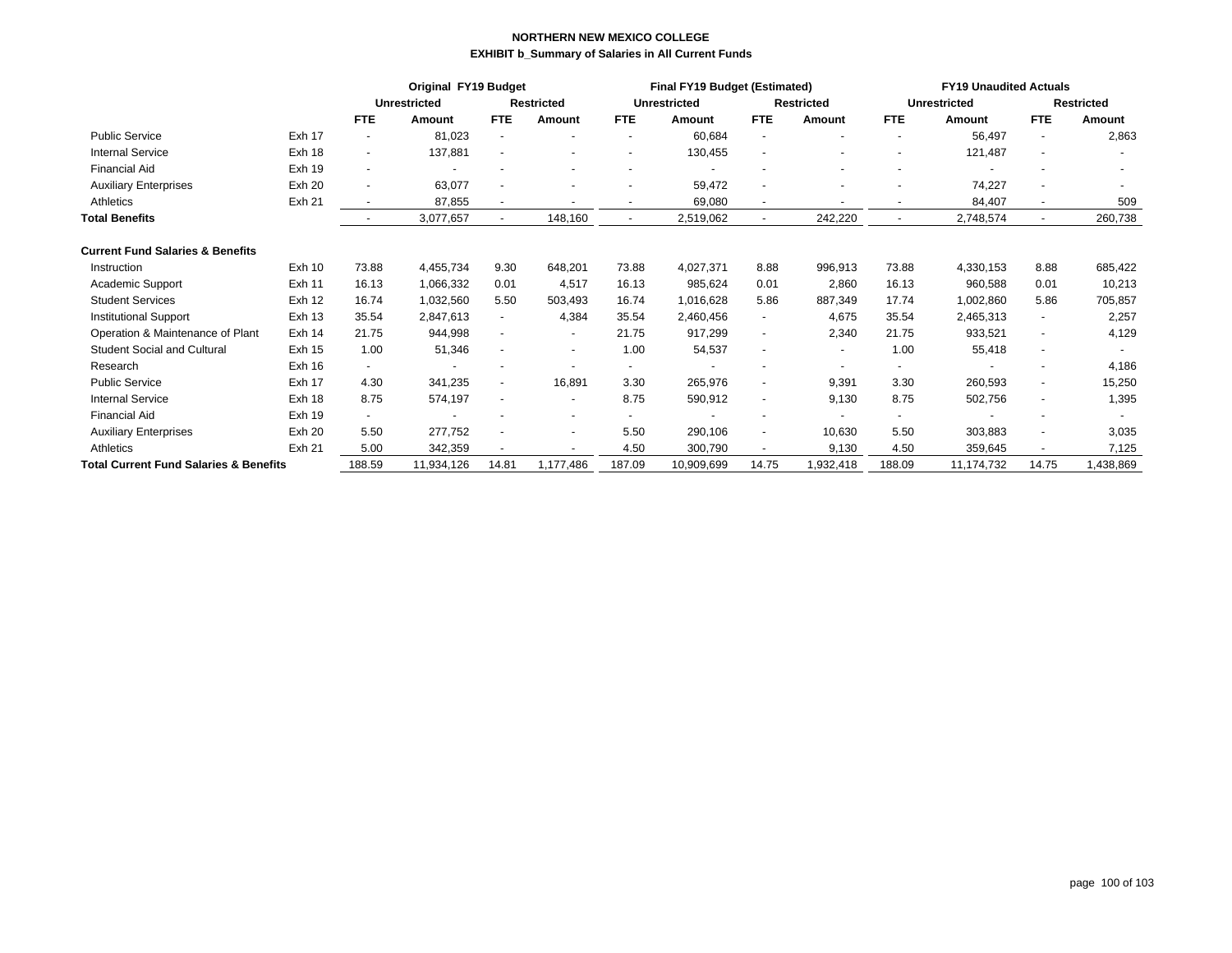## **Northern New Mexico College Proposed Salary Increases NMHED Summary Exhibit c**

## FY19 (2018-2019)

| <b>Returning Faculty</b><br><b>Adjunct Faculty</b> | 2%<br>2%  |
|----------------------------------------------------|-----------|
| <b>Returning Professional Staff (FLSA Exempt)</b>  | 2%        |
| Returning Professional Staff (FLSA Non-Exempt)     | 2%        |
| <b>GA/TA</b>                                       | 0%        |
| <b>Students</b>                                    | 0%        |
| <b>Cost of Salaries</b>                            | \$143,130 |
| <b>Cost of Benefits</b>                            | \$35,589  |
| <b>Total Salaries and Benefits</b>                 | \$178,719 |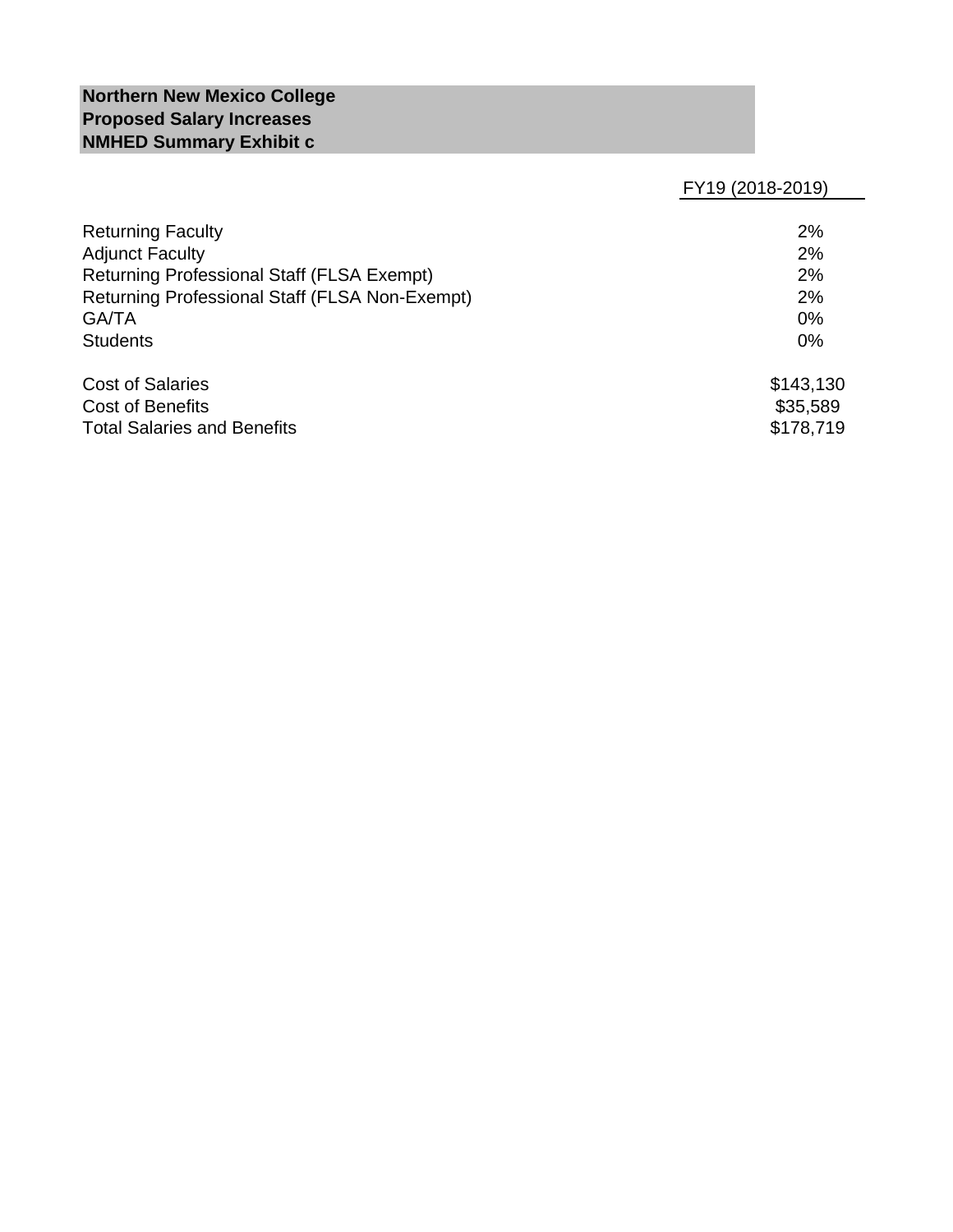## FY19 (2018-2019)

| Tuition                       |        | 135.85 Per credit hour  |
|-------------------------------|--------|-------------------------|
| <b>General Fees</b>           |        | 62.70 Per credit hour   |
| <b>Registration Fee</b>       |        | 29.26 Once per semester |
| <b>Total Tuition and Fees</b> | 227.81 |                         |